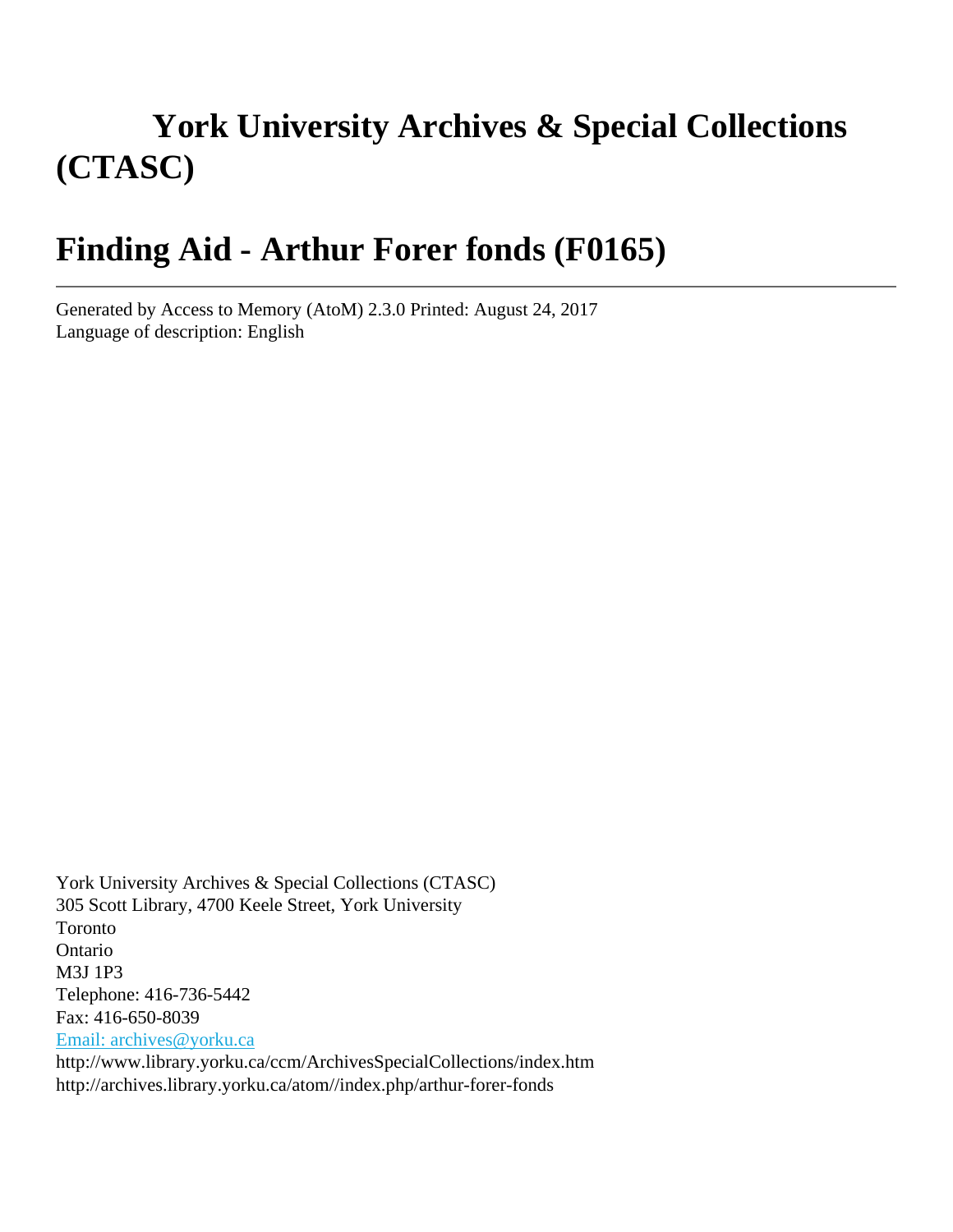# **Table of contents**

|                                                                                            | 18 |
|--------------------------------------------------------------------------------------------|----|
|                                                                                            |    |
|                                                                                            |    |
|                                                                                            |    |
|                                                                                            |    |
| F0165-S00832-2016-056/001(01), BIO 2020 : winter/spring 1990 : handouts/exams/marks        |    |
|                                                                                            |    |
|                                                                                            |    |
|                                                                                            |    |
|                                                                                            |    |
|                                                                                            |    |
|                                                                                            |    |
|                                                                                            |    |
|                                                                                            |    |
|                                                                                            |    |
|                                                                                            |    |
|                                                                                            |    |
| F0165-S00832-2016-056/003(01), BIO 5055: Sept.-Oct. 2005 (2005-2006, predominant 2005)  23 |    |
|                                                                                            |    |
|                                                                                            |    |
| F0165-S00832-2016-056/003(04), BIO 4190 : winter/spring 1990 : handouts/notes (1990)  25   |    |
|                                                                                            |    |
| F0165-S00832-2016-056/003(06), BIO 4140: 1997, 1999, 2001 (1976, 1995, 1997-1999,          |    |
|                                                                                            |    |
|                                                                                            |    |
|                                                                                            |    |
|                                                                                            |    |
| F0165-S00832-2016-056/004(02), BIO 4140 : 2001-2002 : subsuming notes from 1995/97/99      |    |
|                                                                                            | 27 |
| F0165-S00832-2016-056/004(03), BIO 4140 : 2001-2002 : subsuming notes from 1995/97/99      |    |
|                                                                                            |    |
|                                                                                            |    |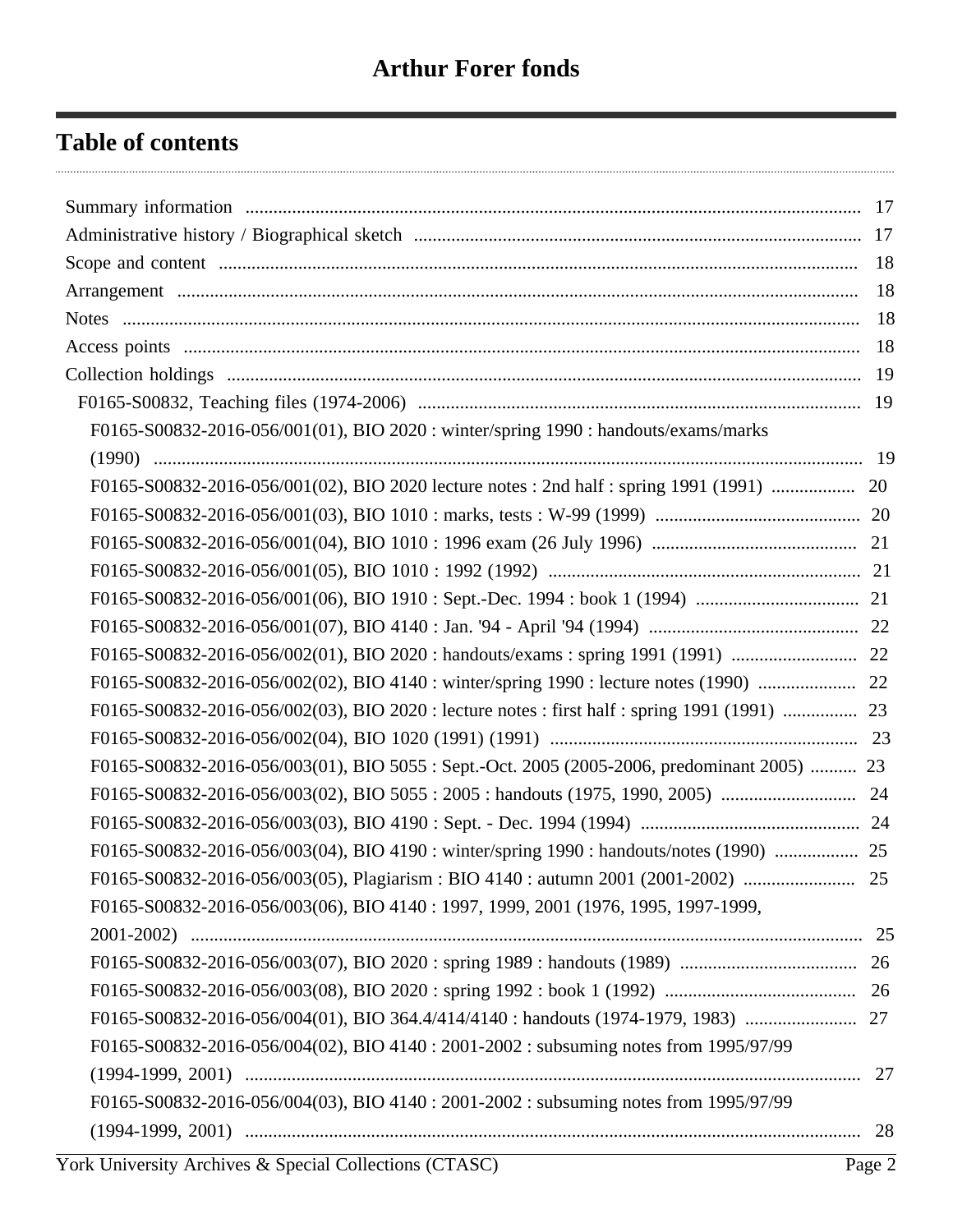| F0165-S00832-2016-056/004(05), BIO 1010 : openings, extra overheads : winter '98 (1998)  28           |    |
|-------------------------------------------------------------------------------------------------------|----|
| F0165-S00832-2016-056/004(06), BIO 1010 : summer 1997 : marks, tests, exams plus earlier exams, tests |    |
|                                                                                                       |    |
|                                                                                                       |    |
|                                                                                                       |    |
|                                                                                                       |    |
|                                                                                                       |    |
|                                                                                                       |    |
|                                                                                                       |    |
|                                                                                                       |    |
| F0165-S00832-2016-056/006(04), Not satisfied yet : report of the Task Force on the Status of Women    |    |
|                                                                                                       | 32 |
| F0165-S00832-2016-056/006(05), Notes for AF talks/seminars/substitute lecture (1991-1996,             |    |
|                                                                                                       |    |
|                                                                                                       |    |
|                                                                                                       |    |
|                                                                                                       |    |
|                                                                                                       |    |
|                                                                                                       |    |
|                                                                                                       |    |
|                                                                                                       |    |
|                                                                                                       |    |
|                                                                                                       |    |
|                                                                                                       |    |
|                                                                                                       |    |
|                                                                                                       |    |
|                                                                                                       |    |
| F0165-S00833-2016-056/007(13), Masui, Forer, Zimmerman : J. of Cell. Sci. : 1978                      |    |
|                                                                                                       |    |
| F0165-S00833-2016-056/007(14), New Forer-Zimmerman paper : 1978 (1977-1978)  39                       |    |
|                                                                                                       |    |
|                                                                                                       |    |
| F0165-S00833-2016-056/007(16), Forer & Jackson : final MS I : J. of Cell Sci. : '79 (1978)  40        |    |
|                                                                                                       |    |
| F0165-S00833-2016-056/007(18), Forer, Jackson, Engberg : MS II : J. of Cell Sci. : '79 (1978)  41     |    |
|                                                                                                       |    |
|                                                                                                       |    |
|                                                                                                       |    |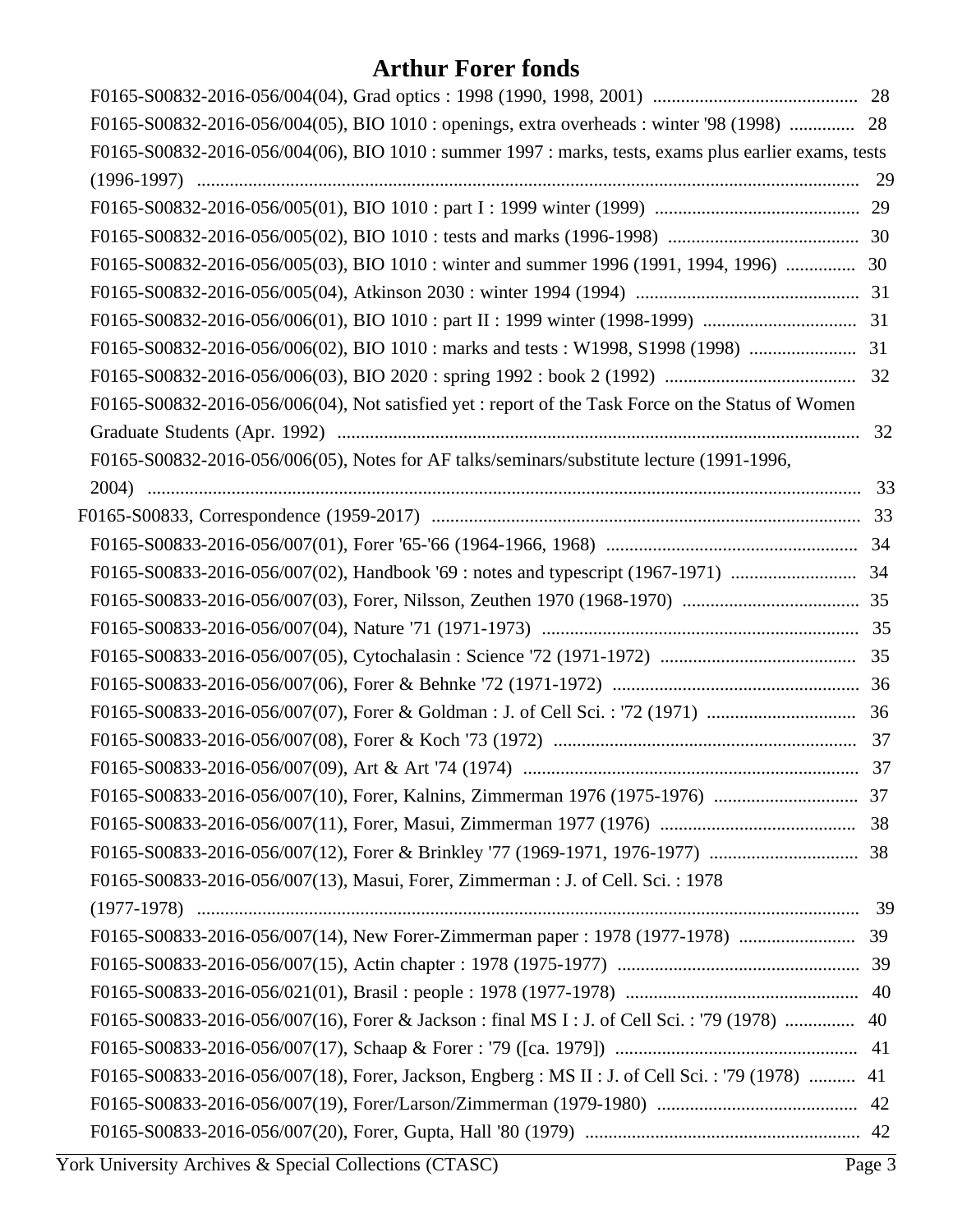| F0165-S00833-2016-056/007(21), Sillers & Forer: 1981: I & II: Canad. J. of Biochem. (1981) 42      |    |
|----------------------------------------------------------------------------------------------------|----|
|                                                                                                    |    |
|                                                                                                    |    |
|                                                                                                    |    |
|                                                                                                    |    |
|                                                                                                    |    |
|                                                                                                    |    |
|                                                                                                    |    |
|                                                                                                    |    |
|                                                                                                    | 46 |
|                                                                                                    |    |
|                                                                                                    |    |
| F0165-S00833-2016-056/007(33), Sillers & Forer 1985 : Cell Bio. Int. Rep., Nature : correspond.    |    |
|                                                                                                    | 47 |
| F0165-S00833-2016-056/007(34), Sillers & Forer/Forer & Sillers : to ECR : June '86 (1986)  48      |    |
|                                                                                                    | 48 |
|                                                                                                    |    |
| F0165-S00833-2016-056/008(02), Wilson & Forer 1989 : singles and doubles manuscript (1989) 49      |    |
|                                                                                                    |    |
|                                                                                                    |    |
| F0165-S00833-2016-056/008(04), Czaban & Forer : 1991 : uranyl acetate : J. of Microscopy           |    |
|                                                                                                    | 50 |
| F0165-S00833-2016-056/008(05), Forer & Sillers : Lithium : '91 (1986, 1988-1991)                   | 50 |
| F0165-S00833-2016-056/008(06), Czaban & Forer : phalloidin stains : Biochem. and Cell Biol. : 1992 |    |
|                                                                                                    | 51 |
|                                                                                                    |    |
|                                                                                                    |    |
|                                                                                                    |    |
|                                                                                                    |    |
|                                                                                                    |    |
|                                                                                                    |    |
|                                                                                                    |    |
| F0165-S00833-2016-056/008(14), Yeo, Forer & Toh : J. of Cell Sci. : '94 (28 Apr. 1994)  54         |    |
| F0165-S00833-2016-056/008(15), Rethinking anaphase : P.-H. & Forer : 1996 (1995-1996)  55          |    |
| F0165-S00833-2016-056/008(16), Forer : 1996 : article on Payne (Amer. Phil. Soc.)                  |    |
|                                                                                                    |    |
|                                                                                                    |    |
| F0165-S00833-2016-056/008(18), Ilagan & Forer '97 : UV KT : Cell Motility (1996-1997)  56          |    |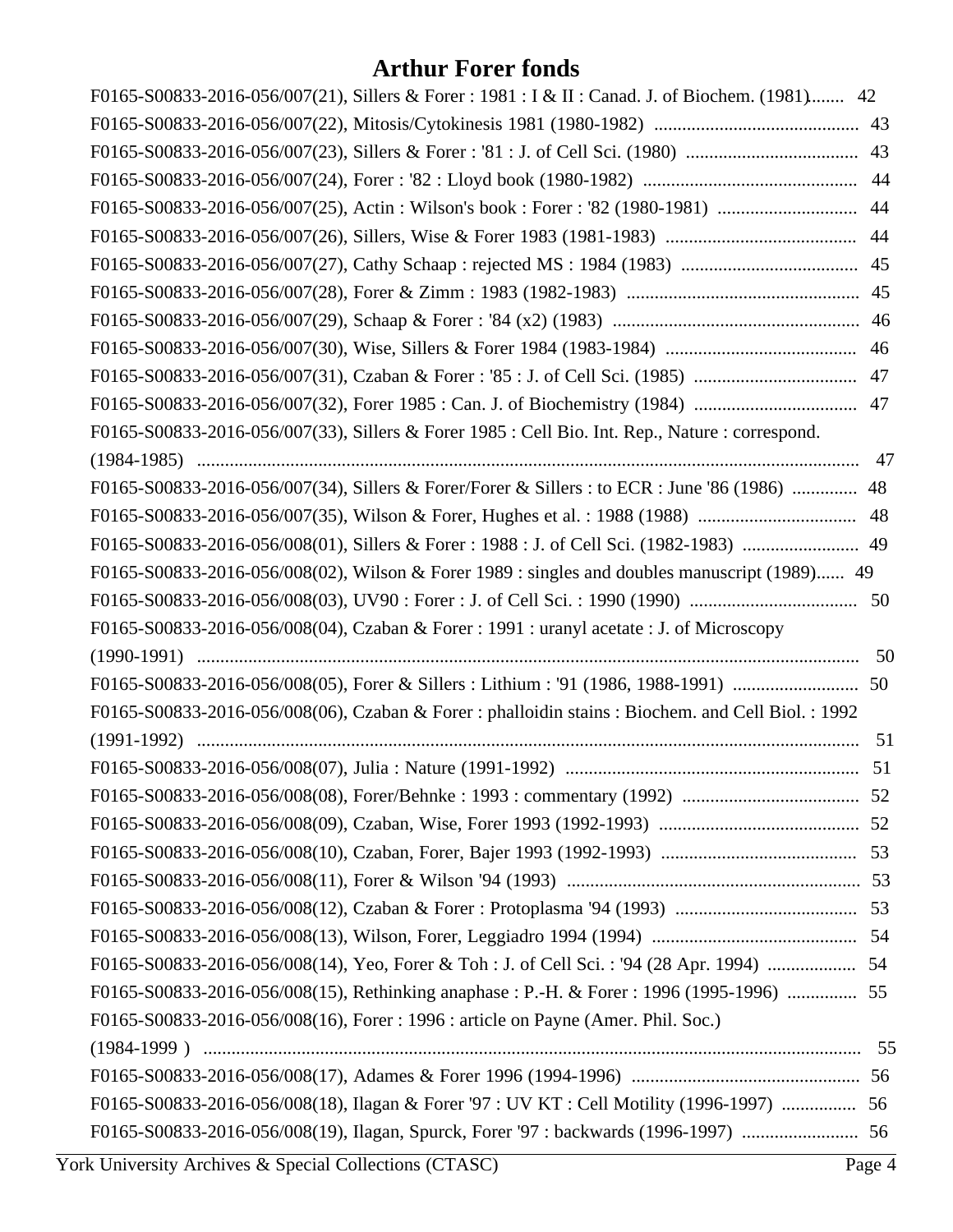| F0165-S00833-2016-056/008(20), Forer, Spurck, P.-H.: UV-I: Protoplasma '97 (1996)  57            |    |
|--------------------------------------------------------------------------------------------------|----|
|                                                                                                  |    |
|                                                                                                  |    |
| F0165-S00833-2016-056/008(23), Protoplasma (checkpoint) : 1998 : Forer & P-H (1997-1998)  58     |    |
|                                                                                                  |    |
|                                                                                                  |    |
| F0165-S00833-2016-056/008(26), Silverman-G. & Forer: Protoplasma: 2000: checkpoint               |    |
|                                                                                                  | 60 |
|                                                                                                  |    |
|                                                                                                  |    |
|                                                                                                  |    |
| F0165-S00833-2016-056/008(30), Pickett-Heaps & Forer: 2001: unpublished (table used in 2003)     |    |
|                                                                                                  |    |
|                                                                                                  |    |
|                                                                                                  |    |
|                                                                                                  |    |
|                                                                                                  |    |
|                                                                                                  |    |
|                                                                                                  |    |
|                                                                                                  |    |
|                                                                                                  |    |
|                                                                                                  |    |
|                                                                                                  |    |
| F0165-S00833-2016-056/009(07), Wong et al.: 2007: BMC Cell Biol.: notes, letters, drafts         |    |
|                                                                                                  | 66 |
|                                                                                                  |    |
|                                                                                                  |    |
| F0165-S00833-2016-056/009(10), Fabian et al. 2007 : titin : 6 versions required! (2004-2007)  67 |    |
| F0165-S00833-2016-056/009(11), Titin : yrs. of correspondence (Fabian et al. 2007)               |    |
|                                                                                                  |    |
|                                                                                                  |    |
|                                                                                                  |    |
| F0165-S00833-2016-056/009(14), Forer, Spurck & P.-H. 2008 : Protoplasma Viewpoint (2007)  69     |    |
|                                                                                                  |    |
|                                                                                                  |    |
| F0165-S00833-2016-056/009(17), Forer & P.-H. 2010 : cytokinesis MS to EJCB (2009-2010)  70       |    |
|                                                                                                  |    |
|                                                                                                  |    |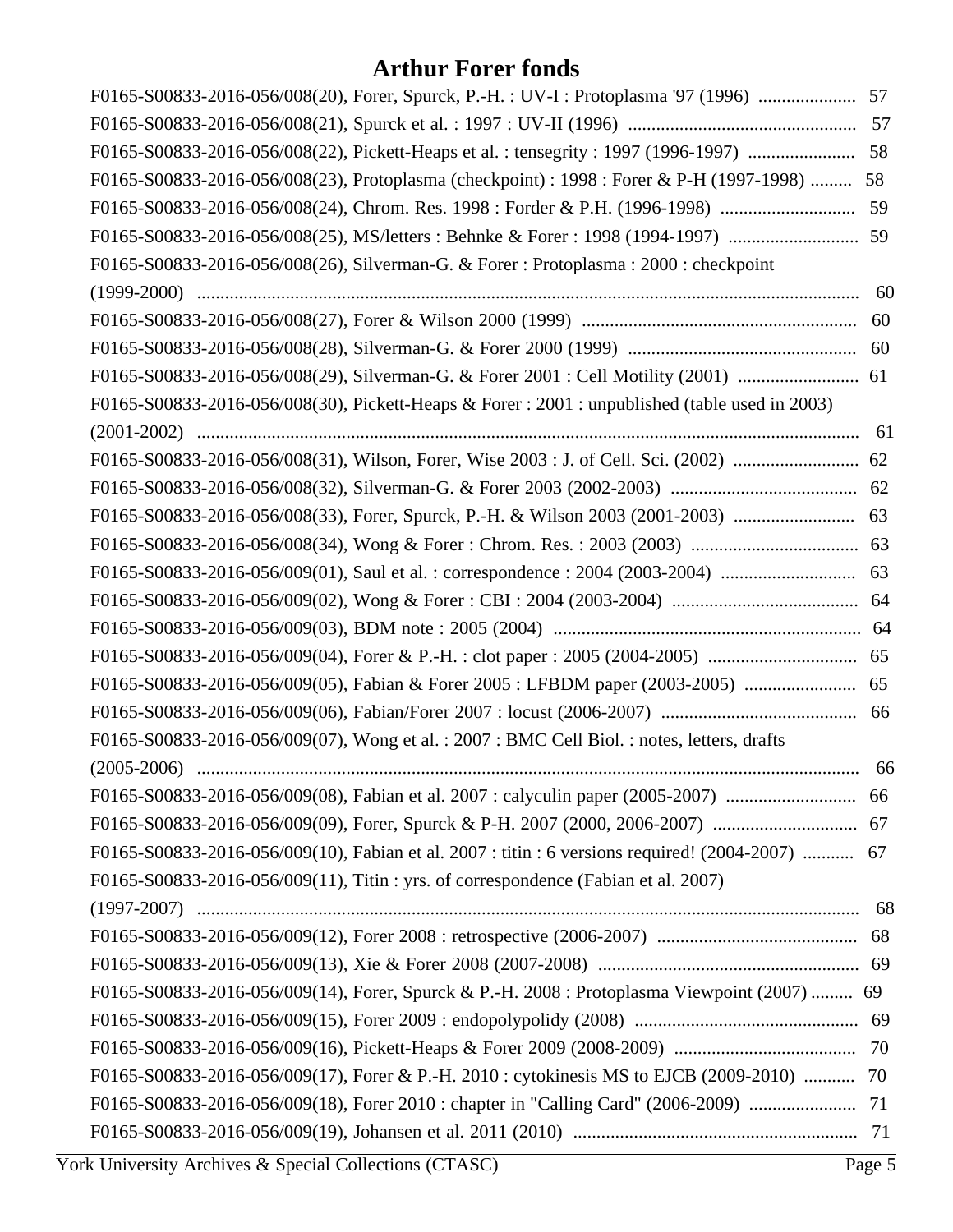| F0165-S00833-2016-056/010(04), Forer et al 2013 : Protoplasma : cutting univalents (2012)  73        |    |
|------------------------------------------------------------------------------------------------------|----|
|                                                                                                      |    |
|                                                                                                      |    |
|                                                                                                      |    |
| F0165-S00833-2016-056/010(08), National Science Foundation and National Institutes of Health         |    |
|                                                                                                      | 74 |
| F0165-S00833-2016-056/010(09), Helen Hay Whitney Foundation : correspondence (1966-1970,             |    |
|                                                                                                      | 75 |
| F0165-S00833-2016-056/021(02), NATO Advanced Study Institute on Microbeam Irradiation and Cell       |    |
|                                                                                                      | 75 |
|                                                                                                      |    |
| F0165-S00833-2016-056/010(11), American Heart Association/British Heart Foundation:                  |    |
|                                                                                                      | 76 |
| F0165-S00833-2016-056/010(12), John Simon Guggenheim Memorial Foundation : application and letter    |    |
|                                                                                                      | 76 |
| F0165-S00833-2016-056/010(13), American Cancer Society: correspondence and application               |    |
|                                                                                                      | 77 |
| F0165-S00833-2016-056/010(14), National Institutes of Health : correspondence and application        |    |
|                                                                                                      | 77 |
| F0165-S00833-2016-056/010(15), American Cancer Society: correspondence and application (1964,        |    |
|                                                                                                      | 77 |
|                                                                                                      |    |
|                                                                                                      |    |
| F0165-S00833-2016-056/010(18), National Cancer Institute of Canada : research grant applications and |    |
|                                                                                                      | 79 |
| F0165-S00833-2016-056/010(19), Research Corporation : grant application and correspondence           |    |
|                                                                                                      |    |
|                                                                                                      |    |
|                                                                                                      |    |
|                                                                                                      |    |
|                                                                                                      |    |
|                                                                                                      |    |
|                                                                                                      |    |
| F0165-S00833-2016-056/010(26), Application to the National Institutes of Health (1976-1977)  82      |    |
|                                                                                                      |    |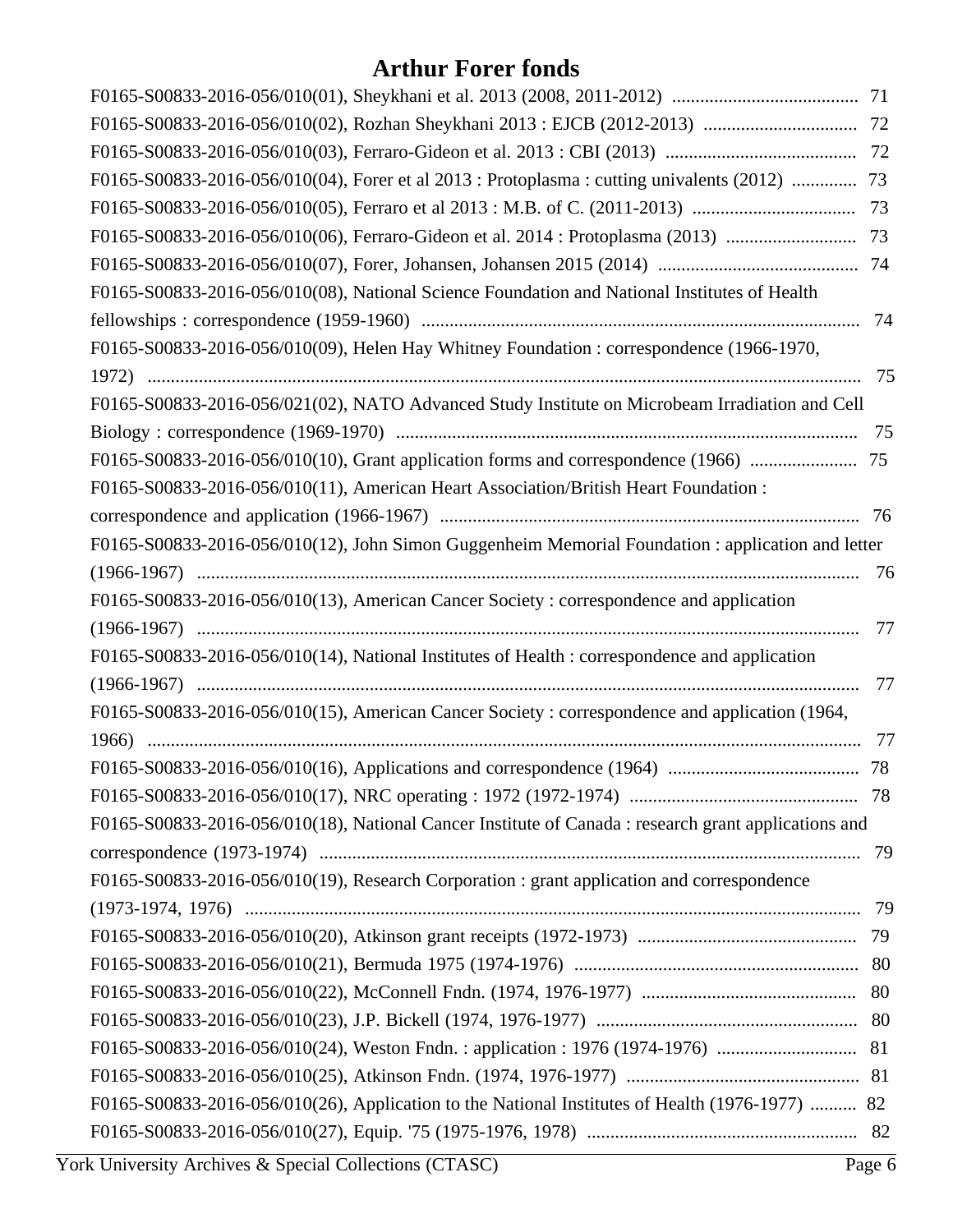| F0165-S00833-2016-056/010(29), Application to the Muscular Dystrophy Association of Canada  |    |
|---------------------------------------------------------------------------------------------|----|
|                                                                                             |    |
|                                                                                             |    |
|                                                                                             |    |
|                                                                                             | 84 |
|                                                                                             |    |
|                                                                                             |    |
|                                                                                             |    |
|                                                                                             |    |
|                                                                                             |    |
|                                                                                             |    |
| F0165-S00833-2016-056/011(08), NSERC op. grant application : Oct 1984 (1984-1985)  87       |    |
|                                                                                             |    |
|                                                                                             |    |
|                                                                                             |    |
|                                                                                             |    |
|                                                                                             |    |
|                                                                                             |    |
|                                                                                             |    |
| F0165-S00833-2016-056/011(16), Seed application : Ministry of Environment : 1987 (1987)  90 |    |
| F0165-S00833-2016-056/011(17), Fluorescence microscope applications : 1987 (1987)  90       |    |
|                                                                                             |    |
|                                                                                             |    |
|                                                                                             |    |
|                                                                                             |    |
|                                                                                             |    |
|                                                                                             |    |
|                                                                                             |    |
|                                                                                             |    |
|                                                                                             |    |
|                                                                                             |    |
|                                                                                             |    |
|                                                                                             |    |
|                                                                                             |    |
|                                                                                             |    |
|                                                                                             |    |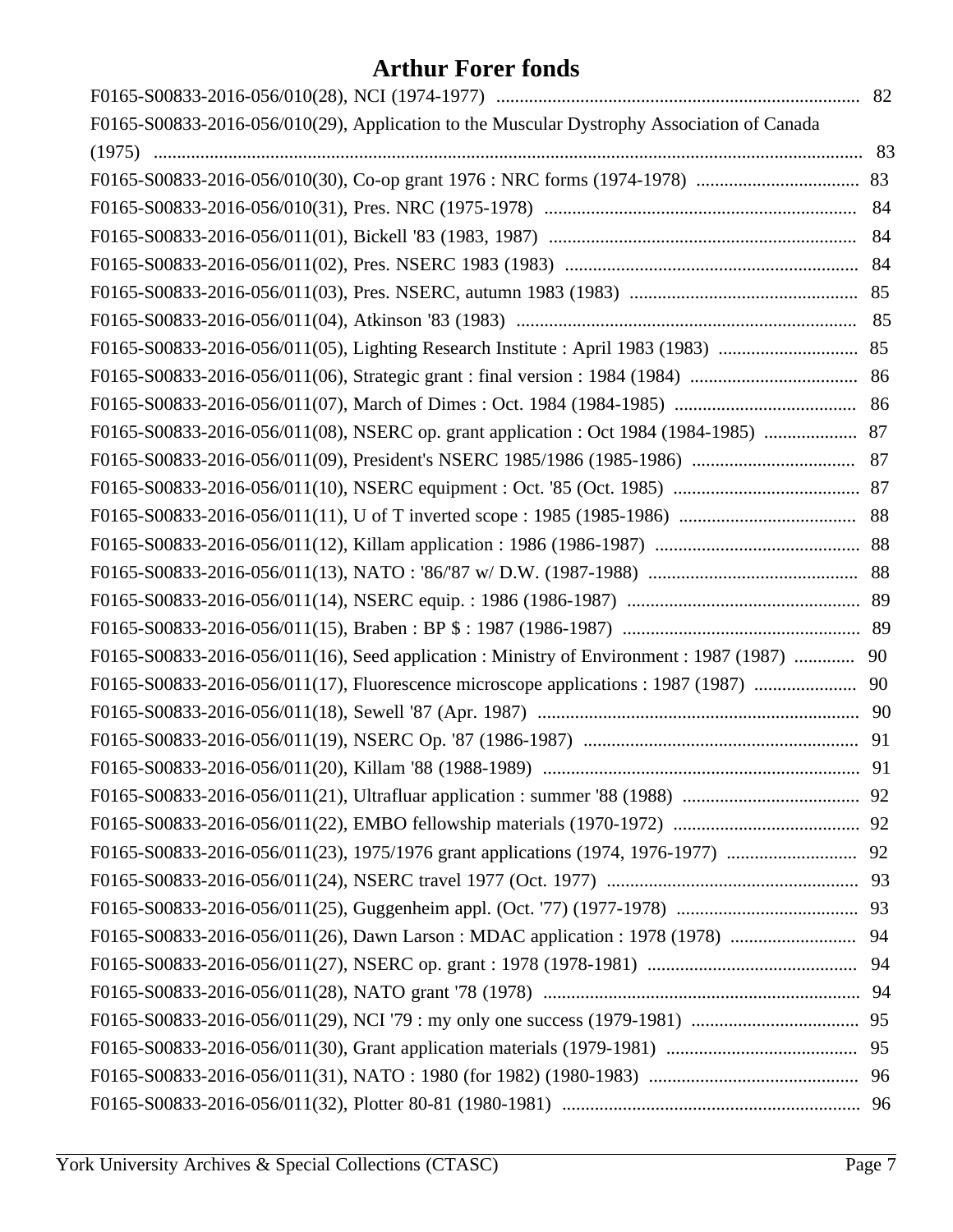| F0165-S00833-2016-056/011(33), 1981 : applications to copy from TV screen : got Weston : camera |    |
|-------------------------------------------------------------------------------------------------|----|
|                                                                                                 | 96 |
| F0165-S00833-2016-056/011(34), NSERC op.: '81 / Pres. NSERC : spring '82 (1981-1982)  97        |    |
|                                                                                                 |    |
|                                                                                                 |    |
|                                                                                                 |    |
|                                                                                                 |    |
|                                                                                                 |    |
|                                                                                                 |    |
|                                                                                                 |    |
|                                                                                                 |    |
|                                                                                                 |    |
|                                                                                                 |    |
|                                                                                                 |    |
|                                                                                                 |    |
| F0165-S00833-2016-056/012(09), President's NSERC Fund application form (Sept. 1990)  102        |    |
|                                                                                                 |    |
|                                                                                                 |    |
|                                                                                                 |    |
| F0165-S00833-2016-056/012(13), NSERC equip.: Oct. '91: confocal 'scope (1991-1992)  104         |    |
|                                                                                                 |    |
|                                                                                                 |    |
|                                                                                                 |    |
|                                                                                                 |    |
|                                                                                                 |    |
|                                                                                                 |    |
|                                                                                                 |    |
|                                                                                                 |    |
|                                                                                                 |    |
| F0165-S00833-2016-056/012(23), Leave Fellowship Fund application form (Oct. 1996)  108          |    |
|                                                                                                 |    |
|                                                                                                 |    |
|                                                                                                 |    |
|                                                                                                 |    |
|                                                                                                 |    |
|                                                                                                 |    |
|                                                                                                 |    |
|                                                                                                 |    |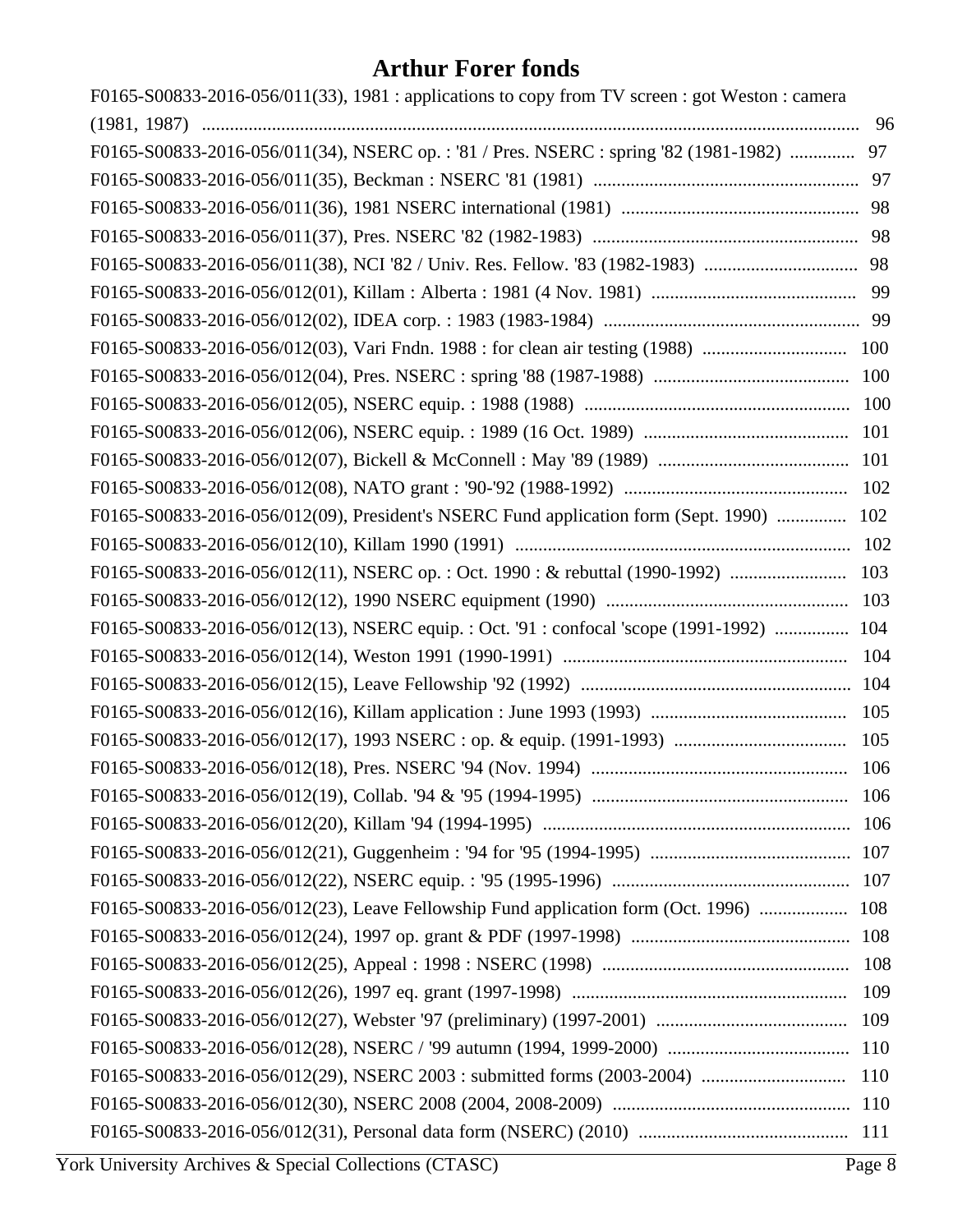| F0165-S00833-2016-056/013(02), Correspondence re: female authors of science articles being treated |  |
|----------------------------------------------------------------------------------------------------|--|
|                                                                                                    |  |
| F0165-S00833-2016-056/013(03), A. Forer : attempt to not-retire at age 65 (1998-2001)  112         |  |
| F0165-S00833-2016-055/013(04), Attempts to suppress/censor my work (1980-1981, 1997,               |  |
|                                                                                                    |  |
|                                                                                                    |  |
|                                                                                                    |  |
|                                                                                                    |  |
| F0165-S00833-2016-056/013(08), Physio search : correspondence : 1998 (1998)  115                   |  |
| F0165-S00833-2016-056/013(09), Nomination of Ursula Franklin to RSC & convocation                  |  |
|                                                                                                    |  |
|                                                                                                    |  |
|                                                                                                    |  |
|                                                                                                    |  |
| F0165-S00833-2016-056/013(13), Some students who enjoyed my teaching (1997-2001)  117              |  |
| F0165-S00833-2016-056/013(14), Letters re: article by Sillers & Forer 1983 (1958, 1980-1988) 117   |  |
|                                                                                                    |  |
|                                                                                                    |  |
|                                                                                                    |  |
|                                                                                                    |  |
|                                                                                                    |  |
|                                                                                                    |  |
|                                                                                                    |  |
|                                                                                                    |  |
|                                                                                                    |  |
|                                                                                                    |  |
|                                                                                                    |  |
|                                                                                                    |  |
|                                                                                                    |  |
|                                                                                                    |  |
|                                                                                                    |  |
|                                                                                                    |  |
|                                                                                                    |  |
|                                                                                                    |  |
|                                                                                                    |  |
|                                                                                                    |  |
|                                                                                                    |  |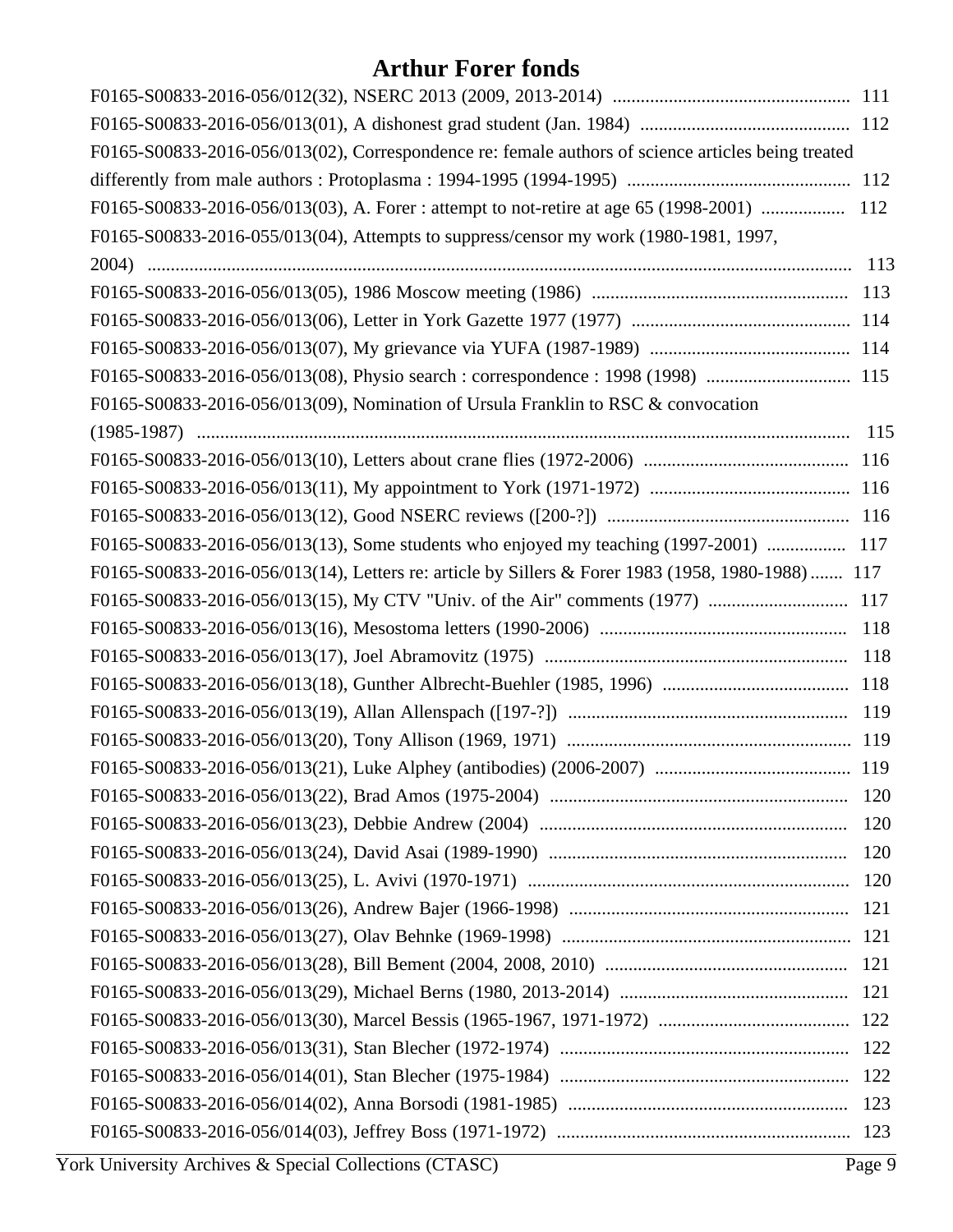| 131 |
|-----|
|     |
|     |
| 132 |
|     |
| 133 |
| 133 |
|     |
|     |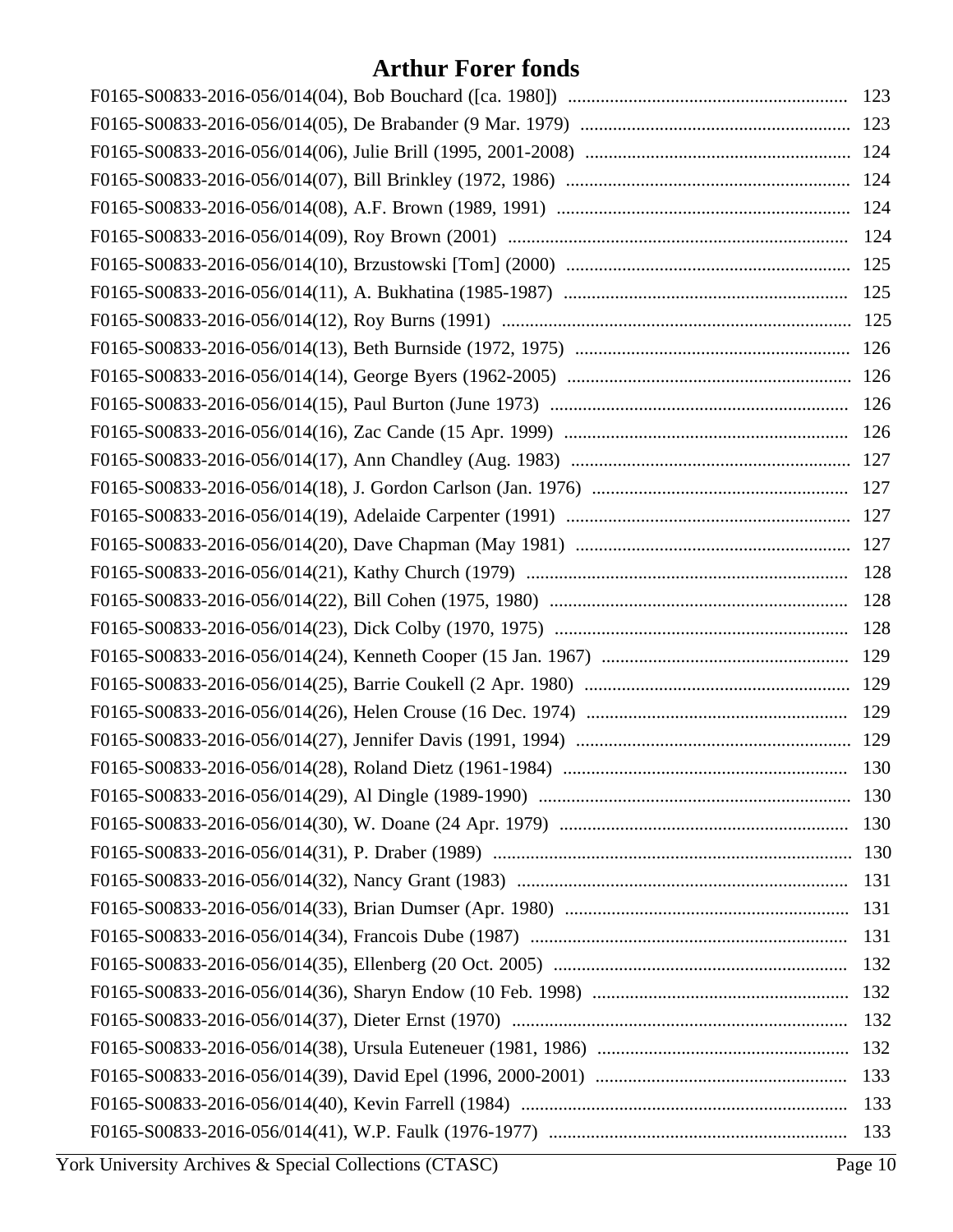| F0165-S00833-2016-056/014(51), Susan Gerbi (1977, 1982-1984, 1992-1994, 2006)  136 |  |
|------------------------------------------------------------------------------------|--|
|                                                                                    |  |
|                                                                                    |  |
|                                                                                    |  |
|                                                                                    |  |
|                                                                                    |  |
|                                                                                    |  |
|                                                                                    |  |
|                                                                                    |  |
|                                                                                    |  |
|                                                                                    |  |
|                                                                                    |  |
|                                                                                    |  |
|                                                                                    |  |
|                                                                                    |  |
|                                                                                    |  |
|                                                                                    |  |
|                                                                                    |  |
|                                                                                    |  |
|                                                                                    |  |
|                                                                                    |  |
|                                                                                    |  |
|                                                                                    |  |
|                                                                                    |  |
|                                                                                    |  |
|                                                                                    |  |
|                                                                                    |  |
|                                                                                    |  |
|                                                                                    |  |
|                                                                                    |  |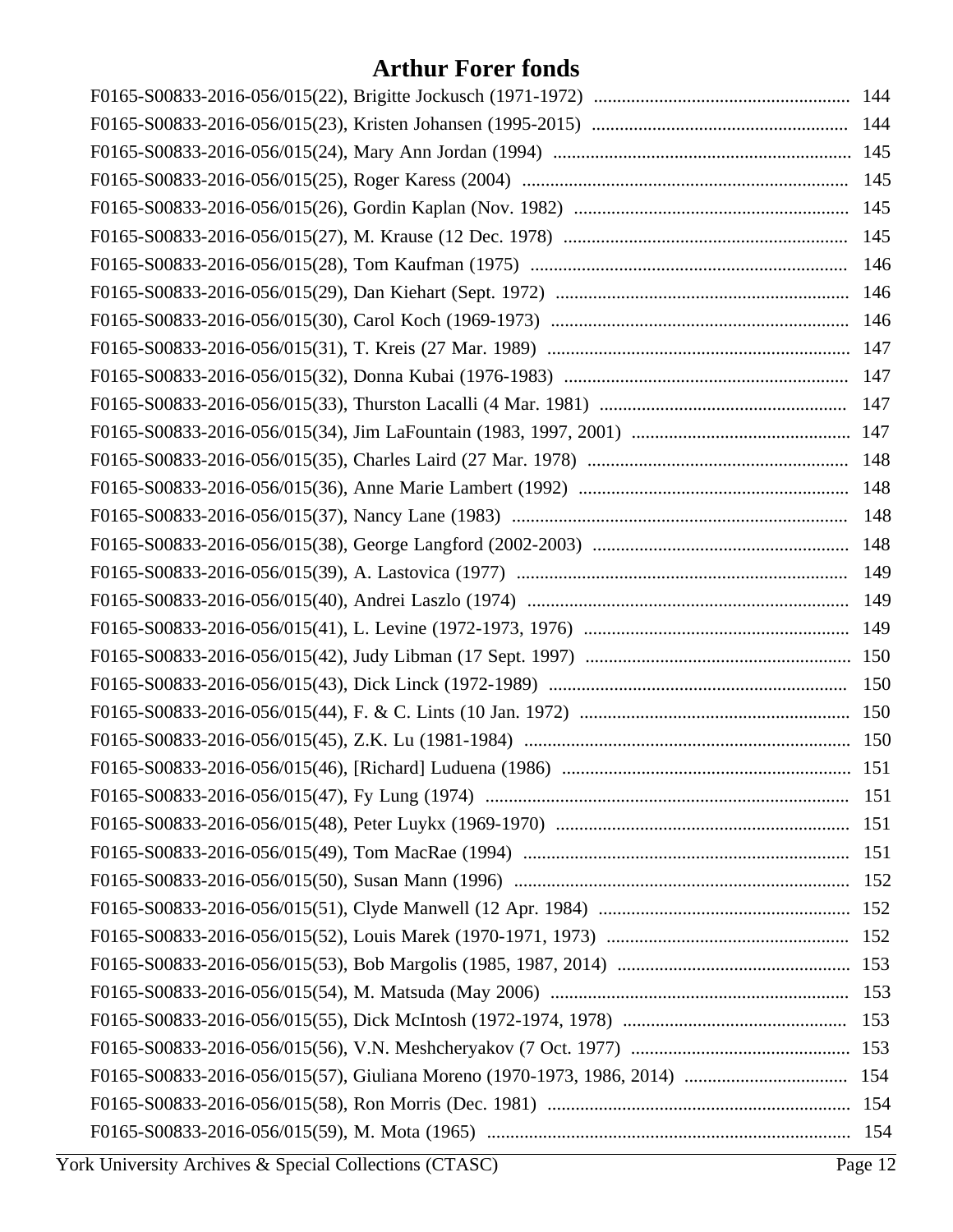| F0165-S00833-2016-056/016(30), Jan Sapp : letters and nominations to RSC [Royal Society of Canada] |  |
|----------------------------------------------------------------------------------------------------|--|
|                                                                                                    |  |
|                                                                                                    |  |
|                                                                                                    |  |
|                                                                                                    |  |
|                                                                                                    |  |
|                                                                                                    |  |
|                                                                                                    |  |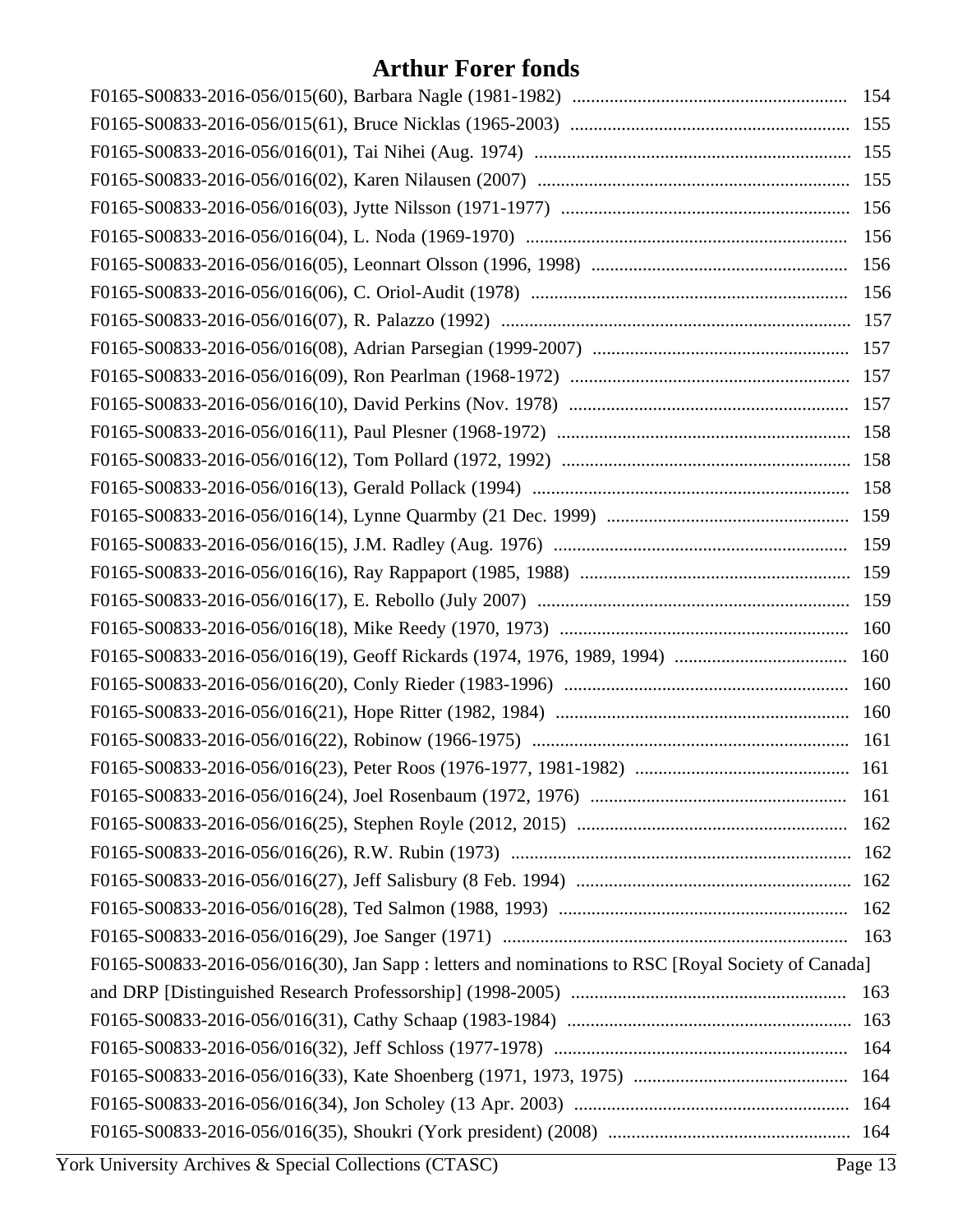| 166 |
|-----|
|     |
|     |
|     |
|     |
|     |
|     |
|     |
|     |
|     |
|     |
|     |
|     |
|     |
|     |
|     |
|     |
|     |
|     |
|     |
|     |
|     |
|     |
|     |
|     |
|     |
|     |
|     |
|     |
|     |
|     |
|     |
|     |
|     |
|     |
|     |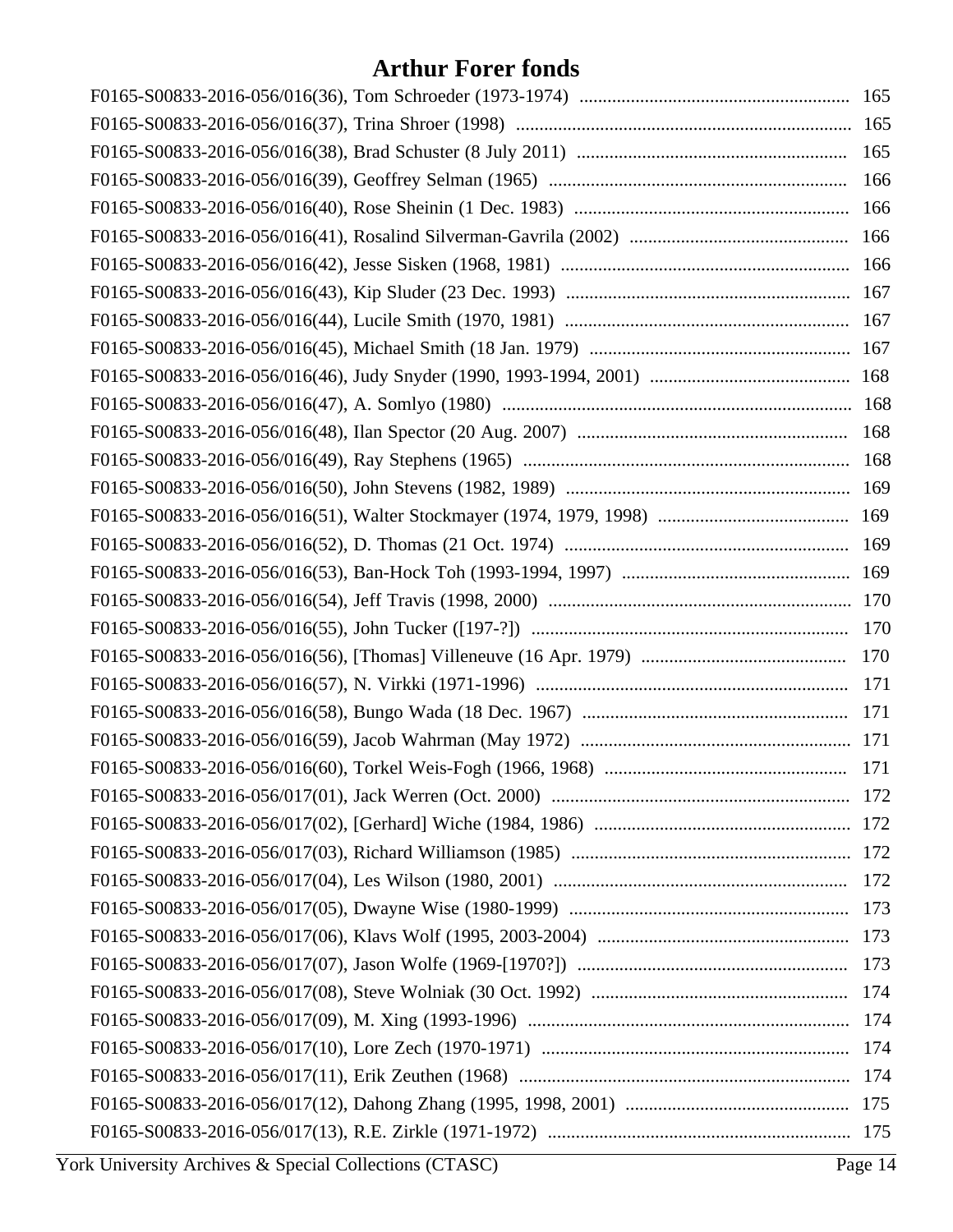| F0165-S00833-2016-056/017(15), Pesticide letters (etc.): 3 March 1986 -Sept. '87 (1985-1994 ) 175 |     |
|---------------------------------------------------------------------------------------------------|-----|
| F0165-S00833-2016-056/017(16), More correspondence for Fabian & Forer 2005 (2003)  176            |     |
| F0165-S00833-2016-056/017(17), Correspondence : Forer et al 2003, unpublished (2001)  176         |     |
| F0165-S00833-2016-056/017(18), Correspondence: Forer 1976: CSH [Cold Spring Harbor Laboratory]    |     |
|                                                                                                   |     |
| F0165-S00833-2016-056/017(19), Correspondence : NSERC grant application 2004 (?)                  |     |
|                                                                                                   | 177 |
| F0165-S00833-2016-056/017(20), Correspondence : Forer & Blecher 1975 (1974-1975)  177             |     |
| F0165-S00833-2016-056/017(21), Correspondence : Wilson & Forer, Cell. Biol. Int. Rep. 1989        |     |
|                                                                                                   |     |
| F0165-S00833-2016-056/017(22), Correspondence : Wilson & Forer 1997 (1986, 1996)  178             |     |
| F0165-S00833-2016-056/017(23), Correspondence : Yin & Forer, 1996 (1995-1996)  178                |     |
| F0165-S00833-2016-056/017(24), Correspondence : Forer & Behnke 1972 : Chromosoma : both articles  |     |
|                                                                                                   |     |
| F0165-S00833-2016-056/017(25), Correspondence : Wilson & Forer 1989 : Cell Motility and the       |     |
|                                                                                                   |     |
| F0165-S00833-2016-056/017(26), Correspondence from Jeremy Pickett-Heaps (1971-1972)  179          |     |
| F0165-S00833-2016-056/017(27), Correspondence w/ Pickett-Heaps and Spurck (1993-1995)  179        |     |
| F0165-S00833-2016-056/017(28), Correspondence w/ Pickett-Heaps and Spurck (1996)  180             |     |
| F0165-S00833-2016-056/018(01), Correspondence w/ Pickett-Heaps and Spurck (1997)  180             |     |
| F0165-S00833-2016-056/018(02), Correspondence : Pickett-Heaps & Spurck (1998)  180                |     |
| F0165-S00833-2016-056/018(03), Correspondence : Pickett-Heaps & Spurck (1999)  180                |     |
| F0165-S00833-2016-056/018(04), Correspondence : Pickett-Heaps & Spurck (2000)  181                |     |
| F0165-S00833-2016-056/018(05), Correspondence : Pickett-Heaps & Spurck (2001)  181                |     |
| F0165-S00833-2016-056/018(06), Correspondence : Pickett-Heaps & Spurck (2002-2003)  181           |     |
| F0165-S00833-2016-056/018(07), Correspondence: Pickett-Heaps & Spurck (2004-2009, 2012) 181       |     |
|                                                                                                   |     |
| F0165-S00833-2016-056/019(01), Dr. A. Forer: August 1972-Oct./76 (1972-1976)  182                 |     |
|                                                                                                   |     |
|                                                                                                   |     |
|                                                                                                   |     |
|                                                                                                   |     |
| F0165-S00833-2016-056/020(02), Dr. A. Forer: October 1976-June 1980 (1976-1980)  184              |     |
| F0165-S00833-2016-056/020(03), Dr. A. Forer: June 1980-January 1983 (1980-1983)  185              |     |
|                                                                                                   |     |
|                                                                                                   | 186 |
|                                                                                                   |     |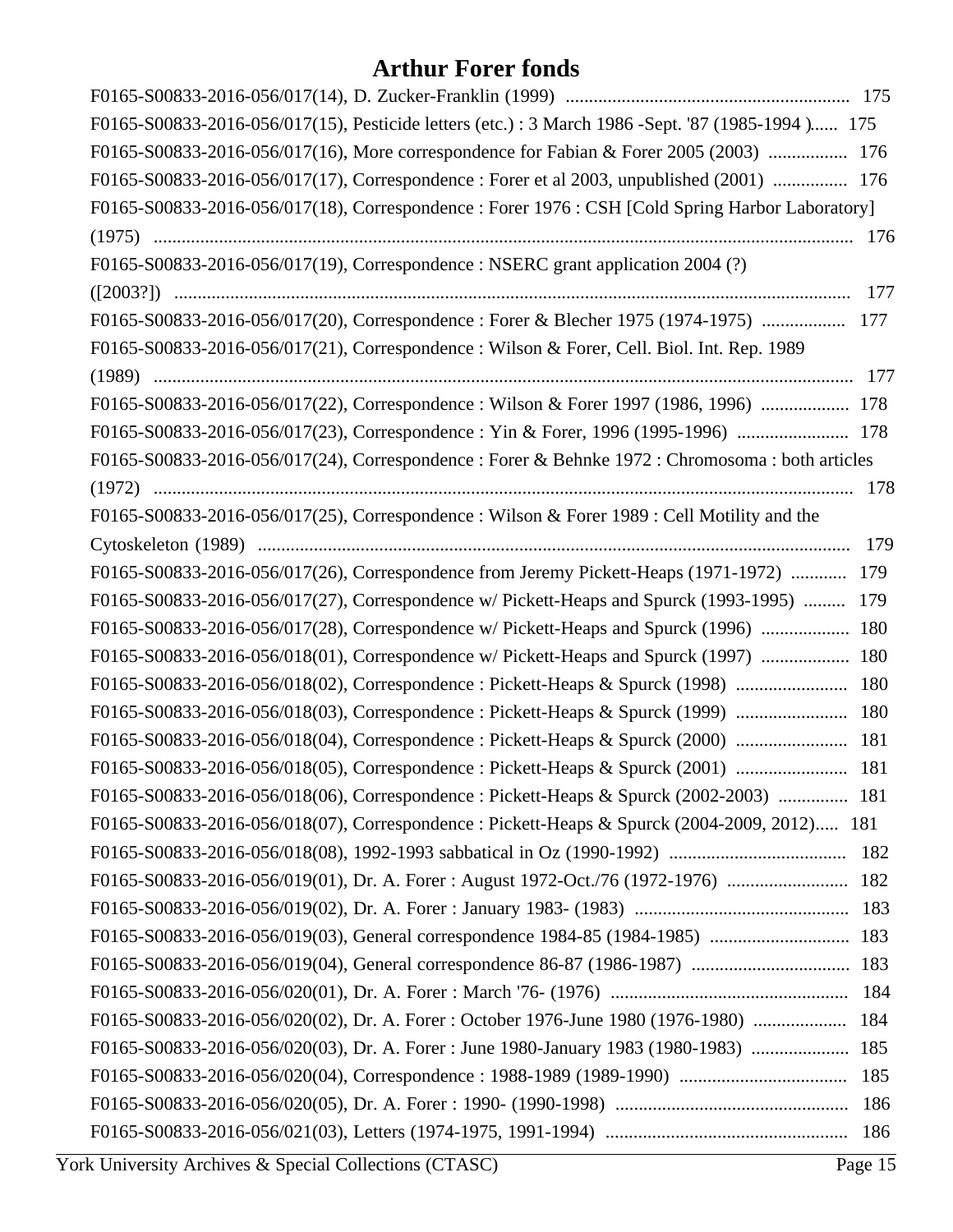| F0165-S00834-2016-056/022(01), University of the Air: textbook to real life : cell division : show 1 (22) |  |
|-----------------------------------------------------------------------------------------------------------|--|
|                                                                                                           |  |
| F0165-S00834-2016-056/022(02), University of the Air: textbook to real life : cell division : show 2 :    |  |
|                                                                                                           |  |
| F0165-S00834-2016-056/022(03), University of the Air: textbook to real life : cell division : show 3 :    |  |
|                                                                                                           |  |
| F0165-S00834-2016-056/022(04), University of the Air: textbook to real life : cell division : show 4 : is |  |
|                                                                                                           |  |
| F0165-S00834-2016-056/022(05), University of the Air: textbook to real life : cell division : show 5 :    |  |
|                                                                                                           |  |
|                                                                                                           |  |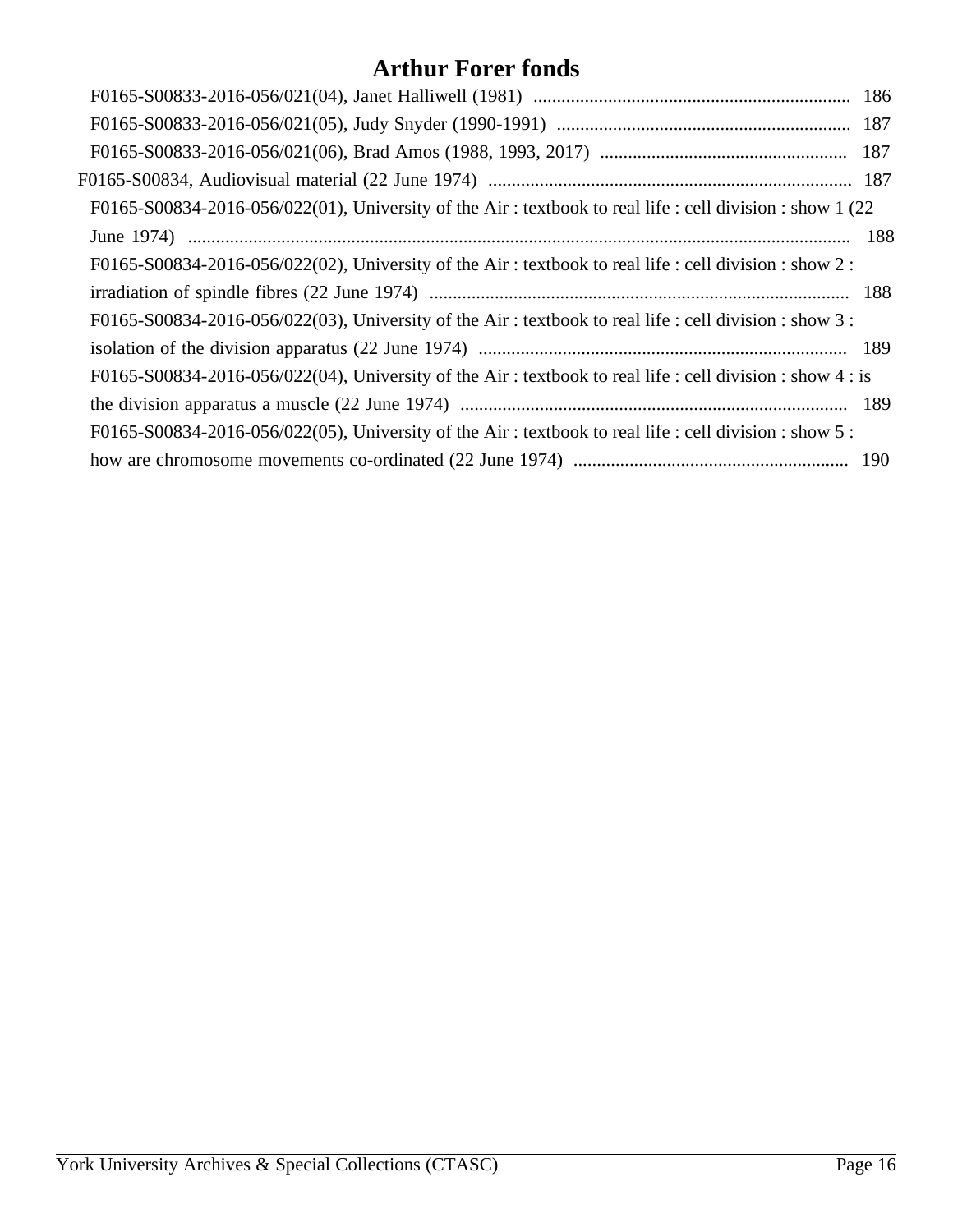# <span id="page-16-0"></span>**Summary information**

| <b>Repository:</b>           | York University Archives & Special Collections (CTASC)                                                                                                                                                              |
|------------------------------|---------------------------------------------------------------------------------------------------------------------------------------------------------------------------------------------------------------------|
| <b>Title:</b>                | Arthur Forer fonds                                                                                                                                                                                                  |
| ID:                          | F0165                                                                                                                                                                                                               |
| Date:                        | 1959-2017 (date of creation)                                                                                                                                                                                        |
| Language:                    | English                                                                                                                                                                                                             |
| Language:                    | Latin                                                                                                                                                                                                               |
| <b>Physical description:</b> | 3.27 m of textual records<br>122 photographs : b&w ; 25 x 20 cm or smaller<br>47 photographs: b&w negatives ; 9.5 x 12 cm and 35 mm<br>20 drawings; $28 \times 21.5$ cm or smaller<br>5 video reels; 50 mm<br>1 DVD |

# <span id="page-16-1"></span>**Administrative history / Biographical sketch**

#### **Note**

Arthur Forer, scientist and professor, was born in Trenton, New Jersey. He attended the Massachusetts Institute of Technology in Cambridge, Massachusetts, graduating in 1957 with a B.Sc. in biology. He completed a PhD in molecular biology in 1964 at Dartmouth Medical School in Hanover, New Hampshire. His PhD dissertation is entitled "Evidence for two spindle fiber components: a study of chromosome movement in living crane fly (Nephrotoma suturalis) spermatocytes, using polarization microscopy and ultraviolet microbeam".

Forer's career as a biologist began as an American Cancer Society research fellow at the Carlsberg Foundation Biological Institute in Copenhagen, Denmark, a position he held from 1964 to 1966. He then took a position as a research fellow in the Department of Zoology at the University of Cambridge between 1966 and 1967 before serving as the Helen Hay Whitney Foundation research fellow in the same department from 1967 to 1969. Forer returned to the United States between 1969 and 1970 to work again as a Helen Hay Whitney Foundation research fellow and Hargitt research fellow at the Department of Zoology at Duke University in Durham, North Carolina. Forer's teaching career began in earnest in 1970, when he took a lecturer position at Odense University in Denmark, a position he held until 1972. He arrived in Canada in 1972 and began his long career as a professor in the Department of Biology at York University, first as an associate professor (1972-1975), professor (1975-2001) and then professor emeritus  $(2001 - )$ .

Forer has been a member of the American Society for Cell Biology and a fellow of the Royal Society of Canada.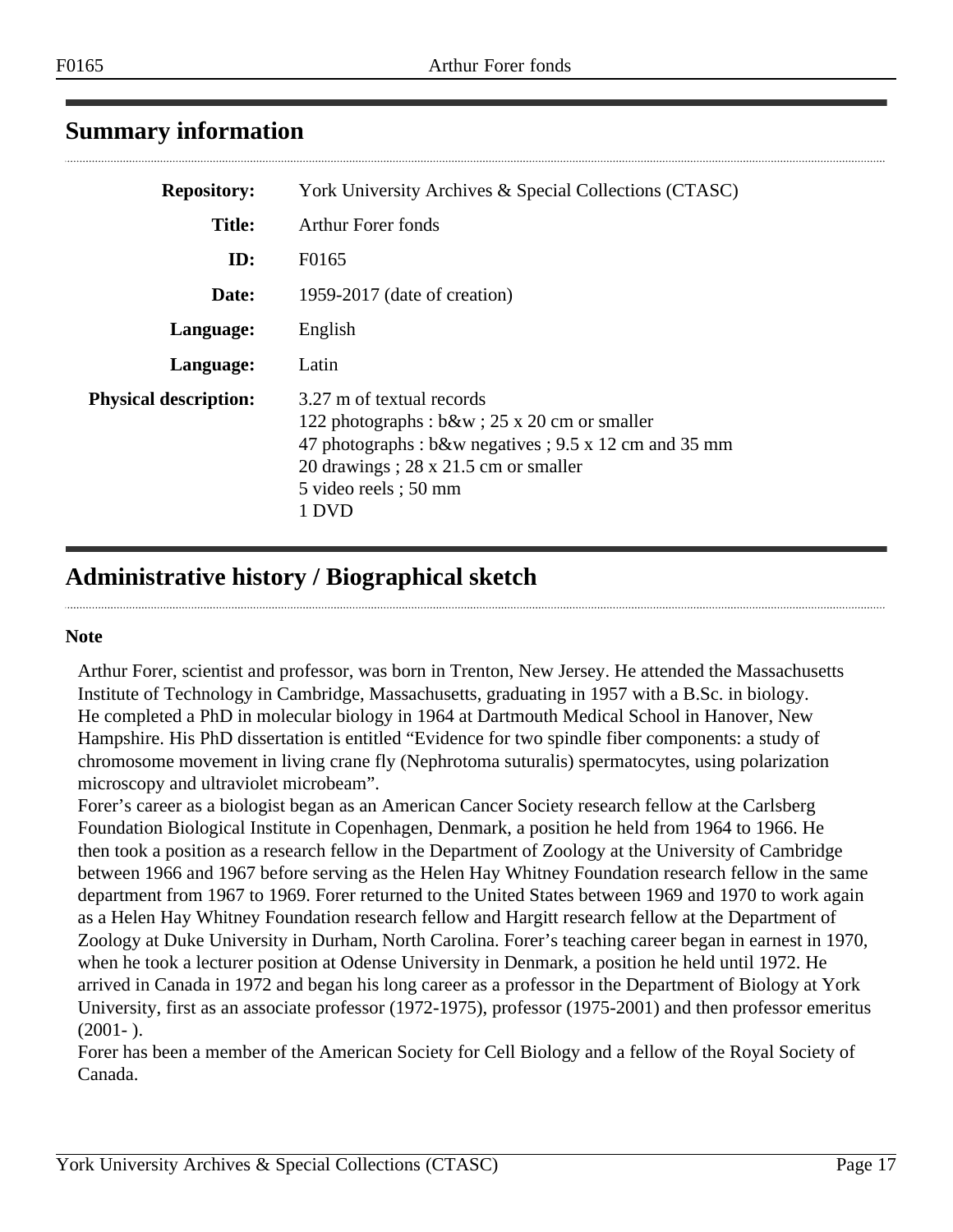# <span id="page-17-0"></span>**Scope and content**

Fonds consists of records pertaining to Forer's work as a scientist and as a professor in the Department of Biology at York University, including course materials, lecture notes, grant applications, correspondence, photographs and drawings. Also included in the fonds are video recordings of Forer lecturing on cell division for five episodes of CTV's "University of the Air: textbook to real life" program, recorded in 1974 and aired on television in 1978.

# <span id="page-17-2"></span>**Notes**

## **Title notes**

# **Immediate source of acquisition**

Donated by Arthur Forer in 2016.

## <span id="page-17-1"></span>**Arrangement**

Fonds has been arranged in three series.

## **Restrictions on access**

Restrictions on access apply to some records in this fonds.

## **Accruals**

Further accruals may be expected.

## **Other notes**

• **Publication status**: Published

# <span id="page-17-3"></span>**Access points**

- Graphic material (documentary form)
- Textual record (documentary form)
- Moving images (documentary form)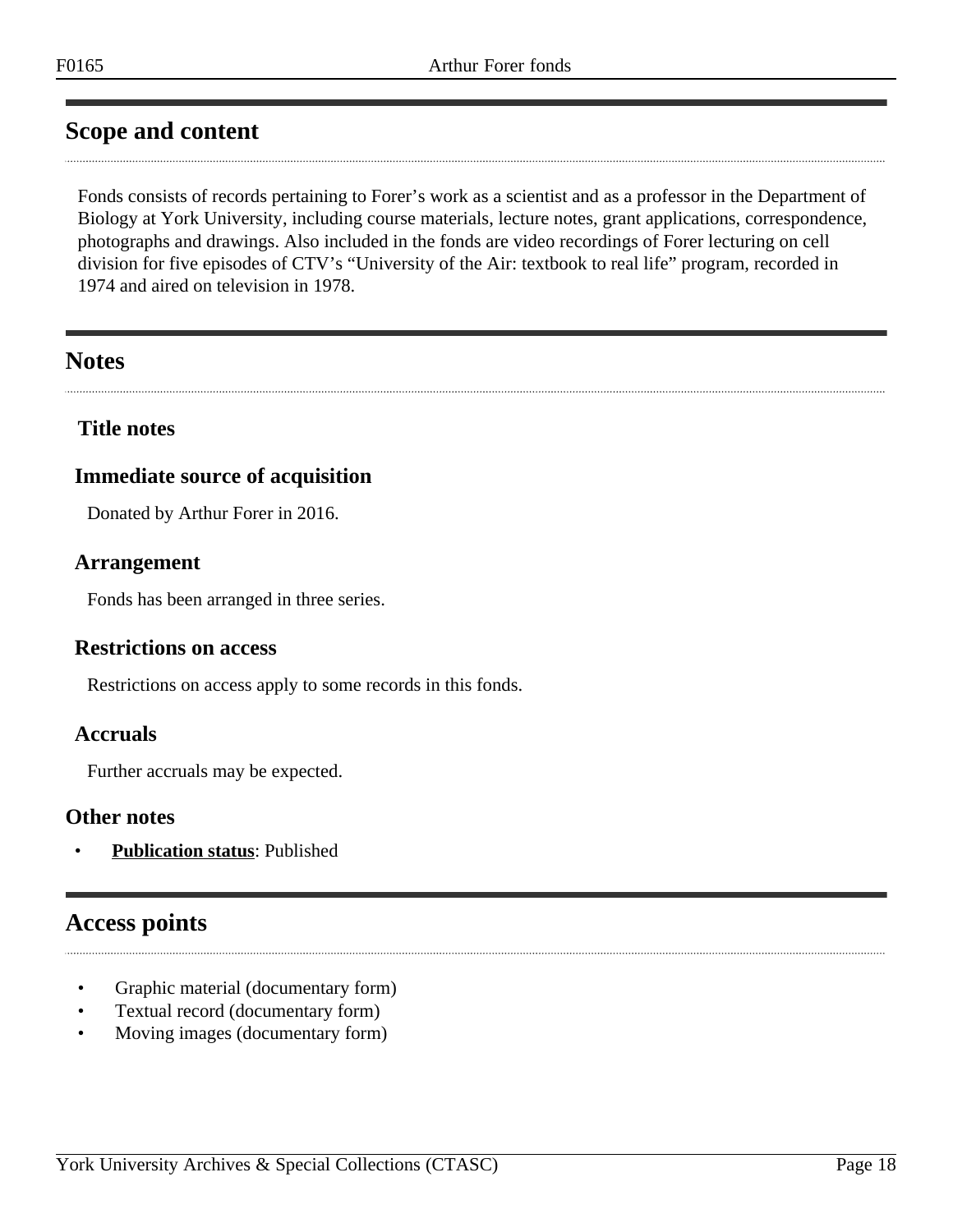# <span id="page-18-0"></span>**Collection holdings**

# <span id="page-18-1"></span>**Series: F0165-S00832 - Teaching files**

Title: Teaching files

ID: F0165-S00832

Date: 1974-2006 (date of creation)

#### Scope and content:

Series consists of files pertaining to courses taught by Forer at York University's Department of Biology. These files include course materials such as syllabi, outlines, reading lists, handouts, examinations and tests, as well as correspondence and Forer's lecture notes.

Physical description: 0.96 m of textual records

#### Arrangement:

Forer's original file arrangement structure has been maintained.

#### Restrictions on access:

Access to some files in this series is restricted. See file-level descriptions for further information. Files containing confidential student information have been closed subject to FIPPA regulations. Items in this series pertaining to student marks have been removed from files and destroyed.

#### Access points:

• Textual record (documentary form)

# <span id="page-18-2"></span>**File: F0165-S00832-2016-056/001(01) - BIO 2020 : winter/spring 1990 : handouts/ exams/marks**

Title: BIO 2020 : winter/spring 1990 : handouts/exams/marks

ID: F0165-S00832-2016-056/001(01)

Date: 1990 (date of creation)

#### Scope and content:

File consists of materials pertaining to this course taught by Forer, including the final examination, a make-up examination, a mid-term test, test result data and course handouts. Also included in the file is memoranda exchanged with M.B. Fenton, the Department of Biology chair concerning student requests, and a memorandum regarding the status of Biology Department course budgets.

Physical description: 1 folder of textual records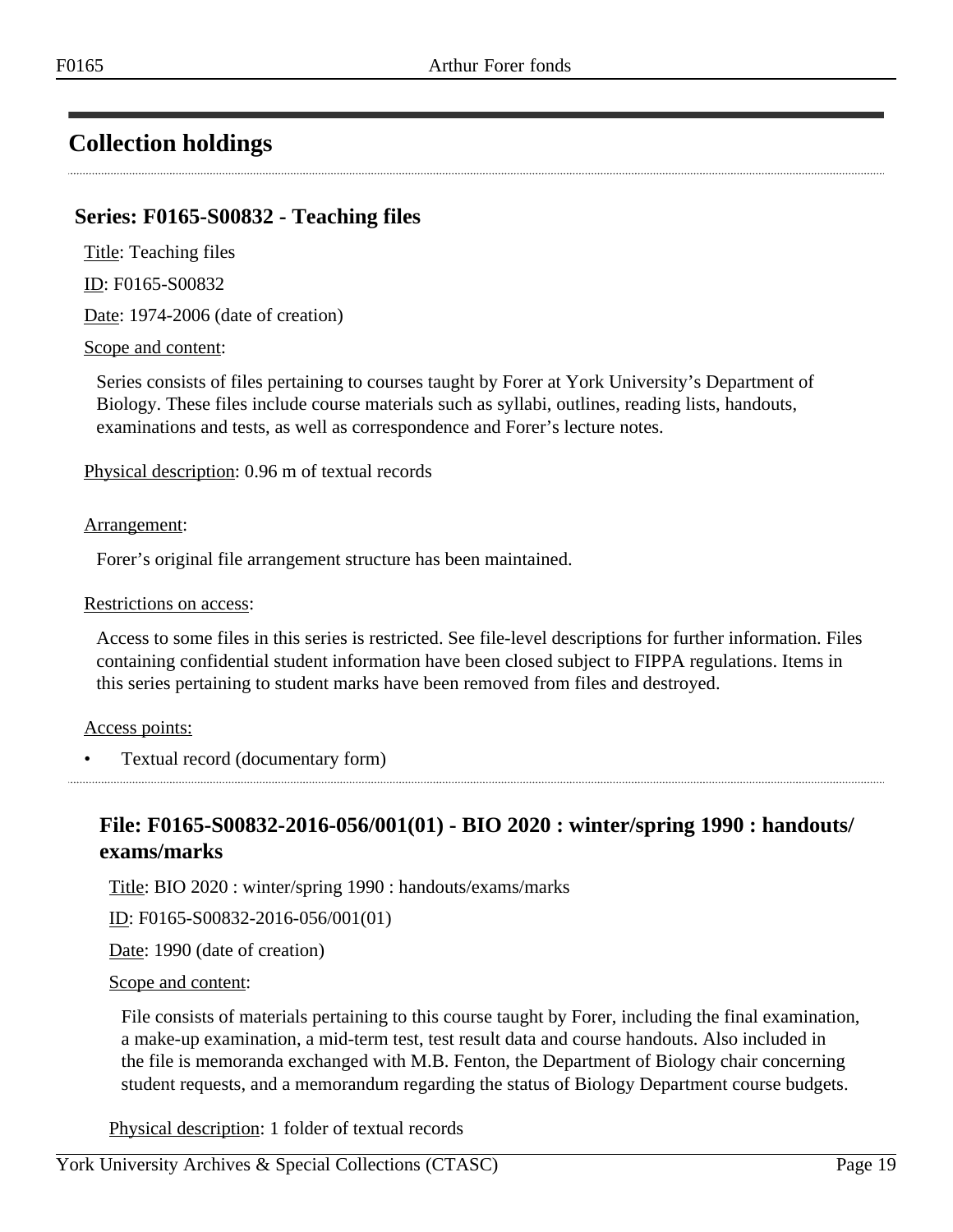#### Note [generalNote]:

Student marks originally included in the file have been removed and destroyed.

Access points:

• Textual record (documentary form)

# <span id="page-19-0"></span>**File: F0165-S00832-2016-056/001(02) - BIO 2020 lecture notes : 2nd half : spring 1991**

Title: BIO 2020 lecture notes : 2nd half : spring 1991

ID: F0165-S00832-2016-056/001(02)

Date: 1991 (date of creation)

Scope and content:

File consists of Forer's handwritten lecture notes for this course.

Physical description: 1 folder of textual records

Access points:

• Textual record (documentary form)

# <span id="page-19-1"></span>**File: F0165-S00832-2016-056/001(03) - BIO 1010 : marks, tests : W-99**

Title: BIO 1010 : marks, tests : W-99

ID: F0165-S00832-2016-056/001(03)

Date: 1999 (date of creation)

Scope and content:

File consists of materials pertaining to this course taught by Forer, including the final examination, tests, test result data, test answers and a marking scheme.

Physical description: 1 folder of textual records

Note [generalNote]:

Student marks originally included in the file have been removed and destroyed.

Access points:

• Textual record (documentary form)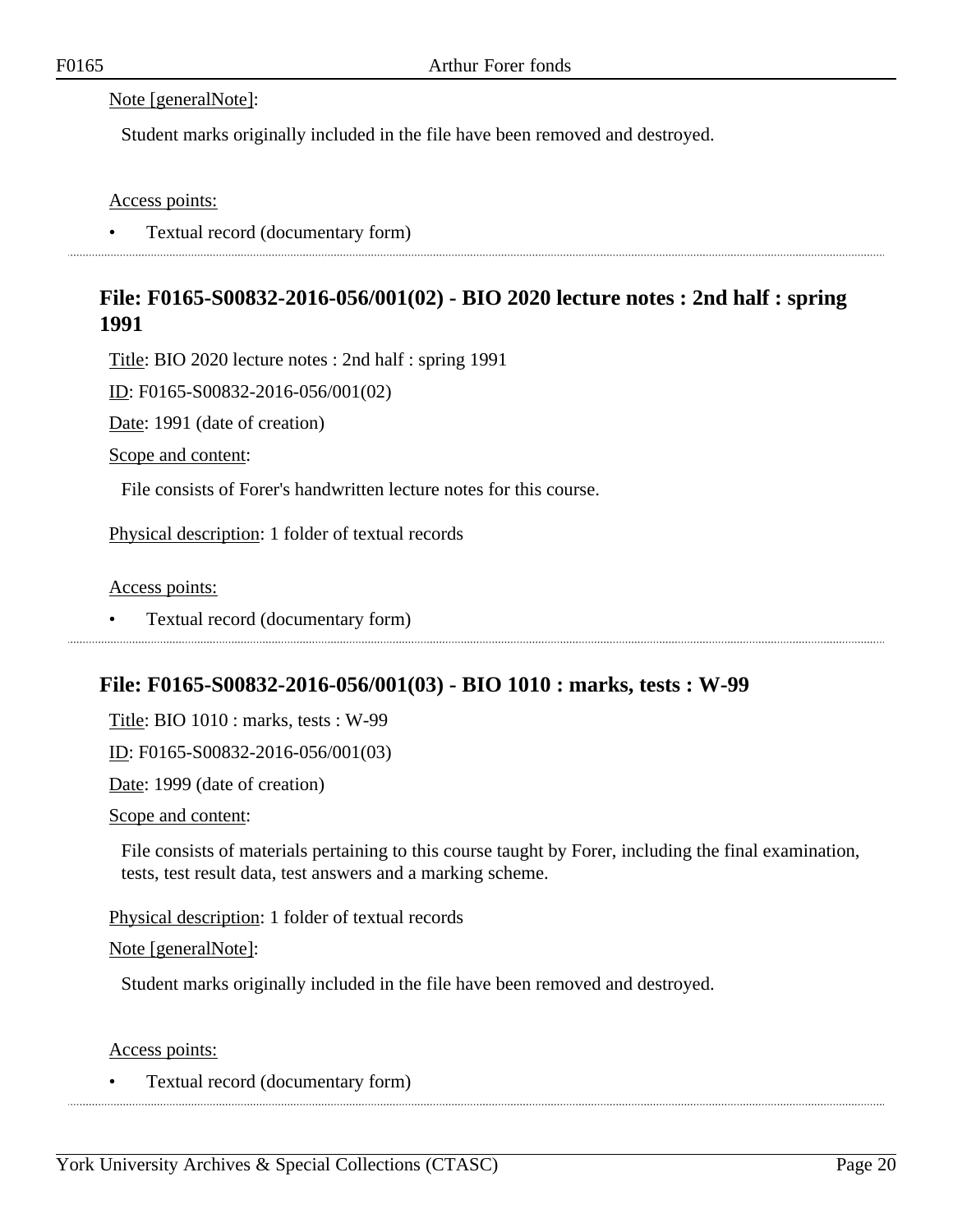# <span id="page-20-0"></span>**Item: F0165-S00832-2016-056/001(04) - BIO 1010 : 1996 exam**

Title: BIO 1010 : 1996 exam ID: F0165-S00832-2016-056/001(04) Date: 26 July 1996 (date of creation) Physical description: 1 folder of textual records

#### Access points:

• Textual record (documentary form) 

## <span id="page-20-1"></span>**File: F0165-S00832-2016-056/001(05) - BIO 1010 : 1992**

Title: BIO 1010 : 1992

ID: F0165-S00832-2016-056/001(05)

Date: 1992 (date of creation)

Scope and content:

File consists of materials pertaining to this course taught by Forer, including a lecture schedule, his handwritten lecture notes and visual aids, and a test. Also included in the file is a copy of a letter of recommendation written by Forer for a student.

Physical description: 1 folder of textual records

Access points:

• Textual record (documentary form)

# <span id="page-20-2"></span>**File: F0165-S00832-2016-056/001(06) - BIO 1910 : Sept.-Dec. 1994 : book 1**

Title: BIO 1910 : Sept.-Dec. 1994 : book 1

ID: F0165-S00832-2016-056/001(06)

Date: 1994 (date of creation)

Scope and content:

File consists of materials pertaining to this course taught by Forer, including a course outline, overview of lectures, tests with correct answers and student answers, graphs of student test marks, overhead transparencies and Forer's handwritten lecture notes.

Physical description: 1 folder of textual records

Access points: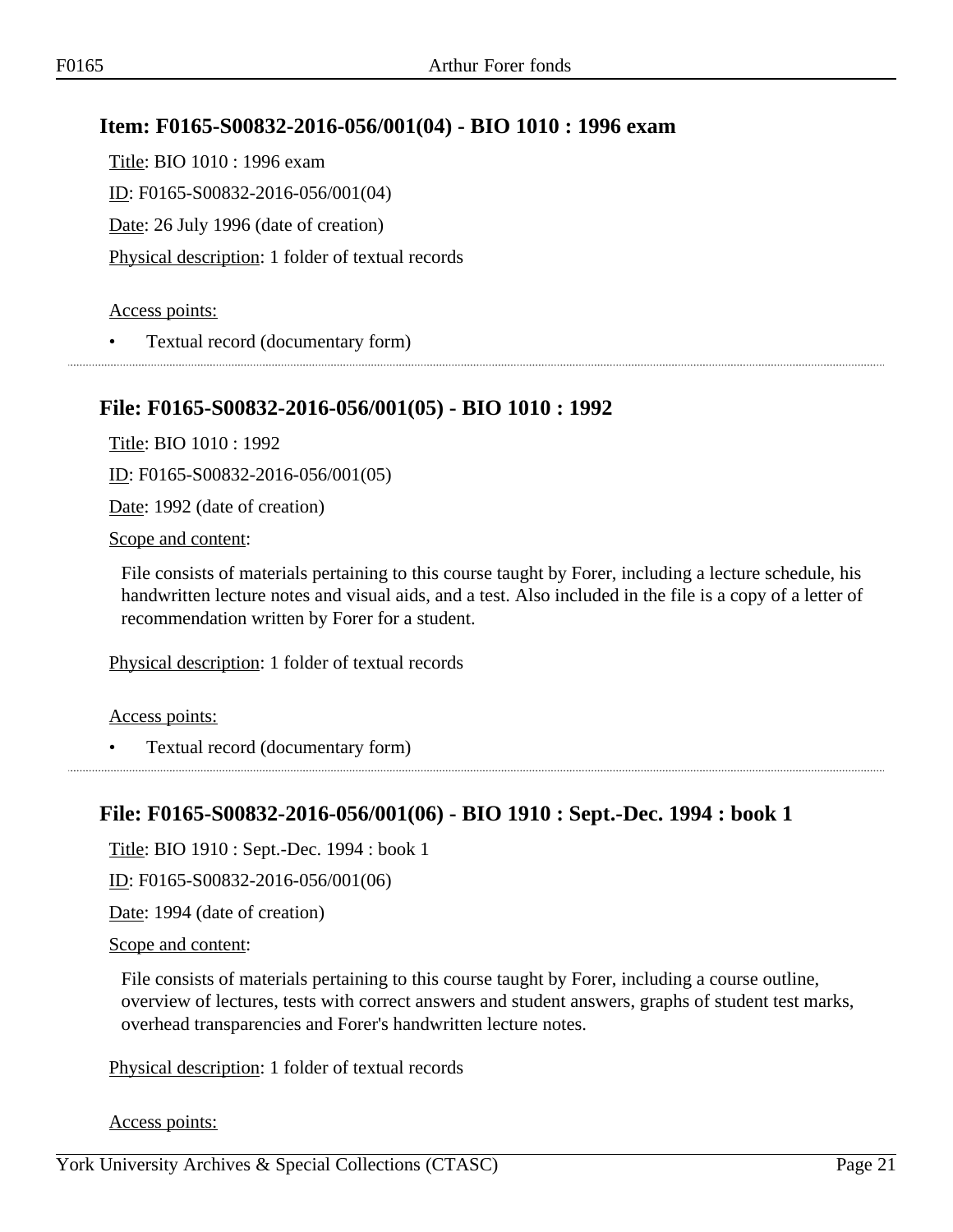<span id="page-21-0"></span>

## **File: F0165-S00832-2016-056/001(07) - BIO 4140 : Jan. '94 - April '94**

Title: BIO 4140 : Jan. '94 - April '94

ID: F0165-S00832-2016-056/001(07)

Date: 1994 (date of creation)

Scope and content:

File consists of materials pertaining to this course taught by Forer, including the mid-term assignment, a reference list, a take-home examination, and Forer's handwritten lecture notes.

Physical description: 1 folder of textual records

Access points:

• Textual record (documentary form)

## <span id="page-21-1"></span>**File: F0165-S00832-2016-056/002(01) - BIO 2020 : handouts/exams : spring 1991**

Title: BIO 2020 : handouts/exams : spring 1991

ID: F0165-S00832-2016-056/002(01)

Date: 1991 (date of creation)

Scope and content:

File consists of materials pertaining to this course taught by Forer, including an overview of lectures, notes and data about student test results, copies of the final examination and mid-term test, handouts, memoranda and correspondence.

Physical description: 1 folder of textual records

Access points:

• Textual record (documentary form)

## <span id="page-21-2"></span>**File: F0165-S00832-2016-056/002(02) - BIO 4140 : winter/spring 1990 : lecture notes**

Title: BIO 4140 : winter/spring 1990 : lecture notes

ID: F0165-S00832-2016-056/002(02)

Date: 1990 (date of creation)

Scope and content: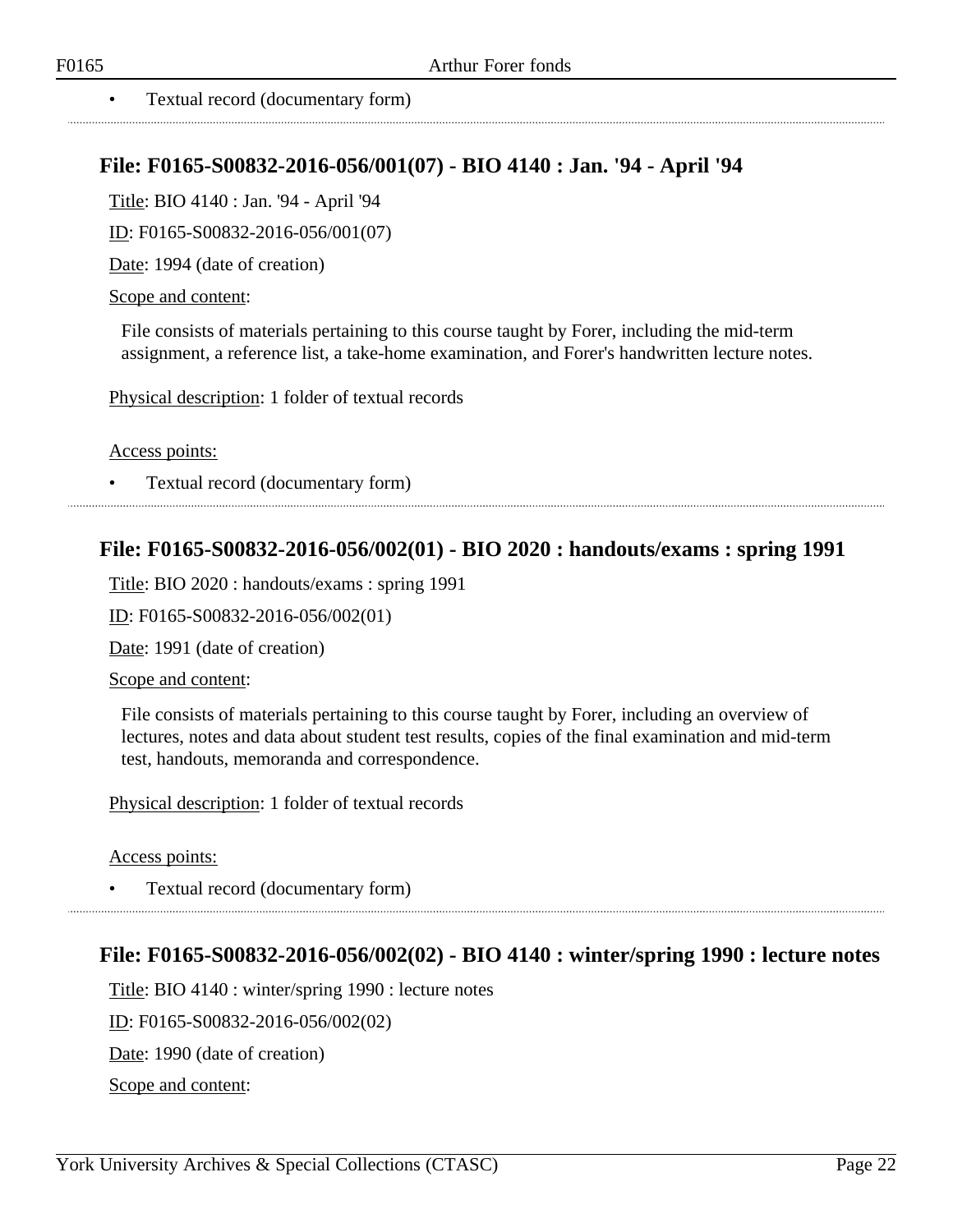File consists of materials pertaining to this course taught by Forer, including a reference list, a preliminary course outline, and Forer's handwritten lecture notes.

Physical description: 1 folder of textual records

Access points:

• Textual record (documentary form)

## <span id="page-22-0"></span>**File: F0165-S00832-2016-056/002(03) - BIO 2020 : lecture notes : first half : spring 1991**

Title: BIO 2020 : lecture notes : first half : spring 1991

ID: F0165-S00832-2016-056/002(03)

Date: 1991 (date of creation)

Scope and content:

File consists of materials pertaining to this course taught by Forer, including an overview of lectures, a handout, and Forer's handwritten lecture notes.

Physical description: 1 folder of textual records

Access points:

• Textual record (documentary form)

## <span id="page-22-1"></span>**File: F0165-S00832-2016-056/002(04) - BIO 1020 (1991)**

Title: BIO 1020 (1991)

ID: F0165-S00832-2016-056/002(04)

Date: 1991 (date of creation)

Scope and content:

File consists of materials pertaining to this course taught by Forer, including tests (with answers), an outline of lectures, Forer's handwritten lecture notes, overhead transparencies and handouts.

Physical description: 1 folder of textual records

Access points:

• Textual record (documentary form)

# <span id="page-22-2"></span>**File: F0165-S00832-2016-056/003(01) - BIO 5055 : Sept.-Oct. 2005**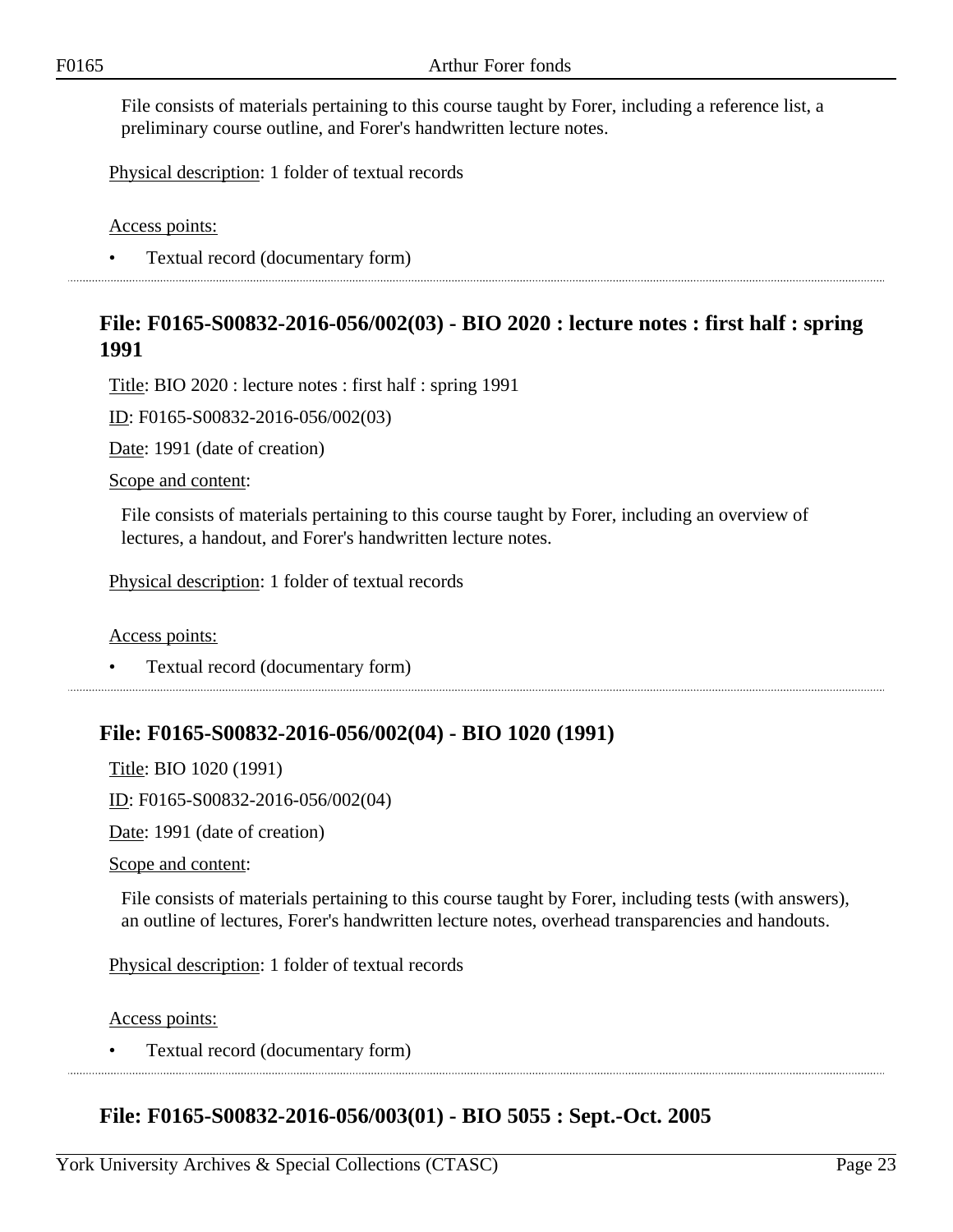Title: BIO 5055 : Sept.-Oct. 2005

ID: F0165-S00832-2016-056/003(01)

Date: 2005-2006, predominant 2005 (date of creation)

Scope and content:

File consists of materials pertaining to this course taught by Forer, including several versions of a take-home test (with answers), e-mail, handouts, and Forer's handwritten lecture notes.

Physical description: 1 folder of textual records

Access points:

• Textual record (documentary form)

# <span id="page-23-0"></span>**File: F0165-S00832-2016-056/003(02) - BIO 5055 : 2005 : handouts**

Title: BIO 5055 : 2005 : handouts

ID: F0165-S00832-2016-056/003(02)

Date: 1975, 1990, 2005 (date of creation)

Scope and content:

File consists of materials pertaining to this course taught by Forer, including an e-mail, a course outline, handouts, a master copy of the final take-home exam for BIO 4190 (1990), and a takehome test and answers for BIO 363.4 (1975).

Physical description: 1 folder of textual records

Access points:

• Textual record (documentary form)

# <span id="page-23-1"></span>**File: F0165-S00832-2016-056/003(03) - BIO 4190 : Sept. - Dec. 1994**

Title: BIO 4190 : Sept. - Dec. 1994

ID: F0165-S00832-2016-056/003(03)

Date: 1994 (date of creation)

#### Scope and content:

File consists of materials pertaining to this course taught by Forer, including a reference list and other handouts, a mid-term assignment, a take-home exam, and Forer's handwritten lecture notes.

Physical description: 1 folder of textual records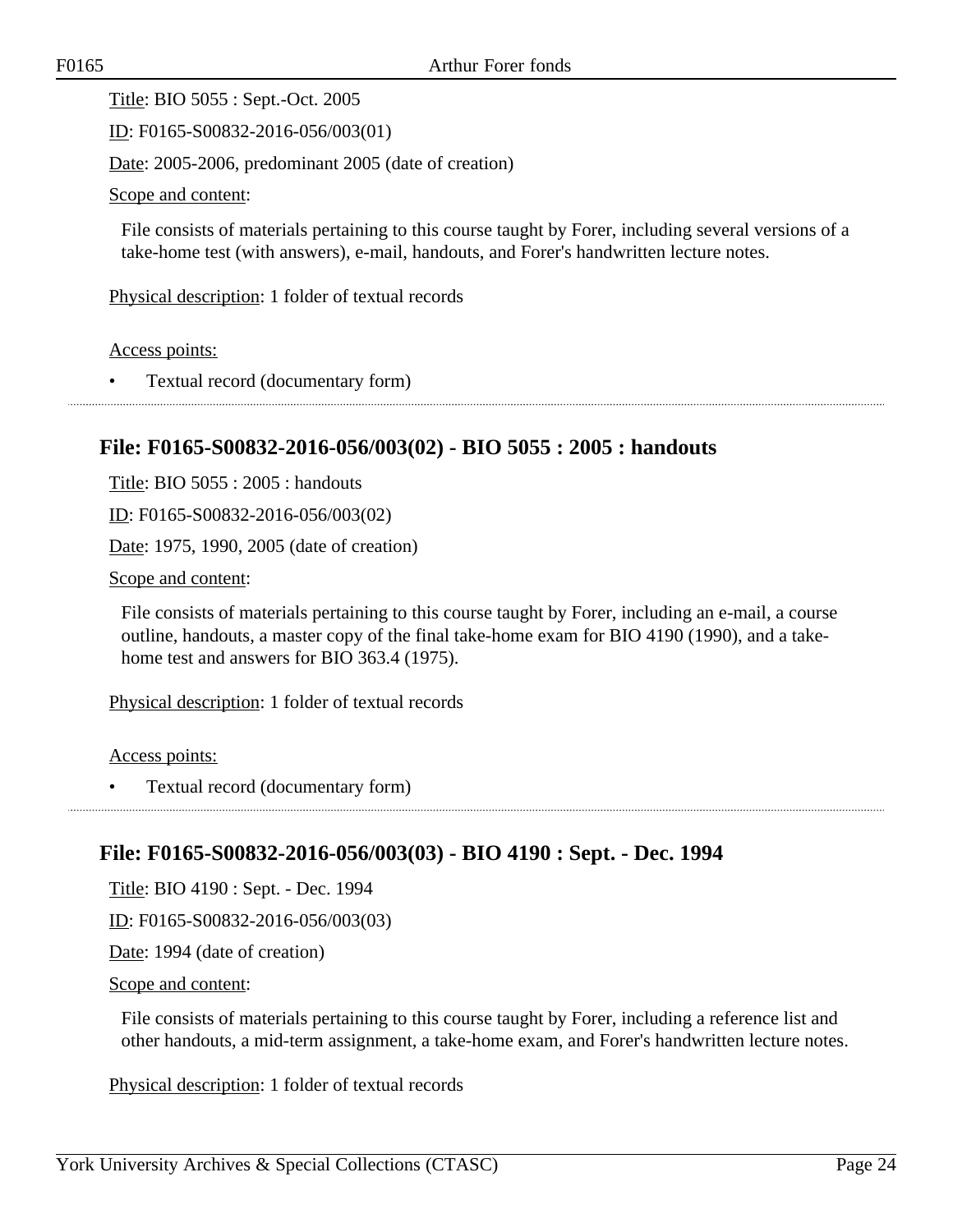Access points:

• Textual record (documentary form)

# <span id="page-24-0"></span>**File: F0165-S00832-2016-056/003(04) - BIO 4190 : winter/spring 1990 : handouts/ notes**

Title: BIO 4190 : winter/spring 1990 : handouts/notes

ID: F0165-S00832-2016-056/003(04)

Date: 1990 (date of creation)

Scope and content:

File consists of materials pertaining to this course taught by Forer, including an assignment, the take-home exam and answers, journal articles, a reference list, a preliminary course outline, a bibliography on microscopy and other handouts.

Physical description: 1 folder of textual records

Access points:

• Textual record (documentary form)

## <span id="page-24-1"></span>**File: F0165-S00832-2016-056/003(05) - Plagiarism : BIO 4140 : autumn 2001**

Title: Plagiarism : BIO 4140 : autumn 2001

ID: F0165-S00832-2016-056/003(05)

Date: 2001-2002 (date of creation)

Scope and content:

File pertains to a plagiarism/academic dishonesty case involving a student in one of Forer's classes. Records in this file include a case decision, e-mail, copies of the student's assignments and Forer's comments, correspondence, and copies of the assignment handouts.

Physical description: 1 folder of textual records

#### Restrictions on access:

Access to this file is closed.

Access points:

• Textual record (documentary form)

## **File: F0165-S00832-2016-056/003(06) - BIO 4140 : 1997, 1999, 2001**

<span id="page-24-2"></span>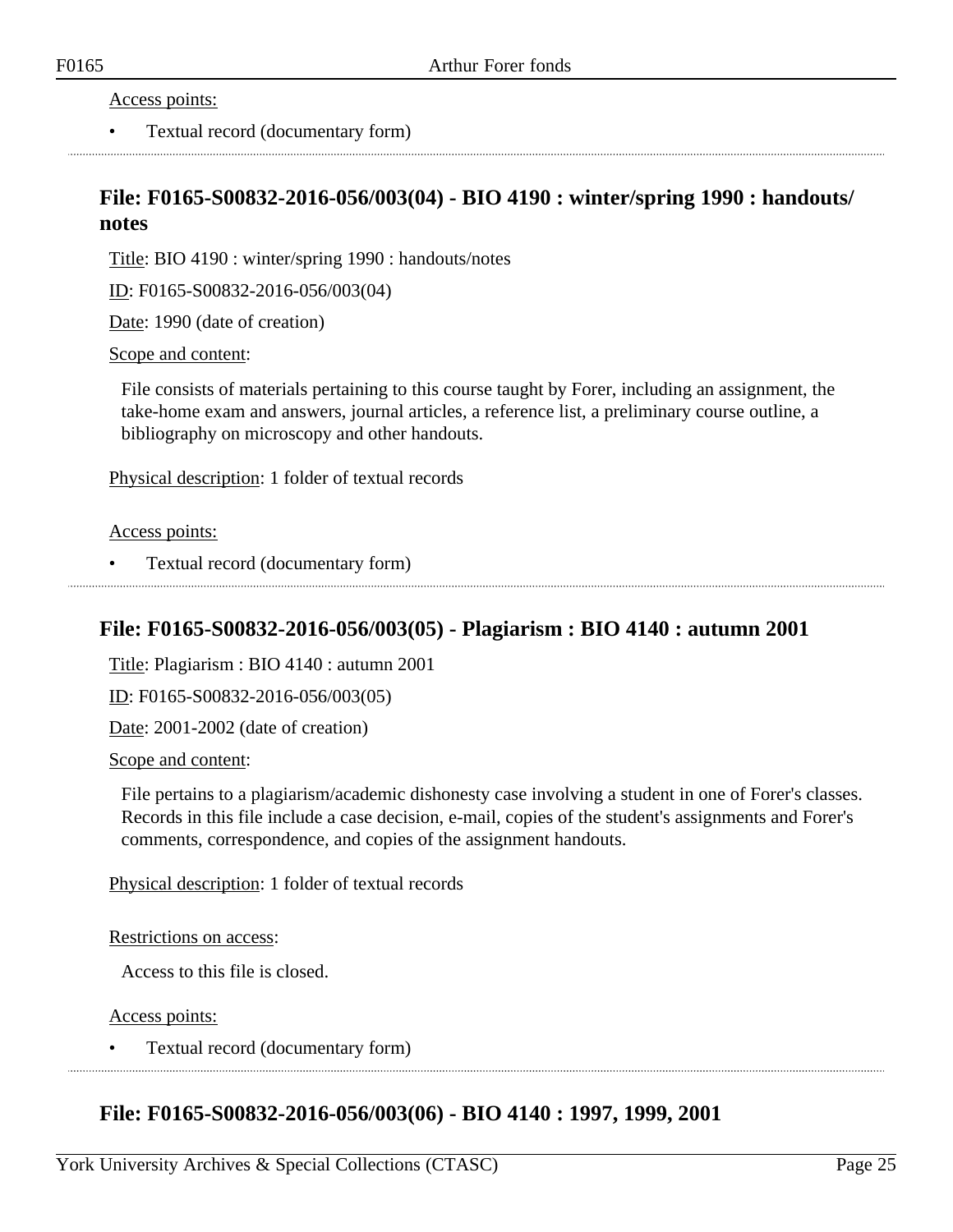Title: BIO 4140 : 1997, 1999, 2001

ID: F0165-S00832-2016-056/003(06)

Date: 1976, 1995, 1997-1999, 2001-2002 (date of creation)

Scope and content:

File consists of materials pertaining to sessions of this course taught by Forer in winter and fall of 2001, in fall 1999 and in fall 1997. Records in this file include take-home exams and assignments, course outlines and handouts, journal articles, reference lists, Forer's handwritten lecture notes, and correspondence. A reference list from 1976 and a take-home exam from 1995 are also part of this file.

Physical description: 1 folder of textual records

Restrictions on access:

Access to this file is subject to a research agreement.

Access points:

• Textual record (documentary form)

# <span id="page-25-0"></span>**File: F0165-S00832-2016-056/003(07) - BIO 2020 : spring 1989 : handouts**

Title: BIO 2020 : spring 1989 : handouts

ID: F0165-S00832-2016-056/003(07)

Date: 1989 (date of creation)

Scope and content:

File consists of materials pertaining to this course taught by Forer, including the mid-term test, an outline of the first lecture, and homework handouts.

Physical description: 1 folder of textual records

Access points:

• Textual record (documentary form)

# <span id="page-25-1"></span>**File: F0165-S00832-2016-056/003(08) - BIO 2020 : spring 1992 : book 1**

Title: BIO 2020 : spring 1992 : book 1 ID: F0165-S00832-2016-056/003(08) Date: 1992 (date of creation) Scope and content: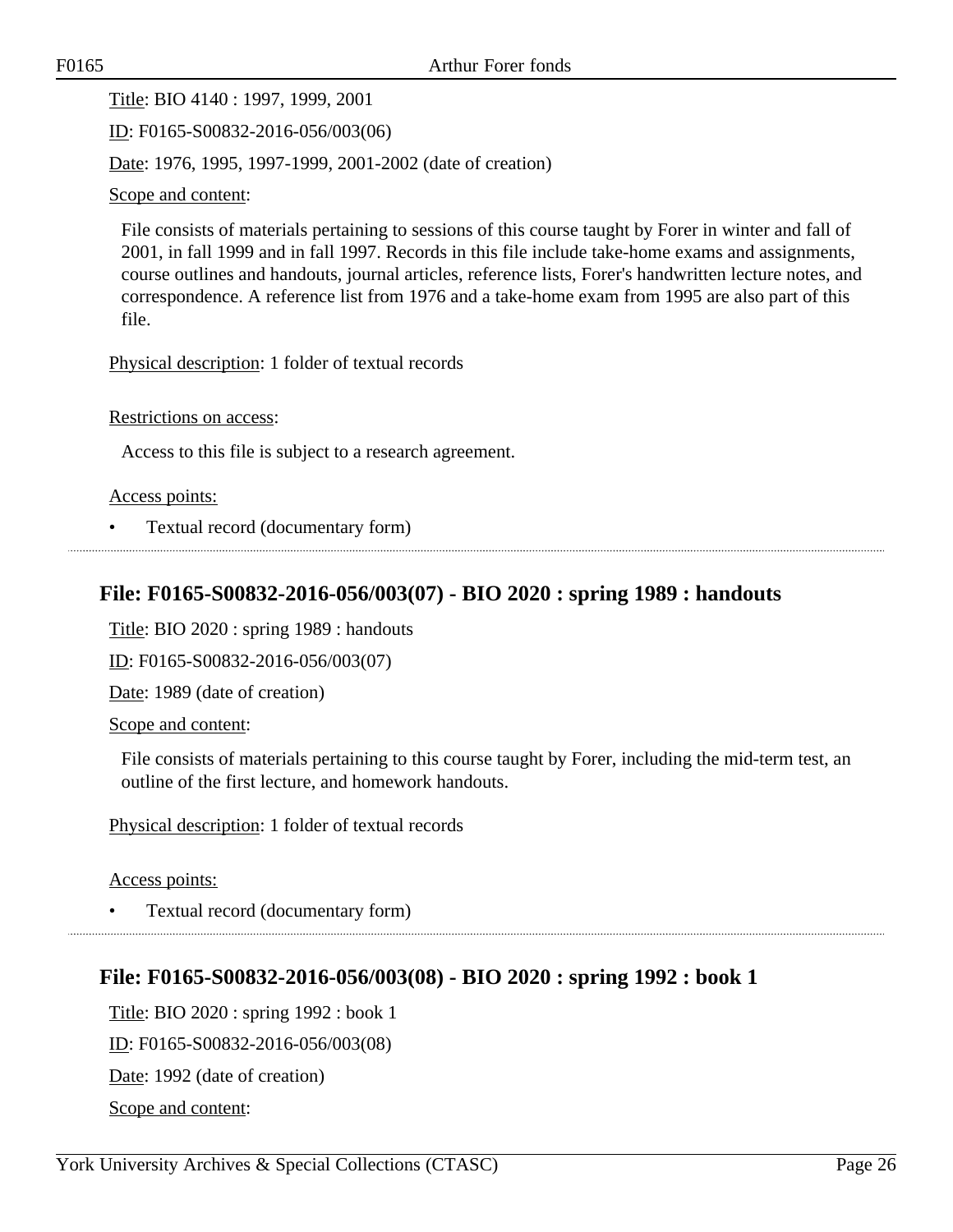File consists of materials pertaining to this course taught by Forer, including his handwritten lecture notes, an overview of lectures, a handout, and a test.

Physical description: 1 folder of textual records

Access points:

• Textual record (documentary form)

# <span id="page-26-0"></span>**File: F0165-S00832-2016-056/004(01) - BIO 364.4/414/4140 : handouts**

Title: BIO 364.4/414/4140 : handouts

ID: F0165-S00832-2016-056/004(01)

Date: 1974-1979, 1983 (date of creation)

Scope and content:

File consists of materials pertaining to courses BIO 364.4 (1974-1975), BIO 414 (1976, 1979) and BIO 4140 (1983), taught by Forer, including take-home exams, final exams, essay topics, assignments, tests, mid-term exams, reference lists, and handouts.

Physical description: 1 folder of textual records

Access points:

• Textual record (documentary form)

# <span id="page-26-1"></span>**File: F0165-S00832-2016-056/004(02) - BIO 4140 : 2001-2002 : subsuming notes from 1995/97/99**

Title: BIO 4140 : 2001-2002 : subsuming notes from 1995/97/99

ID: F0165-S00832-2016-056/004(02)

Date: 1994-1999, 2001 (date of creation)

Scope and content:

File consists of materials pertaining to this course taught by Forer, including handouts, a mid-term test, Forer's handwritten notes, and journal articles.

Physical description: 1 folder of textual records

Note [generalNote]:

1 of 2

Access points: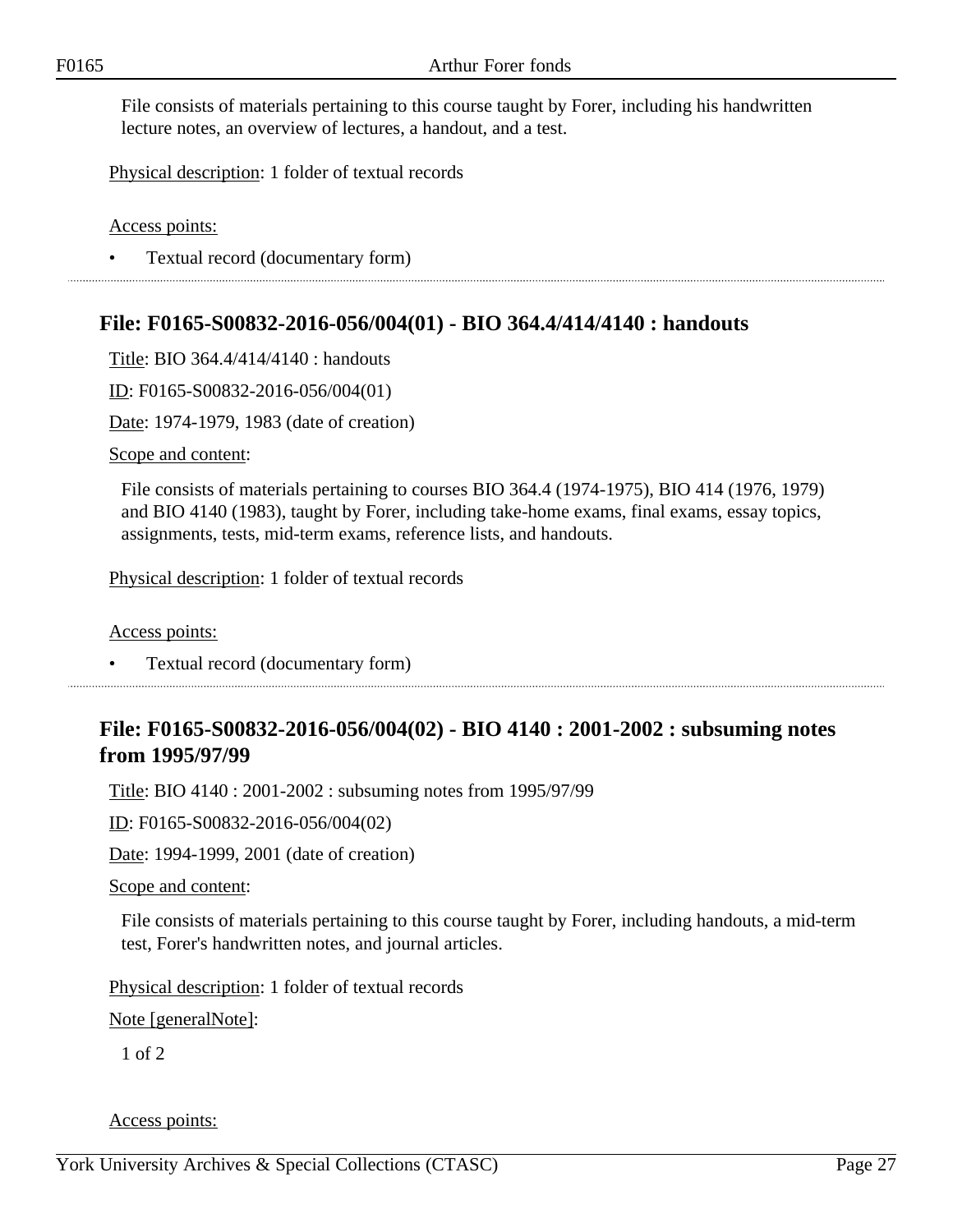# <span id="page-27-0"></span>**File: F0165-S00832-2016-056/004(03) - BIO 4140 : 2001-2002 : subsuming notes from 1995/97/99**

Title: BIO 4140 : 2001-2002 : subsuming notes from 1995/97/99

ID: F0165-S00832-2016-056/004(03)

Date: 1994-1999, 2001 (date of creation)

Scope and content:

File consists of materials pertaining to this course taught by Forer, including handouts, a mid-term test, Forer's handwritten notes, and journal articles.

Physical description: 1 folder of textual records

Note [generalNote]:

2 of 2

Access points:

• Textual record (documentary form) 

## <span id="page-27-1"></span>**File: F0165-S00832-2016-056/004(04) - Grad optics : 1998**

Title: Grad optics : 1998

ID: F0165-S00832-2016-056/004(04)

Date: 1990, 1998, 2001 (date of creation)

Scope and content:

File consists of materials pertaining to BIO 4140, taught by Forer, including his handwritten notes, handouts, and test questions.

Physical description: 1 folder of textual records

Access points:

• Textual record (documentary form)

# <span id="page-27-2"></span>**File: F0165-S00832-2016-056/004(05) - BIO 1010 : openings, extra overheads : winter '98**

Title: BIO 1010 : openings, extra overheads : winter '98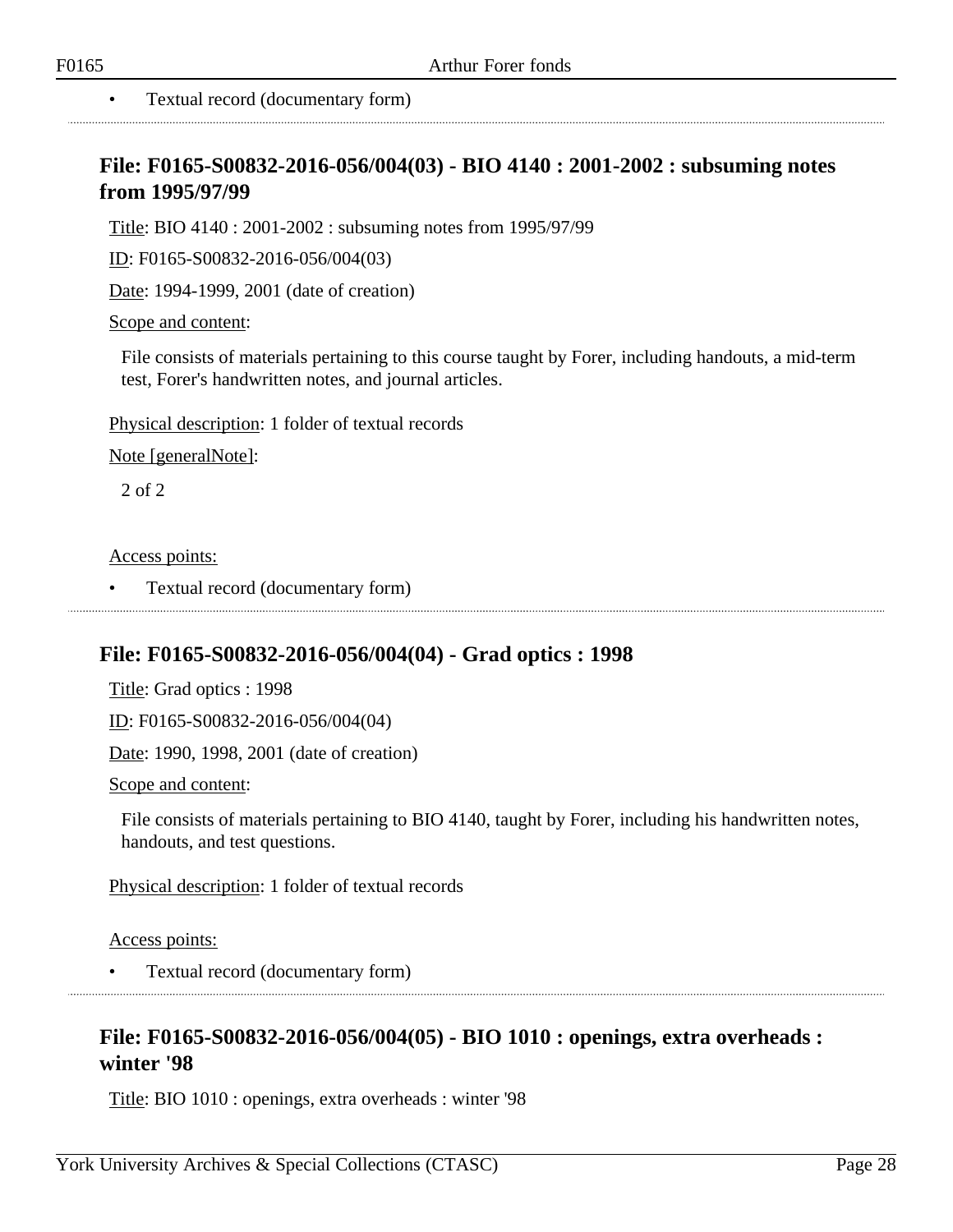ID: F0165-S00832-2016-056/004(05)

Date: 1998 (date of creation)

Scope and content:

File consists of materials pertaining to this course taught by Forer, including his lecture notes and overhead transparencies.

Physical description: 1 folder of textual records

Access points:

• Textual record (documentary form)

# <span id="page-28-0"></span>**File: F0165-S00832-2016-056/004(06) - BIO 1010 : summer 1997 : marks, tests, exams plus earlier exams, tests**

Title: BIO 1010 : summer 1997 : marks, tests, exams plus earlier exams, tests

ID: F0165-S00832-2016-056/004(06)

Date: 1996-1997 (date of creation)

Scope and content:

File consists of materials pertaining to this course taught by Forer, including handouts, tests with correct and student answers, a graph of test result data, final examinations with correct answers, and exam sign-in sheets.

Physical description: 1 folder of textual records

Note [generalNote]:

Student marks originally included in the file have been removed and destroyed.

Access points:

• Textual record (documentary form)

# <span id="page-28-1"></span>**File: F0165-S00832-2016-056/005(01) - BIO 1010 : part I : 1999 winter**

Title: BIO 1010 : part I : 1999 winter

ID: F0165-S00832-2016-056/005(01)

Date: 1999 (date of creation)

Scope and content:

File consists of materials pertaining to this course taught by Forer, including his handwritten lecture notes and overhead transparencies.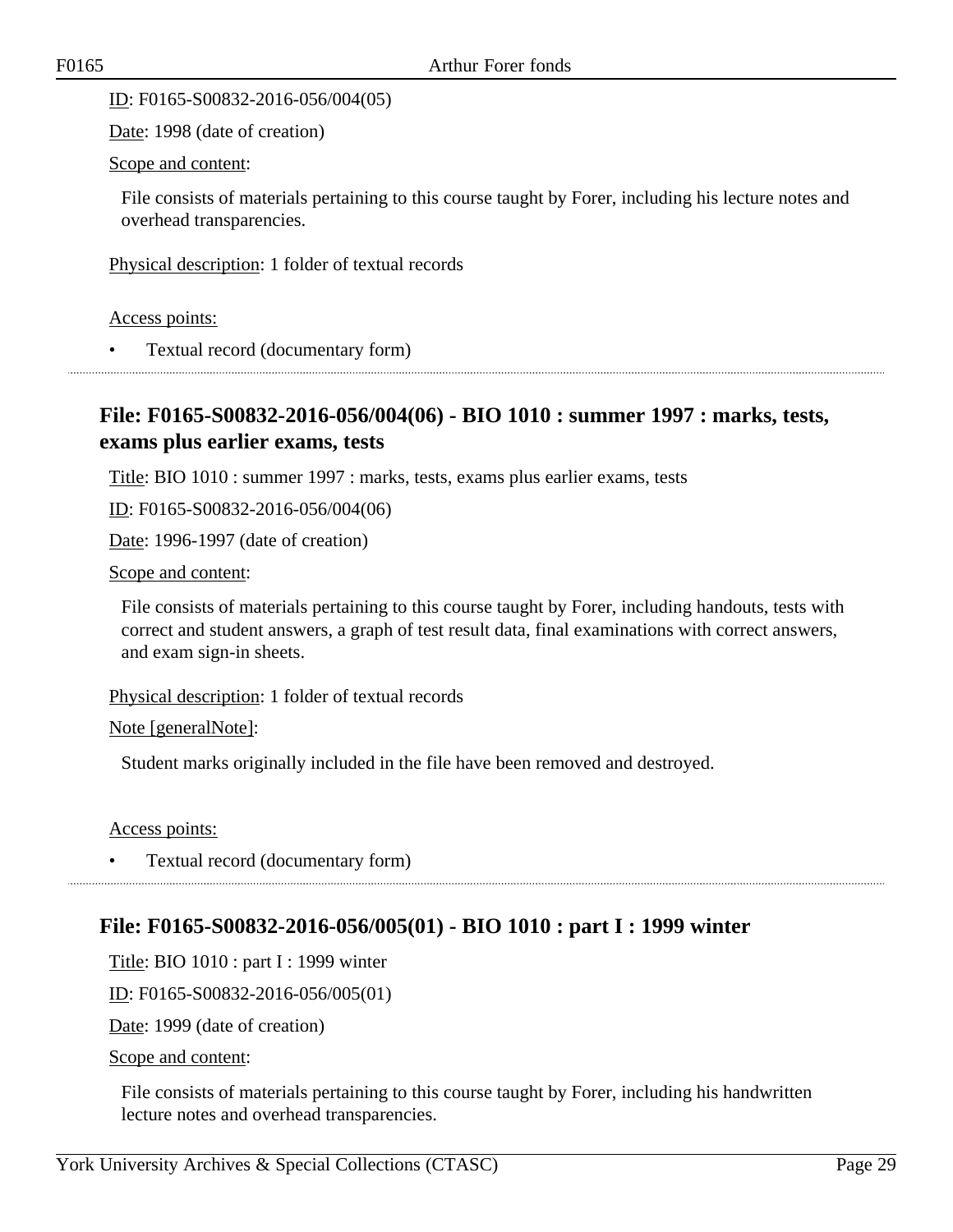Physical description: 1 folder of textual records

Access points:

• Textual record (documentary form)

# <span id="page-29-0"></span>**File: F0165-S00832-2016-056/005(02) - BIO 1010 : tests and marks**

Title: BIO 1010 : tests and marks

ID: F0165-S00832-2016-056/005(02)

Date: 1996-1998 (date of creation)

Scope and content:

File consists of materials pertaining to the winter and summer 1998, winter 1997 and 1996 sessions of this course, including final exams, tests and correspondence.

Physical description: 1 folder of textual records

Note [generalNote]:

Student marks originally included in the file have been removed and destroyed.

Access points:

• Textual record (documentary form) 

# <span id="page-29-1"></span>**File: F0165-S00832-2016-056/005(03) - BIO 1010 : winter and summer 1996**

Title: BIO 1010 : winter and summer 1996

ID: F0165-S00832-2016-056/005(03)

Date: 1991, 1994, 1996 (date of creation)

Scope and content:

File consists of materials pertaining to this course taught by Forer, including tests, mid-term exams, final exams, test sign-in sheets, an overview of lectures, and test answers. Also included in the file is a test for AK/NATS 1770, taught by Forer in summer 1996, tests for BIO 1020, taught by Forer in 1991, and a final test from his 1994 session of BIO 1910.

Physical description: 1 folder of textual records

Access points:

• Textual record (documentary form)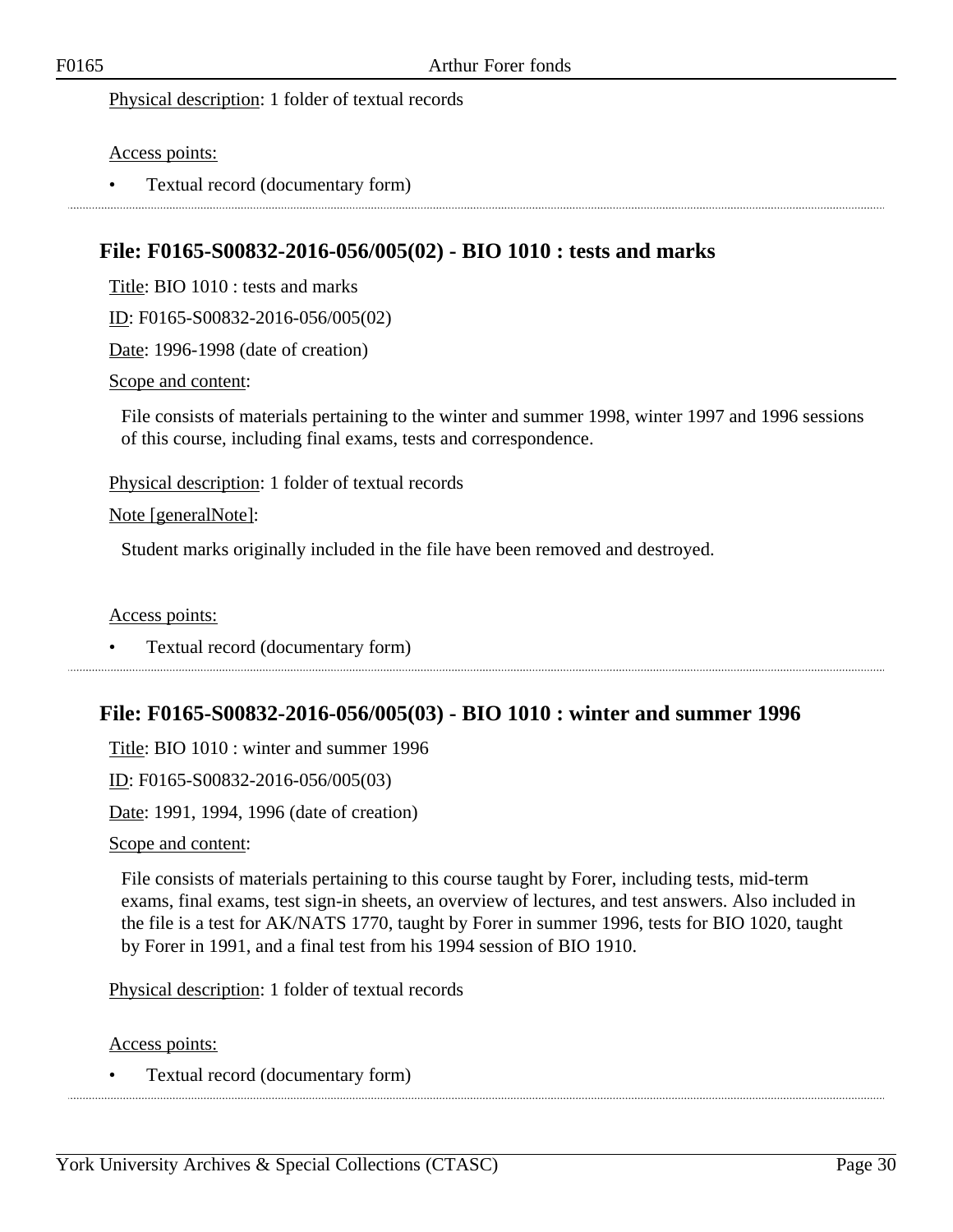# <span id="page-30-0"></span>**File: F0165-S00832-2016-056/005(04) - Atkinson 2030 : winter 1994**

Title: Atkinson 2030 : winter 1994

ID: F0165-S00832-2016-056/005(04)

Date: 1994 (date of creation)

#### Scope and content:

File consists of materials pertaining to this course, AK/BIO 2030, taught by Forer, including lecture notes, overhead transparencies, and a mid-term test.

Physical description: 1 folder of textual records

Access points:

• Textual record (documentary form)

# <span id="page-30-1"></span>**File: F0165-S00832-2016-056/006(01) - BIO 1010 : part II : 1999 winter**

Title: BIO 1010 : part II : 1999 winter

ID: F0165-S00832-2016-056/006(01)

Date: 1998-1999 (date of creation)

Scope and content:

File consists of materials pertaining to this course taught by Forer, including his handwritten lecture notes and overhead transparencies. Also included are some lecture notes from the fall 1998 session of this course.

Physical description: 1 folder of textual records

Access points:

• Textual record (documentary form)

## <span id="page-30-2"></span>**File: F0165-S00832-2016-056/006(02) - BIO 1010 : marks and tests : W1998, S1998**

Title: BIO 1010 : marks and tests : W1998, S1998

ID: F0165-S00832-2016-056/006(02)

Date: 1998 (date of creation)

Scope and content: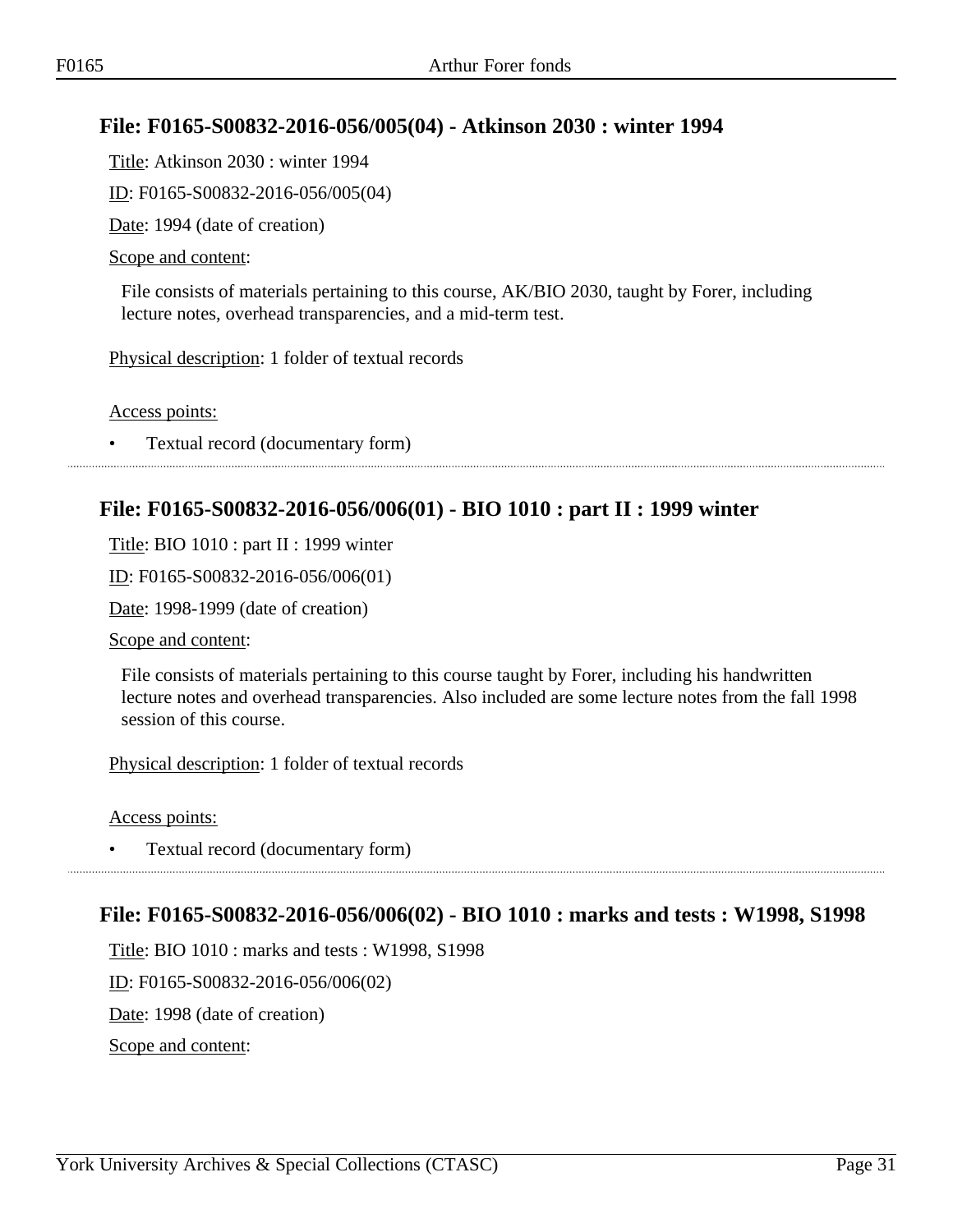File consists of materials pertaining to these sessions of this course taught by Forer, including final exams, tests, tables of test result data, e-mail, memoranda, correspondence, course evaluation results and comments, answers to tests, and test response analyses.

Physical description: 1 folder of textual records

Note [generalNote]:

Student marks originally included in the file have been removed and destroyed.

#### Access points:

• Textual record (documentary form)

# <span id="page-31-0"></span>**File: F0165-S00832-2016-056/006(03) - BIO 2020 : spring 1992 : book 2**

Title: BIO 2020 : spring 1992 : book 2

ID: F0165-S00832-2016-056/006(03)

Date: 1992 (date of creation)

Scope and content:

File consists of materials pertaining to this course taught by Forer, including his handwritten lecture notes, handouts, the final examination and statistics on test and final examination results.

Physical description: 1 folder of textual records

Note [generalNote]:

Student marks originally included in the file have been removed and destroyed.

#### Access points:

• Textual record (documentary form)

# <span id="page-31-1"></span>**Item: F0165-S00832-2016-056/006(04) - Not satisfied yet : report of the Task Force on the Status of Women Graduate Students**

Title: Not satisfied yet : report of the Task Force on the Status of Women Graduate Students

ID: F0165-S00832-2016-056/006(04)

Date: Apr. 1992 (date of creation)

Scope and content:

Item includes a chapter by Forer entitled "Women graduate students in science".

Physical description: 1 folder of textual records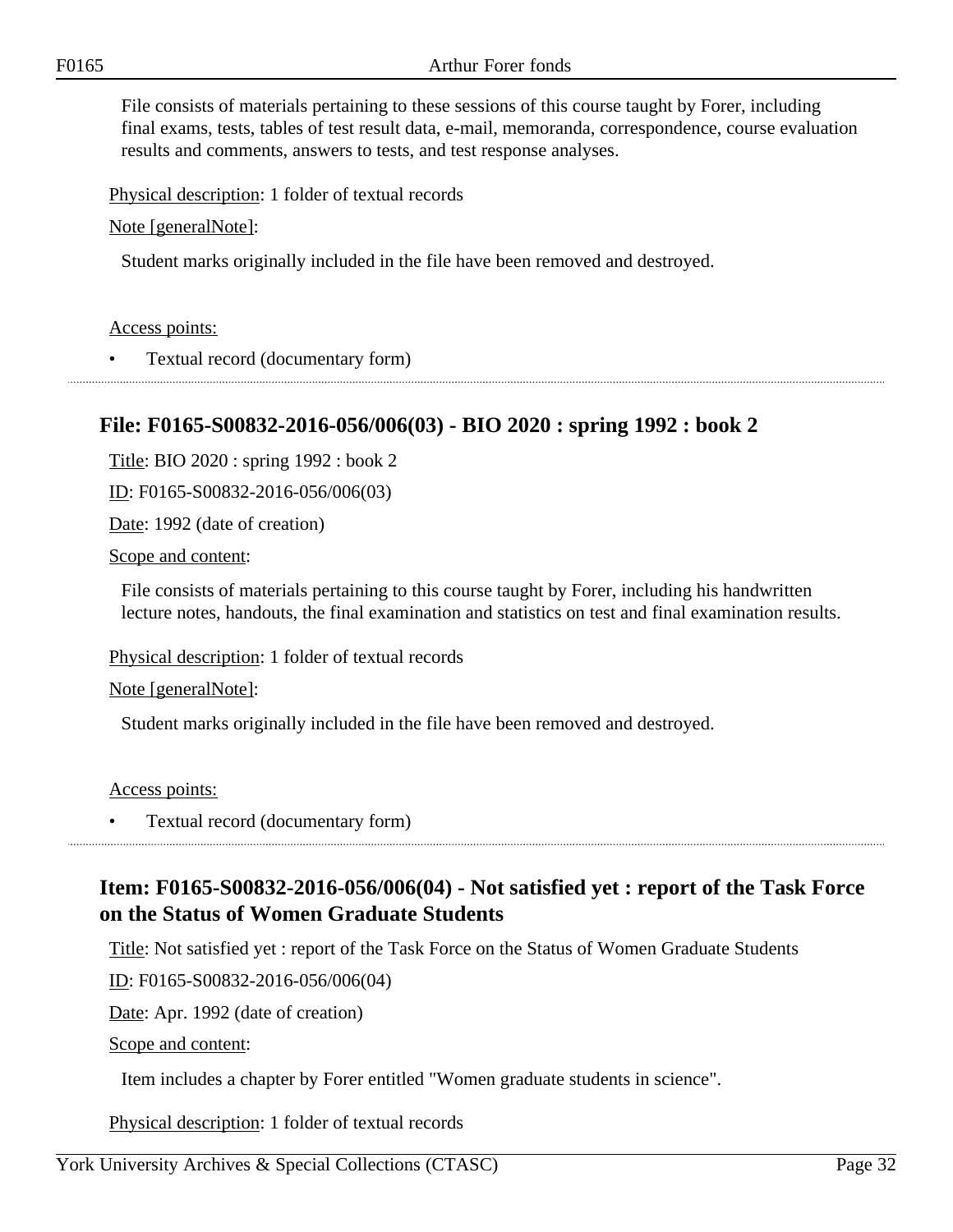Access points:

• Textual record (documentary form)

# <span id="page-32-0"></span>**File: F0165-S00832-2016-056/006(05) - Notes for AF talks/seminars/substitute lecture**

Title: Notes for AF talks/seminars/substitute lecture

ID: F0165-S00832-2016-056/006(05)

Date: 1991-1996, 2004 (date of creation)

Scope and content:

File consists of handwritten notes pertaining to a variety of talks and lectures given by Forer.

Physical description: 1 folder of textual records

#### Access points:

• Textual record (documentary form)

## <span id="page-32-1"></span>**Series: F0165-S00833 - Correspondence**

Title: Correspondence ID: F0165-S00833

Date: 1959-2017 (date of creation)

#### Scope and content:

Series consists of Forer's professional correspondence, which includes correspondence and forms pertaining to grant and fellowship applications, correspondence with other scientists and colleagues, correspondence pertaining to the submission of articles for publication in scholarly journals, and his work-related correspondence managed by the Department of Biology secretary at York University. Included in some files are photographs and drawings of cells from Forer's experiments.

Physical description: 2.31 m of textual records 122 photographs : b&w ; 25 x 20 cm or smaller 47 photographs : b&w negatives ; 9.5 x 12 cm and 35 mm 20 drawings ; 28 x 21.5 cm or smaller 1 DVD

#### Arrangement:

Forer's original file arrangement structure has been maintained, which groups together correspondence about article publication, correspondence about post-doctoral fellowships and grant applications, correspondence by general subject, correspondence with colleagues organized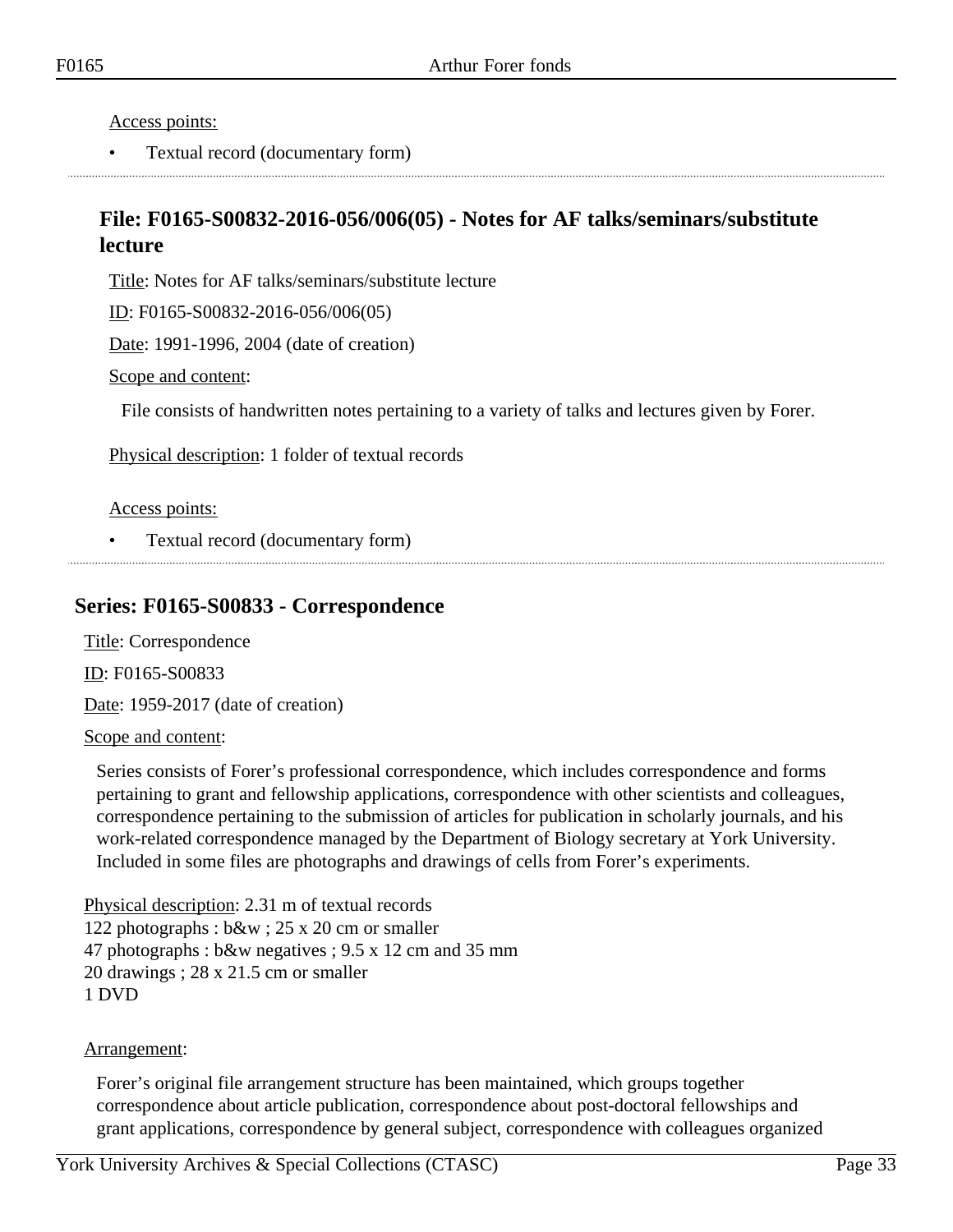#### F0165 Arthur Forer fonds

alphabetically by surname, and correspondence maintained by a departmental secretary on Forer's behalf.

#### Restrictions on access:

Access to some files in this series is restricted. See file-level descriptions for details.

#### Access points:

- Textual record (documentary form)
- Graphic material (documentary form)

# <span id="page-33-0"></span>**File: F0165-S00833-2016-056/007(01) - Forer '65-'66**

Title: Forer '65-'66

ID: F0165-S00833-2016-056/007(01)

Date: 1964-1966, 1968 (date of creation)

#### Scope and content:

File pertains to Forer's communications with scientific journals and publishers about the publication of his work, as well as feedback on his articles from colleagues. Records in this file are draft handwritten letters by Forer, copies of his outgoing correspondence, readers' reports and incoming correspondence.

Physical description: 1 folder of textual records

#### Access points:

• Textual record (documentary form) 

## <span id="page-33-1"></span>**File: F0165-S00833-2016-056/007(02) - Handbook '69 : notes and typescript**

Title: Handbook '69 : notes and typescript

ID: F0165-S00833-2016-056/007(02)

Date: 1967-1971 (date of creation)

#### Scope and content:

File pertains to the publication of Forer's chapter, "Chromosome movements during cell-division", in the Handbook of Molecular Cytology, published by the North-Holland Publishing Company. Records in this file are correspondence and a statement of account.

Physical description: 1 folder of textual records

Access points: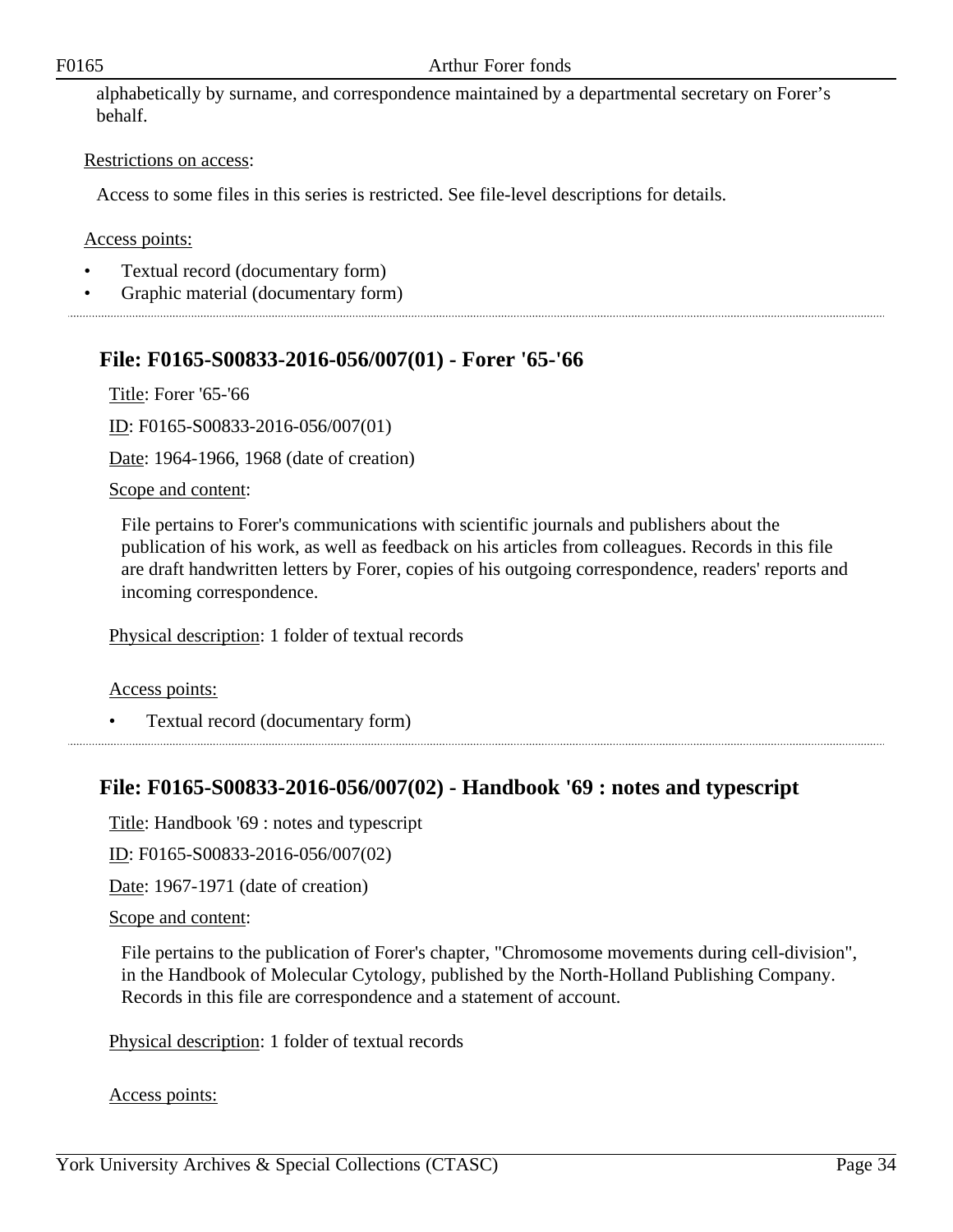#### • Textual record (documentary form)

## <span id="page-34-0"></span>**File: F0165-S00833-2016-056/007(03) - Forer, Nilsson, Zeuthen 1970**

Title: Forer, Nilsson, Zeuthen 1970

ID: F0165-S00833-2016-056/007(03)

Date: 1968-1970 (date of creation)

#### Scope and content:

File consists of correspondence exchanged between Forer, Jytte Nilsson and Erik Zeuthen pertaining to the writing and final editing of their article, "Studies on the oral apparatus of Tetrahymena pyriformis".

Physical description: 1 folder of textual records

#### Access points:

• Textual record (documentary form)

# <span id="page-34-1"></span>**File: F0165-S00833-2016-056/007(04) - Nature '71**

Title: Nature '71

ID: F0165-S00833-2016-056/007(04)

Date: 1971-1973 (date of creation)

#### Scope and content:

File pertains to an article written by Olav Behnke, J. Emmersen and Forer, entitled "Actin in sperm tails and meiotic spindles", published in Nature, and to a letter to the editor of Nature written by Forer and Behnke in response to criticism of this article. Records in this file are a photocopy of the article, correspondence, a copy of the published letter, and a photograph to accompany the article.

Physical description: 1 folder of textual records 1 photograph : b&w ; 14.8 x 7 cm

#### Access points:

- Textual record (documentary form)
- Graphic material (documentary form)

# <span id="page-34-2"></span>**File: F0165-S00833-2016-056/007(05) - Cytochalasin : Science '72**

Title: Cytochalasin : Science '72

ID: F0165-S00833-2016-056/007(05)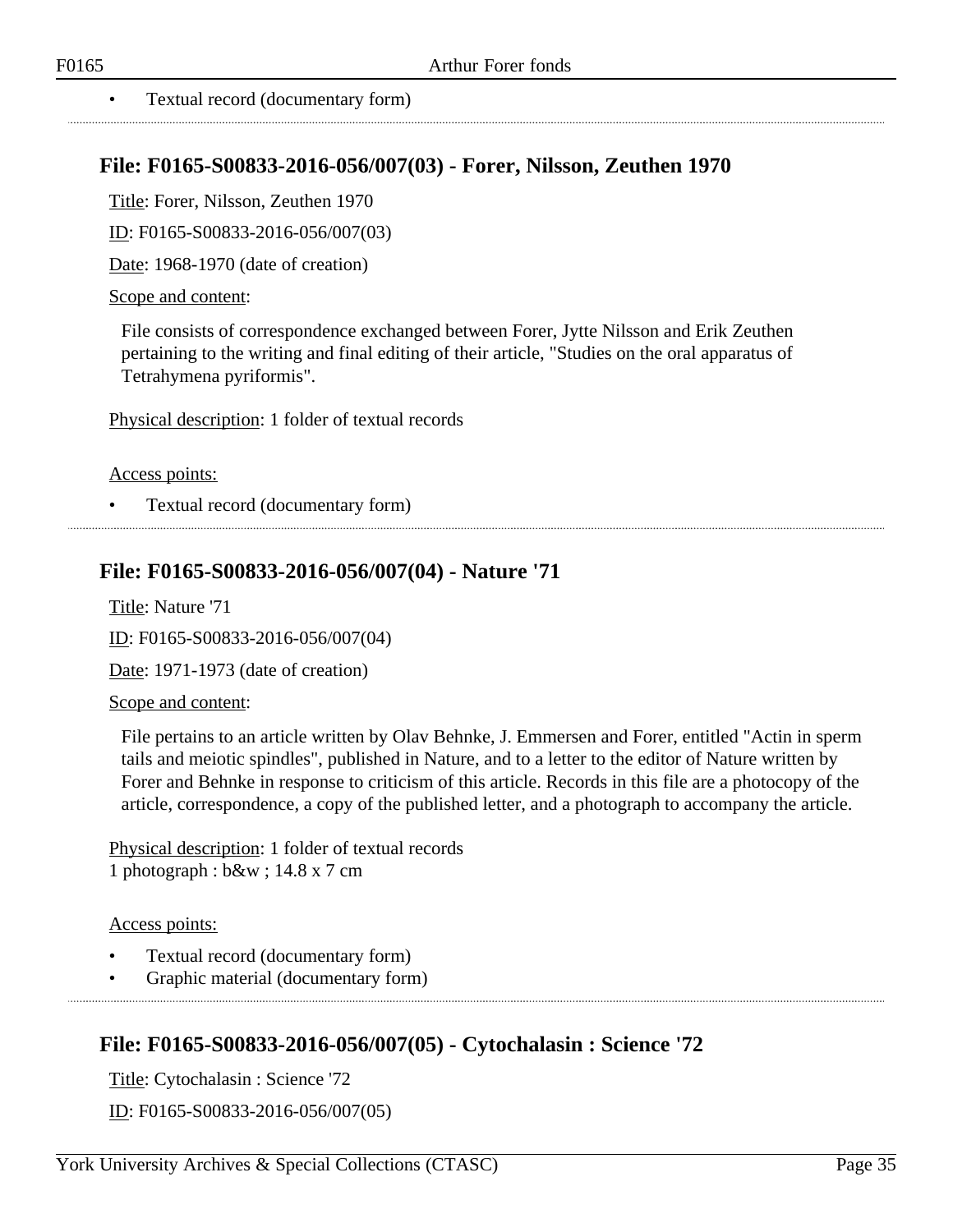Date: 1971-1972 (date of creation)

Scope and content:

File consists of correspondence pertaining to an article written by Olav Behnke, J. Emmersen and Forer, entitled "Does cytochalasin B affect actin-like filaments", published in Science.

Physical description: 1 folder of textual records

#### Access points:

• Textual record (documentary form)

# <span id="page-35-0"></span>**File: F0165-S00833-2016-056/007(06) - Forer & Behnke '72**

Title: Forer & Behnke '72

ID: F0165-S00833-2016-056/007(06)

Date: 1971-1972 (date of creation)

Scope and content:

File pertains to an article co-written by Olav Behnke and Forer, entitled "An actin-like component is present in sperm tails of a crane fly", published in the Journal of Cell Science. Records in this file are correspondence and a referee's report.

Physical description: 1 folder of textual records

#### Access points:

• Textual record (documentary form)

# <span id="page-35-1"></span>**File: F0165-S00833-2016-056/007(07) - Forer & Goldman : J. of Cell Sci. : '72**

Title: Forer & Goldman : J. of Cell Sci. : '72

ID: F0165-S00833-2016-056/007(07)

Date: 1971 (date of creation)

#### Scope and content:

File consists of correspondence pertaining to the publication of an article written by R.D. Goldman and Forer, entitled "The concentration of dry matter in mitotic apparatuses in vivo after isolation from sea-urchin zygotes", in the Journal of Cell Science.

Physical description: 1 folder of textual records

Access points: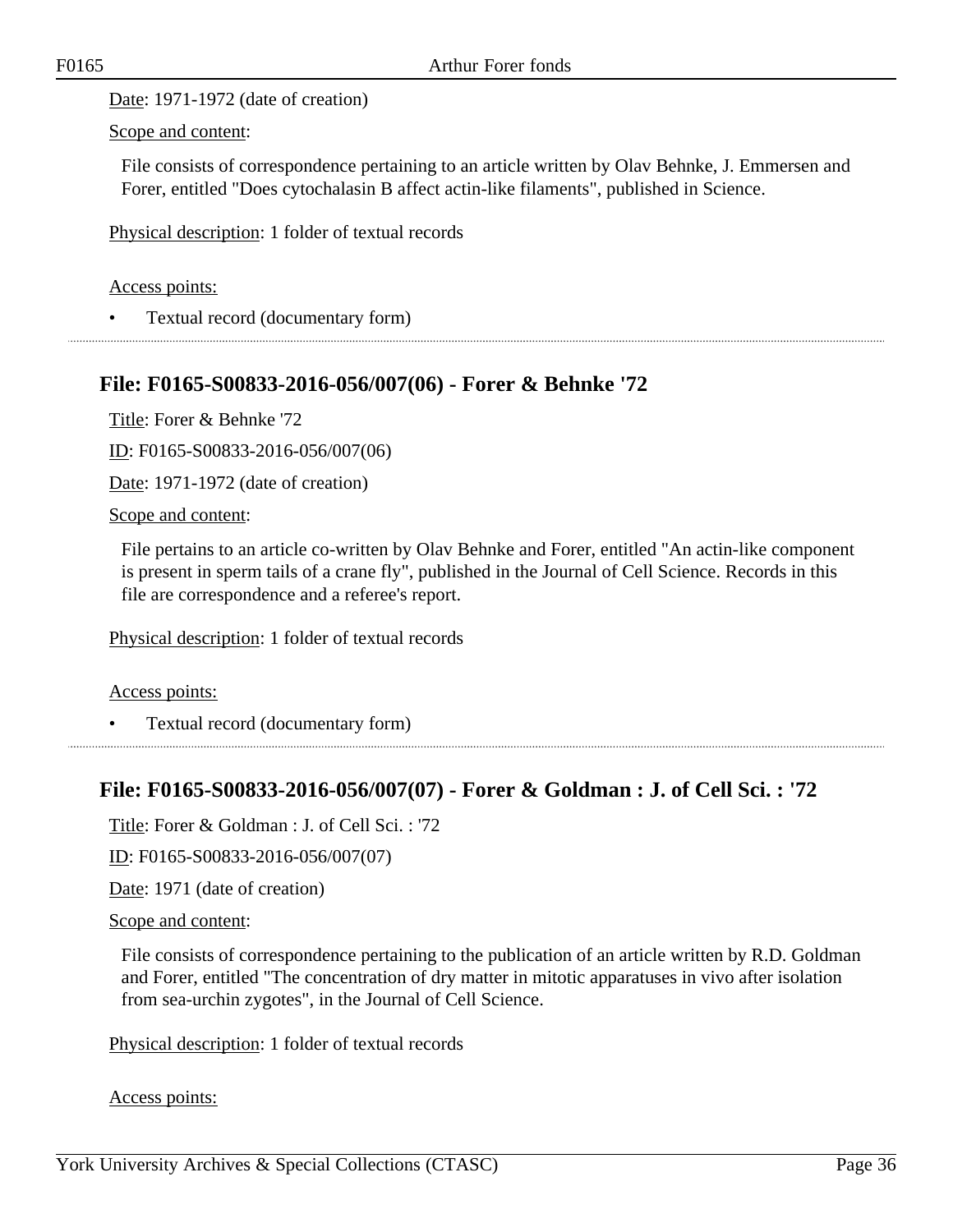#### • Textual record (documentary form)

## **File: F0165-S00833-2016-056/007(08) - Forer & Koch '73**

Title: Forer & Koch '73

ID: F0165-S00833-2016-056/007(08)

Date: 1972 (date of creation)

#### Scope and content:

File pertains to an article co-written by Bruce Koch and Forer, submitted for publication to Chromosoma. Records in this file are correspondence exchanged between Koch and Forer and photographs to accompany the article.

Physical description: 1 folder of textual records 7 photographs : b&w ; 15.2 x 10.5 cm or smaller mounted on board

#### Access points:

- Textual record (documentary form)
- Graphic material (documentary form)

## **File: F0165-S00833-2016-056/007(09) - Art & Art '74**

Title: Art & Art '74

ID: F0165-S00833-2016-056/007(09)

Date: 1974 (date of creation)

Scope and content:

File pertains to the publication of an article co-written by A.M. Zimmerman and Forer, entitled "An improved method for isolating sea urchin mitotic apparatus", in the Journal of Cell Science. Records in this file are a referee's report, correspondence and photograph negatives to accompany the article.

Physical description: 1 folder of textual records 3 photographs : b&w negatives ; 9.5 x 12 cm

#### Access points:

- Textual record (documentary form)
- Graphic material (documentary form)

## **File: F0165-S00833-2016-056/007(10) - Forer, Kalnins, Zimmerman 1976**

Title: Forer, Kalnins, Zimmerman 1976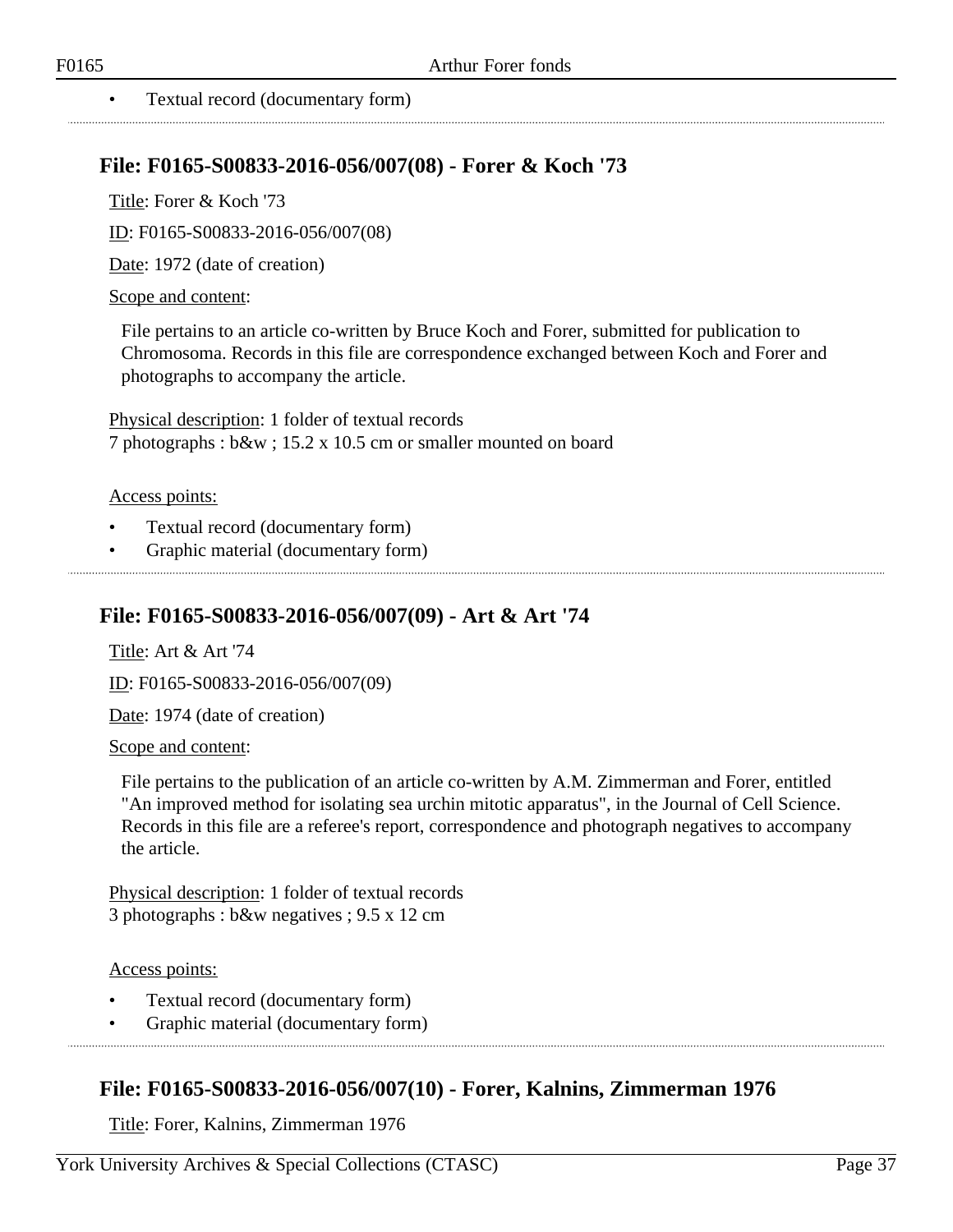ID: F0165-S00833-2016-056/007(10)

Date: 1975-1976 (date of creation)

Scope and content:

File pertains to the publication of an article written by V.I. Kalnins, A.M. Zimmerman and Forer, entitled "Further analysis of the birefringence of the isolated mitotic apparatus", in the Journal of Cell Science. Records in this file are correspondence and a referee's report.

Physical description: 1 folder of textual records

Access points:

• Textual record (documentary form)

# **File: F0165-S00833-2016-056/007(11) - Forer, Masui, Zimmerman 1977**

Title: Forer, Masui, Zimmerman 1977

ID: F0165-S00833-2016-056/007(11)

Date: 1976 (date of creation)

Scope and content:

File consists of correspondence pertaining to the submission of an article written with Y. Masui, A.M. Zimmerman and Forer, entitled "A possible bio-assay for chromosome movement in isolated mitotic apparatus", to Experimental Cell Research.

Physical description: 1 folder of textual records

Access points:

• Textual record (documentary form)

## **File: F0165-S00833-2016-056/007(12) - Forer & Brinkley '77**

Title: Forer & Brinkley '77

ID: F0165-S00833-2016-056/007(12)

Date: 1969-1971, 1976-1977 (date of creation)

Scope and content:

File pertains to the writing and publication of an article by B.R. Brinkley and Forer, entitled "Microtubule distribution in the anaphase spindle of primary spermatocytes of a cranefly", published in the Canadian Journal of Genetics and Cytology. Records in this file are correspondence and referees' comments.

Physical description: 1 folder of textual records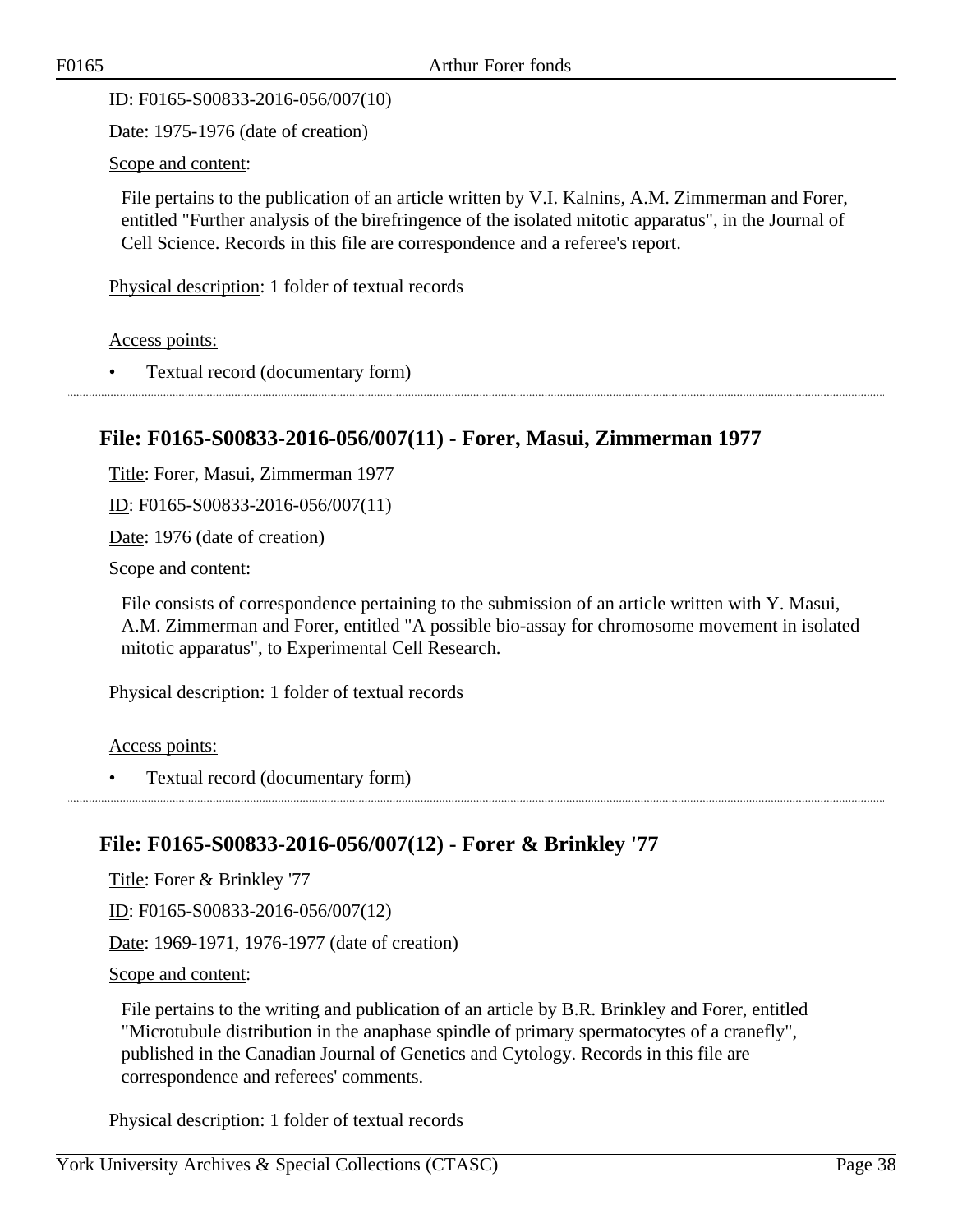Access points:

• Textual record (documentary form)

## **File: F0165-S00833-2016-056/007(13) - Masui, Forer, Zimmerman : J. of Cell. Sci. : 1978**

Title: Masui, Forer, Zimmerman : J. of Cell. Sci. : 1978

ID: F0165-S00833-2016-056/007(13)

Date: 1977-1978 (date of creation)

Scope and content:

File pertains to the publication of an article written by Y. Masui, A.M. Zimmerman and Forer, entitled "Induction of cleavage in nucleated and enucleated frog eggs in injection of isolated sea urchin mitotic apparatus", in the Journal of Cell Science. Records in this file are correspondence and a referee's report.

Physical description: 1 folder of textual records

Access points:

• Textual record (documentary form)

## **File: F0165-S00833-2016-056/007(14) - New Forer-Zimmerman paper : 1978**

Title: New Forer-Zimmerman paper : 1978

ID: F0165-S00833-2016-056/007(14)

Date: 1977-1978 (date of creation)

Scope and content:

File pertains to the publication of an article co-written by A.M. Zimmerman and Forer, entitled "Stability of isolated mitotic apparatus during storage", in Development, Growth & Differentiation. Records in this file are correspondence, a photocopy of the journal's notice to authors, and referees' reports.

Physical description: 1 folder of textual records

Access points:

• Textual record (documentary form)

## **File: F0165-S00833-2016-056/007(15) - Actin chapter : 1978**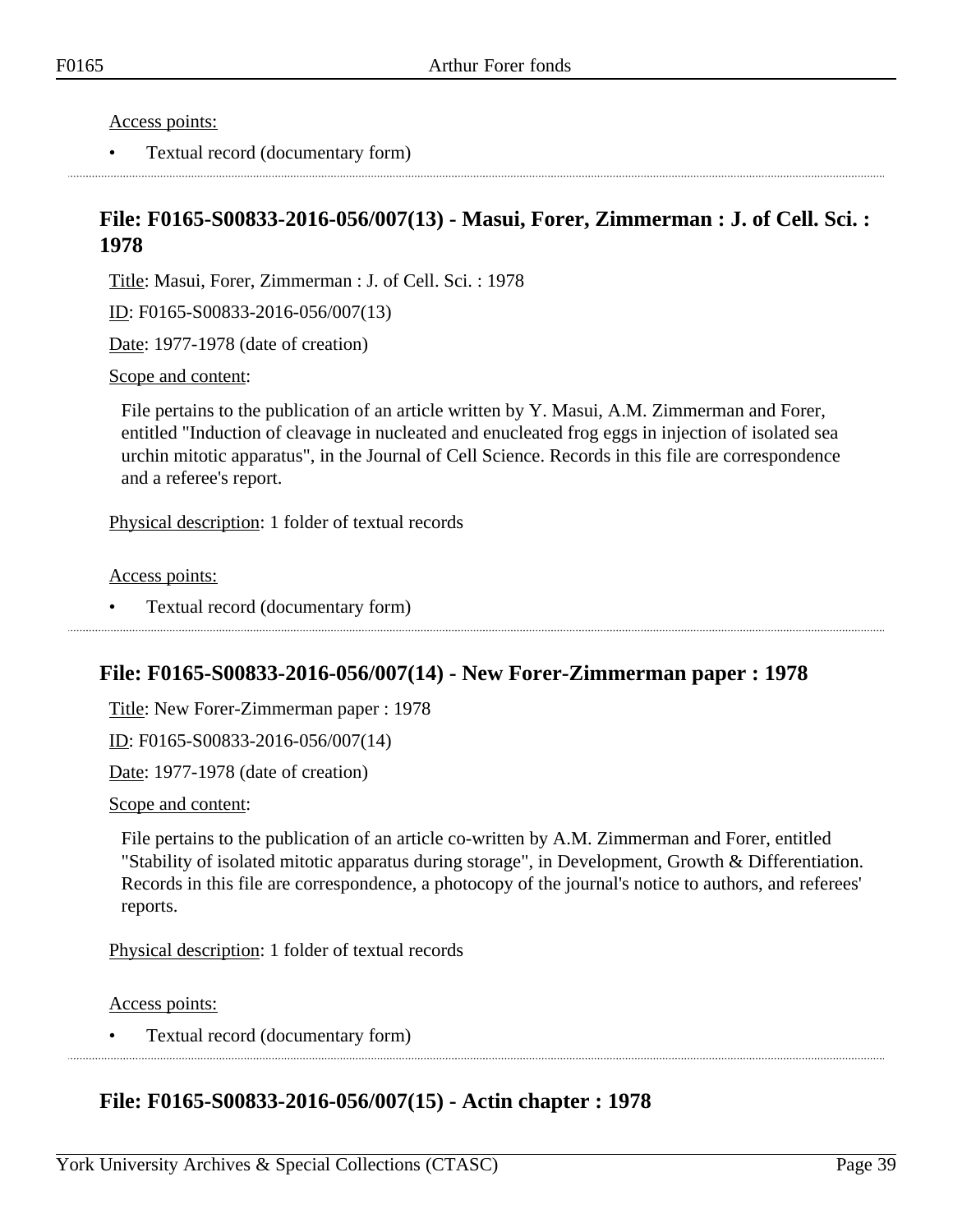Title: Actin chapter : 1978

ID: F0165-S00833-2016-056/007(15)

Date: 1975-1977 (date of creation)

Scope and content:

File pertains to a book chapter written by Forer, entitled "Electron microscopy of actin", for Principles and Techniques of Electron Microscopy: Biological Applications, edited by M.A. Hayat. Records in this file are correspondence and a publishing agreement.

Physical description: 1 folder of textual records

Access points:

• Textual record (documentary form)

# **File: F0165-S00833-2016-056/021(01) - Brasil : people : 1978**

Title: Brasil : people : 1978

ID: F0165-S00833-2016-056/021(01)

Date: 1977-1978 (date of creation)

Scope and content:

File pertains to Forer's presentation at symposium entitled "The cellular bases of movements in plants" at the II Latin-American Botanical Congress held in Brazil in Jan. 1978. Records in this file are correspondence and a conference program. Also included is related correspondence pertaining to Forer's invitation to two graduate students from Brazil to train in his lab at York University in 1978.

Physical description: 1 folder of textual records

Access points:

• Textual record (documentary form)

# **File: F0165-S00833-2016-056/007(16) - Forer & Jackson : final MS I : J. of Cell Sci. : '79**

Title: Forer & Jackson : final MS I : J. of Cell Sci. : '79

ID: F0165-S00833-2016-056/007(16)

Date: 1978 (date of creation)

Scope and content:

File pertains to the publication of an article co-written by W.T. Jackson and Forer, entitled "Actin in spindles of Haemanthus katherinae endosperm. I. General results using various glycerination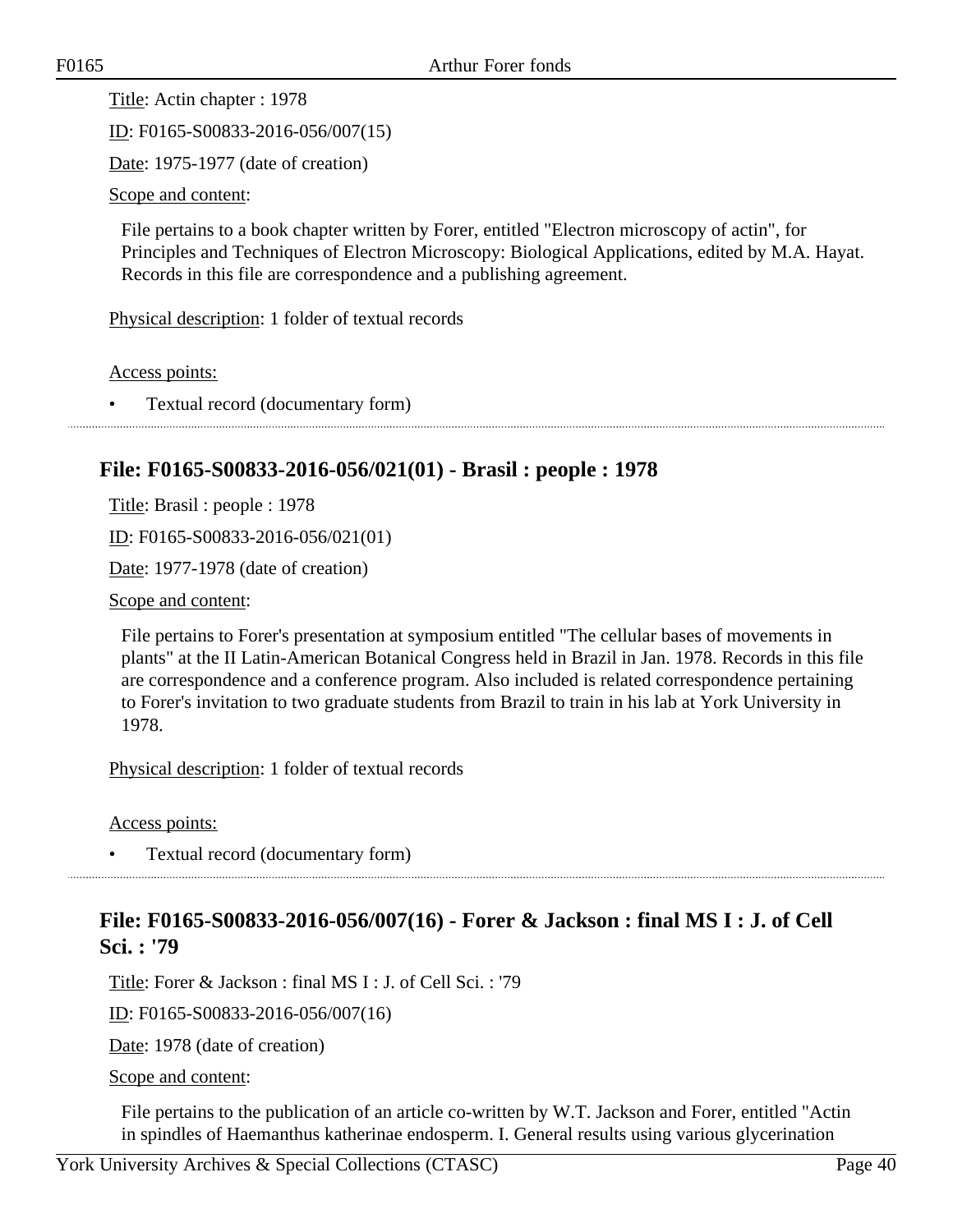methods", in the Journal of Cell Science. Records in this file are correspondence and a referee's report.

Physical description: 1 folder of textual records

Access points:

• Textual record (documentary form)

# **File: F0165-S00833-2016-056/007(17) - Schaap & Forer : '79**

Title: Schaap & Forer : '79

ID: F0165-S00833-2016-056/007(17)

Date: [ca. 1979] (date of creation)

Scope and content:

File consists of a Journal of Cell Science referee's report, annotated by Forer, pertaining to an article entitled "Temperature effects on anaphase chromosome movement in the spermatocytes of two species of crane flies (Nephrotoma suturalis Loew and Nephrotoma ferrunginea Fabricius)", co-written by Catherine J. Schaap and Forer.

Physical description: 1 folder of textual records

Access points:

• Textual record (documentary form)

# **File: F0165-S00833-2016-056/007(18) - Forer, Jackson, Engberg : MS II : J. of Cell Sci. : '79**

Title: Forer, Jackson, Engberg : MS II : J. of Cell Sci. : '79

ID: F0165-S00833-2016-056/007(18)

Date: 1978 (date of creation)

#### Scope and content:

File pertains to the publication of an article written by W.T. Jackson, A. Engberg and Forer, entitled "Actin in spindles of Haemanthus katherinae endo sperm. II. Distribution of actin in chromosomal spindle fibres, determined by analysis of serial sections", in the Journal of Cell Science. Records in this file are correspondence, a referee's report, and illustrations (photocopies and original) pertaining to the article.

Physical description: 1 folder of textual records 20 drawings ; 28 x 21.5 cm or smaller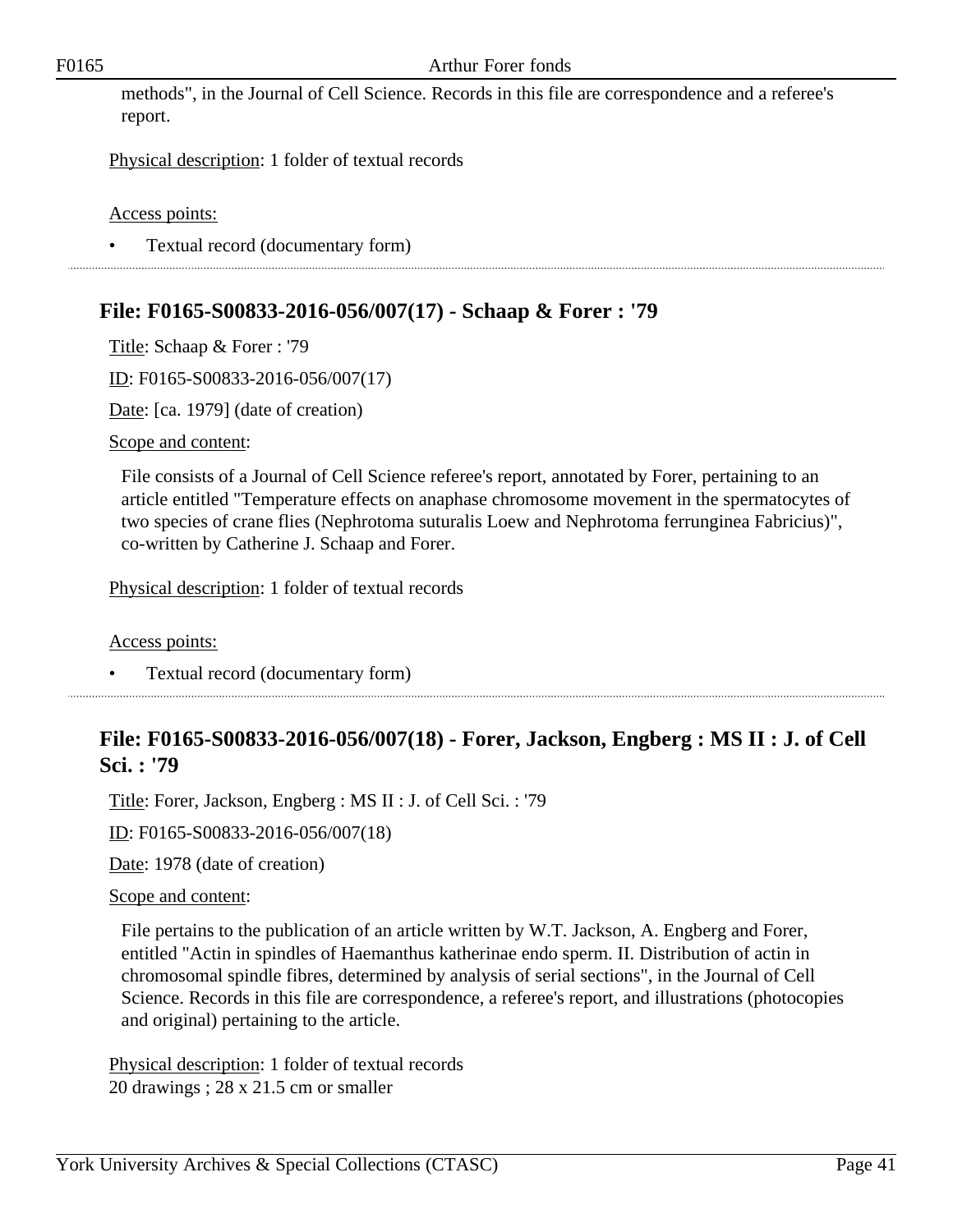#### Access points:

- Textual record (documentary form)
- Graphic material (documentary form)

## **File: F0165-S00833-2016-056/007(19) - Forer/Larson/Zimmerman**

Title: Forer/Larson/Zimmerman

ID: F0165-S00833-2016-056/007(19)

Date: 1979-1980 (date of creation)

Scope and content:

File pertains to Forer's efforts to publish his article, entitled "The amount of tubulin in the mitotic apparatus in various cell types", in the Journal of Cell Science and the European Journal of Cell Biology, which was later re-written with A.M. Zimmerman and D.E. Larson as "Tubulin in the in vivo mitotic apparatus. I. Experimental determination on sea-urchin zygote mitotic apparatus" and published in the Canadian Journal of Biochemistry. Records in this file are correspondence, referees' reports, and a copy of the article, related calculations and tables.

Physical description: 1 folder of textual records

Access points:

• Textual record (documentary form)

## **File: F0165-S00833-2016-056/007(20) - Forer, Gupta, Hall '80**

Title: Forer, Gupta, Hall '80

ID: F0165-S00833-2016-056/007(20)

Date: 1979 (date of creation)

Scope and content:

File consists of correspondence pertaining to an article written by Brij L. Gupta, T.A. Hall and Forer, entitled "Electron probe x-ray microanalysis of calcium and other elements in frozen sections of spermatocyte meiotic spindles (from crane fly testes).

Physical description: 1 folder of textual records

Access points:

• Textual record (documentary form)

# **File: F0165-S00833-2016-056/007(21) - Sillers & Forer : 1981 : I & II : Canad. J. of Biochem.**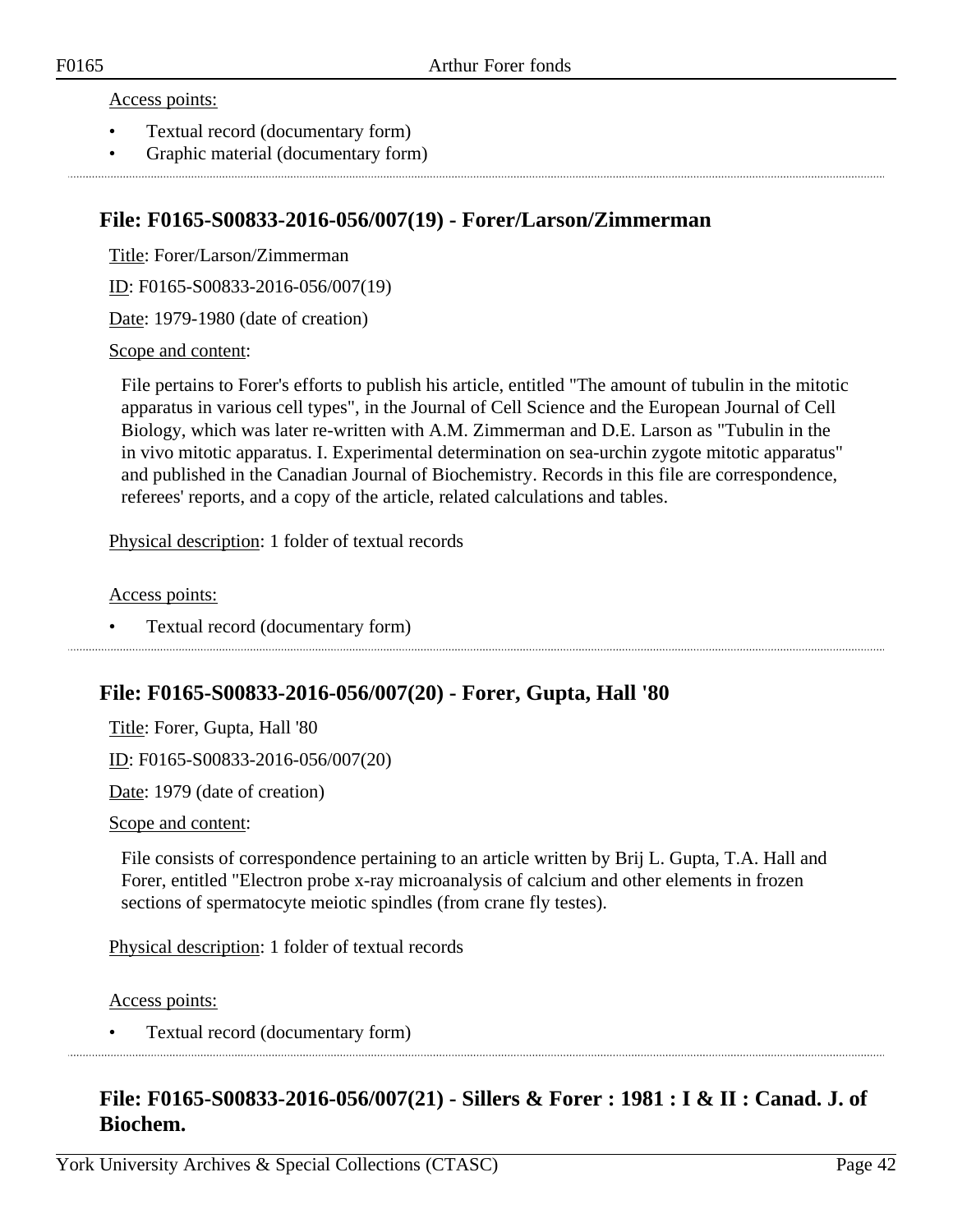Title: Sillers & Forer : 1981 : I & II : Canad. J. of Biochem.

ID: F0165-S00833-2016-056/007(21)

Date: 1981 (date of creation)

Scope and content:

File pertains to the publication of a two-part article co-written by Peggy J. Sillers and Forer, entitled "Analysis of chromosome movement in crane fly spermatocytes by ultraviolet microbeam irradiation of individual chromosomal spindle fibres", in the Canadian Journal of Biochemistry. Records in this file are correspondence, referees' reports, notes, and an addendum and erratum submitted to the journal.

Physical description: 1 folder of textual records

Access points:

• Textual record (documentary form)

# **File: F0165-S00833-2016-056/007(22) - Mitosis/Cytokinesis 1981**

Title: Mitosis/Cytokinesis 1981 ID: F0165-S00833-2016-056/007(22) Date: 1980-1982 (date of creation) Scope and content:

File pertains to Forer's work as co-editor (with Arthur Zimmerman) of the book Mitosis/ Cytokinesis. Records in this file include correspondence with book contributors and the book's publisher, a draft table of contents, and a contributor contact list.

Physical description: 1 folder of textual records

Access points:

• Textual record (documentary form)

## **File: F0165-S00833-2016-056/007(23) - Sillers & Forer : '81 : J. of Cell Sci.**

Title: Sillers & Forer : '81 : J. of Cell Sci.

ID: F0165-S00833-2016-056/007(23)

Date: 1980 (date of creation)

Scope and content:

File consists of correspondence, notes and a referee's report pertaining to the publication of an article co-written by Forer and Peggy J. Sillers, entitled "Autosomal spindle fibres influence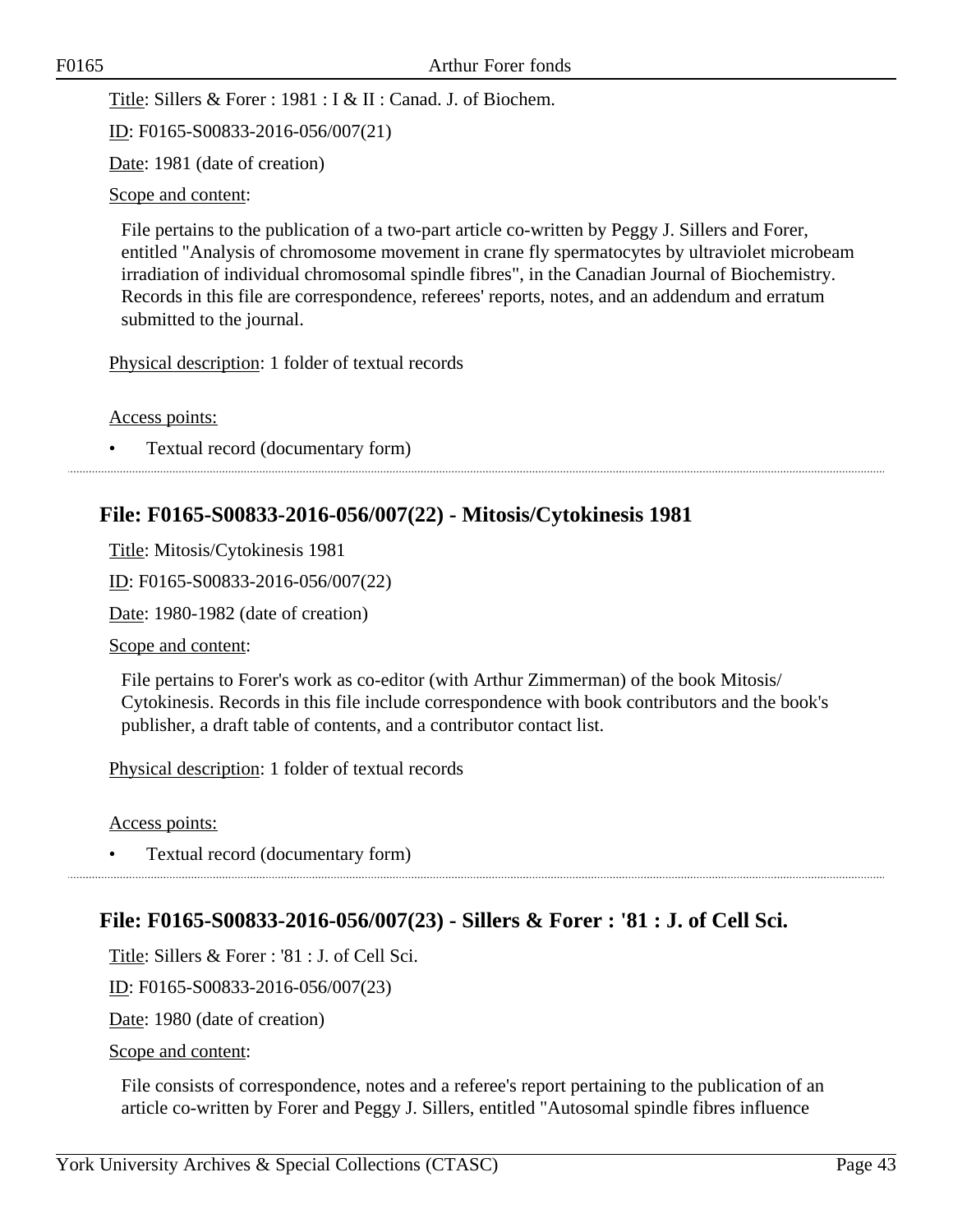#### F0165 Arthur Forer fonds

subsequent sex-chromosome movements in crane fly spermatocytes", in the Journal of Cell Science.

Physical description: 1 folder of textual records

Access points:

• Textual record (documentary form)

# **File: F0165-S00833-2016-056/007(24) - Forer : '82 : Lloyd book**

Title: Forer : '82 : Lloyd book

ID: F0165-S00833-2016-056/007(24)

Date: 1980-1982 (date of creation)

Scope and content:

File pertains to a book chapter written by Forer on "the cytoskeleton in mitosis" for The Cytoskeleton in Plant Growth and Development, edited by Dr. Clive Lloyd. Records in this file are correspondence, a provision book contents list, and chapter outlines.

Physical description: 1 folder of textual records

Access points:

• Textual record (documentary form)

# **File: F0165-S00833-2016-056/007(25) - Actin : Wilson's book : Forer : '82**

Title: Actin : Wilson's book : Forer : '82

ID: F0165-S00833-2016-056/007(25)

Date: 1980-1981 (date of creation)

Scope and content:

File consists of correspondence pertaining to two chapters written by Forer for a two-volume series on the cytoskeleton for Methods in Cell Biology, edited by Leslie Wilson.

Physical description: 1 folder of textual records

Access points:

• Textual record (documentary form)

# **File: F0165-S00833-2016-056/007(26) - Sillers, Wise & Forer 1983**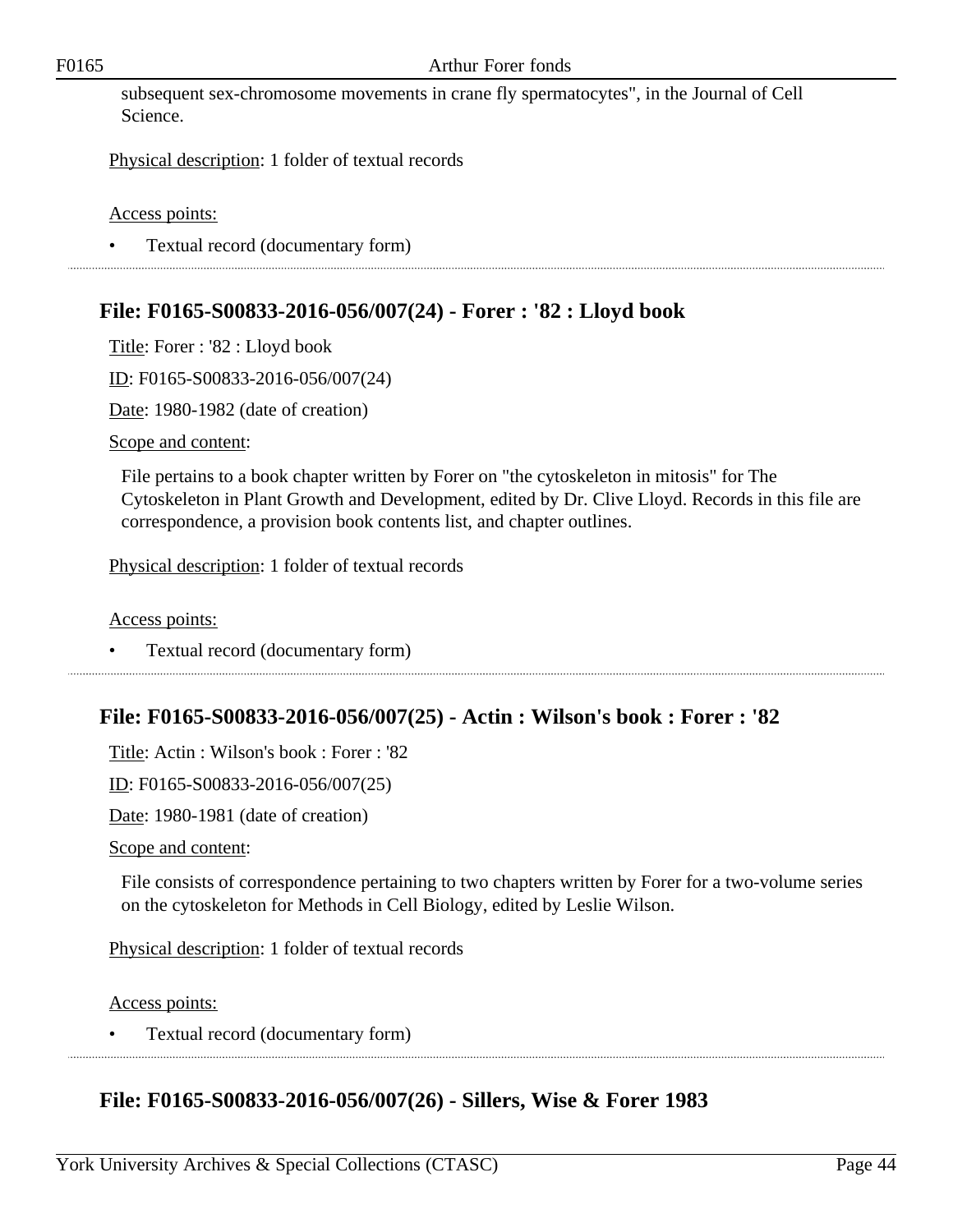Title: Sillers, Wise & Forer 1983

ID: F0165-S00833-2016-056/007(26)

Date: 1981-1983 (date of creation)

Scope and content:

File pertains to the publication of an article written by Peggy Sillers, Dwayne Wise and Forer, entitled "Prometaphase forces towards opposite spindle poles are not independent: an on/off control system is identified by ultraviolet microbeam irradiations", in the Journal of Cell Science. Records in this file are correspondence, a reader's review, a curriculum vitae for Dwayne Wise, and a permission to import form for insects brought to Canada by Wise.

Physical description: 1 folder of textual records

Access points:

• Textual record (documentary form)

# **File: F0165-S00833-2016-056/007(27) - Cathy Schaap : rejected MS : 1984**

Title: Cathy Schaap : rejected MS : 1984

ID: F0165-S00833-2016-056/007(27)

Date: 1983 (date of creation)

Scope and content:

File pertains to an article co-written by Catherine J. Schaap and Forer, entitled "Temperature effects on microtubule numbers in the kinetochore regions of metaphase crane fly spermatocytes", submitted to, but not published by, Chromosoma. Records in this file are reviewers' reports, correspondence, an abstract, manuscripts, and photographs to accompany the article.

Physical description: 1 folder of textual records 12 photographs : b&w ; 12.5 x 20.5 cm or smaller

#### Access points:

- Textual record (documentary form)
- Graphic material (documentary form)

## **File: F0165-S00833-2016-056/007(28) - Forer & Zimm : 1983**

Title: Forer & Zimm : 1983 ID: F0165-S00833-2016-056/007(28)

Date: 1982-1983 (date of creation)

Scope and content: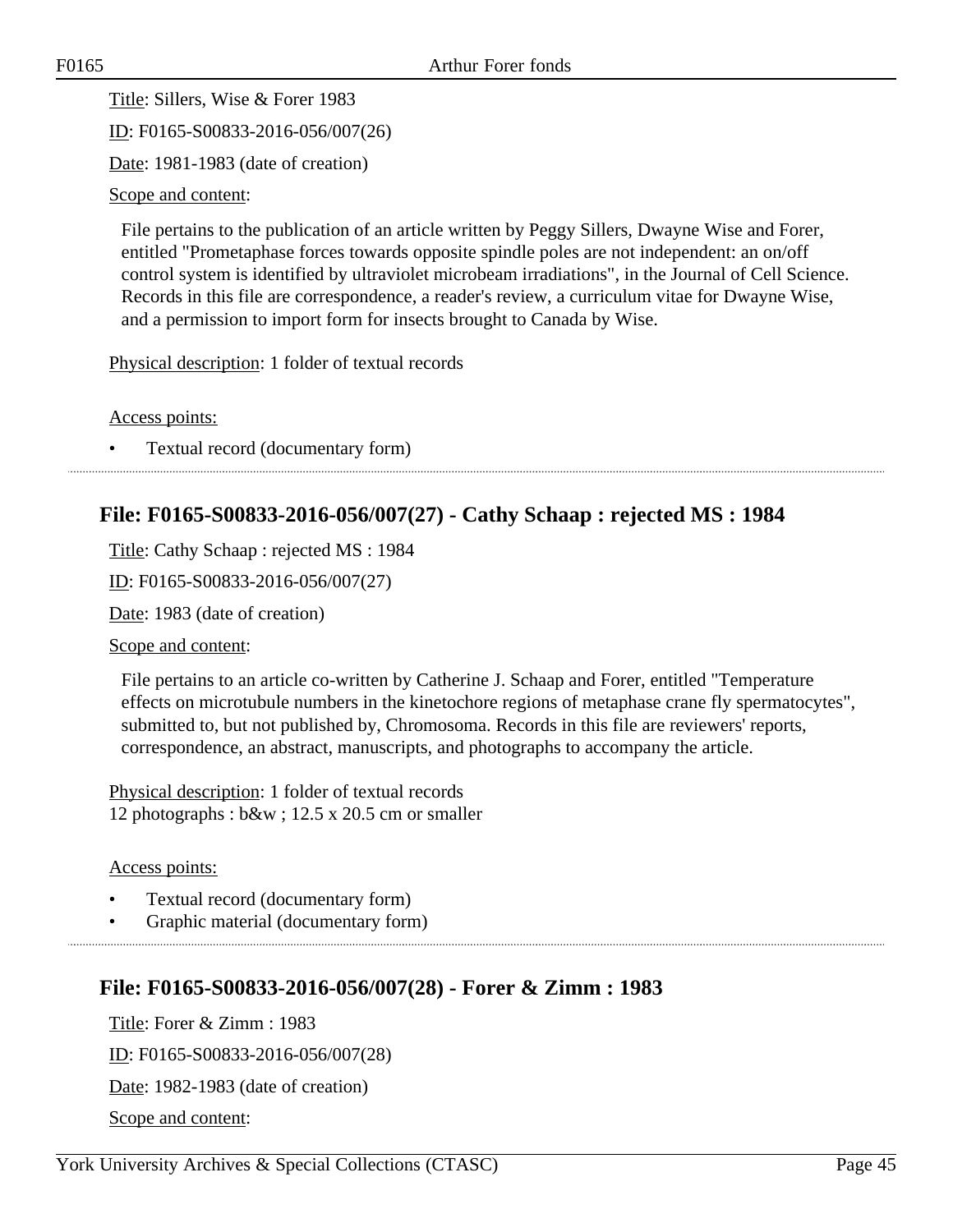File pertains to an article co-written by Arthur Zimmerman and Forer, entitled "The composition of the isolated mitotic apparatus analysis by polyacrylamide gel electrophoresis", submitted to the Journal of Cell Science and to Experimental Cell Research. Records in this file are correspondence, referees' reports, a figure and figure explanations.

Physical description: 1 folder of textual records

### Access points:

• Textual record (documentary form)

## **File: F0165-S00833-2016-056/007(29) - Schaap & Forer : '84 (x2)**

Title: Schaap & Forer : '84 (x2)

ID: F0165-S00833-2016-056/007(29)

Date: 1983 (date of creation)

#### Scope and content:

File pertains to a two-part article co-written by Catherine J. Schaap and Forer, entitled "Video digitizer analysis of birefringence along the lengths of single chromosomal spindle fibres", in the Journal of Cell Science. Records in this file are correspondence and referees' reports.

Physical description: 1 folder of textual records

#### Access points:

• Textual record (documentary form)

## **File: F0165-S00833-2016-056/007(30) - Wise, Sillers & Forer 1984**

Title: Wise, Sillers & Forer 1984

ID: F0165-S00833-2016-056/007(30)

Date: 1983-1984 (date of creation)

#### Scope and content:

File pertains to the publication of an article written by Dwayne Wise, Peggy Sillers and Forer, entitled "Nonrandom chromosome segregation in Neocurtilla hexadactyla is controlled by spindle fibres: an ultraviolet microbeam analysis, in the Journal of Cell Science. Records in this file are correspondence and referees' reports.

Physical description: 1 folder of textual records

#### Access points: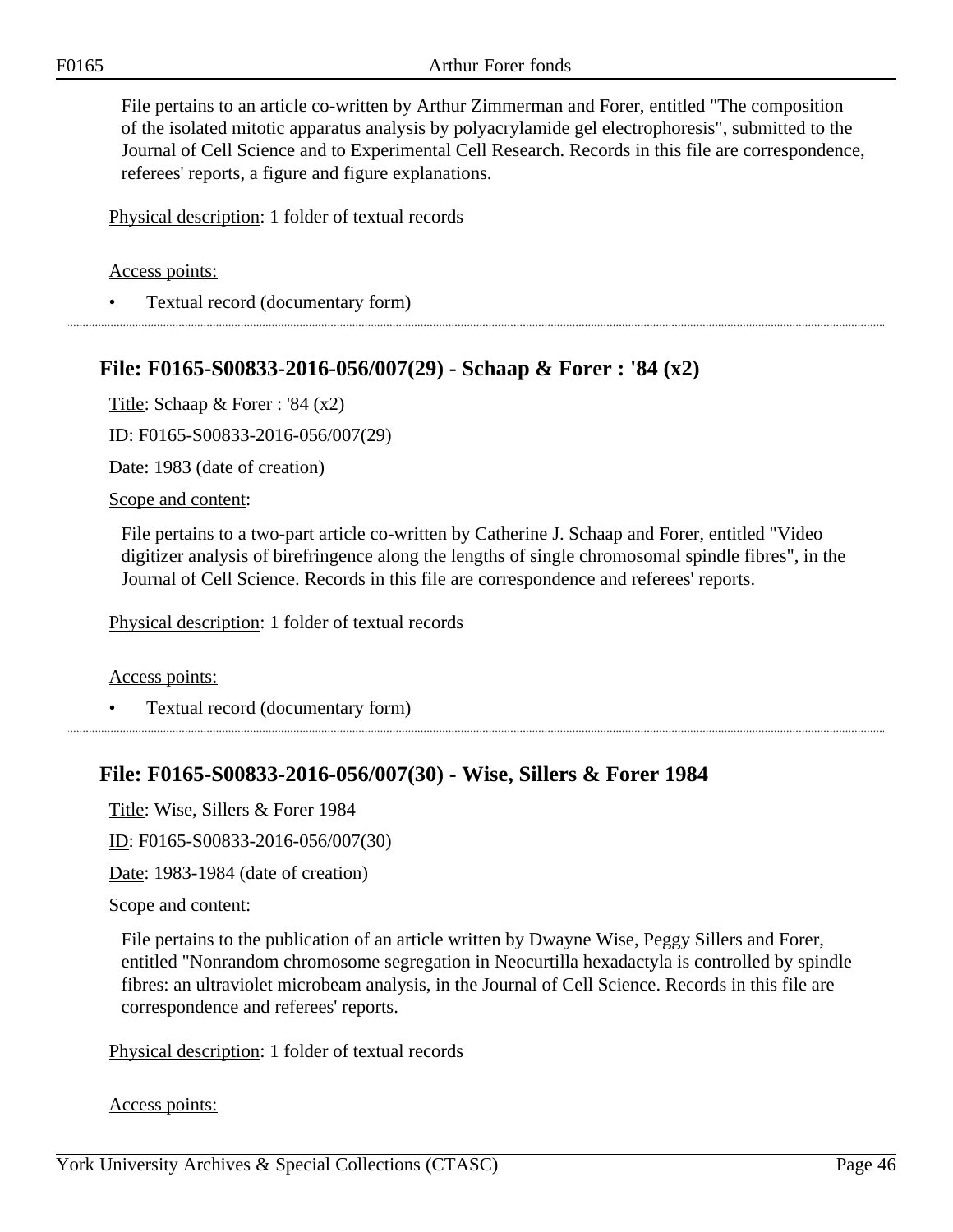## **File: F0165-S00833-2016-056/007(31) - Czaban & Forer : '85 : J. of Cell Sci.**

Title: Czaban & Forer : '85 : J. of Cell Sci.

ID: F0165-S00833-2016-056/007(31)

Date: 1985 (date of creation)

### Scope and content:

File pertains to the publication of a two-part article co-written by Barbara Czaban and Forer, entitled "The kinetic polarities of spindle microtubules in vivo, in crane fly spermatocytes", in the Journal of Cell Science. The records in this file are correspondence, referees' reports, notes, and photographs to accompany the article.

Physical description: 1 folder of textual records 35 photographs : b&w negatives ; 35 mm 4 photographs : b&w ; 14.8 x 13 cm mounted on board

### Access points:

- Textual record (documentary form)
- Graphic material (documentary form)

# **File: F0165-S00833-2016-056/007(32) - Forer 1985 : Can. J. of Biochemistry**

Title: Forer 1985 : Can. J. of Biochemistry

ID: F0165-S00833-2016-056/007(32)

Date: 1984 (date of creation)

#### Scope and content:

File pertains to the publication of an article written by Forer, entitled "Does actin produce the force that moves a chromosome to the pole during anaphase?", published by the Canadian Journal of Biochemistry and Cell Biology. Records in this file are correspondence and referees' reports.

Physical description: 1 folder of textual records

Access points:

• Textual record (documentary form)

# **File: F0165-S00833-2016-056/007(33) - Sillers & Forer 1985 : Cell Bio. Int. Rep., Nature : correspond.**

Title: Sillers & Forer 1985 : Cell Bio. Int. Rep., Nature : correspond.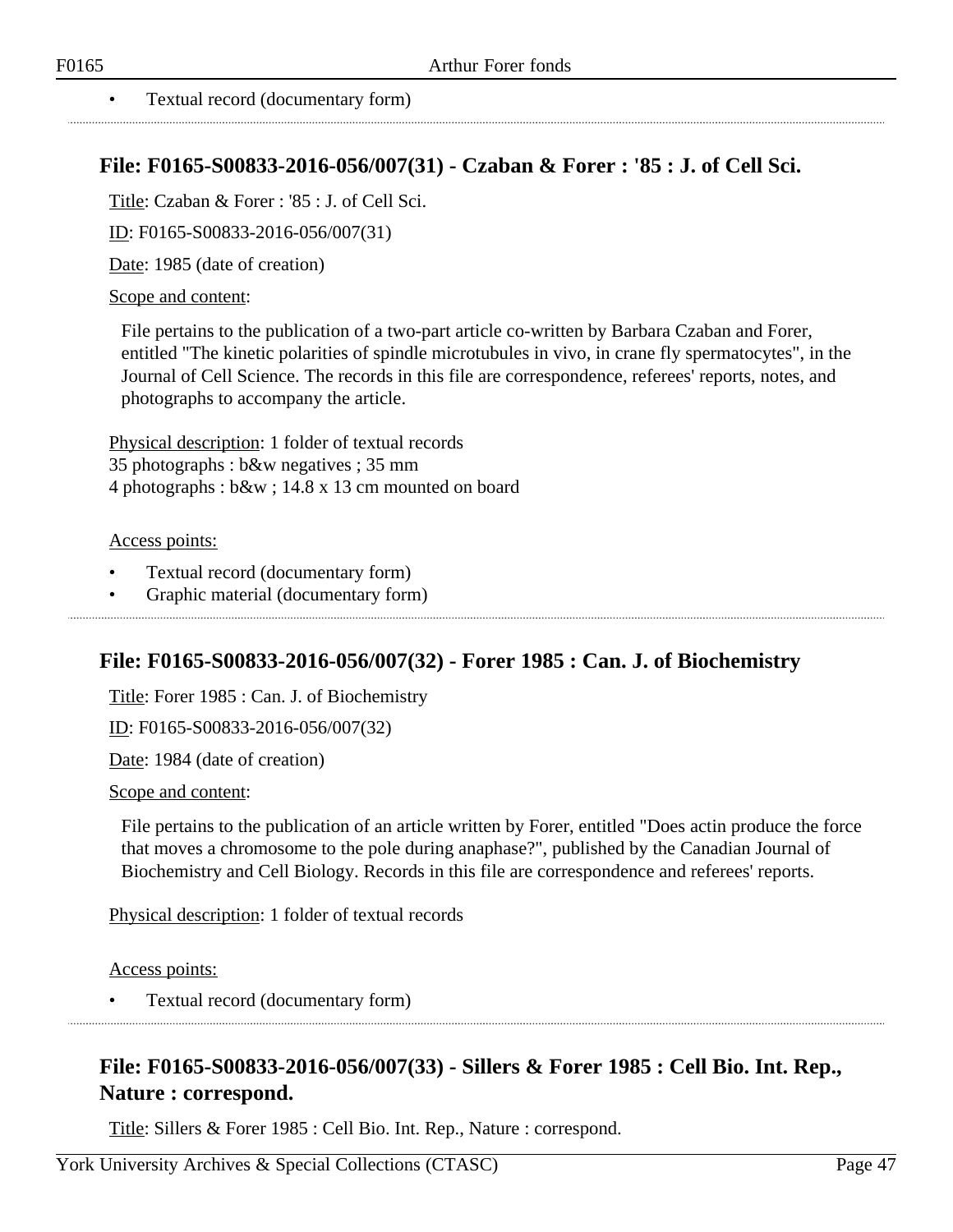ID: F0165-S00833-2016-056/007(33)

Date: 1984-1985 (date of creation)

Scope and content:

File pertains to the publication of an article co-written by Peggy J. Sillers and Forer, entitled "Ca ++ in fertilization and mitosis: the phosphatidylinositol cycle in sea urchin gametes and zygotes is involved in control of fertilization and mitosis", submitted to Nature and eventually published in Cell Biology International Reports. Records in this file are correspondence and referees' reports.

Physical description: 1 folder of textual records

Access points:

• Textual record (documentary form)

# **File: F0165-S00833-2016-056/007(34) - Sillers & Forer/Forer & Sillers : to ECR : June '86**

Title: Sillers & Forer/Forer & Sillers : to ECR : June '86

ID: F0165-S00833-2016-056/007(34)

Date: 1986 (date of creation)

Scope and content:

File pertains to the publication of an article co-written by Peggy J. Sillers and Forer, entitled "The role of the phosphatidylinositol cycle in mitosis in sea urchin zygotes", published by Experimental Cell Research. Records in this file are correspondence and referees' reports.

Physical description: 1 folder of textual records

Access points:

• Textual record (documentary form)

# **File: F0165-S00833-2016-056/007(35) - Wilson & Forer, Hughes et al. : 1988**

Title: Wilson & Forer, Hughes et al. : 1988

ID: F0165-S00833-2016-056/007(35)

Date: 1988 (date of creation)

Scope and content:

File pertains to the publication of two articles in the Journal of Cell Science, one co-written by Forer with Paula Wilson, entitled "Ultraviolet microbeam irradiation of chromosomal spindle fibres produces an area of reduced birefringence and shears the microtubules, allowing study of the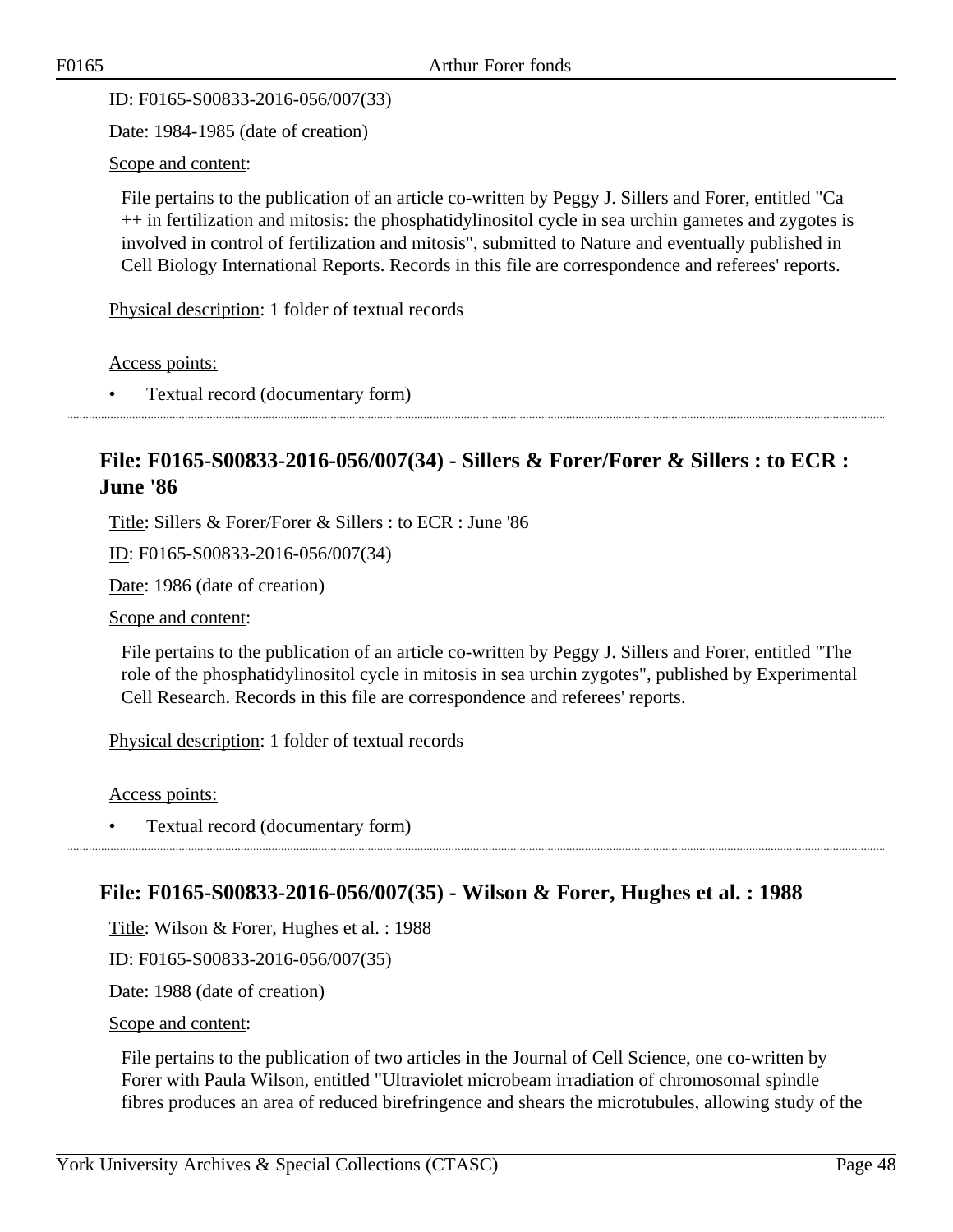### F0165 Arthur Forer fonds

dynamic behavior of new free ends" and the other written by Forer, Hughes et al.. Records in this file are correspondence, referees' reports and photographs to accompany the articles.

Physical description: 1 folder of textual records 7 photographs : b&w ; 4 x 14.4 cm or smaller mounted on board

Access points:

- Textual record (documentary form)
- Graphic material (documentary form)

# **File: F0165-S00833-2016-056/008(01) - Sillers & Forer : 1988 : J. of Cell Sci.**

Title: Sillers & Forer : 1988 : J. of Cell Sci.

ID: F0165-S00833-2016-056/008(01)

Date: 1982-1983 (date of creation)

Scope and content:

File pertains to the publication of an article co-written by Peggy Sillers and Forer, entitled "Action spectrum for changes in spindle fibre birefringence after ultraviolet microbeam irradiations of single chromosomal spindle fibres in crane fly spermatocytes", in the Journal of Cell Science. Records in this file are correspondence and a referee's report.

Physical description: 1 folder of textual records

Access points:

• Textual record (documentary form)

# **File: F0165-S00833-2016-056/008(02) - Wilson & Forer 1989 : singles and doubles manuscript**

Title: Wilson & Forer 1989 : singles and doubles manuscript

ID: F0165-S00833-2016-056/008(02)

Date: 1989 (date of creation)

Scope and content:

File pertains to an article entitled "The behaviour of microtubules in chromosomal fibres irradiated singly or doubly with ultraviolet light", co-written by Paula Wilson and Forer and submitted to the Journal of Cell Science. Records in this file are correspondence and referees' reports.

Physical description: 1 folder of textual records

Access points: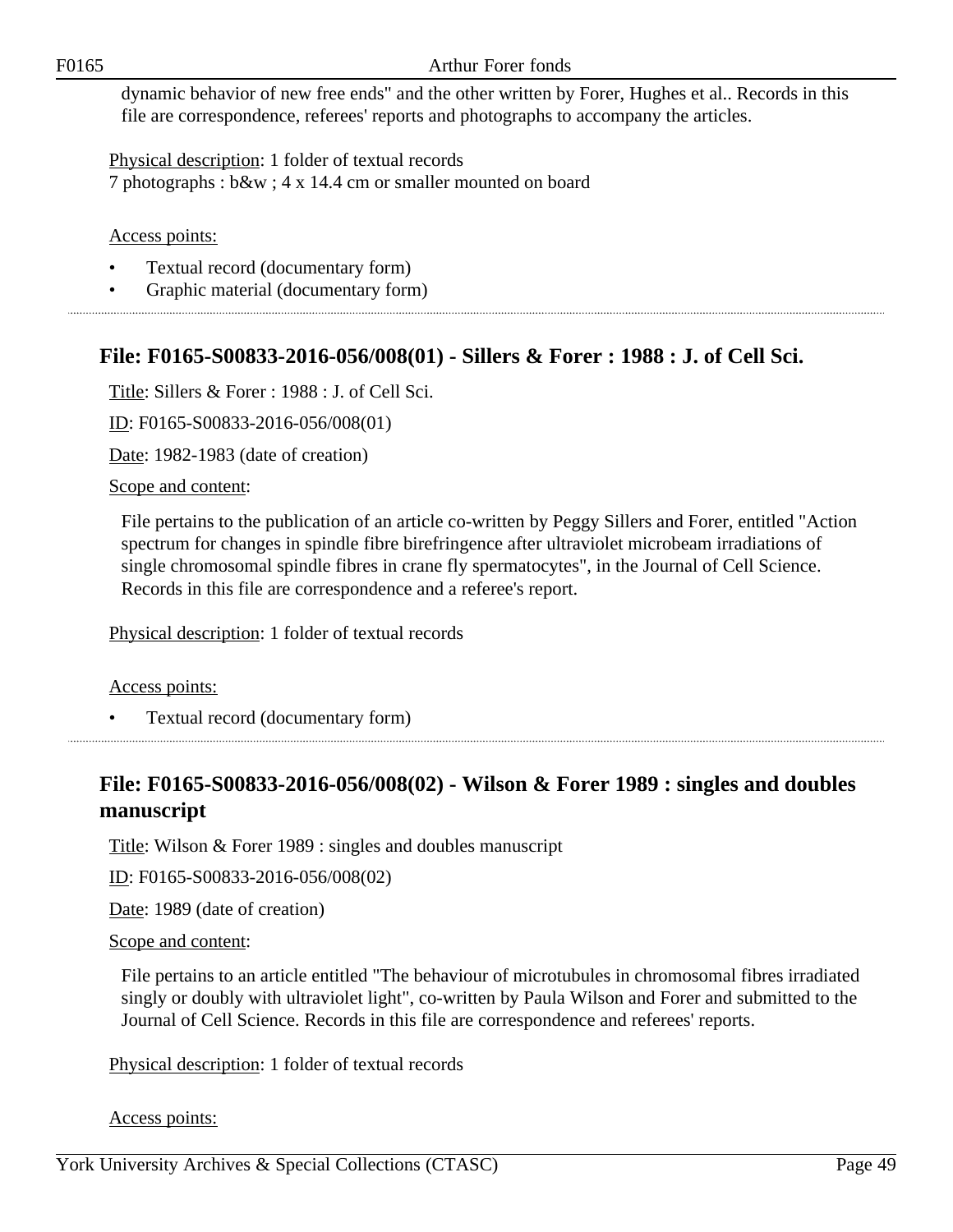#### • Textual record (documentary form)

## **File: F0165-S00833-2016-056/008(03) - UV90 : Forer : J. of Cell Sci. : 1990**

Title: UV90 : Forer : J. of Cell Sci. : 1990

ID: F0165-S00833-2016-056/008(03)

Date: 1990 (date of creation)

#### Scope and content:

File pertains to the publication of an article by Forer entitled "In UV-microbeam irradiations, characteristics of the monochromator and lamp affect the spectral composition of the ultraviolet light and the biological results", in the Journal of Cell Science. Records in this file are correspondence and referees' reports.

Physical description: 1 folder of textual records

#### Access points:

• Textual record (documentary form)

# **File: F0165-S00833-2016-056/008(04) - Czaban & Forer : 1991 : uranyl acetate : J. of Microscopy**

Title: Czaban & Forer : 1991 : uranyl acetate : J. of Microscopy

ID: F0165-S00833-2016-056/008(04)

Date: 1990-1991 (date of creation)

#### Scope and content:

File pertains to the publication of an article co-written by Barbara Czaban and Forer, entitled "Visualisation of ultraviolet microbeam irradiation sites with uranyl acetate", in the Journal of Microscopy. Records in this file are correspondence and referees' reports.

Physical description: 1 folder of textual records

Access points:

• Textual record (documentary form)

## **File: F0165-S00833-2016-056/008(05) - Forer & Sillers : Lithium : '91**

Title: Forer & Sillers : Lithium : '91

ID: F0165-S00833-2016-056/008(05)

Date: 1986, 1988-1991 (date of creation)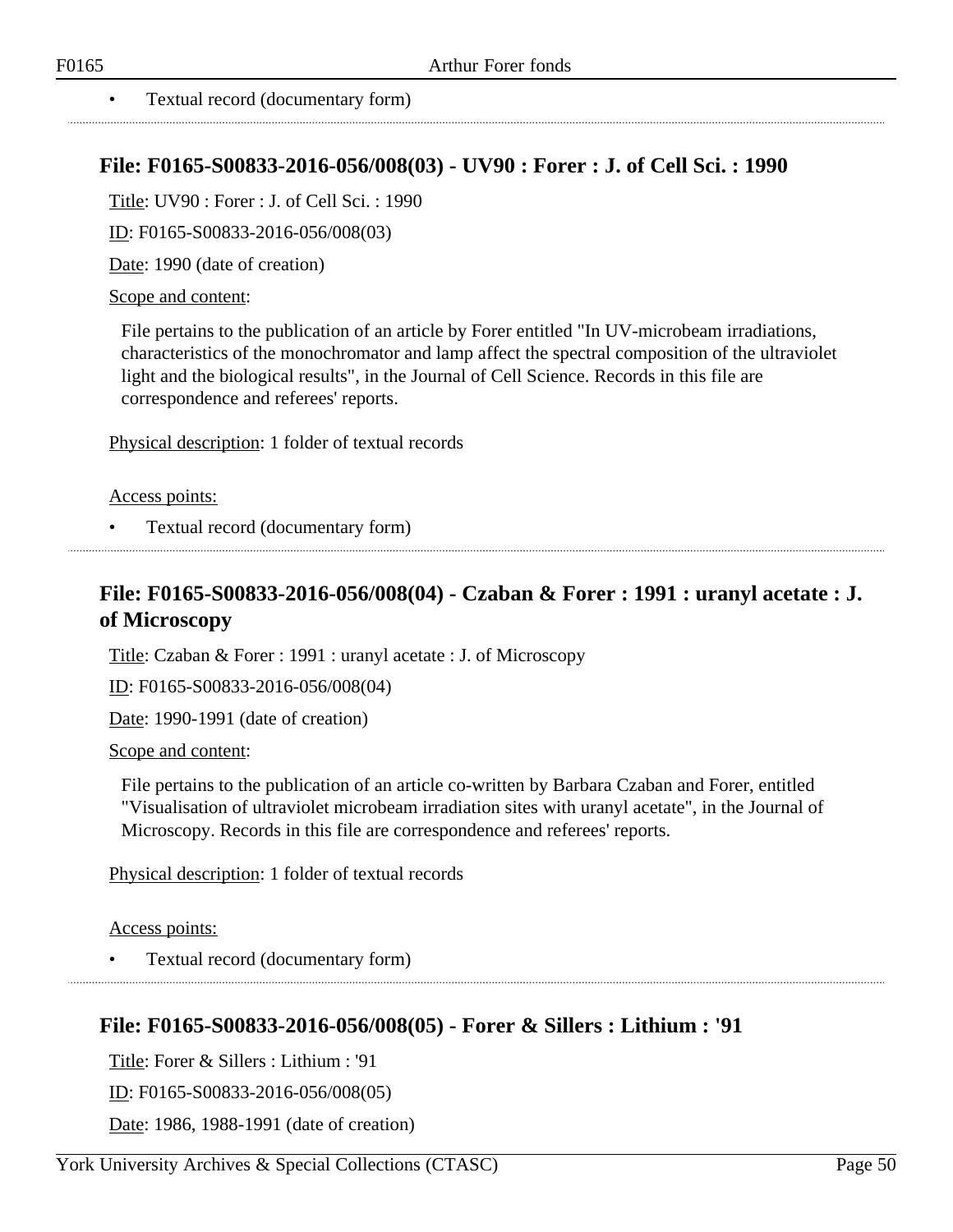Scope and content:

File pertains to the publication of an article co-written by Peggy Sillers and Forer, entitled "The phosphatidylinositol cycle in sea urchin sperm is required for fertilization: lithium inhibition of sperm function is overcome by myo-inositol", in Lithium. Records in this file are correspondence, referees' reports, and photographs to accompany the article.

Physical description: 1 folder of textual records 3 photographs : b&w ; 13 x 17 cm and 25 x 20 cm

Access points:

- Textual record (documentary form)
- Graphic material (documentary form)

# **File: F0165-S00833-2016-056/008(06) - Czaban & Forer : phalloidin stains : Biochem. and Cell Biol. : 1992**

Title: Czaban & Forer : phalloidin stains : Biochem. and Cell Biol. : 1992

ID: F0165-S00833-2016-056/008(06)

Date: 1991-1992 (date of creation)

#### Scope and content:

File pertains to the publication of an article co-written by Barbara Czaban and Forer, entitled "Phalloidin staining in chromosomal spindle fibres", in Biochemistry and Cell Biology. Records in this file are correspondence, readers' comments, and photographs to accompany the article.

Physical description: 1 folder of textual records 9 photographs : b&w ; 20 x 25 cm

Access points:

- Textual record (documentary form)
- Graphic material (documentary form)

# **File: F0165-S00833-2016-056/008(07) - Julia : Nature**

Title: Julia : Nature

ID: F0165-S00833-2016-056/008(07)

Date: 1991-1992 (date of creation)

Scope and content:

File pertains to an article co-written by Julia Swedak and Forer, entitled "Normal anaphase movement in the absence of attached kinetochore microtubules", submitted for publication (but not published) to Nature. Records in this file are correspondence, referees' reports and a copy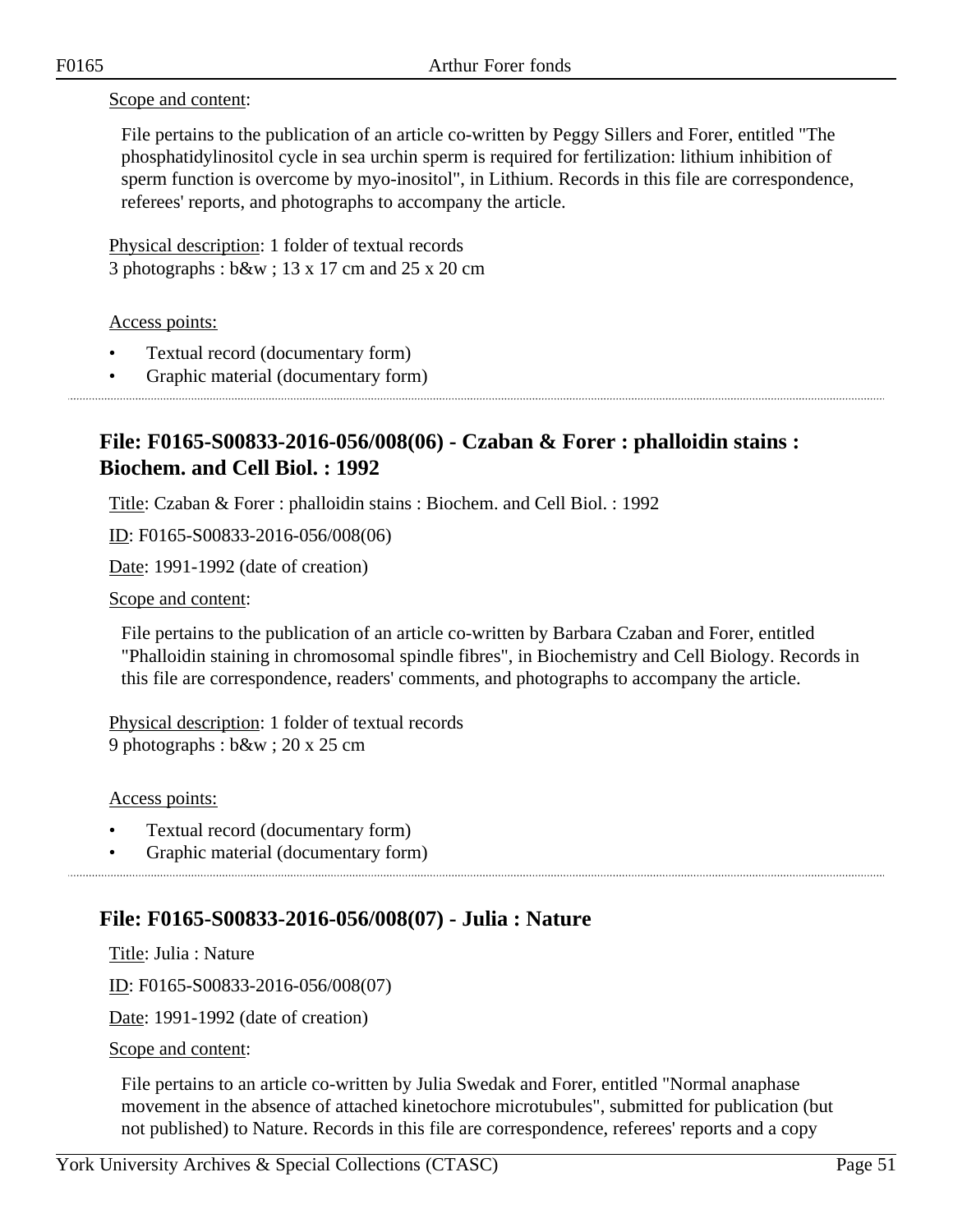F0165 Arthur Forer fonds

of the paper. Also included is a letter and article entitled "Irradiations of single kinetochores in Haemanthus endosperm cells using an ultraviolet microbeam" by Swedak and Forer submitted to, but not published by, Experimental Cell Research.

Physical description: 1 folder of textual records

Access points:

• Textual record (documentary form)

## **File: F0165-S00833-2016-056/008(08) - Forer/Behnke : 1993 : commentary**

Title: Forer/Behnke : 1993 : commentary

ID: F0165-S00833-2016-056/008(08)

Date: 1992 (date of creation)

Scope and content:

File consists of correspondence pertaining to the publication of a Current Contents "Citations Classic" commentary written by Forer about his article co-written by Olaf Behnke, "Evidence for four classes of microtubules in individual cells".

Physical description: 1 folder of textual records

Access points:

• Textual record (documentary form)

## **File: F0165-S00833-2016-056/008(09) - Czaban, Wise, Forer 1993**

Title: Czaban, Wise, Forer 1993

ID: F0165-S00833-2016-056/008(09)

Date: 1992-1993 (date of creation)

Scope and content:

File pertains to the publication of an article written by Barbara Czaban, Dwayne Wise and Forer, entitled "Microinjection into crane fly spermatocytes", in Biochemistry and Cell Biology. Records in this file are correspondence and reviewers' comments.

Physical description: 1 folder of textual records

Access points:

• Textual record (documentary form)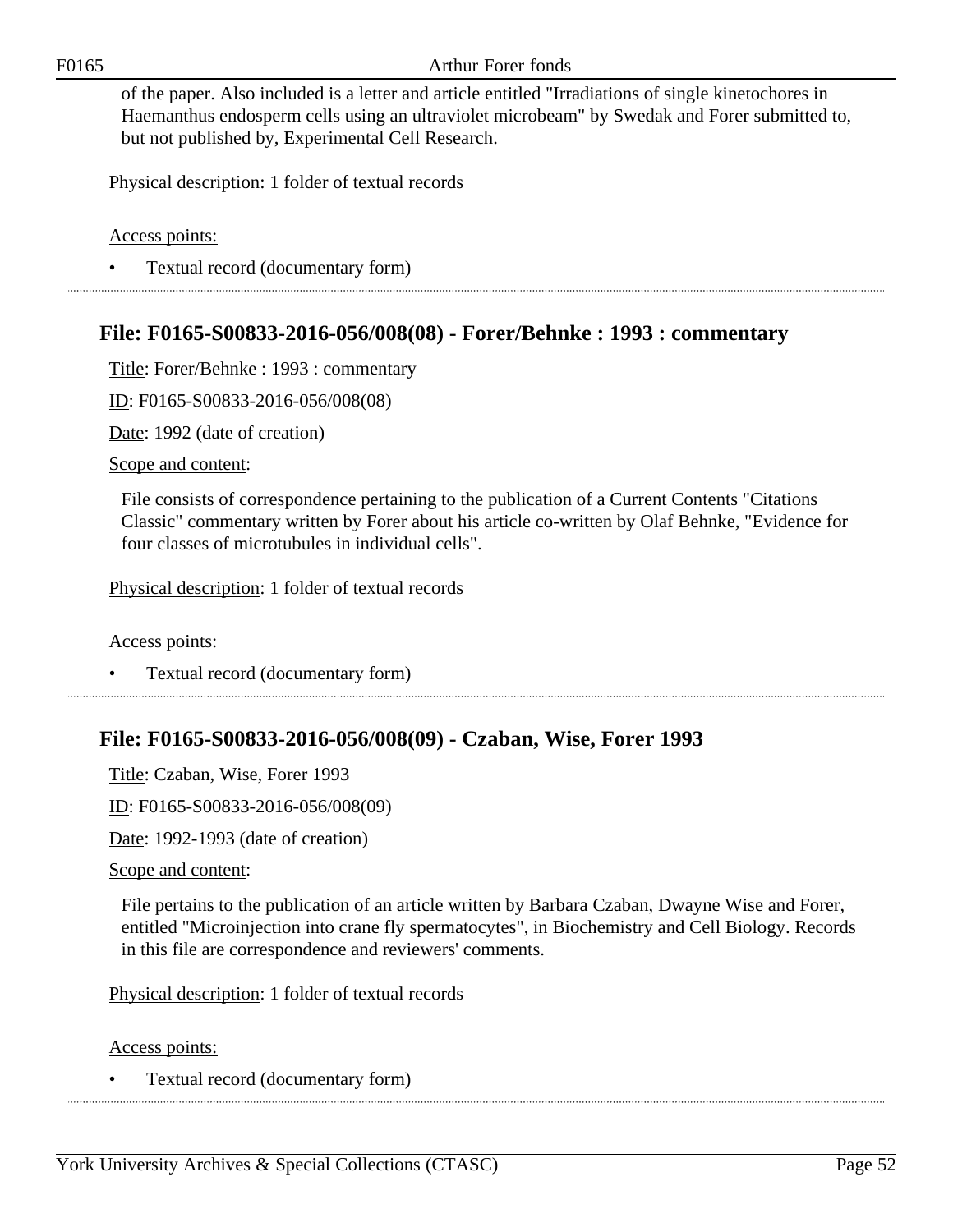# **File: F0165-S00833-2016-056/008(10) - Czaban, Forer, Bajer 1993**

Title: Czaban, Forer, Bajer 1993

ID: F0165-S00833-2016-056/008(10)

Date: 1992-1993 (date of creation)

### Scope and content:

File pertains to the publication of an article written by Barbara Czaban, B.S. Bajer and Forer, entitled "Ultraviolet microbeam irradiation of chromosomal spindle fibres in Haemanthus Katherinae endosperm", in the Journal of Cell Science. Records in this file are correspondence, email, referees' reports, and photographs to accompany the article.

Physical description: 1 folder of textual records 4 photographs : b&w ; 20 x 25 cm

### Access points:

- Textual record (documentary form)
- Graphic material (documentary form)

## **File: F0165-S00833-2016-056/008(11) - Forer & Wilson '94**

Title: Forer & Wilson '94

ID: F0165-S00833-2016-056/008(11)

Date: 1993 (date of creation)

Scope and content:

File pertains to the publication of an article written by Paula Wilson and Forer, entitled "A model for chromosome movement during mitosis", submitted to the Journal of Cell Science. Records in this file are correspondence and readers' comments.

Physical description: 1 folder of textual records

### Access points:

• Textual record (documentary form)

# **File: F0165-S00833-2016-056/008(12) - Czaban & Forer : Protoplasma '94**

Title: Czaban & Forer : Protoplasma '94 ID: F0165-S00833-2016-056/008(12) Date: 1993 (date of creation)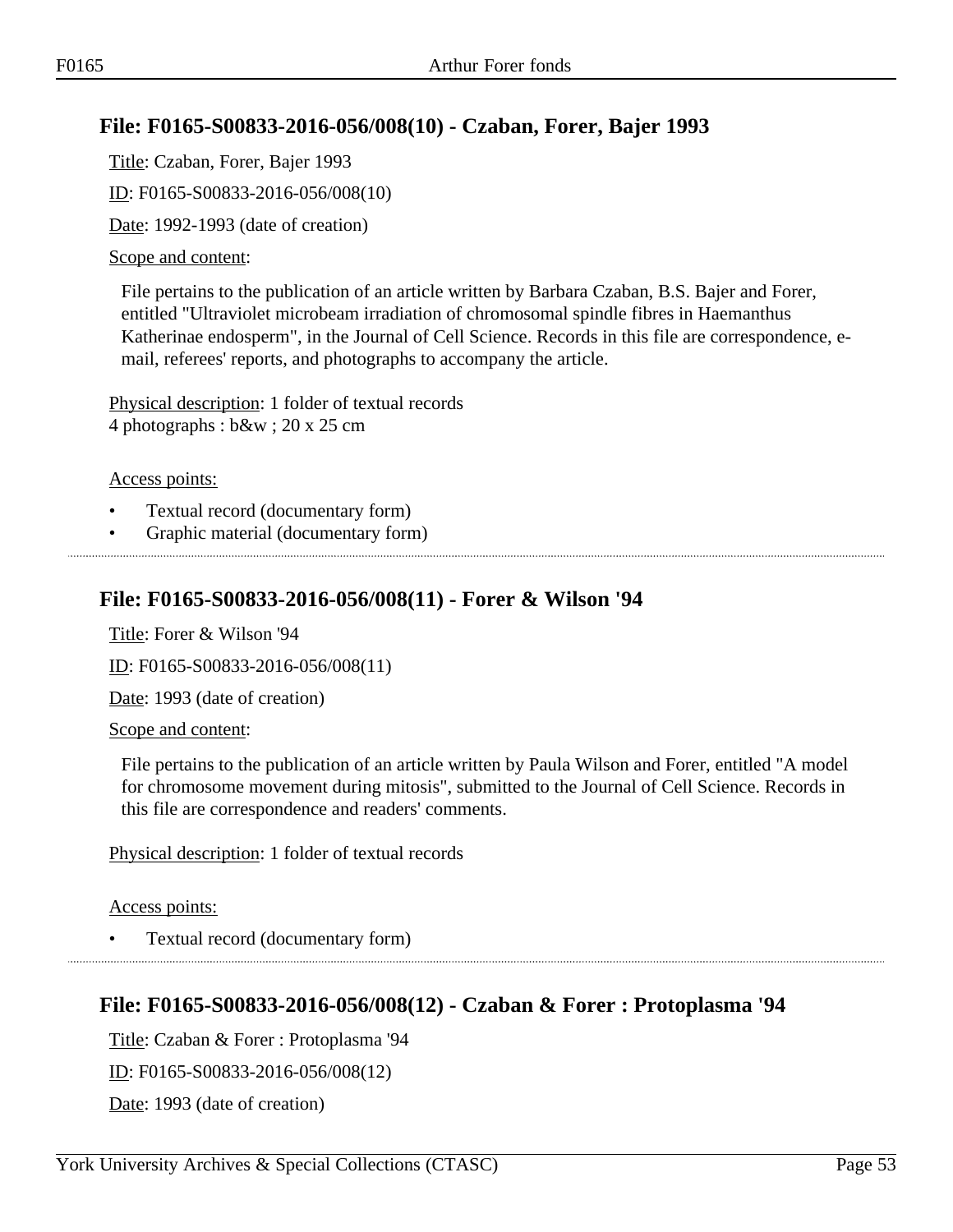### Scope and content:

File consists of correspondence and readers' reviews pertaining to the publication of an article cowritten by Barbara Czaban and Forer, entitled "Rhodamine-phalloidin and anti-tubulin antibody staining of spindle fibres that were irradiated with an ultraviolet microbeam", in Protoplasma.

Physical description: 1 folder of textual records

### Access points:

• Textual record (documentary form)

## **File: F0165-S00833-2016-056/008(13) - Wilson, Forer, Leggiadro 1994**

Title: Wilson, Forer, Leggiadro 1994

ID: F0165-S00833-2016-056/008(13)

Date: 1994 (date of creation)

Scope and content:

File pertains to the publication of an article written by Paula Wilson, C. Leggiadro and Forer, entitled "Kinetochore microtubules in crane-fly spermatocytes disassemble during anaphase primarily at the poleward end", in the Journal of Cell Science. Records in this file are correspondence, referees' reports, and photographs to accompany the article.

Physical description: 1 folder of textual records 3 photographs : b&w ; 25 x 20 cm

Access points:

- Textual record (documentary form)
- Graphic material (documentary form)

## **File: F0165-S00833-2016-056/008(14) - Yeo, Forer & Toh : J. of Cell Sci. : '94**

Title: Yeo, Forer & Toh : J. of Cell Sci. : '94

ID: F0165-S00833-2016-056/008(14)

Date: 28 Apr. 1994 (date of creation)

Scope and content:

File consists of a note from Forer to Ban-Hock Toh accompanying the corrected page proofs for this article written by Jing-Ping Yeo, Forer and Toh, entitled "A homologue of the human regulator of mitotic spindle assembly protein (RMSA-1) is present in crane fly and is associated with meiotic chromosomes", published by the Journal of Cell Science.

Physical description: 1 folder of textual records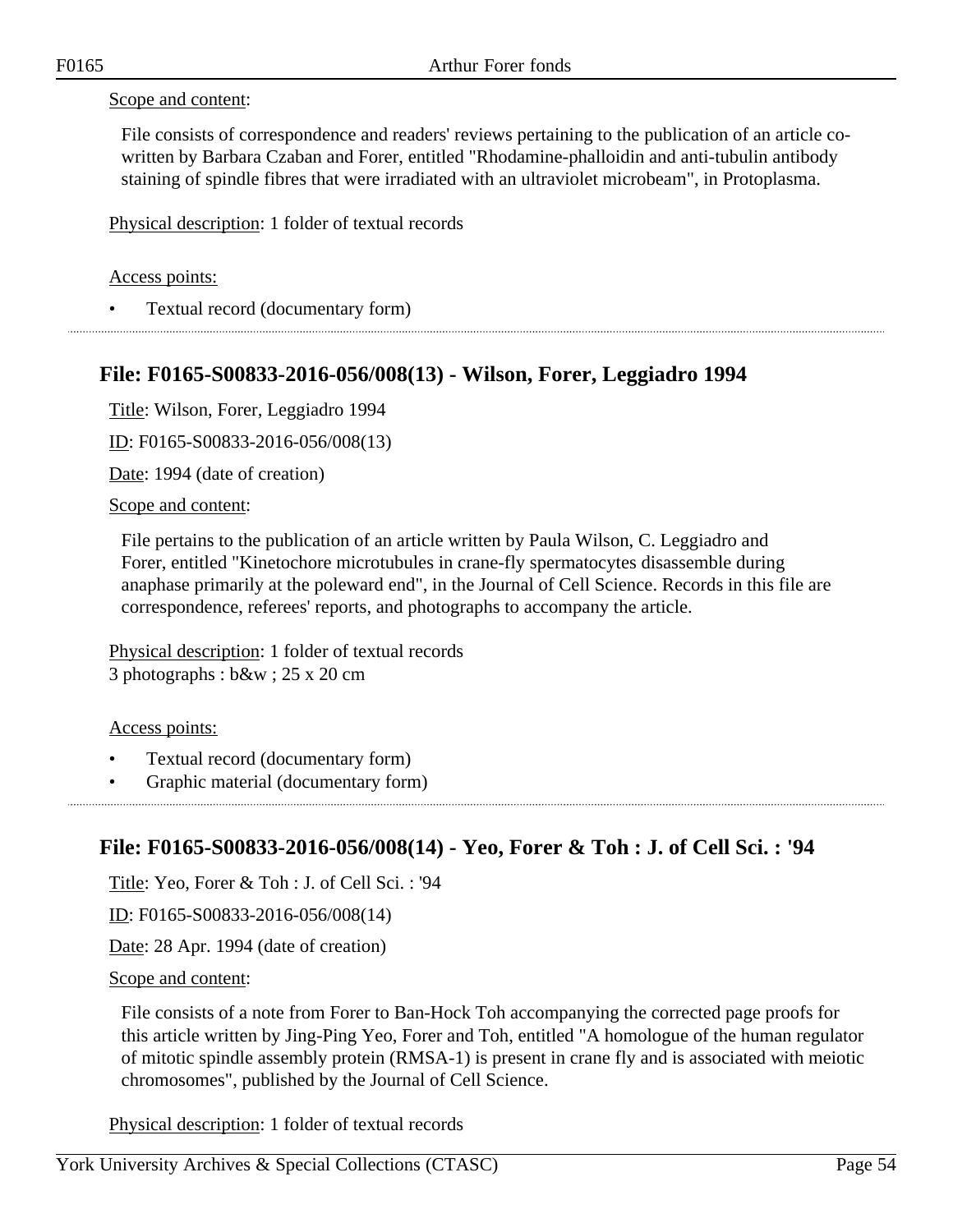Access points:

• Textual record (documentary form)

# **File: F0165-S00833-2016-056/008(15) - Rethinking anaphase : P.-H. & Forer : 1996**

Title: Rethinking anaphase : P.-H. & Forer : 1996

ID: F0165-S00833-2016-056/008(15)

Date: 1995-1996 (date of creation)

Scope and content:

File pertains to the publication of an article co-written by Jeremy Pickett-Heaps and Forer, entitled "Rethinking anaphase: where 'Pac-Man' fails and why a role for the spindle matrix is likely", in Protoplasma. Records in this file are correspondence, readers' reviews, and e-mail exchanged between Forer and Pickett-Heaps about the article.

Physical description: 1 folder of textual records

Access points:

• Textual record (documentary form)

# **File: F0165-S00833-2016-056/008(16) - Forer : 1996 : article on Payne (Amer. Phil. Soc.)**

Title: Forer : 1996 : article on Payne (Amer. Phil. Soc.)

ID: F0165-S00833-2016-056/008(16)

Date: 1984-1999 (date of creation)

#### Scope and content:

File pertains to the publication of an article written by Forer entitled "Do chromosomes segregate randomly during meiosis?: Key articles by Fernandus Payne were ignored, and perhaps 'suppressed'", in the Proceedings of the American Philosophical Society. Also included are records pertaining to Forer's research about Fernandus Payne for the article, including a visit to Indiana University Archives. Records in this file are correspondence, a reader's report, e-mail, photocopies of letters written to Payne, notes, and a journal article.

Physical description: 1 folder of textual records

#### Access points:

• Textual record (documentary form)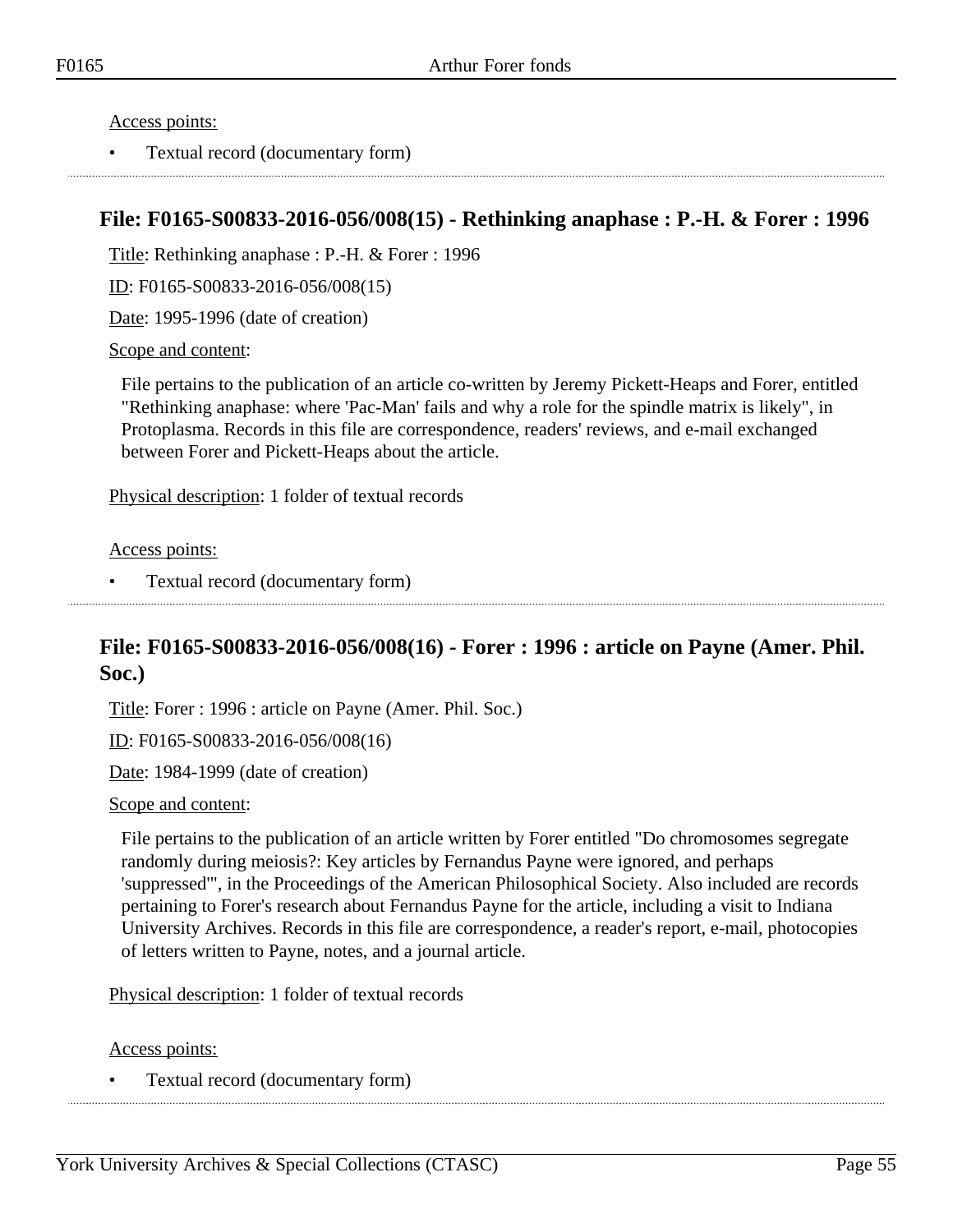# **File: F0165-S00833-2016-056/008(17) - Adames & Forer 1996**

Title: Adames & Forer 1996

ID: F0165-S00833-2016-056/008(17)

Date: 1994-1996 (date of creation)

### Scope and content:

File pertains to the publication of an article co-written by K.A. Adames and Forer, entitled "Evidence for polewards forces on chromosome arms during anaphase", in Cell Motility and the Cytoskeleton. Records in this file are correspondence, readers' reviews, e-mail, and photographic negatives of images to accompany the article.

Physical description: 1 folder of textual records 9 photographs : b&w negatives ; 35 mm

### Access points:

- Textual record (documentary form)
- Graphic material (documentary form)

# **File: F0165-S00833-2016-056/008(18) - Ilagan & Forer '97 : UV KT : Cell Motility**

Title: Ilagan & Forer '97 : UV KT : Cell Motility

ID: F0165-S00833-2016-056/008(18)

Date: 1996-1997 (date of creation)

Scope and content:

File pertains to the publication of an article co-written by Arlene B. Ilagan and Forer, entitled "The effects of UV-microbeam irradiation of kinetochores in crane-fly spermatocytes", in Cell Motility and the Cytoskeleton. Records in this file are correspondence, readers' reviews, a copyright transfer agreement, e-mail, and photographs to accompany the article.

Physical description: 1 folder of textual records 3 photographs : b&w ; 20 x 25 cm

### Access points:

- Textual record (documentary form)
- Graphic material (documentary form)

# **File: F0165-S00833-2016-056/008(19) - Ilagan, Spurck, Forer '97 : backwards**

Title: Ilagan, Spurck, Forer '97 : backwards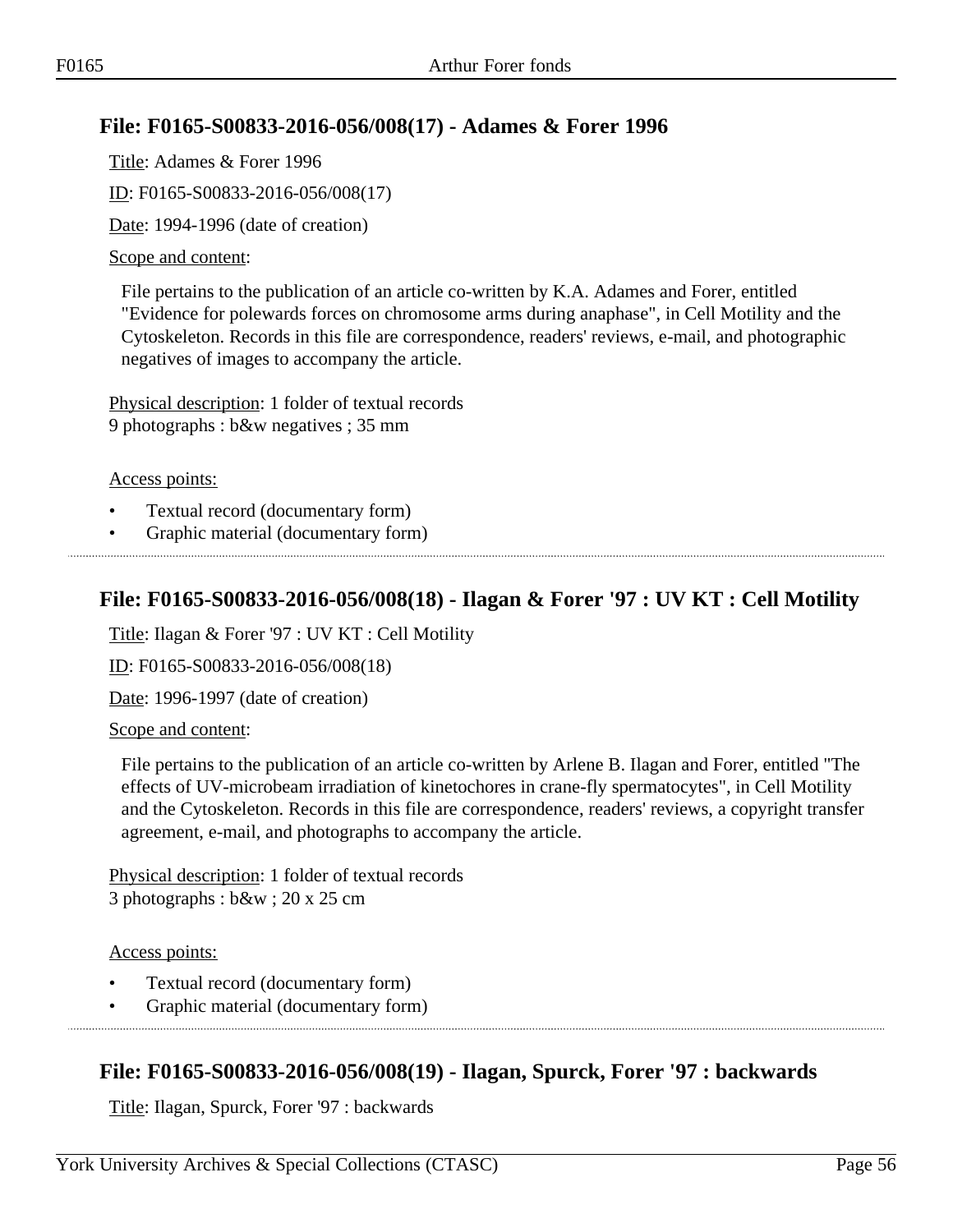ID: F0165-S00833-2016-056/008(19)

Date: 1996-1997 (date of creation)

Scope and content:

File pertains to the publication of an article written by Arlene B. Ilagan, Timothy Spurck and Forer, entitled "Backwards chromosome movement in anaphase, after irradiation of kinetochores or kinetochore fibres", in Protoplasma. Records in this file are correspondence, referees' reports, email, and photographs to accompany the article.

Physical description: 1 folder of textual records 3 photographs : b&w ; 20 x 25 cm or smaller

Access points:

- Textual record (documentary form)
- Graphic material (documentary form)

# **File: F0165-S00833-2016-056/008(20) - Forer, Spurck, P.-H. : UV-I : Protoplasma '97**

Title: Forer, Spurck, P.-H. : UV-I : Protoplasma '97

ID: F0165-S00833-2016-056/008(20)

Date: 1996 (date of creation)

Scope and content:

File pertains to the publication of an article written by Jeremy Pickett-Heaps, Timothy Spurck and Forer, entitled "Ultraviolet microbeam irradiations of spindle fibres in crane-fly spermatocytes and newt fibroblasts: resolution of previously conflicting observations", in Protoplasma. Records in this file are correspondence, referees' reports, and photographs to accompany the article.

Physical description: 1 folder of textual records 5 photographs : b&w ; 11 x 15 cm or smaller

### Access points:

- Textual record (documentary form)
- Graphic material (documentary form)

# **File: F0165-S00833-2016-056/008(21) - Spurck et al. : 1997 : UV-II**

Title: Spurck et al. : 1997 : UV-II

ID: F0165-S00833-2016-056/008(21)

Date: 1996 (date of creation)

Scope and content: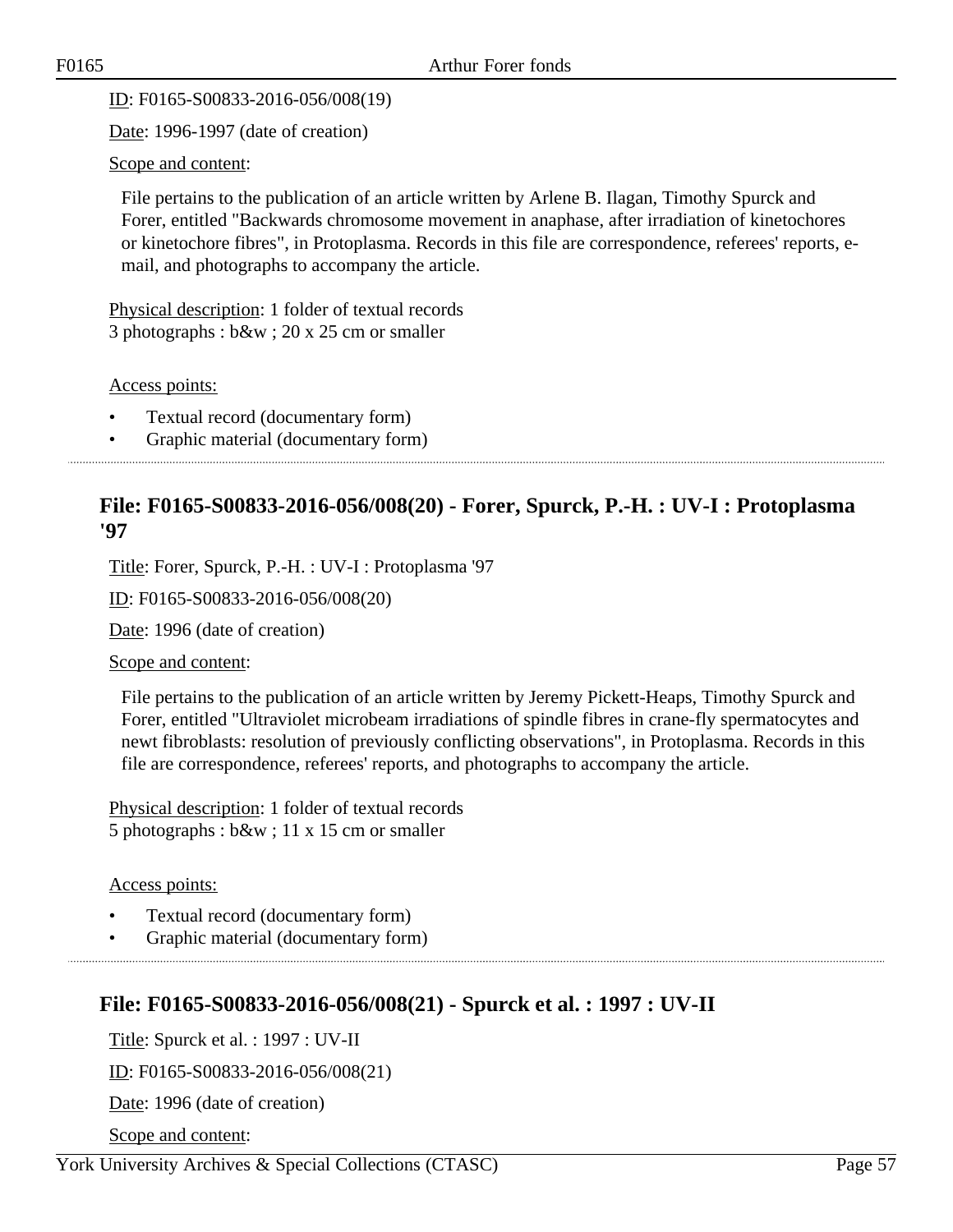File pertains to the publication of an article written by Timothy Spurck, Jeremy Pickett-Heaps and Forer, entitled "Ultraviolet microbeam irradiations of fibroblast and spermatocyte spindles suggest that forces act on the kinetochore fibre, and are not generated by its disassembly", in Cell Motility and the Cytoskeleton. Records in this file are correspondence, readers' reviews, and photographs to accompany the article.

Physical description: 1 folder of textual records 6 photographs : b&w ; 12 x 18 cm or smaller

Access points:

- Textual record (documentary form)
- Graphic material (documentary form)

# **File: F0165-S00833-2016-056/008(22) - Pickett-Heaps et al. : tensegrity : 1997**

Title: Pickett-Heaps et al. : tensegrity : 1997

ID: F0165-S00833-2016-056/008(22)

Date: 1996-1997 (date of creation)

#### Scope and content:

File pertains to the publication of an article co-written by Jeremy Pickett-Heaps and Forer, entitled "The traction fibre: toward a 'tensegral' model of the spindle", in Cell Motility and the Cytoskeleton. Records in this file are e-mail exchanged between Pickett-Heaps and Forer, a memorandum, and a copyright transfer agreement.

Physical description: 1 folder of textual records

Access points:

• Textual record (documentary form)

## **File: F0165-S00833-2016-056/008(23) - Protoplasma (checkpoint) : 1998 : Forer & P-H**

Title: Protoplasma (checkpoint) : 1998 : Forer & P-H

ID: F0165-S00833-2016-056/008(23)

Date: 1997-1998 (date of creation)

Scope and content:

File pertains to an article written by Forer with J.D. Pickett-Heaps entitled "Checkpoint control in crane-fly spermatocytes", submitted to three journals for publication and published in Protoplasma.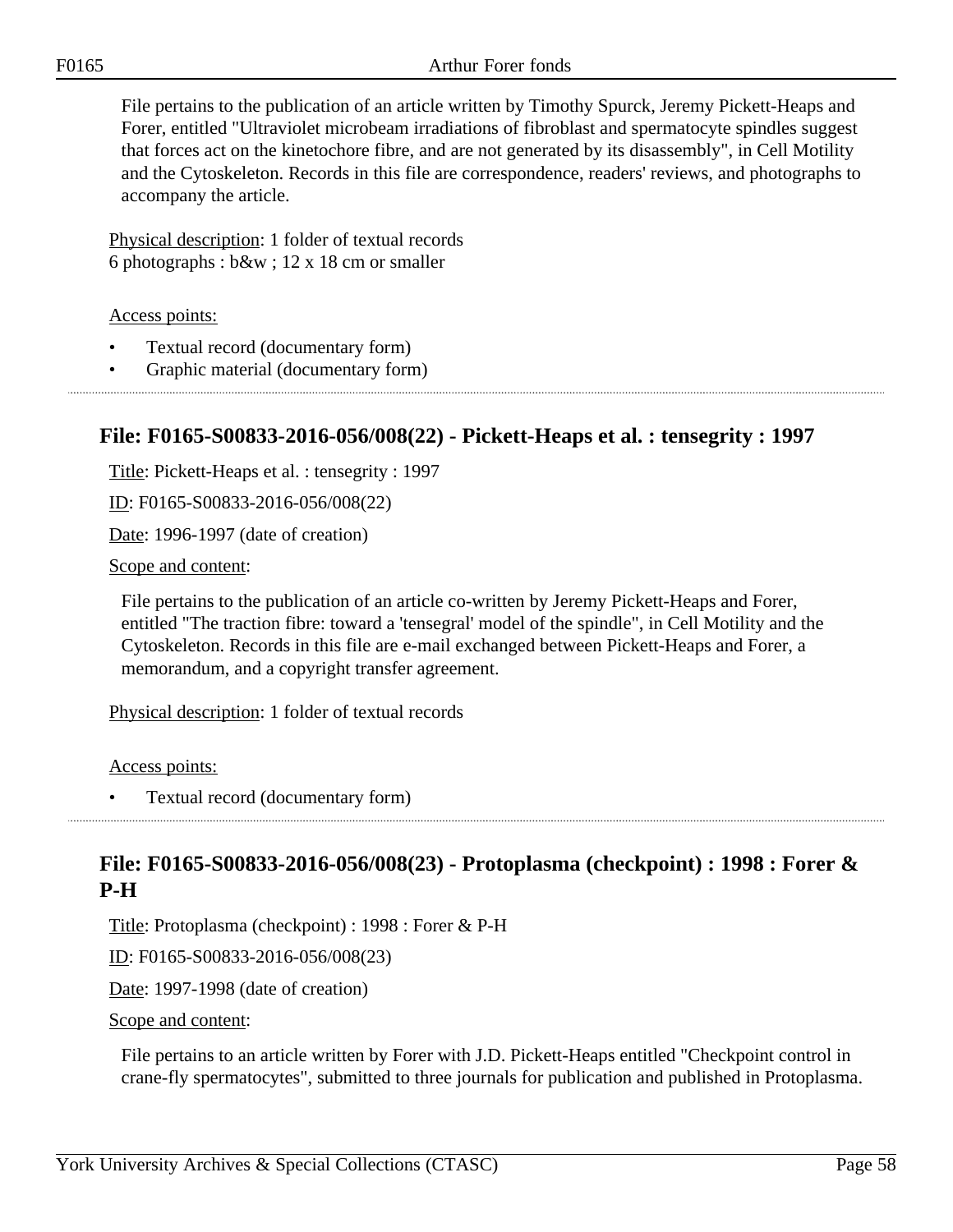Records in this file are correspondence, referee comments, a manuscript submission form, and email.

Physical description: 1 folder of textual records

Access points:

• Textual record (documentary form)

# **File: F0165-S00833-2016-056/008(24) - Chrom. Res. 1998 : Forder & P.H.**

Title: Chrom. Res. 1998 : Forder & P.H.

ID: F0165-S00833-2016-056/008(24)

Date: 1996-1998 (date of creation)

Scope and content:

File pertains to the publication of an article written by Forer with J.D. Pickett-Heaps entitled "Cytochalasin D and latrunculin affect chromosome behaviour during meiosis in crane-fly spermatocytes". article was submitted to Cell Motility and the Cytoskeleton and eventually published by Chromosome Research. Records in this file are correspondence, reviewers' comments, as well as graphs and photographs of cells to accompany the article.

Physical description: 1 folder of textual records 5 photographs : b&w ; 20 x 25 cm

### Access points:

- Textual record (documentary form)
- Graphic material (documentary form)

## **File: F0165-S00833-2016-056/008(25) - MS/letters : Behnke & Forer : 1998**

Title: MS/letters : Behnke & Forer : 1998

ID: F0165-S00833-2016-056/008(25)

Date: 1994-1997 (date of creation)

#### Scope and content:

File pertains to an article co-written by Olav Behnke and Forer but not completed before Behnke's death in 1995, and Forer's efforts to complete the article and enable its publication in the European Journal of Haematology. Records in this file are correspondence, e-mail, an abstract, a foreword, Behnke's obituary, and a manuscript of the article.

Physical description: 1 folder of textual records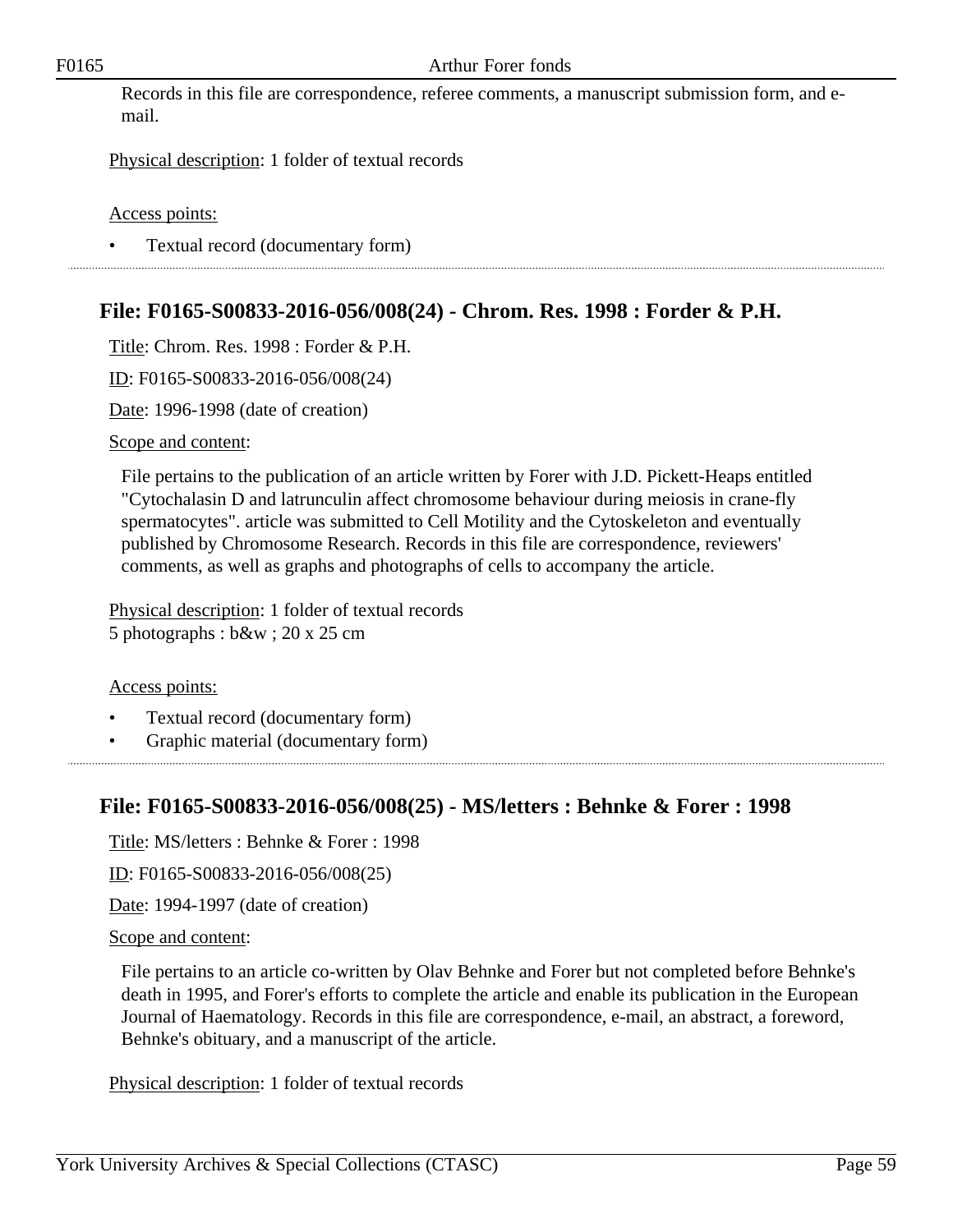Access points:

• Textual record (documentary form)

## **File: F0165-S00833-2016-056/008(26) - Silverman-G. & Forer : Protoplasma : 2000 : checkpoint**

Title: Silverman-G. & Forer : Protoplasma : 2000 : checkpoint

ID: F0165-S00833-2016-056/008(26)

Date: 1999-2000 (date of creation)

#### Scope and content:

File pertains to the publication of an article co-written by Rosalind Silverman-Gavrila and Forer in Protoplasma, entitled "Possible role of actin in chromosome attachment to the spindle in crane-fly spermatocytes". Records in this file are correspondence, reviewers' comments, and e-mail.

Physical description: 1 folder of textual records

Access points:

• Textual record (documentary form)

## **File: F0165-S00833-2016-056/008(27) - Forer & Wilson 2000**

Title: Forer & Wilson 2000

ID: F0165-S00833-2016-056/008(27)

Date: 1999 (date of creation)

Scope and content:

File pertains to the publication of an article co-written by P.J. Wilson and Forer in Chromosome Research, entitled "Evidence that kinetochore fibre microtubules shorten predominantly at the pole in anaphase flea-beetle spermatocytes". Records in this file are correspondence, e-mail, reviewers' comments.

Physical description: 1 folder of textual records

Access points:

• Textual record (documentary form)

## **File: F0165-S00833-2016-056/008(28) - Silverman-G. & Forer 2000**

Title: Silverman-G. & Forer 2000

ID: F0165-S00833-2016-056/008(28)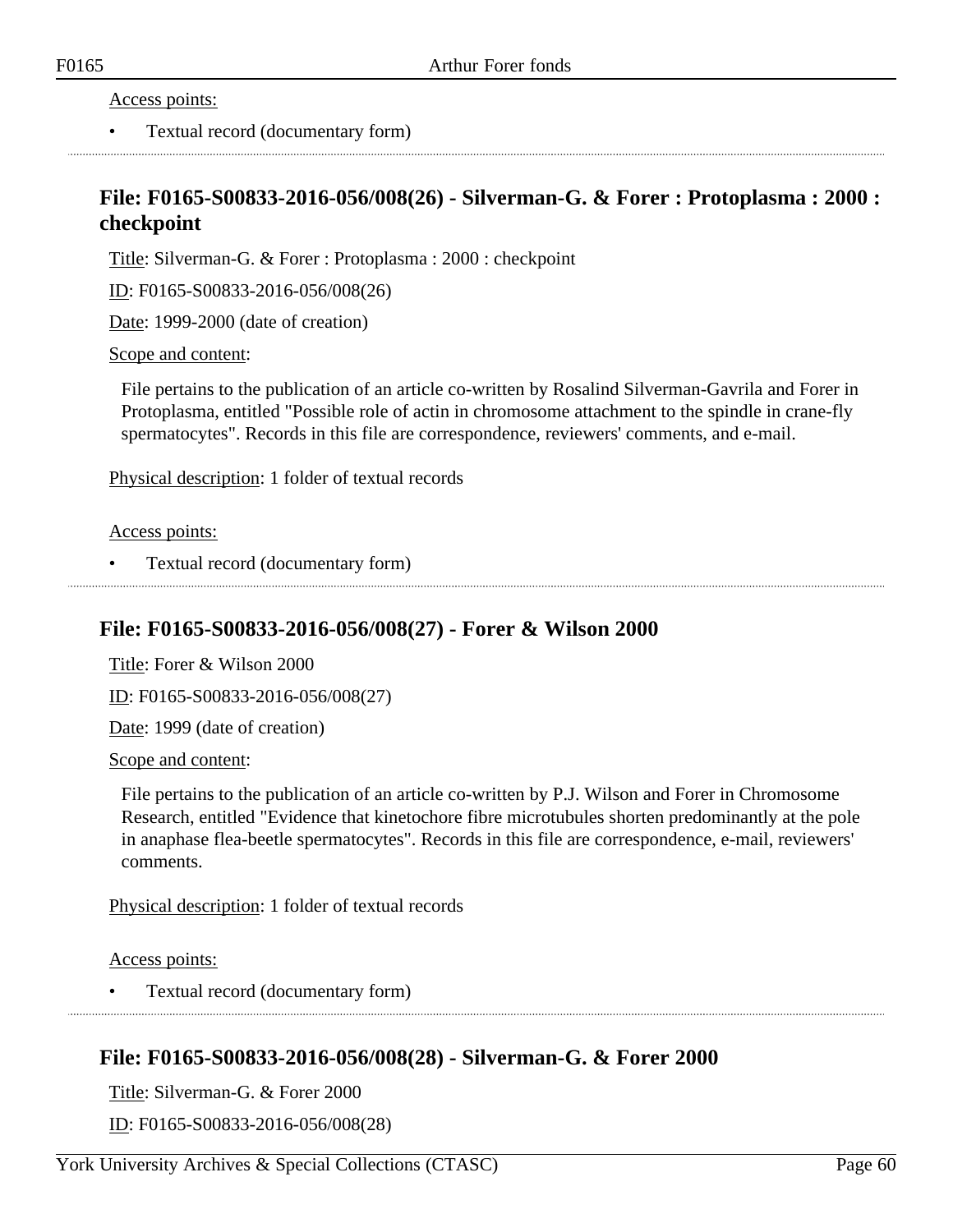Date: 1999 (date of creation)

Scope and content:

File pertains to the publication of an article co-written by Rosalind Silverman-Gavrila and Forer in Journal of Cell Science, entitled "Evidence that actin and myosin are involved in the poleward flux of tubulin in metaphase kinetochore microtubules of crane-fly spermatocytes". Records in this file are correspondence, referees' reports, e-mail, as well as photographs and graphs for publication with the article.

Physical description: 1 folder of textual records 2 photographs : b&w ; 20 x 25 cm

Access points:

- Textual record (documentary form)
- Graphic material (documentary form)

# **File: F0165-S00833-2016-056/008(29) - Silverman-G. & Forer 2001 : Cell Motility**

Title: Silverman-G. & Forer 2001 : Cell Motility

ID: F0165-S00833-2016-056/008(29)

Date: 2001 (date of creation)

Scope and content:

File pertains to the publication of an article co-written by Rosalind Silverman-Gavrila and Forer in Journal of Cell Science, entitled "Effects of anti-myosin drugs on chromosome anaphase movement and cytokinesis in crane-fly primary spermatocytes", submitted to Journal of Cell Science and finally published by Cell Motility and the Cytoskeleton. Records in this file are correspondence, e-mail, and referees' reports.

Physical description: 1 folder of textual records

Access points:

• Textual record (documentary form)

# **File: F0165-S00833-2016-056/008(30) - Pickett-Heaps & Forer : 2001 : unpublished (table used in 2003)**

Title: Pickett-Heaps & Forer : 2001 : unpublished (table used in 2003)

ID: F0165-S00833-2016-056/008(30)

Date: 2001-2002 (date of creation)

Scope and content: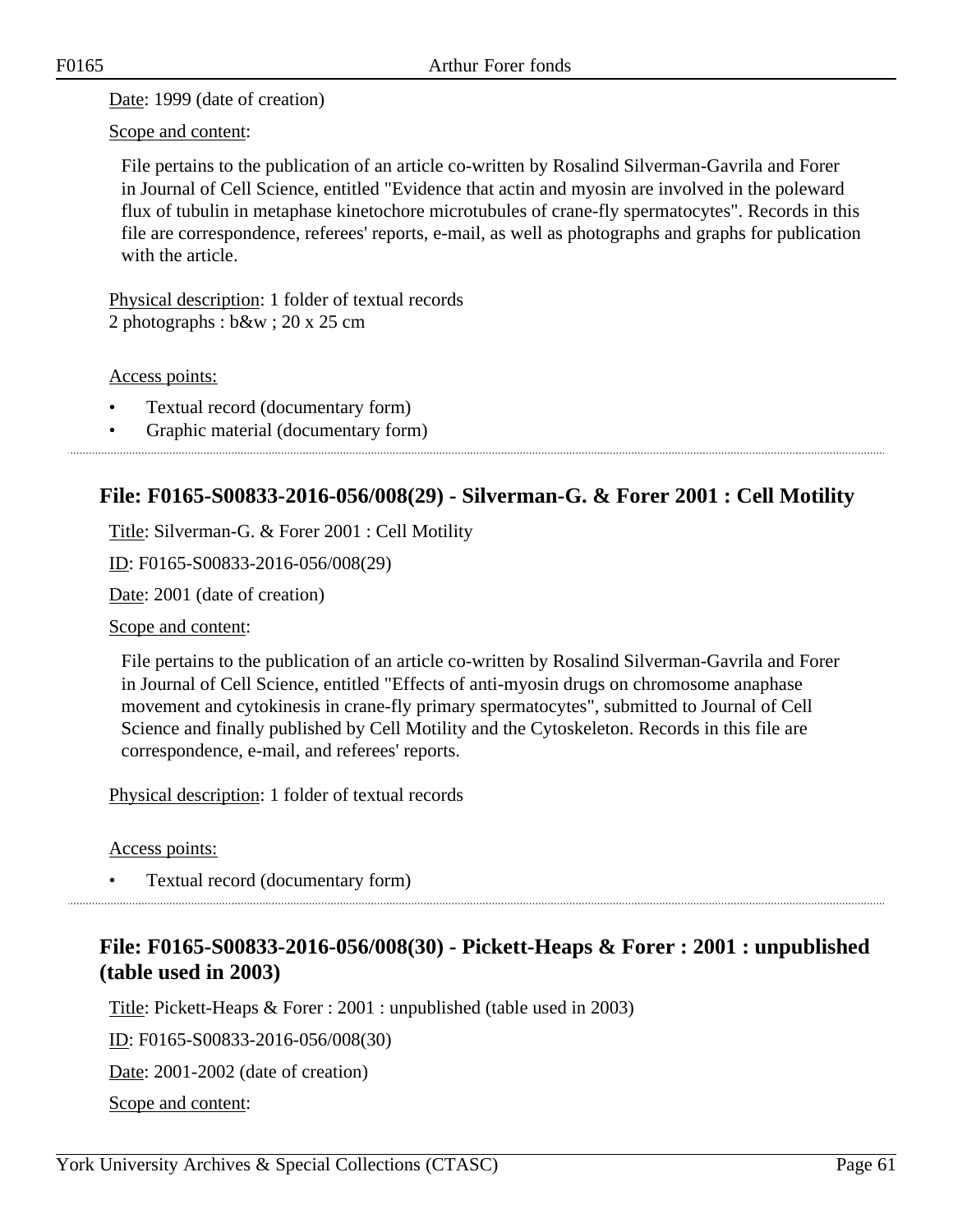File pertains to an article co-written by Jeremy D. Pickett-Heaps and Forer entitled "Spindle evolution : could cycling have a role in chromosome-to-pole movement?", unsuccessfully submitted for publication to Journal of Cell Science. Records in this file are e-mail, a letter and referees' reports, as well as a manuscript of the article.

Physical description: 1 folder of textual records

#### Access points:

• Textual record (documentary form)

## **File: F0165-S00833-2016-056/008(31) - Wilson, Forer, Wise 2003 : J. of Cell. Sci.**

Title: Wilson, Forer, Wise 2003 : J. of Cell. Sci.

ID: F0165-S00833-2016-056/008(31)

Date: 2002 (date of creation)

#### Scope and content:

File pertains to the publication of an article co-written by Paula Wilson and Forer, entitled "Microtubule distributions during meiosis I in flea beetle spermatocytes", in the Journal of Cell Science and related correspondence with Dwayne Wise. Records in this file are e-mail, correspondence, and referees' comments.

Physical description: 1 folder of textual records

#### Access points:

• Textual record (documentary form)

## **File: F0165-S00833-2016-056/008(32) - Silverman-G. & Forer 2003**

Title: Silverman-G. & Forer 2003

ID: F0165-S00833-2016-056/008(32)

Date: 2002-2003 (date of creation)

Scope and content:

File pertains to the publication of an article co-written by Rosalind Silverman-Gavrila and Forer, entitled "Myosin localization during meiosis I of crane-fly spermatocytes gives indications about its role in division", by Cell Motility and the Cytoskeleton. Records in this file are correspondence, e-mail, reviewer comments and notes.

Physical description: 1 folder of textual records

Access points: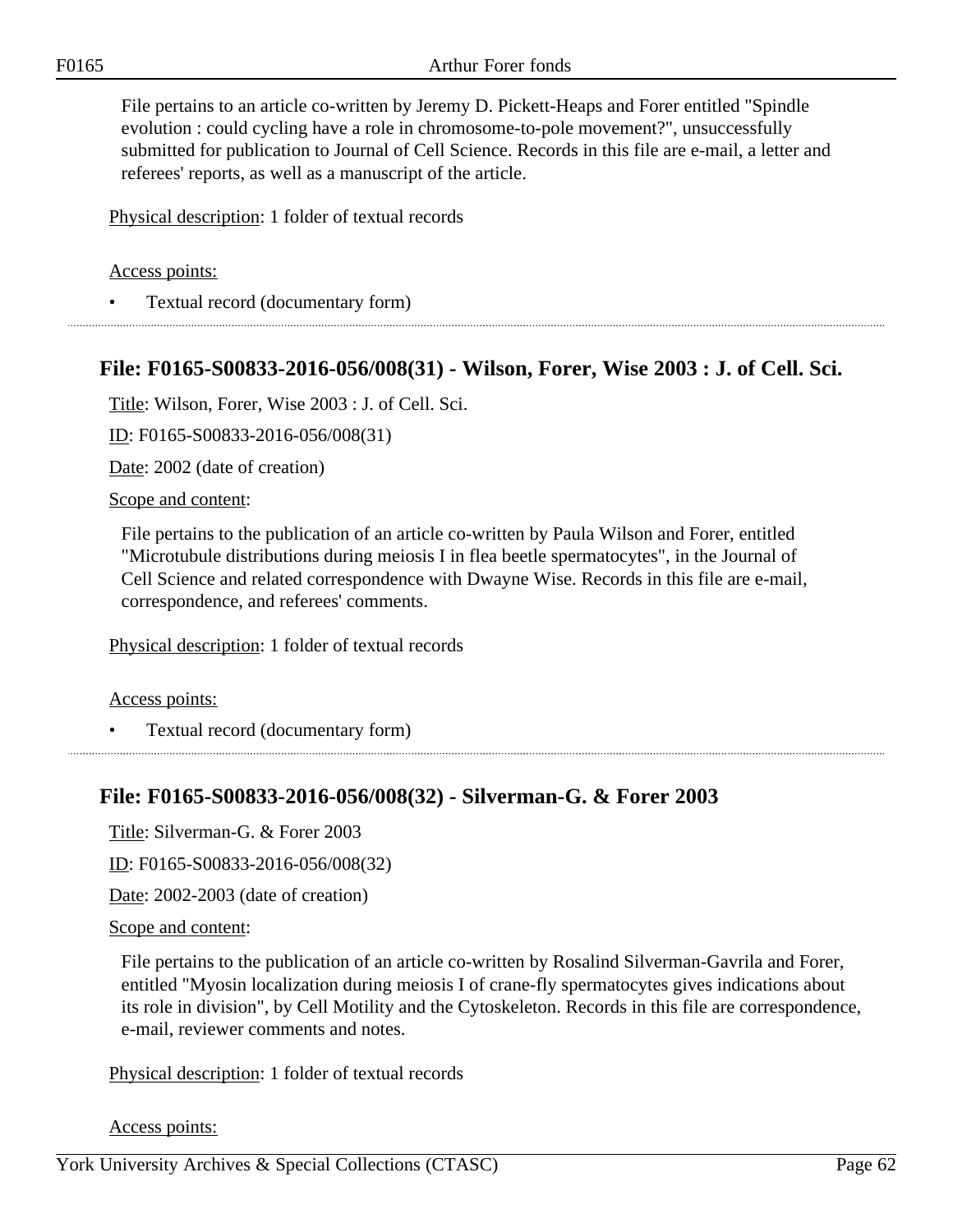#### • Textual record (documentary form)

## **File: F0165-S00833-2016-056/008(33) - Forer, Spurck, P.-H. & Wilson 2003**

Title: Forer, Spurck, P.-H. & Wilson 2003

ID: F0165-S00833-2016-056/008(33)

Date: 2001-2003 (date of creation)

Scope and content:

File pertains to the publication of an article co-written by Timothy Spurck, Jeremy Pickett-Heaps, Paula Wilson and Forer, entitled "Structure of kinetochore fibres in crane-fly spermatocytes after irradiation with an ultraviolet microbeam", in Cell Motility and the Cytoskeleton. Records in this file are correspondence, e-mail, referees' reports, and a copyright transfer agreement.

Physical description: 1 folder of textual records

#### Access points:

• Textual record (documentary form)

## **File: F0165-S00833-2016-056/008(34) - Wong & Forer : Chrom. Res. : 2003**

Title: Wong & Forer : Chrom. Res. : 2003

ID: F0165-S00833-2016-056/008(34)

Date: 2003 (date of creation)

Scope and content:

File pertains to the publication of an article co-written by Raymond Wong and Forer in Chromosome Research, entitled "'Signalling' between chromosomes in crane-fly spermatocytes studied using ultraviolet microbeam irradiation". Records in this file are correspondence, e-mail, and reader reviews.

Physical description: 1 folder of textual records

Access points:

• Textual record (documentary form)

## **File: F0165-S00833-2016-056/009(01) - Saul et al. : correspondence : 2004**

Title: Saul et al. : correspondence : 2004

ID: F0165-S00833-2016-056/009(01)

Date: 2003-2004 (date of creation)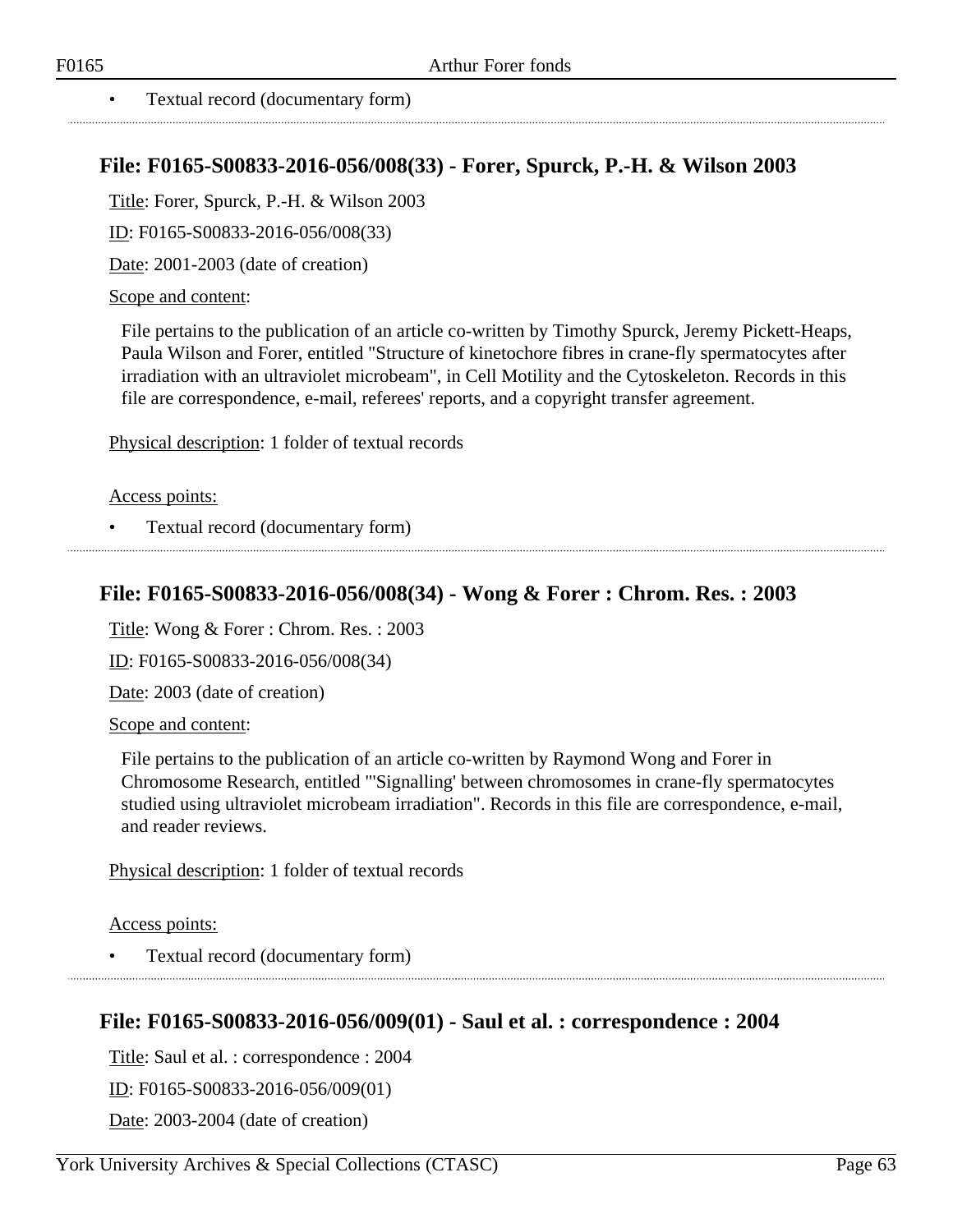### Scope and content:

File consists of e-mail exchange between Forer, Julie Brill and Daniel Saul pertaining to the writing of their article, entitled "Continuous phosphatidylinositol metabolism is required for cleavage of crane-fly spermatocytes", published in the Journal of Cell Science. Also included is Brill's response to the Journal's reviewers' comments about the article.

Physical description: 1 folder of textual records

Access points:

• Textual record (documentary form)

## **File: F0165-S00833-2016-056/009(02) - Wong & Forer : CBI : 2004**

Title: Wong & Forer : CBI : 2004

ID: F0165-S00833-2016-056/009(02)

Date: 2003-2004 (date of creation)

Scope and content:

File pertains to the publication of an article co-written by Raymond Wong and Forer, entitled "Backwards chromosome movement in crane-fly spermatocytes after UV microbeam irradiation in the interzone and at a kinetochore", in Cell Biology International. Records in this file are correspondence, e-mail and referees' reports.

Physical description: 1 folder of textual records

Access points:

• Textual record (documentary form)

## **File: F0165-S00833-2016-056/009(03) - BDM note : 2005**

Title: BDM note : 2005

ID: F0165-S00833-2016-056/009(03)

Date: 2004 (date of creation)

Scope and content:

File pertains to the publication of an article by Forer, entitled "Does BDM (2,3-butanedione monoxime inhibit non-muscle myosin", in Protoplasma. Records in this file are correspondence, email, and reviewers' comments.

Physical description: 1 folder of textual records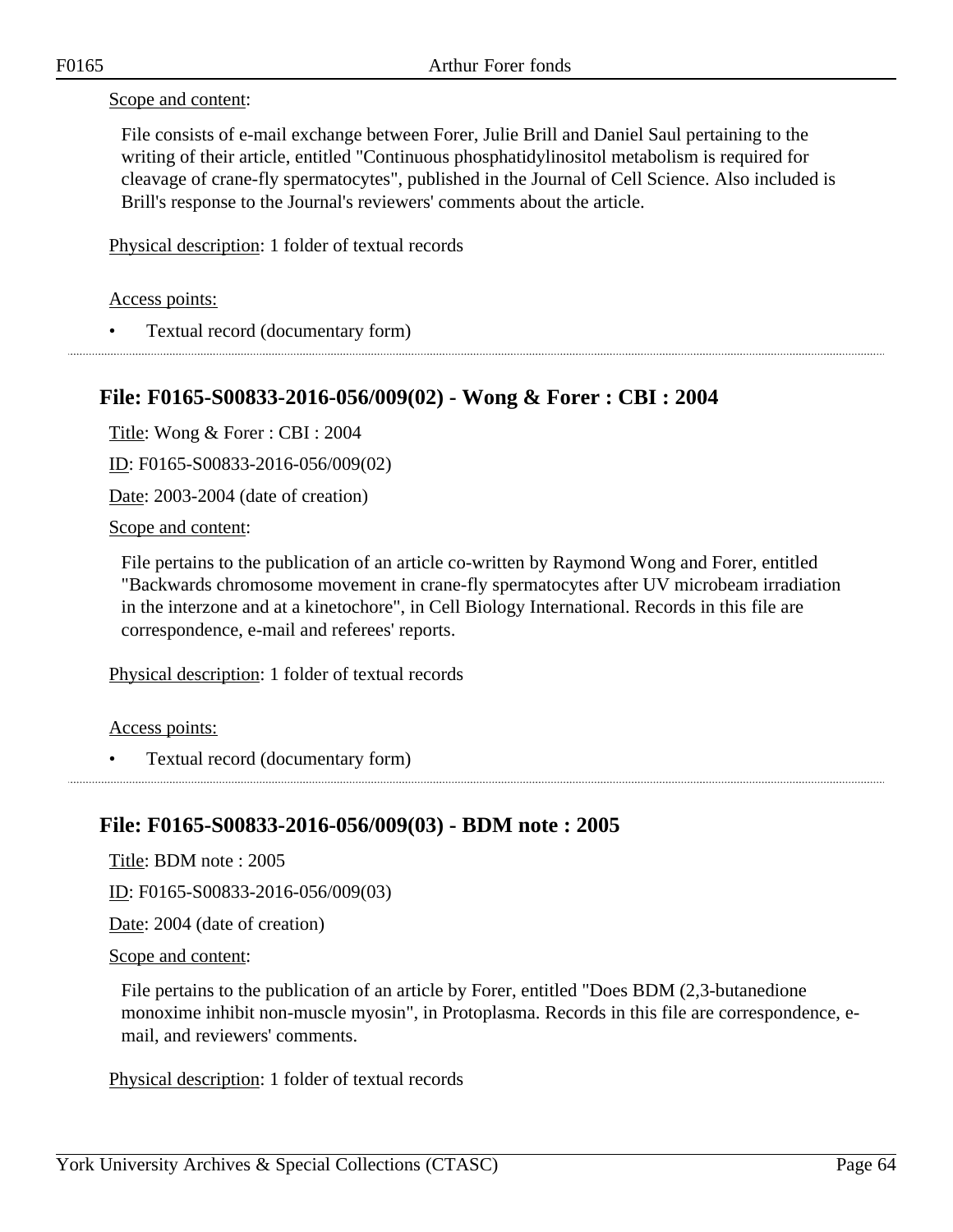Access points:

• Textual record (documentary form)

## **File: F0165-S00833-2016-056/009(04) - Forer & P.-H. : clot paper : 2005**

Title: Forer & P.-H. : clot paper : 2005

ID: F0165-S00833-2016-056/009(04)

Date: 2004-2005 (date of creation)

#### Scope and content:

File pertains to the publication of an article co-written by J.D. Pickett-Heaps and Forer, entitled "Fibrin clots keep non-adhering living cells in place on glass for perfusion or fixation", in Cell Biology International. Records in this file are a transfer of copyright agreement signed by Forer and a draft of the method for making clot preparations of crane-fly spermatocytes without oil, allowing uninhibited perfusion of aqueous solutions.

Physical description: 1 folder of textual records

#### Access points:

• Textual record (documentary form)

## **File: F0165-S00833-2016-056/009(05) - Fabian & Forer 2005 : LFBDM paper**

Title: Fabian & Forer 2005 : LFBDM paper

ID: F0165-S00833-2016-056/009(05)

Date: 2003-2005 (date of creation)

#### Scope and content:

File pertains to an article co-written by Lacramioara Fabian and Forer, entitled "Myosin might interact with kinetochore microtubules during anaphase in crane-fly spermatocyte spindles", first submitted to the Journal of Cell Science and Cell Motility and the Cytoskeleton before its publication in Protoplasma. Records in this file are correspondence, reviewers' reports, e-mail, and a draft copy of the original article, sent to colleagues for comment. Also included in the file are photocopies of correspondence from 1994-1995 pertaining to Protoplasma's naming conventions for female and male authors.

Physical description: 1 folder of textual records

#### Access points:

• Textual record (documentary form)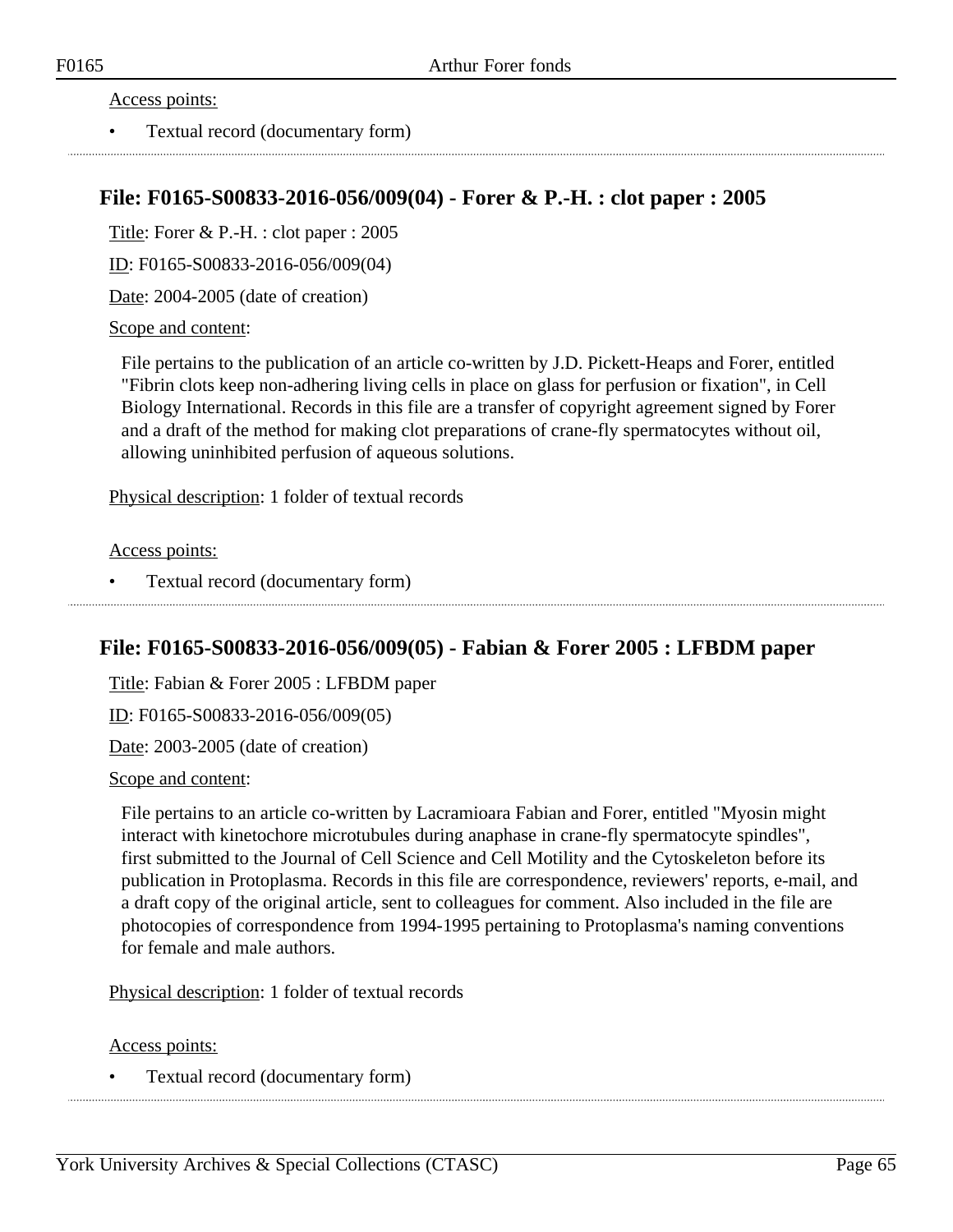# **File: F0165-S00833-2016-056/009(06) - Fabian/Forer 2007 : locust**

Title: Fabian/Forer 2007 : locust

ID: F0165-S00833-2016-056/009(06)

Date: 2006-2007 (date of creation)

### Scope and content:

File pertains to the publication of an article co-written by Lacramioara Fabian and Forer, entitled "Mechanisms of anaphase chromosome movements in locust spermatocytes", in Protoplasma. Records in this file are correspondence, referees' reports, e-mail, and graphs to accompany the article.

Physical description: 1 folder of textual records

### Access points:

• Textual record (documentary form)

# **File: F0165-S00833-2016-056/009(07) - Wong et al. : 2007 : BMC Cell Biol. : notes, letters, drafts**

Title: Wong et al. : 2007 : BMC Cell Biol. : notes, letters, drafts

ID: F0165-S00833-2016-056/009(07)

Date: 2005-2006 (date of creation)

### Scope and content:

File consists of e-mail exchanged between Forer, Julie Brill and Lacramioara Fabian pertaining to the research for and writing of their article (with Raymond Wong), entitled "Phospholipase C and myosin light chain kinase inhibition define a common step in actin regulation during cytokinesis", published in BMC Cell Biology.

Physical description: 1 folder of textual records

### Access points:

• Textual record (documentary form)

## **File: F0165-S00833-2016-056/009(08) - Fabian et al. 2007 : calyculin paper**

Title: Fabian et al. 2007 : calyculin paper ID: F0165-S00833-2016-056/009(08) Date: 2005-2007 (date of creation)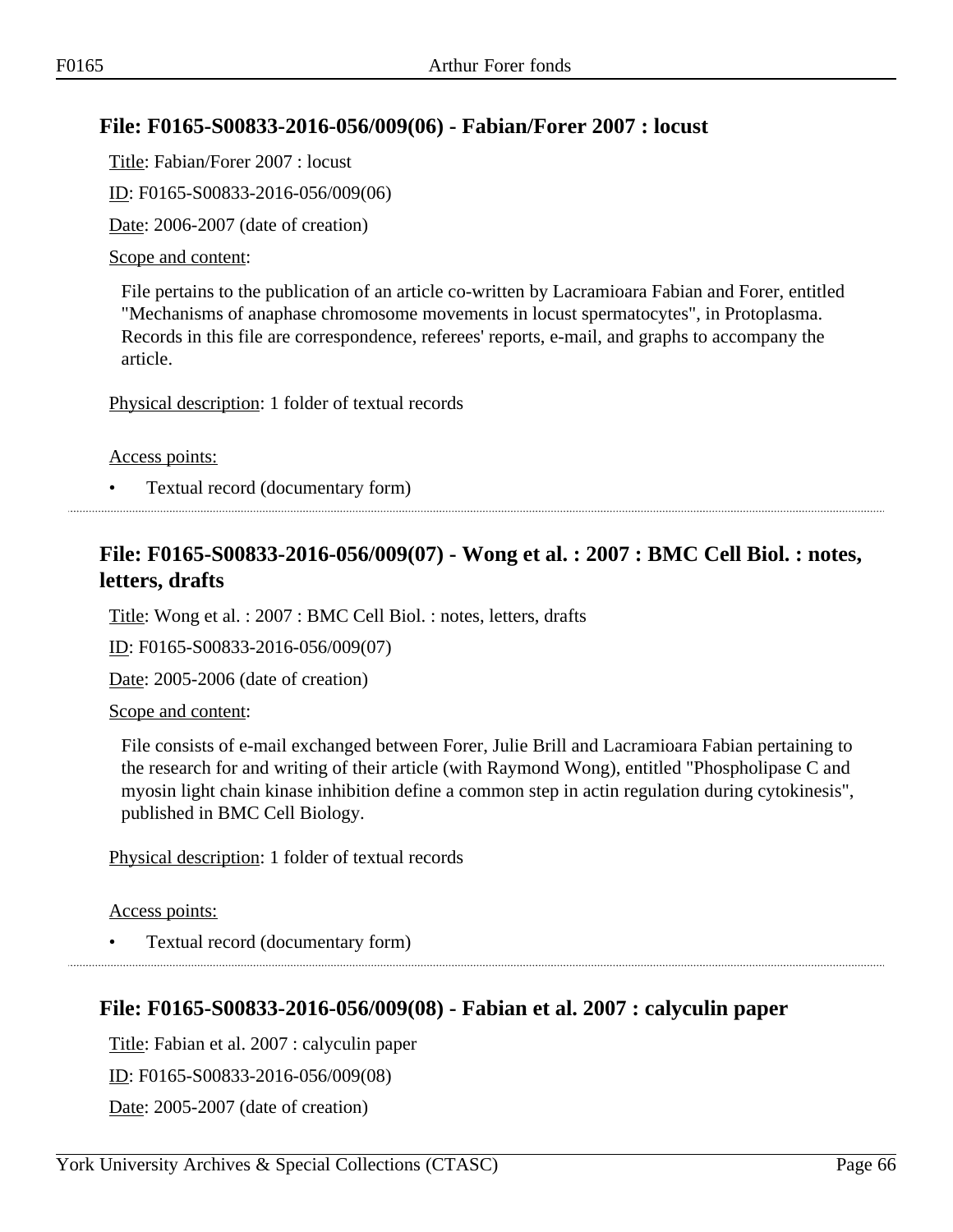### Scope and content:

File pertains to the publication of an article written by Lacramioara Fabian, Joanna Troscianczuk and Forer, entitled "Calyculin A, an enhancer of myosin, speeds up anaphase chromosome movement", in Cell & Chromosome. Records in this file are correspondence, e-mail, and referees' comments.

Physical description: 1 folder of textual records

Access points:

• Textual record (documentary form)

## **File: F0165-S00833-2016-056/009(09) - Forer, Spurck & P-H. 2007**

Title: Forer, Spurck & P-H. 2007

ID: F0165-S00833-2016-056/009(09)

Date: 2000, 2006-2007 (date of creation)

Scope and content:

File pertains to the publication of an article written by Timothy Spurck, Jeremy Pickett-Heaps and Forer, entitled "Actin and myosin inhibitors block elongation of kinetochore fibre stubs in metaphase cranefly spermatocytes", in Protoplasma. Records in this file are correspondence, email, referees' reports, and draft article outlines.

Physical description: 1 folder of textual records

Access points:

• Textual record (documentary form)

# **File: F0165-S00833-2016-056/009(10) - Fabian et al. 2007 : titin : 6 versions required!**

Title: Fabian et al. 2007 : titin : 6 versions required!

ID: F0165-S00833-2016-056/009(10)

Date: 2004-2007 (date of creation)

Scope and content:

File pertains to the publication of an article written by L. Fabian, X. Xia, D.V. Venkitaramani, K.M. Johansen, J. Johansen, D.J. Andrew and Forer, entitled "Titin in insect spermatocyte spindle fibres associates with microtubules, actin, myosin and the matrix proteins skeletor, megator and chromator", which was submitted to Cell Motility and the Cytoskeleton and eventually published in the Journal of Cell Science. Records in this file are e-mail, referees' reports, and correspondence.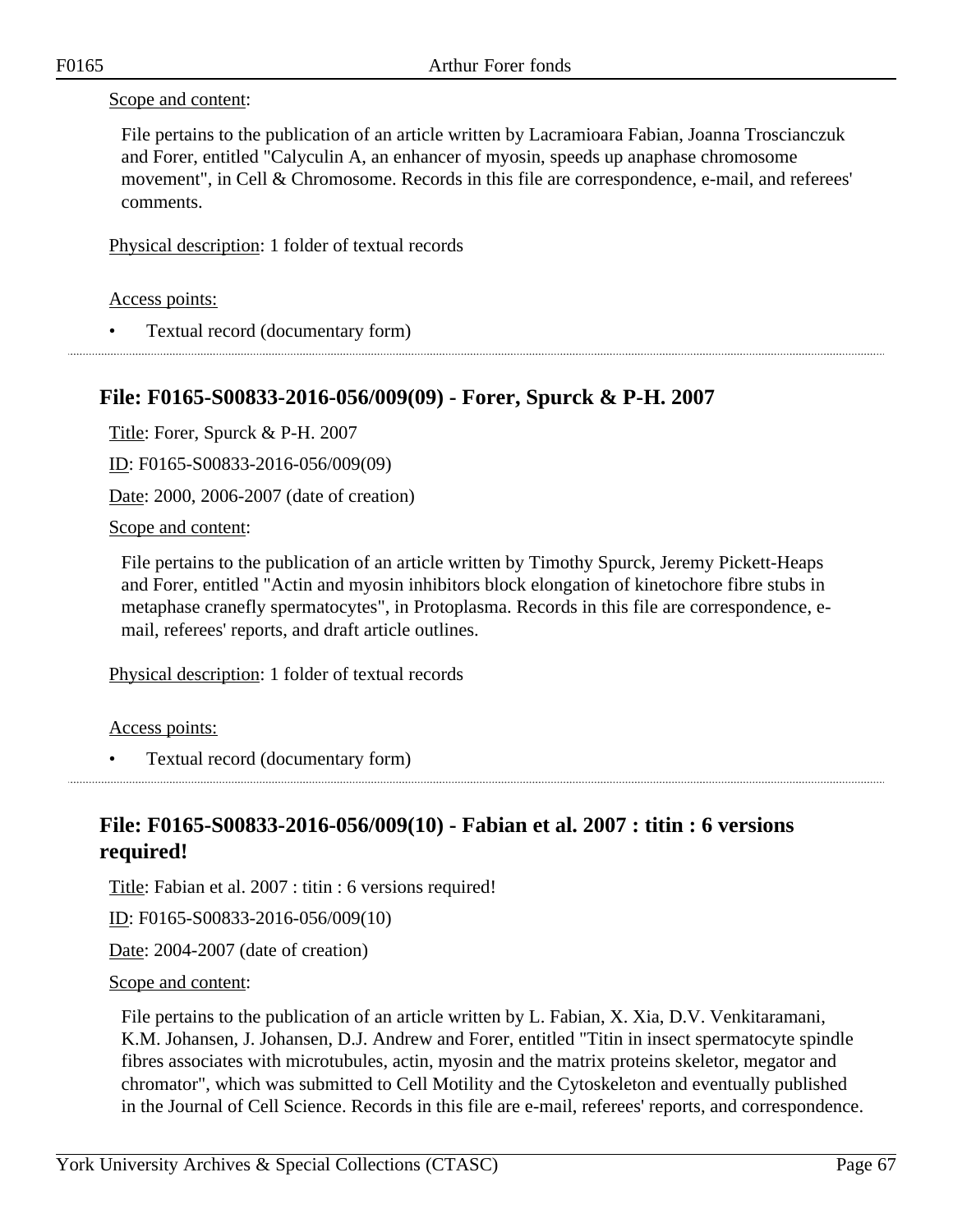Physical description: 1 folder of textual records

Access points:

• Textual record (documentary form)

# **File: F0165-S00833-2016-056/009(11) - Titin : yrs. of correspondence (Fabian et al. 2007)**

Title: Titin : yrs. of correspondence (Fabian et al. 2007)

ID: F0165-S00833-2016-056/009(11)

Date: 1997-2007 (date of creation)

#### Scope and content:

File pertains to the research for and writing of an article that would eventually become "Titin in insect spermatocyte spindle fibres associates with microtubules, actin, myosin and the matrix proteins skeletor, megator and chromator", by L. Fabian, X. Xia, D.V. Venkitaramani, K.M. Johansen, J. Johansen, D.J. Andrew and Forer and published in the Journal of Cell Science in 2007. Records in this file are e-mail and correspondence exchanged between Forer, the other authors and others between 1997 and 2007.

Physical description: 1 folder of textual records

Access points:

• Textual record (documentary form)

## **File: F0165-S00833-2016-056/009(12) - Forer 2008 : retrospective**

Title: Forer 2008 : retrospective

ID: F0165-S00833-2016-056/009(12)

Date: 2006-2007 (date of creation)

Scope and content:

File pertains to an article written by Forer, entitled "The diversity of cytoplasmic microtubules" for a 'retrospectives' series in the Journal of Cell Science. Records in this file are e-mail and page proofs for the article.

Physical description: 1 folder of textual records

Access points:

• Textual record (documentary form)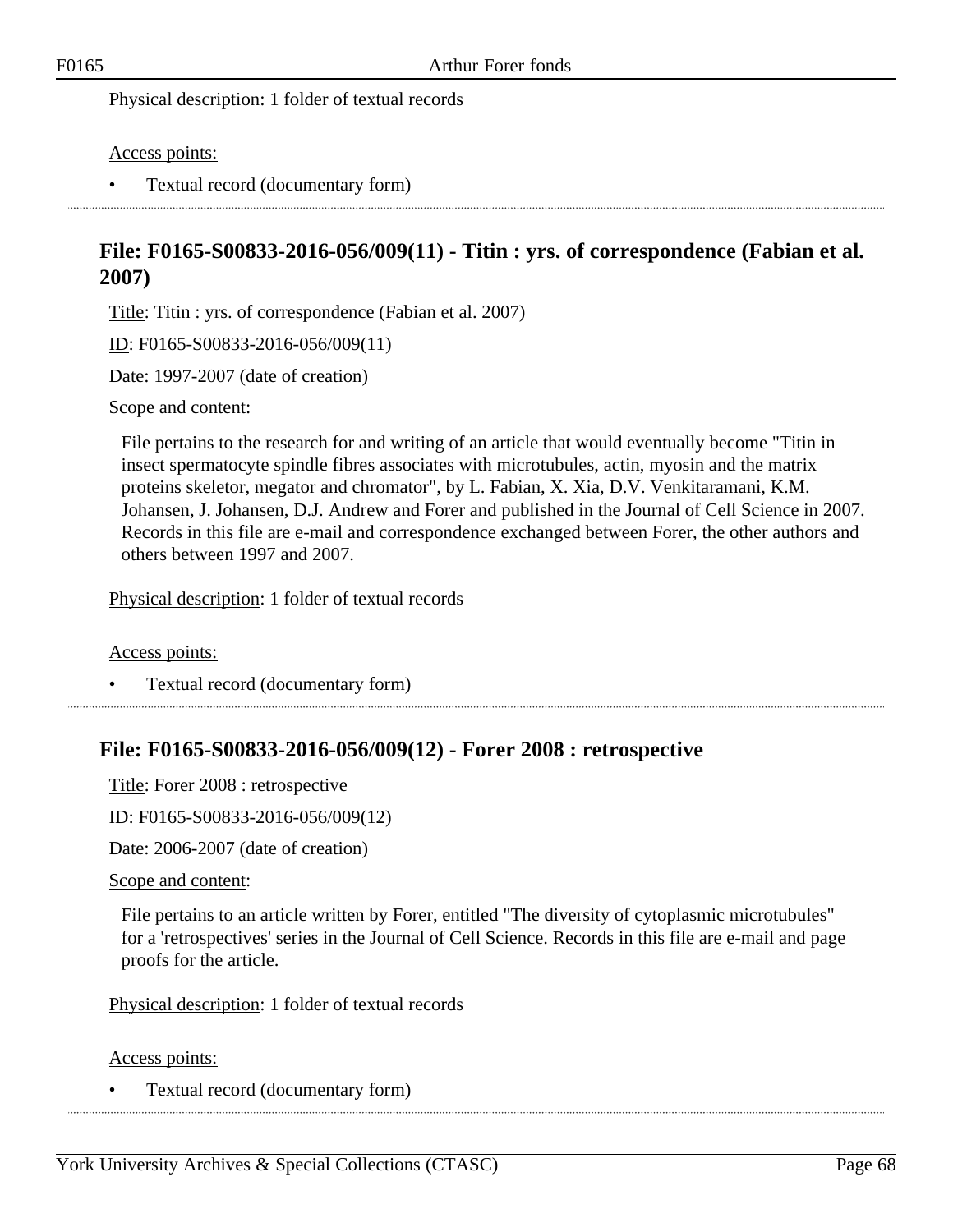# **File: F0165-S00833-2016-056/009(13) - Xie & Forer 2008**

Title: Xie & Forer 2008 ID: F0165-S00833-2016-056/009(13) Date: 2007-2008 (date of creation)

### Scope and content:

File pertains to the publication of an article written by Lele Xie and Forer, entitled "Jasplakinolide, an actin stabilizing agent, alters anaphase chromosome movements in crane-fly spermatocytes", in Cell Motility and the Cytoskeleton. Records in this file are e-mail, correspondence and referees' reports.

Physical description: 1 folder of textual records

Access points:

• Textual record (documentary form)

# **File: F0165-S00833-2016-056/009(14) - Forer, Spurck & P.-H. 2008 : Protoplasma Viewpoint**

Title: Forer, Spurck & P.-H. 2008 : Protoplasma Viewpoint

ID: F0165-S00833-2016-056/009(14)

Date: 2007 (date of creation)

Scope and content:

File pertains to the publication of an article written by Timothy Spurck, Jeremy Pickett-Heaps and Forer, entitled "What generates flux of tubulin in kinetochore microtubules", in the 'Viewpoint' section of Protoplasma. Records in this file are e-mail, referees' reports, and correspondence.

Physical description: 1 folder of textual records

Access points:

• Textual record (documentary form)

## **File: F0165-S00833-2016-056/009(15) - Forer 2009 : endopolypolidy**

Title: Forer 2009 : endopolypolidy ID: F0165-S00833-2016-056/009(15) Date: 2008 (date of creation) Scope and content: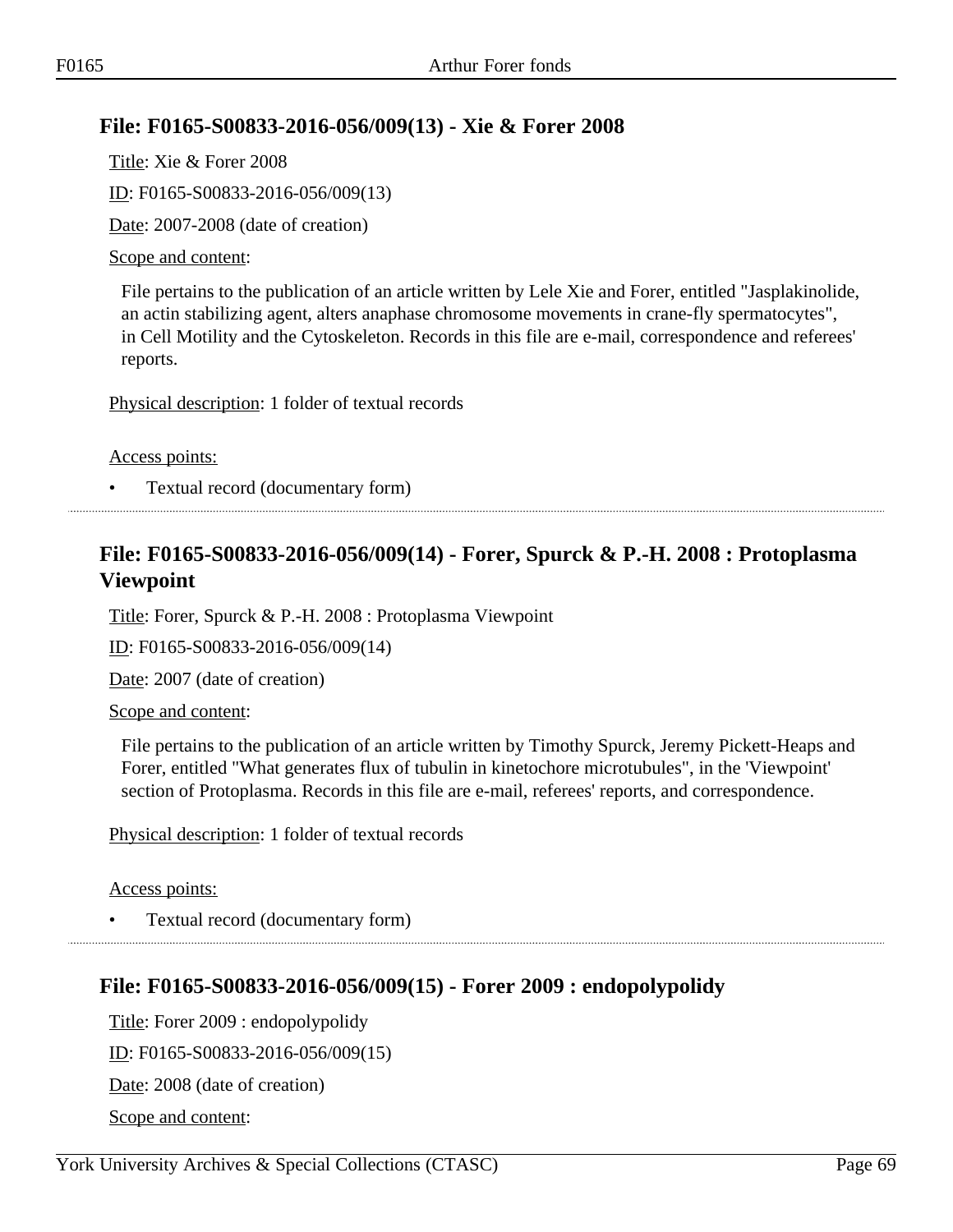File pertains to an article written by Forer entitled "Ploidy and division of cells of cancer and mosquito hind-gut", published in Cell Biology International. Records in this file are e-mail and a draft of the article.

Physical description: 1 folder of textual records

Access points:

• Textual record (documentary form)

## **File: F0165-S00833-2016-056/009(16) - Pickett-Heaps & Forer 2009**

Title: Pickett-Heaps & Forer 2009

ID: F0165-S00833-2016-056/009(16)

Date: 2008-2009 (date of creation)

Scope and content:

File pertains to an article co-written by Jeremy Pickett-Heaps and Forer, entitled "Mitosis: spindle evolution and the matrix model", submitted first to the Journal of Cell Science and then published in Protoplasma. Records in this file are e-mail, referees' reports, and correspondence.

Physical description: 1 folder of textual records

Access points:

• Textual record (documentary form)

# **File: F0165-S00833-2016-056/009(17) - Forer & P.-H. 2010 : cytokinesis MS to EJCB**

Title: Forer & P.-H. 2010 : cytokinesis MS to EJCB

ID: F0165-S00833-2016-056/009(17)

Date: 2009-2010 (date of creation)

#### Scope and content:

File pertains to the publication of an article co-written by Jeremy Pickett-Heaps and Forer, entitled "Precocious (pre-anaphase) cleavage furrows in Mesostoma spermatocytes", in the European Journal of Cell Biology. Records in this file are correspondence, reviewers' comments, e-mail, and a list of corrections to the article proofs.

Physical description: 1 folder of textual records

Access points: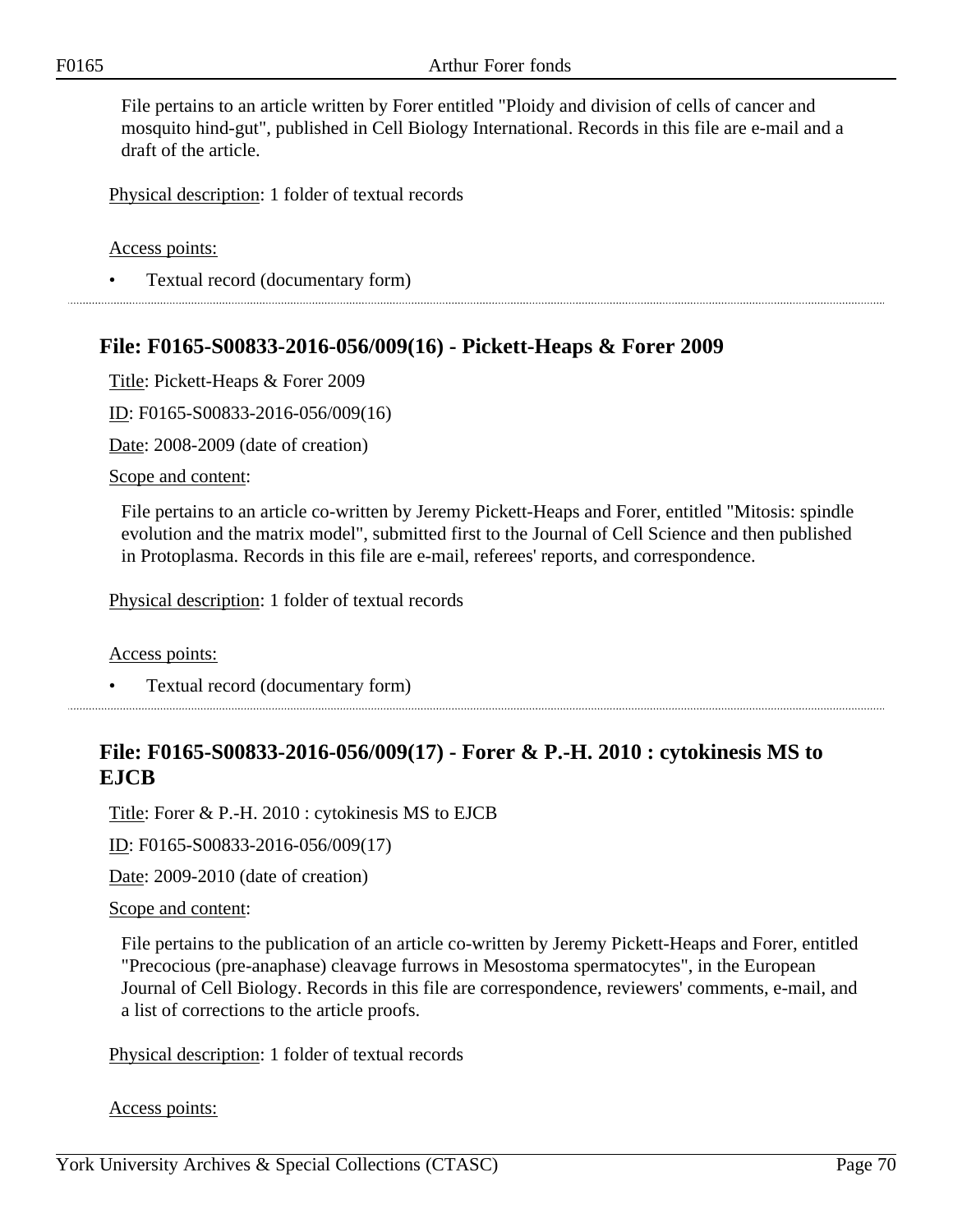# **File: F0165-S00833-2016-056/009(18) - Forer 2010 : chapter in "Calling Card"**

Title: Forer 2010 : chapter in "Calling Card"

ID: F0165-S00833-2016-056/009(18)

Date: 2006-2009 (date of creation)

### Scope and content:

File pertains to a book chapter written by Forer, entitled "A requiem for fundamental biology", published in Academic Callings and the Past, Present, and Future of the Canadian University. Records in this file are correspondence and e-mail. A draft version of the chapter appears in the body of an e-mail in this file.

Physical description: 1 folder of textual records

### Access points:

• Textual record (documentary form)

## **File: F0165-S00833-2016-056/009(19) - Johansen et al. 2011**

Title: Johansen et al. 2011

ID: F0165-S00833-2016-056/009(19)

Date: 2010 (date of creation)

Scope and content:

File pertains to the research and writing of an article written by K.M Johansen, C. Yao, J. Girton, J. Johansen and Forer, entitled "Do nuclear envelope and intranuclear proteins reorganize during mitosis to form an elastic, hydrogel-like spindle matrix?", published in Chromosome Research. Records in this file are e-mail and a draft of the article.

Physical description: 1 folder of textual records

Access points:

• Textual record (documentary form)

# **File: F0165-S00833-2016-056/010(01) - Sheykhani et al. 2013**

Title: Sheykhani et al. 2013

ID: F0165-S00833-2016-056/010(01)

Date: 2008, 2011-2012 (date of creation)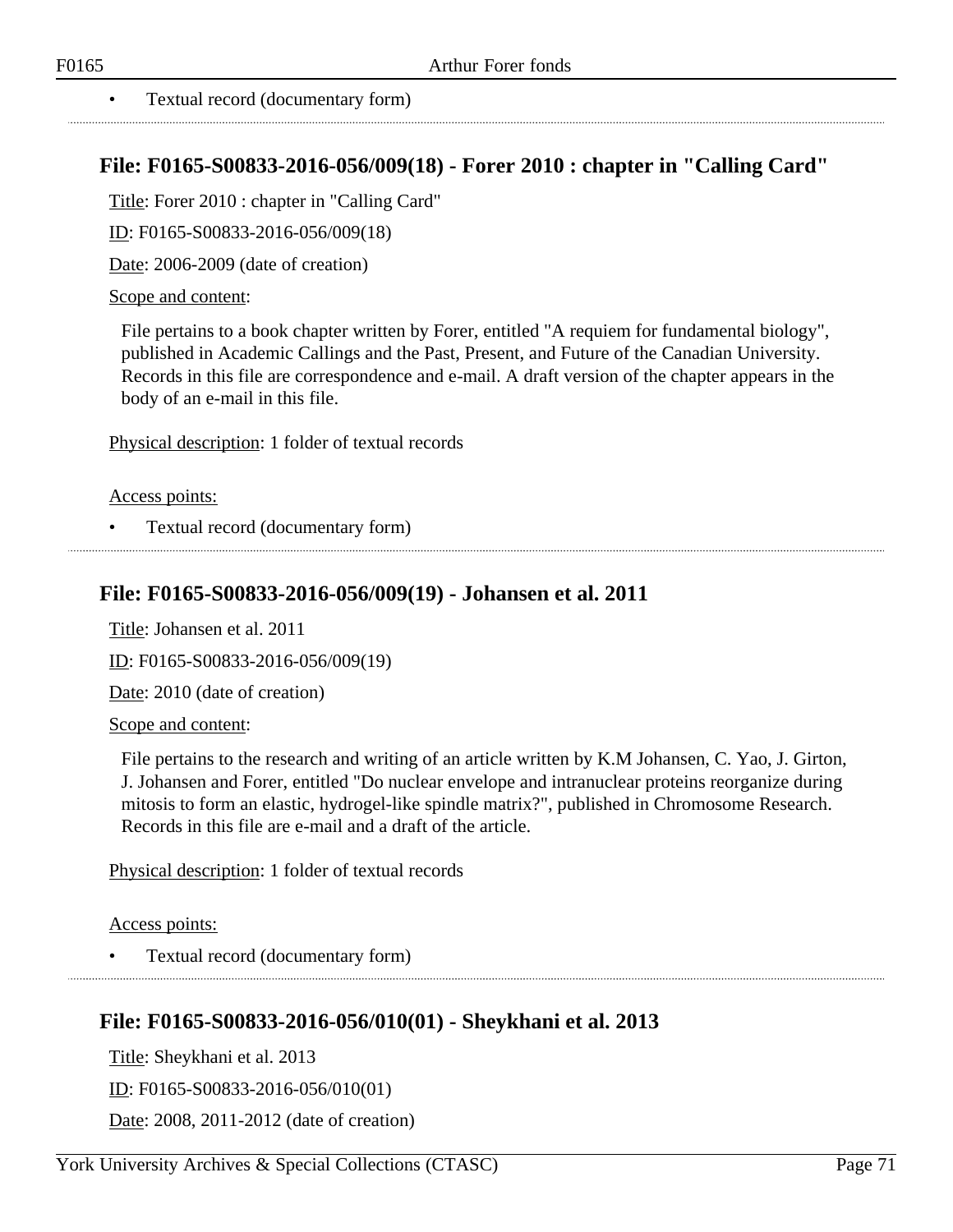#### Scope and content:

File pertains to the publication of an article written by R. Sheykhani, N. Baker, V. Gomez-Godinez, L.H. Liaw, J. Shah, M.W. Berns and Forer, entitled "The role of actin and myosin in PtK2 spindle length changes using optical tweezers", submitted to the Journal of Cell Science before its publication in Cytoskeleton. Records in this file are e-mail, reviewers' comments, and a draft of the article.

Physical description: 1 folder of textual records

#### Access points:

• Textual record (documentary form) 

# **File: F0165-S00833-2016-056/010(02) - Rozhan Sheykhani 2013 : EJCB**

Title: Rozhan Sheykhani 2013 : EJCB

ID: F0165-S00833-2016-056/010(02)

Date: 2012-2013 (date of creation)

Scope and content:

File pertains to the publication of an article by Rozhan Sheykhani, P. Shirodkar and Forer, entitled "The role of myosin phosphorylation in anaphase chromosome movement", in the European Journal of Cell Biology. Records in this file are e-mail and referees' reports.

Physical description: 1 folder of textual records

Access points:

• Textual record (documentary form)

## **File: F0165-S00833-2016-056/010(03) - Ferraro-Gideon et al. 2013 : CBI**

Title: Ferraro-Gideon et al. 2013 : CBI

ID: F0165-S00833-2016-056/010(03)

Date: 2013 (date of creation)

#### Scope and content:

File pertains to the publication of an article by Jessica Ferraro-Gideon, Carina Hoang and Forer, entitled "Mesostoma ehrenbergii spermatocytes - a unique and advantageous cell of studying meiosis", in Cell Biology International. Records in this file are e-mail and reviewers' reports.

Physical description: 1 folder of textual records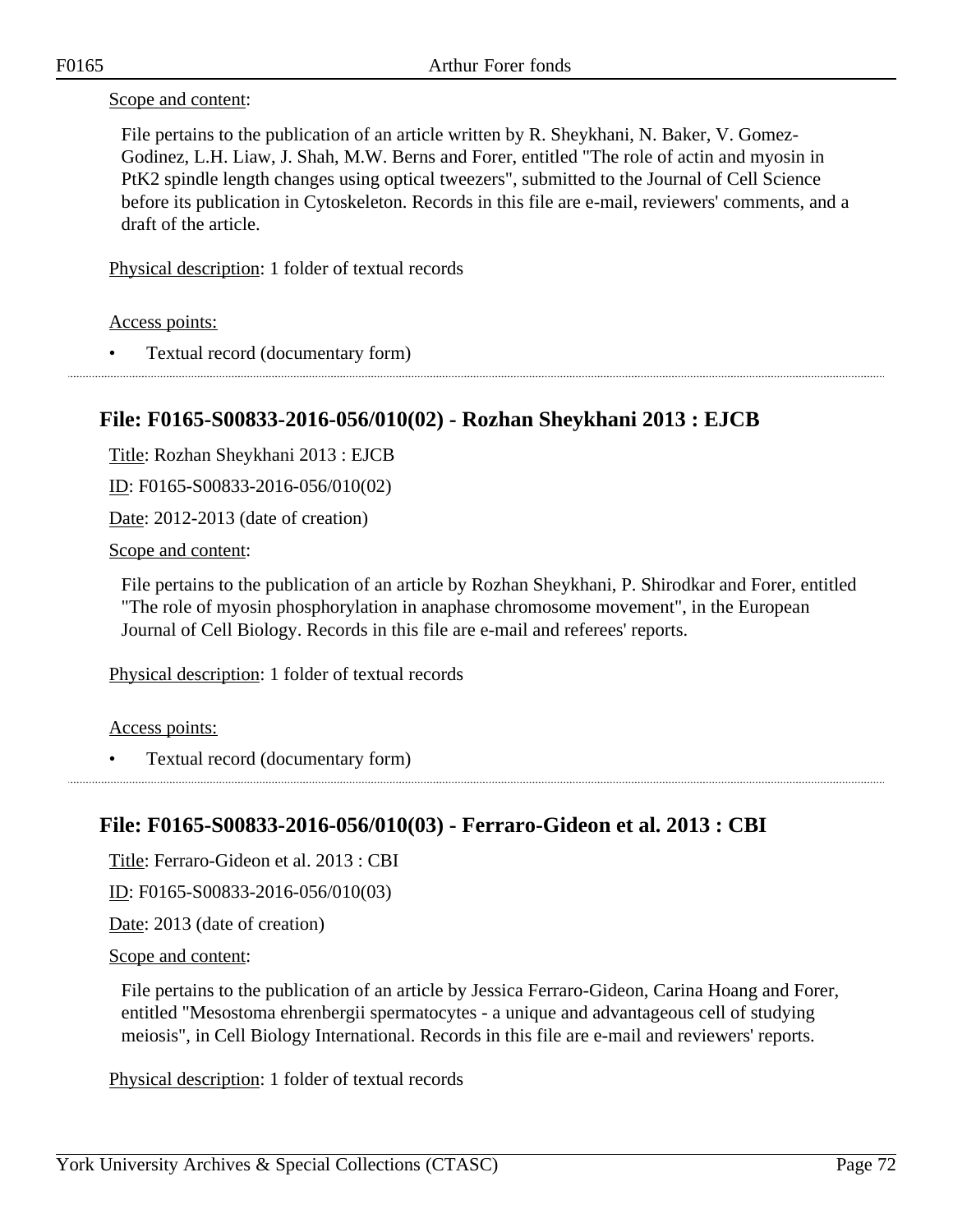Access points:

• Textual record (documentary form)

## **File: F0165-S00833-2016-056/010(04) - Forer et al 2013 : Protoplasma : cutting univalents**

Title: Forer et al 2013 : Protoplasma : cutting univalents

ID: F0165-S00833-2016-056/010(04)

Date: 2012 (date of creation)

Scope and content:

File consists of e-mail pertaining to the publication of an article by Jessica Ferraro-Gideon, Michael W. Berns and Forer, entitled "Distance segregation of sex chromosomes in crane-fly spermatocytes studied using laser microbeam irradiations", in Protoplasma.

Physical description: 1 folder of textual records

Access points:

• Textual record (documentary form)

### **File: F0165-S00833-2016-056/010(05) - Ferraro et al 2013 : M.B. of C.**

Title: Ferraro et al 2013 : M.B. of C.

ID: F0165-S00833-2016-056/010(05)

Date: 2011-2013 (date of creation)

Scope and content:

File pertains to the publication of an article by Jessica Ferraro-Gideon, Rozhan Sheykhani, Qingyuan Zhu, Michelle Duquette, Michael Berns and Forer, entitled "Measurements of forces produced by the mitotic spindle using optical tweezers", in Molecular Biology of the Cell. Records in the file are e-mail and reviewers' comments.

Physical description: 1 folder of textual records

Access points:

• Textual record (documentary form)

### **File: F0165-S00833-2016-056/010(06) - Ferraro-Gideon et al. 2014 : Protoplasma**

Title: Ferraro-Gideon et al. 2014 : Protoplasma

ID: F0165-S00833-2016-056/010(06)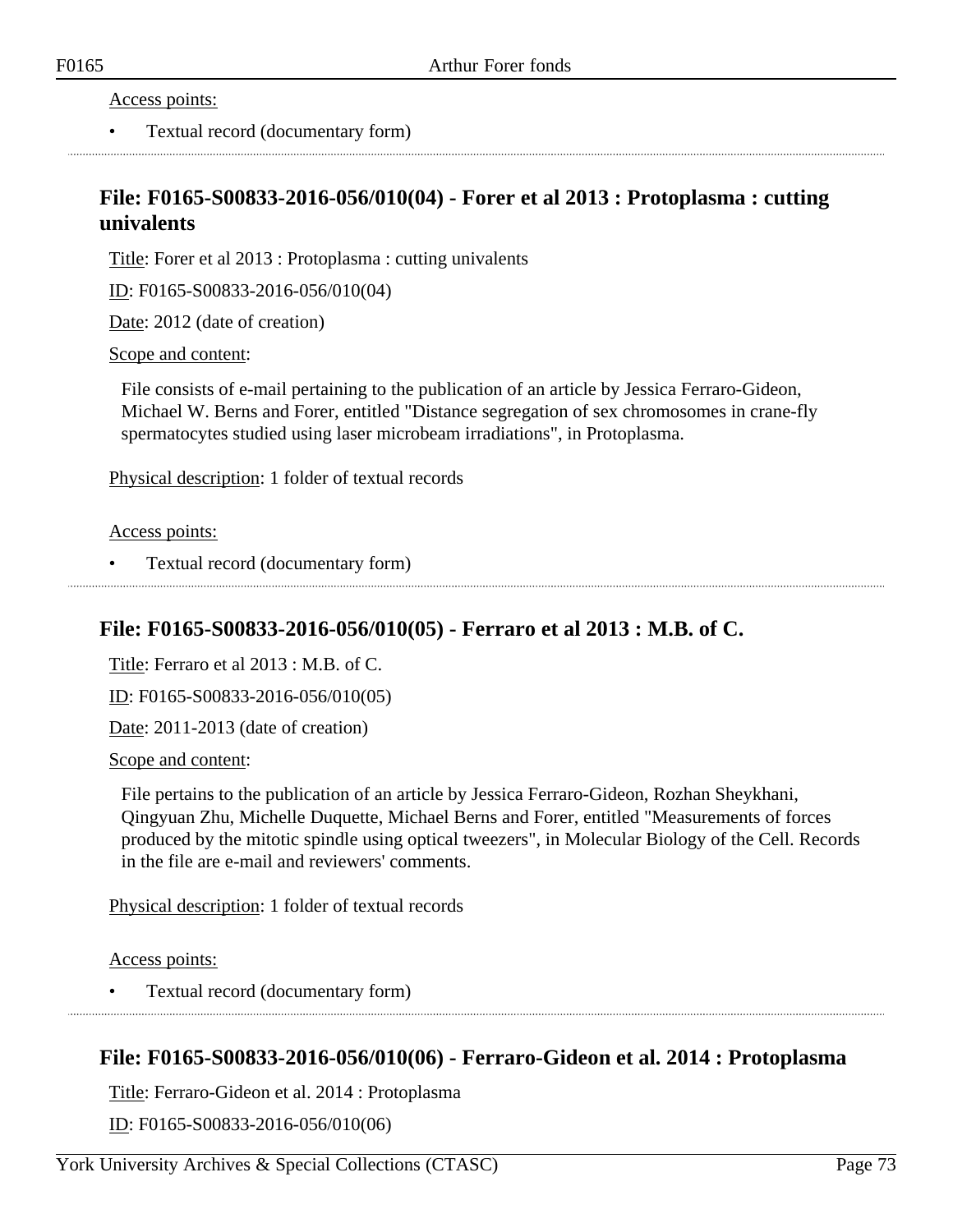Date: 2013 (date of creation)

Scope and content:

File consists of e-mail pertaining to the publication of an article by Jessica Ferraro-Gideon, Michael W. Berns and Forer, entitled "Distance segregation of sex chromosomes in crane-fly spermatocytes studied using laser microbeam irradiations", in Protoplasma.

Physical description: 1 folder of textual records

### Access points:

• Textual record (documentary form)

## **File: F0165-S00833-2016-056/010(07) - Forer, Johansen, Johansen 2015**

Title: Forer, Johansen, Johansen 2015

ID: F0165-S00833-2016-056/010(07)

Date: 2014 (date of creation)

Scope and content:

File consists of e-mail pertaining to the publication of an article by Kristen Johansen, Jorgen Johansen and Forer, entitled "Movement of chromosomes with severed kinetochore microtubules", in Protoplasma.

Physical description: 1 folder of textual records

Access points:

• Textual record (documentary form)

# **File: F0165-S00833-2016-056/010(08) - National Science Foundation and National Institutes of Health fellowships : correspondence**

Title: National Science Foundation and National Institutes of Health fellowships : correspondence

ID: F0165-S00833-2016-056/010(08)

Date: 1959-1960 (date of creation)

Physical description: 1 folder of textual records

### Access points:

• Textual record (documentary form)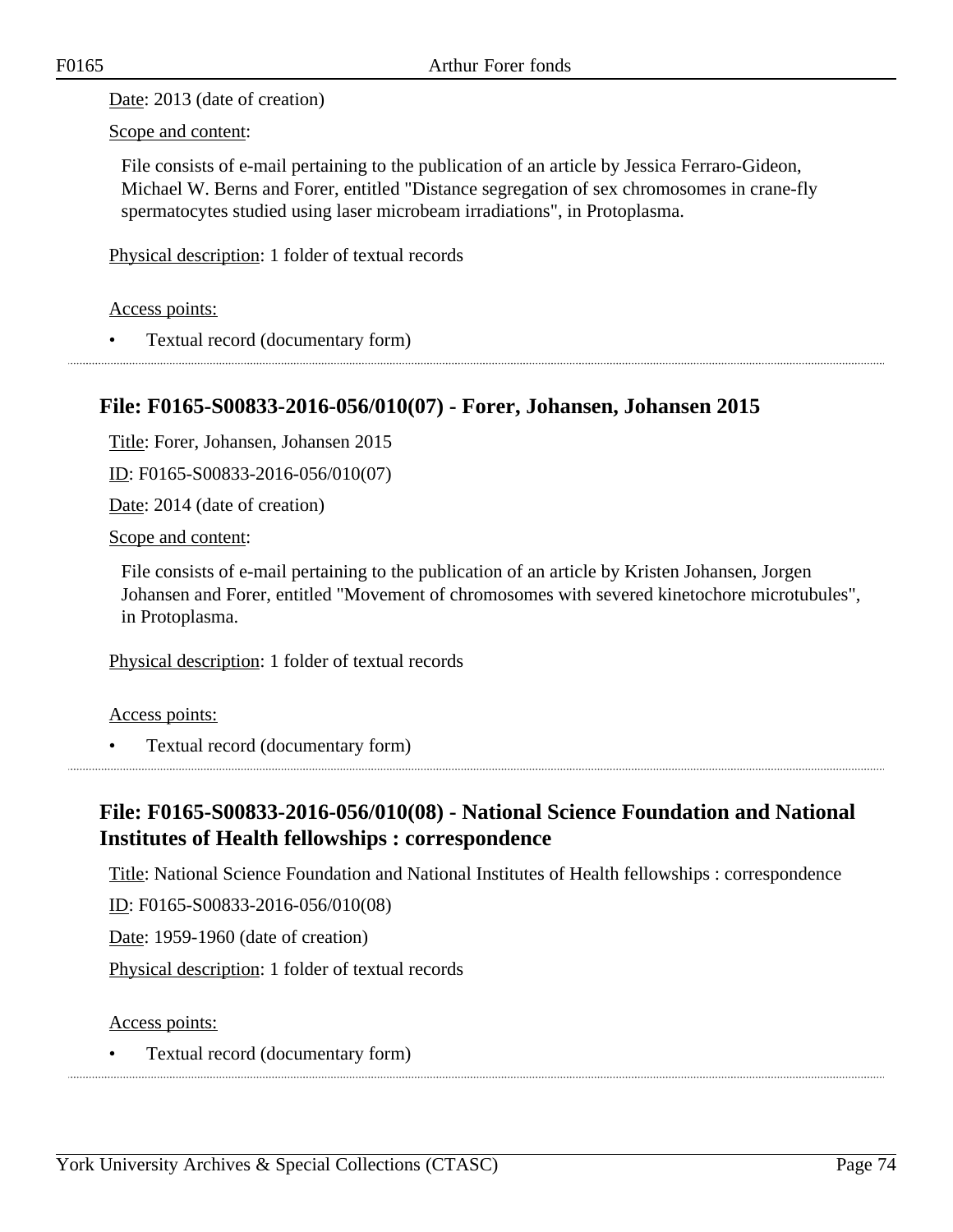# **File: F0165-S00833-2016-056/010(09) - Helen Hay Whitney Foundation : correspondence**

Title: Helen Hay Whitney Foundation : correspondence

ID: F0165-S00833-2016-056/010(09)

Date: 1966-1970, 1972 (date of creation)

Scope and content:

File pertains to a post-doctoral fellowship granted to Forer by the Helen Hay Whitney Foundation and includes correspondence, a copy of an application by Forer, memoranda, notes, an agenda and attendee lists for annual meetings of Foundation fellows, a Foundation pamphlet, and progress reports by Forer.

Physical description: 1 folder of textual records

Access points:

• Textual record (documentary form)

# **File: F0165-S00833-2016-056/021(02) - NATO Advanced Study Institute on Microbeam Irradiation and Cell Biology : correspondence**

Title: NATO Advanced Study Institute on Microbeam Irradiation and Cell Biology : correspondence

ID: F0165-S00833-2016-056/021(02)

Date: 1969-1970 (date of creation)

Scope and content:

File consists of correspondence and a draft program pertaining to Forer's preliminary participation with this program held in Stresa, Italy, in June 1970, which he ultimately did not attend. Correspondents are Charles L. Smith and P.P. Dendy.

Physical description: 1 folder of textual records

Access points:

• Textual record (documentary form)

# **File: F0165-S00833-2016-056/010(10) - Grant application forms and correspondence**

Title: Grant application forms and correspondence

ID: F0165-S00833-2016-056/010(10)

Date: 1966 (date of creation)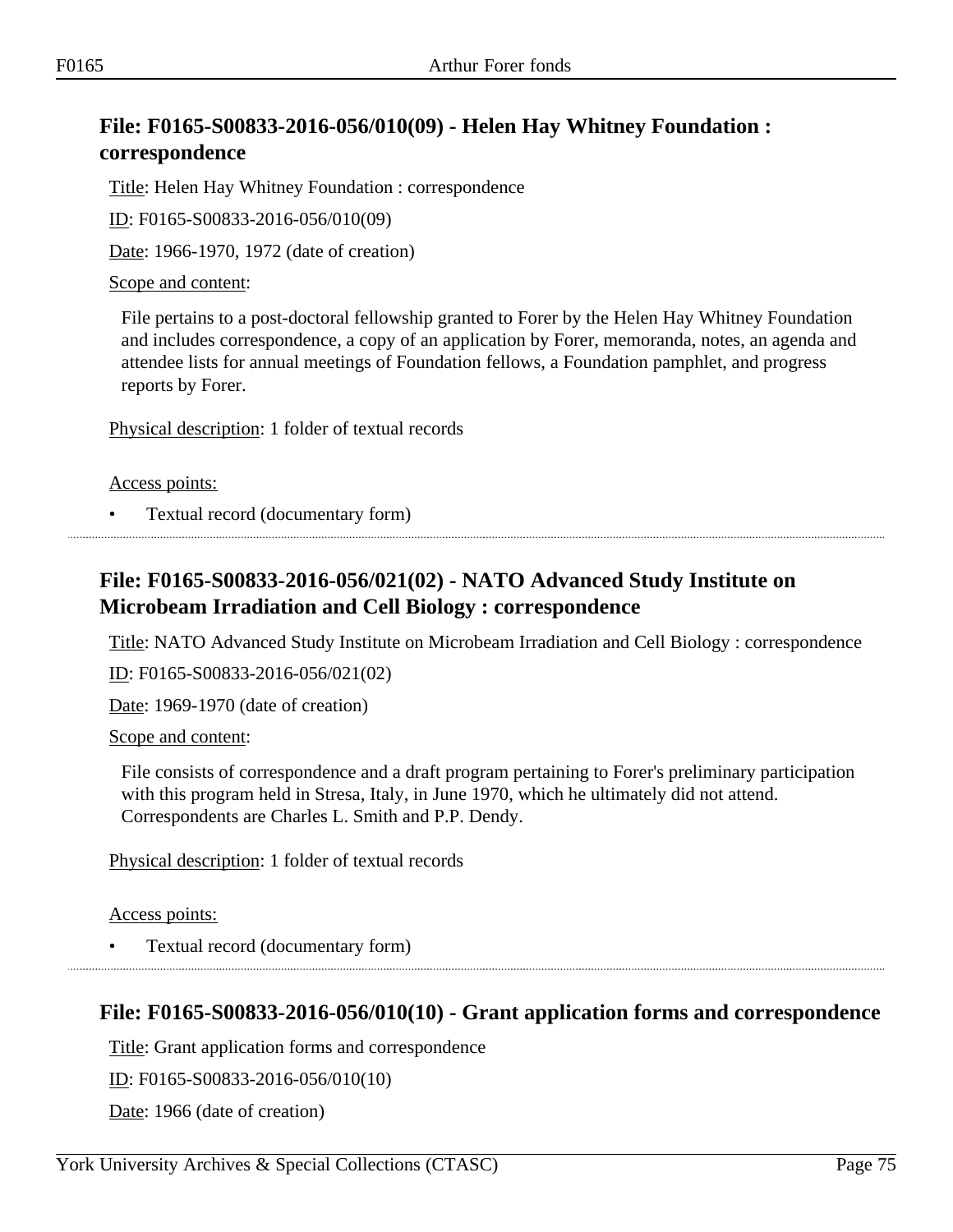#### Scope and content:

File consists of correspondence pertaining to Forer's inquiries to granting agencies requesting application forms and information, as well copies of blank application forms and brochures.

Physical description: 1 folder of textual records

Access points:

• Textual record (documentary form)

# **File: F0165-S00833-2016-056/010(11) - American Heart Association/British Heart Foundation : correspondence and application**

Title: American Heart Association/British Heart Foundation : correspondence and application

ID: F0165-S00833-2016-056/010(11)

Date: 1966-1967 (date of creation)

#### Scope and content:

File consists of correspondence and Forer's application pertaining to a British-American Research post-doctoral fellowship offered to (but not accepted by) him from the American Heart Association.

Physical description: 1 folder of textual records

#### Access points:

• Textual record (documentary form)

# **File: F0165-S00833-2016-056/010(12) - John Simon Guggenheim Memorial Foundation : application and letter**

Title: John Simon Guggenheim Memorial Foundation : application and letter

ID: F0165-S00833-2016-056/010(12)

Date: 1966-1967 (date of creation)

Scope and content:

File consists of Forer's application for a post-doctoral fellowship from this foundation and their response letter.

Physical description: 1 folder of textual records

Access points: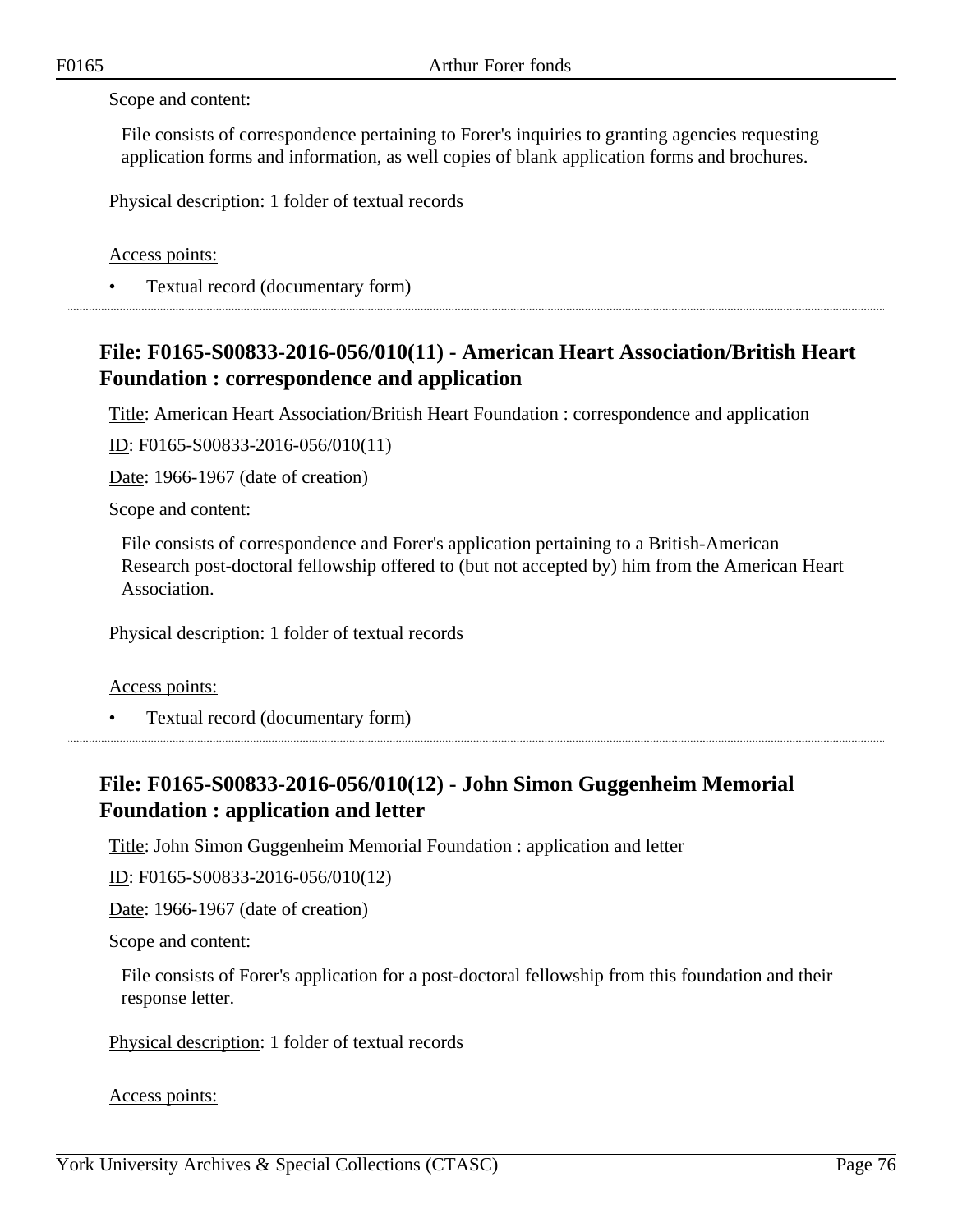# **File: F0165-S00833-2016-056/010(13) - American Cancer Society : correspondence and application**

Title: American Cancer Society : correspondence and application

ID: F0165-S00833-2016-056/010(13)

Date: 1966-1967 (date of creation)

Scope and content:

File consists of Forer's application for a post-doctoral fellowship from this foundation (awarded but not accepted) and related correspondence.

Physical description: 1 folder of textual records

#### Access points:

• Textual record (documentary form)

## **File: F0165-S00833-2016-056/010(14) - National Institutes of Health : correspondence and application**

Title: National Institutes of Health : correspondence and application

ID: F0165-S00833-2016-056/010(14)

Date: 1966-1967 (date of creation)

Scope and content:

File consists of correspondence and Forer's application for a post-doctoral fellowship from this organization.

Physical description: 1 folder of textual records

#### Access points:

• Textual record (documentary form)

## **File: F0165-S00833-2016-056/010(15) - American Cancer Society : correspondence and application**

Title: American Cancer Society : correspondence and application

ID: F0165-S00833-2016-056/010(15)

Date: 1964, 1966 (date of creation)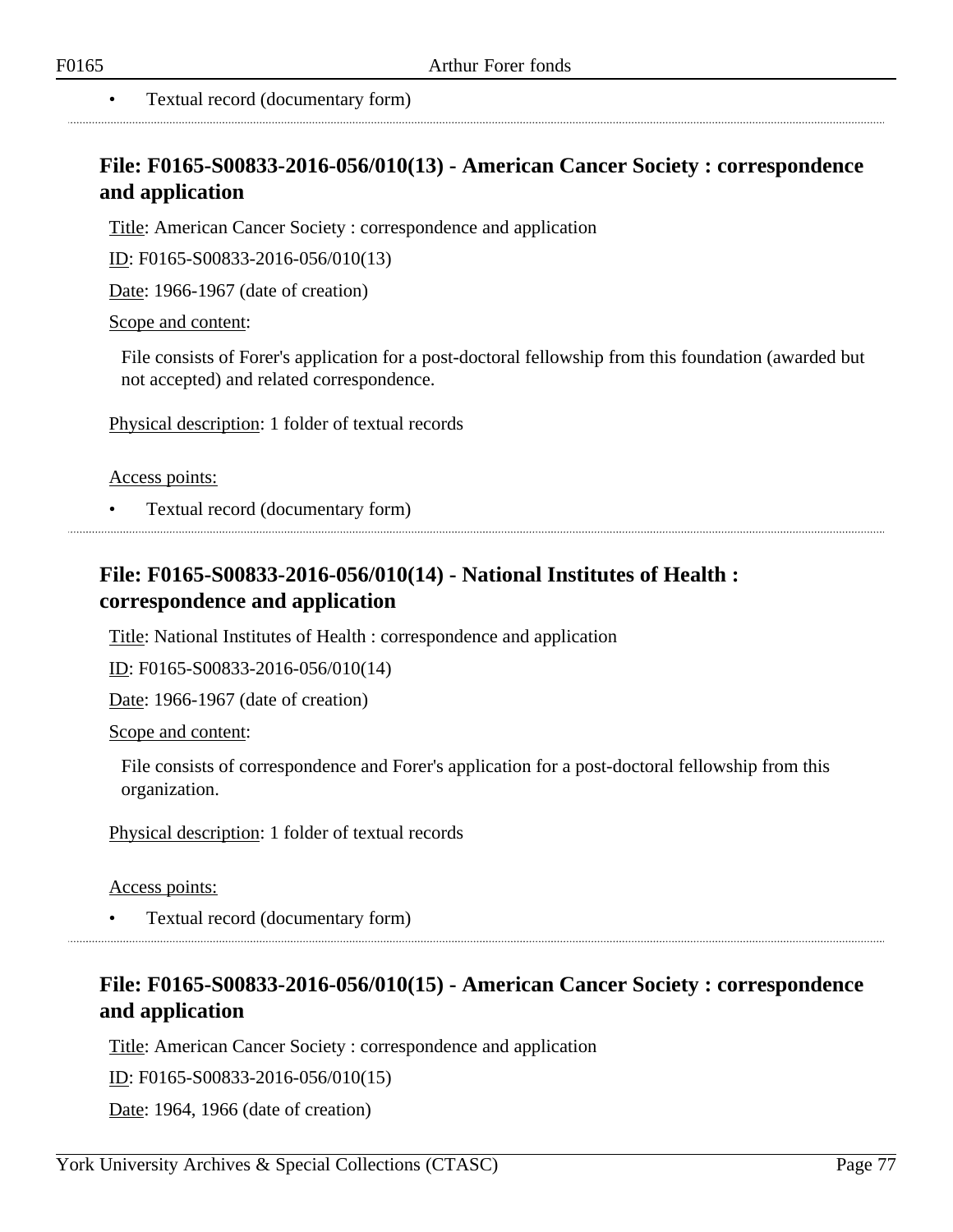#### Scope and content:

File consists of correspondence, Forer's application for a post-doctoral fellowship from this organization, and his progress report.

Physical description: 1 folder of textual records

Access points:

• Textual record (documentary form)

## **File: F0165-S00833-2016-056/010(16) - Applications and correspondence**

Title: Applications and correspondence

ID: F0165-S00833-2016-056/010(16)

Date: 1964 (date of creation)

Scope and content:

File consists of Forer's applications for a Damon Runyon Research Fellowship and a National Institutes of Health fellowship, and two letters from the National Institutes of Health regarding his application.

Physical description: 1 folder of textual records

Access points:

• Textual record (documentary form)

## **File: F0165-S00833-2016-056/010(17) - NRC operating : 1972**

Title: NRC operating : 1972

ID: F0165-S00833-2016-056/010(17)

Date: 1972-1974 (date of creation)

Scope and content:

File consists of Forer's application forms to the National Research Council of Canada for operating and equipment grants, notifications of decision, and an accompanying letter by Forer.

Physical description: 1 folder of textual records

Access points:

• Textual record (documentary form)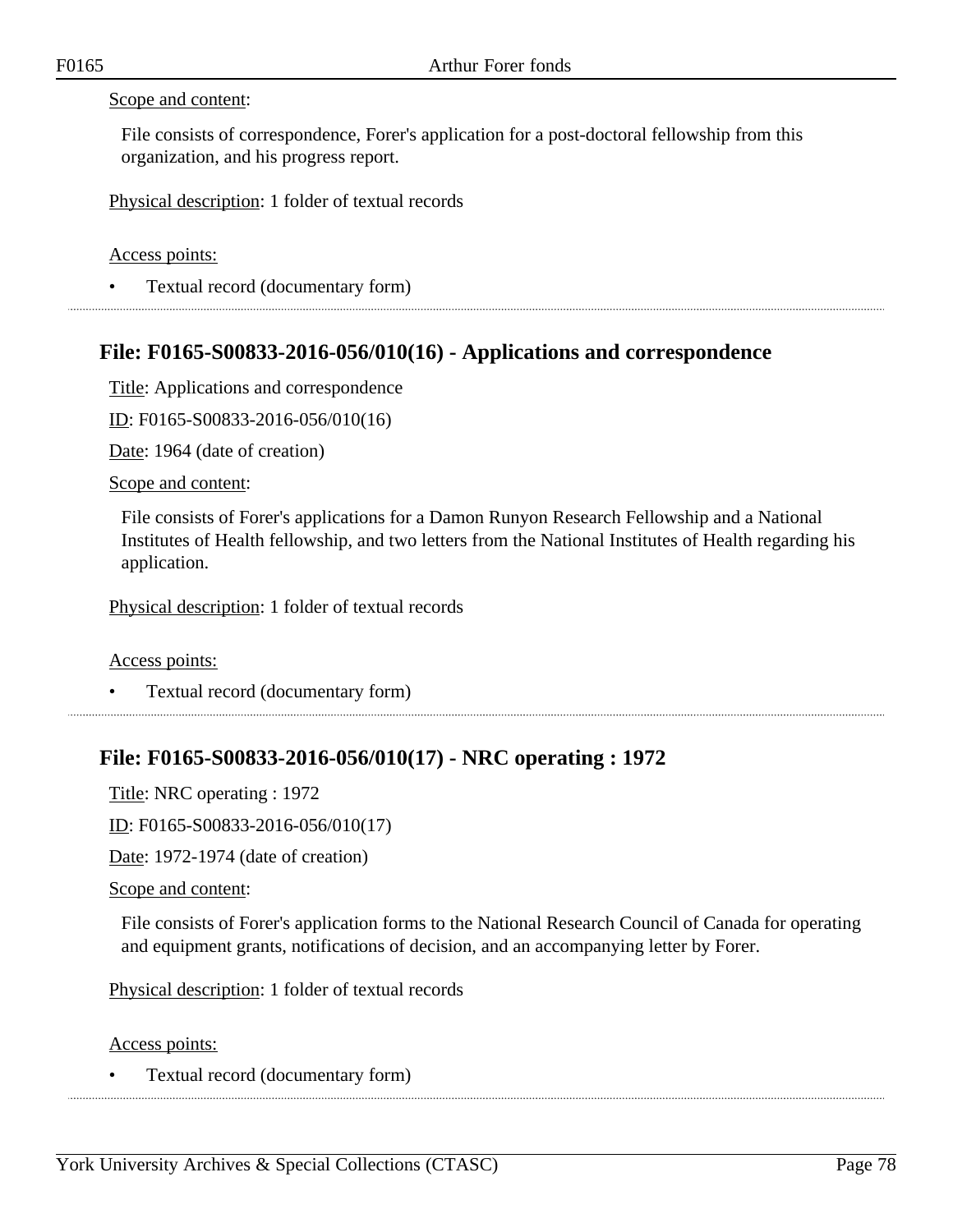# **File: F0165-S00833-2016-056/010(18) - National Cancer Institute of Canada : research grant applications and correspondence**

Title: National Cancer Institute of Canada : research grant applications and correspondence ID: F0165-S00833-2016-056/010(18)

Date: 1973-1974 (date of creation)

Scope and content:

File pertains to two unsuccessful grant applications submitted by Forer in 1973 and 1974.

Physical description: 1 folder of textual records

Access points:

• Textual record (documentary form)

## **File: F0165-S00833-2016-056/010(19) - Research Corporation : grant application and correspondence**

Title: Research Corporation : grant application and correspondence

ID: F0165-S00833-2016-056/010(19)

Date: 1973-1974, 1976 (date of creation)

Scope and content:

File consists of an application form, correspondence, reports, a pamphlet and a statement of income and expenditures pertaining to Forer's grant received from the Research Corporation.

Physical description: 1 folder of textual records

Access points:

• Textual record (documentary form)

# **File: F0165-S00833-2016-056/010(20) - Atkinson grant receipts**

Title: Atkinson grant receipts

ID: F0165-S00833-2016-056/010(20)

Date: 1972-1973 (date of creation)

Scope and content:

File consists of an application form and related invoices pertaining to grant-in-aid of research submitted by Forer to the Atkinson College Committee on Research Grants and Sabbaticals, as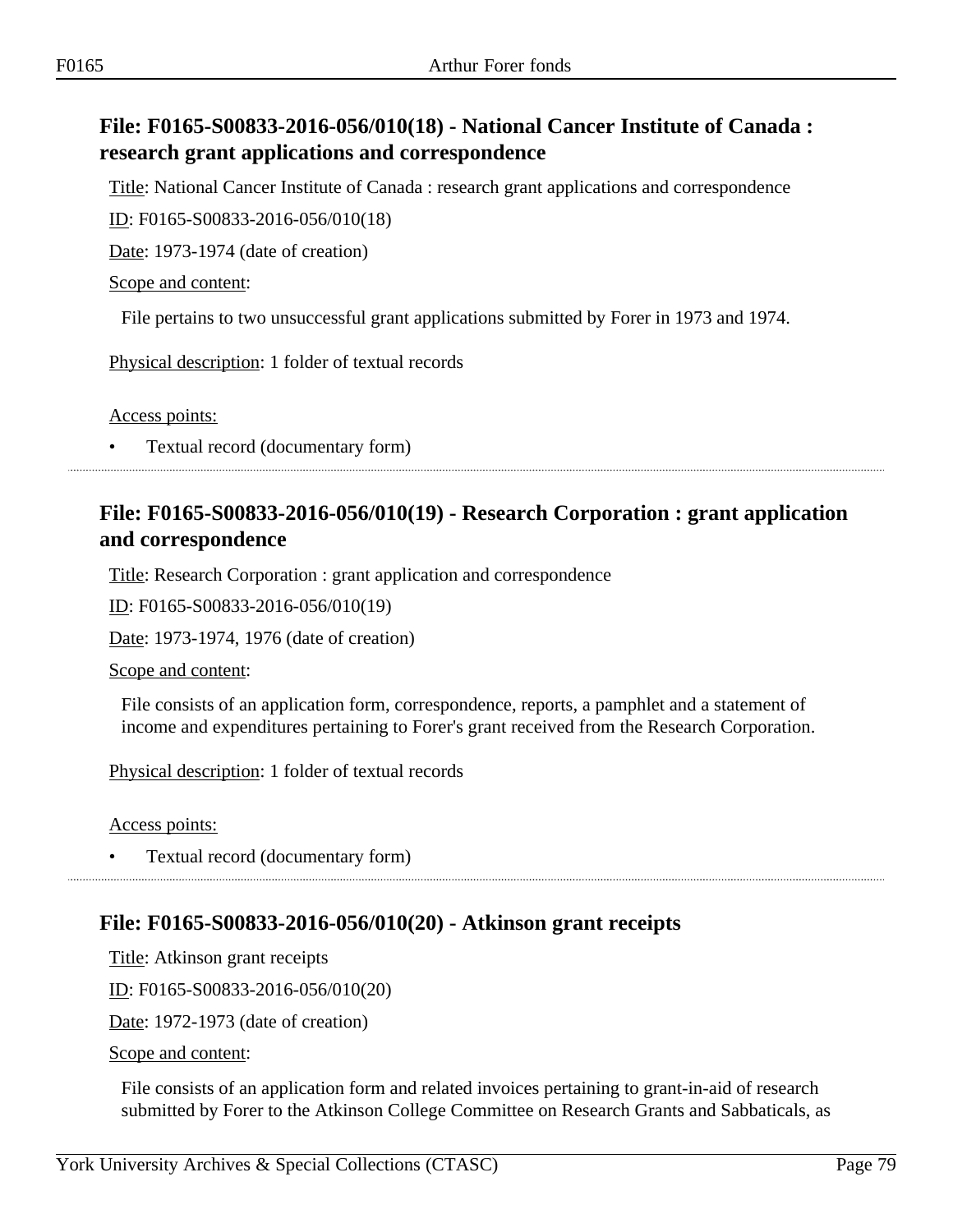well as memoranda relating to Forer's successful application for a grant from York University's President's NRC Fund in 1972.

Physical description: 1 folder of textual records

Access points:

• Textual record (documentary form)

# **File: F0165-S00833-2016-056/010(21) - Bermuda 1975**

Title: Bermuda 1975

ID: F0165-S00833-2016-056/010(21)

Date: 1974-1976 (date of creation)

Scope and content:

File consists of correspondence and a research proposal pertaining to a research project led by Forer and Arthur Zimmerman, entitled "Control of mitosis: mechanism of chromosome movement in vitro", to be conducted at the Bermuda Biological Station for Research.

Physical description: 1 folder of textual records

Access points:

• Textual record (documentary form)

# **File: F0165-S00833-2016-056/010(22) - McConnell Fndn.**

Title: McConnell Fndn. ID: F0165-S00833-2016-056/010(22) Date: 1974, 1976-1977 (date of creation) Scope and content:

File consists of a brochure and correspondence pertaining to an equipment grant awarded to Forer from the J.W. McConnell Foundation in 1976.

Physical description: 1 folder of textual records

Access points:

• Textual record (documentary form)

# **File: F0165-S00833-2016-056/010(23) - J.P. Bickell**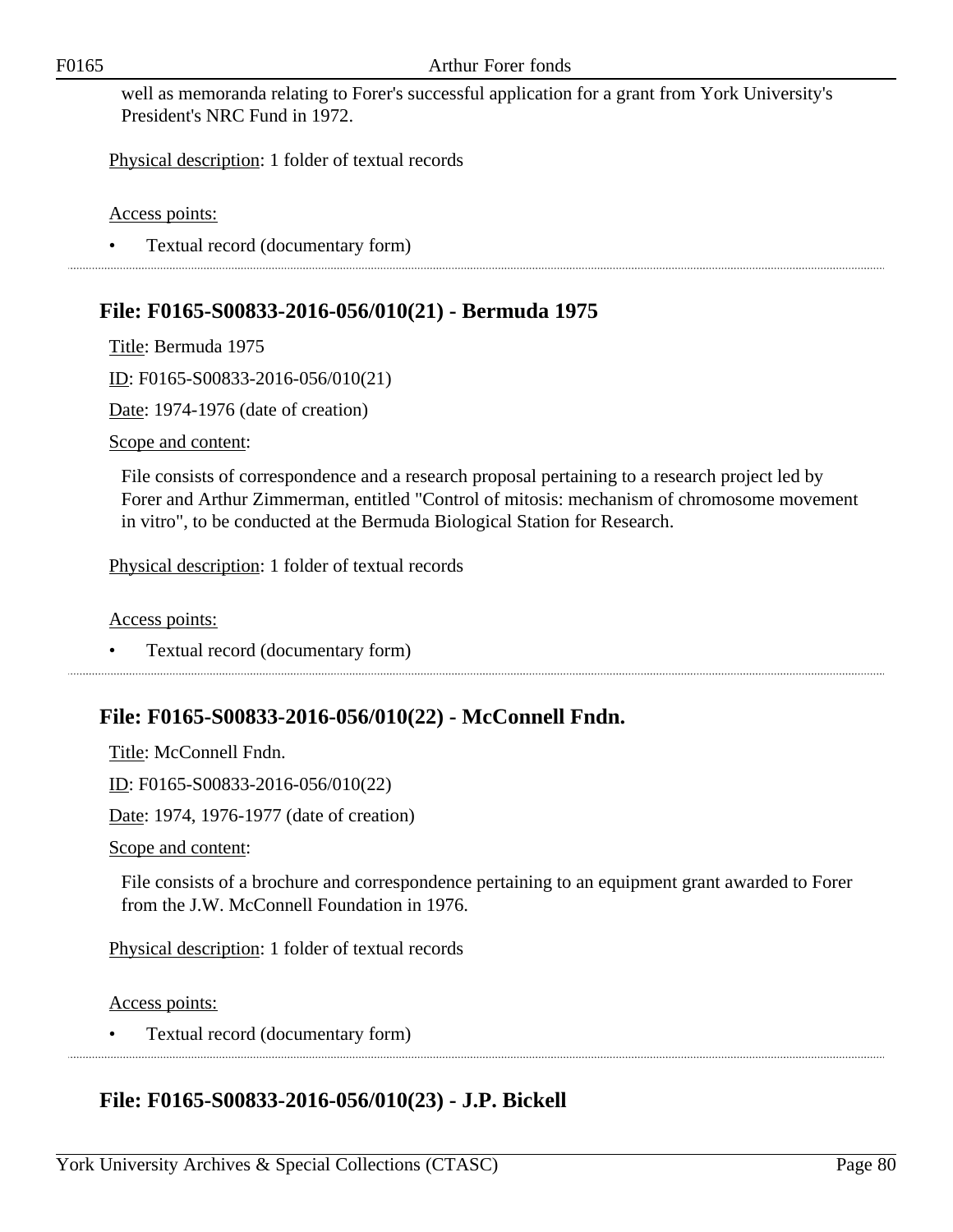Title: J.P. Bickell

ID: F0165-S00833-2016-056/010(23)

Date: 1974, 1976-1977 (date of creation)

Scope and content:

File consists of correspondence, a research proposal, and application forms pertaining to a grant received by Forer from the J.P. Bickell Foundation to purchase a microdensitometer and audiovisual equipment for his research project.

Physical description: 1 folder of textual records

Access points:

• Textual record (documentary form)

## **File: F0165-S00833-2016-056/010(24) - Weston Fndn. : application : 1976**

Title: Weston Fndn. : application : 1976

ID: F0165-S00833-2016-056/010(24)

Date: 1974-1976 (date of creation)

Scope and content:

File consists of correspondence and a proposal pertaining to Forer's request to the W. Garfield Weston Charitable Foundation to fund his purchase of a microdensitometer and audiovisual equipment for a research project.

Physical description: 1 folder of textual records

Access points:

• Textual record (documentary form)

### **File: F0165-S00833-2016-056/010(25) - Atkinson Fndn.**

Title: Atkinson Fndn. ID: F0165-S00833-2016-056/010(25) Date: 1974, 1976-1977 (date of creation) Scope and content:

File consists of correspondence, memoranda and a proposal pertaining to Forer's request to the Atkinson Charitable Foundation to fund his purchase of a microdensitometer and audiovisual equipment for a research project.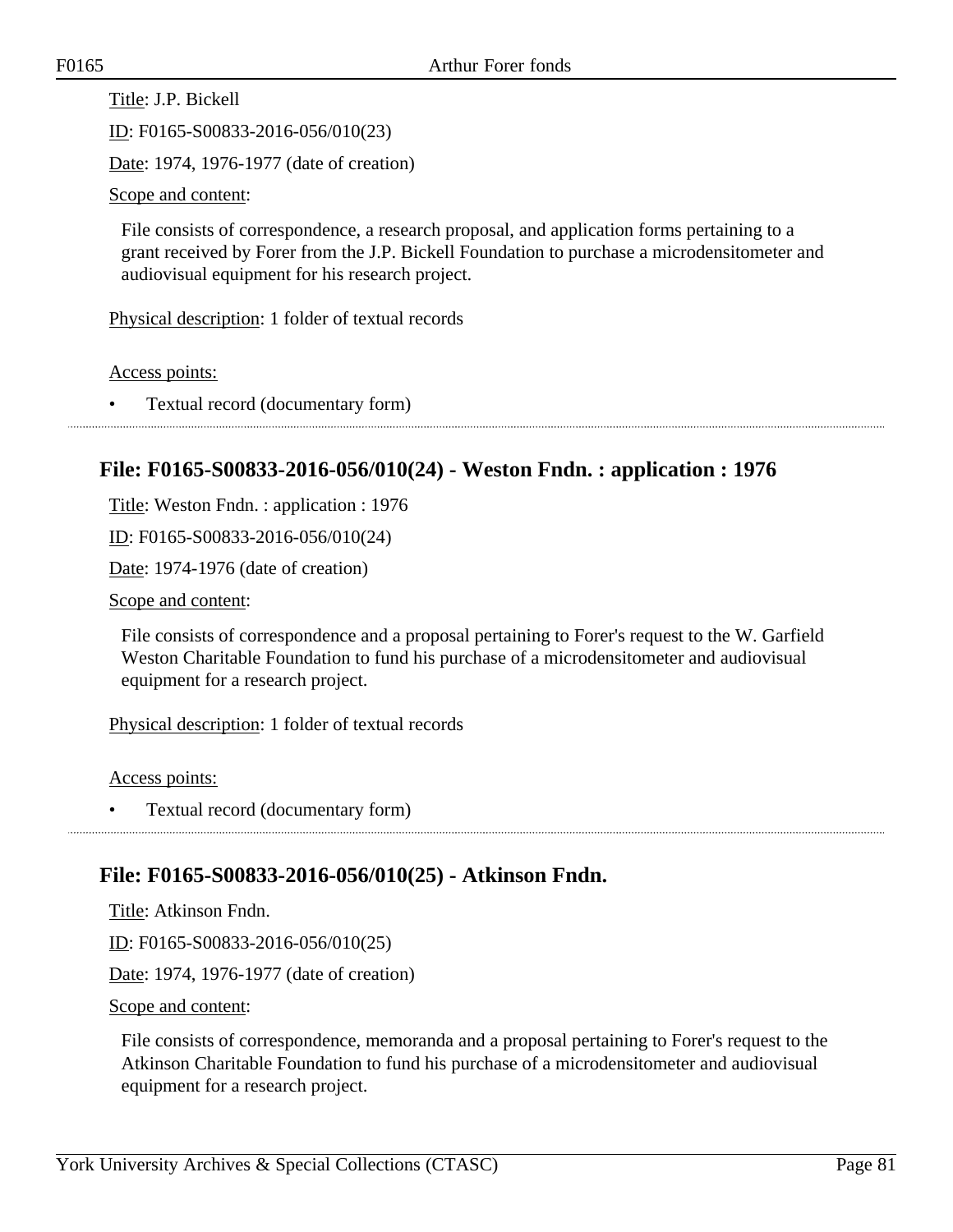Physical description: 1 folder of textual records

Access points:

• Textual record (documentary form)

# **File: F0165-S00833-2016-056/010(26) - Application to the National Institutes of Health**

Title: Application to the National Institutes of Health

ID: F0165-S00833-2016-056/010(26)

Date: 1976-1977 (date of creation)

Scope and content:

File consists of correspondence, a summary statement and application forms pertaining to Forer's grant request to the National Institutes of Health for his project entitled "Mechanism of chromosome movement".

Physical description: 1 folder of textual records

Access points:

• Textual record (documentary form) 

## **File: F0165-S00833-2016-056/010(27) - Equip. '75**

Title: Equip. '75 ID: F0165-S00833-2016-056/010(27) Date: 1975-1976, 1978 (date of creation)

Scope and content:

File consists of Forer's application forms for an equipment grant from the National Research Council of Canada, a notification of decision and a request form for the next grant installation.

Physical description: 1 folder of textual records

Access points:

• Textual record (documentary form)

# **File: F0165-S00833-2016-056/010(28) - NCI**

Title: NCI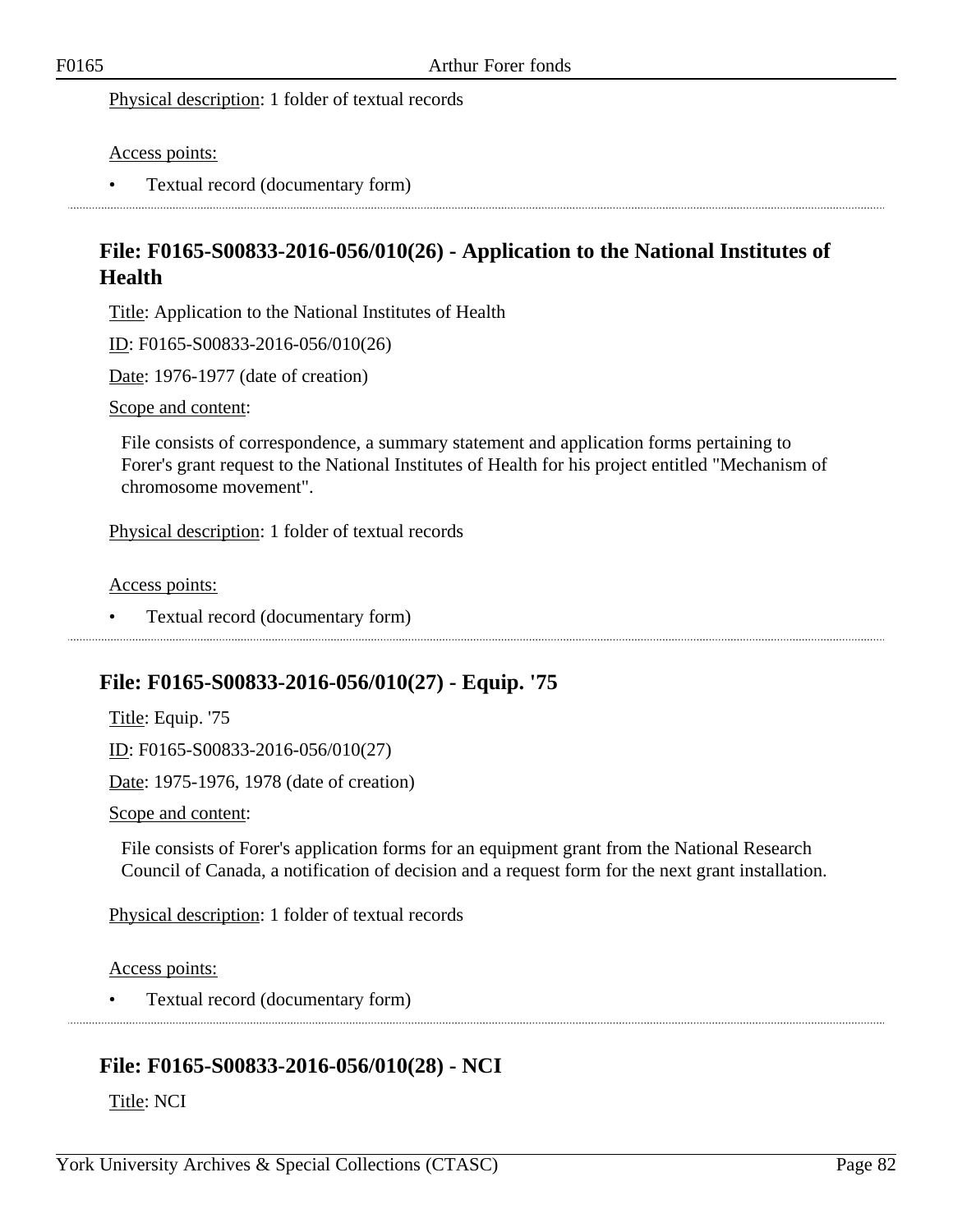ID: F0165-S00833-2016-056/010(28)

Date: 1974-1977 (date of creation)

Scope and content:

File consists of correspondence, application forms and referee comments pertaining to Forer's requests for research grants from the National Cancer Institute of Canada in 1974 and 1976.

Physical description: 1 folder of textual records

Access points:

• Textual record (documentary form)

## **File: F0165-S00833-2016-056/010(29) - Application to the Muscular Dystrophy Association of Canada**

Title: Application to the Muscular Dystrophy Association of Canada

ID: F0165-S00833-2016-056/010(29)

Date: 1975 (date of creation)

Scope and content:

File consists of correspondence, an application form and appendices pertaining to Forer's grant request to this association in 1975.

Physical description: 1 folder of textual records

Access points:

• Textual record (documentary form)

## **File: F0165-S00833-2016-056/010(30) - Co-op grant 1976 : NRC forms**

Title: Co-op grant 1976 : NRC forms

ID: F0165-S00833-2016-056/010(30)

Date: 1974-1978 (date of creation)

Scope and content:

File consists of Forer's National Research Council of Canada grant application forms, correspondence and notifications of decision pertaining to a three-year co-op project and other research between 1974 and 1978.

Physical description: 1 folder of textual records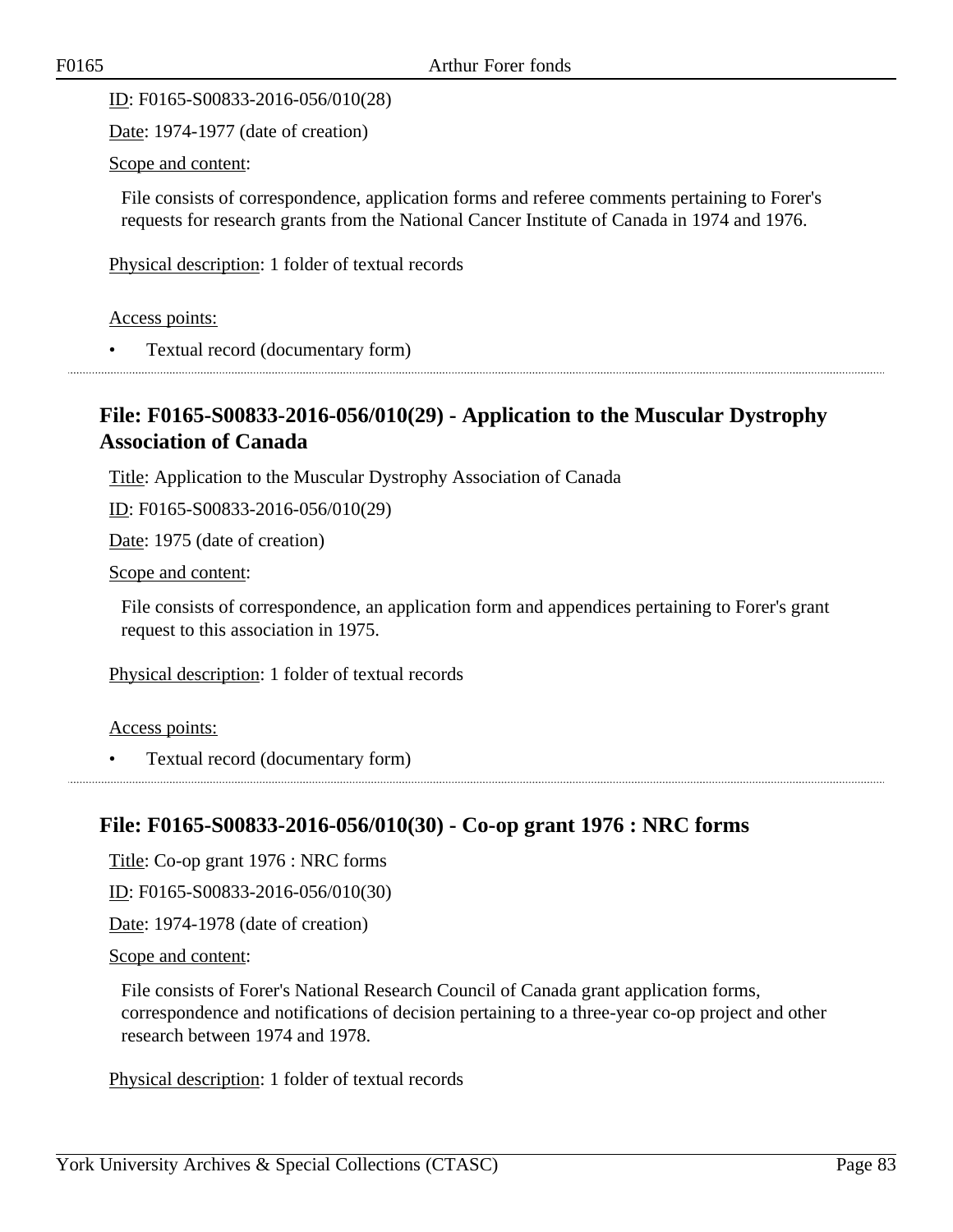#### Access points:

• Textual record (documentary form)

### **File: F0165-S00833-2016-056/010(31) - Pres. NRC**

Title: Pres. NRC

ID: F0165-S00833-2016-056/010(31)

Date: 1975-1978 (date of creation)

Scope and content:

File consists of application forms submitted by Forer for a grant from the President's National Research Council Fund , as well as a related memorandum and correspondence.

Physical description: 1 folder of textual records

#### Access points:

• Textual record (documentary form)

### **File: F0165-S00833-2016-056/011(01) - Bickell '83**

Title: Bickell '83

ID: F0165-S00833-2016-056/011(01)

Date: 1983, 1987 (date of creation)

Scope and content:

File consists of correspondence and an grant application letter submitted by Forer to the P.J. Sewell Foundation in 1983, as well a 1987 letter sent by Forer to the Foundation thanking them for their support.

Physical description: 1 folder of textual records

Access points:

• Textual record (documentary form)

## **Item: F0165-S00833-2016-056/011(02) - Pres. NSERC 1983**

Title: Pres. NSERC 1983

ID: F0165-S00833-2016-056/011(02)

Date: 1983 (date of creation)

Scope and content: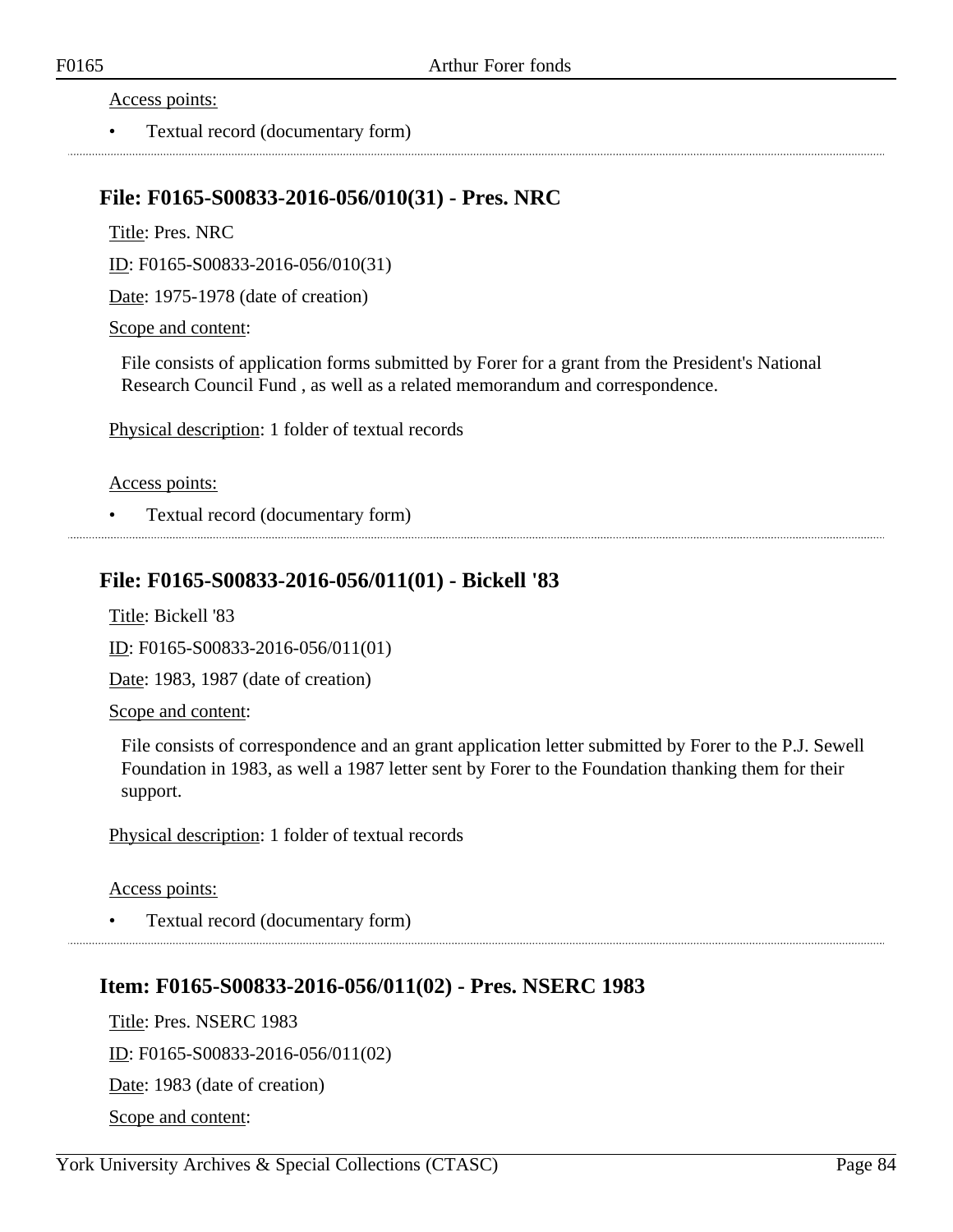Item is a grant application form submitted by Forer to the York University President's NSERC Fund in spring 1983.

Physical description: 1 folder of textual records

Access points:

• Textual record (documentary form)

## **Item: F0165-S00833-2016-056/011(03) - Pres. NSERC, autumn 1983**

Title: Pres. NSERC, autumn 1983

ID: F0165-S00833-2016-056/011(03)

Date: 1983 (date of creation)

Scope and content:

Item is a grant application form submitted by Forer to the York University President's NSERC Fund in fall 1983.

Physical description: 1 folder of textual records

Access points:

• Textual record (documentary form)

### **File: F0165-S00833-2016-056/011(04) - Atkinson '83**

Title: Atkinson '83 ID: F0165-S00833-2016-056/011(04)

Date: 1983 (date of creation)

Scope and content:

File consists of correspondence, notes, and an application letter written by Forer pertaining to a grant from the Atkinson Charitable Foundation for an ultraviolet microbeam apparatus.

Physical description: 1 folder of textual records

Access points:

• Textual record (documentary form)

## **File: F0165-S00833-2016-056/011(05) - Lighting Research Institute : April 1983**

Title: Lighting Research Institute : April 1983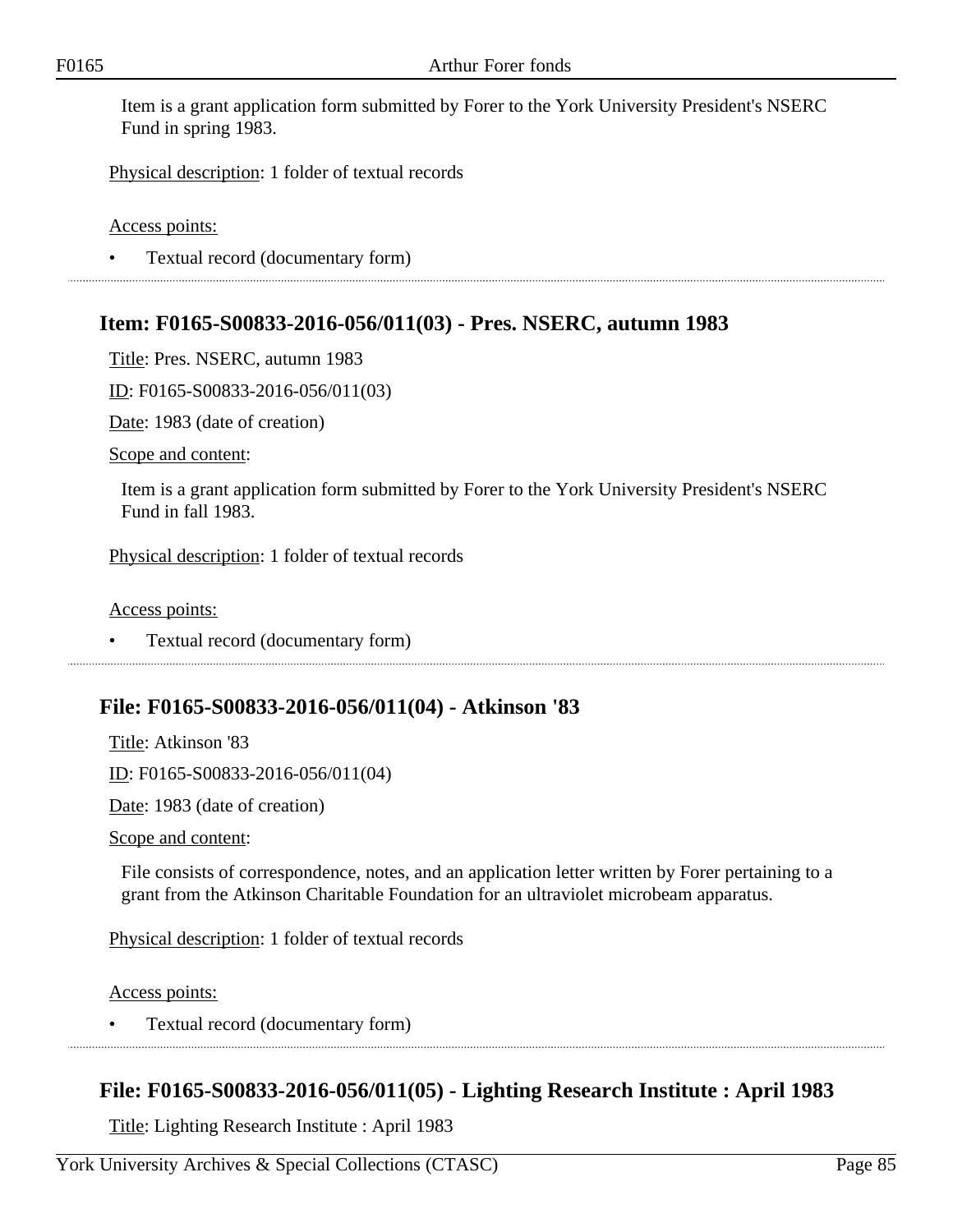ID: F0165-S00833-2016-056/011(05)

Date: 1983 (date of creation)

Scope and content:

File consists of correspondence and a proposal pertaining to Forer's request for a grant from the Lighting Research Institute for his project, "Biological effects of ultraviolet light: effects on celldivision of ultraviolet light focussed to small areas of living cells".

Physical description: 1 folder of textual records

Access points:

• Textual record (documentary form)

### **File: F0165-S00833-2016-056/011(06) - Strategic grant : final version : 1984**

Title: Strategic grant : final version : 1984

ID: F0165-S00833-2016-056/011(06)

Date: 1984 (date of creation)

Scope and content:

File consists of a covering letter and application form submitted by Forer for a NSERC strategic grant, as well as a notification of decision.

Physical description: 1 folder of textual records

Access points:

• Textual record (documentary form)

## **File: F0165-S00833-2016-056/011(07) - March of Dimes : Oct. 1984**

Title: March of Dimes : Oct. 1984

ID: F0165-S00833-2016-056/011(07)

Date: 1984-1985 (date of creation)

Scope and content:

File consists of an application form submitted by Forer and a response letter pertaining to his grant request to the March of Dimes.

Physical description: 1 folder of textual records

Access points: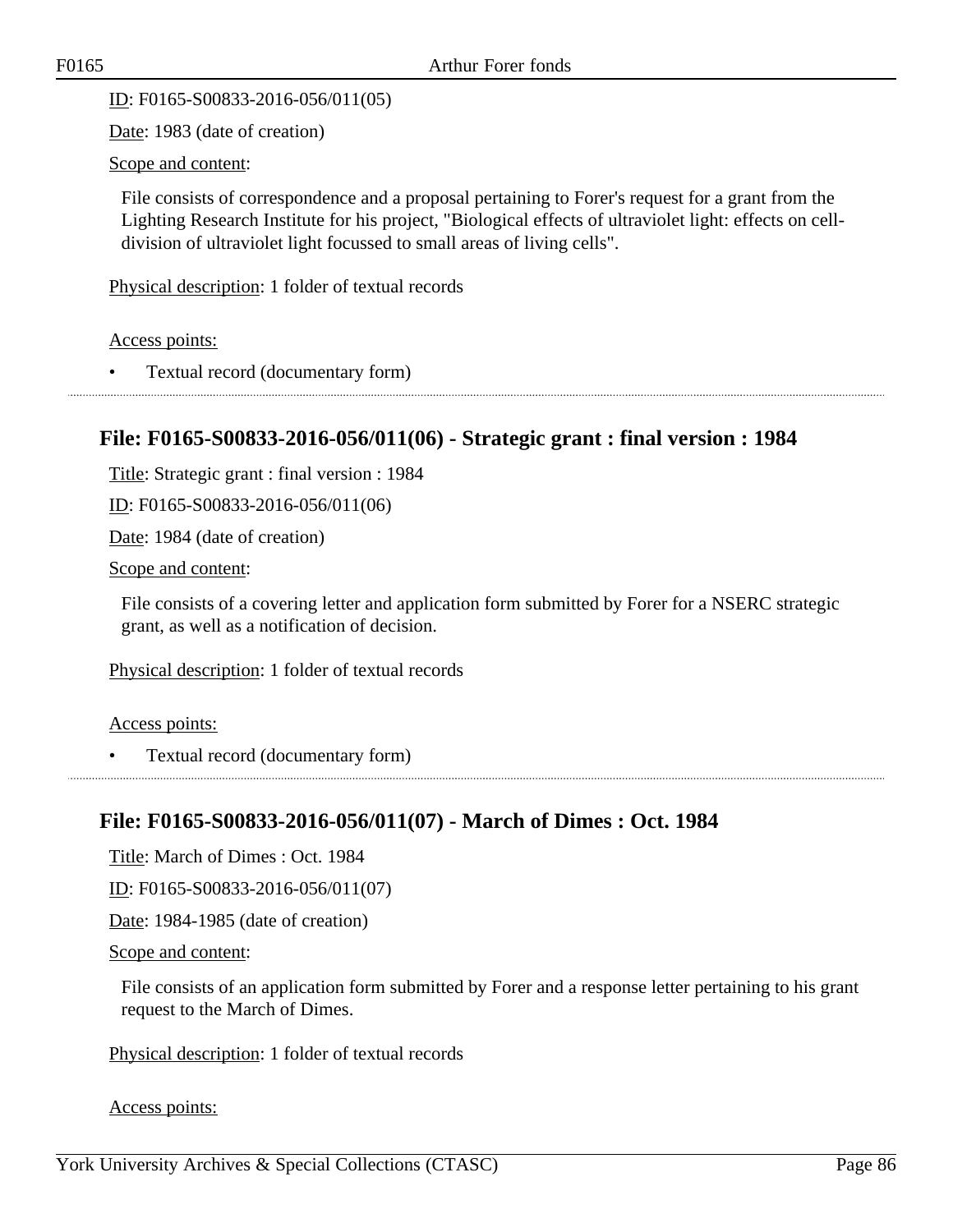## **File: F0165-S00833-2016-056/011(08) - NSERC op. grant application : Oct 1984**

Title: NSERC op. grant application : Oct 1984

ID: F0165-S00833-2016-056/011(08)

Date: 1984-1985 (date of creation)

### Scope and content:

File consists of an application form and letter submitted by Forer for an NSERC operating grant, as well as a notification of decision.

Physical description: 1 folder of textual records

Access points:

• Textual record (documentary form)

# **File: F0165-S00833-2016-056/011(09) - President's NSERC 1985/1986**

Title: President's NSERC 1985/1986

ID: F0165-S00833-2016-056/011(09)

Date: 1985-1986 (date of creation)

Scope and content:

File consists of two application forms submitted by Forer for the York University President's NSERC Fund in 1985 and 1986 and related correspondence.

Physical description: 1 folder of textual records

Access points:

• Textual record (documentary form)

# **Item: F0165-S00833-2016-056/011(10) - NSERC equipment : Oct. '85**

Title: NSERC equipment : Oct. '85 ID: F0165-S00833-2016-056/011(10) Date: Oct. 1985 (date of creation) Scope and content: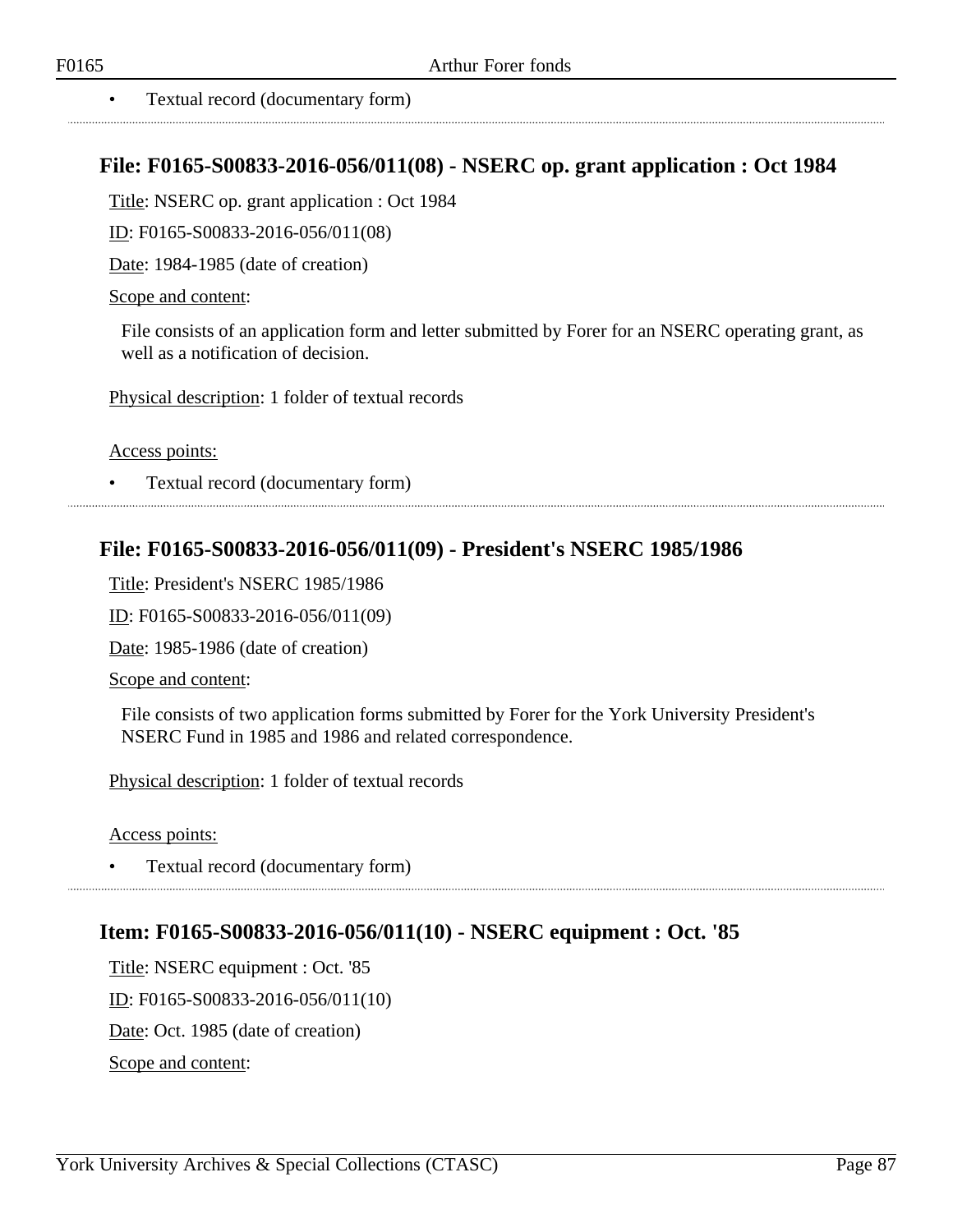Item is an application form submitted by Forer for an equipment grant from the Natural Sciences and Engineering Research Council of Canada.

Physical description: 1 folder of textual records

Access points:

• Textual record (documentary form)

## **File: F0165-S00833-2016-056/011(11) - U of T inverted scope : 1985**

Title: U of T inverted scope : 1985

ID: F0165-S00833-2016-056/011(11)

Date: 1985-1986 (date of creation)

Scope and content:

File consists of notes and an invoice pertaining to the purchase of an used inverted microscope by York University from the Department of Anatomy at the University of Toronto.

Physical description: 1 folder of textual records

Access points:

• Textual record (documentary form)

### **File: F0165-S00833-2016-056/011(12) - Killam application : 1986**

Title: Killam application : 1986

ID: F0165-S00833-2016-056/011(12)

Date: 1986-1987 (date of creation)

Scope and content:

File pertains to Forer's application for a Canada Council Killam Research Fellowship in 1986. Records in this file are his completed application form, a letter from the Canada Council and comments from the grant assessors.

Physical description: 1 folder of textual records

Access points:

• Textual record (documentary form)

### **File: F0165-S00833-2016-056/011(13) - NATO : '86/'87 w/ D.W.**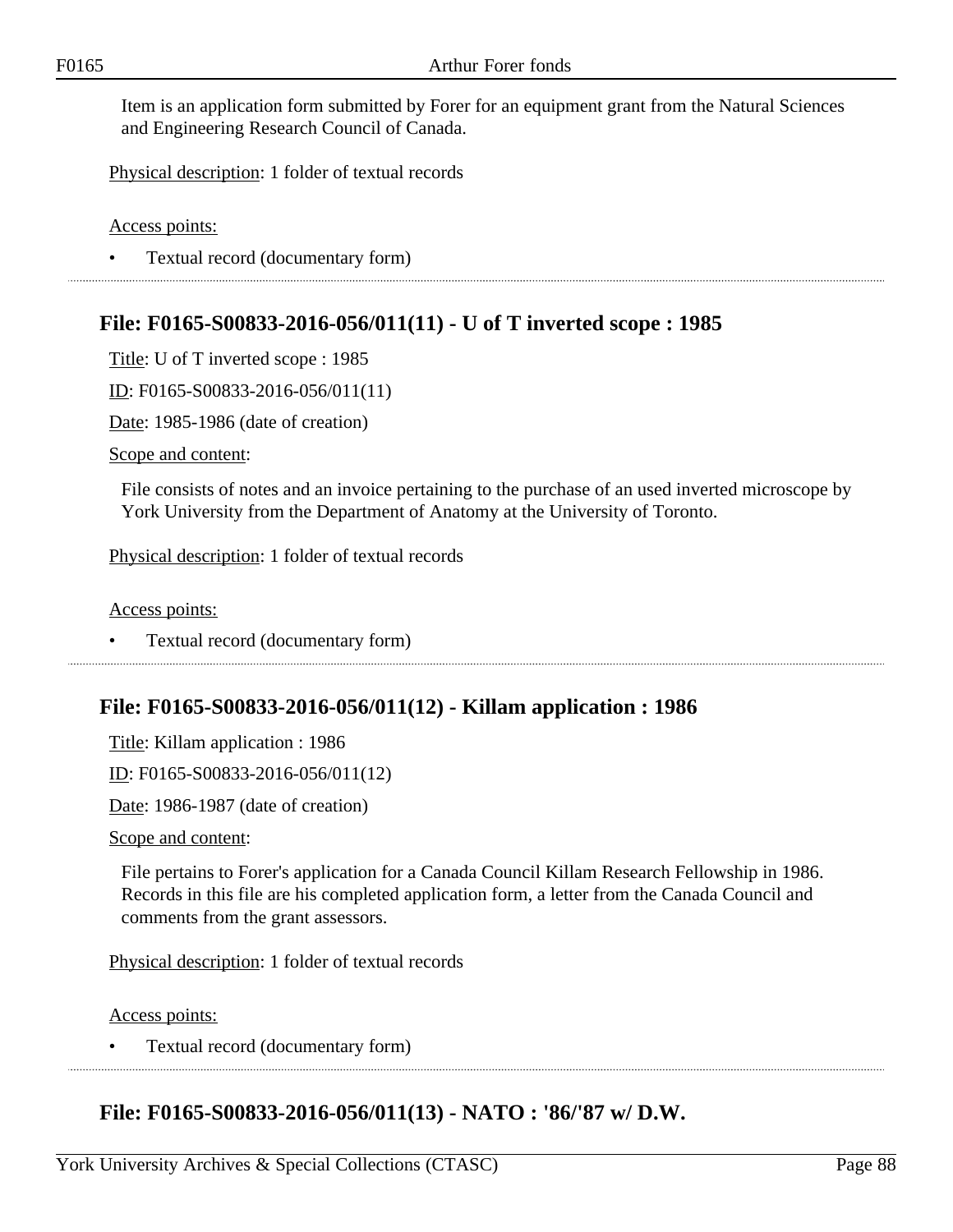Title: NATO : '86/'87 w/ D.W.

ID: F0165-S00833-2016-056/011(13)

Date: 1987-1988 (date of creation)

Scope and content:

File pertains to Forer's applications (with Dwayne A. Wise) for a grant from the NATO Scientific Affairs Division. Records in this file are two applications forms, correspondence, a notice of grant award, and the curriculum vitae of Dwayne A. Wise.

Physical description: 1 folder of textual records

Access points:

• Textual record (documentary form)

## **File: F0165-S00833-2016-056/011(14) - NSERC equip. : 1986**

Title: NSERC equip. : 1986

ID: F0165-S00833-2016-056/011(14)

Date: 1986-1987 (date of creation)

Scope and content:

File pertains to two applications made by Forer to the Natural Sciences and Engineering Research Council of Canada for equipment grants. Records in this file are application forms, correspondence and invoices.

Physical description: 1 folder of textual records

Access points:

• Textual record (documentary form)

## **File: F0165-S00833-2016-056/011(15) - Braben : BP \$ : 1987**

Title: Braben : BP \$ : 1987

ID: F0165-S00833-2016-056/011(15)

Date: 1986-1987 (date of creation)

Scope and content:

File consists of correspondence and a magazine article about Donald Braben pertaining to a request made by Forer to British Petroleum for financial support for a research project.

Physical description: 1 folder of textual records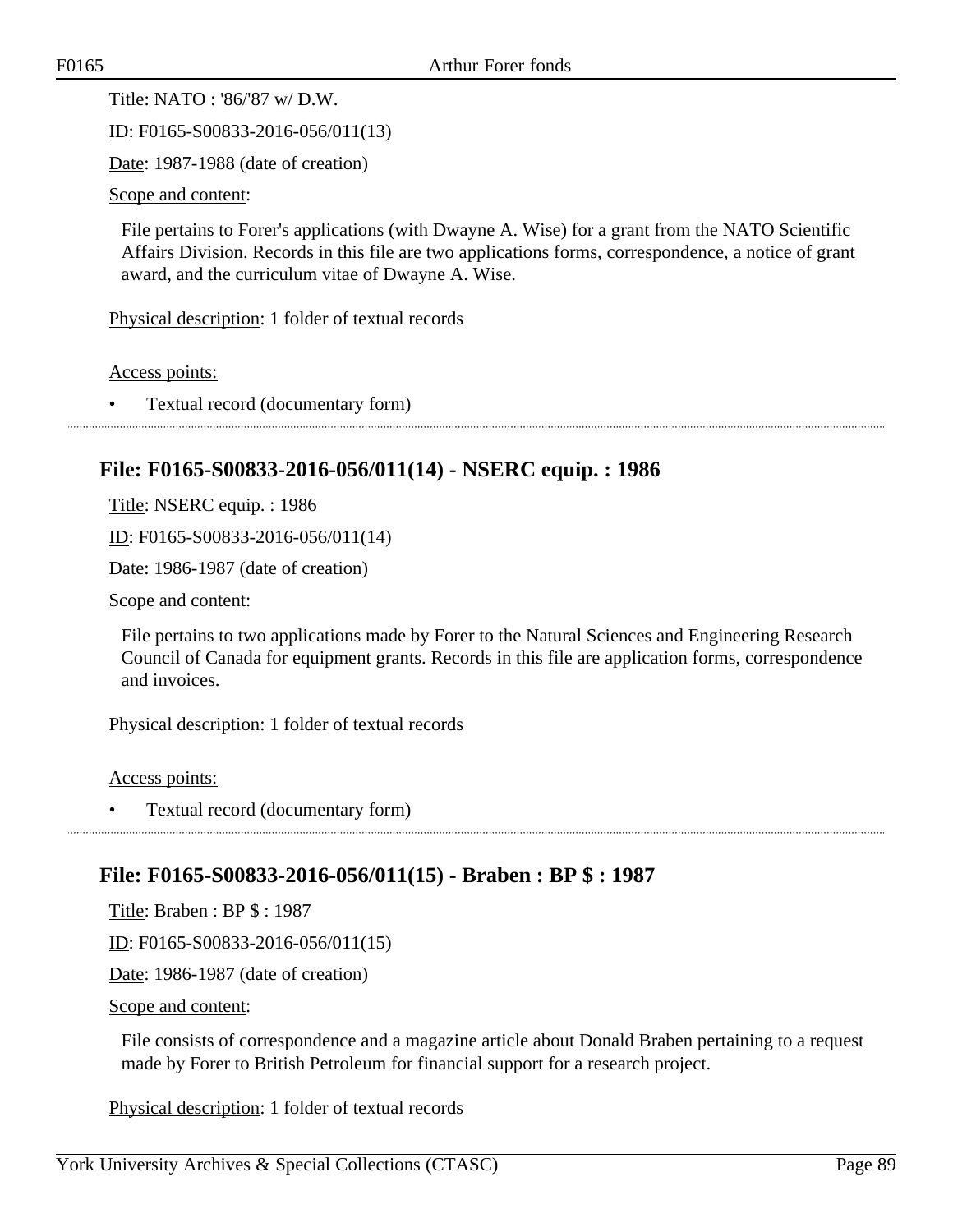Access points:

• Textual record (documentary form) 

## **File: F0165-S00833-2016-056/011(16) - Seed application : Ministry of Environment : 1987**

Title: Seed application : Ministry of Environment : 1987

ID: F0165-S00833-2016-056/011(16)

Date: 1987 (date of creation)

Scope and content:

File consists of a research proposal sent by Forer to the Ministry of the Environment's Pesticides Advisory Committee and related correspondence.

Physical description: 1 folder of textual records

Access points:

• Textual record (documentary form)

## **File: F0165-S00833-2016-056/011(17) - Fluorescence microscope applications : 1987**

Title: Fluorescence microscope applications : 1987

ID: F0165-S00833-2016-056/011(17)

Date: 1987 (date of creation)

Scope and content:

File pertains to Forer's efforts to secure a grant in order to purchase a Jena or Zeiss fluorescence microscope. Records in this file are application forms, correspondence, Forer's curriculum vitae, a quotation and price list, notes, and a directory of foundations.

Physical description: 1 folder of textual records

Access points:

• Textual record (documentary form)

# **File: F0165-S00833-2016-056/011(18) - Sewell '87**

Title: Sewell '87

ID: F0165-S00833-2016-056/011(18)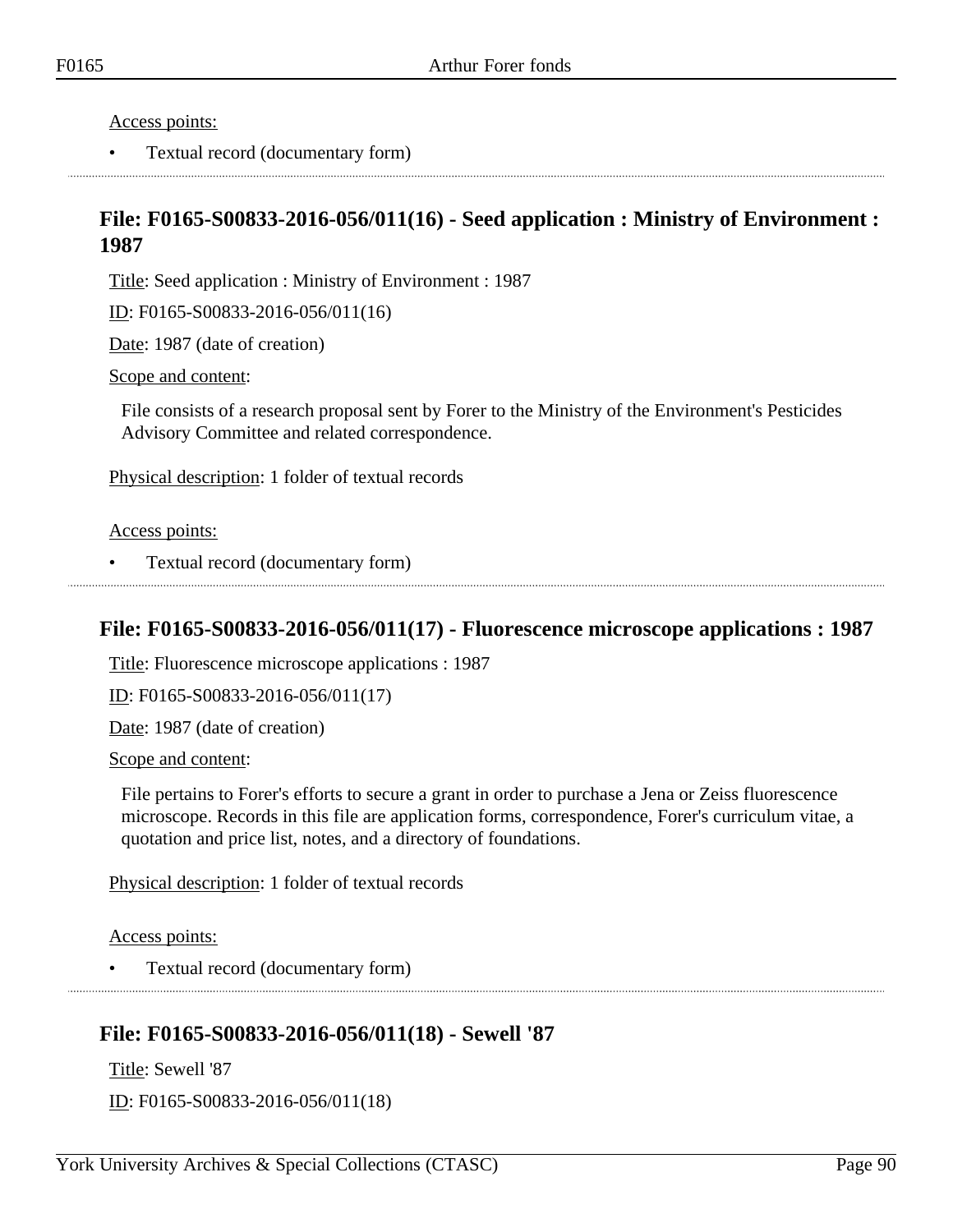Date: Apr. 1987 (date of creation)

Scope and content:

File consists of a letter of enquiry by Forer sent to P.J. Sewell of the J.P. Bickell Foundation pertaining to a request for support to purchase a fluorescence microscope, as well as a copy of Forer's curriculum vitae.

Physical description: 1 folder of textual records

Access points:

• Textual record (documentary form)

## **File: F0165-S00833-2016-056/011(19) - NSERC Op. '87**

Title: NSERC Op. '87

ID: F0165-S00833-2016-056/011(19)

Date: 1986-1987 (date of creation)

Scope and content:

File consists of application forms submitted by Forer to the Natural Sciences and Engineering Research Council of Canada for equipment and operating grants, as well as correspondence, equipment quotations, and notifications of decision.

Physical description: 1 folder of textual records

Access points:

• Textual record (documentary form) 

### **File: F0165-S00833-2016-056/011(20) - Killam '88**

Title: Killam '88

ID: F0165-S00833-2016-056/011(20)

Date: 1988-1989 (date of creation)

Scope and content:

File consists of Forer's application form for the Canada Council Killam Research Fellowship, as well as related correspondence and grant assessors' comments.

Physical description: 1 folder of textual records

Access points: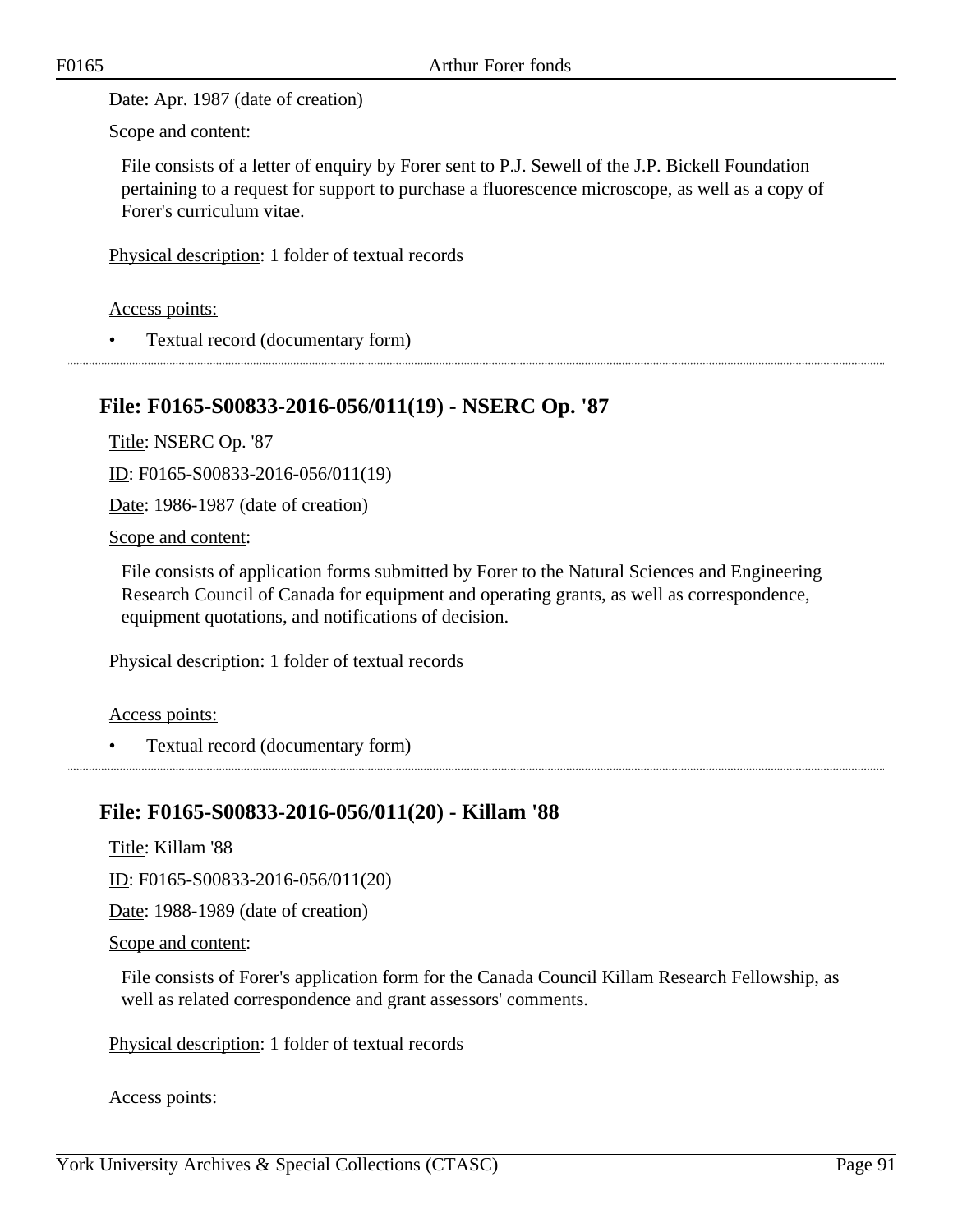### **File: F0165-S00833-2016-056/011(21) - Ultrafluar application : summer '88**

Title: Ultrafluar application : summer '88

ID: F0165-S00833-2016-056/011(21)

Date: 1988 (date of creation)

Scope and content:

File consists of correspondence from Forer pertaining to his efforts to secure a grant to pay for a Carl Zeiss ultrafluar lens, sent to the W. Garfield Weston Foundation and the J.W. McConnell Family Foundation, as well as correspondence received in response.

Physical description: 1 folder of textual records

#### Access points:

• Textual record (documentary form)

## **File: F0165-S00833-2016-056/011(22) - EMBO fellowship materials**

Title: EMBO fellowship materials

ID: F0165-S00833-2016-056/011(22)

Date: 1970-1972 (date of creation)

#### Scope and content:

File pertains to a travel fellowship applied for and received by Forer from the European Molecular Biology Organization (EMBO), used to visit to Duke University in North Carolina and Case Western Reserve University in Ohio in April 1972. Records in this file are an application form and synopsis of proposed activity, acceptance forms signed by host institutions, correspondence, and a brief report by Forer regarding his trip.

Physical description: 1 folder of textual records

#### Access points:

• Textual record (documentary form)

## **File: F0165-S00833-2016-056/011(23) - 1975/1976 grant applications**

Title: 1975/1976 grant applications

ID: F0165-S00833-2016-056/011(23)

Date: 1974, 1976-1977 (date of creation)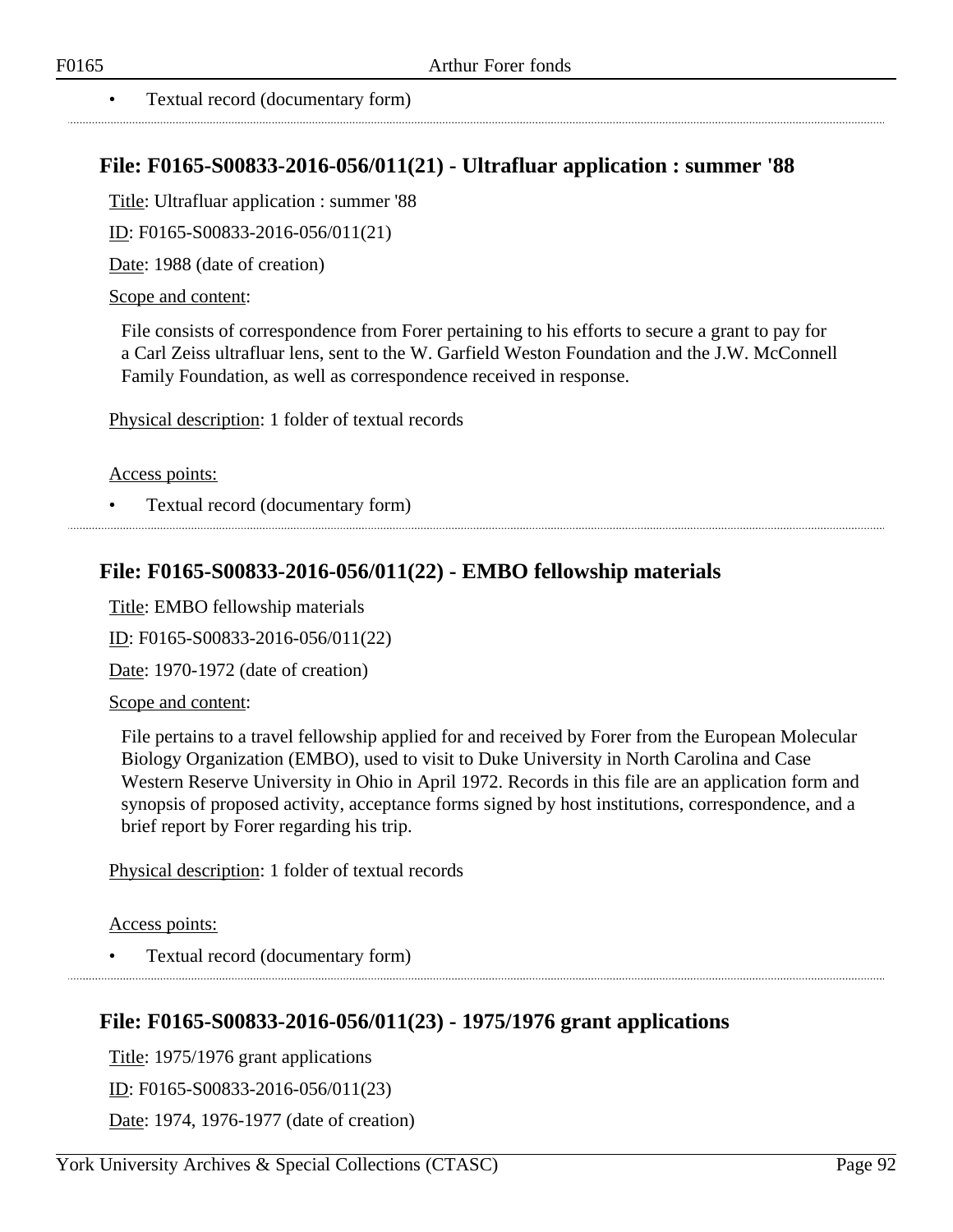### Scope and content:

File pertains to grant applications made by Forer to the National Research Council, the W. Garfield Weston Foundation, the John Simon Guggenheim Memorial Foundation and the National Cancer Institute of Canada, to fund his research on the mechanisms of mitosis, the purchase of a microdensitometer, and related travel. Records in this file are correspondence, application forms and a proposal.

Physical description: 1 folder of textual records

### Access points:

• Textual record (documentary form)

## **Item: F0165-S00833-2016-056/011(24) - NSERC travel 1977**

Title: NSERC travel 1977

ID: F0165-S00833-2016-056/011(24)

Date: Oct. 1977 (date of creation)

Scope and content:

Item is an application form for a travel grant submitted to the National Research Council of Canada.

Physical description: 1 folder of textual records

#### Access points:

• Textual record (documentary form)

## **File: F0165-S00833-2016-056/011(25) - Guggenheim appl. (Oct. '77)**

Title: Guggenheim appl. (Oct. '77)

ID: F0165-S00833-2016-056/011(25)

Date: 1977-1978 (date of creation)

#### Scope and content:

File consists of a grant application form submitted by Forer to the John Simon Guggenheim Memorial Foundation, an accompanying career biography about Forer, and a letter from the Foundation.

Physical description: 1 folder of textual records

#### Access points: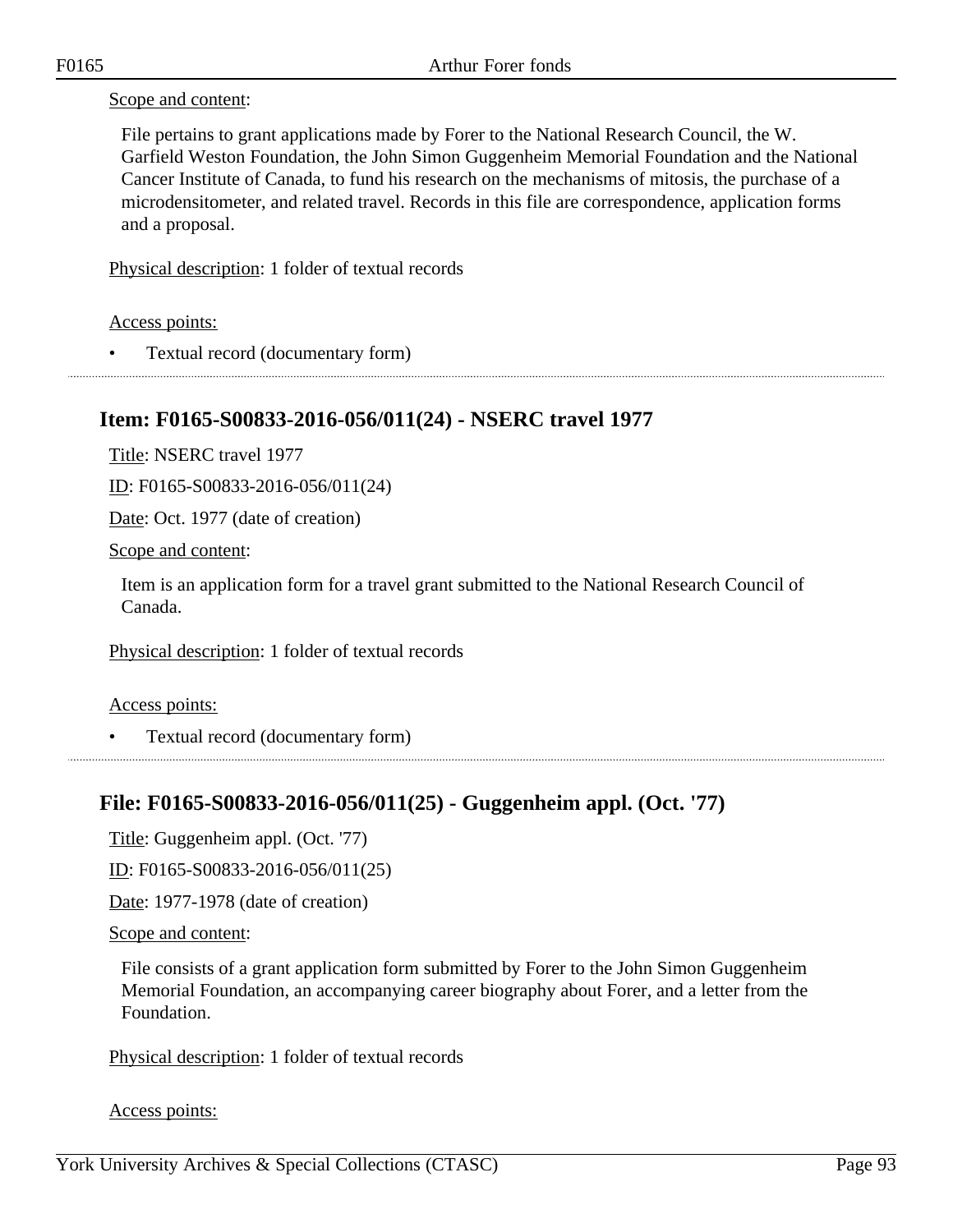## **File: F0165-S00833-2016-056/011(26) - Dawn Larson : MDAC application : 1978**

Title: Dawn Larson : MDAC application : 1978

ID: F0165-S00833-2016-056/011(26)

Date: 1978 (date of creation)

Scope and content:

File pertains to a post-doctoral fellowship application to the Muscular Dystrophy Association of Canada by Dawn Lawson, who was supervised by Forer, for a York University research project entitled "Regulation of actins in various cells and tissues". Records in this file are an application form, transcripts, a resume and a letter from Forer.

Physical description: 1 folder of textual records

### Access points:

• Textual record (documentary form)

# **File: F0165-S00833-2016-056/011(27) - NSERC op. grant : 1978**

Title: NSERC op. grant : 1978

ID: F0165-S00833-2016-056/011(27)

Date: 1978-1981 (date of creation)

Scope and content:

File pertains to a three-year operating grant issued to Forer by the Natural Sciences and Engineering Research Council of Canada for his project entitled "Mechanisms and control of chromosome movements during cell-division". Records in this file are an application form, correspondence, installment requests, and notifications of decision.

Physical description: 1 folder of textual records

Access points:

• Textual record (documentary form)

# **File: F0165-S00833-2016-056/011(28) - NATO grant '78**

Title: NATO grant '78 ID: F0165-S00833-2016-056/011(28) Date: 1978 (date of creation)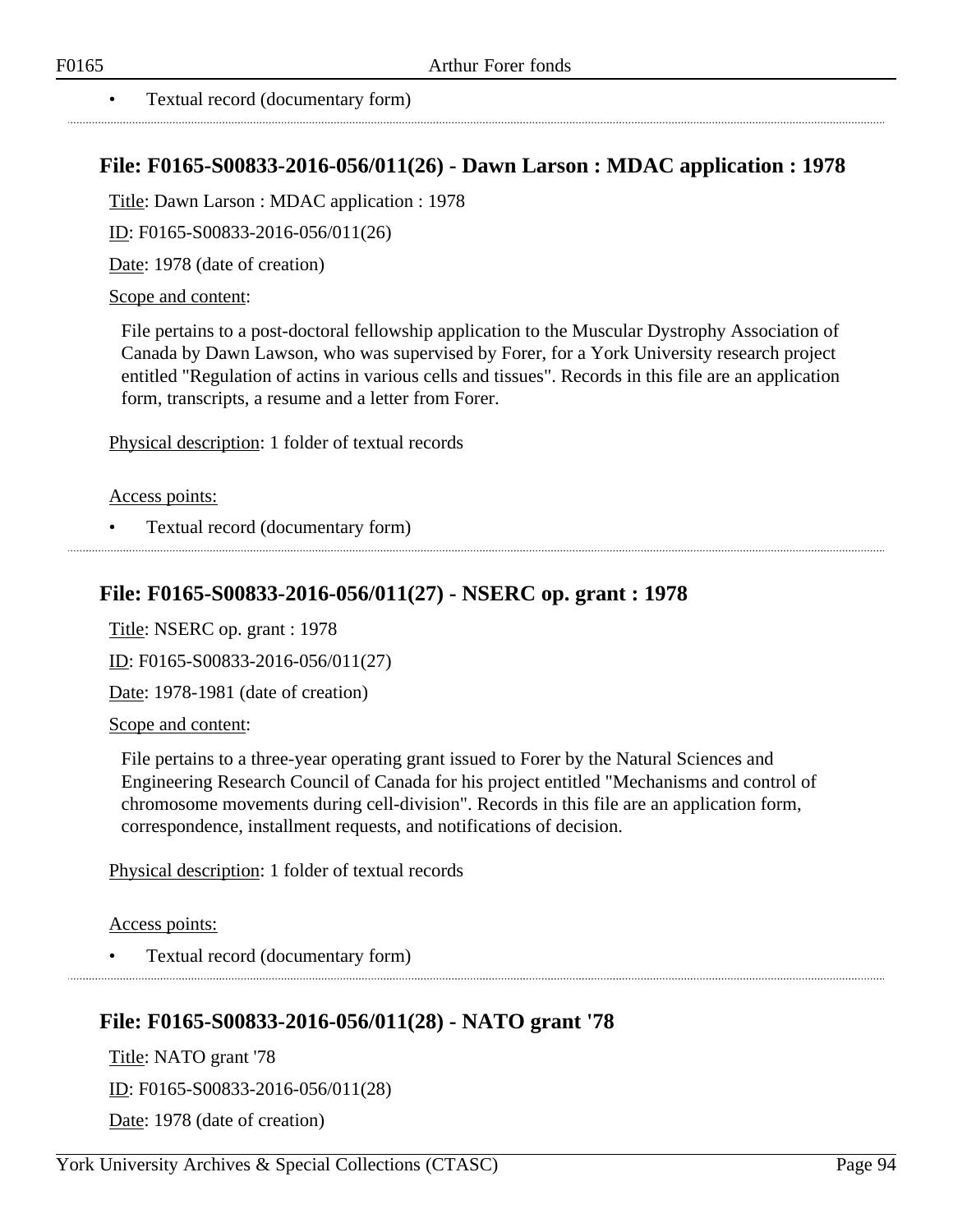#### Scope and content:

File pertains to a research grant application submitted by Forer to NATO's Research Grants Programme in 1978. Records in this file are an application form, correspondence, and a memorandum.

Physical description: 1 folder of textual records

#### Access points:

• Textual record (documentary form)

### **File: F0165-S00833-2016-056/011(29) - NCI '79 : my only one success**

Title: NCI '79 : my only one success

ID: F0165-S00833-2016-056/011(29)

Date: 1979-1981 (date of creation)

Scope and content:

File pertains to a successful research grant application submitted by Forer 1979 to the National Cancer Institute of Canada for his project, "Mechanisms and control of chromosome movements". Records in this file are an application form, correspondence, and a financial statement.

Physical description: 1 folder of textual records

#### Access points:

• Textual record (documentary form)

## **File: F0165-S00833-2016-056/011(30) - Grant application materials**

Title: Grant application materials

ID: F0165-S00833-2016-056/011(30)

Date: 1979-1981 (date of creation)

#### Scope and content:

File pertains to Forer's grant applications submitted to York University President's NSERC Fund, the Natural Sciences and Engineering Research Council of Canada and the Laidlaw Foundation between 1979 and 1981. Records in this file are application forms, notifications of decision, correspondence, product brochures, and memoranda.

Physical description: 1 folder of textual records

#### Access points: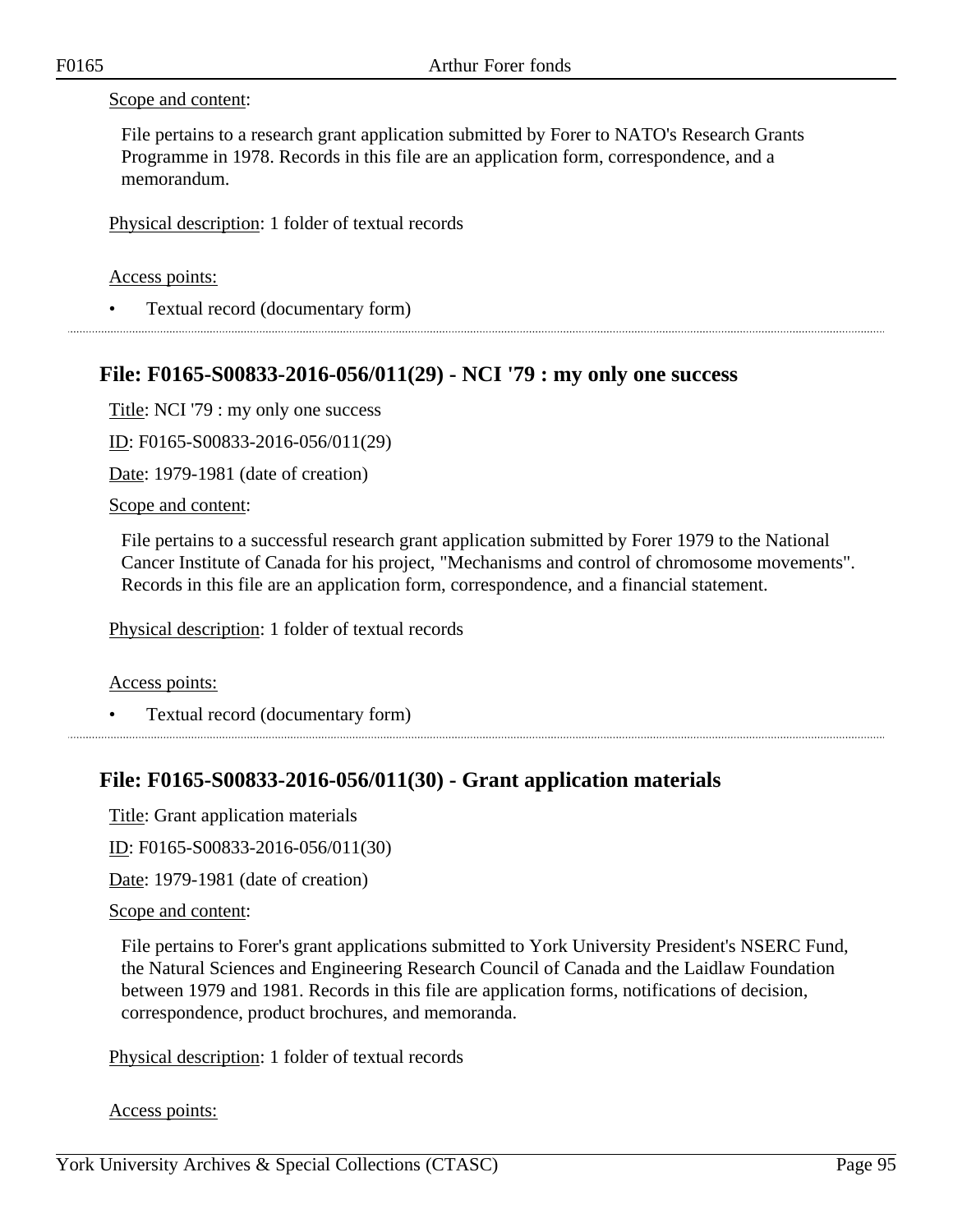#### • Textual record (documentary form)

## **File: F0165-S00833-2016-056/011(31) - NATO : 1980 (for 1982)**

Title: NATO : 1980 (for 1982)

ID: F0165-S00833-2016-056/011(31)

Date: 1980-1983 (date of creation)

#### Scope and content:

File pertains to a research fellowship granted to Forer by NATO for his project entitled "Study of calcium (and other elements) in meiotic spindles, using electron microprobe x-ray microanalysis". Records in this file are an application form, correspondence, memoranda, a project abstract, a final academic report by Forer and an expense report.

Physical description: 1 folder of textual records

#### Access points:

• Textual record (documentary form)

## **File: F0165-S00833-2016-056/011(32) - Plotter 80-81**

Title: Plotter 80-81

ID: F0165-S00833-2016-056/011(32)

Date: 1980-1981 (date of creation)

Scope and content:

File consists of correspondence pertaining to grant applications made by Forer to the Atkinson Charitable Foundation, the J.P. Bickell Foundation and the Max Bell Foundation for the purchase of scientific equipment including a plotter.

Physical description: 1 folder of textual records

Access points:

• Textual record (documentary form)

# **File: F0165-S00833-2016-056/011(33) - 1981 : applications to copy from TV screen : got Weston : camera**

Title: 1981 : applications to copy from TV screen : got Weston : camera

ID: F0165-S00833-2016-056/011(33)

Date: 1981, 1987 (date of creation)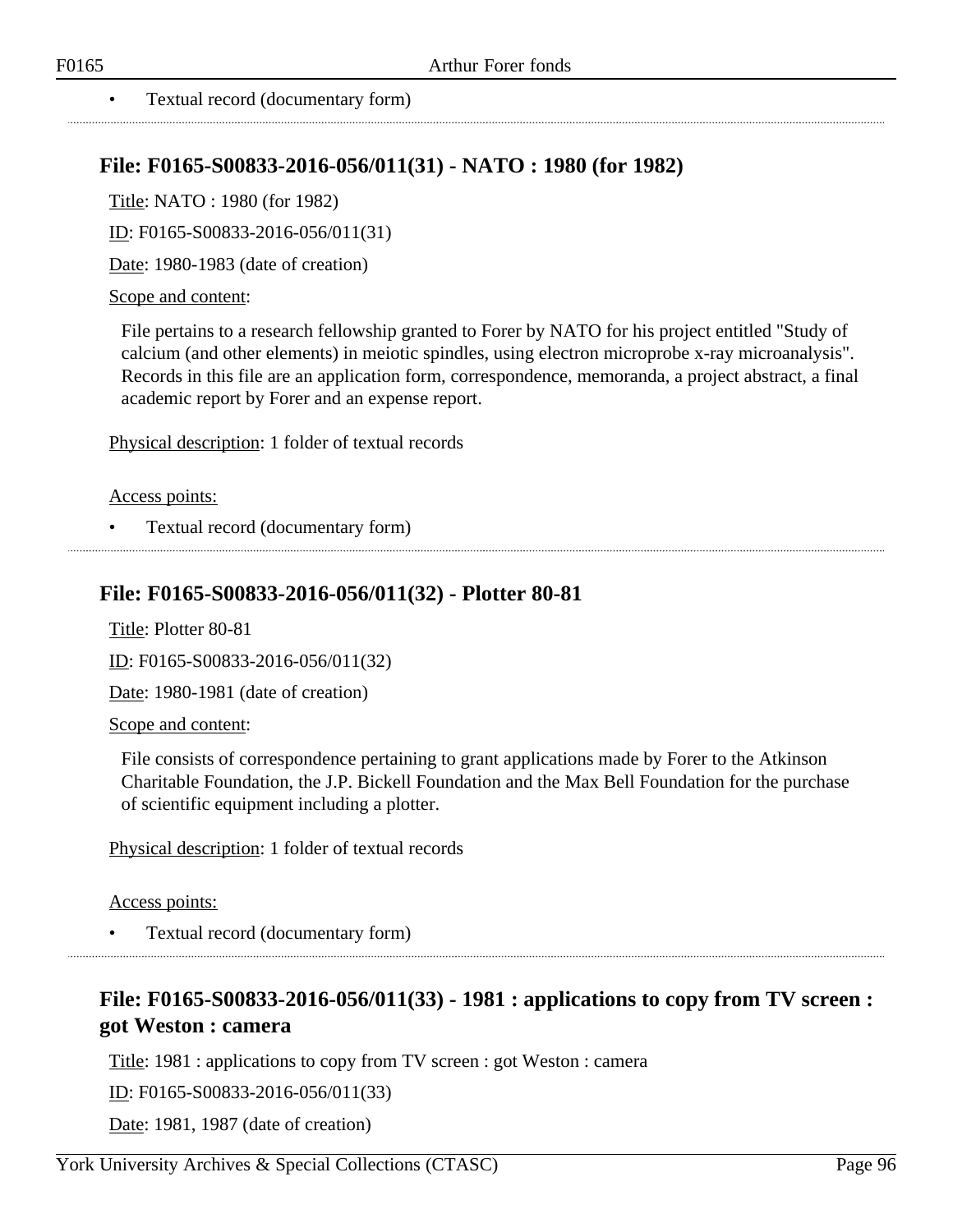#### Scope and content:

File pertains to Forer's applications for a grant to purchase a Honeywell video graphic recorder for a research project on the mechanisms of cell division, eventually receiving a grant from the W. Garfield Weston Foundation. Records in this file are correspondence and a product brochure for the recorder.

Physical description: 1 folder of textual records

Access points:

• Textual record (documentary form)

## **File: F0165-S00833-2016-056/011(34) - NSERC op. : '81 / Pres. NSERC : spring '82**

Title: NSERC op. : '81 / Pres. NSERC : spring '82

ID: F0165-S00833-2016-056/011(34)

Date: 1981-1982 (date of creation)

Scope and content:

File consists of grant application forms and letters pertaining to Forer's project on the mechanisms of chromosome movement during cell division, submitted to the Natural Sciences and Engineering Research Council of Canada for an operating grant in 1981, York University's University Research Fellowship in 1981, and York University's President's NSERC fund in 1982.

Physical description: 1 folder of textual records

Access points:

• Textual record (documentary form)

## **File: F0165-S00833-2016-056/011(35) - Beckman : NSERC '81**

Title: Beckman : NSERC '81

ID: F0165-S00833-2016-056/011(35)

Date: 1981 (date of creation)

Scope and content:

File consists of copies of two letters written by Forer, one to Janet Halliwell of the Natural Sciences and Engineering Research Council (NSERC) and one to Dominick Palotta of the University of Laval, pertaining to a meeting Forer had with a Beckman equipment salesman who had advance, private information about the recipients of NSERC equipment grants.

Physical description: 1 folder of textual records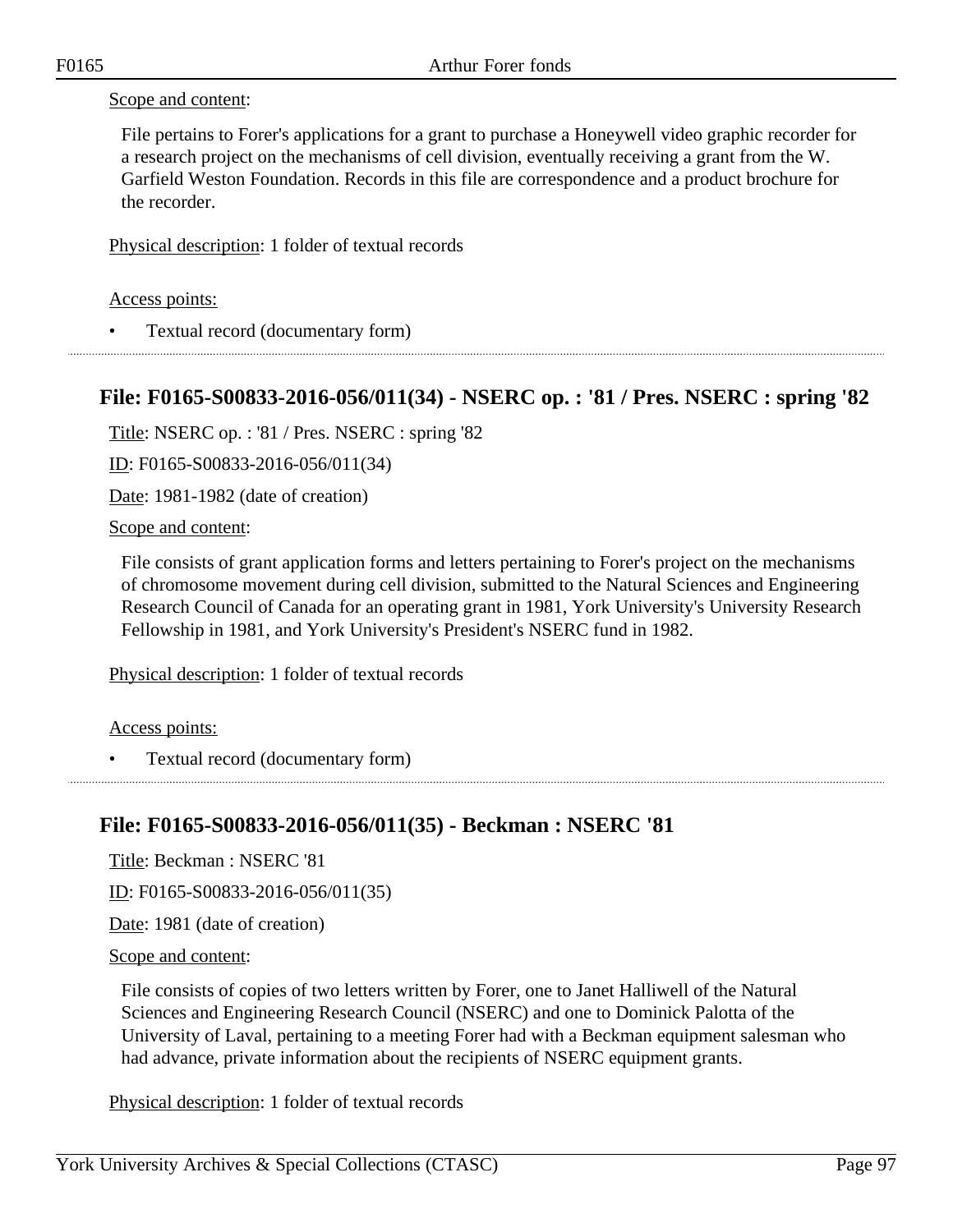#### Access points:

• Textual record (documentary form)

### **File: F0165-S00833-2016-056/011(36) - 1981 NSERC international**

Title: 1981 NSERC international

ID: F0165-S00833-2016-056/011(36)

Date: 1981 (date of creation)

#### Scope and content:

File pertains to a international collaborative research grant application made by Forer to the Natural Sciences and Engineering Research Council of Canada (NSERC) for a research project (Electron microprobe x-ray microanalysis of calcium in meiotic spindles) to be conducted at Cambridge University. Records in this file are a draft application form, correspondence, and a notification of decision.

Physical description: 1 folder of textual records

#### Access points:

• Textual record (documentary form) 

## **File: F0165-S00833-2016-056/011(37) - Pres. NSERC '82**

Title: Pres. NSERC '82

ID: F0165-S00833-2016-056/011(37)

Date: 1982-1983 (date of creation)

#### Scope and content:

File consists of Forer's grant application form to York University's President's NSERC Fund for fall 1982, as well his application form for an equipment grant from the Natural Sciences and Engineering Research Council of Canada (NSERC) in 1983.

Physical description: 1 folder of textual records

#### Access points:

• Textual record (documentary form)

## **File: F0165-S00833-2016-056/011(38) - NCI '82 / Univ. Res. Fellow. '83**

Title: NCI '82 / Univ. Res. Fellow. '83

ID: F0165-S00833-2016-056/011(38)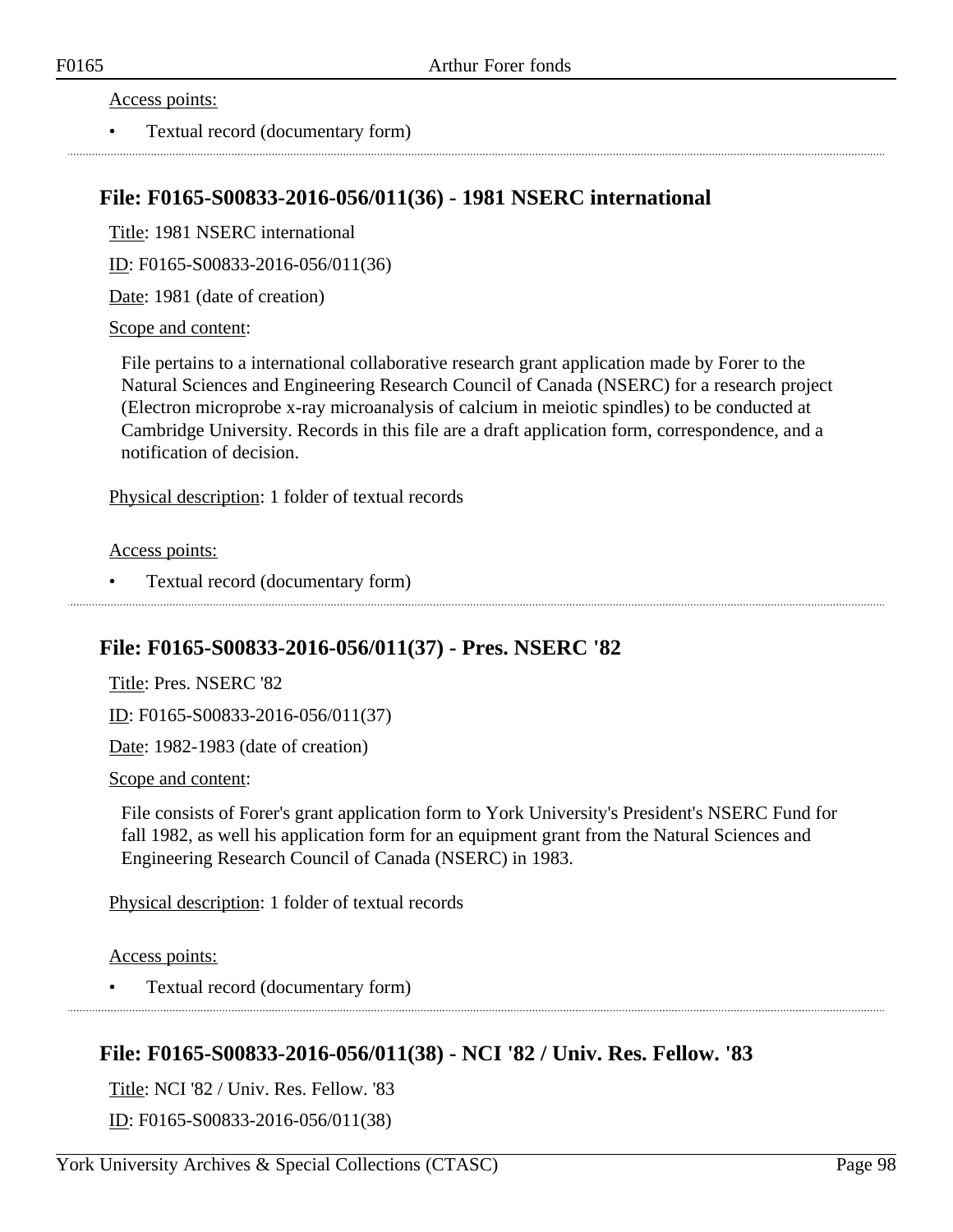Date: 1982-1983 (date of creation)

Scope and content:

File consists of Forer's project description and CV submitted to York University for its University Research Fellowship in 1983, as well as a grant application form submitted by him to the National Cancer Institute of Canada in 1982.

Physical description: 1 folder of textual records

Access points:

• Textual record (documentary form)

## **File: F0165-S00833-2016-056/012(01) - Killam : Alberta : 1981**

Title: Killam : Alberta : 1981

ID: F0165-S00833-2016-056/012(01)

Date: 4 Nov. 1981 (date of creation)

Scope and content:

File consists of a copy of a letter sent by Forer to J.G. Kaplan at the University of Alberta regarding how to apply for the Killam Memorial Chair.

Physical description: 1 folder of textual records

Access points:

• Textual record (documentary form)

# **File: F0165-S00833-2016-056/012(02) - IDEA corp. : 1983**

Title: IDEA corp. : 1983

ID: F0165-S00833-2016-056/012(02)

Date: 1983-1984 (date of creation)

Scope and content:

File consists of letters exchanged between Forer and Gregg Van Volkenburgh of the IDEA Corporation regarding Forer's idea to commercialize an ultraviolet microbeam apparatus.

Physical description: 1 folder of textual records

Access points:

• Textual record (documentary form)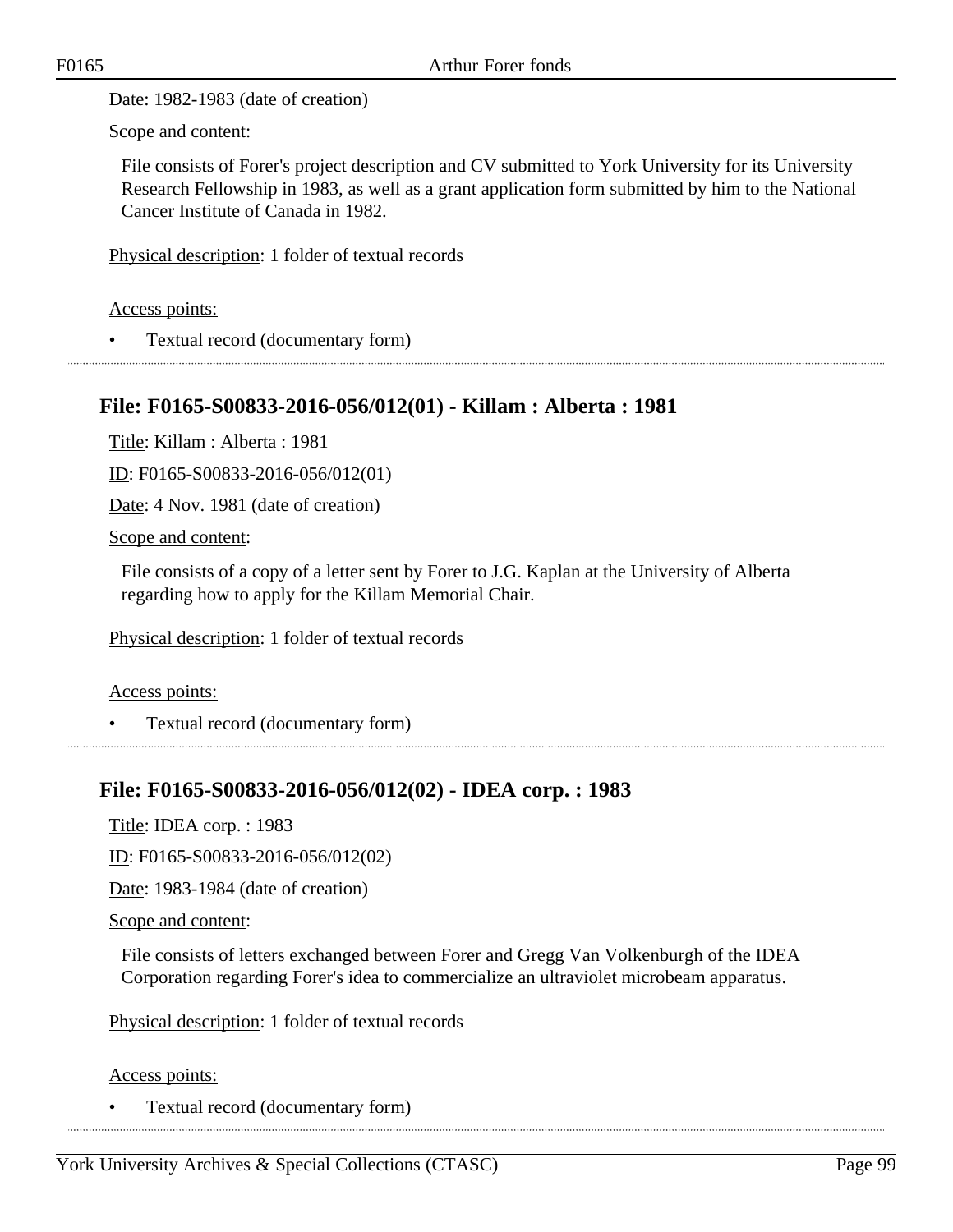# **File: F0165-S00833-2016-056/012(03) - Vari Fndn. 1988 : for clean air testing**

Title: Vari Fndn. 1988 : for clean air testing

ID: F0165-S00833-2016-056/012(03)

Date: 1988 (date of creation)

### Scope and content:

File pertains to Forer's request for funding from the George and Helen Vari Foundation to purchase a contamination control cabinet. Records in this file are memoranda, correspondence and a proposal from NESA Inc., which includes a schematic of the cabinet.

Physical description: 1 folder of textual records

### Access points:

• Textual record (documentary form)

## **File: F0165-S00833-2016-056/012(04) - Pres. NSERC : spring '88**

Title: Pres. NSERC : spring '88

ID: F0165-S00833-2016-056/012(04)

Date: 1987-1988 (date of creation)

Scope and content:

File pertains to Forer's application (with Prof. Ron Pearlman) to the York University President's NSERC Fund in spring 1988. Records in this file are a letter, a memorandum and Forer's application form.

Physical description: 1 folder of textual records

Access points:

• Textual record (documentary form)

# **File: F0165-S00833-2016-056/012(05) - NSERC equip. : 1988**

Title: NSERC equip. : 1988

ID: F0165-S00833-2016-056/012(05)

Date: 1988 (date of creation)

Scope and content:

File pertains to Forer's application to the Natural Sciences and Engineering Research Council of Canada (NSERC) for an equipment grant to fund the purchase of a fluorescence microscope and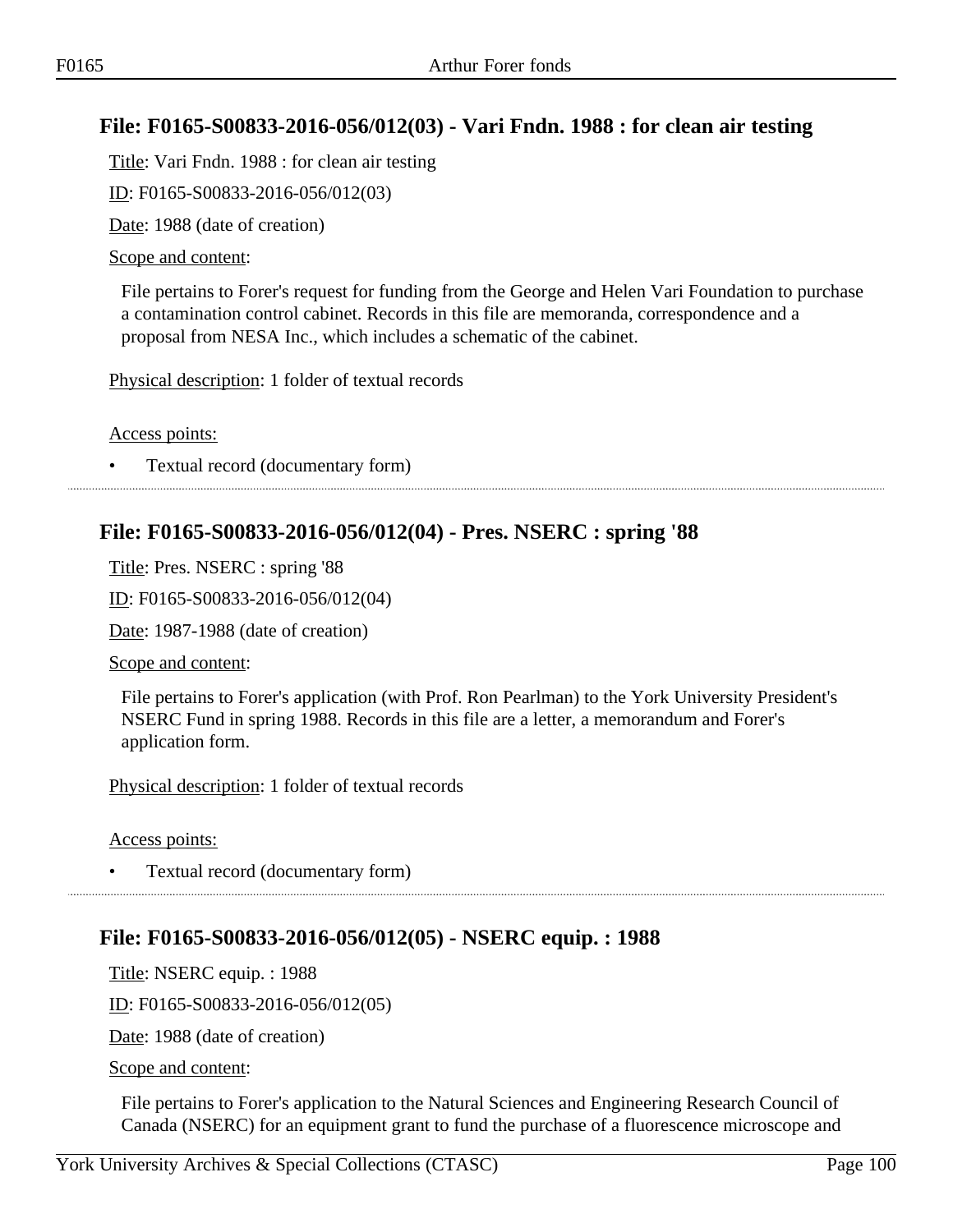image analysis system. Records in this file are an application form, a memorandum, and a notice of decision form. Also included is a notice of decision form for a three-year operating grant awarded to Forer by NSERC in 1988.

Physical description: 1 folder of textual records

Access points:

• Textual record (documentary form) 

## **File: F0165-S00833-2016-056/012(06) - NSERC equip. : 1989**

Title: NSERC equip. : 1989

ID: F0165-S00833-2016-056/012(06)

Date: 16 Oct. 1989 (date of creation)

Scope and content:

File consists of an application form submitted by Forer to the Natural Sciences and Engineering Research Council of Canada (NSERC) for an equipment grant to fund the purchase of an image analysis system.

Physical description: 1 folder of textual records

Access points:

• Textual record (documentary form)

## **File: F0165-S00833-2016-056/012(07) - Bickell & McConnell : May '89**

Title: Bickell & McConnell : May '89

ID: F0165-S00833-2016-056/012(07)

Date: 1989 (date of creation)

Scope and content:

File consists of correspondence pertaining to funding requests made by Forer to the J.P. Bickell Foundation and the J.W. McConnell Family Foundation for the purchase of a fluorescence microscope.

Physical description: 1 folder of textual records

Access points:

• Textual record (documentary form)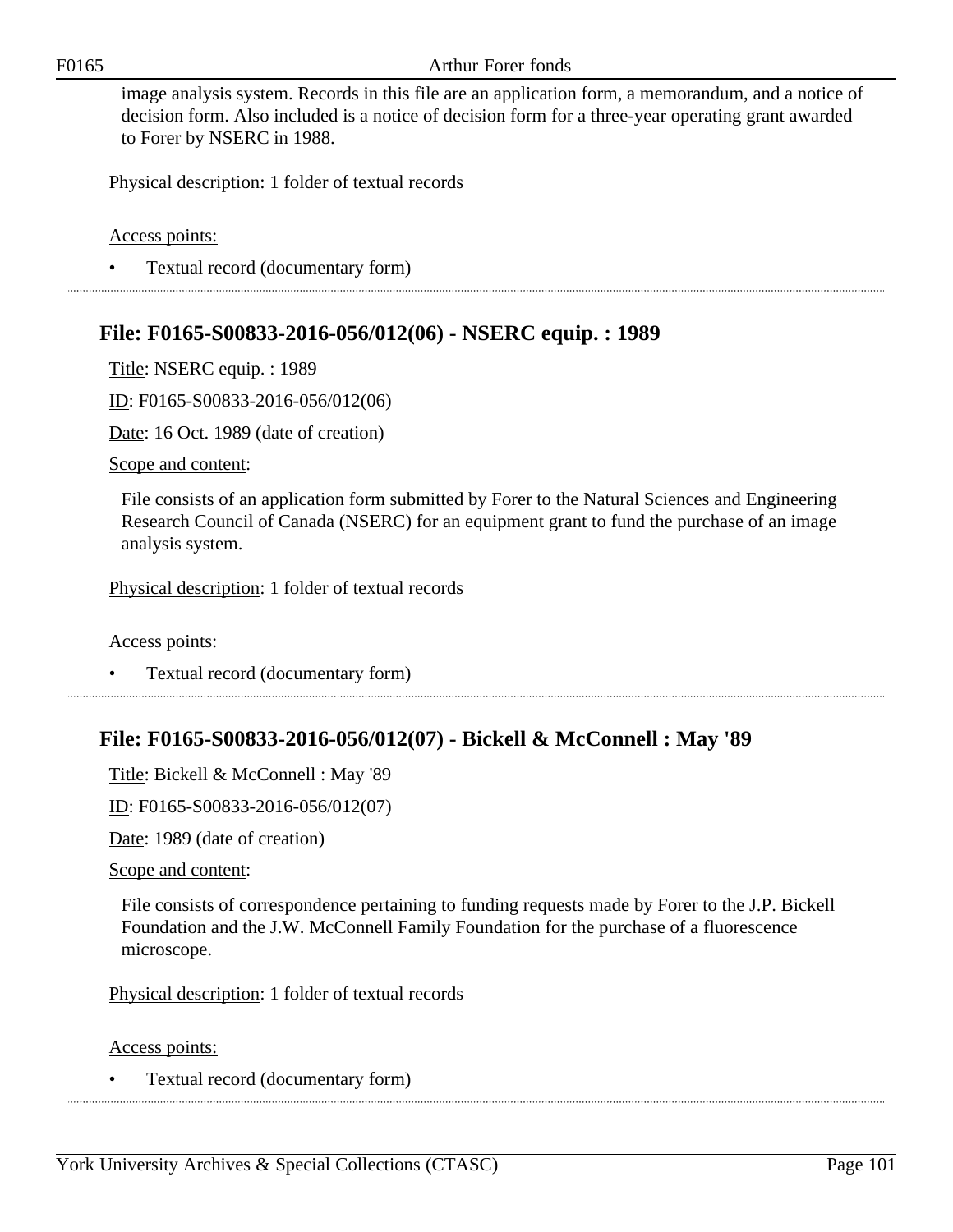# **File: F0165-S00833-2016-056/012(08) - NATO grant : '90-'92**

Title: NATO grant : '90-'92 ID: F0165-S00833-2016-056/012(08) Date: 1988-1992 (date of creation)

### Scope and content:

File pertains to a two-year collaborative grant issued to Forer and Dwayne Wise for their project entitled "Kinetic polarities of in vivo chromosomal spindle fibre microtubules" by NATO's Collaborative Research Grants Programme and Forer's request that the grant period be extended for extra year. Records in this file are correspondence, payment forms, and a grant closure scientific report.

Physical description: 1 folder of textual records

#### Access points:

• Textual record (documentary form)

## **Item: F0165-S00833-2016-056/012(09) - President's NSERC Fund application form**

Title: President's NSERC Fund application form

ID: F0165-S00833-2016-056/012(09)

Date: Sept. 1990 (date of creation)

Scope and content:

Item is an application form pertaining to Forer's request for funding from the York University President's NSERC Fund to purchase a DEP image intensifier tube.

Physical description: 1 folder of textual records

Access points:

• Textual record (documentary form)

## **File: F0165-S00833-2016-056/012(10) - Killam 1990**

Title: Killam 1990 ID: F0165-S00833-2016-056/012(10) Date: 1991 (date of creation) Scope and content: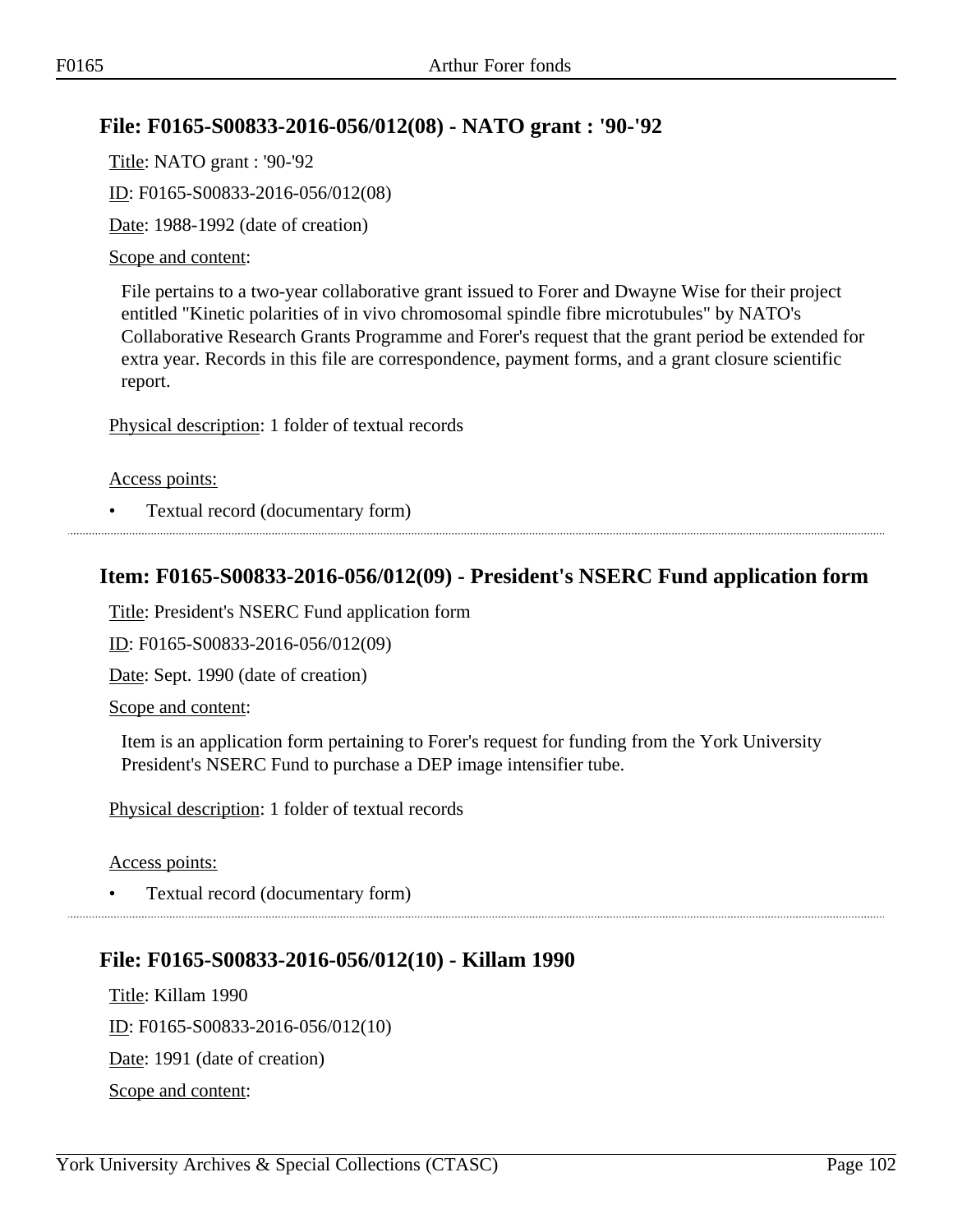File pertains to Forer's unsuccessful application for a Killam Research Fellowship. Records in this file are a letter from the Canada Council and the recommendation reports of three assessors.

Physical description: 1 folder of textual records

Access points:

• Textual record (documentary form)

## **File: F0165-S00833-2016-056/012(11) - NSERC op. : Oct. 1990 : & rebuttal**

Title: NSERC op. : Oct. 1990 : & rebuttal

ID: F0165-S00833-2016-056/012(11)

Date: 1990-1992 (date of creation)

Scope and content:

File pertains to a multi-year National Sciences and Engineering Research Council of Canada (NSERC) grant issued to Forer and his appeal to NSERC after the amount of his grant was reduced. Records in this file are notices of decision, memoranda, an application form, correspondence, referees' reports, and magazine articles.

Physical description: 1 folder of textual records

Access points:

• Textual record (documentary form) 

## **File: F0165-S00833-2016-056/012(12) - 1990 NSERC equipment**

Title: 1990 NSERC equipment

ID: F0165-S00833-2016-056/012(12)

Date: 1990 (date of creation)

#### Scope and content:

File consists of an equipment grant application form submitted by Forer to the Natural Sciences and Engineering Research Council of Canada (NSERC) for the purchase of an optical disk drive and hard disk drive. Also included is a notice of decision from NSERC for a \$15,250 equipment grant to purchase an image analysis system.

Physical description: 1 folder of textual records

Access points:

• Textual record (documentary form)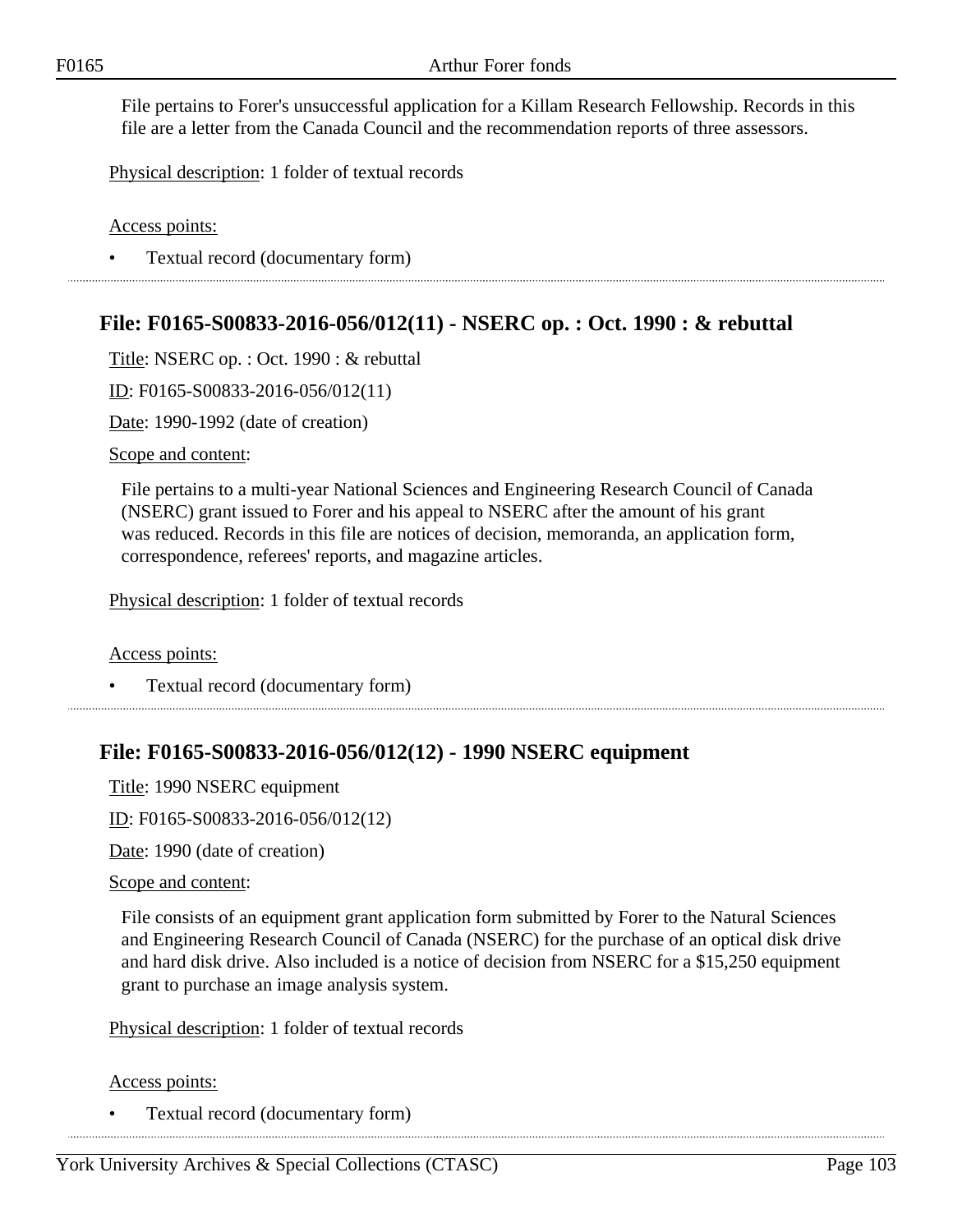## **File: F0165-S00833-2016-056/012(13) - NSERC equip. : Oct. '91 : confocal 'scope**

Title: NSERC equip. : Oct. '91 : confocal 'scope

ID: F0165-S00833-2016-056/012(13)

Date: 1991-1992 (date of creation)

#### Scope and content:

File pertains to a Natural Sciences and Engineering Research Council of Canada (NSERC) equipment grant application submitted by Forer (with K.G. Davey, A.S.M. Saleuddin and I.B. Heath of York University) to purchase a confocal microscope. Records in this file are a notice of decision, application forms, and equipment price quotations and price lists.

Physical description: 1 folder of textual records

Access points:

• Textual record (documentary form)

## **File: F0165-S00833-2016-056/012(14) - Weston 1991**

Title: Weston 1991

ID: F0165-S00833-2016-056/012(14)

Date: 1990-1991 (date of creation)

Scope and content:

File consists of a letter from Forer to the W. Garfield Weston Foundation requesting funding for an optical disk drive and hard disk, a letter from Corel Systems Corporation with a quote for the hardware and other product information, and a letter sent from the Foundation in response.

Physical description: 1 folder of textual records

Access points:

• Textual record (documentary form)

## **File: F0165-S00833-2016-056/012(15) - Leave Fellowship '92**

Title: Leave Fellowship '92 ID: F0165-S00833-2016-056/012(15) Date: 1992 (date of creation) Scope and content: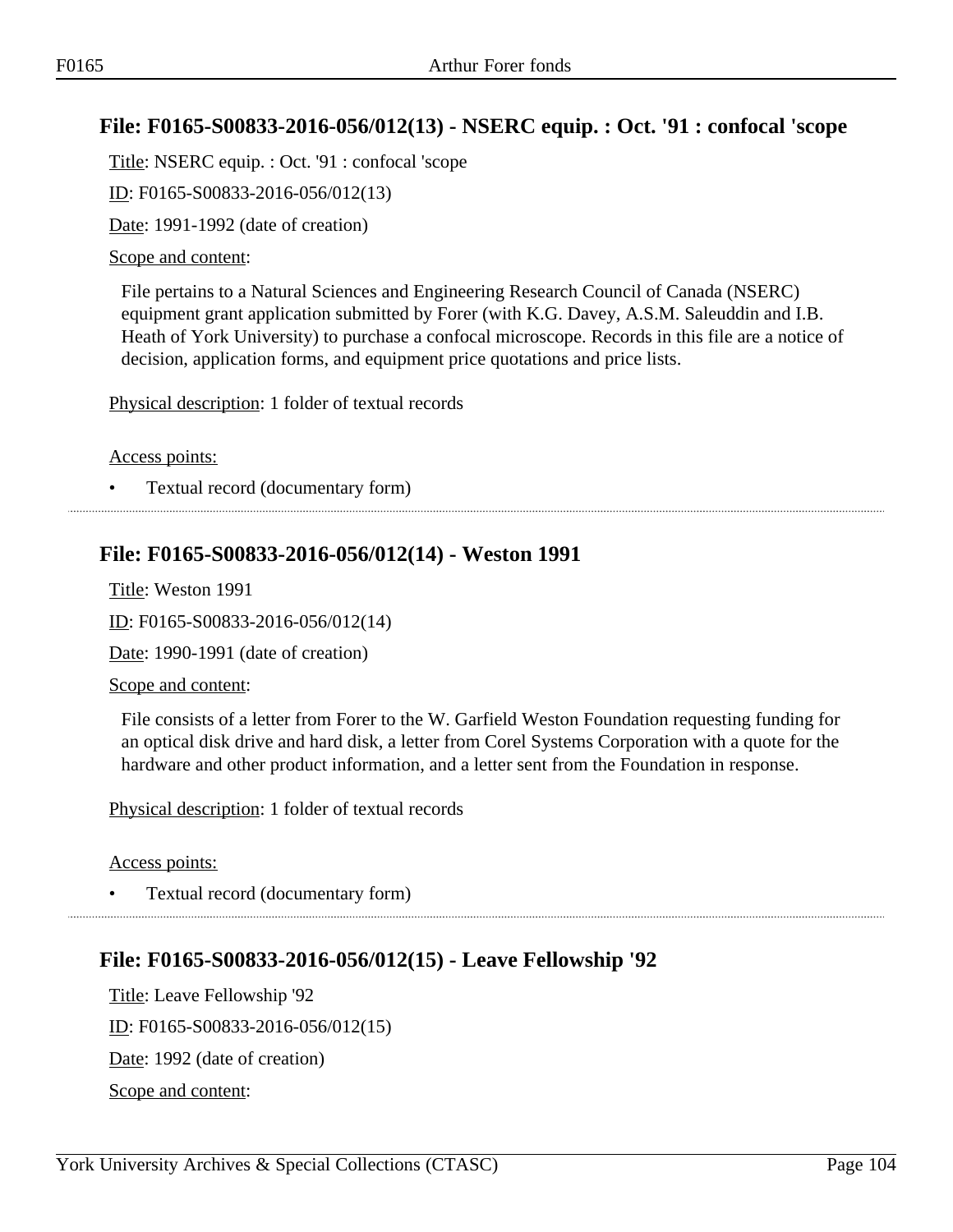File consists of Forer's CV and an application form for the York University Leave Fellowship Fund, submitted to fund his sabbatical travel expenses to work in Australia with Jeremy Pickett-Heaps.

Physical description: 1 folder of textual records

Access points:

• Textual record (documentary form)

## **File: F0165-S00833-2016-056/012(16) - Killam application : June 1993**

Title: Killam application : June 1993

ID: F0165-S00833-2016-056/012(16)

Date: 1993 (date of creation)

Scope and content:

File pertains to Forer's application for a Canada Council Killam Research Fellowship to conduct research at York University and at the University of Melbourne. Records in this file are an application form, a photocopy of Forer's passport and ID card, the CVs of Jeremy Pickett-Heaps and Tim Spurck, a letter of reference from Stephen M. Wolniak, a letter from York University confirming Forer's employment and salary, grant assessors' reports, and a letter from the Canada Council regarding its decision.

Physical description: 1 folder of textual records

Access points:

• Textual record (documentary form)

# **File: F0165-S00833-2016-056/012(17) - 1993 NSERC : op. & equip.**

Title: 1993 NSERC : op. & equip.

ID: F0165-S00833-2016-056/012(17)

Date: 1991-1993 (date of creation)

Scope and content:

File pertains to an operating grant and an equipment grant applied for and received by Forer from the Natural Sciences and Engineering Research Council of Canada (NSERC). Records in this file are application forms, a request for next installment form, notices of decision, a memorandum and a letter.

Physical description: 1 folder of textual records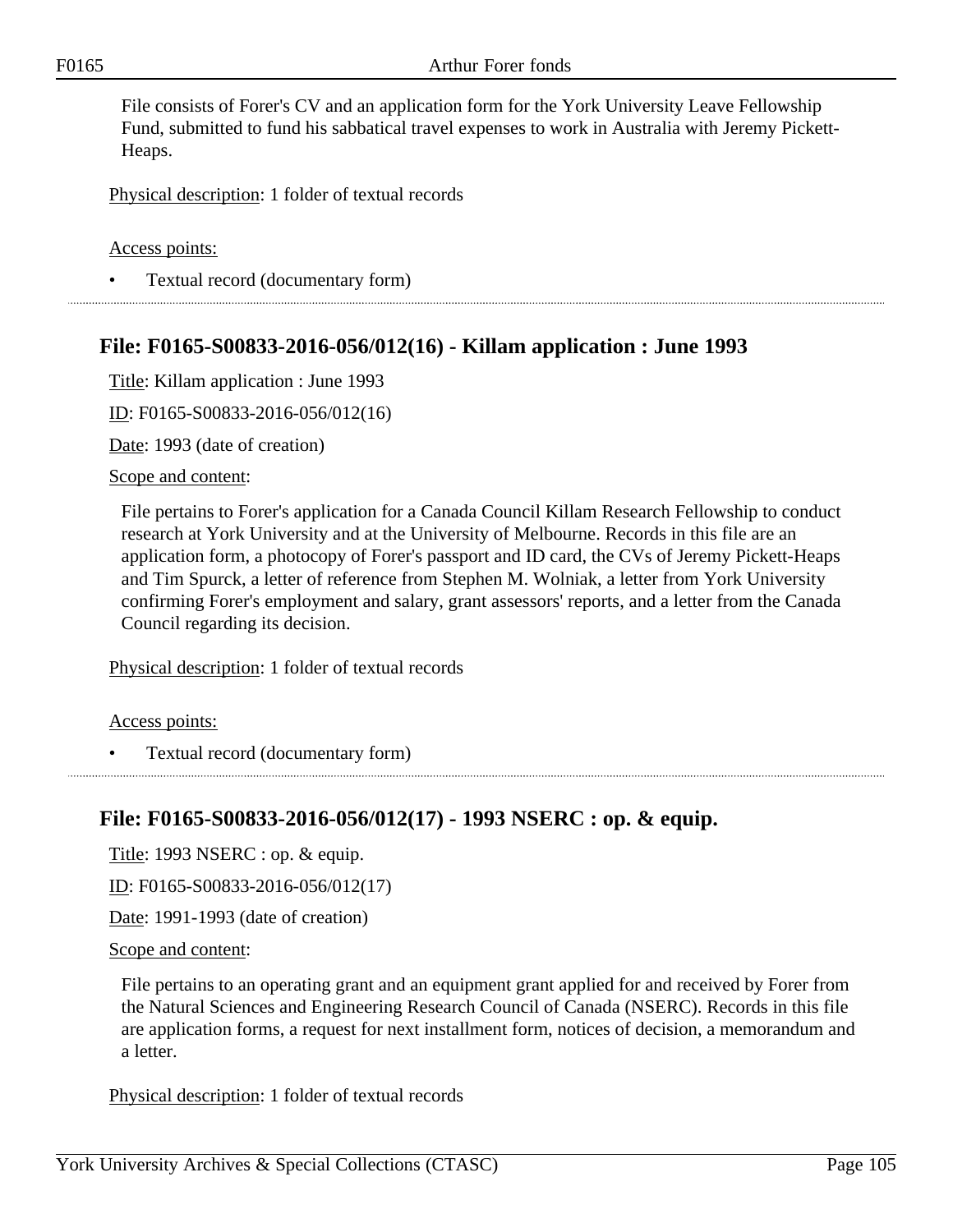Access points:

• Textual record (documentary form)

### **File: F0165-S00833-2016-056/012(18) - Pres. NSERC '94**

Title: Pres. NSERC '94

ID: F0165-S00833-2016-056/012(18)

Date: Nov. 1994 (date of creation)

Scope and content:

File consists of Forer's application form for the York University President's NSERC Fund.

Physical description: 1 folder of textual records

#### Access points:

• Textual record (documentary form)

# **File: F0165-S00833-2016-056/012(19) - Collab. '94 & '95**

Title: Collab. '94 & '95

ID: F0165-S00833-2016-056/012(19)

Date: 1994-1995 (date of creation)

#### Scope and content:

File pertains to Forer's applications to the Natural Sciences and Engineering Research Council of Canada (NSERC)'s Collaborative Project Grants Program for a research project to be conducted with Jeremy Pickett-Heaps and Tim Spurck. Records in this file are correspondence, memoranda, application forms, referees' reports, and a notice of decision.

Physical description: 1 folder of textual records

#### Access points:

• Textual record (documentary form)

## **File: F0165-S00833-2016-056/012(20) - Killam '94**

Title: Killam '94 ID: F0165-S00833-2016-056/012(20) Date: 1994-1995 (date of creation) Scope and content:

York University Archives & Special Collections (CTASC) Page 106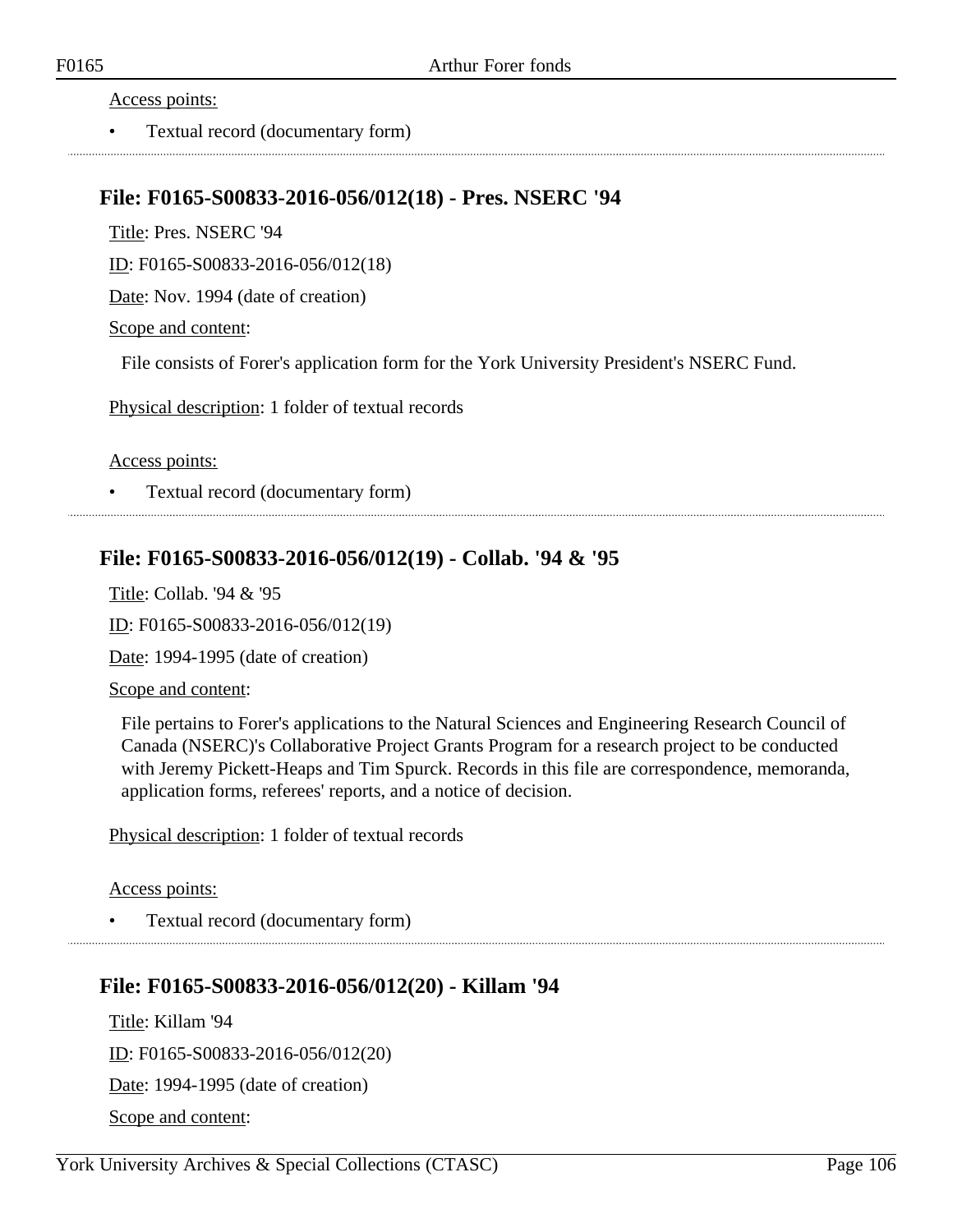File pertains to Forer's application for a Canada Council Killam Research Fellowship in 1994. Records in this file are an application form and the CVs of Jeremy Pickett-Heaps and Tim Spurck, as well as a letter of response from the Canada Council.

Physical description: 1 folder of textual records

Access points:

• Textual record (documentary form)

## **File: F0165-S00833-2016-056/012(21) - Guggenheim : '94 for '95**

Title: Guggenheim : '94 for '95

ID: F0165-S00833-2016-056/012(21)

Date: 1994-1995 (date of creation)

Scope and content:

File pertains to Forer's application for a John Simon Guggenheim Memorial Foundation fellowship. Records in this file are the application form and a letter of response from the Foundation.

Physical description: 1 folder of textual records

Access points:

• Textual record (documentary form)

## **File: F0165-S00833-2016-056/012(22) - NSERC equip. : '95**

Title: NSERC equip. : '95

ID: F0165-S00833-2016-056/012(22)

Date: 1995-1996 (date of creation)

#### Scope and content:

File pertains to Forer's application to the Natural Sciences and Engineering Research Council of Canada (NSERC) for an equipment grant to fund the purchase of a laser disc recorder. Records in this file are an application form and notice of decision.

Physical description: 1 folder of textual records

#### Access points:

• Textual record (documentary form)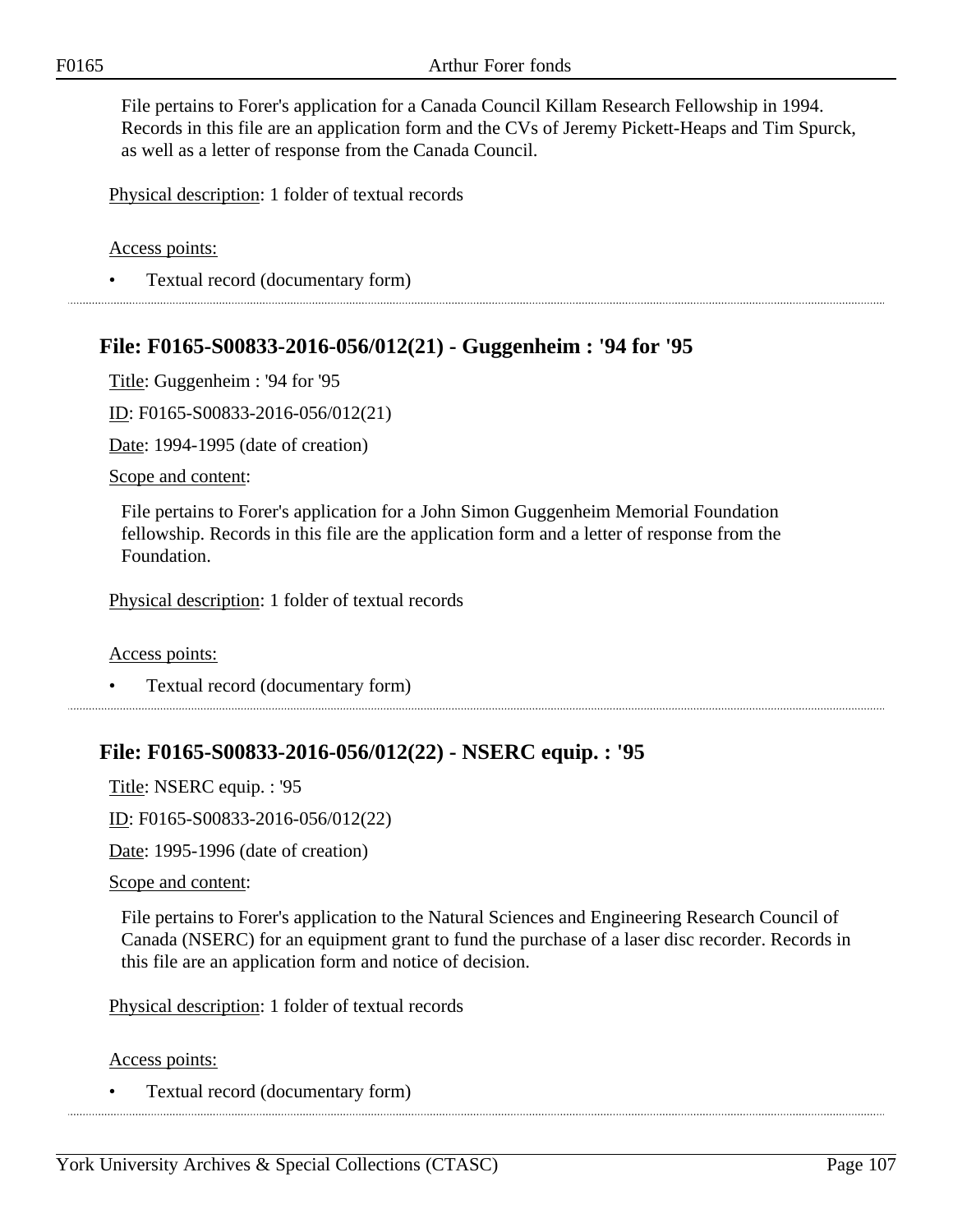## **Item: F0165-S00833-2016-056/012(23) - Leave Fellowship Fund application form**

Title: Leave Fellowship Fund application form

ID: F0165-S00833-2016-056/012(23)

Date: Oct. 1996 (date of creation)

#### Scope and content:

Item is an application form submitted by Forer to this York University fund to finance equipment, travel and student assistant expenses during his sabbatical in 1999-2000.

Physical description: 1 folder of textual records

Access points:

• Textual record (documentary form)

### **File: F0165-S00833-2016-056/012(24) - 1997 op. grant & PDF**

Title: 1997 op. grant & PDF

ID: F0165-S00833-2016-056/012(24)

Date: 1997-1998 (date of creation)

Scope and content:

File pertains to Forer's application to the Natural Sciences and Engineering Research Council of Canada (NSERC) for an operational/research grant and his subsequent unsuccessful appeal of a reduction in his level of funding. Records in this file are application forms, message forms to applicants, a list of grant recipients, correspondence, and an advisor's report.

Physical description: 1 folder of textual records

Access points:

• Textual record (documentary form)

## **File: F0165-S00833-2016-056/012(25) - Appeal : 1998 : NSERC**

Title: Appeal : 1998 : NSERC

ID: F0165-S00833-2016-056/012(25)

Date: 1998 (date of creation)

Scope and content:

File pertains to Forer's appeal of a Natural Sciences and Engineering Research Council of Canada (NSERC) research grant issued to him 1998, which had been reduced in amount from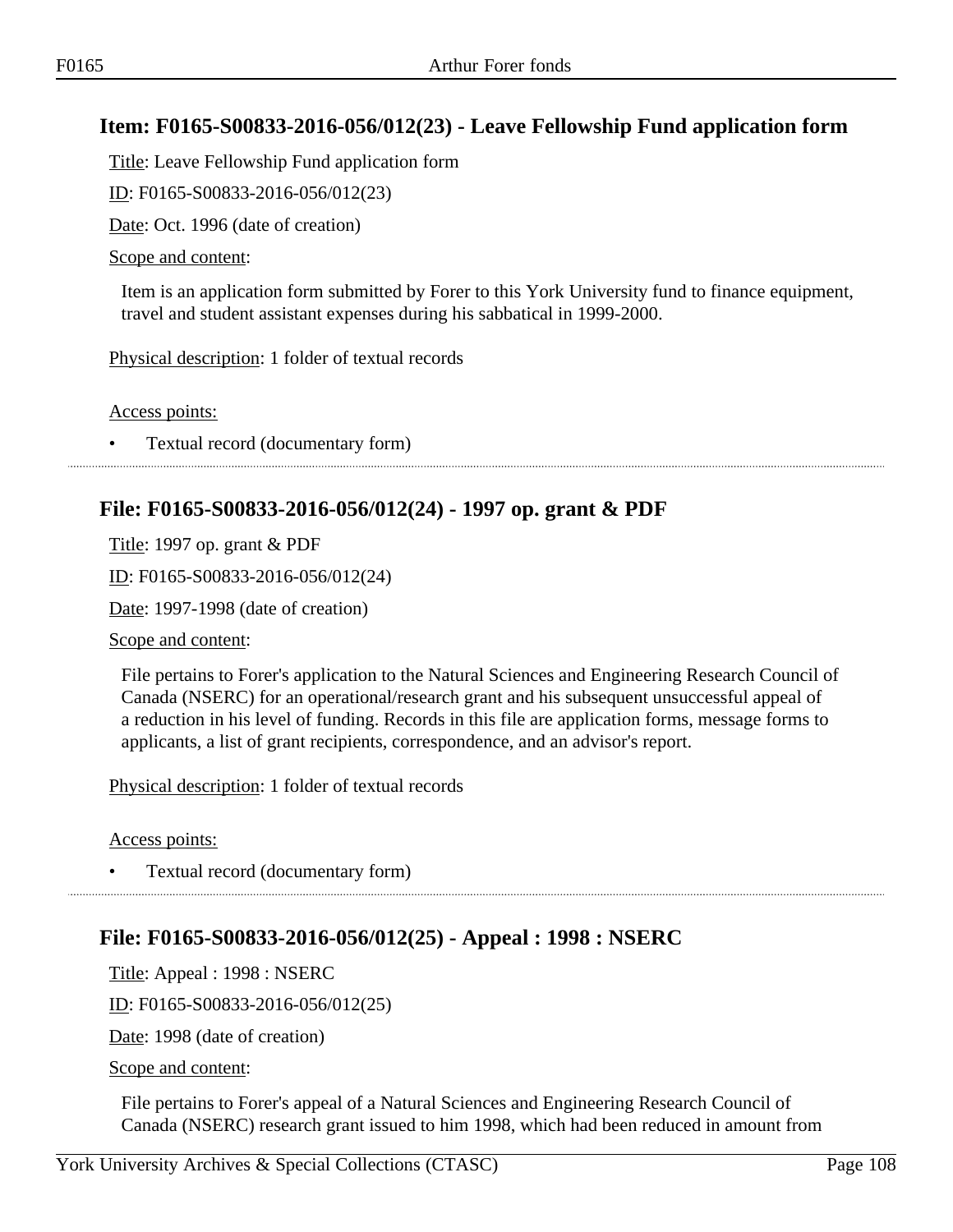previous years and in scope, from four years to two years. Records in this file are correspondence, guidelines for appeals, e-mail, and an advisor's report.

Physical description: 1 folder of textual records

Access points:

• Textual record (documentary form)

## **File: F0165-S00833-2016-056/012(26) - 1997 eq. grant**

Title: 1997 eq. grant

ID: F0165-S00833-2016-056/012(26)

Date: 1997-1998 (date of creation)

Scope and content:

File pertains to Forer's application (with Brent Heath and Roger Lew of York University) for an equipment grant from the Natural Sciences and Research Council of Canada (NSERC) to fund the purchase of micropoint laser scissors. Records in this file are an application form, a letter and a notice of decision.

Physical description: 1 folder of textual records

Access points:

• Textual record (documentary form)

# **File: F0165-S00833-2016-056/012(27) - Webster '97 (preliminary)**

Title: Webster '97 (preliminary)

ID: F0165-S00833-2016-056/012(27)

Date: 1997-2001 (date of creation)

Scope and content:

File pertains to Forer's 1996 and 1997 applications to the R. Howard Webster Foundation and the Eric T. Webster Foundation for a research grant. Records in this file are two grant proposal packages, consisting of a letter of introduction, research summary, budget and Forer's CV. Also included in the file is correspondence pertaining to funding granted to Forer by the Eric T. Webster Foundation for the purchase of micropoint laser scissors in 1999.

Physical description: 1 folder of textual records

#### Access points: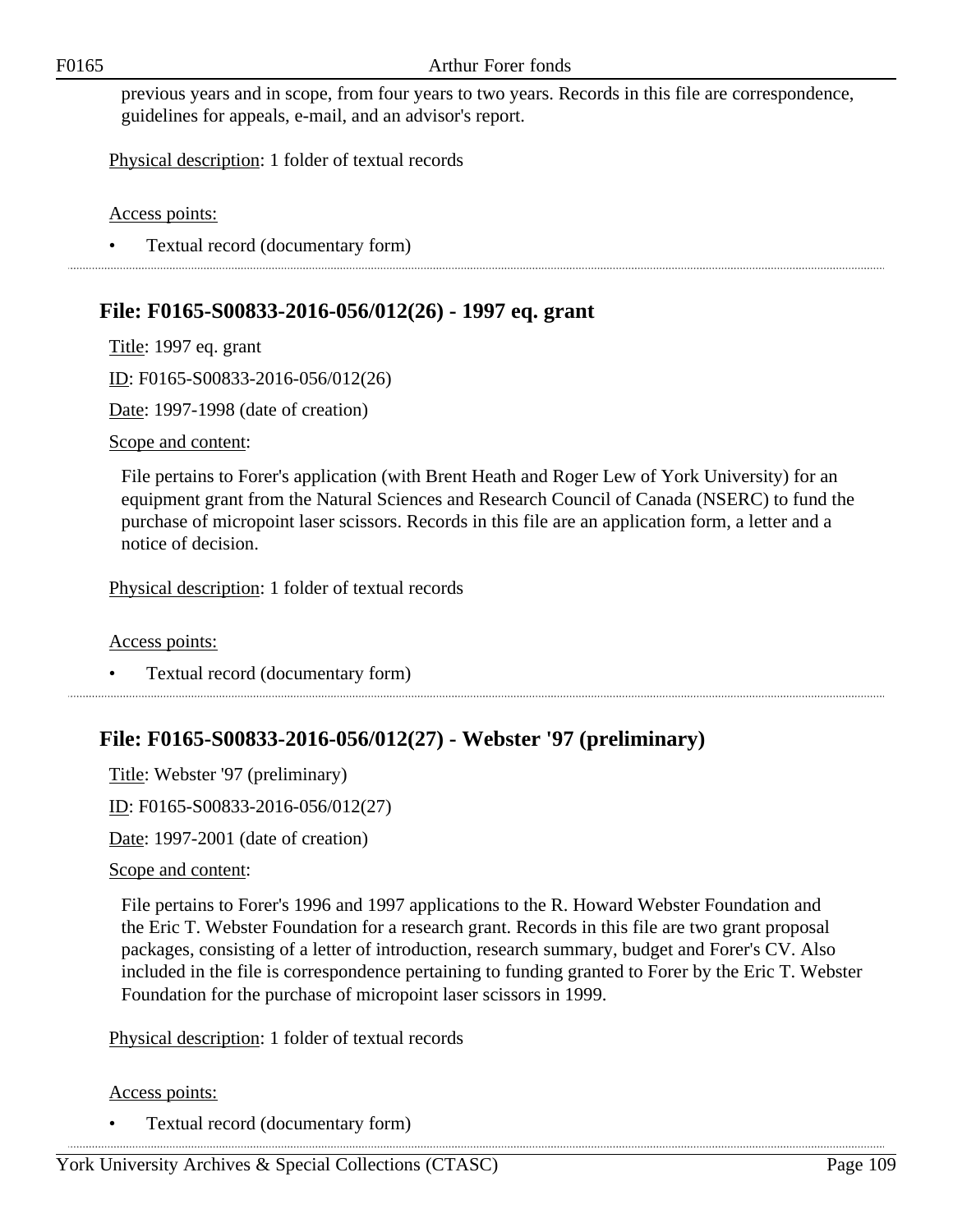## **File: F0165-S00833-2016-056/012(28) - NSERC / '99 autumn**

Title: NSERC / '99 autumn ID: F0165-S00833-2016-056/012(28) Date: 1994, 1999-2000 (date of creation)

#### Scope and content:

File pertains to Forer's application to the Natural Sciences and Engineering Research Council of Canada (NSERC) for a research grant. Records in this file are memoranda to applicants, application forms, referees' reports, and correspondence. Included in the file is a memorandum to applicant and referees' reports pertaining to a 1994 grant application by Forer.

Physical description: 1 folder of textual records

Access points:

• Textual record (documentary form)

## **File: F0165-S00833-2016-056/012(29) - NSERC 2003 : submitted forms**

Title: NSERC 2003 : submitted forms

ID: F0165-S00833-2016-056/012(29)

Date: 2003-2004 (date of creation)

Scope and content:

File pertains to Forer's successful application for a Natural Sciences and Engineering Research Council of Canada (NSERC) five-year Discovery Grant. Records in this file are an application form, consent forms signed by graduate students formerly supervised by Forer (listed as highly qualified personnel), correspondence, referees' reports and e-mail.

Physical description: 1 folder of textual records

Access points:

• Textual record (documentary form)

### **File: F0165-S00833-2016-056/012(30) - NSERC 2008**

Title: NSERC 2008 ID: F0165-S00833-2016-056/012(30) Date: 2004, 2008-2009 (date of creation) Scope and content: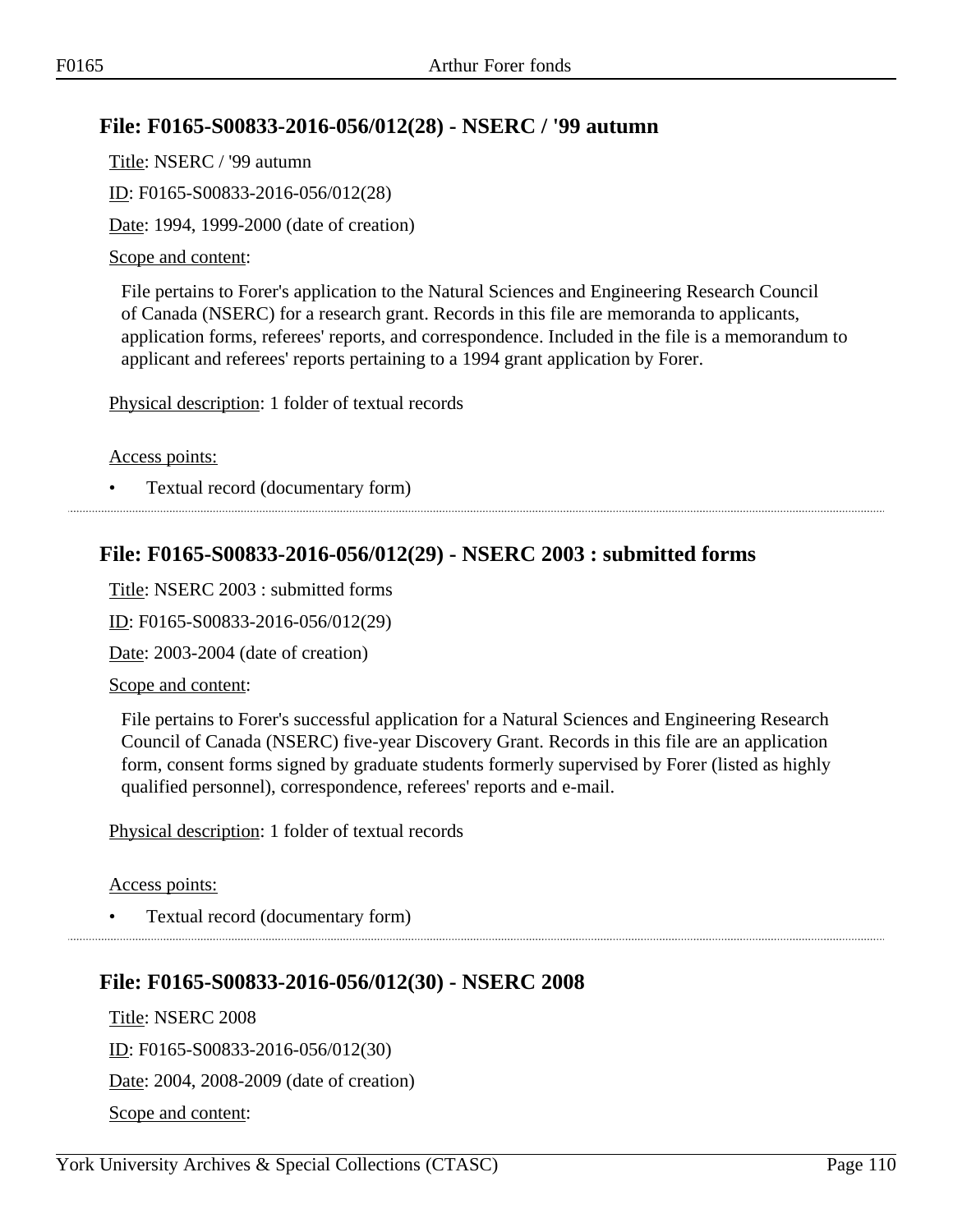File pertains to Forer's application for a Natural Sciences and Engineering Research Council of Canada (NSERC) five-year Discovery Grant. Records in this file are an application form, referees' reports, a highly qualified personnel list, e-mail, and a copy of a 2004 letter pertaining to his previous NSERC grant.

Physical description: 1 folder of textual records

#### Access points:

• Textual record (documentary form)

### **Item: F0165-S00833-2016-056/012(31) - Personal data form (NSERC)**

Title: Personal data form (NSERC)

ID: F0165-S00833-2016-056/012(31)

Date: 2010 (date of creation)

Scope and content:

Item is a Natural Sciences and Engineering Research Council of Canada (NSERC) personal data form submitted by Forer in support of a NSERC grant application (not included).

Physical description: 1 folder of textual records

Access points:

• Textual record (documentary form)

### **File: F0165-S00833-2016-056/012(32) - NSERC 2013**

Title: NSERC 2013

ID: F0165-S00833-2016-056/012(32)

Date: 2009, 2013-2014 (date of creation)

#### Scope and content:

File pertains to Forer's successful application for a Natural Sciences and Engineering Research Council of Canada (NSERC) five-year Discovery Grant. File includes an application form (on DVD), correspondence, grant summaries, reviewers' reports, and e-mail. Also included in the file is a copy of Forer's personal data form for a 2009 NSERC grant application.

Physical description: 1 folder of textual records 1 DVD

Access points: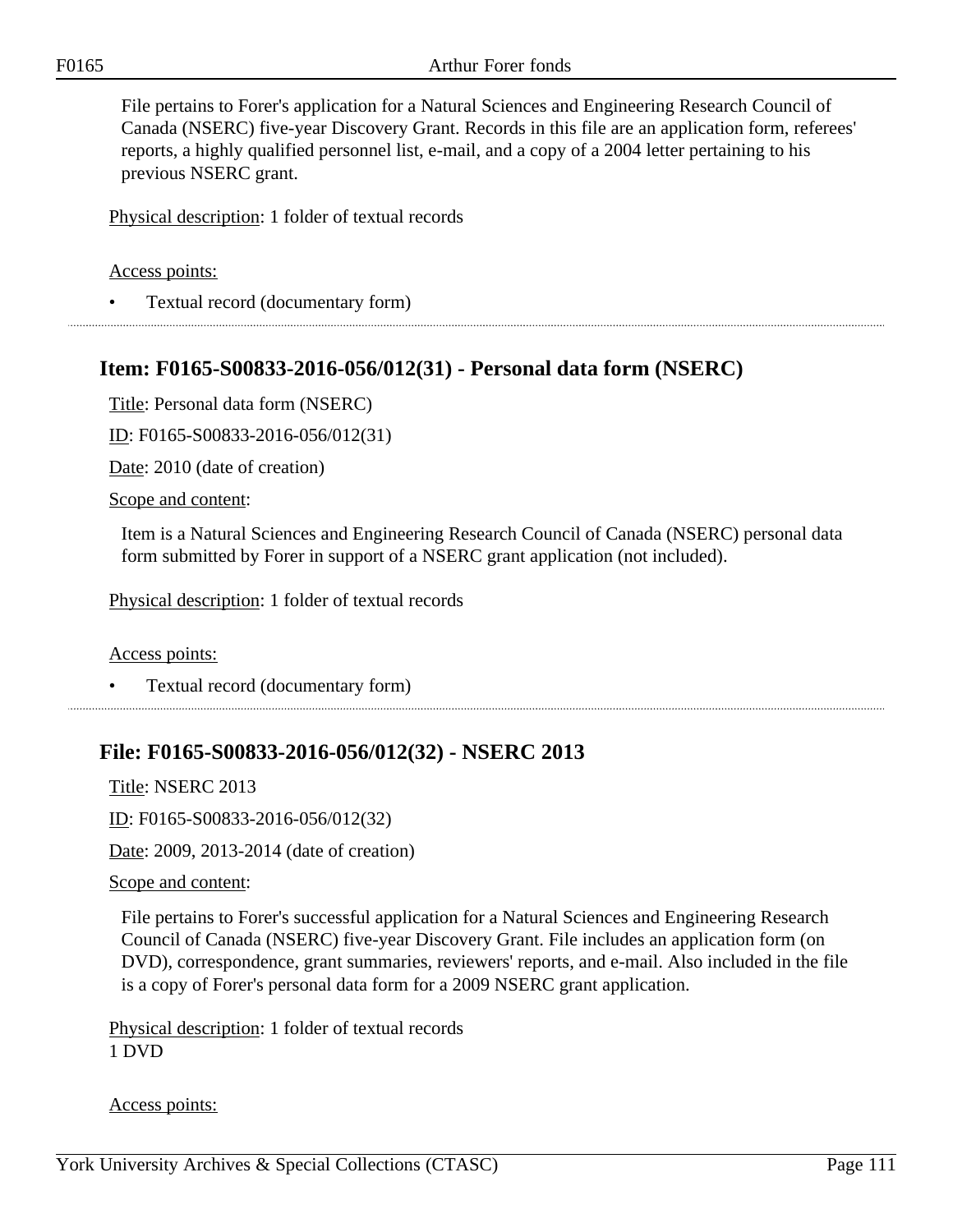. . . . . . . . . . . . . . . . . . .

• Textual record (documentary form)

#### **File: F0165-S00833-2016-056/013(01) - A dishonest grad student**

Title: A dishonest grad student

ID: F0165-S00833-2016-056/013(01)

Date: Jan. 1984 (date of creation)

#### Scope and content:

File consists of correspondence and memorandum pertaining to the academic dishonesty of one of Forer's research assistants and students.

Physical description: 1 folder of textual records

Restrictions on access:

Access to this file is closed.

Access points:

• Textual record (documentary form)

# **File: F0165-S00833-2016-056/013(02) - Correspondence re: female authors of science articles being treated differently from male authors : Protoplasma : 1994-1995**

Title: Correspondence re: female authors of science articles being treated differently from male authors : Protoplasma : 1994-1995

ID: F0165-S00833-2016-056/013(02)

Date: 1994-1995 (date of creation)

Scope and content:

File consists of correspondence and e-mail pertaining to the complaint of Paula Wilson and Forer about science journal Protoplasma's convention of publishing female authors' full names but only the first initial and last name of male authors.

Physical description: 1 folder of textual records

Access points:

• Textual record (documentary form)

#### **File: F0165-S00833-2016-056/013(03) - A. Forer : attempt to not-retire at age 65**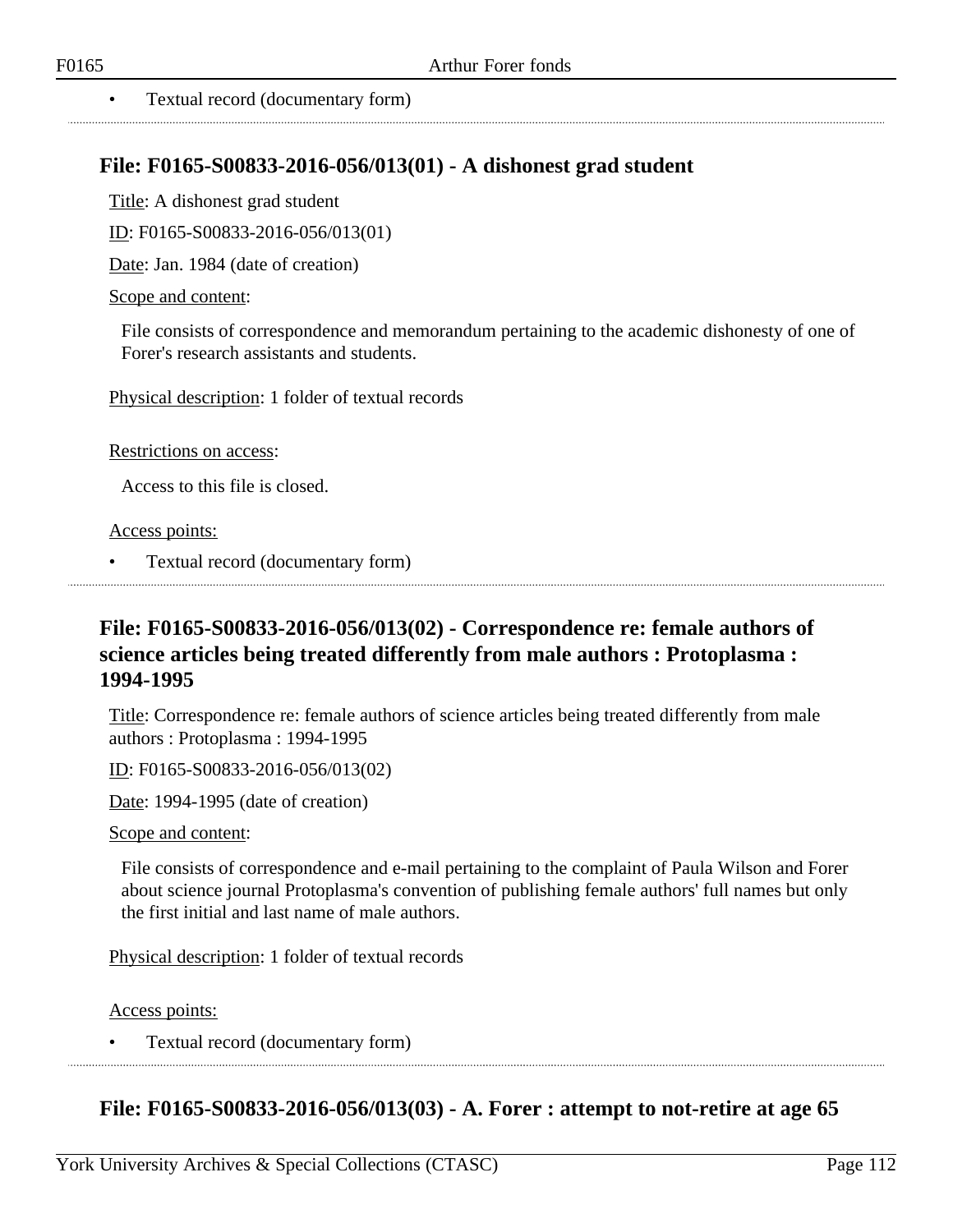Title: A. Forer : attempt to not-retire at age 65

ID: F0165-S00833-2016-056/013(03)

Date: 1998-2001 (date of creation)

Scope and content:

File consists of correspondence, memoranda, e-mail, a CV and an agenda pertaining to Forer's request to delay his retirement (mandatory at age 65) from York University's Department of Biology in 2001.

Physical description: 1 folder of textual records

Access points:

• Textual record (documentary form)

#### **File: F0165-S00833-2016-055/013(04) - Attempts to suppress/censor my work**

Title: Attempts to suppress/censor my work

ID: F0165-S00833-2016-055/013(04)

Date: 1980-1981, 1997, 2004 (date of creation)

Scope and content:

File consists of e-mail, correspondence and a note written by Forer pertaining to examples and anecdotes of fellow scientists attempting to discredit Forer's work.

Physical description: 1 folder of textual records

Access points:

• Textual record (documentary form)

### **File: F0165-S00833-2016-056/013(05) - 1986 Moscow meeting**

Title: 1986 Moscow meeting

ID: F0165-S00833-2016-056/013(05)

Date: 1986 (date of creation)

Scope and content:

File pertains to Forer's attendance at the International Forum of Scientists to Stop Nuclear Tests held in Moscow on 11-13 July 1986, hosted by the Academy of Sciences of the USSR. Records in this file are a report of the event written by the Canadian participants, Eric Fawcett, Derek Paul and Forer, as well as correspondence from fellow attendees Alan Runciman and Peter Wills, a related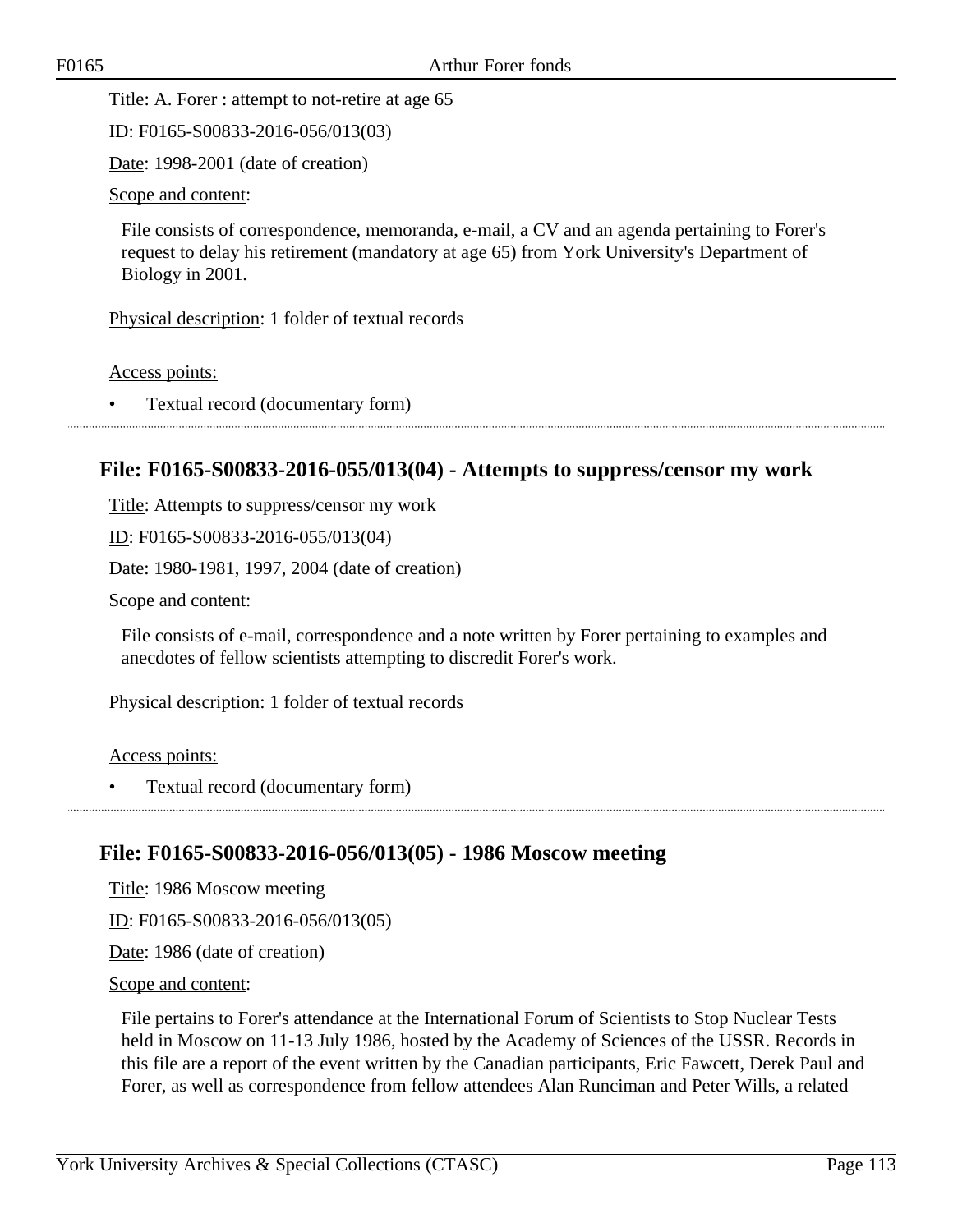newspaper article about Runciman's attendance, and a copy of a report written about the forum by Wills.

Physical description: 1 folder of textual records

Access points:

• Textual record (documentary form)

# **File: F0165-S00833-2016-056/013(06) - Letter in York Gazette 1977**

Title: Letter in York Gazette 1977

ID: F0165-S00833-2016-056/013(06)

Date: 1977 (date of creation)

Scope and content:

File pertains to a commentary written by Forer entitled "Interaction between research and teaching: to add data to the discussion", published in the York University Gazette (vol. 7, no. 19) in 1977. Records in this file include a copy of Forer's original letter to the Gazette, correspondence and notes, a copy of the published essay, and a draft paper by Forer entitled "Does research adversely affect teaching?".

Physical description: 1 folder of textual records

Access points:

• Textual record (documentary form)

# **File: F0165-S00833-2016-056/013(07) - My grievance via YUFA**

Title: My grievance via YUFA

ID: F0165-S00833-2016-056/013(07)

Date: 1987-1989 (date of creation)

#### Scope and content:

File pertains to a grant application by Forer to the W. Garfield Weston Foundation and a conflict with York University's Vice-President of External Relations that resulted in the withholding of Forer's application, a decision grieved by Forer through the York University Faculty Association (YUFA). Records in this file are correspondence, memoranda, meeting minutes, and a YUFA grievance record.

Physical description: 1 folder of textual records

Access points: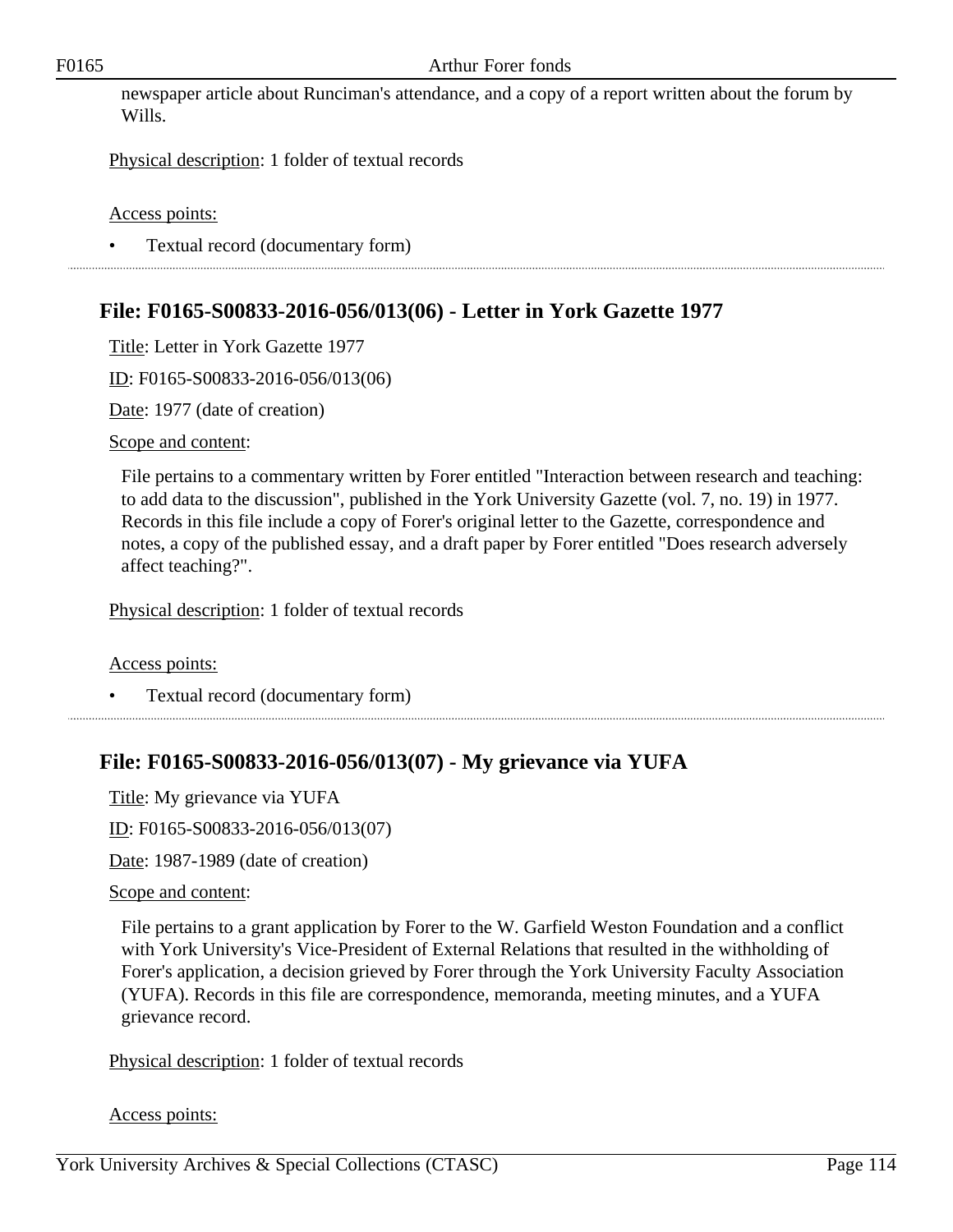#### **File: F0165-S00833-2016-056/013(08) - Physio search : correspondence : 1998**

Title: Physio search : correspondence : 1998

ID: F0165-S00833-2016-056/013(08)

Date: 1998 (date of creation)

#### Scope and content:

File pertains to Forer's participation on a Department of Biology search committee for animal physiology in 1998. Records in this file are memoranda, e-mail and correspondence pertaining to the committee's decision.

Physical description: 1 folder of textual records

#### Restrictions on access:

Access to this file is subject to a research agreement.

Access points:

• Textual record (documentary form)

# **File: F0165-S00833-2016-056/013(09) - Nomination of Ursula Franklin to RSC & convocation**

Title: Nomination of Ursula Franklin to RSC & convocation

ID: F0165-S00833-2016-056/013(09)

Date: 1985-1987 (date of creation)

#### Scope and content:

File pertains to Forer's involvement with the nomination of Ursula Franklin as a fellow in Academy III of the Royal Society of Canada and her honorary Doctor of Science degree received from York University at its Spring 1985 Convocation. Records in this file are correspondence, including a letter to Forer from Franklin, a nomination form, memoranda, CVs, speaking notes, and a schedule of events. Also included in the file is correspondence exchanged between Forer and Bryce Kendrick, honorary secretary of the Academy of Science, Royal Academy of Canada, regarding Forer's complaint about the listing of female candidates on Academy of Science ballots by their first names and men by their initials.

Physical description: 1 folder of textual records

#### Access points: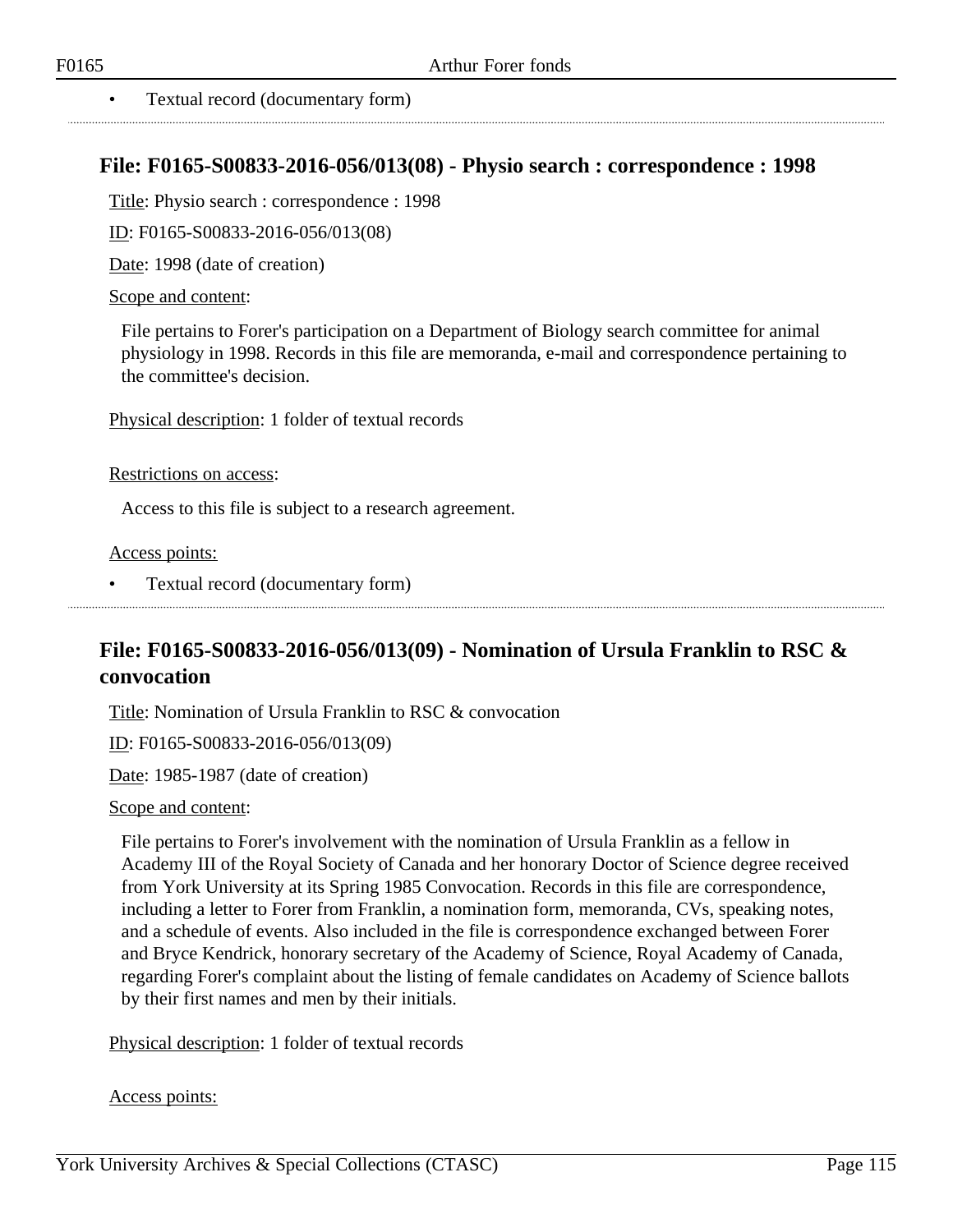#### • Textual record (documentary form)

#### **File: F0165-S00833-2016-056/013(10) - Letters about crane flies**

Title: Letters about crane flies

ID: F0165-S00833-2016-056/013(10)

Date: 1972-2006 (date of creation)

#### Scope and content:

File consists of incoming and copies of outgoing correspondence exchanged by Forer with other scientists regarding the nature, transfer and cultivation of various types of crane flies.

Physical description: 1 folder of textual records

Access points:

• Textual record (documentary form)

#### **File: F0165-S00833-2016-056/013(11) - My appointment to York**

Title: My appointment to York

ID: F0165-S00833-2016-056/013(11)

Date: 1971-1972 (date of creation)

Scope and content:

File consists of correspondence and list of relocation expenses pertaining to Forer's appointment to the position of assistant professor in Atkinson College's Department of Natural Science, which commenced 1 July 1972.

Physical description: 1 folder of textual records

Access points:

• Textual record (documentary form)

#### **File: F0165-S00833-2016-056/013(12) - Good NSERC reviews**

Title: Good NSERC reviews ID: F0165-S00833-2016-056/013(12) Date: [200-?] (date of creation) Scope and content: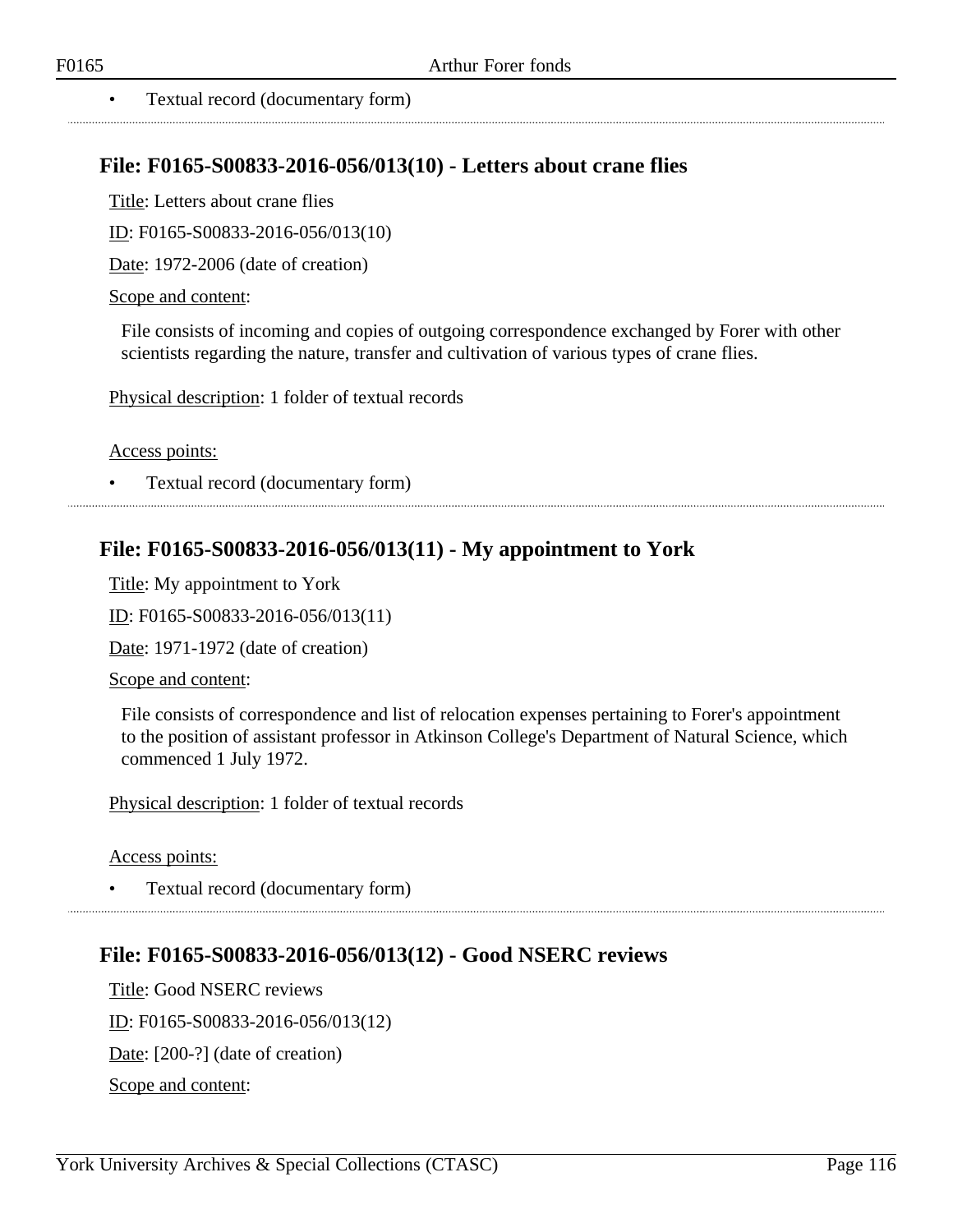File consists of Natural Sciences and Engineering Research Council of Canada referees' reports praising Forer's work and proposals.

Physical description: 1 folder of textual records

Access points:

• Textual record (documentary form)

### **File: F0165-S00833-2016-056/013(13) - Some students who enjoyed my teaching**

Title: Some students who enjoyed my teaching

ID: F0165-S00833-2016-056/013(13)

Date: 1997-2001 (date of creation)

Scope and content:

File consists of e-mail, cards and acknowledgements sent to Forer by appreciative students and lab assistants.

Physical description: 1 folder of textual records

Access points:

• Textual record (documentary form)

#### **File: F0165-S00833-2016-056/013(14) - Letters re: article by Sillers & Forer 1983**

Title: Letters re: article by Sillers & Forer 1983

ID: F0165-S00833-2016-056/013(14)

Date: 1958, 1980-1988 (date of creation)

Scope and content:

File consists of a graph and correspondence pertaining to research questions posed to other scientists by Forer and their replies

Physical description: 1 folder of textual records

Access points:

• Textual record (documentary form)

### **File: F0165-S00833-2016-056/013(15) - My CTV "Univ. of the Air" comments**

Title: My CTV "Univ. of the Air" comments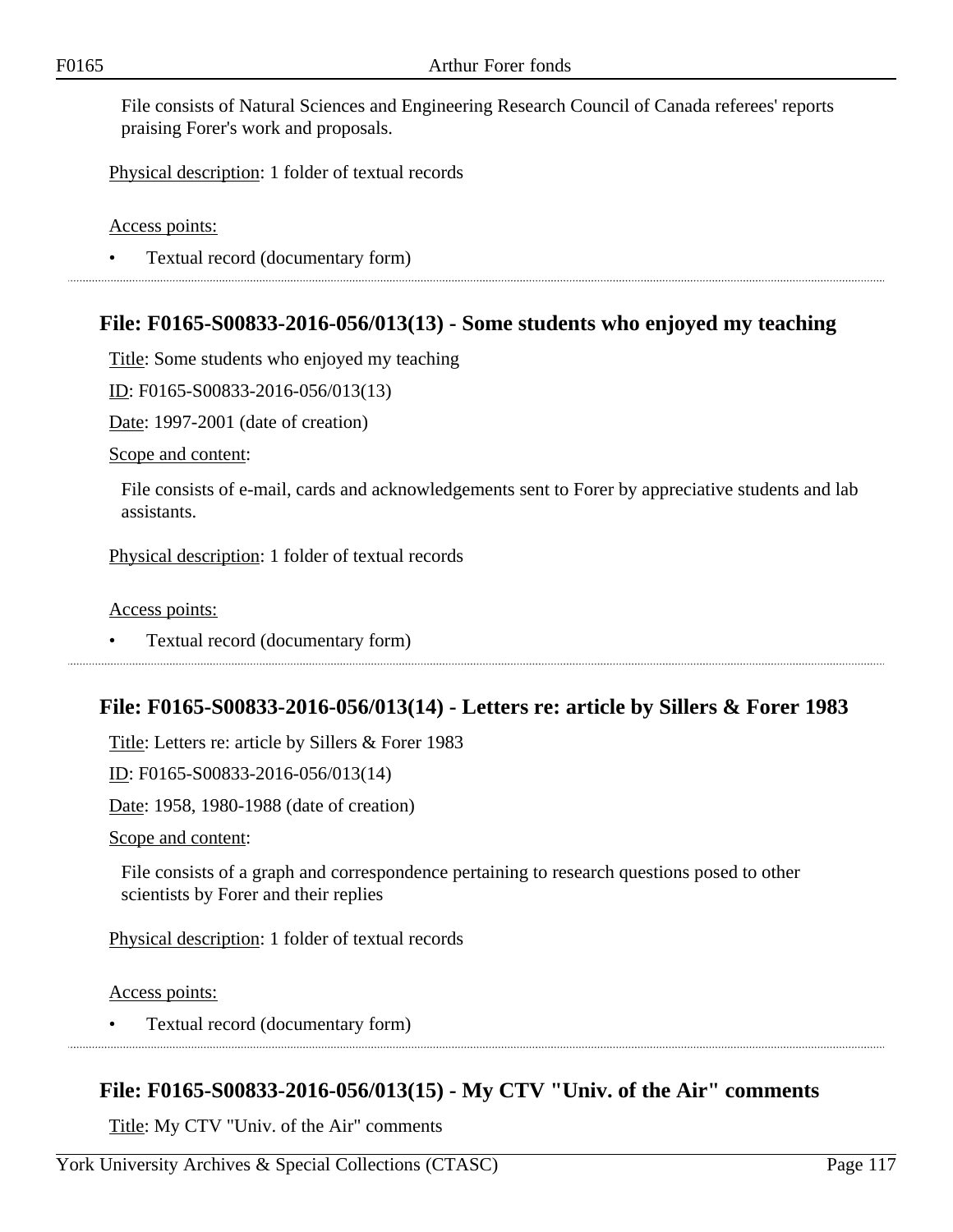ID: F0165-S00833-2016-056/013(15)

Date: 1977 (date of creation)

Scope and content:

File consists of two letters sent to Forer, and copies of Forer's replies, praising his University of the Air episodes on cell division.

Physical description: 1 folder of textual records

Access points:

• Textual record (documentary form)

#### **File: F0165-S00833-2016-056/013(16) - Mesostoma letters**

Title: Mesostoma letters

ID: F0165-S00833-2016-056/013(16)

Date: 1990-2006 (date of creation)

Scope and content:

File consists of e-mail and correspondence sent and received by Forer pertaining to his queries to other scientists about methods and tips for the rearing of Mesostoma.

Physical description: 1 folder of textual records

#### Access points:

• Textual record (documentary form)

### **File: F0165-S00833-2016-056/013(17) - Joel Abramovitz**

Title: Joel Abramovitz

ID: F0165-S00833-2016-056/013(17)

Date: 1975 (date of creation)

Physical description: 1 folder of textual records

Access points:

• Textual record (documentary form)

### **File: F0165-S00833-2016-056/013(18) - Gunther Albrecht-Buehler**

Title: Gunther Albrecht-Buehler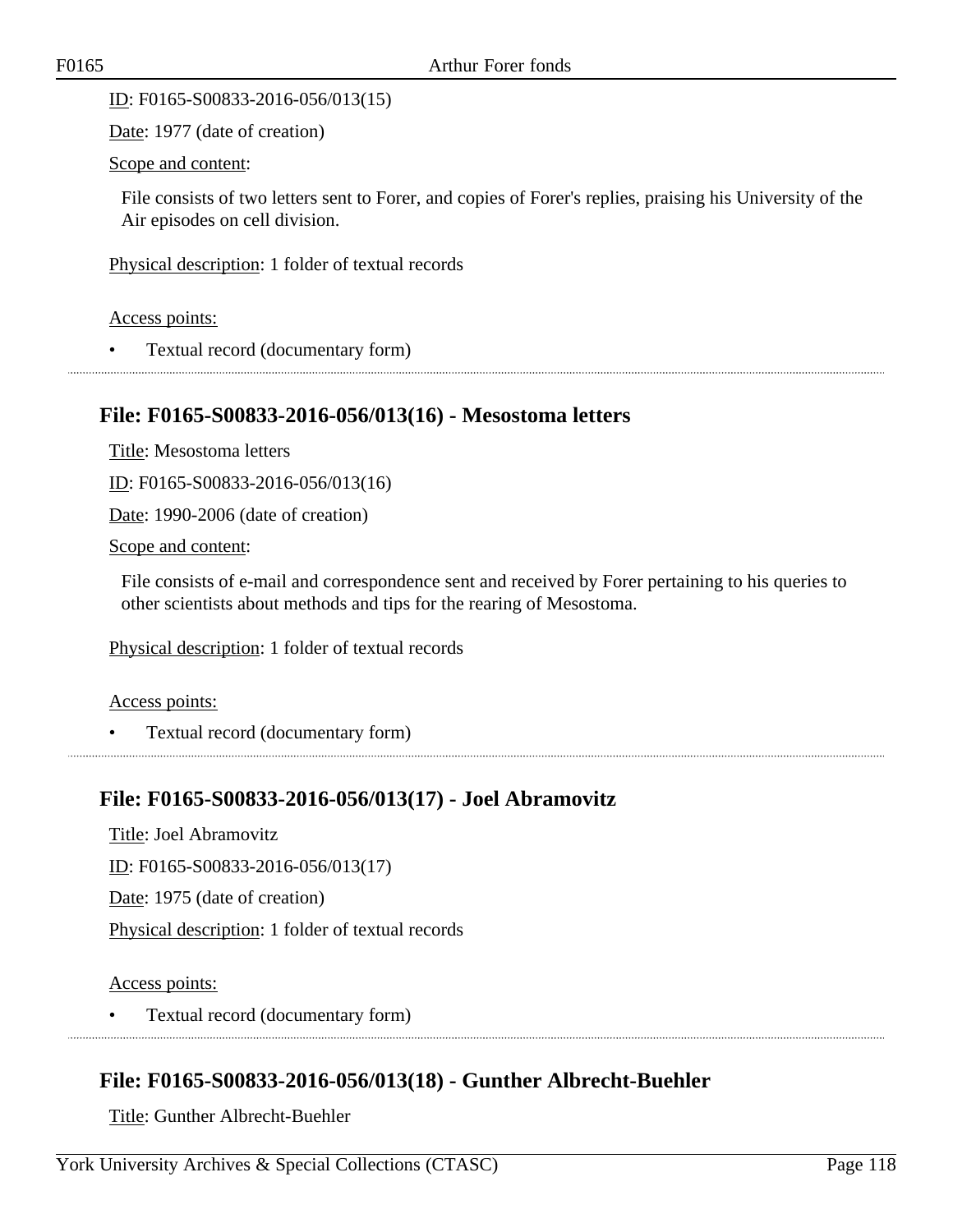ID: F0165-S00833-2016-056/013(18) Date: 1985, 1996 (date of creation) Physical description: 1 folder of textual records

#### Access points:

• Textual record (documentary form)

## **File: F0165-S00833-2016-056/013(19) - Allan Allenspach**

Title: Allan Allenspach ID: F0165-S00833-2016-056/013(19) Date: [197-?] (date of creation) Physical description: 1 folder of textual records

#### Access points:

• Textual record (documentary form) 

# **File: F0165-S00833-2016-056/013(20) - Tony Allison**

Title: Tony Allison ID: F0165-S00833-2016-056/013(20) Date: 1969, 1971 (date of creation) Physical description: 1 folder of textual records

#### Access points:

• Textual record (documentary form)

### **File: F0165-S00833-2016-056/013(21) - Luke Alphey (antibodies)**

Title: Luke Alphey (antibodies) ID: F0165-S00833-2016-056/013(21) Date: 2006-2007 (date of creation) Physical description: 1 folder of textual records

#### Access points: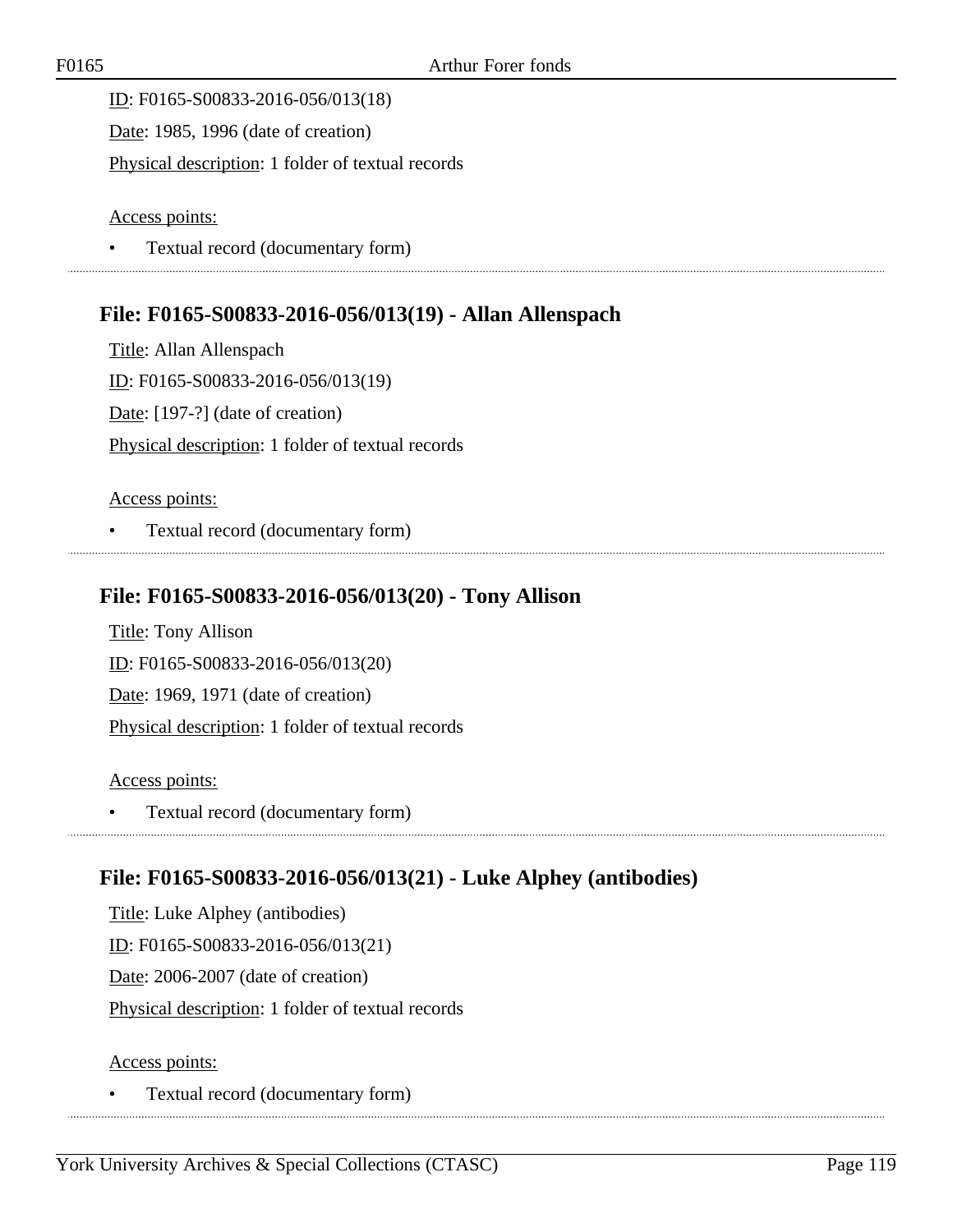### **File: F0165-S00833-2016-056/013(22) - Brad Amos**

Title: Brad Amos ID: F0165-S00833-2016-056/013(22) Date: 1975-2004 (date of creation) Physical description: 1 folder of textual records

#### Access points:

• Textual record (documentary form) 

#### **File: F0165-S00833-2016-056/013(23) - Debbie Andrew**

Title: Debbie Andrew ID: F0165-S00833-2016-056/013(23) Date: 2004 (date of creation) Physical description: 1 folder of textual records

Access points:

• Textual record (documentary form)

### **File: F0165-S00833-2016-056/013(24) - David Asai**

Title: David Asai ID: F0165-S00833-2016-056/013(24) Date: 1989-1990 (date of creation) Physical description: 1 folder of textual records

Access points:

• Textual record (documentary form)

# **File: F0165-S00833-2016-056/013(25) - L. Avivi**

Title: L. Avivi ID: F0165-S00833-2016-056/013(25) Date: 1970-1971 (date of creation) Physical description: 1 folder of textual records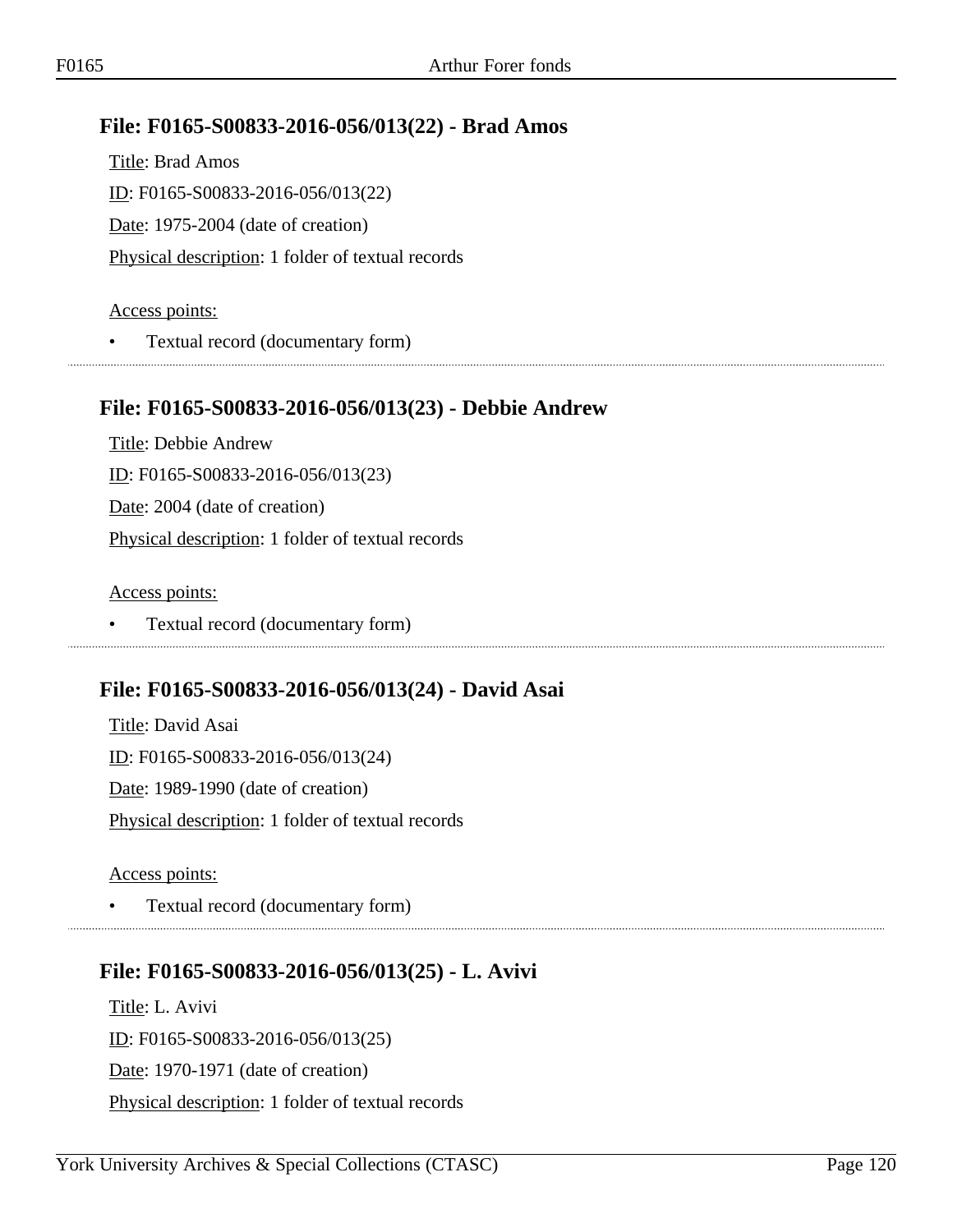Access points:

• Textual record (documentary form)

#### **File: F0165-S00833-2016-056/013(26) - Andrew Bajer**

Title: Andrew Bajer ID: F0165-S00833-2016-056/013(26) Date: 1966-1998 (date of creation) Physical description: 1 folder of textual records

Access points:

• Textual record (documentary form)

### **File: F0165-S00833-2016-056/013(27) - Olav Behnke**

Title: Olav Behnke ID: F0165-S00833-2016-056/013(27) Date: 1969-1998 (date of creation) Physical description: 1 folder of textual records

Access points:

• Textual record (documentary form)

#### **File: F0165-S00833-2016-056/013(28) - Bill Bement**

Title: Bill Bement ID: F0165-S00833-2016-056/013(28) Date: 2004, 2008, 2010 (date of creation) Physical description: 1 folder of textual records

Access points:

• Textual record (documentary form)

### **File: F0165-S00833-2016-056/013(29) - Michael Berns**

Title: Michael Berns ID: F0165-S00833-2016-056/013(29)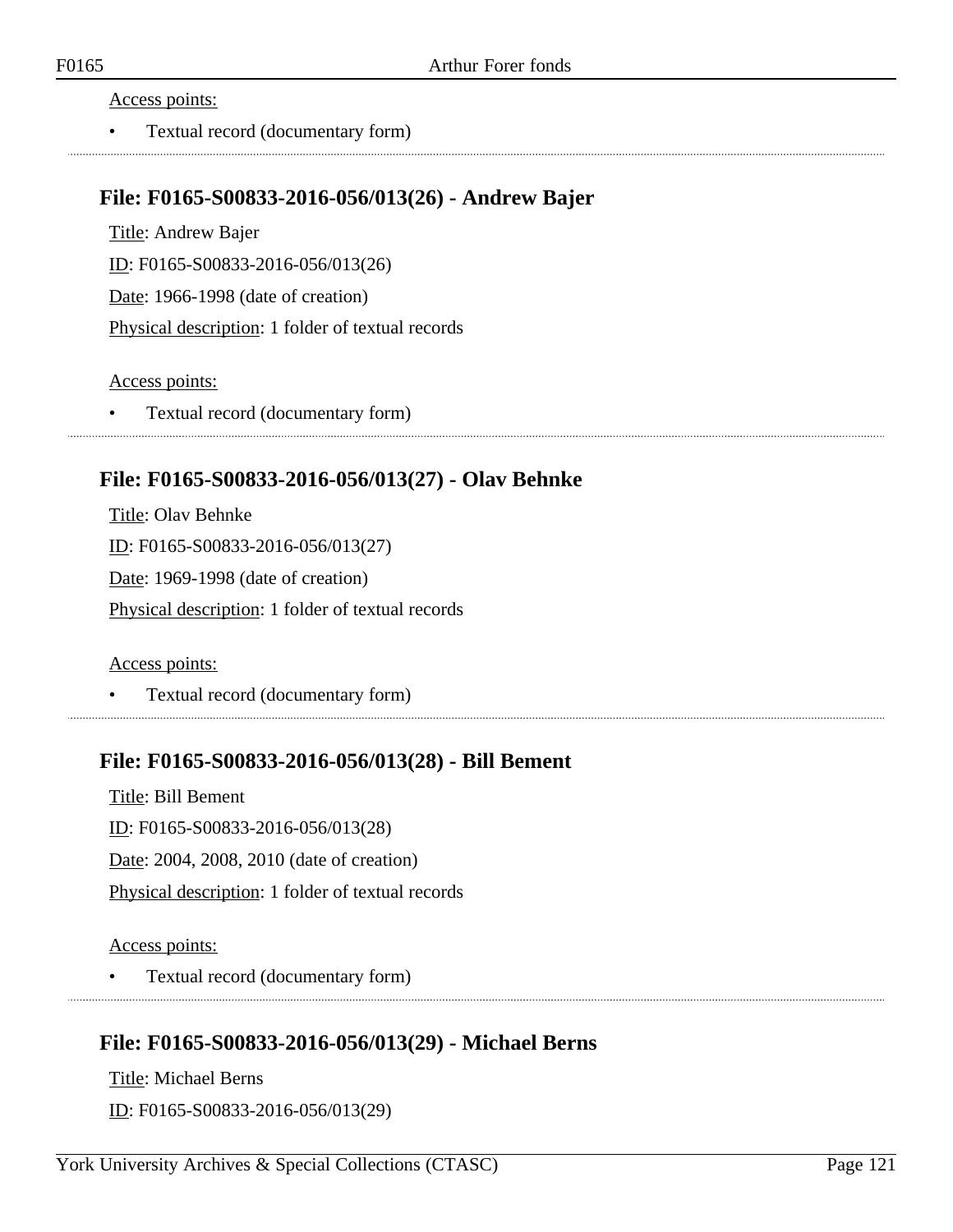Date: 1980, 2013-2014 (date of creation)

Physical description: 1 folder of textual records

Access points:

• Textual record (documentary form)

# **File: F0165-S00833-2016-056/013(30) - Marcel Bessis**

Title: Marcel Bessis ID: F0165-S00833-2016-056/013(30) Date: 1965-1967, 1971-1972 (date of creation) Physical description: 1 folder of textual records

Access points:

• Textual record (documentary form) 

# **File: F0165-S00833-2016-056/013(31) - Stan Blecher**

Title: Stan Blecher ID: F0165-S00833-2016-056/013(31) Date: 1972-1974 (date of creation) Physical description: 1 folder of textual records

Access points:

• Textual record (documentary form) 

# **File: F0165-S00833-2016-056/014(01) - Stan Blecher**

Title: Stan Blecher ID: F0165-S00833-2016-056/014(01) Date: 1975-1984 (date of creation) Physical description: 1 folder of textual records

Access points: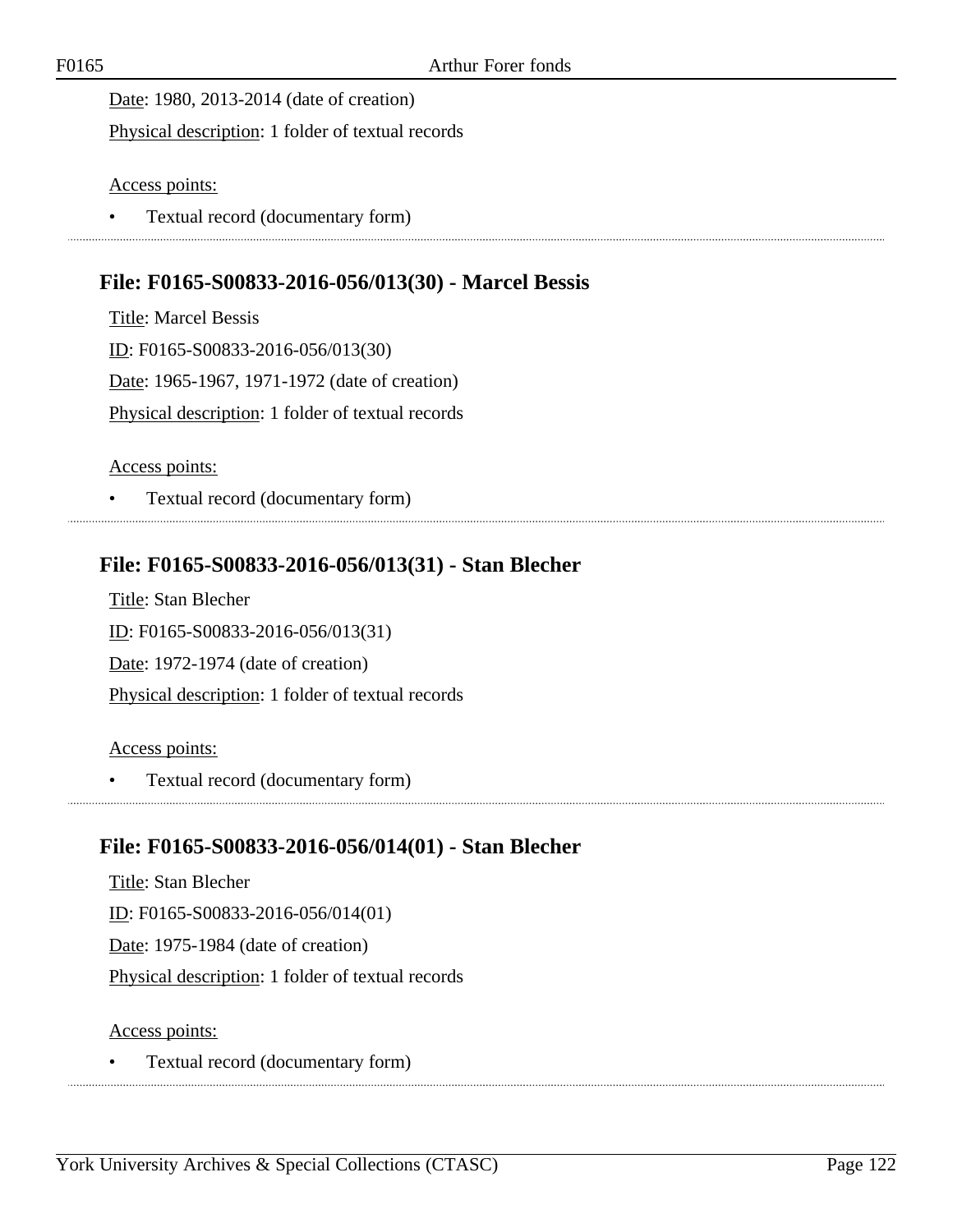## **File: F0165-S00833-2016-056/014(02) - Anna Borsodi**

Title: Anna Borsodi ID: F0165-S00833-2016-056/014(02) Date: 1981-1985 (date of creation) Physical description: 1 folder of textual records

#### Access points:

• Textual record (documentary form) 

#### **File: F0165-S00833-2016-056/014(03) - Jeffrey Boss**

Title: Jeffrey Boss ID: F0165-S00833-2016-056/014(03) Date: 1971-1972 (date of creation) Physical description: 1 folder of textual records

Access points:

• Textual record (documentary form)

### **File: F0165-S00833-2016-056/014(04) - Bob Bouchard**

Title: Bob Bouchard ID: F0165-S00833-2016-056/014(04) Date: [ca. 1980] (date of creation) Physical description: 1 folder of textual records

Access points:

• Textual record (documentary form)

# **Item: F0165-S00833-2016-056/014(05) - De Brabander**

Title: De Brabander ID: F0165-S00833-2016-056/014(05) Date: 9 Mar. 1979 (date of creation) Physical description: 1 folder of textual records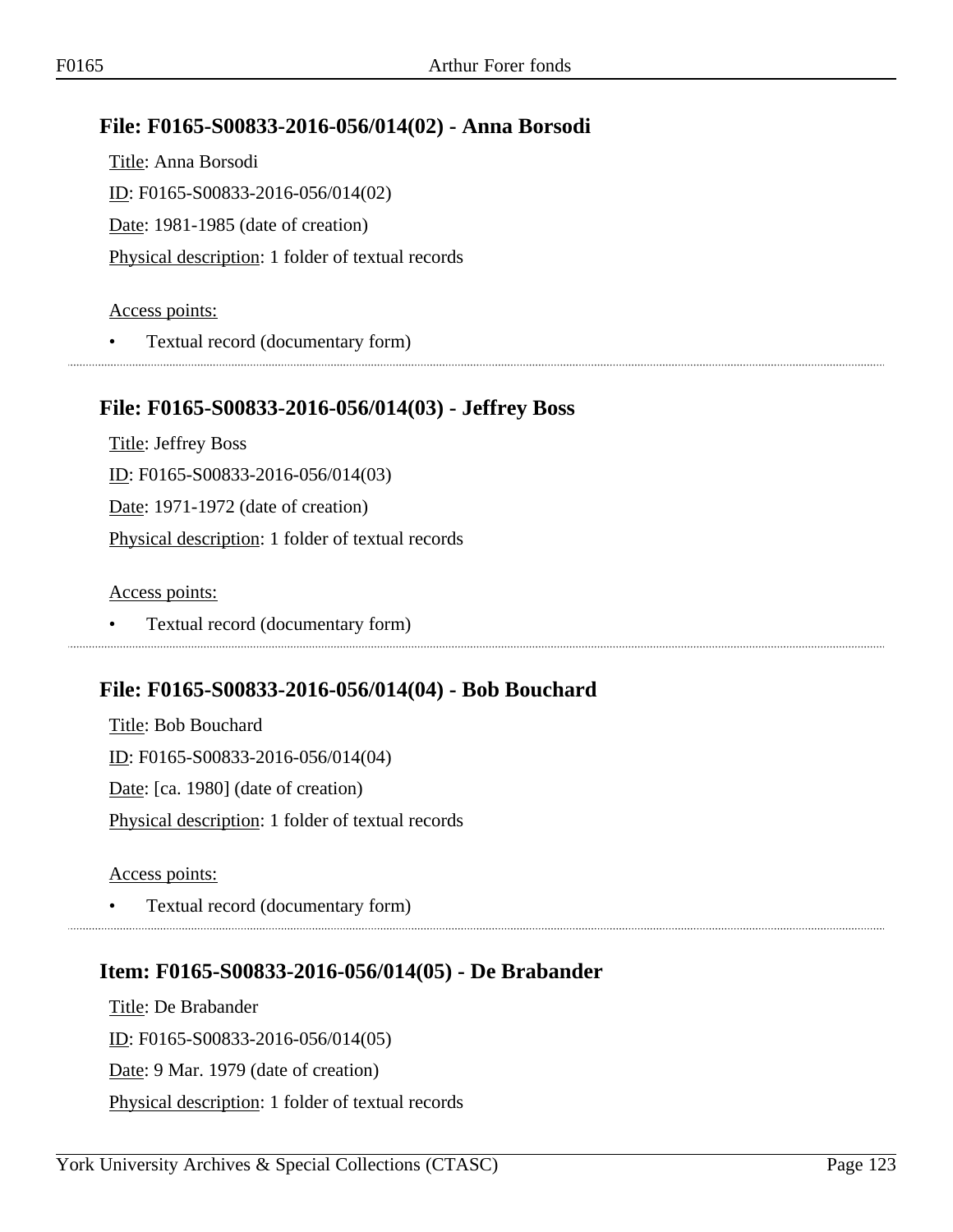Access points:

• Textual record (documentary form)

#### **File: F0165-S00833-2016-056/014(06) - Julie Brill**

Title: Julie Brill ID: F0165-S00833-2016-056/014(06) Date: 1995, 2001-2008 (date of creation) Physical description: 1 folder of textual records

#### Access points:

• Textual record (documentary form)

#### **File: F0165-S00833-2016-056/014(07) - Bill Brinkley**

Title: Bill Brinkley ID: F0165-S00833-2016-056/014(07) Date: 1972, 1986 (date of creation) Physical description: 1 folder of textual records

Access points:

• Textual record (documentary form)

#### **File: F0165-S00833-2016-056/014(08) - A.F. Brown**

Title: A.F. Brown ID: F0165-S00833-2016-056/014(08) Date: 1989, 1991 (date of creation) Physical description: 1 folder of textual records

Access points:

• Textual record (documentary form)

### **File: F0165-S00833-2016-056/014(09) - Roy Brown**

Title: Roy Brown ID: F0165-S00833-2016-056/014(09)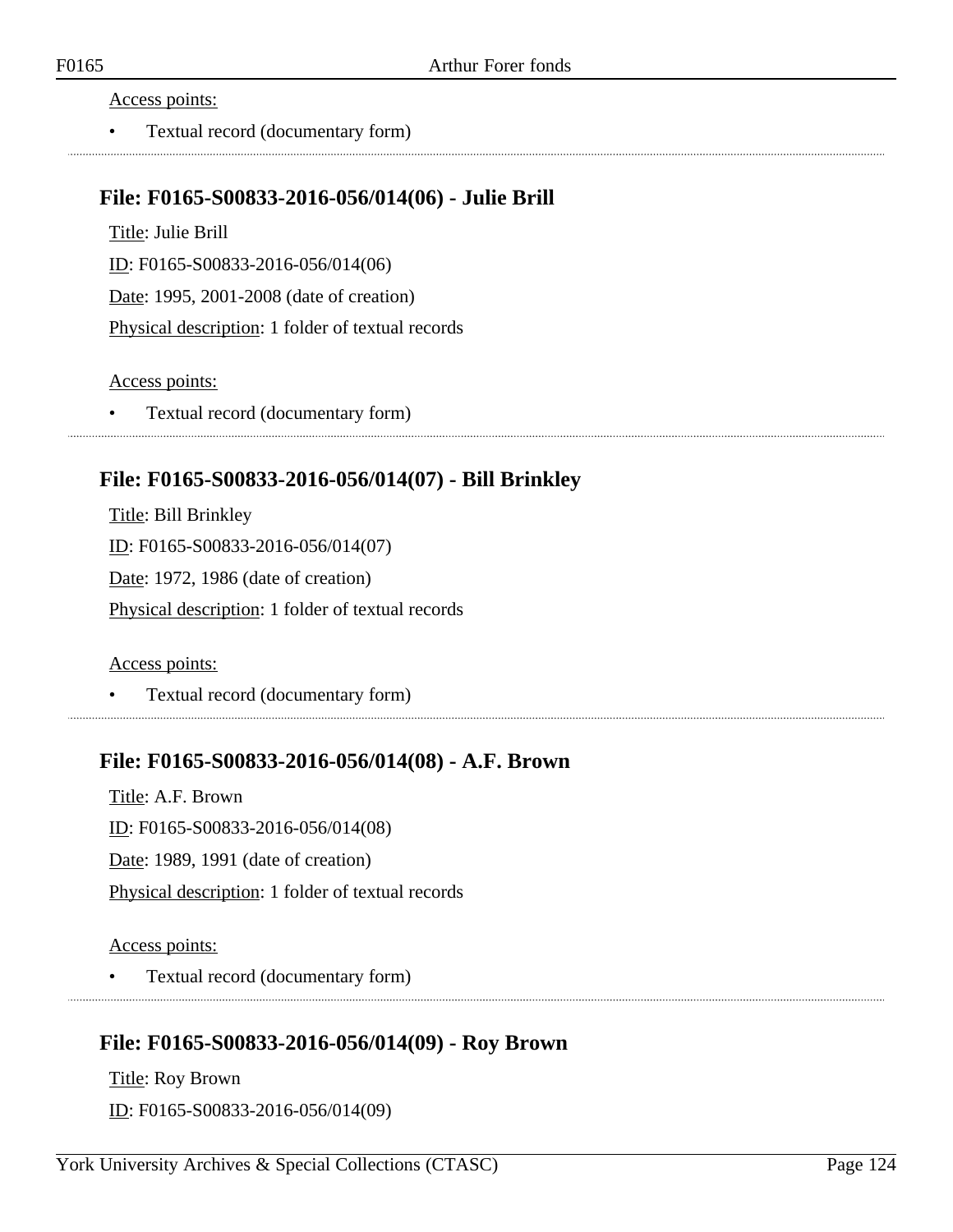Date: 2001 (date of creation)

Physical description: 1 folder of textual records

Access points:

• Textual record (documentary form)

# **File: F0165-S00833-2016-056/014(10) - Brzustowski [Tom]**

Title: Brzustowski [Tom] ID: F0165-S00833-2016-056/014(10) Date: 2000 (date of creation) Physical description: 1 folder of textual records

Access points:

• Textual record (documentary form) 

# **File: F0165-S00833-2016-056/014(11) - A. Bukhatina**

Title: A. Bukhatina ID: F0165-S00833-2016-056/014(11) Date: 1985-1987 (date of creation) Physical description: 1 folder of textual records

Access points:

• Textual record (documentary form) 

# **File: F0165-S00833-2016-056/014(12) - Roy Burns**

Title: Roy Burns ID: F0165-S00833-2016-056/014(12) Date: 1991 (date of creation) Physical description: 1 folder of textual records

Access points: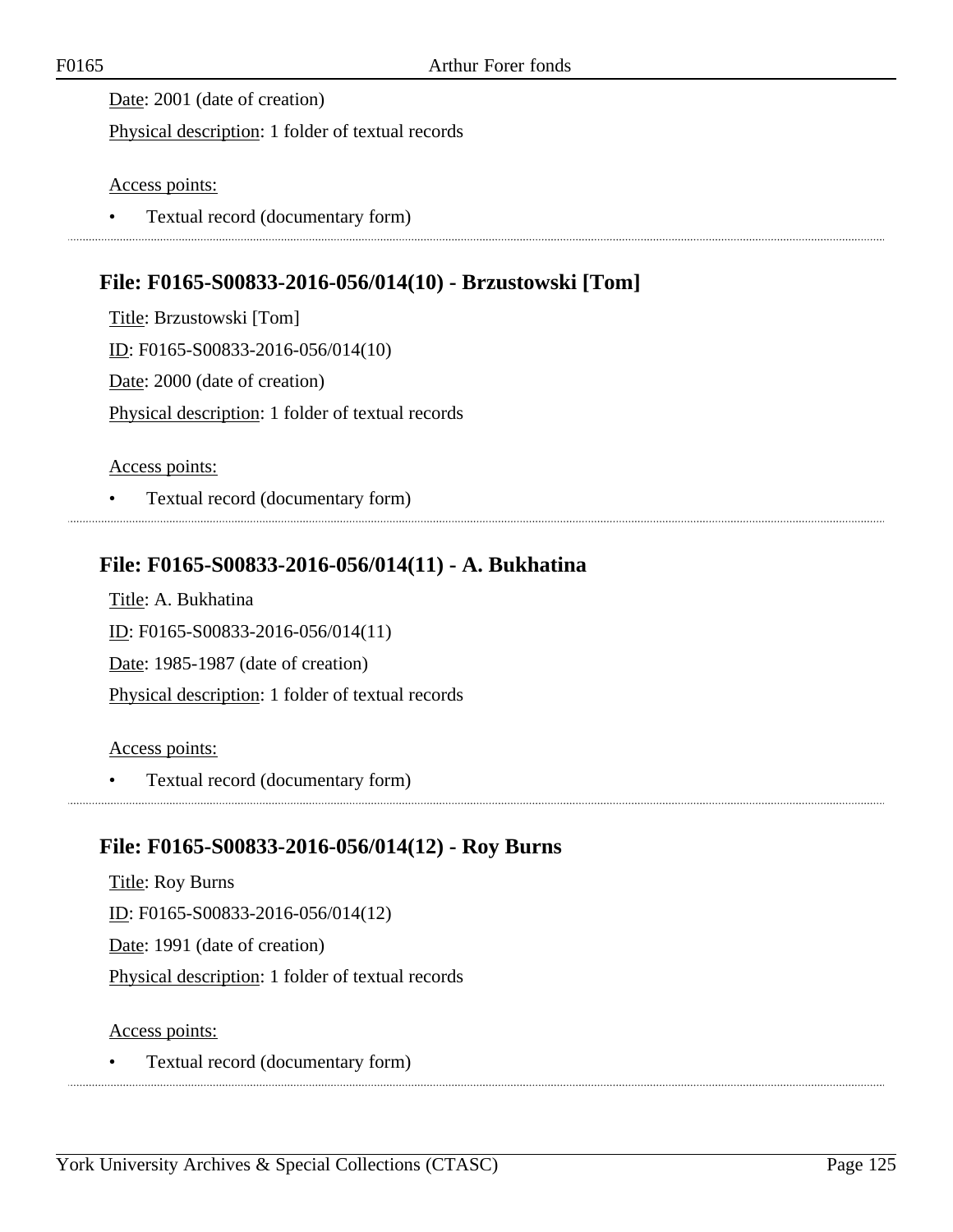## **File: F0165-S00833-2016-056/014(13) - Beth Burnside**

Title: Beth Burnside ID: F0165-S00833-2016-056/014(13) Date: 1972, 1975 (date of creation) Physical description: 1 folder of textual records

#### Access points:

• Textual record (documentary form) 

#### **File: F0165-S00833-2016-056/014(14) - George Byers**

Title: George Byers ID: F0165-S00833-2016-056/014(14) Date: 1962-2005 (date of creation) Physical description: 1 folder of textual records

Access points:

• Textual record (documentary form)

### **File: F0165-S00833-2016-056/014(15) - Paul Burton**

Title: Paul Burton ID: F0165-S00833-2016-056/014(15) Date: June 1973 (date of creation) Physical description: 1 folder of textual records

Access points:

• Textual record (documentary form)

# **Item: F0165-S00833-2016-056/014(16) - Zac Cande**

Title: Zac Cande ID: F0165-S00833-2016-056/014(16) Date: 15 Apr. 1999 (date of creation) Physical description: 1 folder of textual records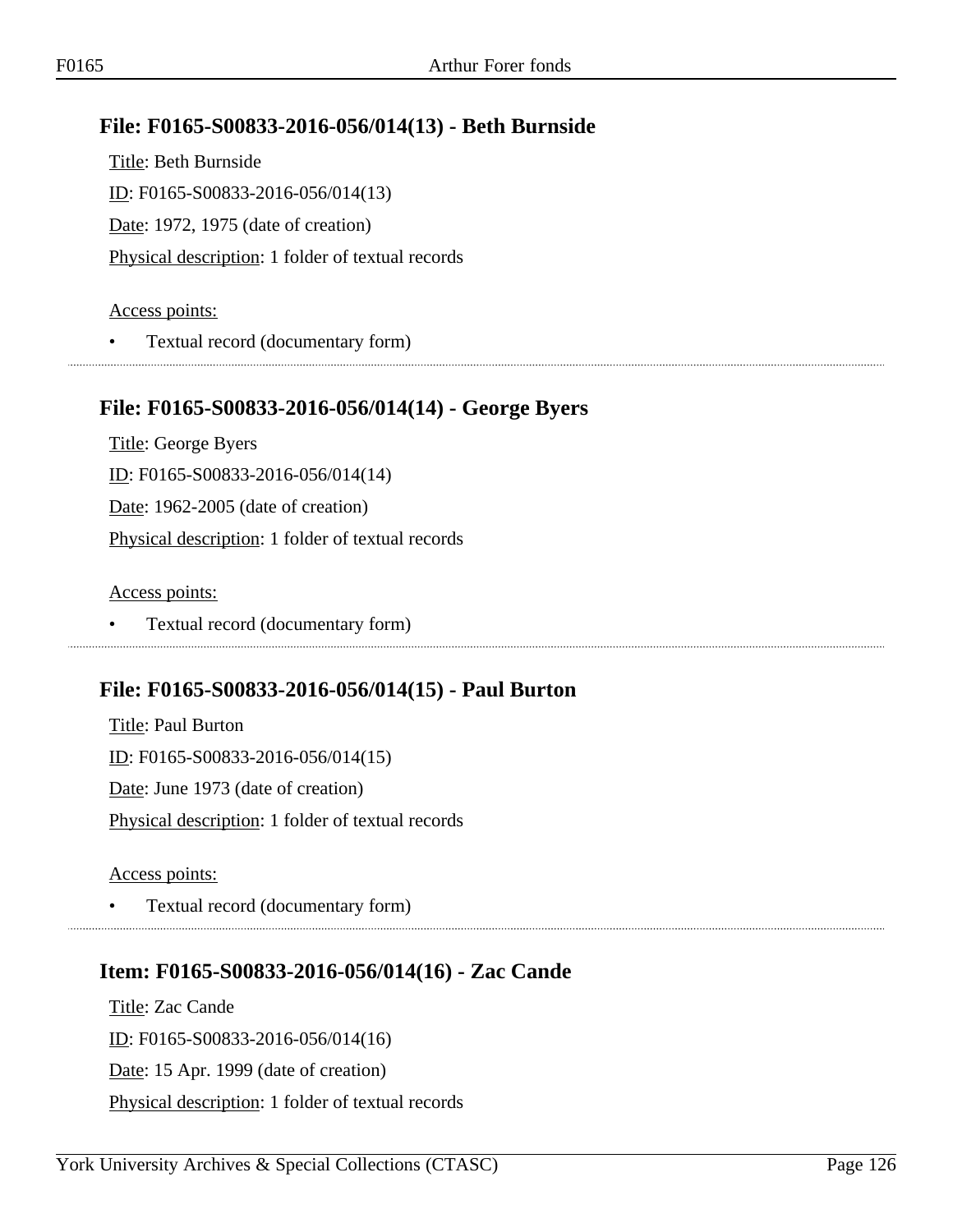Access points:

• Textual record (documentary form)

#### **File: F0165-S00833-2016-056/014(17) - Ann Chandley**

Title: Ann Chandley ID: F0165-S00833-2016-056/014(17) Date: Aug. 1983 (date of creation) Physical description: 1 folder of textual records

Access points:

• Textual record (documentary form)

### **File: F0165-S00833-2016-056/014(18) - J. Gordon Carlson**

Title: J. Gordon Carlson ID: F0165-S00833-2016-056/014(18) Date: Jan. 1976 (date of creation) Physical description: 1 folder of textual records

Access points:

• Textual record (documentary form)

#### **File: F0165-S00833-2016-056/014(19) - Adelaide Carpenter**

Title: Adelaide Carpenter ID: F0165-S00833-2016-056/014(19) Date: 1991 (date of creation) Physical description: 1 folder of textual records

Access points:

• Textual record (documentary form)

### **File: F0165-S00833-2016-056/014(20) - Dave Chapman**

Title: Dave Chapman ID: F0165-S00833-2016-056/014(20)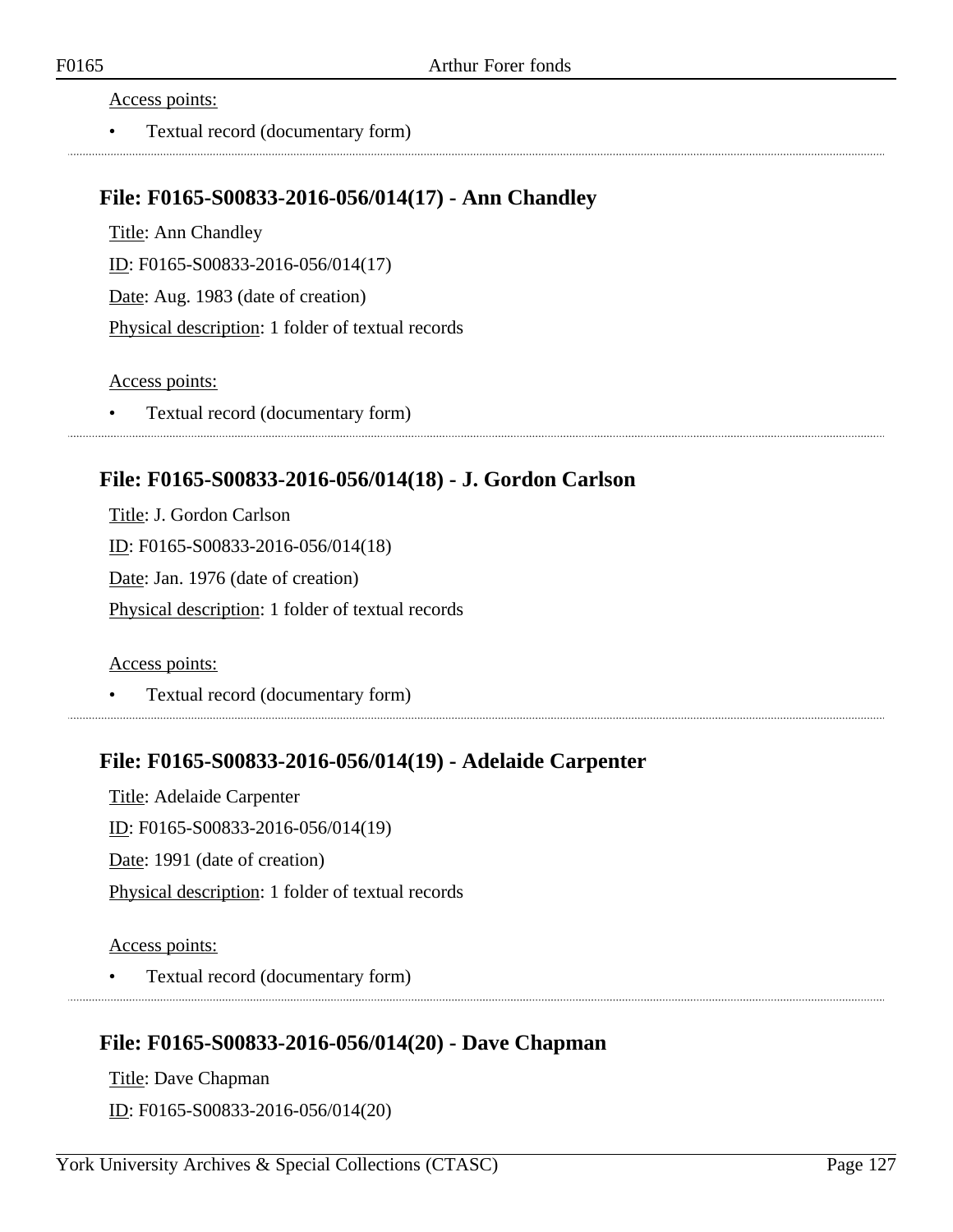Date: May 1981 (date of creation)

Physical description: 1 folder of textual records

Access points:

• Textual record (documentary form)

# **File: F0165-S00833-2016-056/014(21) - Kathy Church**

Title: Kathy Church ID: F0165-S00833-2016-056/014(21) Date: 1979 (date of creation) Physical description: 1 folder of textual records

Access points:

• Textual record (documentary form) 

# **File: F0165-S00833-2016-056/014(22) - Bill Cohen**

Title: Bill Cohen ID: F0165-S00833-2016-056/014(22) Date: 1975, 1980 (date of creation) Physical description: 1 folder of textual records

Access points:

• Textual record (documentary form) 

# **File: F0165-S00833-2016-056/014(23) - Dick Colby**

Title: Dick Colby ID: F0165-S00833-2016-056/014(23) Date: 1970, 1975 (date of creation) Physical description: 1 folder of textual records

Access points: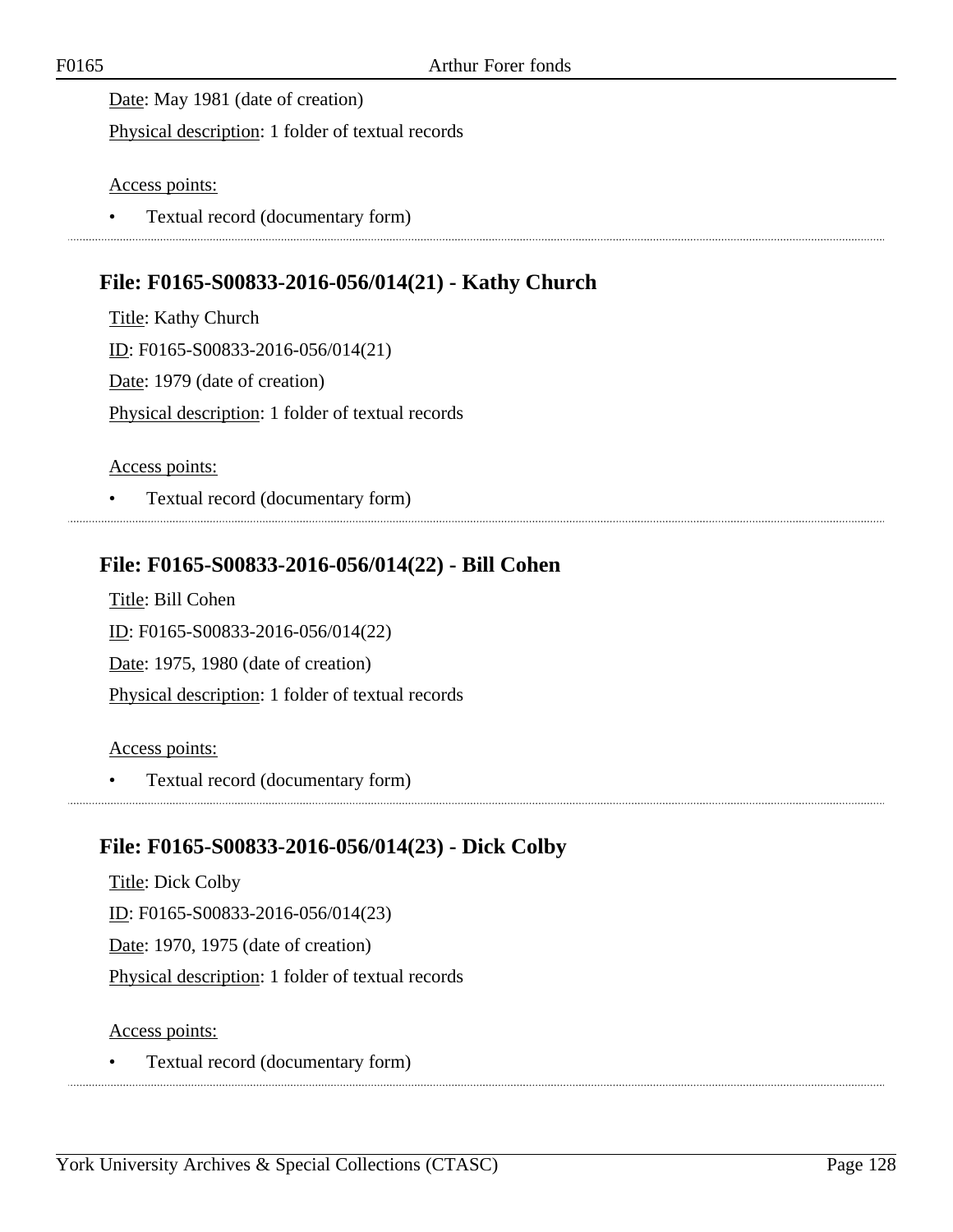# **Item: F0165-S00833-2016-056/014(24) - Kenneth Cooper**

Title: Kenneth Cooper ID: F0165-S00833-2016-056/014(24) Date: 15 Jan. 1967 (date of creation) Physical description: 1 folder of textual records

#### Access points:

• Textual record (documentary form)

### **Item: F0165-S00833-2016-056/014(25) - Barrie Coukell**

Title: Barrie Coukell ID: F0165-S00833-2016-056/014(25) Date: 2 Apr. 1980 (date of creation) Physical description: 1 folder of textual records

Access points:

• Textual record (documentary form)

# **Item: F0165-S00833-2016-056/014(26) - Helen Crouse**

Title: Helen Crouse ID: F0165-S00833-2016-056/014(26) Date: 16 Dec. 1974 (date of creation) Physical description: 1 folder of textual records

Access points:

• Textual record (documentary form)

# **File: F0165-S00833-2016-056/014(27) - Jennifer Davis**

Title: Jennifer Davis ID: F0165-S00833-2016-056/014(27) Date: 1991, 1994 (date of creation) Physical description: 1 folder of textual records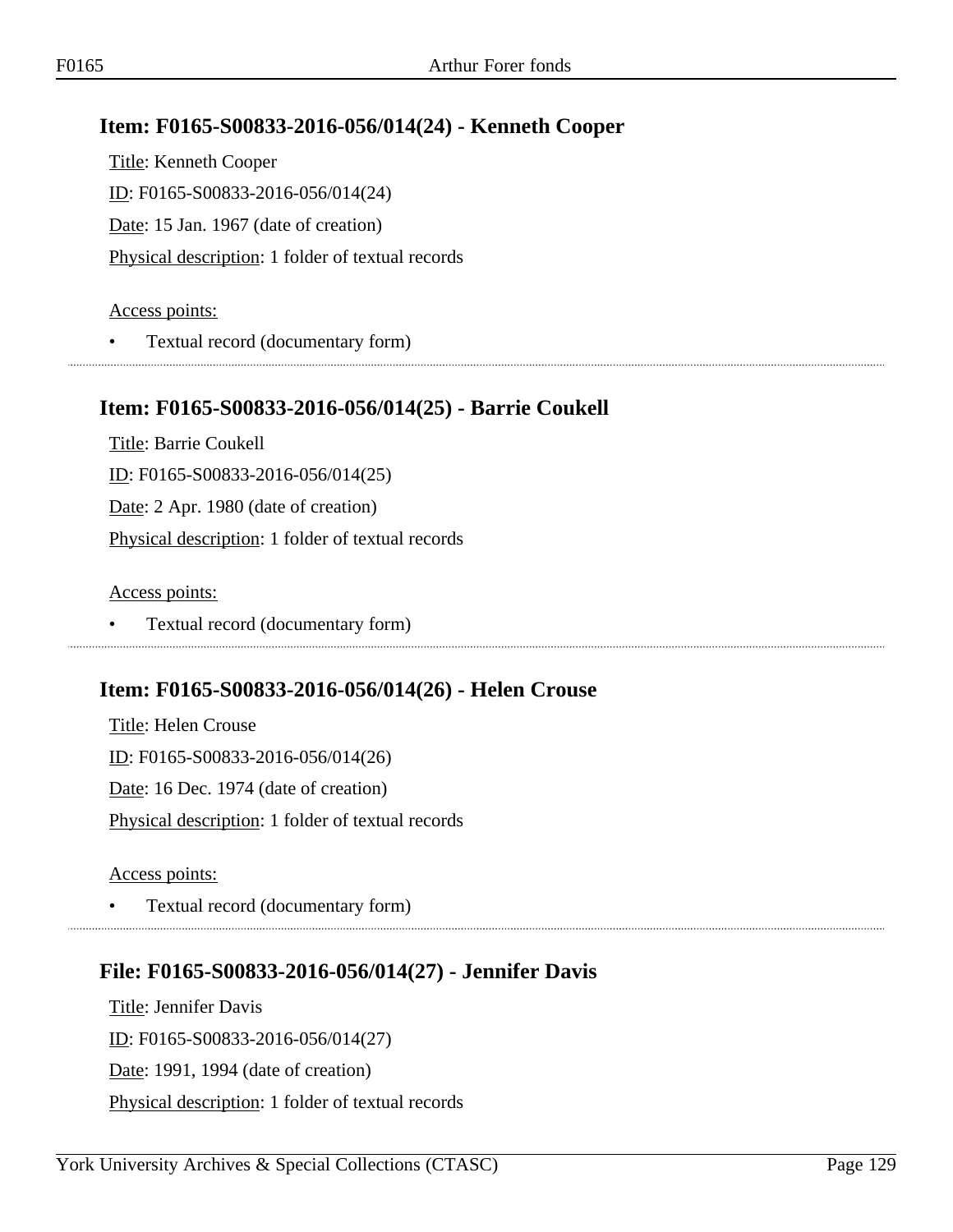Access points:

• Textual record (documentary form)

#### **File: F0165-S00833-2016-056/014(28) - Roland Dietz**

Title: Roland Dietz

ID: F0165-S00833-2016-056/014(28)

Date: 1961-1984 (date of creation)

Physical description: 1 folder of textual records

Access points:

• Textual record (documentary form)

## **File: F0165-S00833-2016-056/014(29) - Al Dingle**

Title: Al Dingle ID: F0165-S00833-2016-056/014(29) Date: 1989-1990 (date of creation) Physical description: 1 folder of textual records

Access points:

• Textual record (documentary form)

### **Item: F0165-S00833-2016-056/014(30) - W. Doane**

Title: W. Doane ID: F0165-S00833-2016-056/014(30) Date: 24 Apr. 1979 (date of creation) Physical description: 1 folder of textual records

Access points:

• Textual record (documentary form)

# **File: F0165-S00833-2016-056/014(31) - P. Draber**

Title: P. Draber ID: F0165-S00833-2016-056/014(31)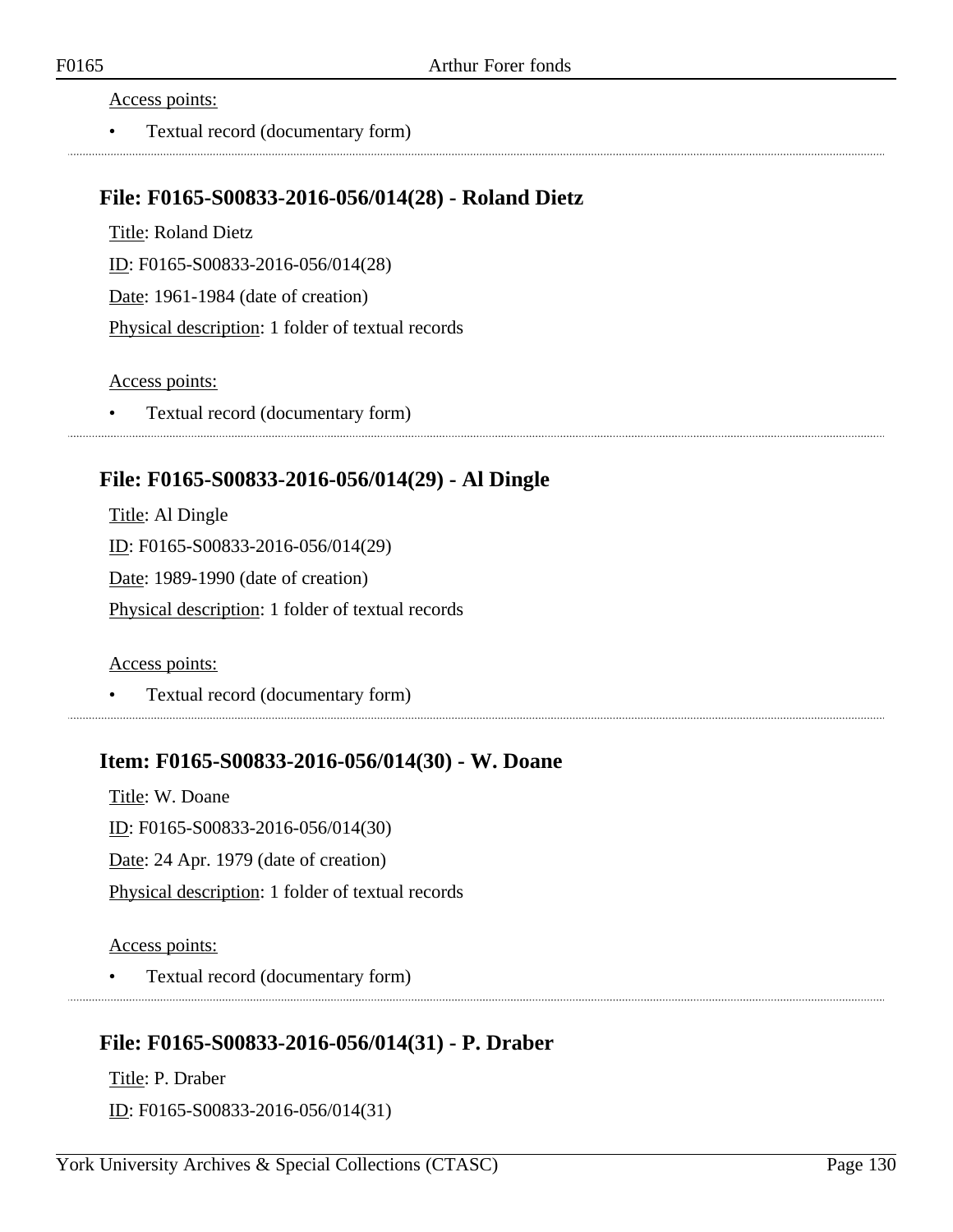Date: 1989 (date of creation)

Physical description: 1 folder of textual records

Access points:

• Textual record (documentary form)

# **File: F0165-S00833-2016-056/014(32) - Nancy Grant**

Title: Nancy Grant ID: F0165-S00833-2016-056/014(32) Date: 1983 (date of creation) Physical description: 1 folder of textual records

Access points:

• Textual record (documentary form) 

# **File: F0165-S00833-2016-056/014(33) - Brian Dumser**

Title: Brian Dumser ID: F0165-S00833-2016-056/014(33) Date: Apr. 1980 (date of creation) Physical description: 1 folder of textual records

Access points:

• Textual record (documentary form)

# **File: F0165-S00833-2016-056/014(34) - Francois Dube**

Title: Francois Dube ID: F0165-S00833-2016-056/014(34) Date: 1987 (date of creation) Physical description: 1 folder of textual records

Access points: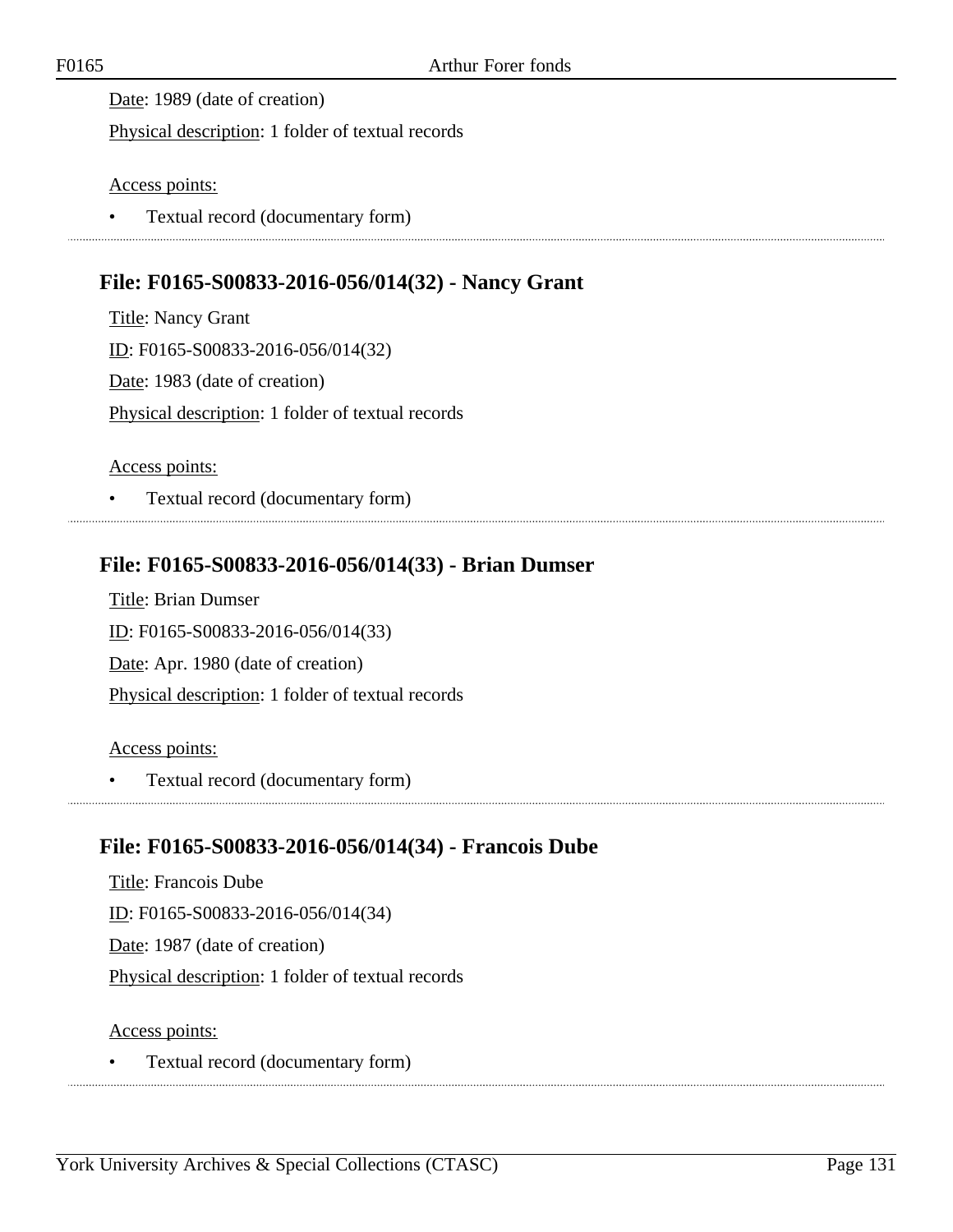## **Item: F0165-S00833-2016-056/014(35) - Ellenberg**

Title: Ellenberg ID: F0165-S00833-2016-056/014(35) Date: 20 Oct. 2005 (date of creation) Physical description: 1 folder of textual records

#### Access points:

• Textual record (documentary form)

#### **Item: F0165-S00833-2016-056/014(36) - Sharyn Endow**

Title: Sharyn Endow ID: F0165-S00833-2016-056/014(36) Date: 10 Feb. 1998 (date of creation) Physical description: 1 folder of textual records

Access points:

• Textual record (documentary form)

# **File: F0165-S00833-2016-056/014(37) - Dieter Ernst**

Title: Dieter Ernst ID: F0165-S00833-2016-056/014(37) Date: 1970 (date of creation) Physical description: 1 folder of textual records

Access points:

• Textual record (documentary form)

# **File: F0165-S00833-2016-056/014(38) - Ursula Euteneuer**

Title: Ursula Euteneuer ID: F0165-S00833-2016-056/014(38) Date: 1981, 1986 (date of creation) Physical description: 1 folder of textual records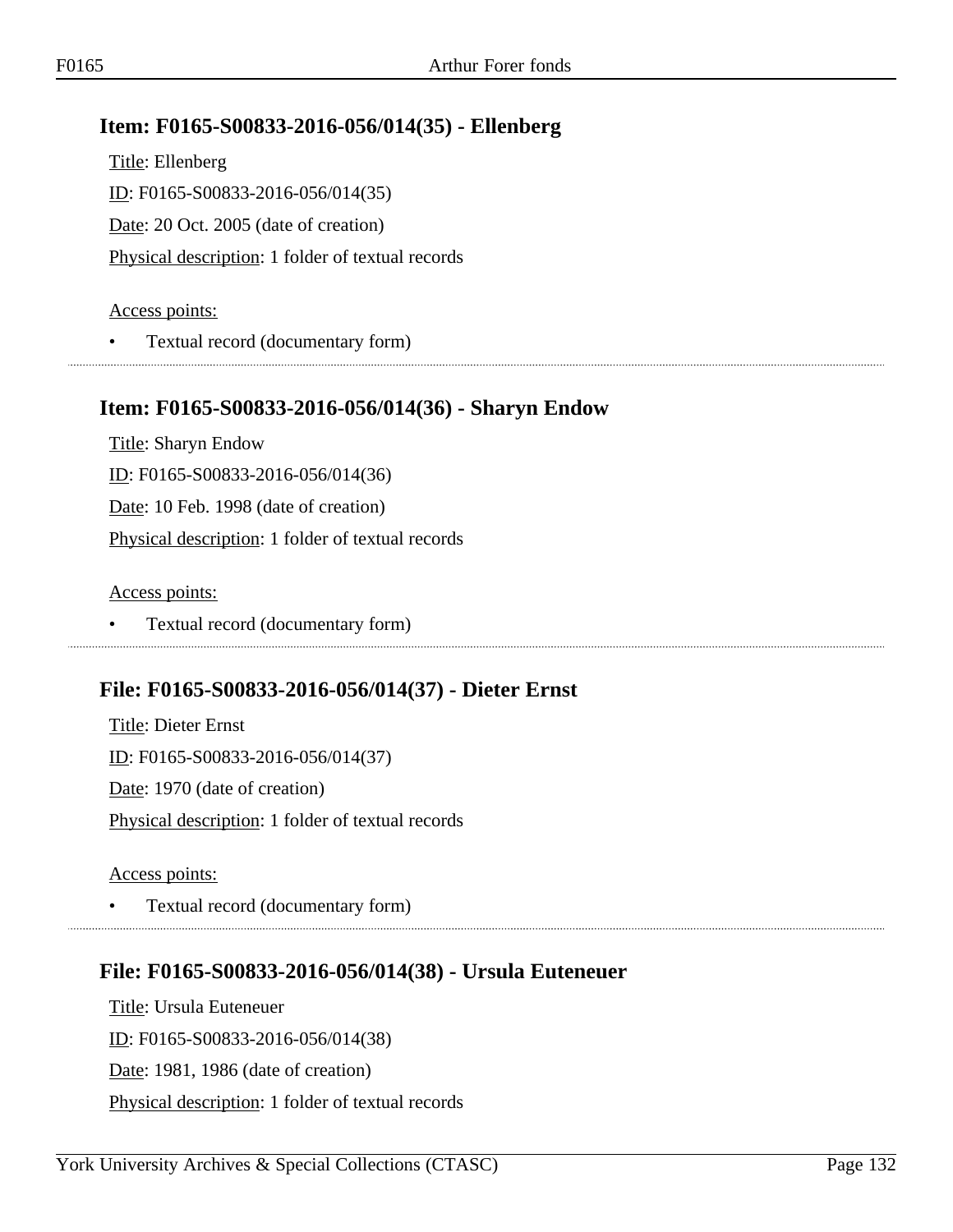Access points:

• Textual record (documentary form)

#### **File: F0165-S00833-2016-056/014(39) - David Epel**

Title: David Epel ID: F0165-S00833-2016-056/014(39) Date: 1996, 2000-2001 (date of creation) Physical description: 1 folder of textual records

#### Access points:

• Textual record (documentary form)

### **File: F0165-S00833-2016-056/014(40) - Kevin Farrell**

Title: Kevin Farrell ID: F0165-S00833-2016-056/014(40) Date: 1984 (date of creation) Physical description: 1 folder of textual records

Access points:

• Textual record (documentary form)

#### **File: F0165-S00833-2016-056/014(41) - W.P. Faulk**

Title: W.P. Faulk ID: F0165-S00833-2016-056/014(41) Date: 1976-1977 (date of creation) Physical description: 1 folder of textual records

Access points:

• Textual record (documentary form)

# **File: F0165-S00833-2016-056/014(42) - Chris Field**

Title: Chris Field ID: F0165-S00833-2016-056/014(42)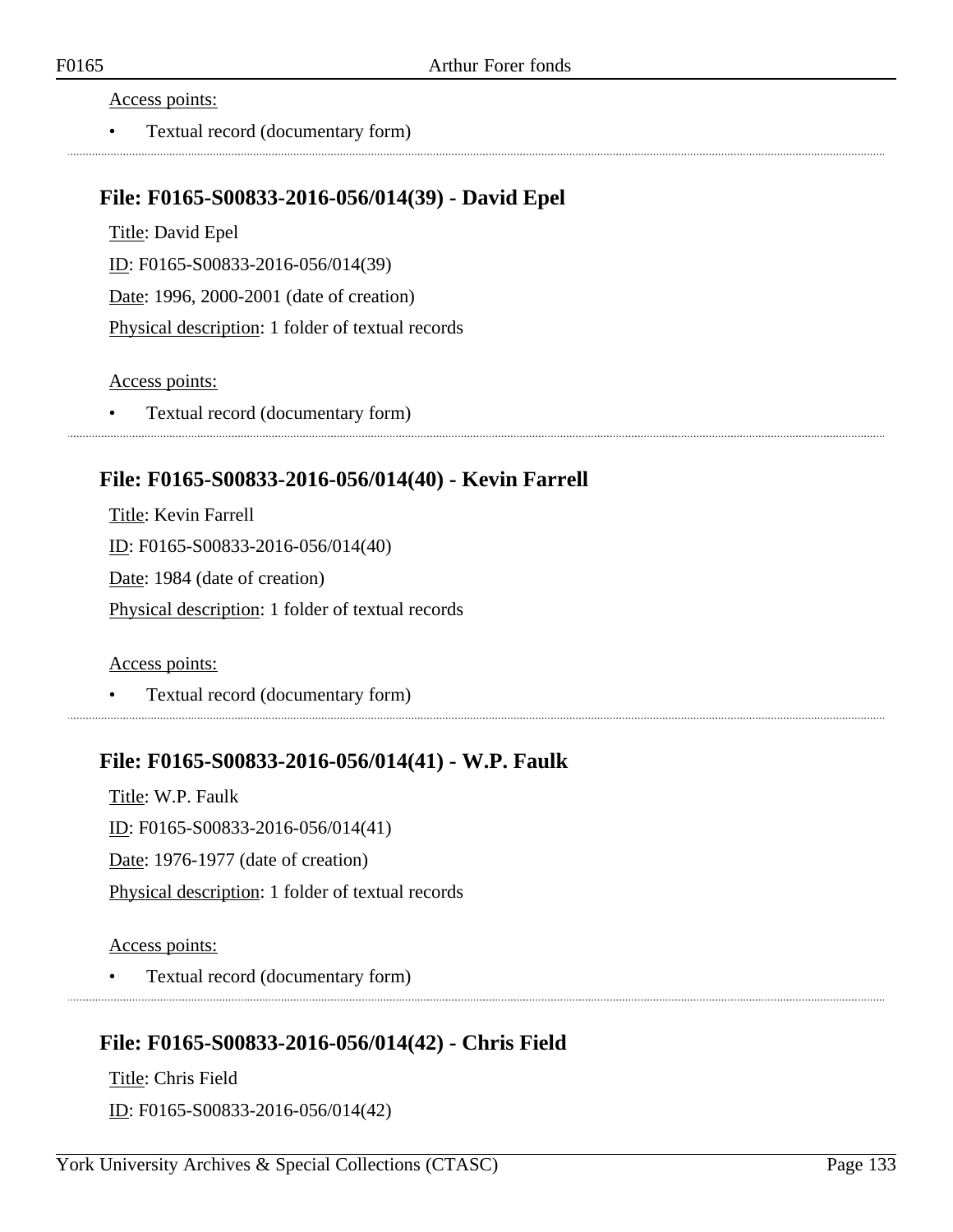Date: Jan. 2004 (date of creation)

Physical description: 1 folder of textual records

Access points:

• Textual record (documentary form)

## **File: F0165-S00833-2016-056/014(43) - Phil Filner**

Title: Phil Filner ID: F0165-S00833-2016-056/014(43) Date: 1972-1973 (date of creation) Physical description: 1 folder of textual records

Access points:

• Textual record (documentary form) 

## **File: F0165-S00833-2016-056/014(44) - Larry Fowke**

Title: Larry Fowke ID: F0165-S00833-2016-056/014(44) Date: 1981 (date of creation) Physical description: 1 folder of textual records

Access points:

• Textual record (documentary form)

### **File: F0165-S00833-2016-056/014(45) - Joe Frankel**

Title: Joe Frankel ID: F0165-S00833-2016-056/014(45) Date: 1974, 2001 (date of creation) Physical description: 1 folder of textual records

Access points: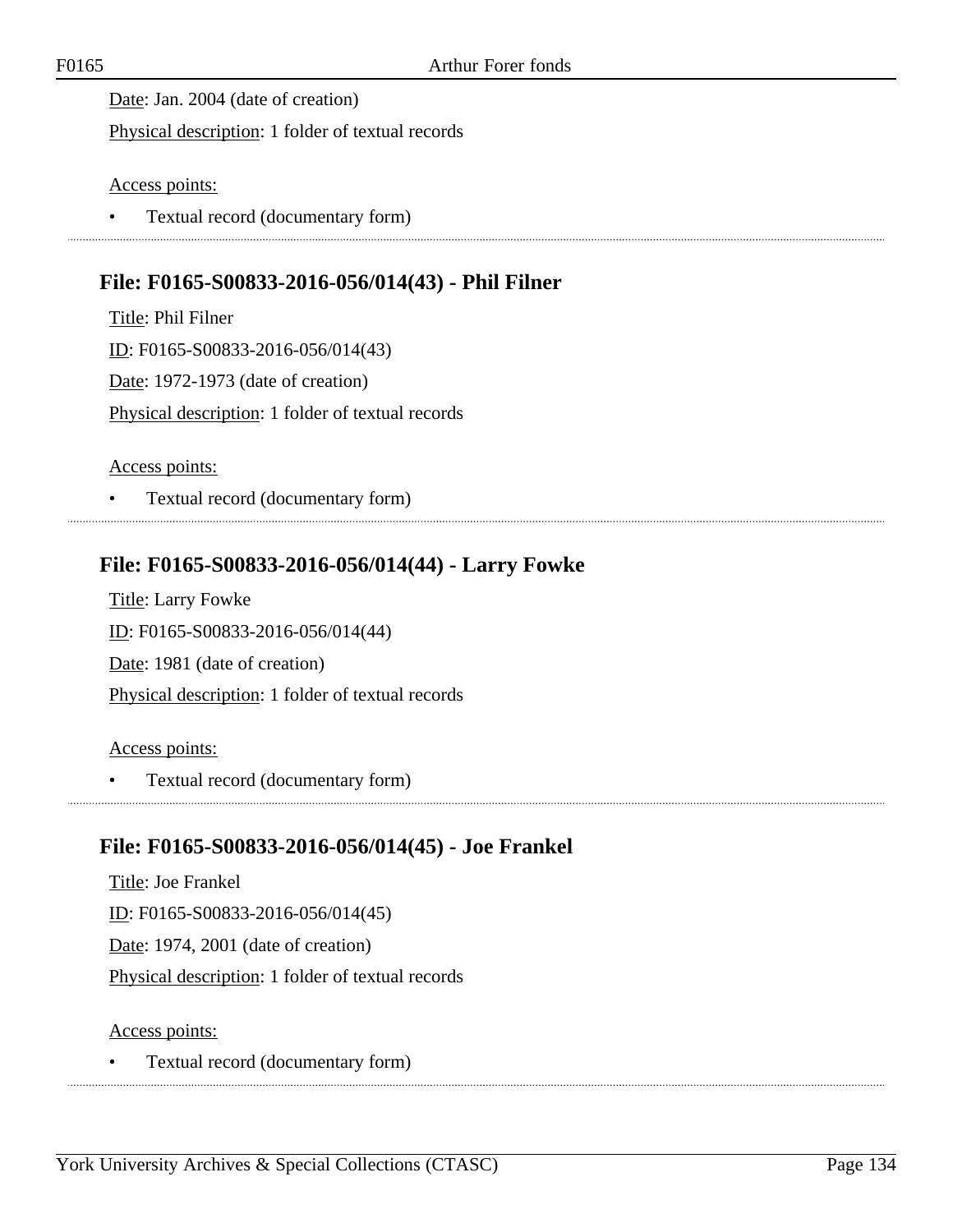# **File: F0165-S00833-2016-056/014(46) - Michael Friedlander**

Title: Michael Friedlander ID: F0165-S00833-2016-056/014(46) Date: [197-?] (date of creation) Physical description: 1 folder of textual records

#### Access points:

• Textual record (documentary form)

#### **File: F0165-S00833-2016-056/014(47) - Harald Fuge**

Title: Harald Fuge

ID: F0165-S00833-2016-056/014(47)

Date: 1971-1984 (date of creation)

Scope and content:

Included with the correspondence in this file is a photograph of a cell.

Physical description: 1 folder of textual records 1 photograph : b&w ; 22.7 x 17 cm

#### Access points:

- Textual record (documentary form)
- Graphic material (documentary form)

### **File: F0165-S00833-2016-056/014(48) - [Jacqueline] Gabrion**

Title: [Jacqueline] Gabrion

ID: F0165-S00833-2016-056/014(48)

Date: 1980 (date of creation)

Physical description: 1 folder of textual records

#### Access points:

• Textual record (documentary form)

### **File: F0165-S00833-2016-056/014(49) - Yannick Gachet**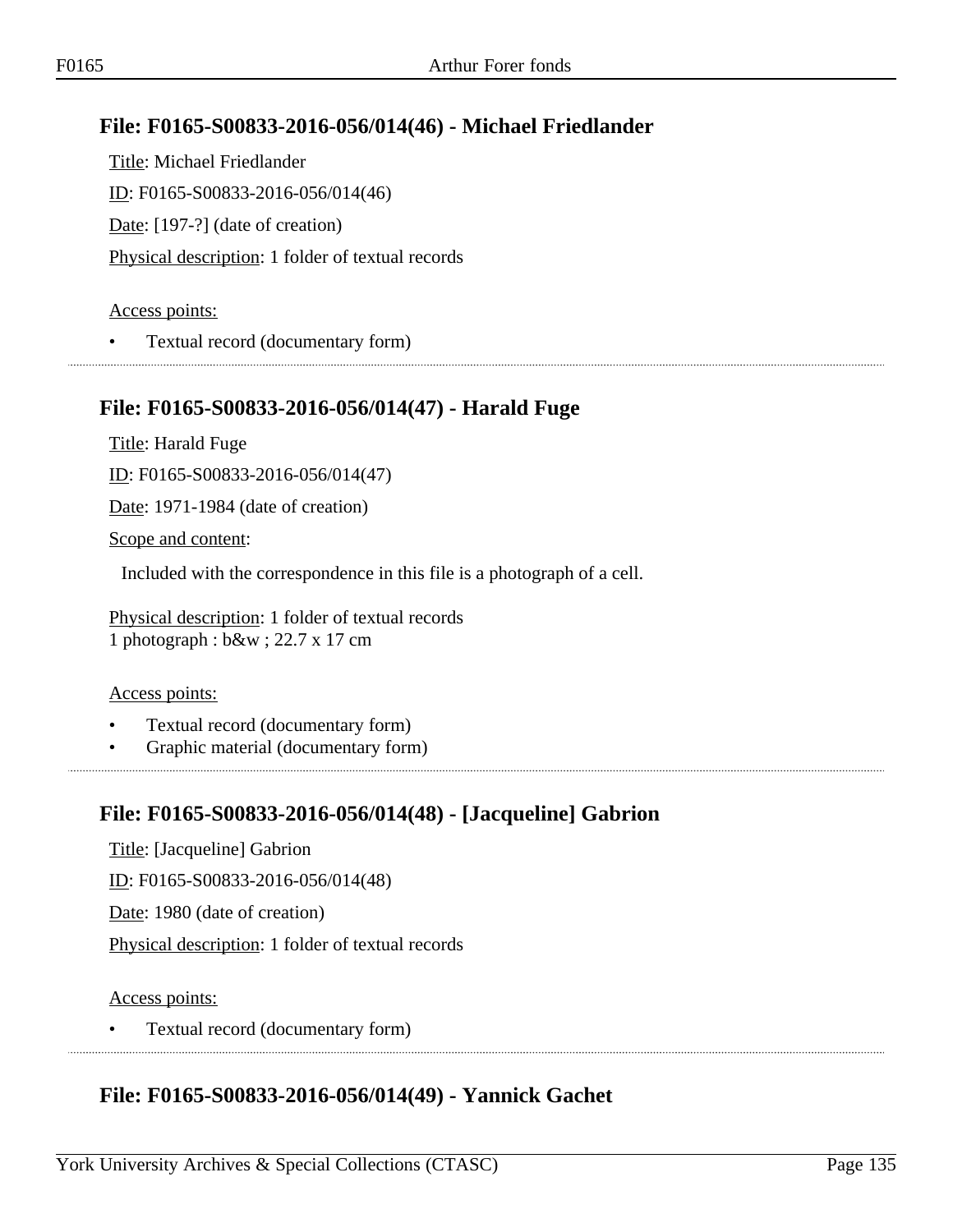Title: Yannick Gachet ID: F0165-S00833-2016-056/014(49) Date: Nov. 2015 (date of creation) Physical description: 1 folder of textual records

Access points:

• Textual record (documentary form)

## **File: F0165-S00833-2016-056/014(50) - Nadya Gawadi**

Title: Nadya Gawadi ID: F0165-S00833-2016-056/014(50) Date: 1971, 2007 (date of creation) Physical description: 1 folder of textual records

#### Access points:

• Textual record (documentary form)

### **File: F0165-S00833-2016-056/014(51) - Susan Gerbi**

Title: Susan Gerbi ID: F0165-S00833-2016-056/014(51) Date: 1977, 1982-1984, 1992-1994, 2006 (date of creation) Physical description: 1 folder of textual records

Access points:

• Textual record (documentary form) 

### **Item: F0165-S00833-2016-056/014(52) - Helen Ghiradella**

Title: Helen Ghiradella ID: F0165-S00833-2016-056/014(52) Date: 26 Oct. 1989 (date of creation) Physical description: 1 folder of textual records

Access points: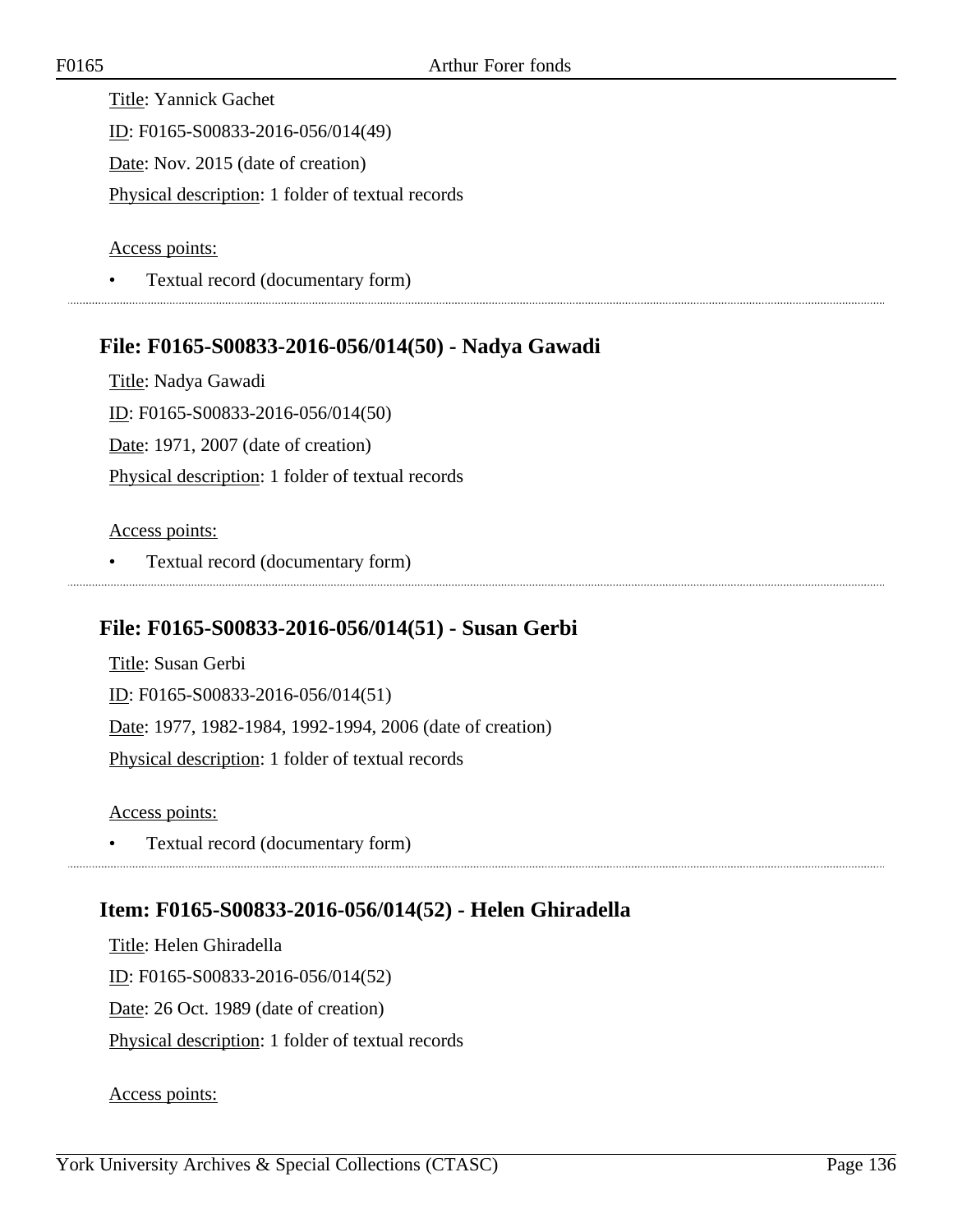# **File: F0165-S00833-2016-056/014(53) - [Maria Grazia] Giansanti**

Title: [Maria Grazia] Giansanti

ID: F0165-S00833-2016-056/014(53)

Date: 2001-2002 (date of creation)

Physical description: 1 folder of textual records

#### Access points:

• Textual record (documentary form)

# **File: F0165-S00833-2016-056/014(54) - Bob Goldman**

Title: Bob Goldman ID: F0165-S00833-2016-056/014(54) Date: 1967-1972, 1985 (date of creation) Physical description: 1 folder of textual records

Access points:

• Textual record (documentary form)

# **File: F0165-S00833-2016-056/014(55) - Sue Goshko**

Title: Sue Goshko ID: F0165-S00833-2016-056/014(55) Date: 1986 (date of creation) Physical description: 1 folder of textual records

#### Access points:

• Textual record (documentary form)

# **File: F0165-S00833-2016-056/014(56) - A. Gruzdev**

Title: A. Gruzdev ID: F0165-S00833-2016-056/014(56) Date: 1972, 1974, 1978 (date of creation)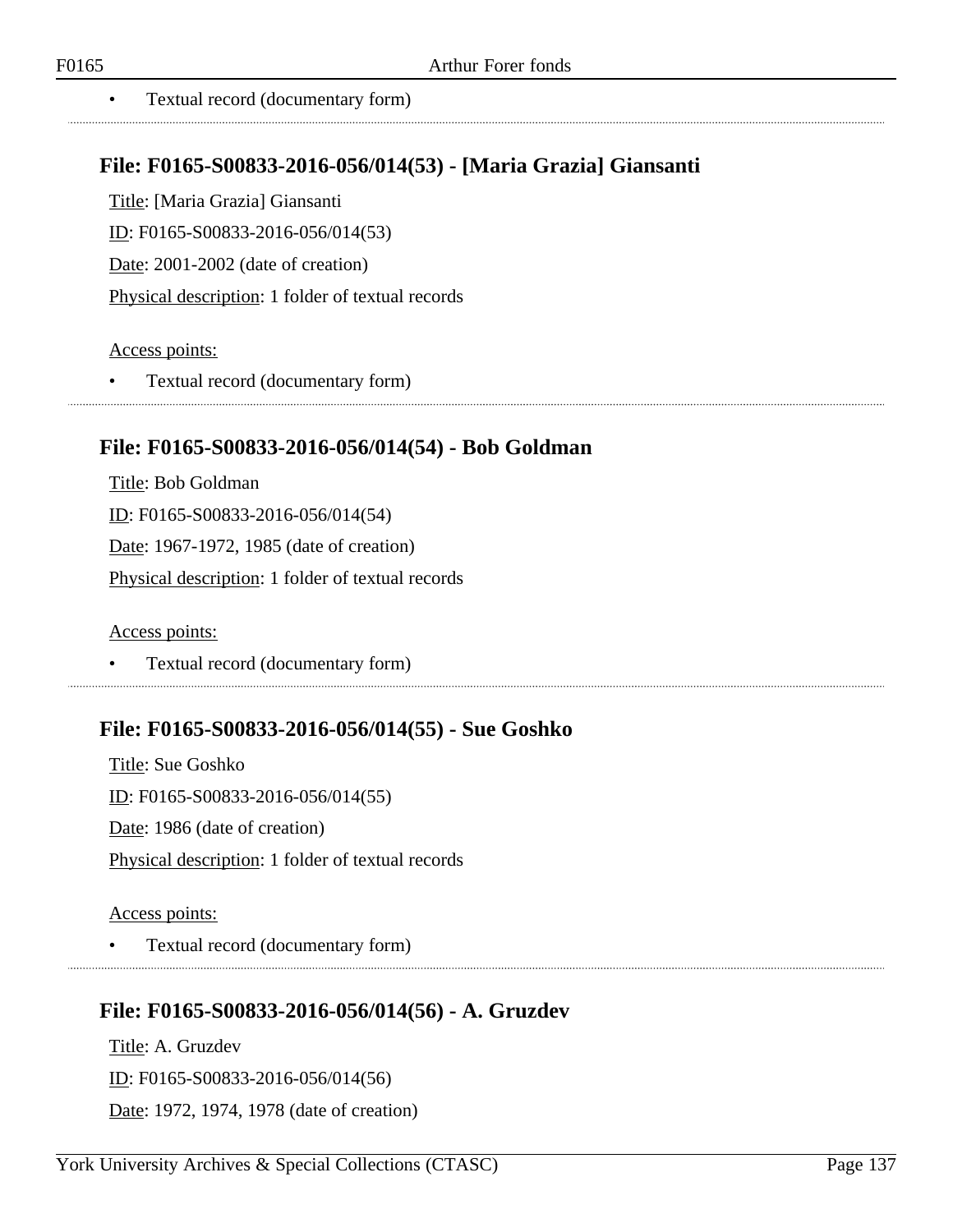#### Physical description: 1 folder of textual records

#### Access points:

• Textual record (documentary form)

# **File: F0165-S00833-2016-056/014(57) - Keith Gull**

Title: Keith Gull ID: F0165-S00833-2016-056/014(57) Date: 1985, 1989, 1994 (date of creation) Physical description: 1 folder of textual records

#### Access points:

• Textual record (documentary form)

# **File: F0165-S00833-2016-056/014(58) - Brij Gupta**

Title: Brij Gupta ID: F0165-S00833-2016-056/014(58) Date: 1975-1992 (date of creation) Physical description: 1 folder of textual records

#### Access points:

• Textual record (documentary form)

### **File: F0165-S00833-2016-056/015(01) - Leah Haimo**

Title: Leah Haimo ID: F0165-S00833-2016-056/015(01) Date: May 1985 (date of creation) Physical description: 1 folder of textual records

#### Access points:

• Textual record (documentary form)

### **File: F0165-S00833-2016-056/015(02) - Ted Hall**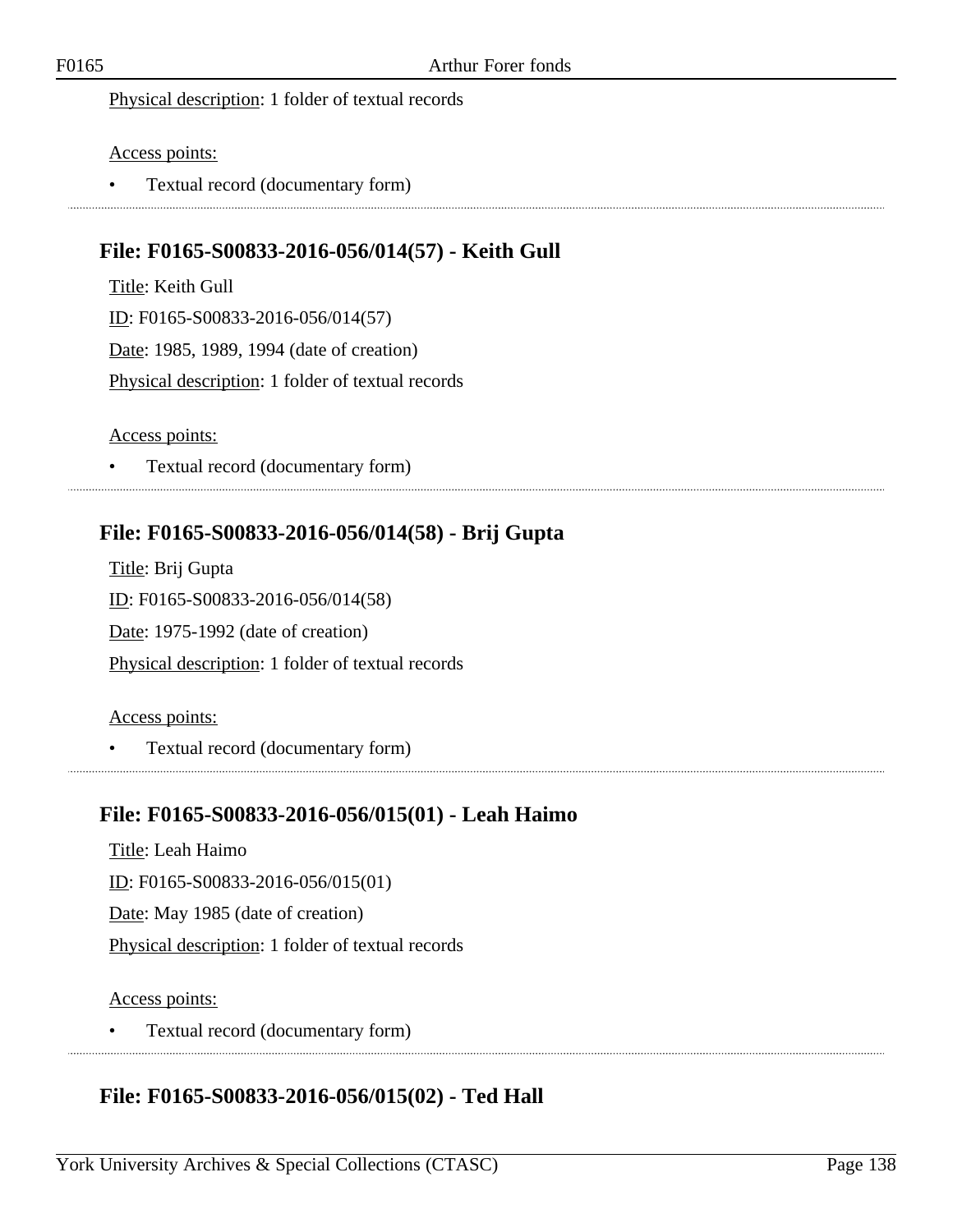Title: Ted Hall ID: F0165-S00833-2016-056/015(02) Date: 1982-1983 (date of creation) Physical description: 1 folder of textual records

Access points:

• Textual record (documentary form)

### **File: F0165-S00833-2016-056/015(03) - Waheeb Haneen**

Title: Waheeb Haneen ID: F0165-S00833-2016-056/015(03) Date: Feb. 1971 (date of creation) Physical description: 1 folder of textual records

#### Access points:

• Textual record (documentary form)

### **File: F0165-S00833-2016-056/015(04) - Pat Harris**

Title: Pat Harris ID: F0165-S00833-2016-056/015(04) Date: 1979-1980 (date of creation) Physical description: 1 folder of textual records

Access points:

• Textual record (documentary form) 

### **File: F0165-S00833-2016-056/015(05) - John Haselgrove**

Title: John Haselgrove ID: F0165-S00833-2016-056/015(05) Date: 1972-1973 (date of creation) Physical description: 1 folder of textual records

Access points: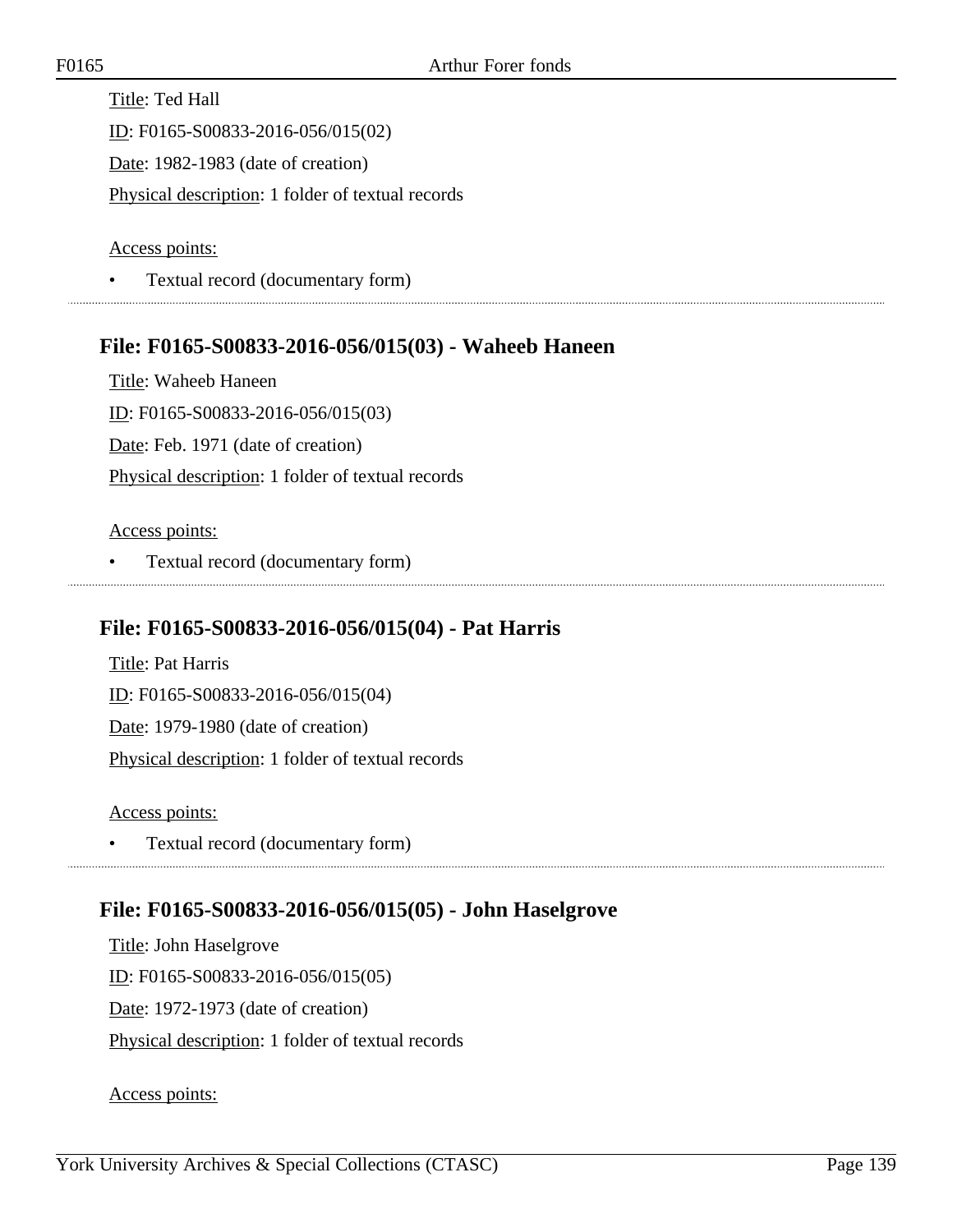• Textual record (documentary form)

### **File: F0165-S00833-2016-056/015(06) - Manifred Hauser**

Title: Manifred Hauser

ID: F0165-S00833-2016-056/015(06)

Date: 1979 (date of creation)

Scope and content:

Included in the file are photographs of cells.

Physical description: 1 folder of textual records 3 photographs : b&w ; 12 x 18 cm and 9 x 13 cm

#### Access points:

- Textual record (documentary form)
- Graphic material (documentary form)

## **Item: F0165-S00833-2016-056/015(07) - Scott Hawley**

Title: Scott Hawley

ID: F0165-S00833-2016-056/015(07)

Date: 28 Nov. 1991 (date of creation)

Physical description: 1 folder of textual records

#### Access points:

• Textual record (documentary form)

### **File: F0165-S00833-2016-056/015(08) - Bob Haynes**

Title: Bob Haynes ID: F0165-S00833-2016-056/015(08) Date: 1965, 1967 (date of creation) Physical description: 1 folder of textual records

#### Access points: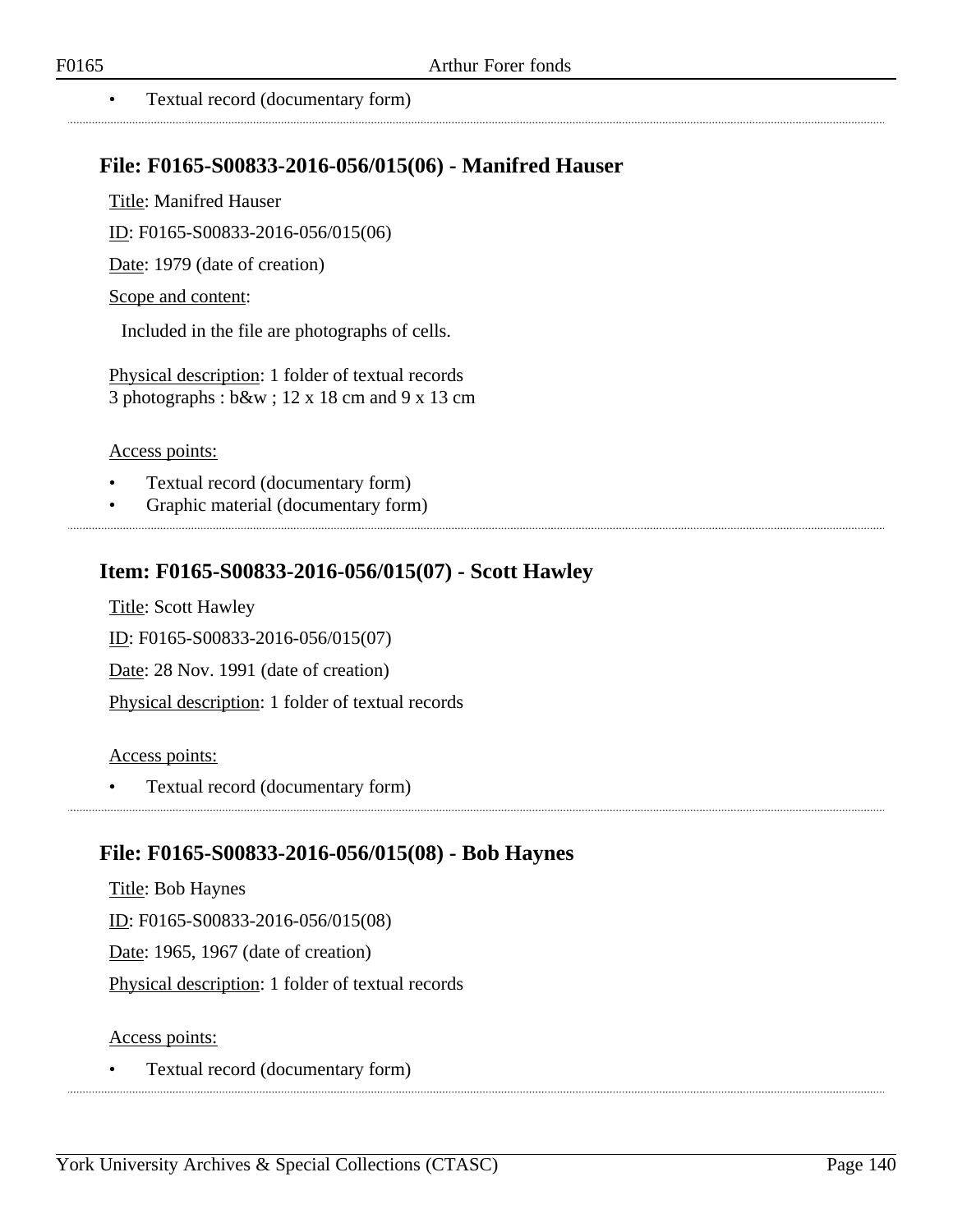# **File: F0165-S00833-2016-056/015(09) - Peter Hepler**

Title: Peter Hepler ID: F0165-S00833-2016-056/015(09) Date: 1969-2004 (date of creation) Physical description: 1 folder of textual records

#### Access points:

• Textual record (documentary form) 

### **Item: F0165-S00833-2016-056/015(10) - Ira Herman**

Title: Ira Herman ID: F0165-S00833-2016-056/015(10) Date: 21 Aug. 1978 (date of creation) Physical description: 1 folder of textual records

Access points:

• Textual record (documentary form)

# **File: F0165-S00833-2016-056/015(11) - Y. Hiramoto**

Title: Y. Hiramoto ID: F0165-S00833-2016-056/015(11) Date: 1979, 1983 (date of creation) Physical description: 1 folder of textual records

Access points:

• Textual record (documentary form)

### **Item: F0165-S00833-2016-056/015(12) - E. Hoffman**

Title: E. Hoffman ID: F0165-S00833-2016-056/015(12) Date: 23 Jan. 1973 (date of creation) Physical description: 1 folder of textual records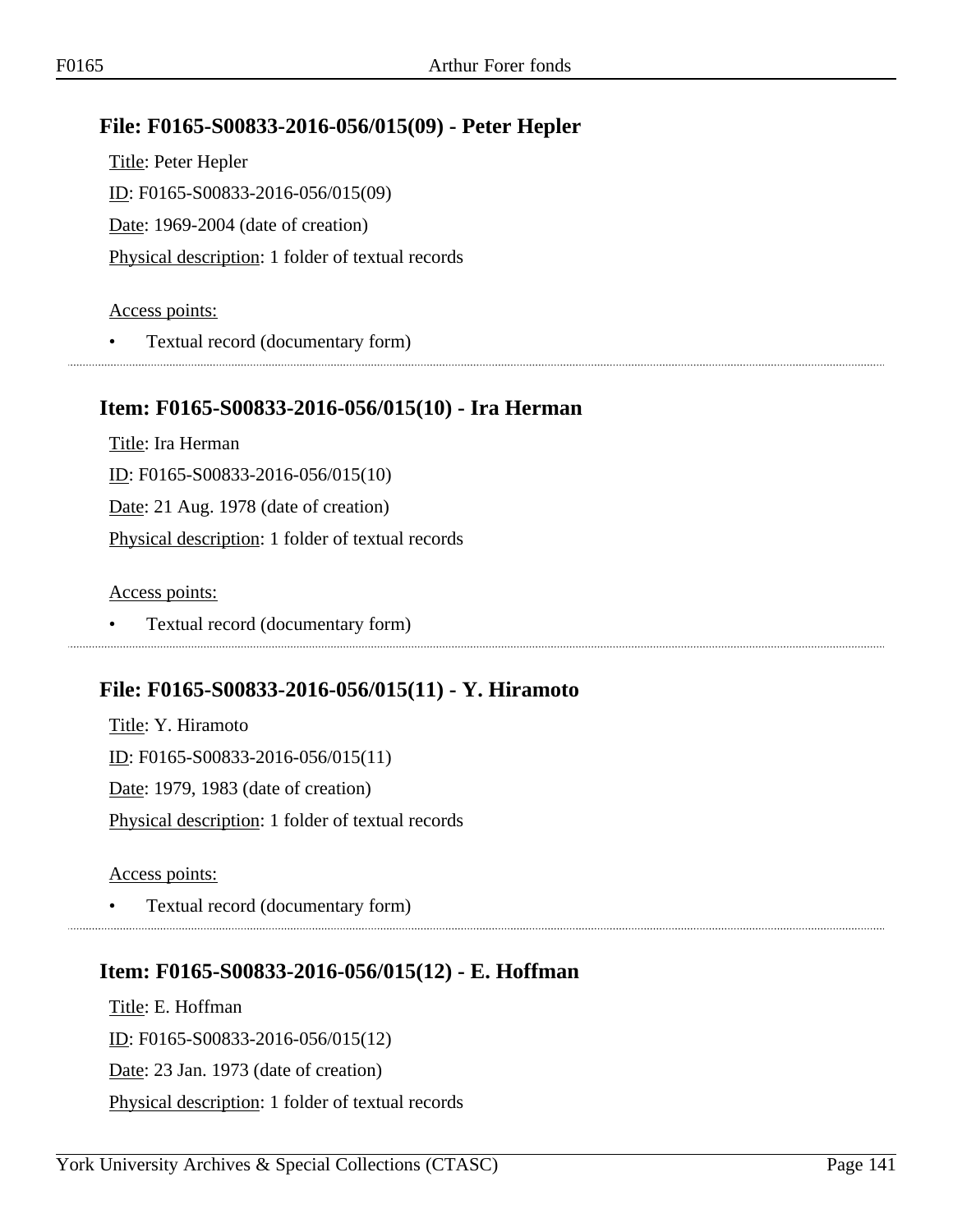Access points:

• Textual record (documentary form)

#### **Item: F0165-S00833-2016-056/015(13) - Pat Hunt**

Title: Pat Hunt

ID: F0165-S00833-2016-056/015(13)

Date: 15 Aug. 1994 (date of creation)

Physical description: 1 folder of textual records

#### Access points:

• Textual record (documentary form)

## **File: F0165-S00833-2016-056/015(14) - J. Hyams**

Title: J. Hyams ID: F0165-S00833-2016-056/015(14) Date: 2001-2002 (date of creation) Physical description: 1 folder of textual records

Access points:

• Textual record (documentary form)

### **File: F0165-S00833-2016-056/015(15) - Don Ingber**

Title: Don Ingber ID: F0165-S00833-2016-056/015(15) Date: 1997-1998 (date of creation) Physical description: 1 folder of textual records

Access points:

• Textual record (documentary form)

# **Item: F0165-S00833-2016-056/015(16) - Peter John**

Title: Peter John ID: F0165-S00833-2016-056/015(16)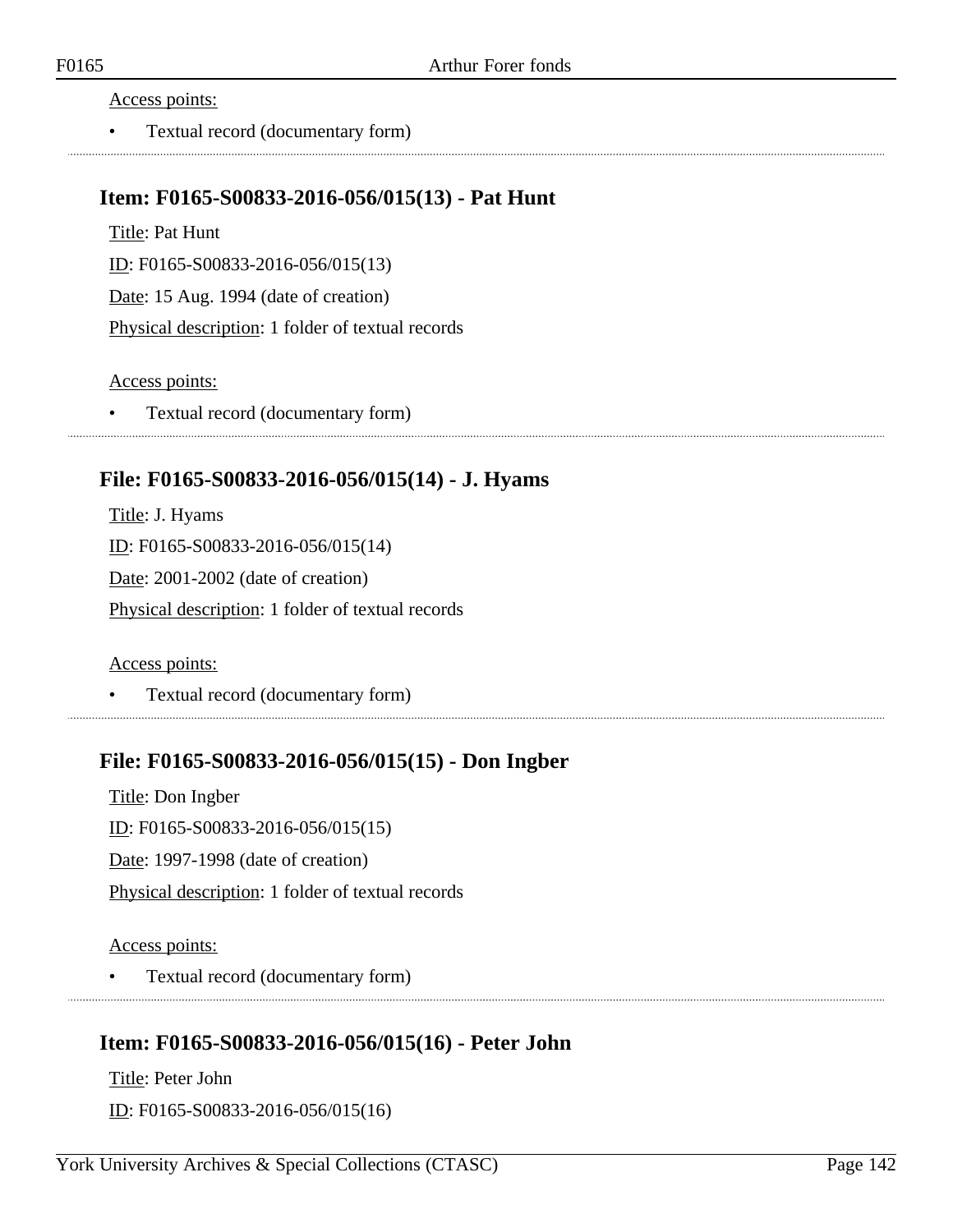Date: 5 Apr. 1993 (date of creation)

Physical description: 1 folder of textual records

Access points:

• Textual record (documentary form)

# **File: F0165-S00833-2016-056/015(17) - S. Inoue**

Title: S. Inoue ID: F0165-S00833-2016-056/015(17) Date: 1973 (date of creation) Physical description: 1 folder of textual records

Access points:

• Textual record (documentary form) 

## **File: F0165-S00833-2016-056/015(18) - Bill Jackson**

Title: Bill Jackson ID: F0165-S00833-2016-056/015(18) Date: 1972-1985 (date of creation) Physical description: 1 folder of textual records

Access points:

• Textual record (documentary form)

### **File: F0165-S00833-2016-056/015(19) - Alan Jacobson**

Title: Alan Jacobson ID: F0165-S00833-2016-056/015(19) Date: 1974-1975 (date of creation) Physical description: 1 folder of textual records

Access points: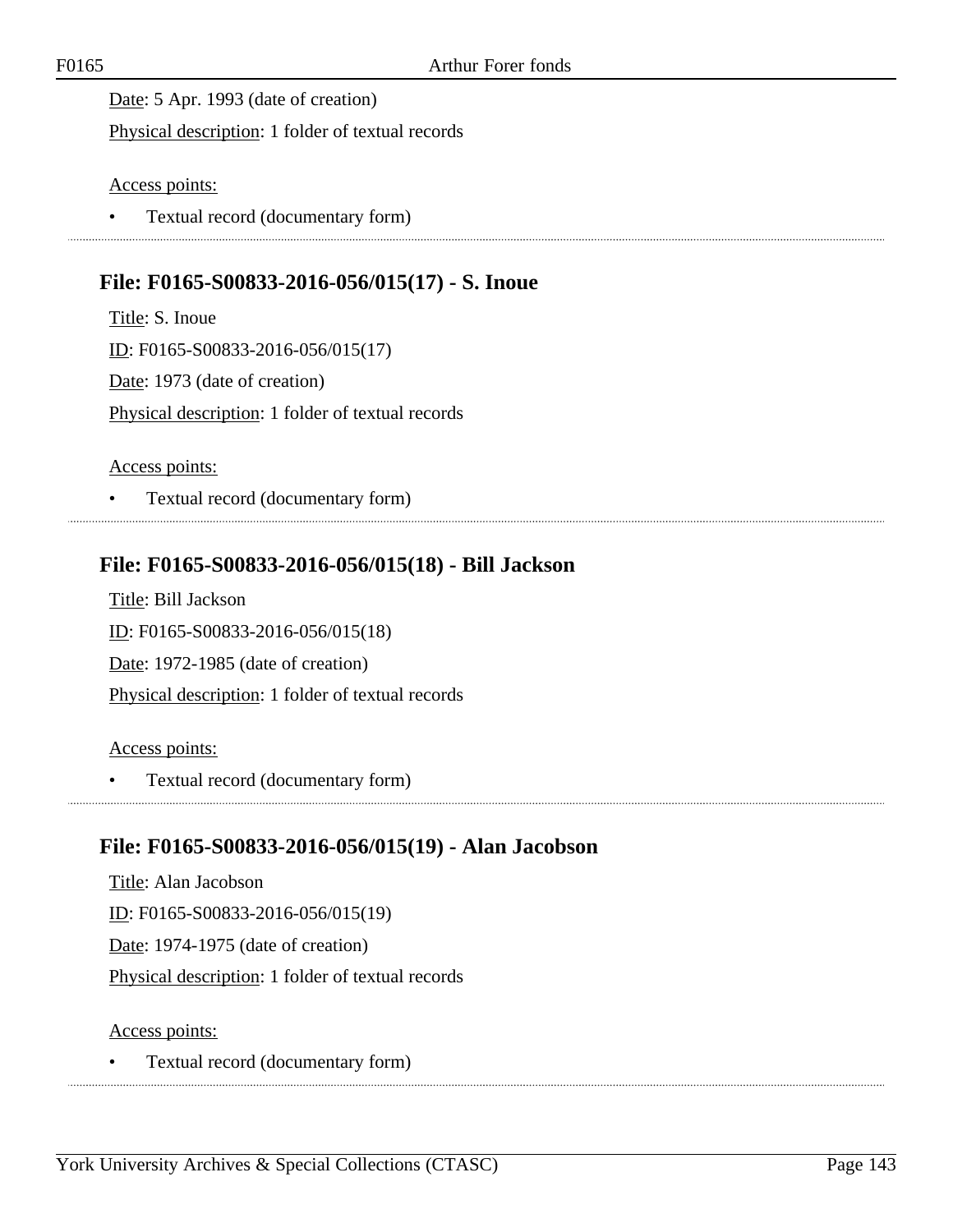## **File: F0165-S00833-2016-056/015(20) - R. Jarosch**

Title: R. Jarosch ID: F0165-S00833-2016-056/015(20) Date: Feb. 1984 (date of creation) Physical description: 1 folder of textual records

#### Access points:

• Textual record (documentary form)

#### **File: F0165-S00833-2016-056/015(21) - Cynthia Jensen**

Title: Cynthia Jensen ID: F0165-S00833-2016-056/015(21) Date: 1982, 1991 (date of creation) Physical description: 1 folder of textual records

Access points:

• Textual record (documentary form)

### **File: F0165-S00833-2016-056/015(22) - Brigitte Jockusch**

Title: Brigitte Jockusch ID: F0165-S00833-2016-056/015(22) Date: 1971-1972 (date of creation) Physical description: 1 folder of textual records

Access points:

• Textual record (documentary form)

# **File: F0165-S00833-2016-056/015(23) - Kristen Johansen**

Title: Kristen Johansen ID: F0165-S00833-2016-056/015(23) Date: 1995-2015 (date of creation) Physical description: 1 folder of textual records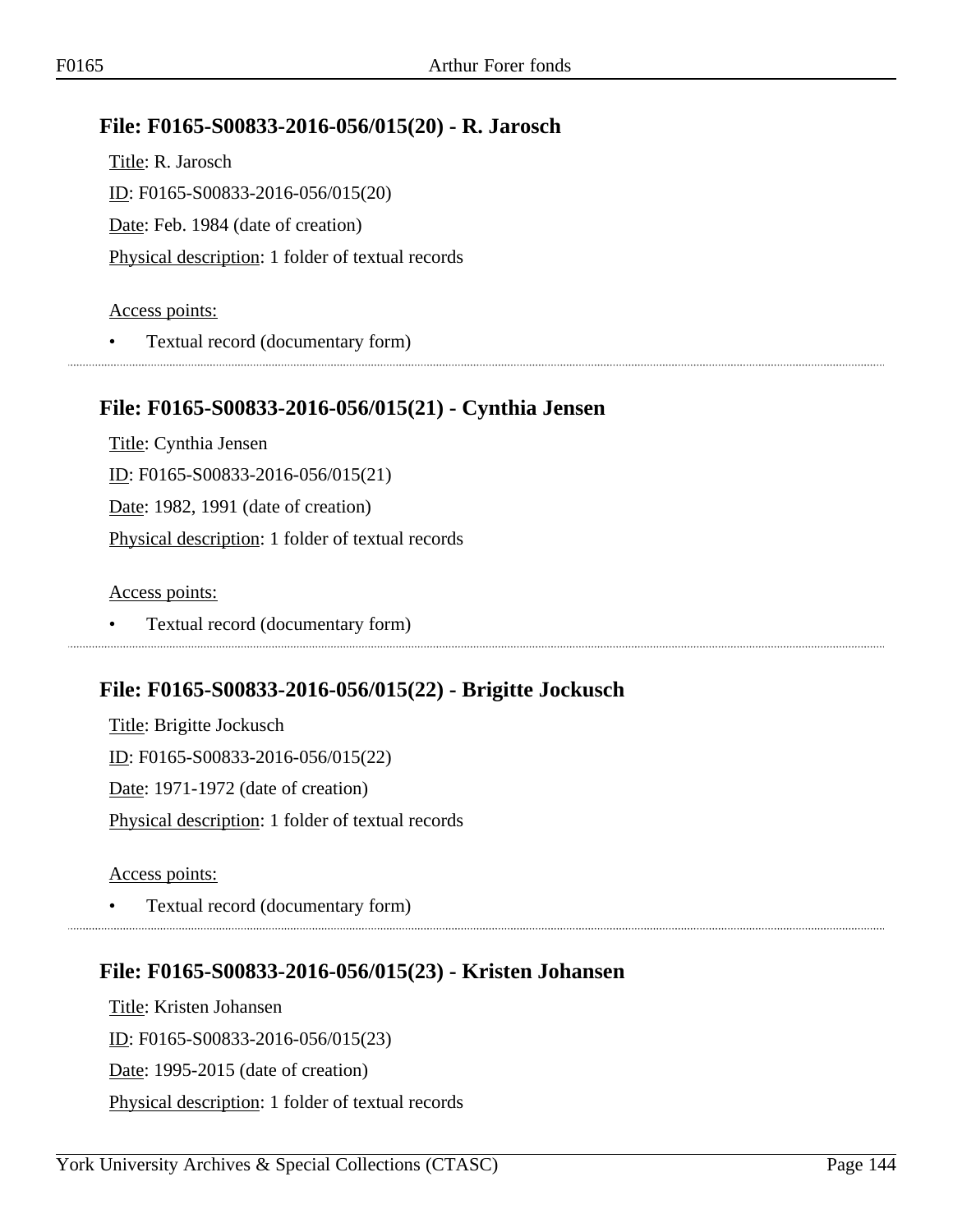• Textual record (documentary form)

### **File: F0165-S00833-2016-056/015(24) - Mary Ann Jordan**

Title: Mary Ann Jordan ID: F0165-S00833-2016-056/015(24) Date: 1994 (date of creation) Physical description: 1 folder of textual records

Access points:

• Textual record (documentary form)

### **File: F0165-S00833-2016-056/015(25) - Roger Karess**

Title: Roger Karess ID: F0165-S00833-2016-056/015(25) Date: 2004 (date of creation) Physical description: 1 folder of textual records

Access points:

• Textual record (documentary form)

### **File: F0165-S00833-2016-056/015(26) - Gordin Kaplan**

Title: Gordin Kaplan ID: F0165-S00833-2016-056/015(26) Date: Nov. 1982 (date of creation) Physical description: 1 folder of textual records

Access points:

• Textual record (documentary form)

### **Item: F0165-S00833-2016-056/015(27) - M. Krause**

Title: M. Krause ID: F0165-S00833-2016-056/015(27)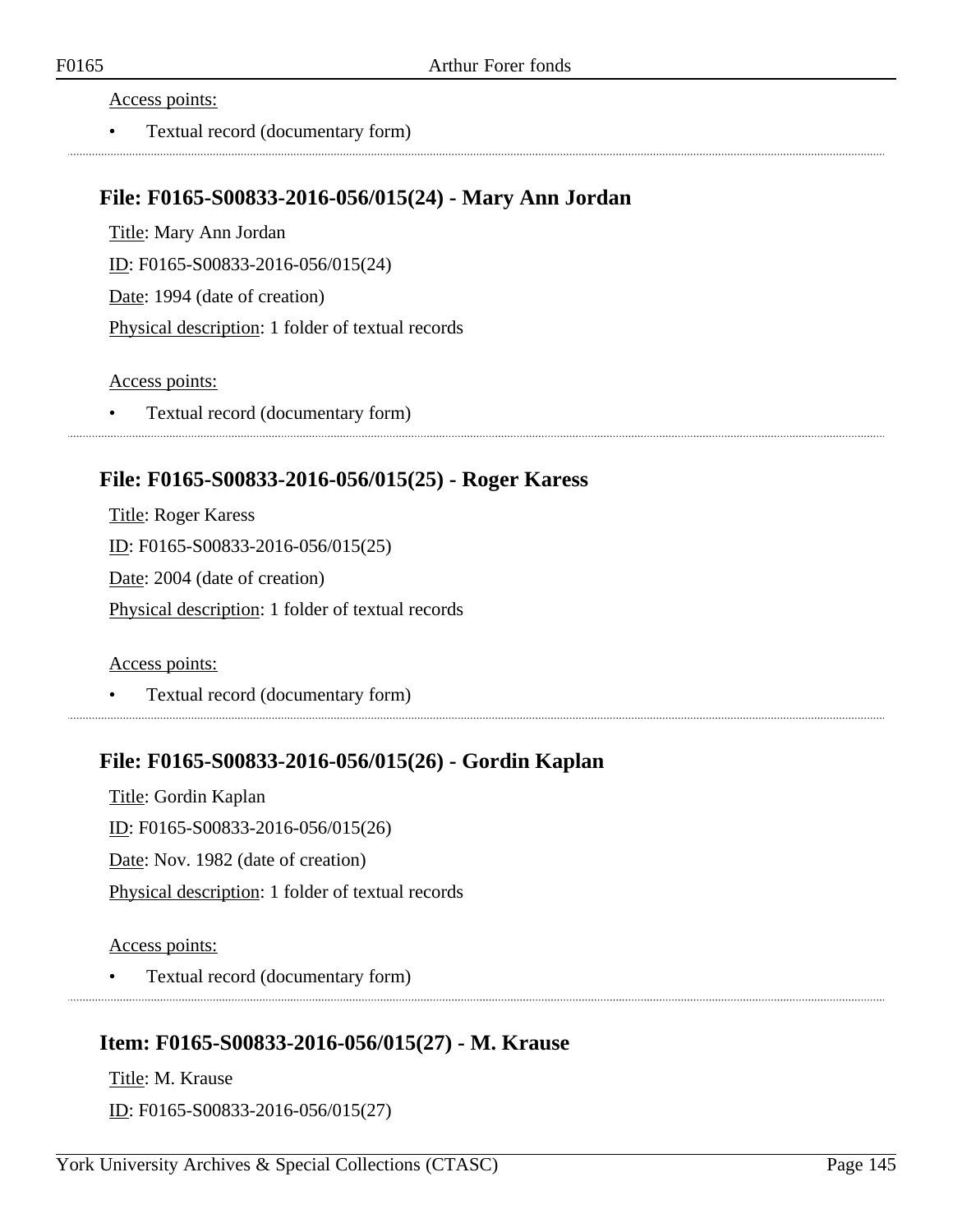Date: 12 Dec. 1978 (date of creation)

Physical description: 1 folder of textual records

Access points:

• Textual record (documentary form)

# **File: F0165-S00833-2016-056/015(28) - Tom Kaufman**

Title: Tom Kaufman ID: F0165-S00833-2016-056/015(28) Date: 1975 (date of creation) Physical description: 1 folder of textual records

Access points:

• Textual record (documentary form) 

## **File: F0165-S00833-2016-056/015(29) - Dan Kiehart**

Title: Dan Kiehart ID: F0165-S00833-2016-056/015(29) Date: Sept. 1972 (date of creation) Physical description: 1 folder of textual records

Access points:

• Textual record (documentary form) 

### **File: F0165-S00833-2016-056/015(30) - Carol Koch**

Title: Carol Koch ID: F0165-S00833-2016-056/015(30) Date: 1969-1973 (date of creation) Physical description: 1 folder of textual records

Access points:

• Textual record (documentary form)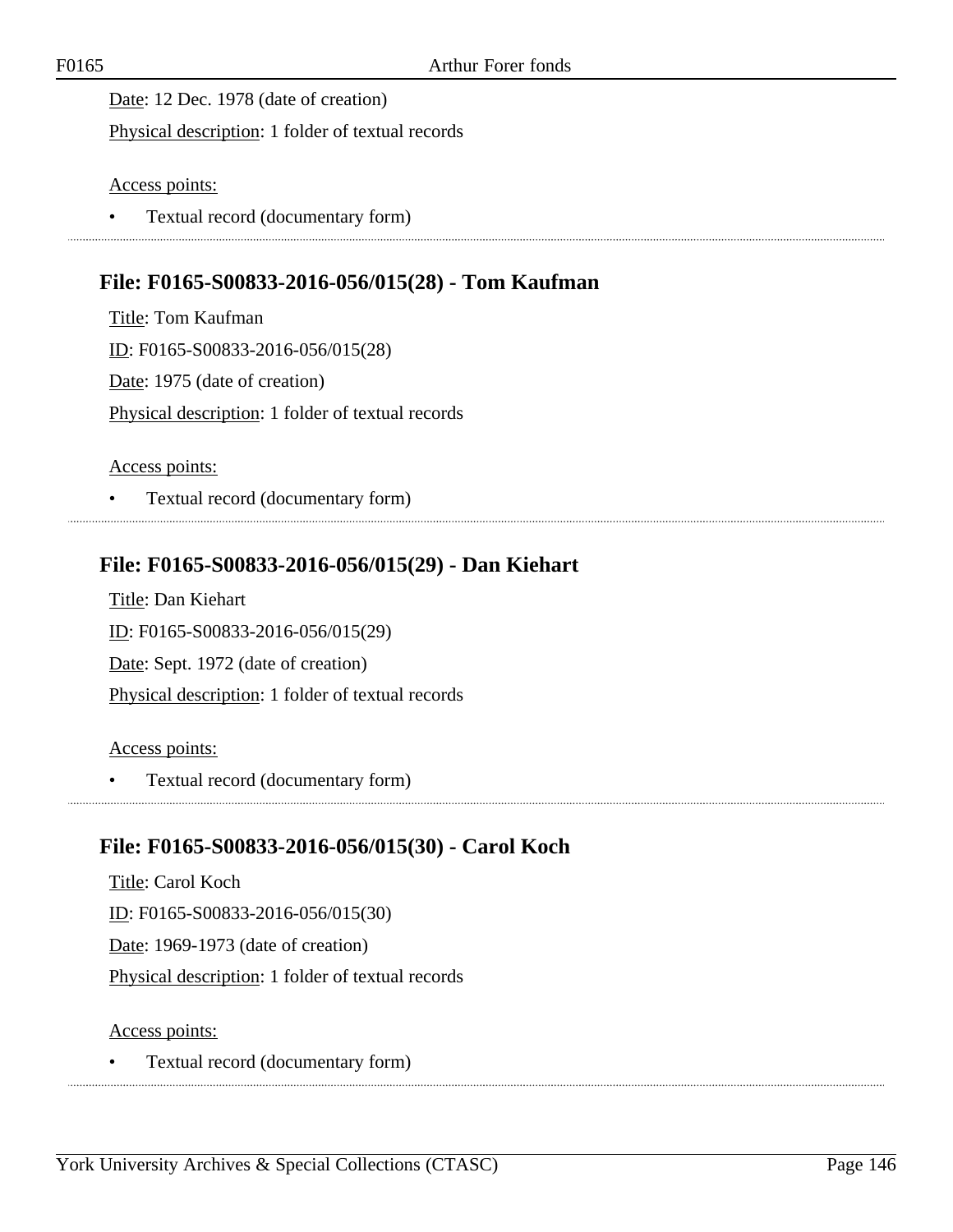## **Item: F0165-S00833-2016-056/015(31) - T. Kreis**

Title: T. Kreis ID: F0165-S00833-2016-056/015(31) Date: 27 Mar. 1989 (date of creation) Physical description: 1 folder of textual records

#### Access points:

• Textual record (documentary form) 

### **File: F0165-S00833-2016-056/015(32) - Donna Kubai**

Title: Donna Kubai ID: F0165-S00833-2016-056/015(32) Date: 1976-1983 (date of creation) Physical description: 1 folder of textual records

Access points:

• Textual record (documentary form)

### **Item: F0165-S00833-2016-056/015(33) - Thurston Lacalli**

Title: Thurston Lacalli ID: F0165-S00833-2016-056/015(33) Date: 4 Mar. 1981 (date of creation) Physical description: 1 folder of textual records

Access points:

• Textual record (documentary form)

# **File: F0165-S00833-2016-056/015(34) - Jim LaFountain**

Title: Jim LaFountain ID: F0165-S00833-2016-056/015(34) Date: 1983, 1997, 2001 (date of creation) Physical description: 1 folder of textual records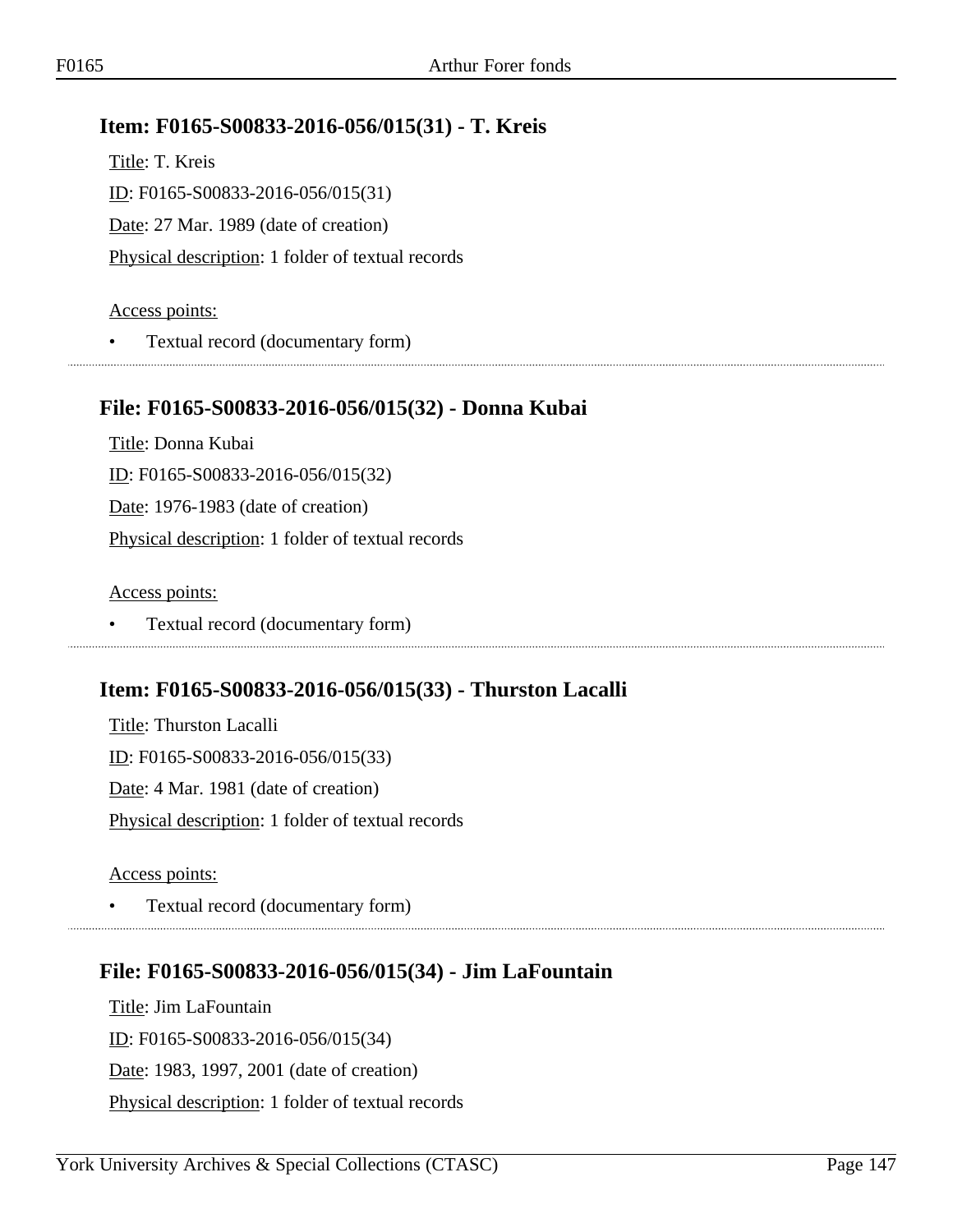• Textual record (documentary form)

## **Item: F0165-S00833-2016-056/015(35) - Charles Laird**

Title: Charles Laird ID: F0165-S00833-2016-056/015(35) Date: 27 Mar. 1978 (date of creation) Physical description: 1 folder of textual records

Access points:

• Textual record (documentary form)

## **File: F0165-S00833-2016-056/015(36) - Anne Marie Lambert**

Title: Anne Marie Lambert ID: F0165-S00833-2016-056/015(36) Date: 1992 (date of creation) Physical description: 1 folder of textual records

Access points:

• Textual record (documentary form)

### **File: F0165-S00833-2016-056/015(37) - Nancy Lane**

Title: Nancy Lane ID: F0165-S00833-2016-056/015(37) Date: 1983 (date of creation) Physical description: 1 folder of textual records

Access points:

• Textual record (documentary form)

# **File: F0165-S00833-2016-056/015(38) - George Langford**

Title: George Langford ID: F0165-S00833-2016-056/015(38)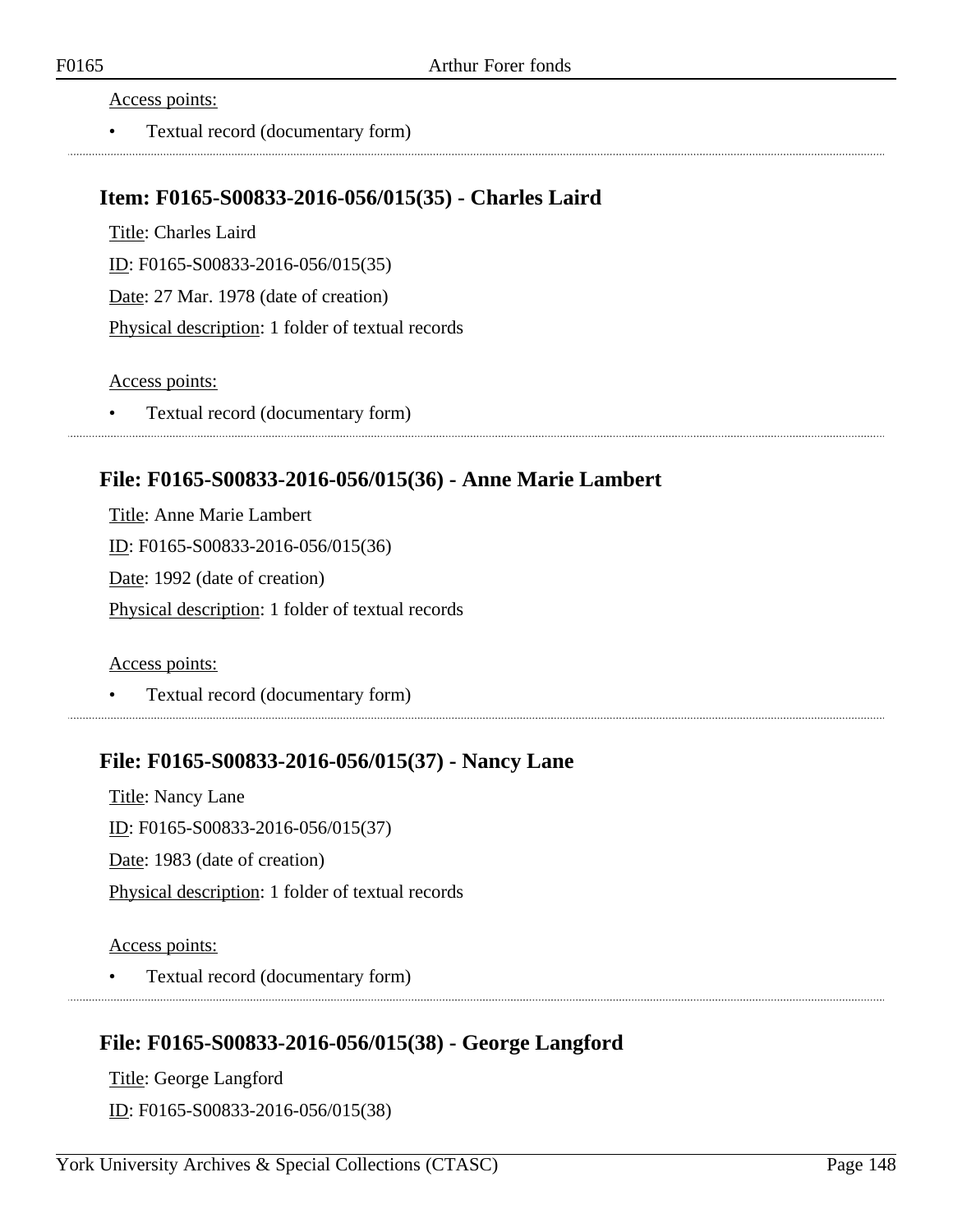Date: 2002-2003 (date of creation)

Physical description: 1 folder of textual records

Access points:

• Textual record (documentary form)

# **File: F0165-S00833-2016-056/015(39) - A. Lastovica**

Title: A. Lastovica ID: F0165-S00833-2016-056/015(39) Date: 1977 (date of creation) Physical description: 1 folder of textual records

Access points:

• Textual record (documentary form) 

## **File: F0165-S00833-2016-056/015(40) - Andrei Laszlo**

Title: Andrei Laszlo ID: F0165-S00833-2016-056/015(40) Date: 1974 (date of creation) Physical description: 1 folder of textual records

Access points:

• Textual record (documentary form)

### **File: F0165-S00833-2016-056/015(41) - L. Levine**

Title: L. Levine ID: F0165-S00833-2016-056/015(41) Date: 1972-1973, 1976 (date of creation) Physical description: 1 folder of textual records

Access points:

• Textual record (documentary form)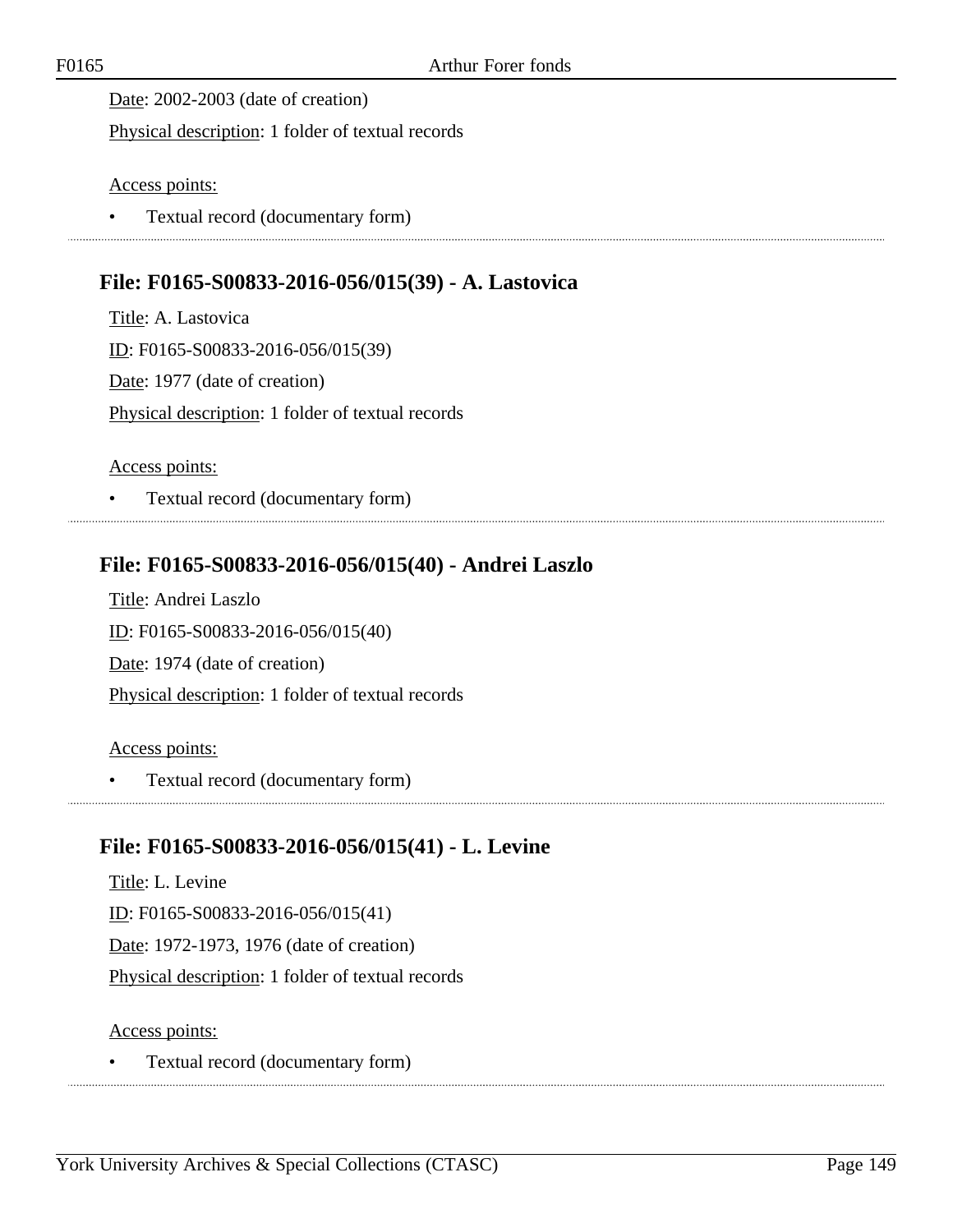# **Item: F0165-S00833-2016-056/015(42) - Judy Libman**

Title: Judy Libman ID: F0165-S00833-2016-056/015(42) Date: 17 Sept. 1997 (date of creation) Physical description: 1 folder of textual records

#### Access points:

• Textual record (documentary form) 

## **File: F0165-S00833-2016-056/015(43) - Dick Linck**

Title: Dick Linck ID: F0165-S00833-2016-056/015(43) Date: 1972-1989 (date of creation) Physical description: 1 folder of textual records

Access points:

• Textual record (documentary form)

# **Item: F0165-S00833-2016-056/015(44) - F. & C. Lints**

Title: F. & C. Lints ID: F0165-S00833-2016-056/015(44) Date: 10 Jan. 1972 (date of creation) Physical description: 1 folder of textual records

Access points:

• Textual record (documentary form)

# **File: F0165-S00833-2016-056/015(45) - Z.K. Lu**

Title: Z.K. Lu ID: F0165-S00833-2016-056/015(45) Date: 1981-1984 (date of creation) Physical description: 1 folder of textual records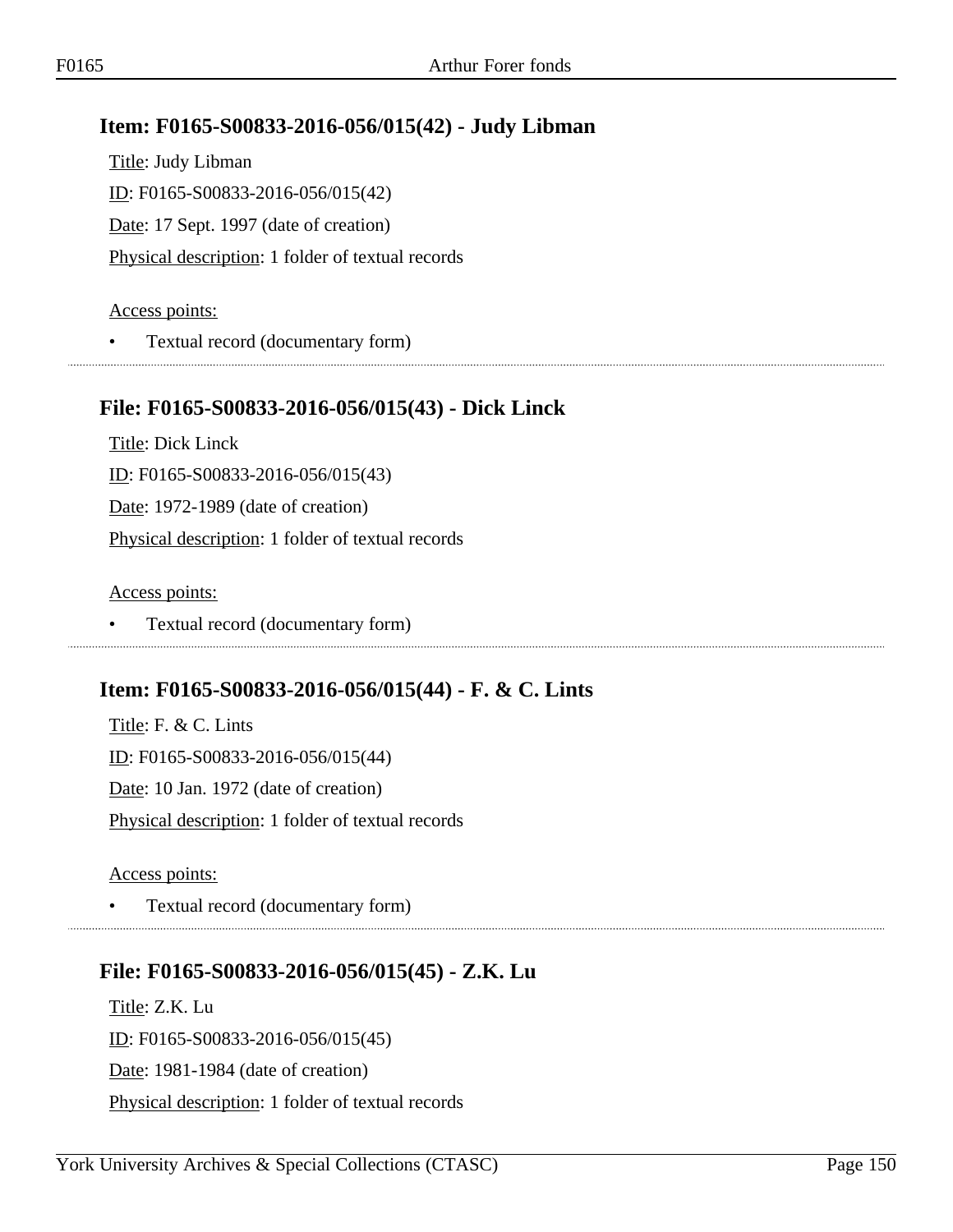• Textual record (documentary form)

### **File: F0165-S00833-2016-056/015(46) - [Richard] Luduena**

Title: [Richard] Luduena ID: F0165-S00833-2016-056/015(46) Date: 1986 (date of creation) Physical description: 1 folder of textual records

Access points:

• Textual record (documentary form)

### **File: F0165-S00833-2016-056/015(47) - Fy Lung**

Title: Fy Lung ID: F0165-S00833-2016-056/015(47) Date: 1974 (date of creation) Physical description: 1 folder of textual records

Access points:

• Textual record (documentary form)

### **File: F0165-S00833-2016-056/015(48) - Peter Luykx**

Title: Peter Luykx ID: F0165-S00833-2016-056/015(48) Date: 1969-1970 (date of creation) Physical description: 1 folder of textual records

Access points:

• Textual record (documentary form)

# **File: F0165-S00833-2016-056/015(49) - Tom MacRae**

Title: Tom MacRae ID: F0165-S00833-2016-056/015(49)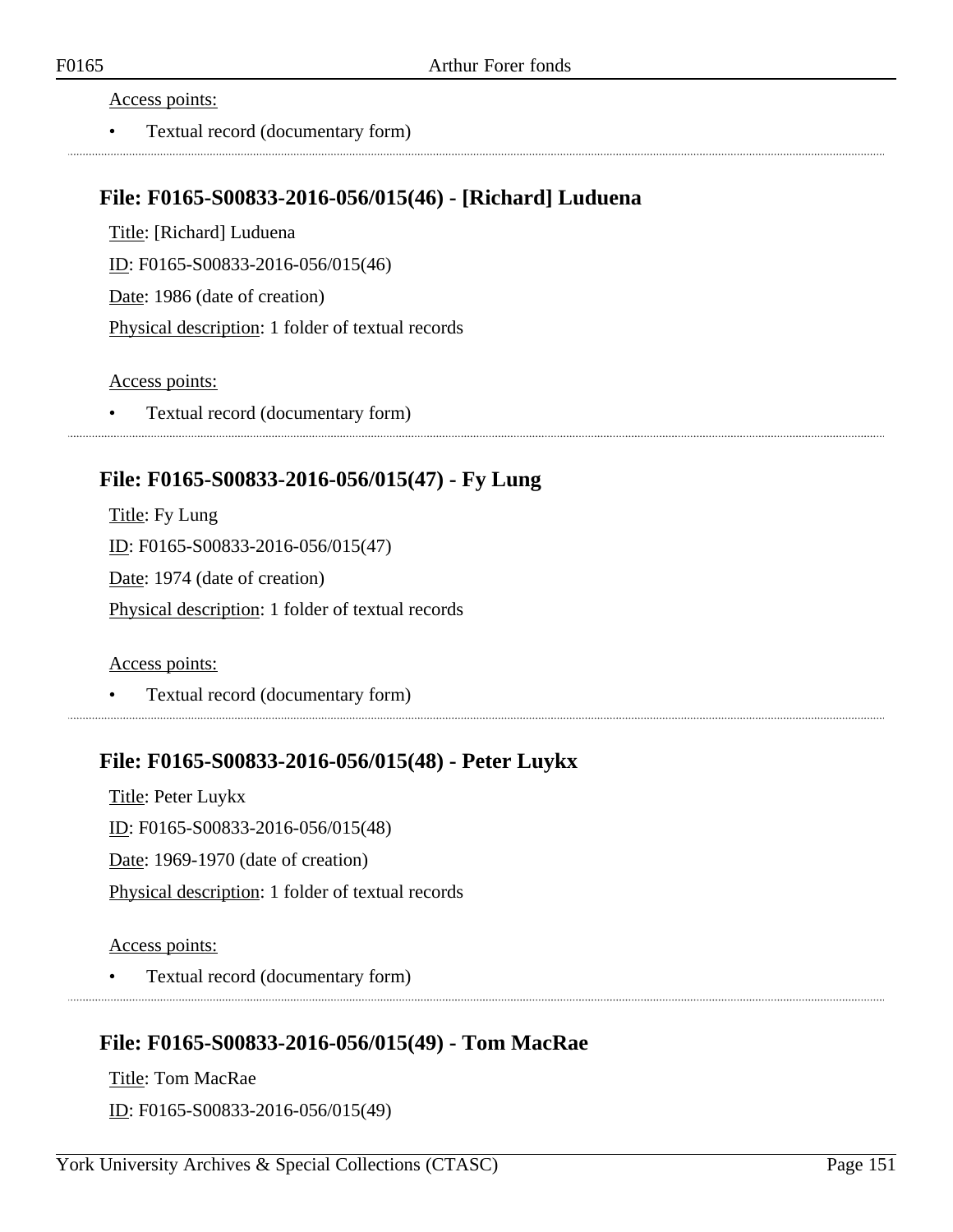Date: 1994 (date of creation)

Physical description: 1 folder of textual records

Access points:

• Textual record (documentary form)

# **File: F0165-S00833-2016-056/015(50) - Susan Mann**

Title: Susan Mann ID: F0165-S00833-2016-056/015(50) Date: 1996 (date of creation) Physical description: 1 folder of textual records

Access points:

• Textual record (documentary form) 

# **Item: F0165-S00833-2016-056/015(51) - Clyde Manwell**

Title: Clyde Manwell ID: F0165-S00833-2016-056/015(51) Date: 12 Apr. 1984 (date of creation) Physical description: 1 folder of textual records

Access points:

• Textual record (documentary form)

# **File: F0165-S00833-2016-056/015(52) - Louis Marek**

Title: Louis Marek ID: F0165-S00833-2016-056/015(52) Date: 1970-1971, 1973 (date of creation) Physical description: 1 folder of textual records

Access points:

• Textual record (documentary form)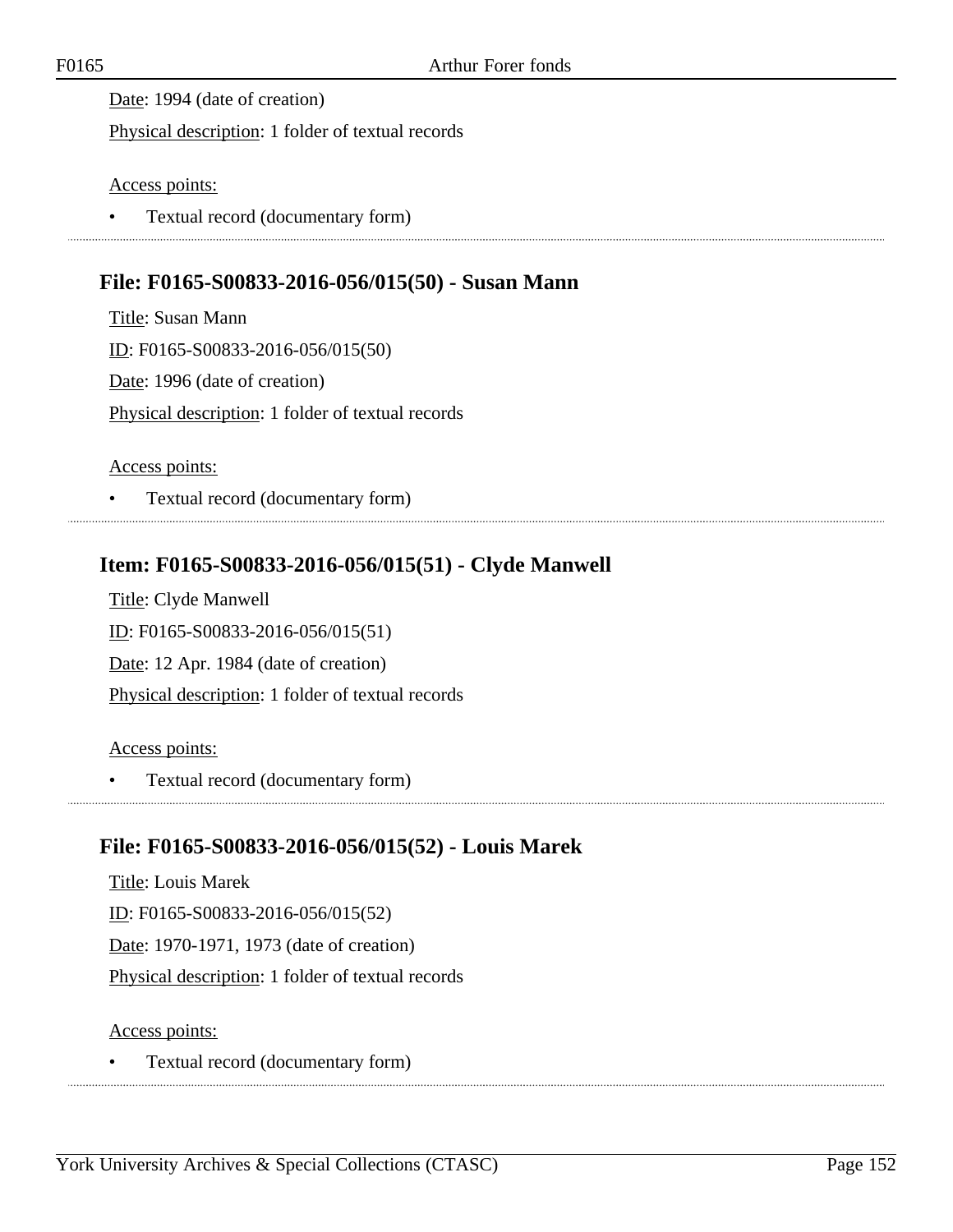## **File: F0165-S00833-2016-056/015(53) - Bob Margolis**

Title: Bob Margolis ID: F0165-S00833-2016-056/015(53) Date: 1985, 1987, 2014 (date of creation) Physical description: 1 folder of textual records

#### Access points:

• Textual record (documentary form) 

### **File: F0165-S00833-2016-056/015(54) - M. Matsuda**

Title: M. Matsuda ID: F0165-S00833-2016-056/015(54) Date: May 2006 (date of creation) Physical description: 1 folder of textual records

Access points:

• Textual record (documentary form)

### **File: F0165-S00833-2016-056/015(55) - Dick McIntosh**

Title: Dick McIntosh ID: F0165-S00833-2016-056/015(55) Date: 1972-1974, 1978 (date of creation) Physical description: 1 folder of textual records

Access points:

• Textual record (documentary form)

# **Item: F0165-S00833-2016-056/015(56) - V.N. Meshcheryakov**

Title: V.N. Meshcheryakov ID: F0165-S00833-2016-056/015(56) Date: 7 Oct. 1977 (date of creation) Physical description: 1 folder of textual records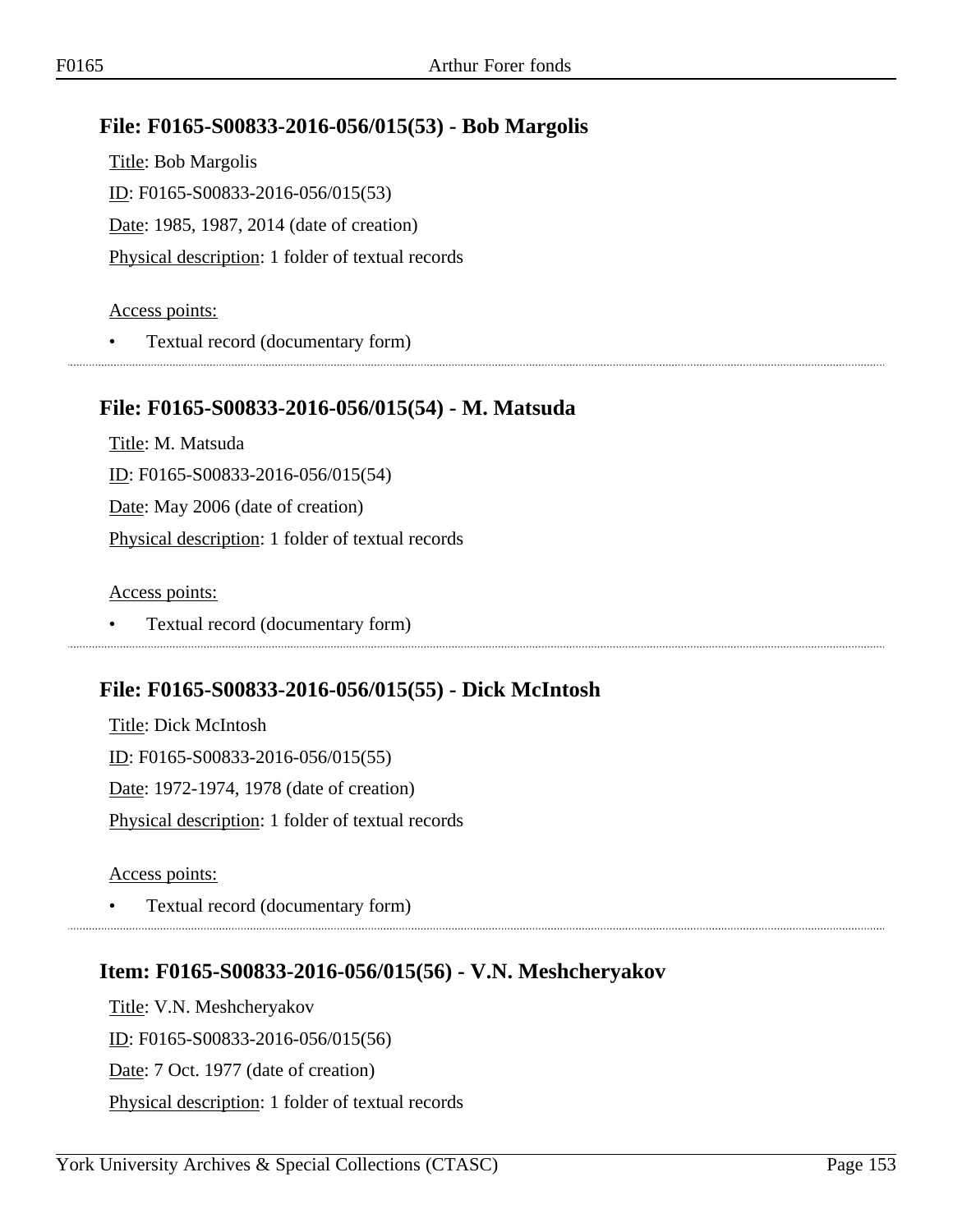• Textual record (documentary form)

### **File: F0165-S00833-2016-056/015(57) - Giuliana Moreno**

Title: Giuliana Moreno ID: F0165-S00833-2016-056/015(57) Date: 1970-1973, 1986, 2014 (date of creation) Physical description: 1 folder of textual records

Access points:

• Textual record (documentary form)

### **File: F0165-S00833-2016-056/015(58) - Ron Morris**

Title: Ron Morris ID: F0165-S00833-2016-056/015(58) Date: Dec. 1981 (date of creation) Physical description: 1 folder of textual records

Access points:

• Textual record (documentary form)

### **File: F0165-S00833-2016-056/015(59) - M. Mota**

Title: M. Mota ID: F0165-S00833-2016-056/015(59) Date: 1965 (date of creation) Physical description: 1 folder of textual records

Access points:

• Textual record (documentary form)

### **File: F0165-S00833-2016-056/015(60) - Barbara Nagle**

Title: Barbara Nagle ID: F0165-S00833-2016-056/015(60)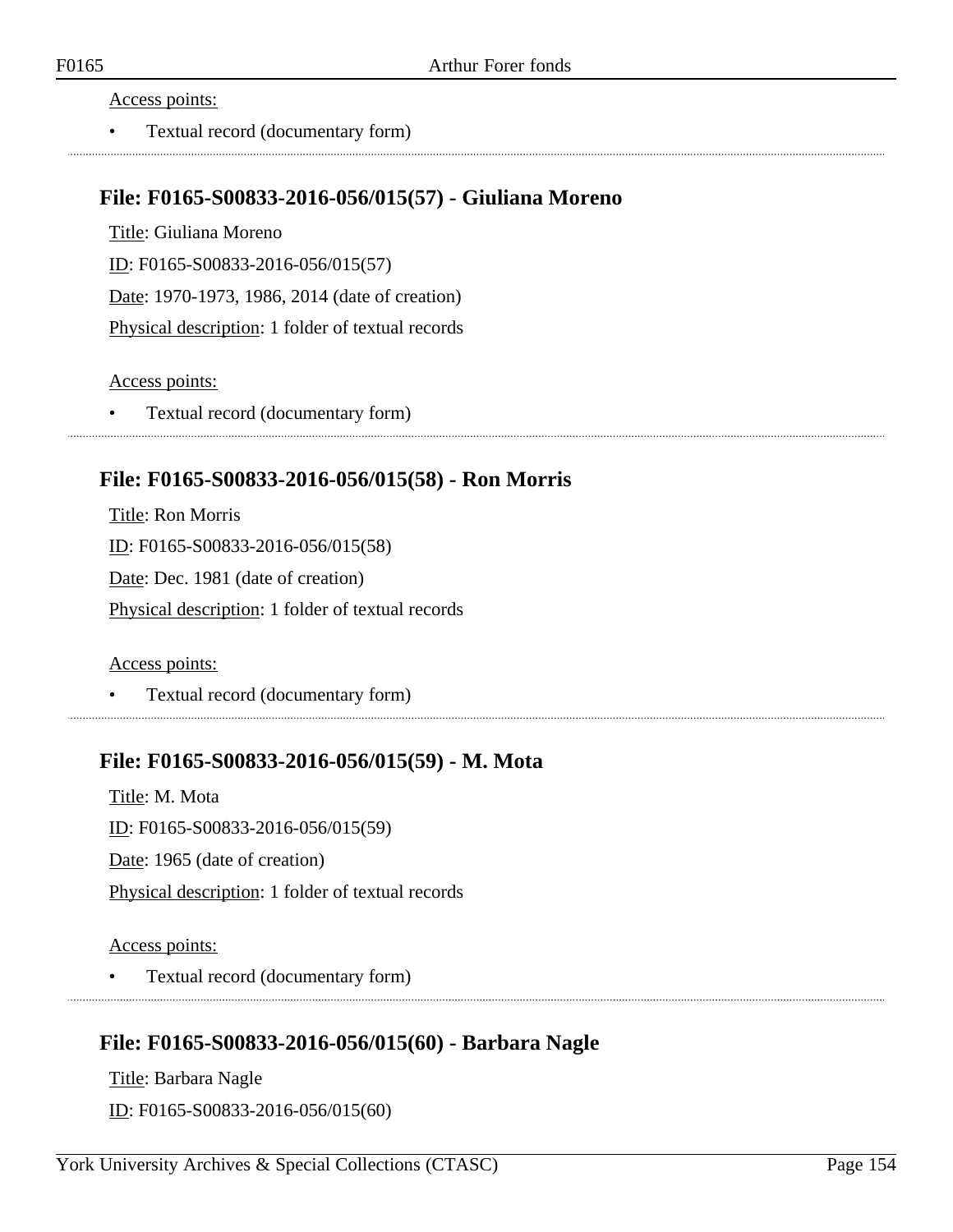Date: 1981-1982 (date of creation)

Physical description: 1 folder of textual records

Access points:

• Textual record (documentary form)

# **File: F0165-S00833-2016-056/015(61) - Bruce Nicklas**

Title: Bruce Nicklas ID: F0165-S00833-2016-056/015(61) Date: 1965-2003 (date of creation) Physical description: 1 folder of textual records

Access points:

• Textual record (documentary form) 

# **File: F0165-S00833-2016-056/016(01) - Tai Nihei**

Title: Tai Nihei ID: F0165-S00833-2016-056/016(01) Date: Aug. 1974 (date of creation) Physical description: 1 folder of textual records

Access points:

• Textual record (documentary form) 

### **File: F0165-S00833-2016-056/016(02) - Karen Nilausen**

Title: Karen Nilausen ID: F0165-S00833-2016-056/016(02) Date: 2007 (date of creation) Physical description: 1 folder of textual records

Access points:

• Textual record (documentary form)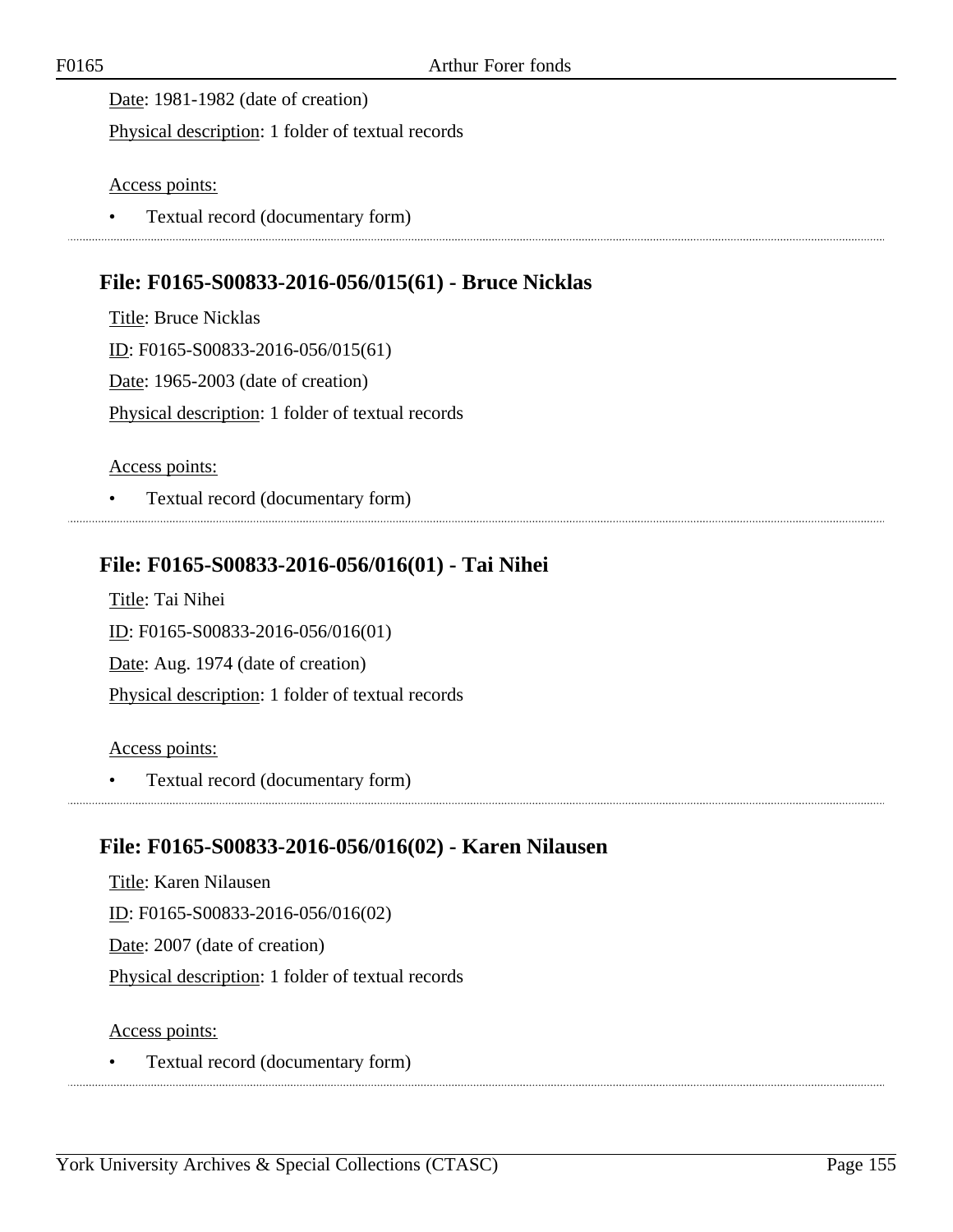# **File: F0165-S00833-2016-056/016(03) - Jytte Nilsson**

Title: Jytte Nilsson ID: F0165-S00833-2016-056/016(03) Date: 1971-1977 (date of creation) Physical description: 1 folder of textual records

#### Access points:

• Textual record (documentary form) 

### **File: F0165-S00833-2016-056/016(04) - L. Noda**

Title: L. Noda ID: F0165-S00833-2016-056/016(04) Date: 1969-1970 (date of creation) Physical description: 1 folder of textual records

Access points:

• Textual record (documentary form)

### **File: F0165-S00833-2016-056/016(05) - Leonnart Olsson**

Title: Leonnart Olsson ID: F0165-S00833-2016-056/016(05) Date: 1996, 1998 (date of creation) Physical description: 1 folder of textual records

Access points:

• Textual record (documentary form)

# **File: F0165-S00833-2016-056/016(06) - C. Oriol-Audit**

Title: C. Oriol-Audit ID: F0165-S00833-2016-056/016(06) Date: 1978 (date of creation) Physical description: 1 folder of textual records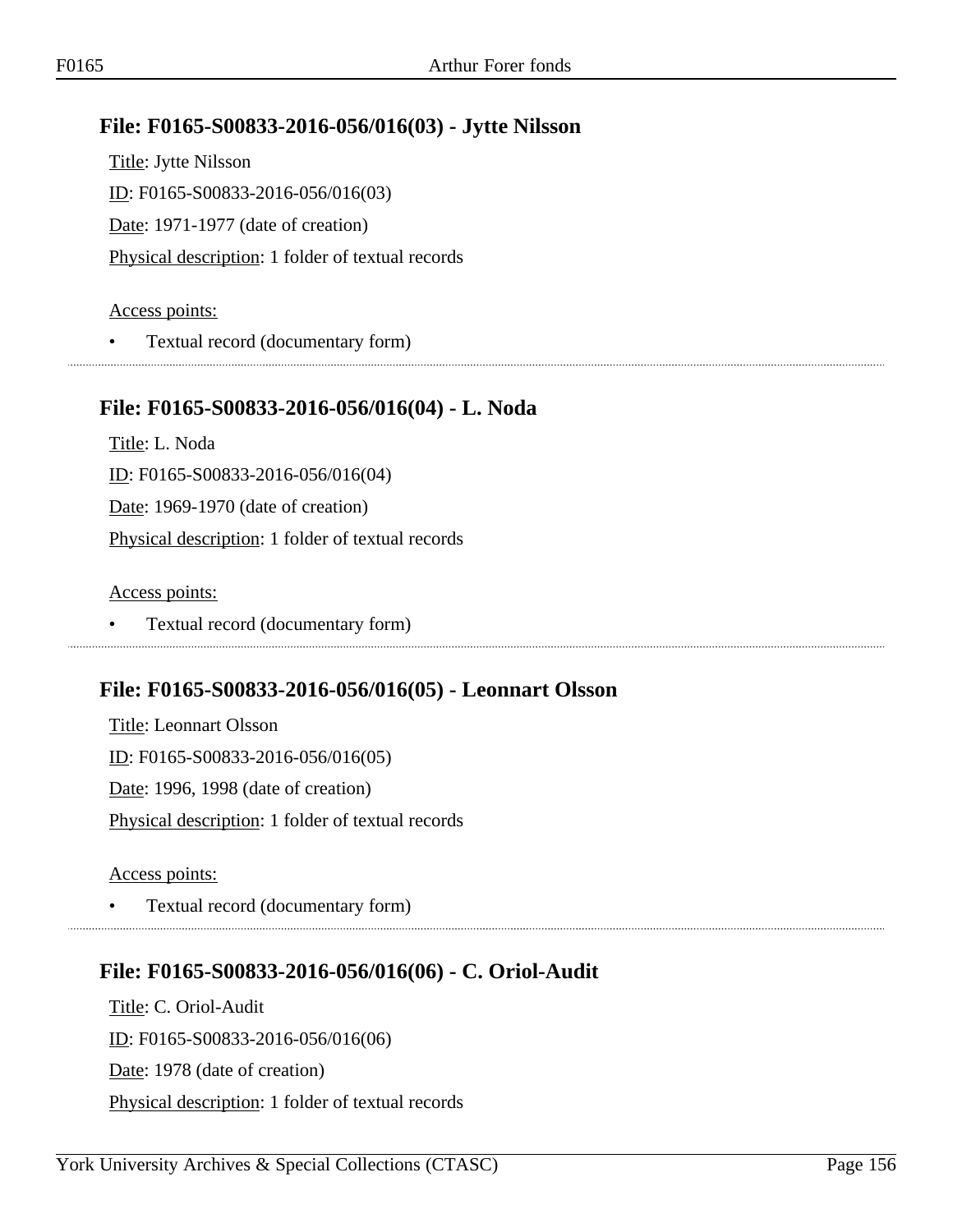• Textual record (documentary form)

### **File: F0165-S00833-2016-056/016(07) - R. Palazzo**

Title: R. Palazzo ID: F0165-S00833-2016-056/016(07) Date: 1992 (date of creation) Physical description: 1 folder of textual records

Access points:

• Textual record (documentary form)

### **File: F0165-S00833-2016-056/016(08) - Adrian Parsegian**

Title: Adrian Parsegian ID: F0165-S00833-2016-056/016(08) Date: 1999-2007 (date of creation) Physical description: 1 folder of textual records

Access points:

• Textual record (documentary form)

### **File: F0165-S00833-2016-056/016(09) - Ron Pearlman**

Title: Ron Pearlman ID: F0165-S00833-2016-056/016(09) Date: 1968-1972 (date of creation) Physical description: 1 folder of textual records

Access points:

• Textual record (documentary form)

# **File: F0165-S00833-2016-056/016(10) - David Perkins**

Title: David Perkins ID: F0165-S00833-2016-056/016(10)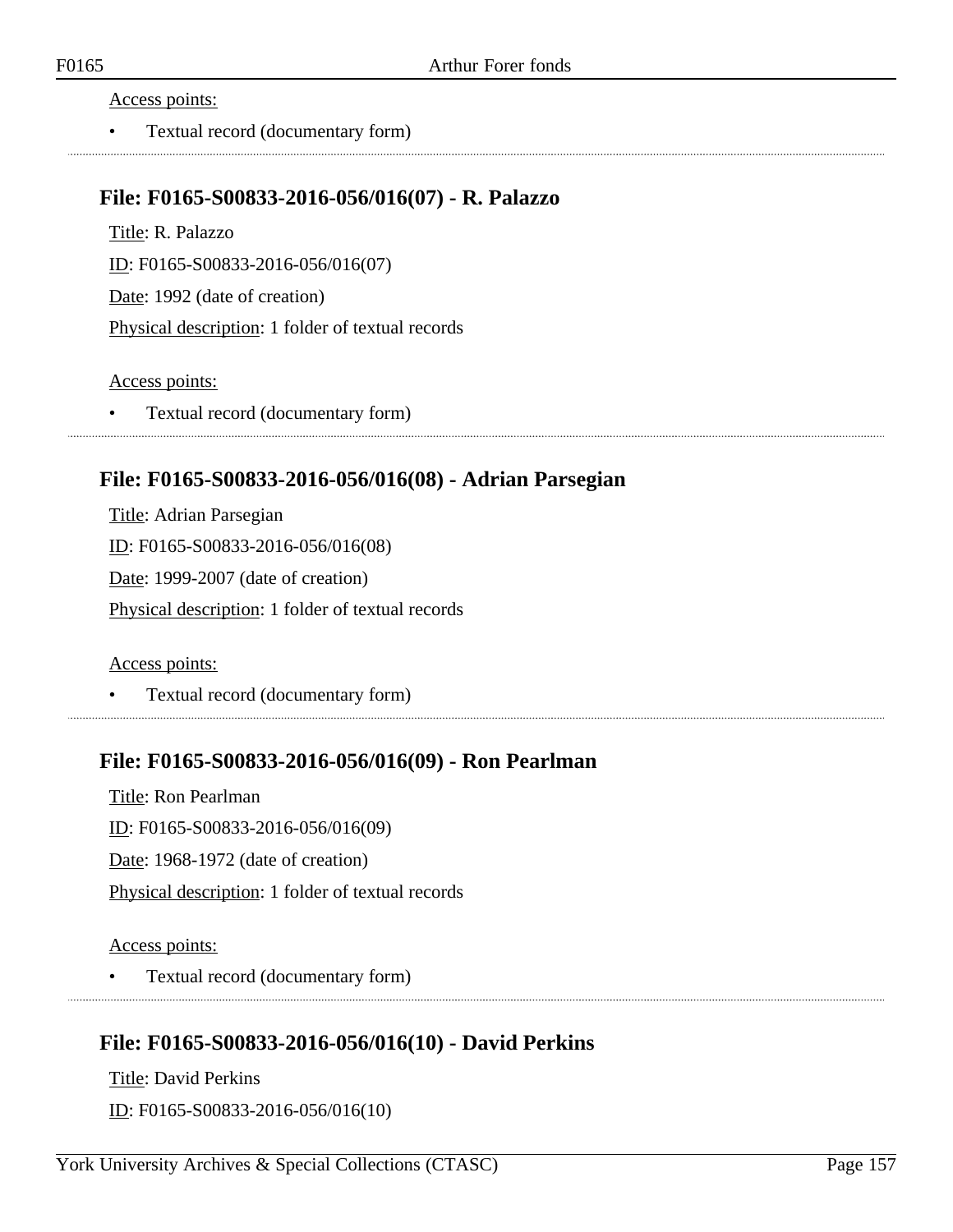Date: Nov. 1978 (date of creation)

Physical description: 1 folder of textual records

Access points:

• Textual record (documentary form)

### **File: F0165-S00833-2016-056/016(11) - Paul Plesner**

Title: Paul Plesner ID: F0165-S00833-2016-056/016(11) Date: 1968-1972 (date of creation) Physical description: 1 folder of textual records

Access points:

• Textual record (documentary form) 

### **File: F0165-S00833-2016-056/016(12) - Tom Pollard**

Title: Tom Pollard ID: F0165-S00833-2016-056/016(12) Date: 1972, 1992 (date of creation) Physical description: 1 folder of textual records

Access points:

• Textual record (documentary form)

### **File: F0165-S00833-2016-056/016(13) - Gerald Pollack**

Title: Gerald Pollack ID: F0165-S00833-2016-056/016(13) Date: 1994 (date of creation) Physical description: 1 folder of textual records

Access points:

• Textual record (documentary form)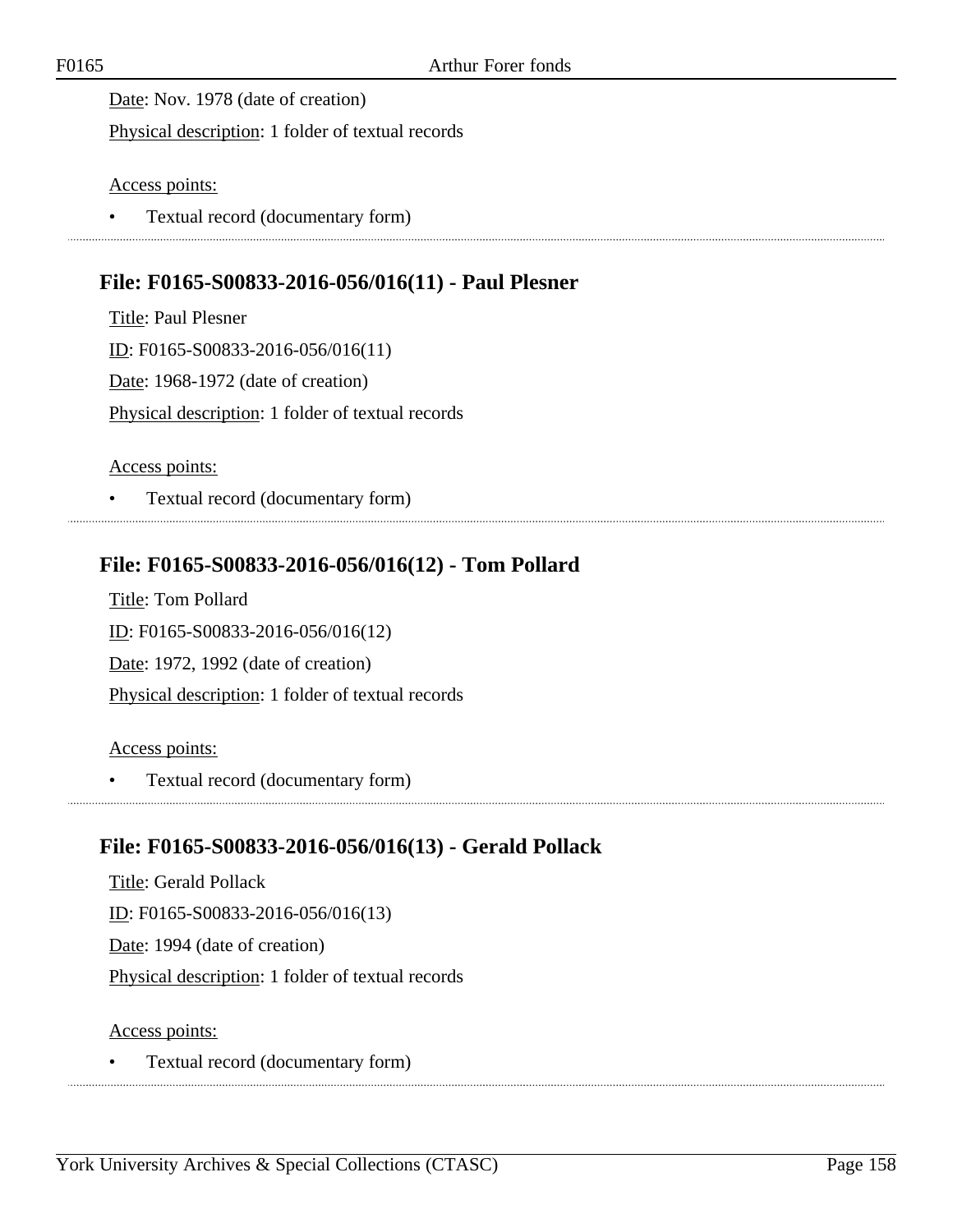# **File: F0165-S00833-2016-056/016(14) - Lynne Quarmby**

Title: Lynne Quarmby ID: F0165-S00833-2016-056/016(14) Date: 21 Dec. 1999 (date of creation) Physical description: 1 folder of textual records

#### Access points:

• Textual record (documentary form)

### **File: F0165-S00833-2016-056/016(15) - J.M. Radley**

Title: J.M. Radley ID: F0165-S00833-2016-056/016(15) Date: Aug. 1976 (date of creation) Physical description: 1 folder of textual records

Access points:

• Textual record (documentary form)

# **File: F0165-S00833-2016-056/016(16) - Ray Rappaport**

Title: Ray Rappaport ID: F0165-S00833-2016-056/016(16) Date: 1985, 1988 (date of creation) Physical description: 1 folder of textual records

Access points:

• Textual record (documentary form)

# **File: F0165-S00833-2016-056/016(17) - E. Rebollo**

Title: E. Rebollo ID: F0165-S00833-2016-056/016(17) Date: July 2007 (date of creation) Physical description: 1 folder of textual records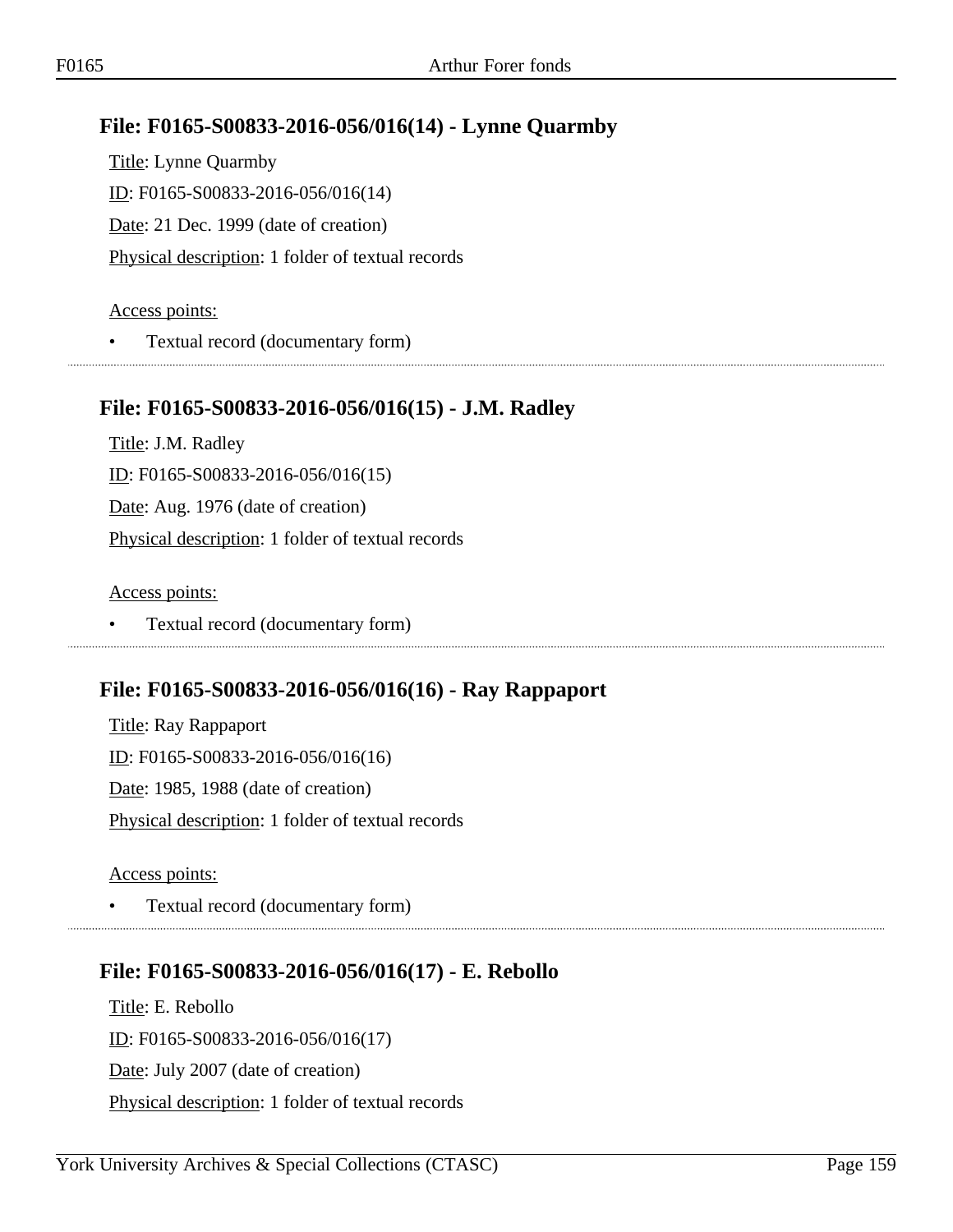• Textual record (documentary form)

### **File: F0165-S00833-2016-056/016(18) - Mike Reedy**

Title: Mike Reedy ID: F0165-S00833-2016-056/016(18) Date: 1970, 1973 (date of creation) Physical description: 1 folder of textual records

Access points:

• Textual record (documentary form)

### **File: F0165-S00833-2016-056/016(19) - Geoff Rickards**

Title: Geoff Rickards ID: F0165-S00833-2016-056/016(19) Date: 1974, 1976, 1989, 1994 (date of creation) Physical description: 1 folder of textual records

Access points:

• Textual record (documentary form)

### **File: F0165-S00833-2016-056/016(20) - Conly Rieder**

Title: Conly Rieder ID: F0165-S00833-2016-056/016(20) Date: 1983-1996 (date of creation) Physical description: 1 folder of textual records

Access points:

• Textual record (documentary form)

# **File: F0165-S00833-2016-056/016(21) - Hope Ritter**

Title: Hope Ritter ID: F0165-S00833-2016-056/016(21)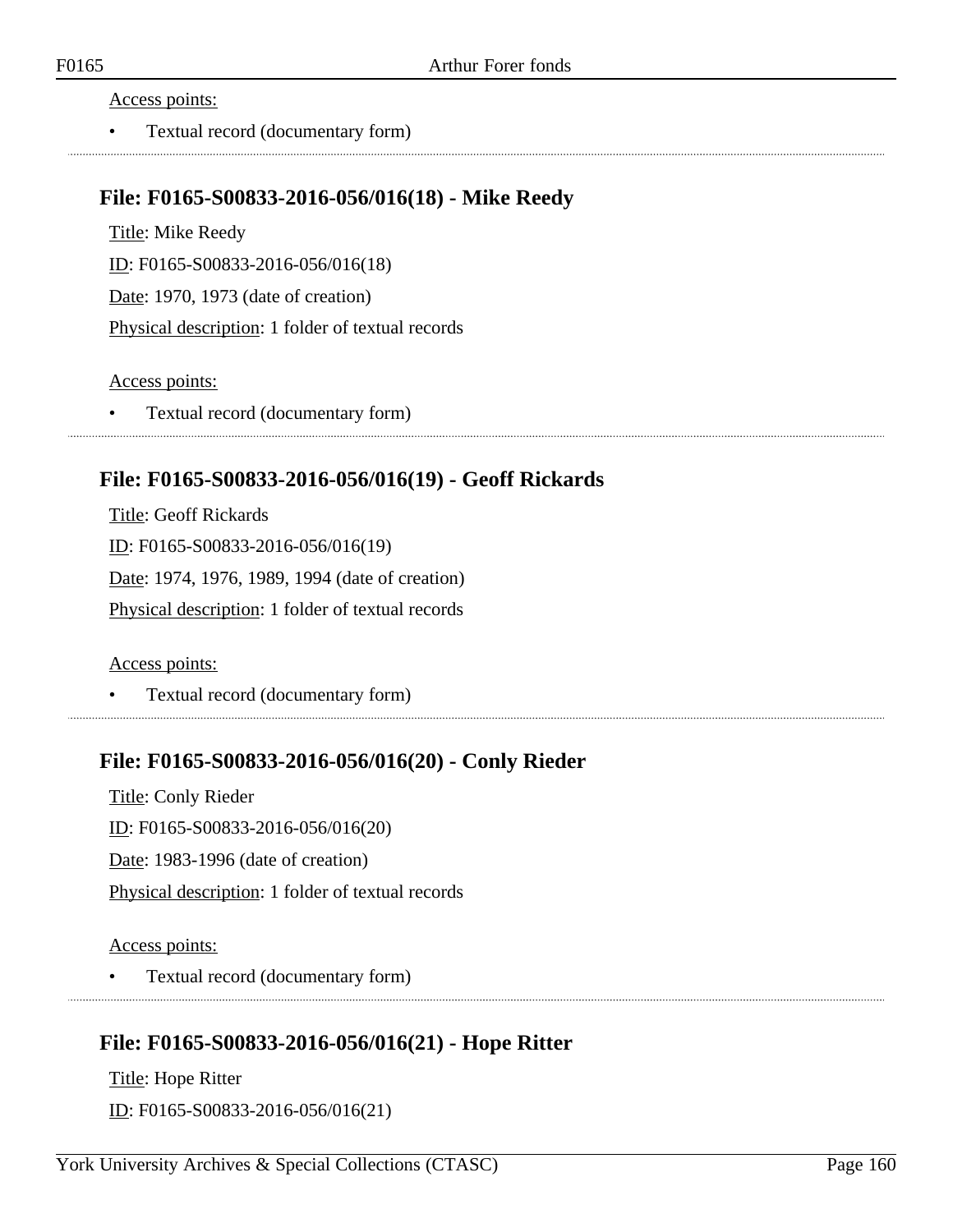Date: 1982, 1984 (date of creation)

Physical description: 1 folder of textual records

Access points:

• Textual record (documentary form)

### **File: F0165-S00833-2016-056/016(22) - Robinow**

Title: Robinow ID: F0165-S00833-2016-056/016(22) Date: 1966-1975 (date of creation) Physical description: 1 folder of textual records

Access points:

• Textual record (documentary form) 

## **File: F0165-S00833-2016-056/016(23) - Peter Roos**

Title: Peter Roos ID: F0165-S00833-2016-056/016(23) Date: 1976-1977, 1981-1982 (date of creation) Scope and content: File includes photographs of cells.

Physical description: 1 folder of textual records 5 photographs : b&w ; 9 x 12 cm

Access points:

- Textual record (documentary form)
- Graphic material (documentary form)

### **File: F0165-S00833-2016-056/016(24) - Joel Rosenbaum**

Title: Joel Rosenbaum ID: F0165-S00833-2016-056/016(24) Date: 1972, 1976 (date of creation) Physical description: 1 folder of textual records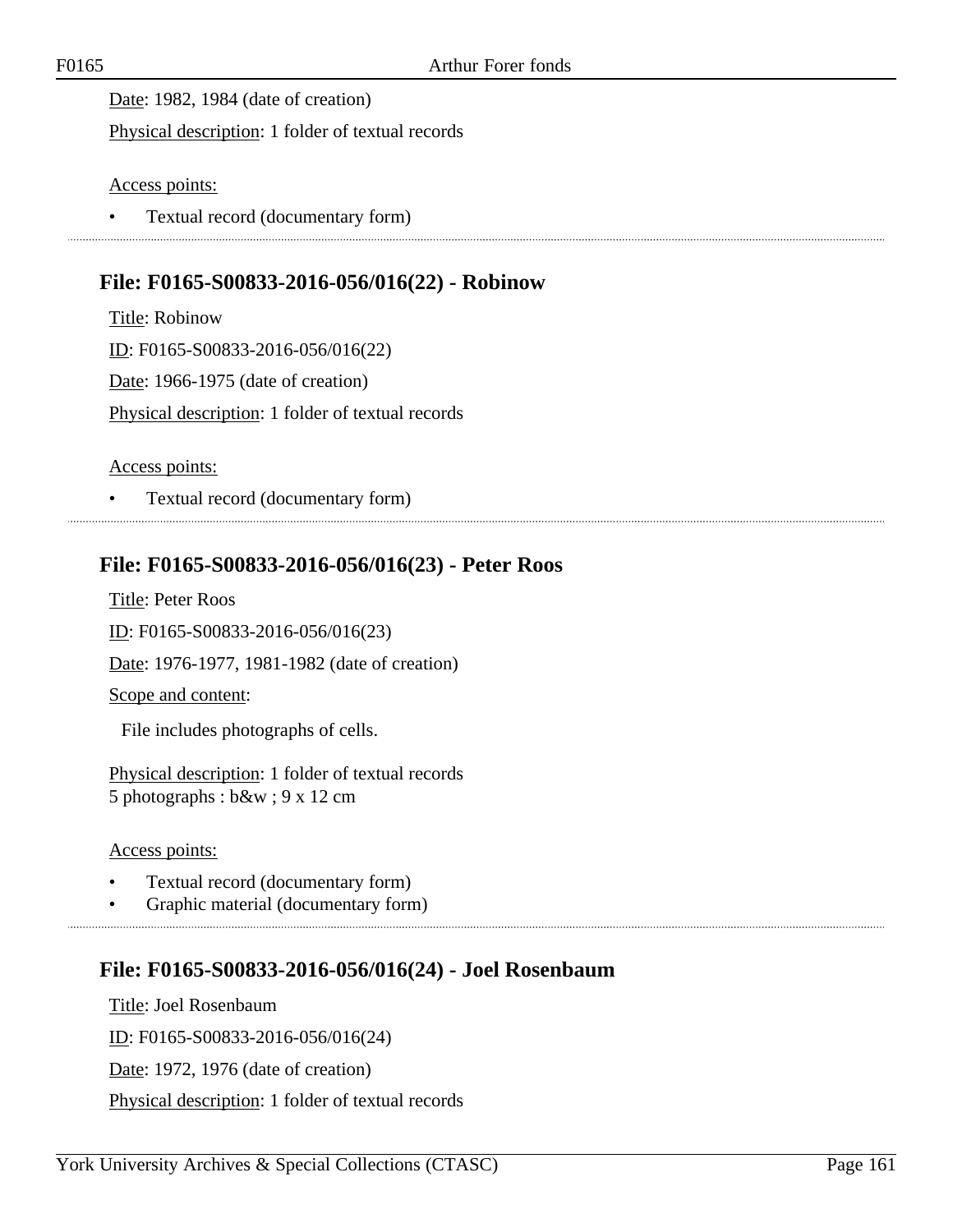• Textual record (documentary form)

### **File: F0165-S00833-2016-056/016(25) - Stephen Royle**

Title: Stephen Royle ID: F0165-S00833-2016-056/016(25) Date: 2012, 2015 (date of creation) Physical description: 1 folder of textual records

Access points:

• Textual record (documentary form)

## **File: F0165-S00833-2016-056/016(26) - R.W. Rubin**

Title: R.W. Rubin ID: F0165-S00833-2016-056/016(26) Date: 1973 (date of creation) Physical description: 1 folder of textual records

Access points:

• Textual record (documentary form)

### **Item: F0165-S00833-2016-056/016(27) - Jeff Salisbury**

Title: Jeff Salisbury ID: F0165-S00833-2016-056/016(27) Date: 8 Feb. 1994 (date of creation) Physical description: 1 folder of textual records

Access points:

• Textual record (documentary form)

# **File: F0165-S00833-2016-056/016(28) - Ted Salmon**

Title: Ted Salmon ID: F0165-S00833-2016-056/016(28)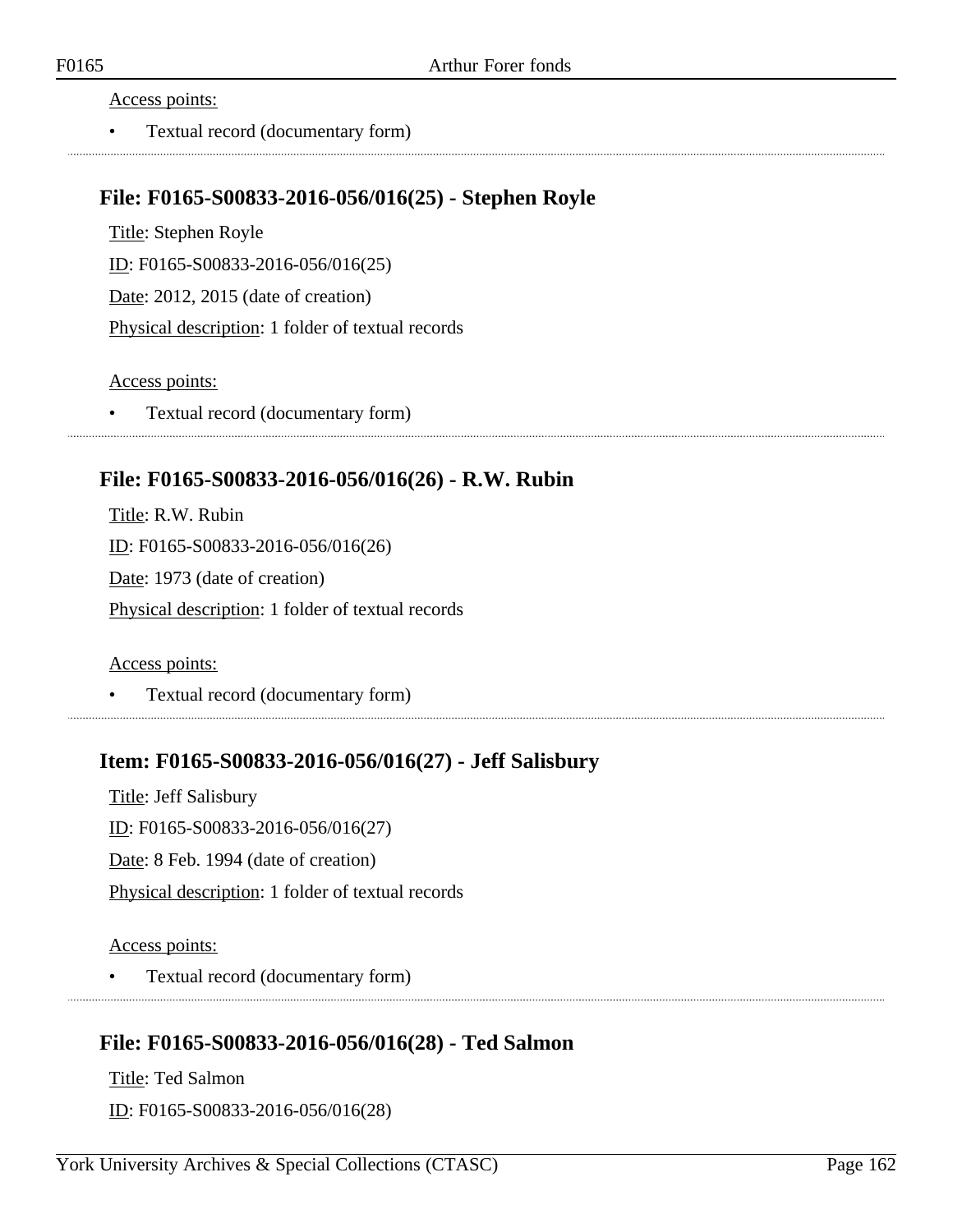Date: 1988, 1993 (date of creation)

Physical description: 1 folder of textual records

Access points:

• Textual record (documentary form)

## **File: F0165-S00833-2016-056/016(29) - Joe Sanger**

Title: Joe Sanger ID: F0165-S00833-2016-056/016(29) Date: 1971 (date of creation) Physical description: 1 folder of textual records

Access points:

• Textual record (documentary form)

# **File: F0165-S00833-2016-056/016(30) - Jan Sapp : letters and nominations to RSC [Royal Society of Canada] and DRP [Distinguished Research Professorship]**

Title: Jan Sapp : letters and nominations to RSC [Royal Society of Canada] and DRP [Distinguished Research Professorship]

ID: F0165-S00833-2016-056/016(30)

Date: 1998-2005 (date of creation)

Physical description: 1 folder of textual records

Access points:

• Textual record (documentary form)

### **File: F0165-S00833-2016-056/016(31) - Cathy Schaap**

Title: Cathy Schaap ID: F0165-S00833-2016-056/016(31) Date: 1983-1984 (date of creation) Physical description: 1 folder of textual records

#### Access points:

• Textual record (documentary form)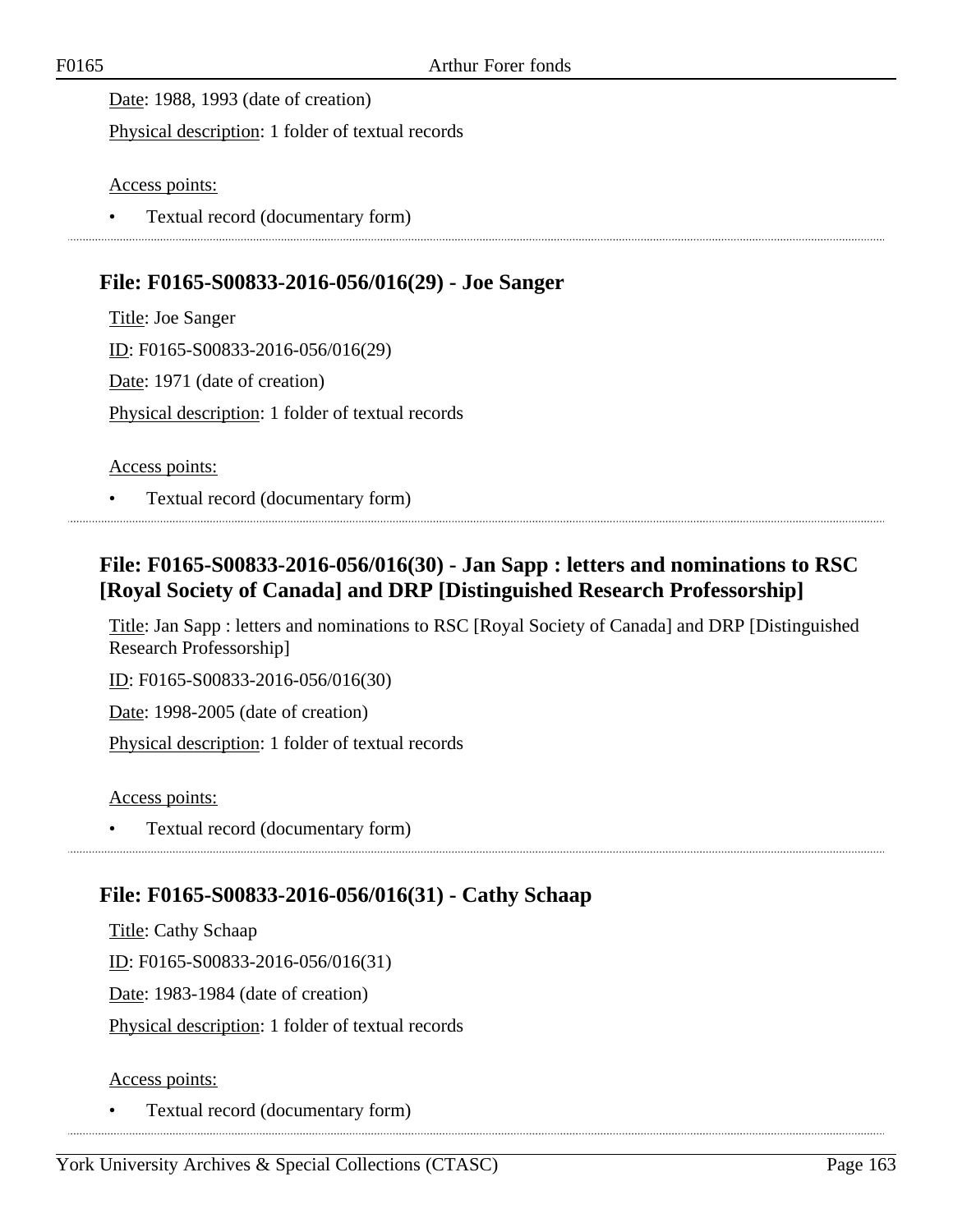# **File: F0165-S00833-2016-056/016(32) - Jeff Schloss**

Title: Jeff Schloss ID: F0165-S00833-2016-056/016(32) Date: 1977-1978 (date of creation) Scope and content: File includes photographs of cells.

Physical description: 1 folder of textual records 21 photographs : b&w ; 9 x 4.5 cm or smaller glued on paper

Access points:

- Textual record (documentary form)
- Graphic material (documentary form)

### **File: F0165-S00833-2016-056/016(33) - Kate Shoenberg**

Title: Kate Shoenberg ID: F0165-S00833-2016-056/016(33) Date: 1971, 1973, 1975 (date of creation) Physical description: 1 folder of textual records

### Access points:

• Textual record (documentary form)

### **Item: F0165-S00833-2016-056/016(34) - Jon Scholey**

Title: Jon Scholey

ID: F0165-S00833-2016-056/016(34)

Date: 13 Apr. 2003 (date of creation)

Physical description: 1 folder of textual records

### Access points:

• Textual record (documentary form)

# **File: F0165-S00833-2016-056/016(35) - Shoukri (York president)**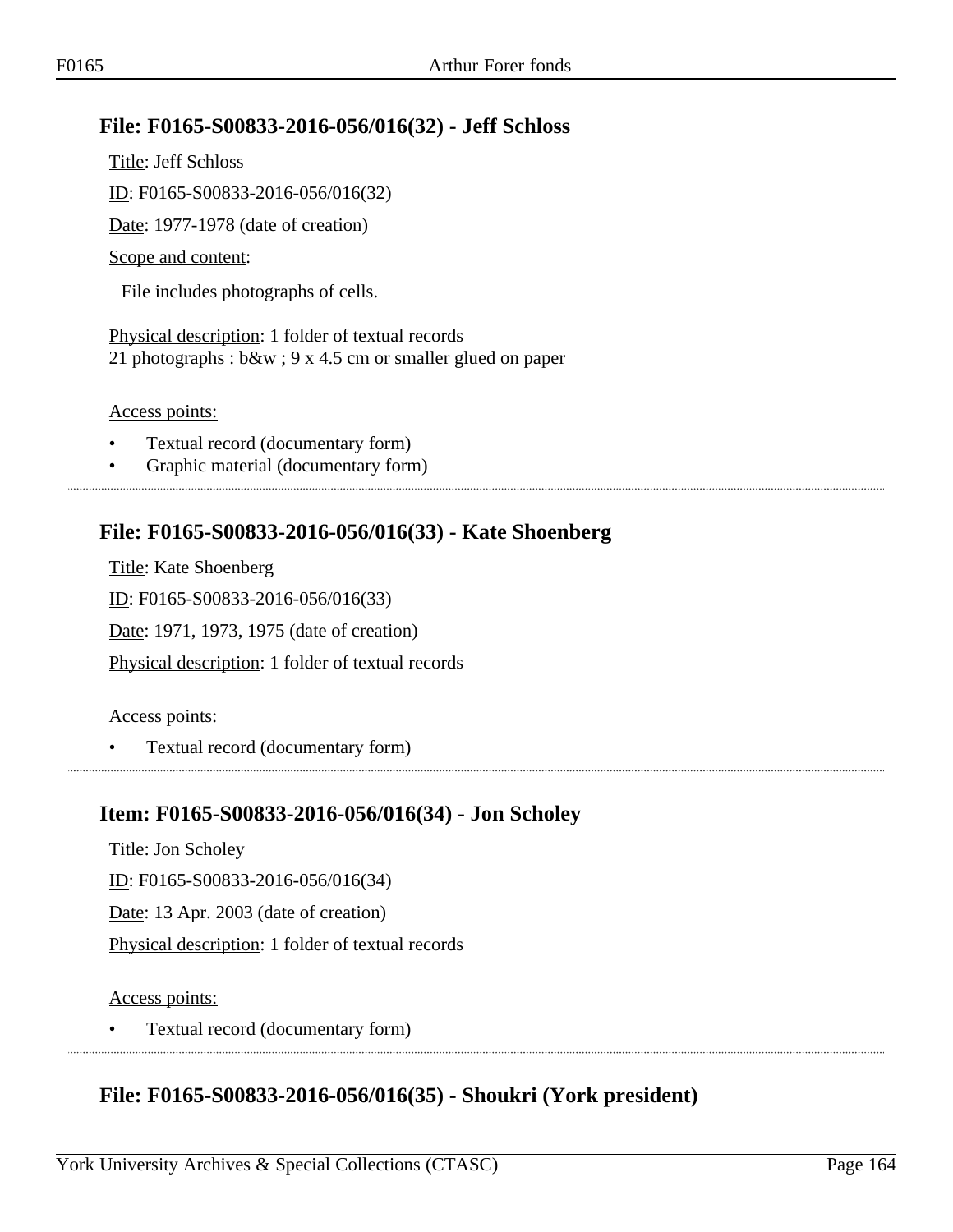Title: Shoukri (York president) ID: F0165-S00833-2016-056/016(35) Date: 2008 (date of creation) Physical description: 1 folder of textual records

Access points:

• Textual record (documentary form)

### **File: F0165-S00833-2016-056/016(36) - Tom Schroeder**

Title: Tom Schroeder ID: F0165-S00833-2016-056/016(36) Date: 1973-1974 (date of creation) Physical description: 1 folder of textual records

#### Access points:

• Textual record (documentary form)

### **File: F0165-S00833-2016-056/016(37) - Trina Shroer**

Title: Trina Shroer ID: F0165-S00833-2016-056/016(37) Date: 1998 (date of creation) Physical description: 1 folder of textual records

Access points:

• Textual record (documentary form)

### **Item: F0165-S00833-2016-056/016(38) - Brad Schuster**

Title: Brad Schuster ID: F0165-S00833-2016-056/016(38) Date: 8 July 2011 (date of creation) Physical description: 1 folder of textual records

Access points: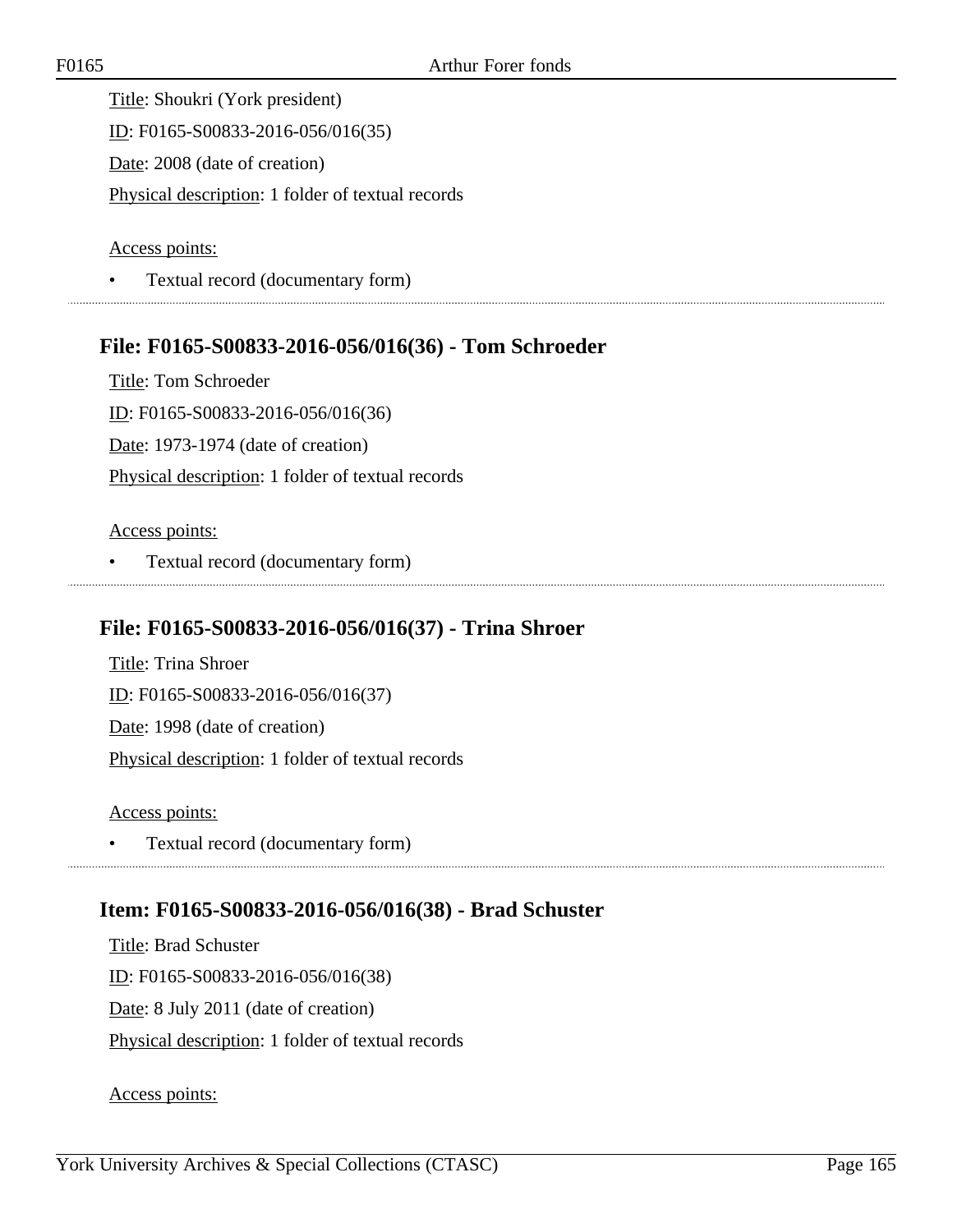• Textual record (documentary form)

### **File: F0165-S00833-2016-056/016(39) - Geoffrey Selman**

Title: Geoffrey Selman ID: F0165-S00833-2016-056/016(39) Date: 1965 (date of creation) Physical description: 1 folder of textual records

#### Access points:

• Textual record (documentary form)

## **Item: F0165-S00833-2016-056/016(40) - Rose Sheinin**

Title: Rose Sheinin ID: F0165-S00833-2016-056/016(40) Date: 1 Dec. 1983 (date of creation) Physical description: 1 folder of textual records

Access points:

• Textual record (documentary form)

# **File: F0165-S00833-2016-056/016(41) - Rosalind Silverman-Gavrila**

Title: Rosalind Silverman-Gavrila ID: F0165-S00833-2016-056/016(41) Date: 2002 (date of creation) Physical description: 1 folder of textual records

### Access points:

• Textual record (documentary form)

### **File: F0165-S00833-2016-056/016(42) - Jesse Sisken**

Title: Jesse Sisken ID: F0165-S00833-2016-056/016(42) Date: 1968, 1981 (date of creation)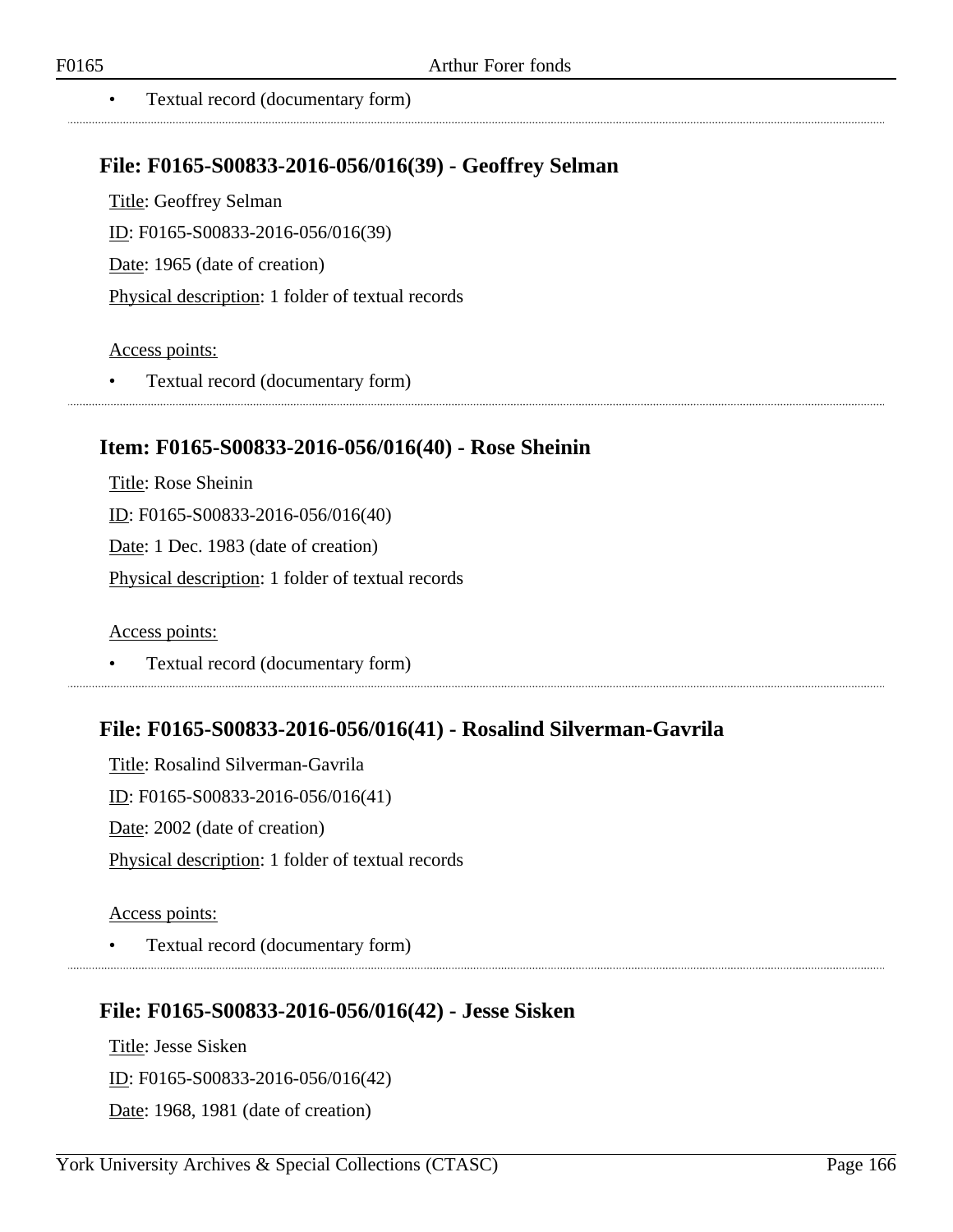Scope and content:

File includes photographs of cells.

Physical description: 1 folder of textual records 14 photographs : b&w ; 12.5 x 20 cm or smaller

### Access points:

- Textual record (documentary form)
- Graphic material (documentary form)

# **Item: F0165-S00833-2016-056/016(43) - Kip Sluder**

Title: Kip Sluder ID: F0165-S00833-2016-056/016(43) Date: 23 Dec. 1993 (date of creation) Physical description: 1 folder of textual records

### Access points:

• Textual record (documentary form)

# **File: F0165-S00833-2016-056/016(44) - Lucile Smith**

Title: Lucile Smith ID: F0165-S00833-2016-056/016(44) Date: 1970, 1981 (date of creation) Physical description: 1 folder of textual records

Access points:

• Textual record (documentary form)

# **Item: F0165-S00833-2016-056/016(45) - Michael Smith**

Title: Michael Smith ID: F0165-S00833-2016-056/016(45) Date: 18 Jan. 1979 (date of creation) Physical description: 1 folder of textual records

Access points: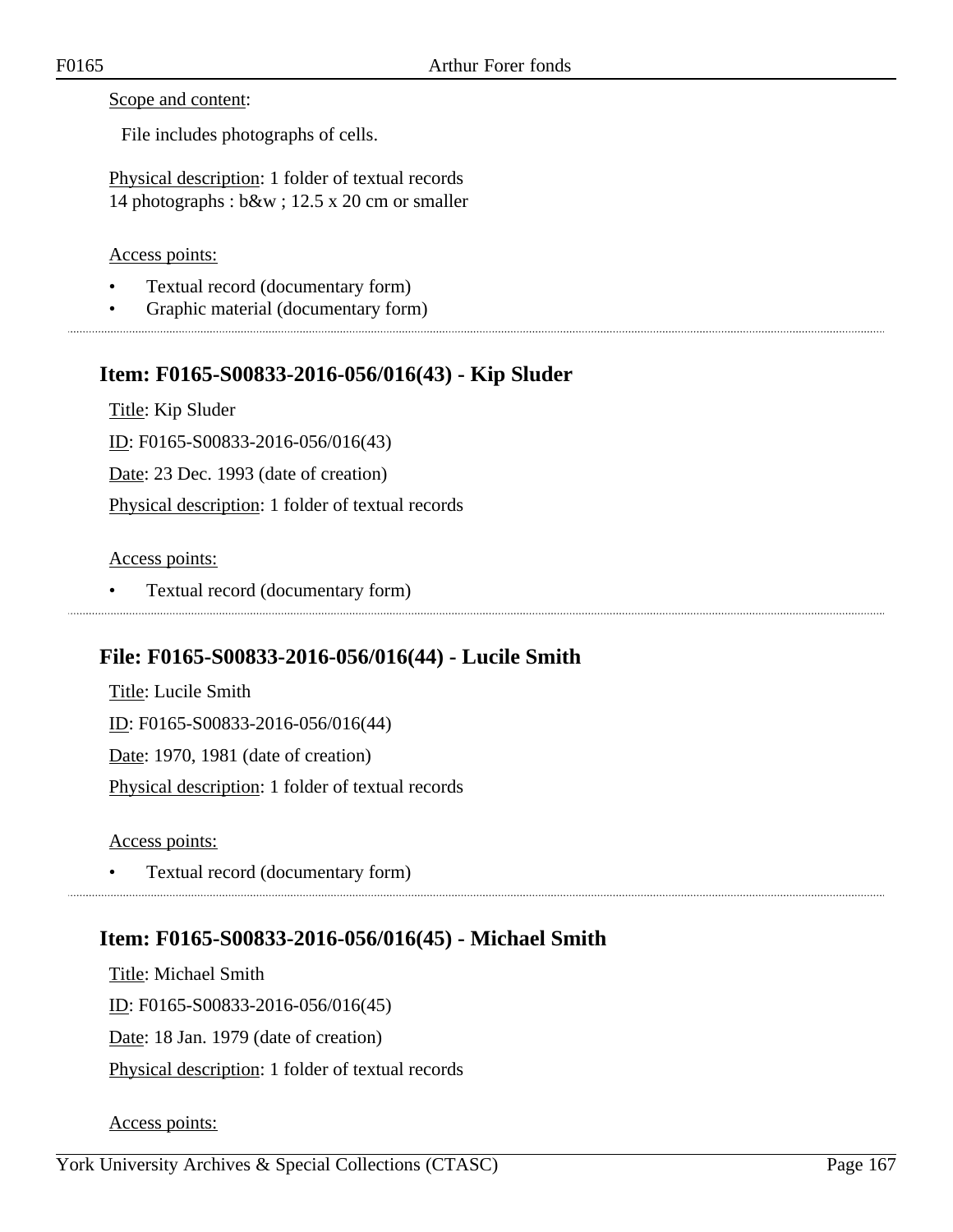• Textual record (documentary form)

## **File: F0165-S00833-2016-056/016(46) - Judy Snyder**

Title: Judy Snyder ID: F0165-S00833-2016-056/016(46) Date: 1990, 1993-1994, 2001 (date of creation) Physical description: 1 folder of textual records

#### Access points:

• Textual record (documentary form)

# **File: F0165-S00833-2016-056/016(47) - A. Somlyo**

Title: A. Somlyo ID: F0165-S00833-2016-056/016(47) Date: 1980 (date of creation) Physical description: 1 folder of textual records

Access points:

• Textual record (documentary form)

### **File: F0165-S00833-2016-056/016(48) - Ilan Spector**

Title: Ilan Spector ID: F0165-S00833-2016-056/016(48) Date: 20 Aug. 2007 (date of creation) Physical description: 1 folder of textual records

### Access points:

• Textual record (documentary form)

### **File: F0165-S00833-2016-056/016(49) - Ray Stephens**

Title: Ray Stephens ID: F0165-S00833-2016-056/016(49) Date: 1965 (date of creation)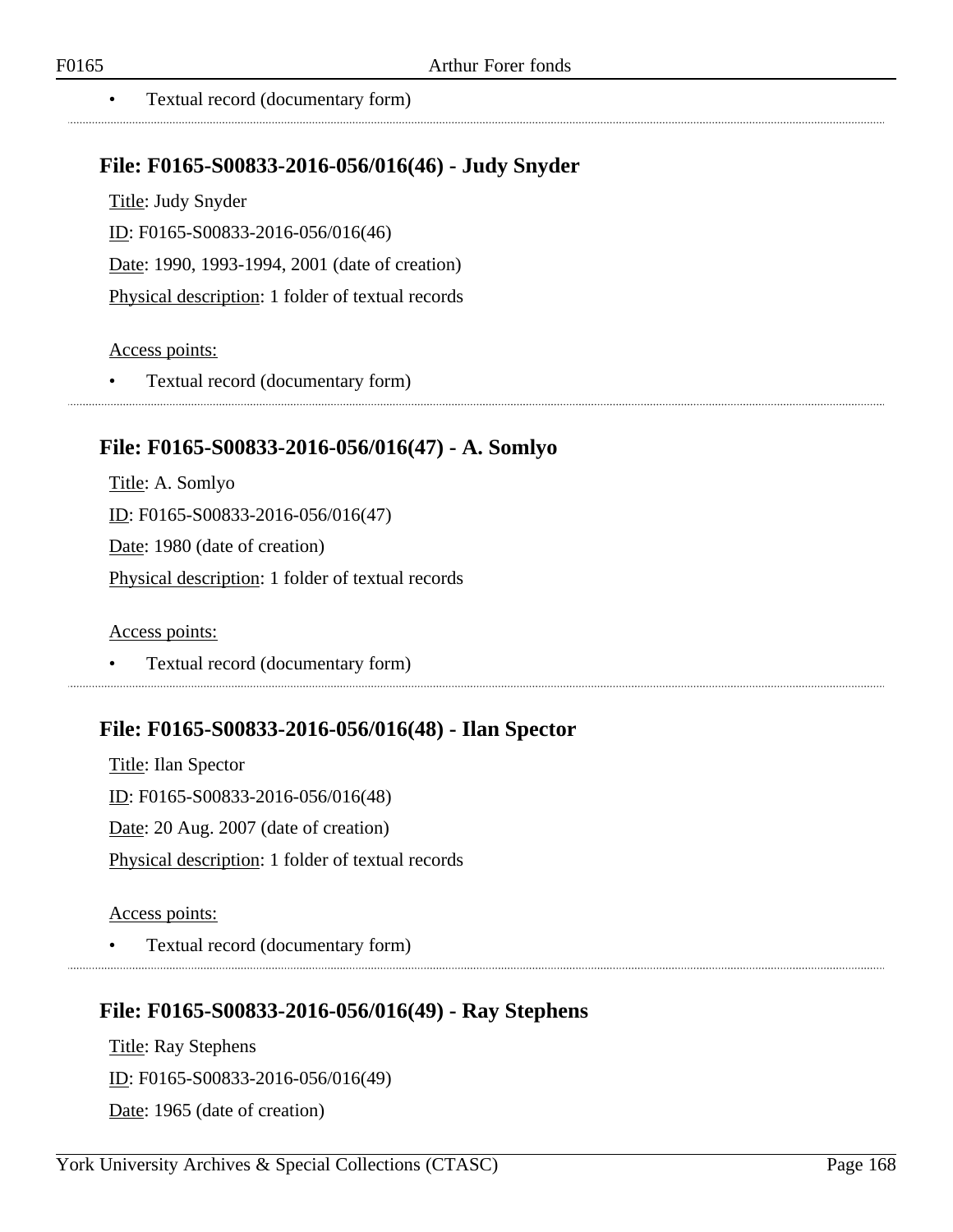#### Physical description: 1 folder of textual records

#### Access points:

• Textual record (documentary form)

# **File: F0165-S00833-2016-056/016(50) - John Stevens**

Title: John Stevens ID: F0165-S00833-2016-056/016(50) Date: 1982, 1989 (date of creation) Physical description: 1 folder of textual records

#### Access points:

• Textual record (documentary form)

## **File: F0165-S00833-2016-056/016(51) - Walter Stockmayer**

Title: Walter Stockmayer ID: F0165-S00833-2016-056/016(51) Date: 1974, 1979, 1998 (date of creation) Physical description: 1 folder of textual records

#### Access points:

• Textual record (documentary form)

### **Item: F0165-S00833-2016-056/016(52) - D. Thomas**

Title: D. Thomas

ID: F0165-S00833-2016-056/016(52)

Date: 21 Oct. 1974 (date of creation)

Physical description: 1 folder of textual records

#### Access points:

• Textual record (documentary form)

### **File: F0165-S00833-2016-056/016(53) - Ban-Hock Toh**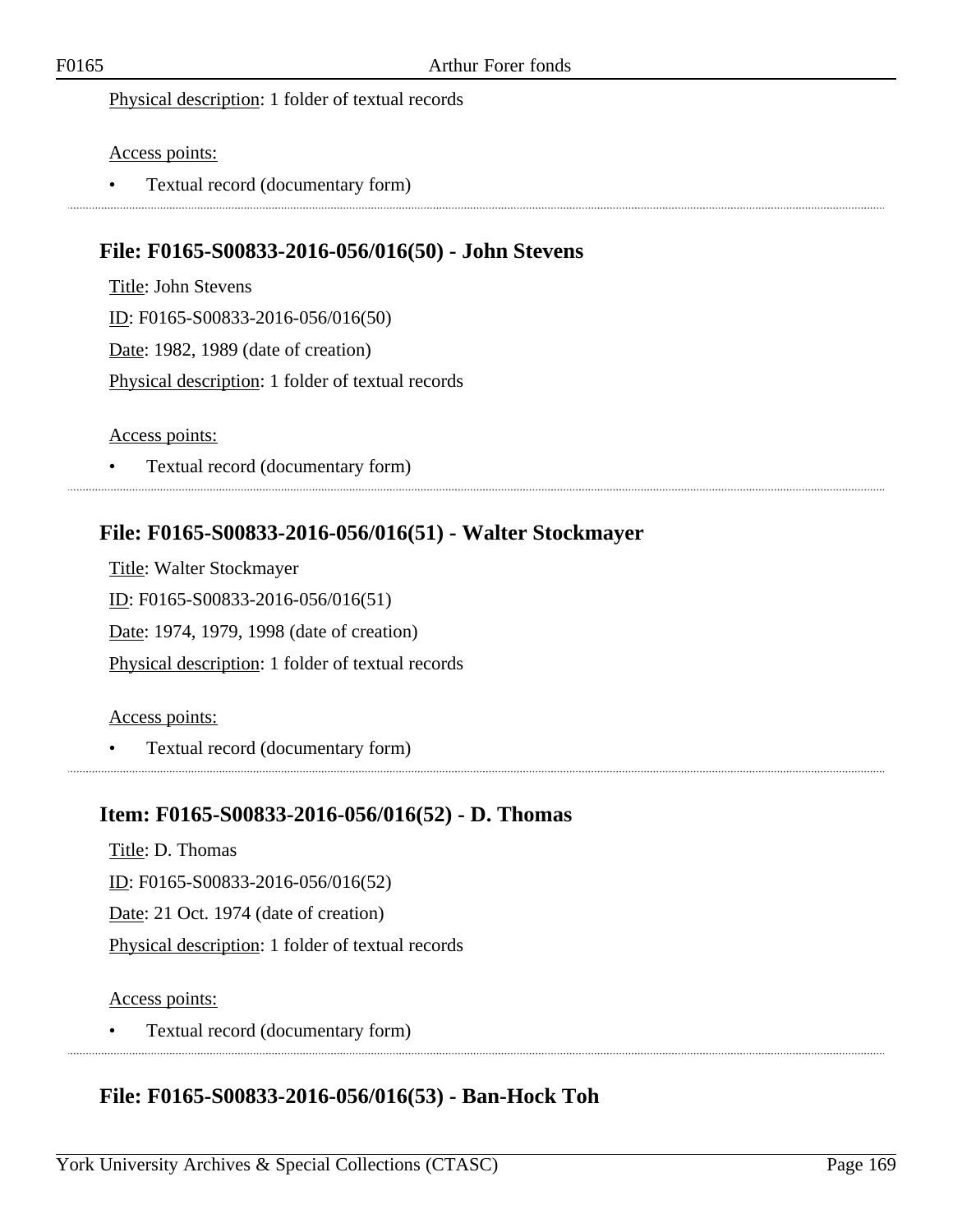Title: Ban-Hock Toh ID: F0165-S00833-2016-056/016(53) Date: 1993-1994, 1997 (date of creation) Physical description: 1 folder of textual records

Access points:

• Textual record (documentary form)

### **File: F0165-S00833-2016-056/016(54) - Jeff Travis**

Title: Jeff Travis ID: F0165-S00833-2016-056/016(54) Date: 1998, 2000 (date of creation) Physical description: 1 folder of textual records

#### Access points:

• Textual record (documentary form)

### **File: F0165-S00833-2016-056/016(55) - John Tucker**

Title: John Tucker ID: F0165-S00833-2016-056/016(55) Date: [197-?] (date of creation) Physical description: 1 folder of textual records

Access points:

• Textual record (documentary form) 

### **Item: F0165-S00833-2016-056/016(56) - [Thomas] Villeneuve**

Title: [Thomas] Villeneuve ID: F0165-S00833-2016-056/016(56) Date: 16 Apr. 1979 (date of creation) Physical description: 1 folder of textual records

Access points: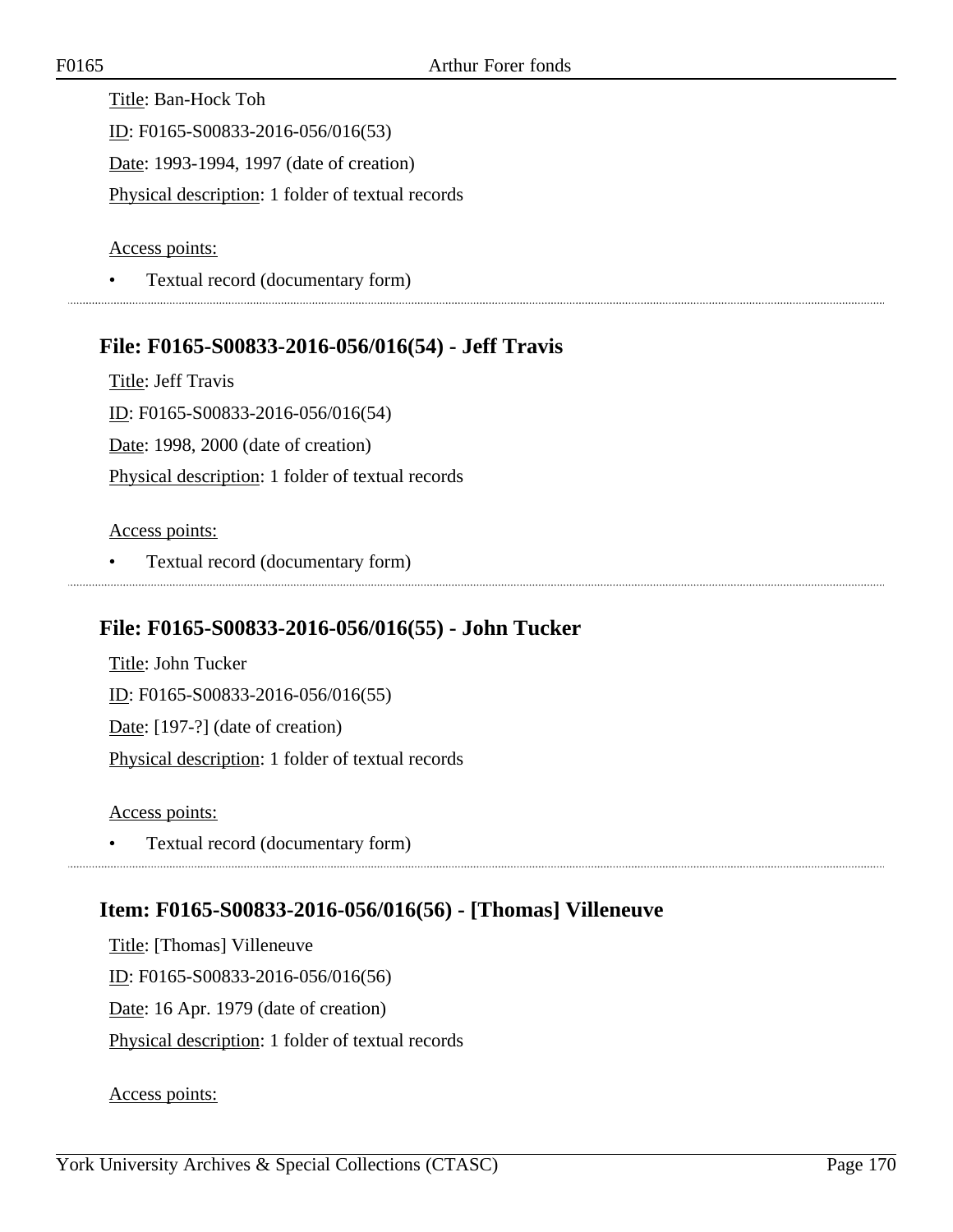• Textual record (documentary form)

### **File: F0165-S00833-2016-056/016(57) - N. Virkki**

Title: N. Virkki ID: F0165-S00833-2016-056/016(57) Date: 1971-1996 (date of creation) Physical description: 1 folder of textual records

### Access points:

• Textual record (documentary form)

## **File: F0165-S00833-2016-056/016(58) - Bungo Wada**

Title: Bungo Wada ID: F0165-S00833-2016-056/016(58) Date: 18 Dec. 1967 (date of creation) Physical description: 1 folder of textual records

Access points:

• Textual record (documentary form)

### **File: F0165-S00833-2016-056/016(59) - Jacob Wahrman**

Title: Jacob Wahrman ID: F0165-S00833-2016-056/016(59) Date: May 1972 (date of creation) Physical description: 1 folder of textual records

#### Access points:

• Textual record (documentary form)

### **File: F0165-S00833-2016-056/016(60) - Torkel Weis-Fogh**

Title: Torkel Weis-Fogh ID: F0165-S00833-2016-056/016(60) Date: 1966, 1968 (date of creation)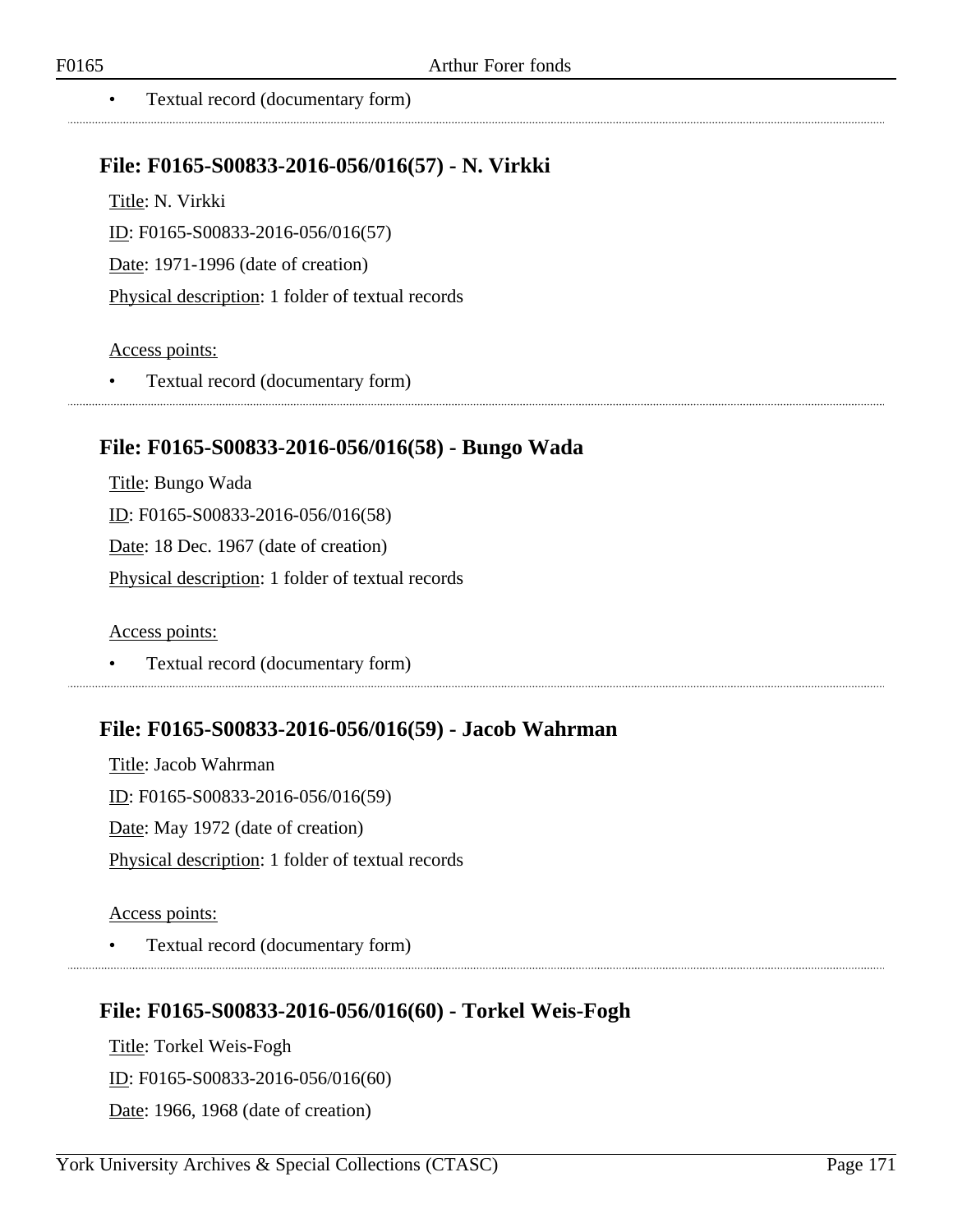#### Physical description: 1 folder of textual records

#### Access points:

• Textual record (documentary form)

# **File: F0165-S00833-2016-056/017(01) - Jack Werren**

Title: Jack Werren ID: F0165-S00833-2016-056/017(01) Date: Oct. 2000 (date of creation) Physical description: 1 folder of textual records

#### Access points:

• Textual record (documentary form)

# **File: F0165-S00833-2016-056/017(02) - [Gerhard] Wiche**

Title: [Gerhard] Wiche ID: F0165-S00833-2016-056/017(02) Date: 1984, 1986 (date of creation) Physical description: 1 folder of textual records

#### Access points:

• Textual record (documentary form)

### **File: F0165-S00833-2016-056/017(03) - Richard Williamson**

Title: Richard Williamson ID: F0165-S00833-2016-056/017(03) Date: 1985 (date of creation) Physical description: 1 folder of textual records

#### Access points:

• Textual record (documentary form)

### **File: F0165-S00833-2016-056/017(04) - Les Wilson**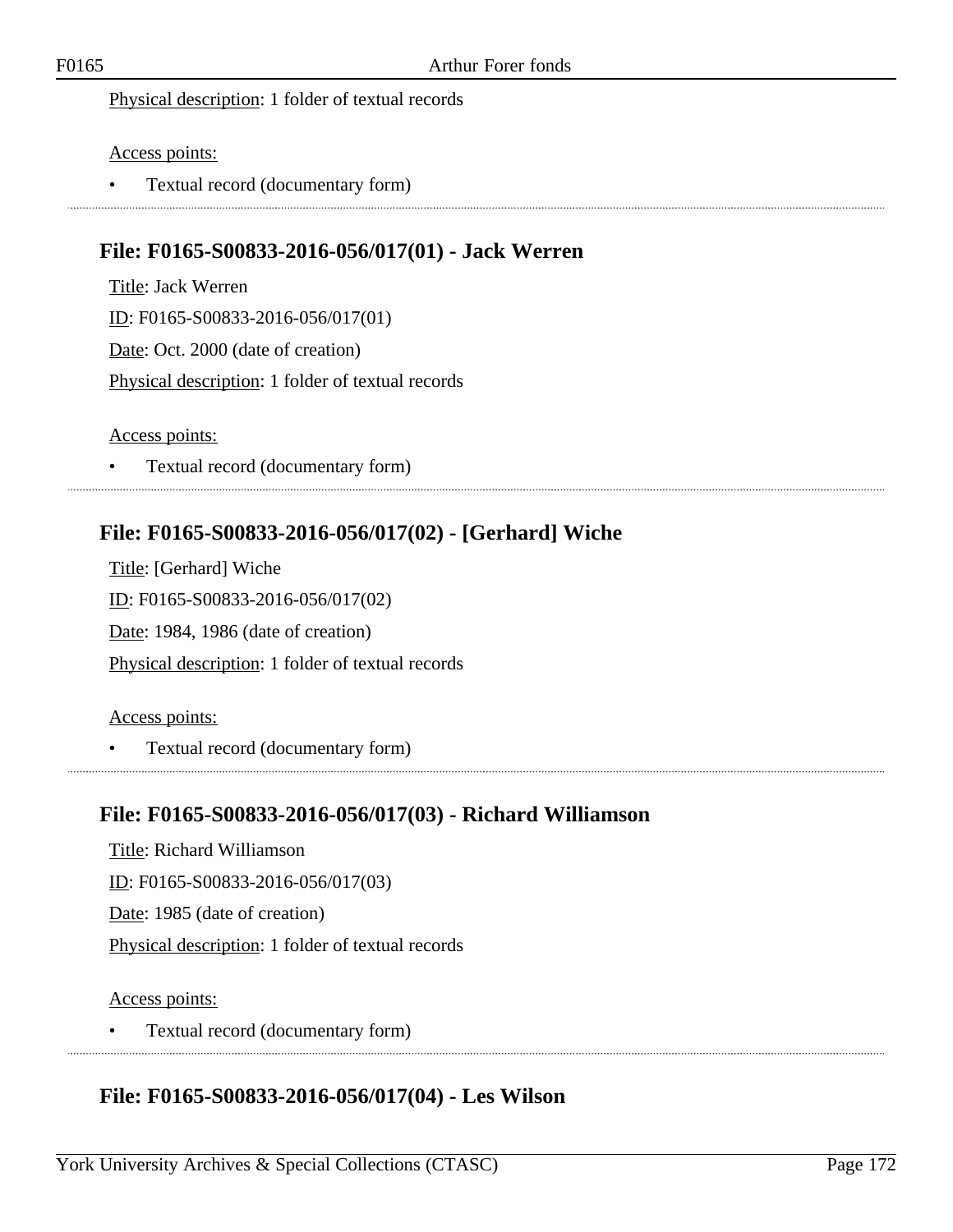Title: Les Wilson ID: F0165-S00833-2016-056/017(04) Date: 1980, 2001 (date of creation) Physical description: 1 folder of textual records

Access points:

• Textual record (documentary form)

## **File: F0165-S00833-2016-056/017(05) - Dwayne Wise**

Title: Dwayne Wise ID: F0165-S00833-2016-056/017(05) Date: 1980-1999 (date of creation) Physical description: 1 folder of textual records

#### Access points:

• Textual record (documentary form)

## **File: F0165-S00833-2016-056/017(06) - Klavs Wolf**

Title: Klavs Wolf ID: F0165-S00833-2016-056/017(06) Date: 1995, 2003-2004 (date of creation) Physical description: 1 folder of textual records

Access points:

• Textual record (documentary form) 

# **File: F0165-S00833-2016-056/017(07) - Jason Wolfe**

Title: Jason Wolfe ID: F0165-S00833-2016-056/017(07) Date: 1969-[1970?] (date of creation) Physical description: 1 folder of textual records

Access points: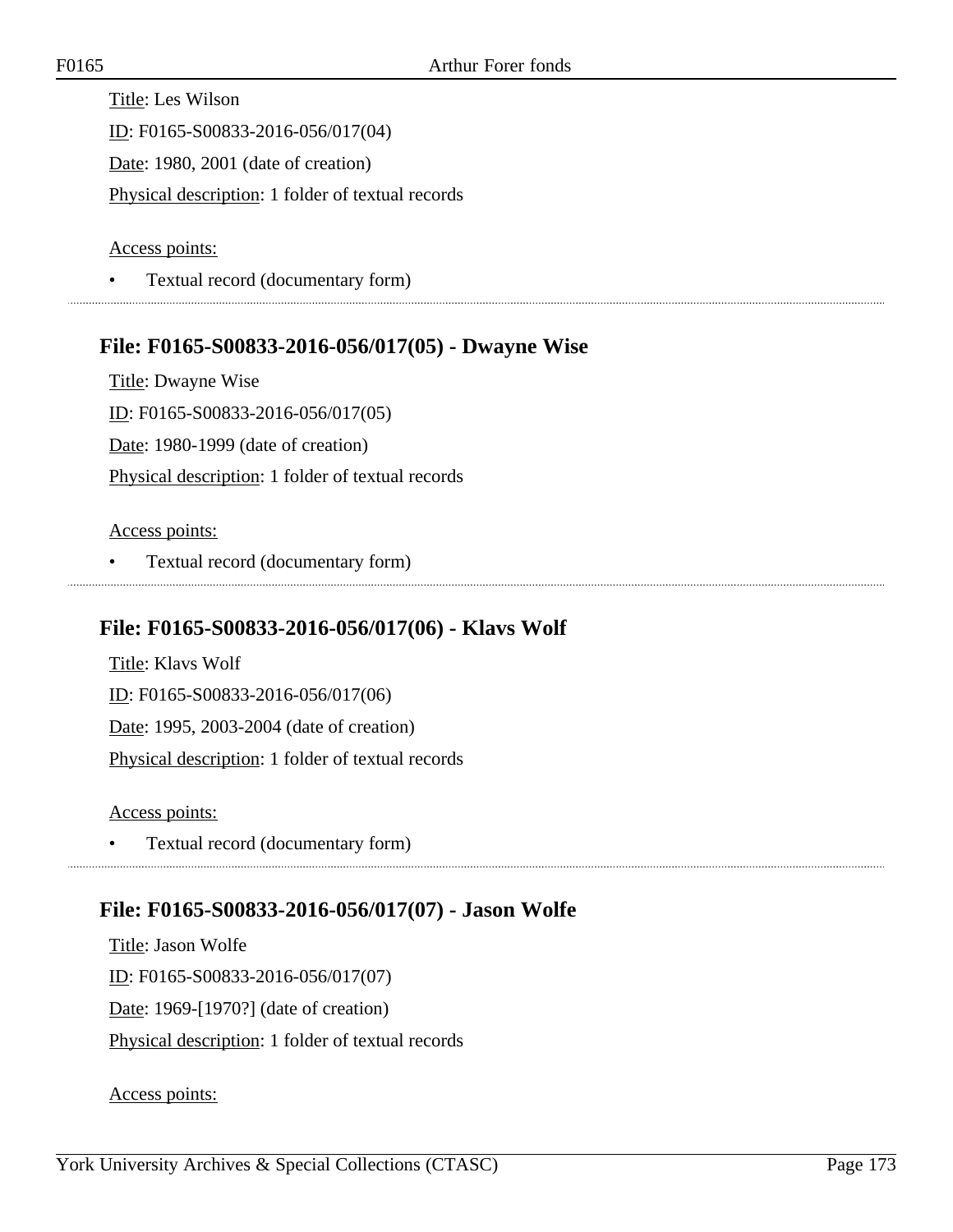### **Item: F0165-S00833-2016-056/017(08) - Steve Wolniak**

Title: Steve Wolniak ID: F0165-S00833-2016-056/017(08) Date: 30 Oct. 1992 (date of creation) Physical description: 1 folder of textual records

#### Access points:

• Textual record (documentary form)

## **File: F0165-S00833-2016-056/017(09) - M. Xing**

Title: M. Xing ID: F0165-S00833-2016-056/017(09) Date: 1993-1996 (date of creation) Physical description: 1 folder of textual records

Access points:

• Textual record (documentary form)

### **File: F0165-S00833-2016-056/017(10) - Lore Zech**

Title: Lore Zech ID: F0165-S00833-2016-056/017(10) Date: 1970-1971 (date of creation) Physical description: 1 folder of textual records

#### Access points:

• Textual record (documentary form)

### **File: F0165-S00833-2016-056/017(11) - Erik Zeuthen**

Title: Erik Zeuthen ID: F0165-S00833-2016-056/017(11) Date: 1968 (date of creation)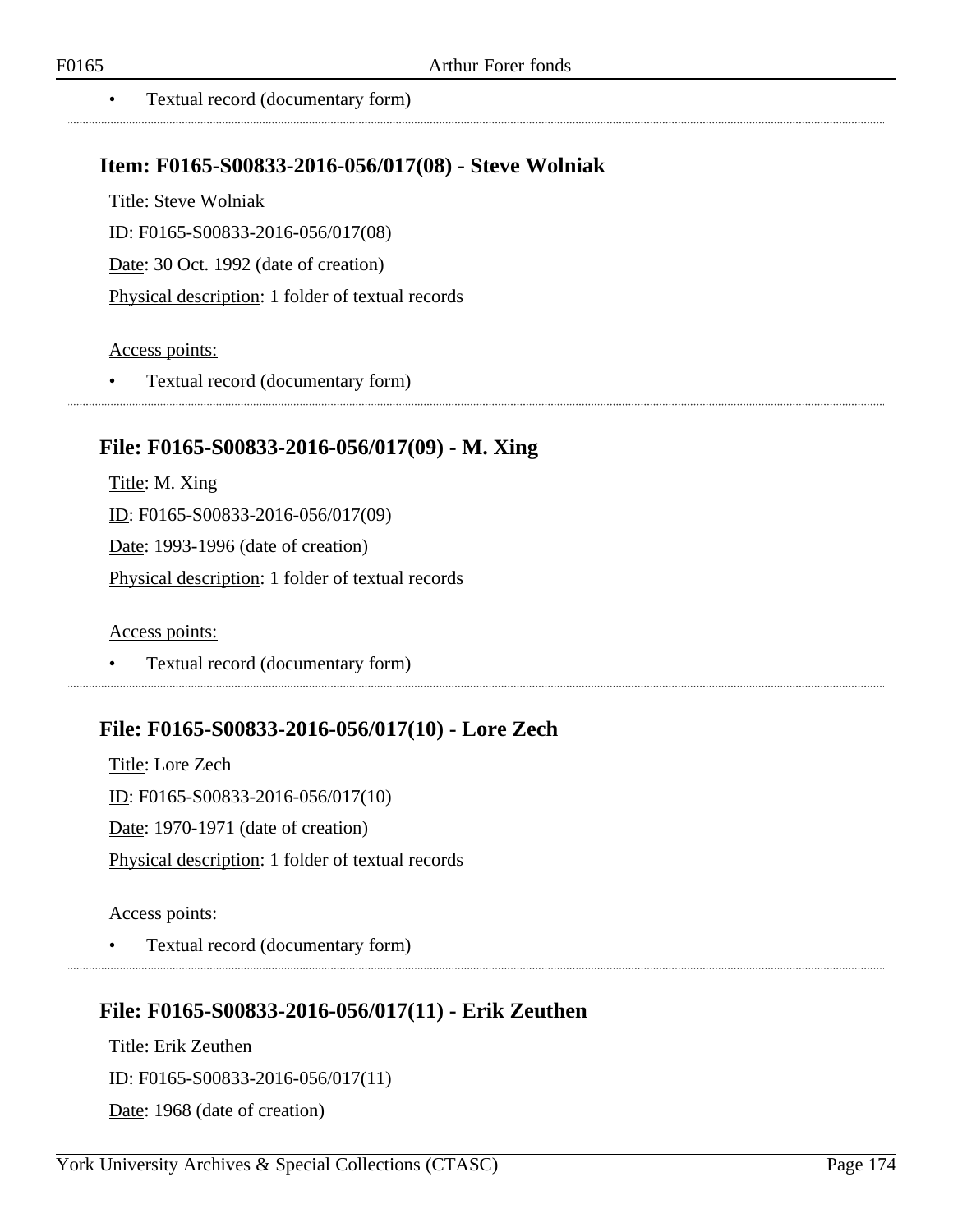#### Physical description: 1 folder of textual records

#### Access points:

• Textual record (documentary form)

# **File: F0165-S00833-2016-056/017(12) - Dahong Zhang**

Title: Dahong Zhang ID: F0165-S00833-2016-056/017(12) Date: 1995, 1998, 2001 (date of creation) Physical description: 1 folder of textual records

#### Access points:

• Textual record (documentary form)

# **File: F0165-S00833-2016-056/017(13) - R.E. Zirkle**

Title: R.E. Zirkle ID: F0165-S00833-2016-056/017(13) Date: 1971-1972 (date of creation) Physical description: 1 folder of textual records

#### Access points:

• Textual record (documentary form)

### **File: F0165-S00833-2016-056/017(14) - D. Zucker-Franklin**

Title: D. Zucker-Franklin ID: F0165-S00833-2016-056/017(14) Date: 1999 (date of creation)

Physical description: 1 folder of textual records

#### Access points:

• Textual record (documentary form)

### **File: F0165-S00833-2016-056/017(15) - Pesticide letters (etc.) : 3 March 1986 -Sept. '87**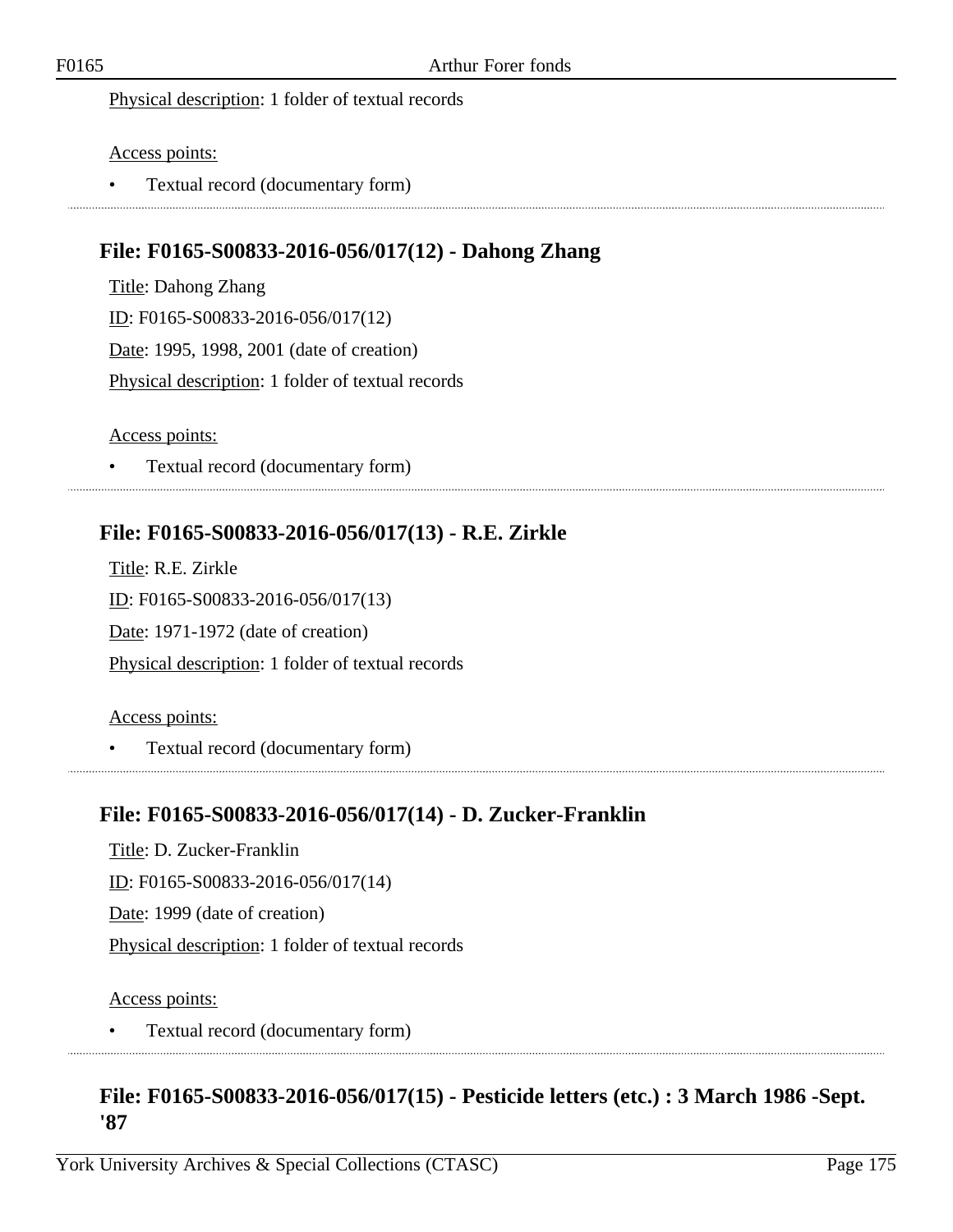Title: Pesticide letters (etc.) : 3 March 1986 -Sept. '87

ID: F0165-S00833-2016-056/017(15)

Date: 1985-1994 (date of creation)

Scope and content:

File consists of correspondence, memoranda, meeting minutes, a report and notes pertaining to Forer's complaints about the air quality in York University's Farquharson Building and the effects of insecticides/pesticides on science experiments in that building.

Physical description: 1 folder of textual records

Access points:

• Textual record (documentary form)

## **File: F0165-S00833-2016-056/017(16) - More correspondence for Fabian & Forer 2005**

Title: More correspondence for Fabian & Forer 2005

ID: F0165-S00833-2016-056/017(16)

Date: 2003 (date of creation)

Physical description: 1 folder of textual records

Access points:

• Textual record (documentary form)

# **File: F0165-S00833-2016-056/017(17) - Correspondence : Forer et al 2003, unpublished**

Title: Correspondence : Forer et al 2003, unpublished

ID: F0165-S00833-2016-056/017(17)

Date: 2001 (date of creation)

Physical description: 1 folder of textual records

Access points:

• Textual record (documentary form)

# **File: F0165-S00833-2016-056/017(18) - Correspondence : Forer 1976 : CSH [Cold Spring Harbor Laboratory]**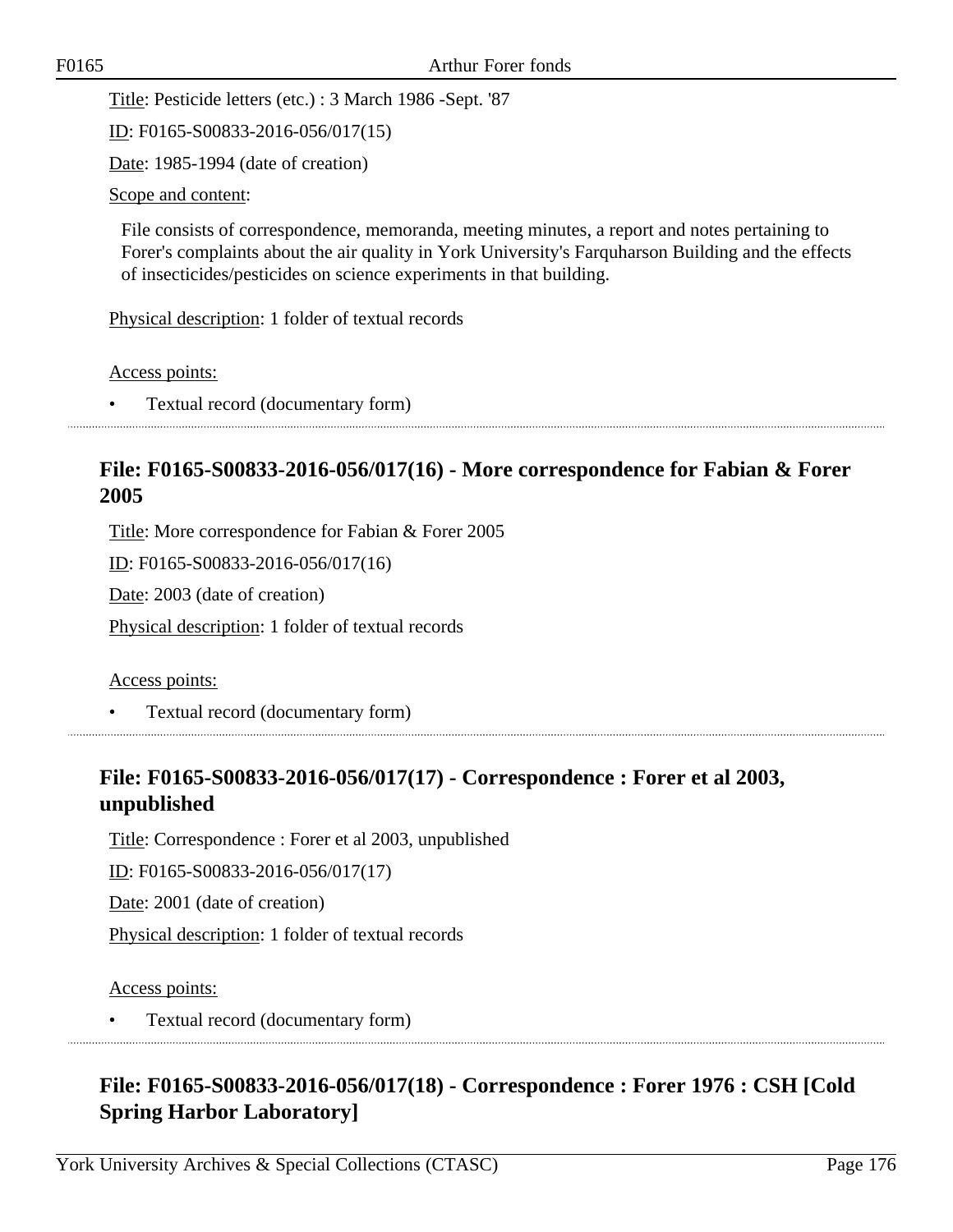Title: Correspondence : Forer 1976 : CSH [Cold Spring Harbor Laboratory]

ID: F0165-S00833-2016-056/017(18)

Date: 1975 (date of creation)

Physical description: 1 folder of textual records

Access points:

• Textual record (documentary form)

## **Item: F0165-S00833-2016-056/017(19) - Correspondence : NSERC grant application 2004 (?)**

Title: Correspondence : NSERC grant application 2004 (?)

ID: F0165-S00833-2016-056/017(19)

Date: [2003?] (date of creation)

Physical description: 1 folder of textual records

Access points:

• Textual record (documentary form) 

# **File: F0165-S00833-2016-056/017(20) - Correspondence : Forer & Blecher 1975**

Title: Correspondence : Forer & Blecher 1975 ID: F0165-S00833-2016-056/017(20) Date: 1974-1975 (date of creation) Physical description: 1 folder of textual records

Access points:

• Textual record (documentary form)

# **File: F0165-S00833-2016-056/017(21) - Correspondence : Wilson & Forer, Cell. Biol. Int. Rep. 1989**

Title: Correspondence : Wilson & Forer, Cell. Biol. Int. Rep. 1989 ID: F0165-S00833-2016-056/017(21) Date: 1989 (date of creation) Physical description: 1 folder of textual records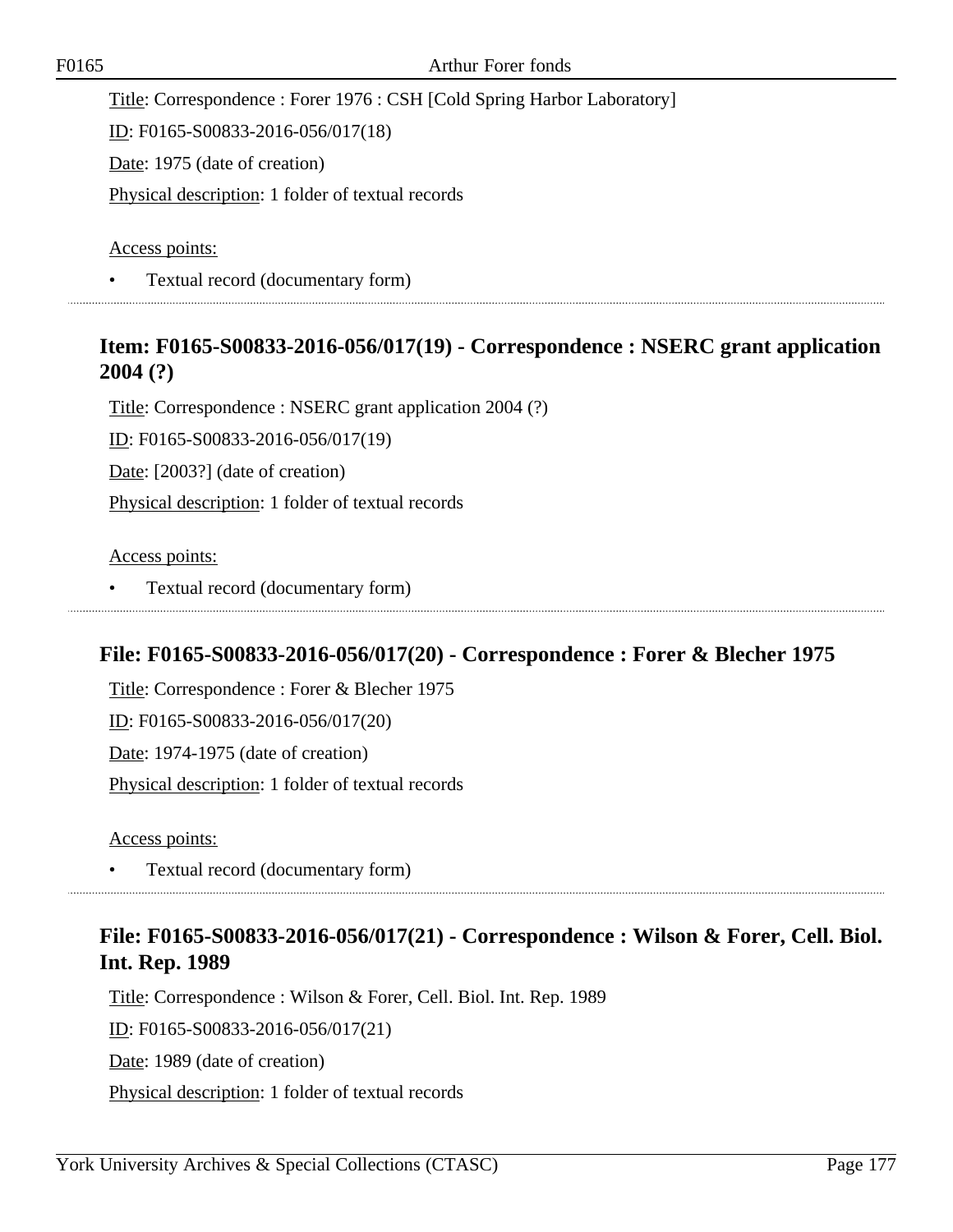• Textual record (documentary form)

### **File: F0165-S00833-2016-056/017(22) - Correspondence : Wilson & Forer 1997**

Title: Correspondence : Wilson & Forer 1997 ID: F0165-S00833-2016-056/017(22)

Date: 1986, 1996 (date of creation)

Physical description: 1 folder of textual records

Access points:

• Textual record (documentary form)

### **File: F0165-S00833-2016-056/017(23) - Correspondence : Yin & Forer, 1996**

Title: Correspondence : Yin & Forer, 1996

ID: F0165-S00833-2016-056/017(23)

Date: 1995-1996 (date of creation)

Scope and content:

File includes photographs of cells.

Physical description: 1 folder of textual records 4 photographs : b&w ; 25.5 x 20 cm

#### Access points:

- Textual record (documentary form)
- Graphic material (documentary form)

# **File: F0165-S00833-2016-056/017(24) - Correspondence : Forer & Behnke 1972 : Chromosoma : both articles**

Title: Correspondence : Forer & Behnke 1972 : Chromosoma : both articles

ID: F0165-S00833-2016-056/017(24)

Date: 1972 (date of creation)

Physical description: 1 folder of textual records

Access points: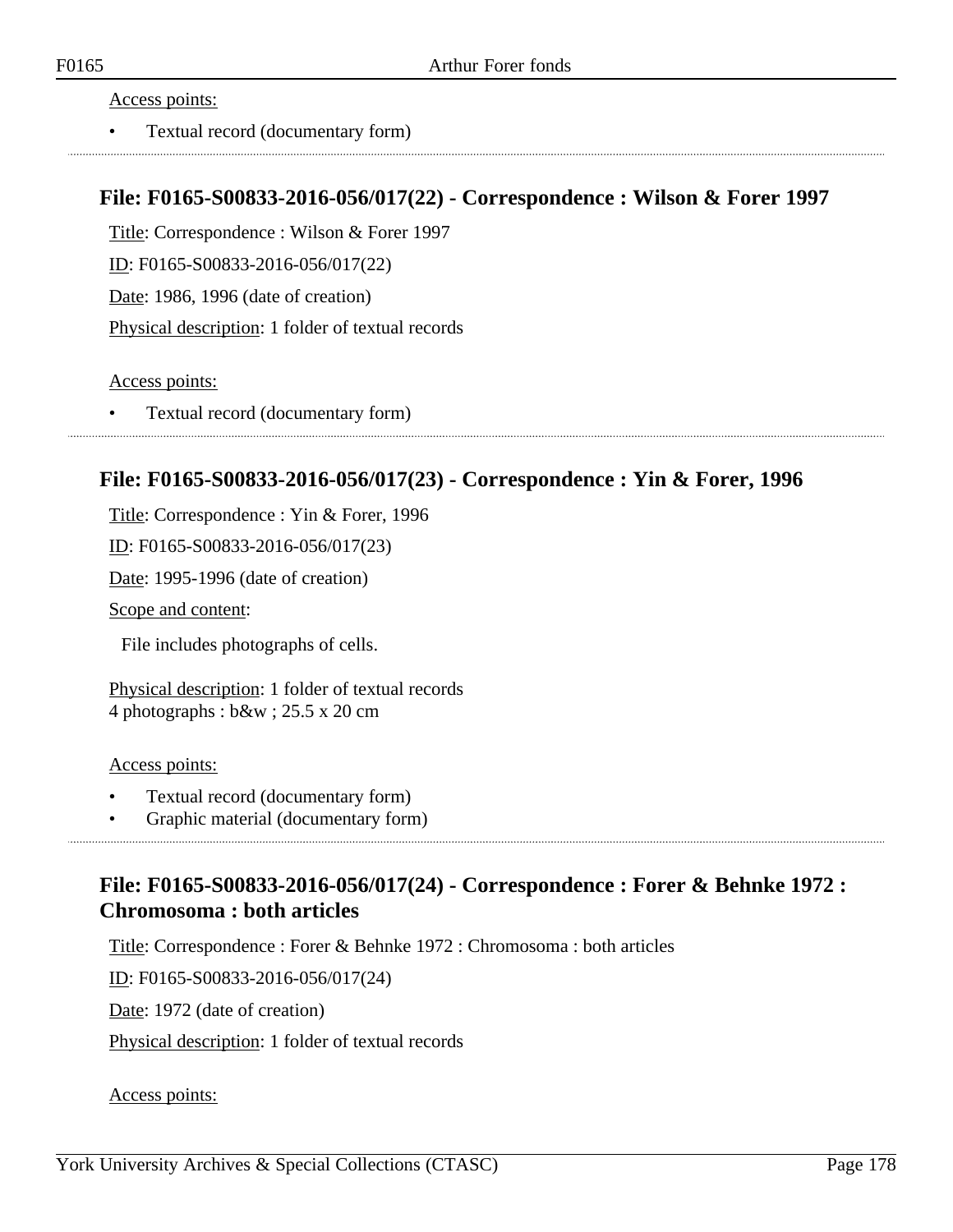# **File: F0165-S00833-2016-056/017(25) - Correspondence : Wilson & Forer 1989 : Cell Motility and the Cytoskeleton**

Title: Correspondence : Wilson & Forer 1989 : Cell Motility and the Cytoskeleton

ID: F0165-S00833-2016-056/017(25)

Date: 1989 (date of creation)

Physical description: 1 folder of textual records

Access points:

• Textual record (documentary form)

### **File: F0165-S00833-2016-056/017(26) - Correspondence from Jeremy Pickett-Heaps**

Title: Correspondence from Jeremy Pickett-Heaps

ID: F0165-S00833-2016-056/017(26)

Date: 1971-1972 (date of creation)

Scope and content:

File consists of a letter from Pickett-Heaps to Forer regarding a position in Australia, as well as a related letter from D.J. Carr.

Physical description: 1 folder of textual records

Access points:

• Textual record (documentary form)

## **File: F0165-S00833-2016-056/017(27) - Correspondence w/ Pickett-Heaps and Spurck**

Title: Correspondence w/ Pickett-Heaps and Spurck

ID: F0165-S00833-2016-056/017(27)

Date: 1993-1995 (date of creation)

Physical description: 1 folder of textual records

#### Access points:

• Textual record (documentary form)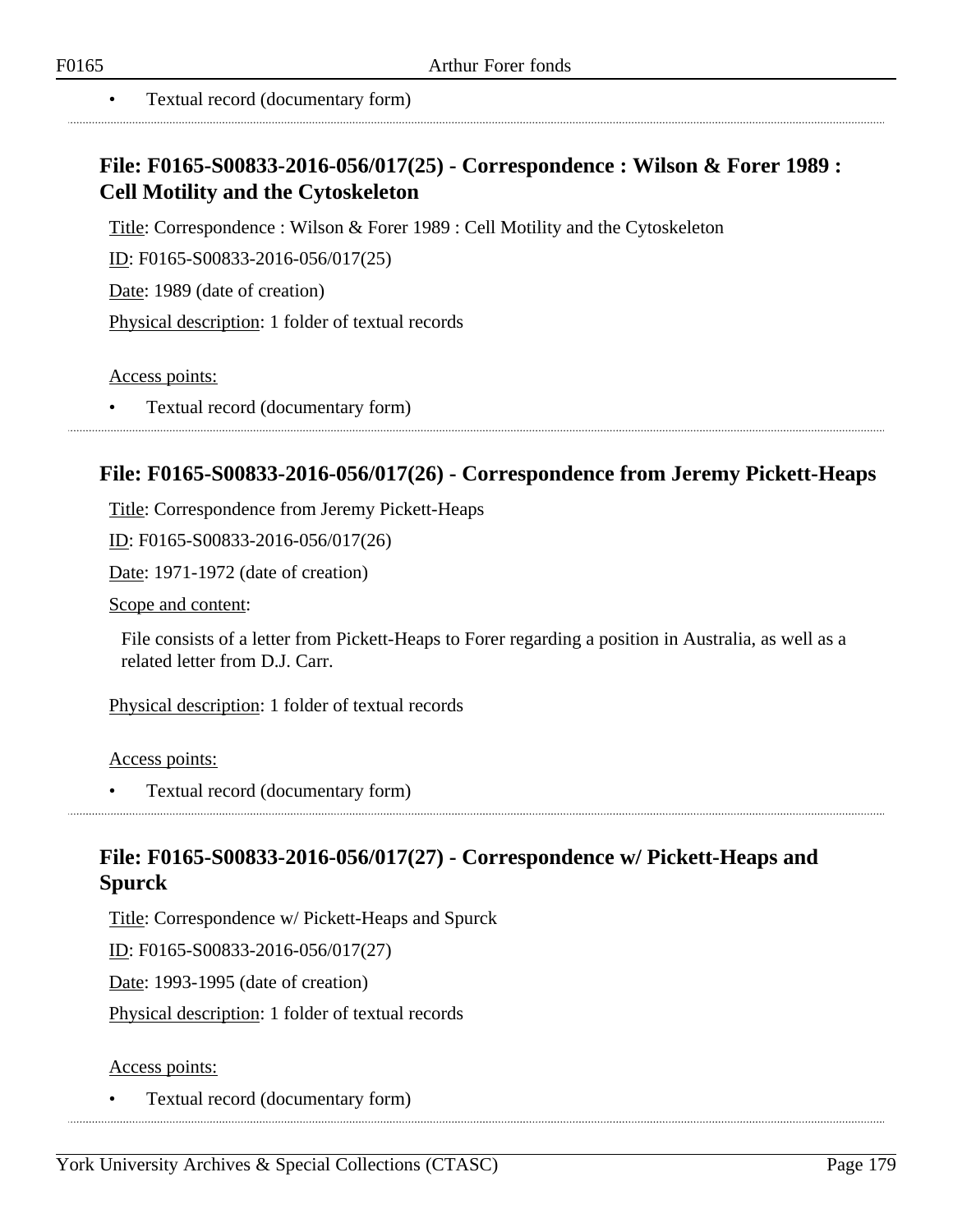# **File: F0165-S00833-2016-056/017(28) - Correspondence w/ Pickett-Heaps and Spurck**

Title: Correspondence w/ Pickett-Heaps and Spurck ID: F0165-S00833-2016-056/017(28) Date: 1996 (date of creation)

Physical description: 1 folder of textual records

Access points:

• Textual record (documentary form)

# **File: F0165-S00833-2016-056/018(01) - Correspondence w/ Pickett-Heaps and Spurck**

Title: Correspondence w/ Pickett-Heaps and Spurck ID: F0165-S00833-2016-056/018(01) Date: 1997 (date of creation)

Physical description: 1 folder of textual records

Access points:

• Textual record (documentary form)

# **File: F0165-S00833-2016-056/018(02) - Correspondence : Pickett-Heaps & Spurck**

Title: Correspondence : Pickett-Heaps & Spurck ID: F0165-S00833-2016-056/018(02) Date: 1998 (date of creation) Physical description: 1 folder of textual records

Access points:

• Textual record (documentary form)

# **File: F0165-S00833-2016-056/018(03) - Correspondence : Pickett-Heaps & Spurck**

Title: Correspondence : Pickett-Heaps & Spurck

ID: F0165-S00833-2016-056/018(03)

Date: 1999 (date of creation)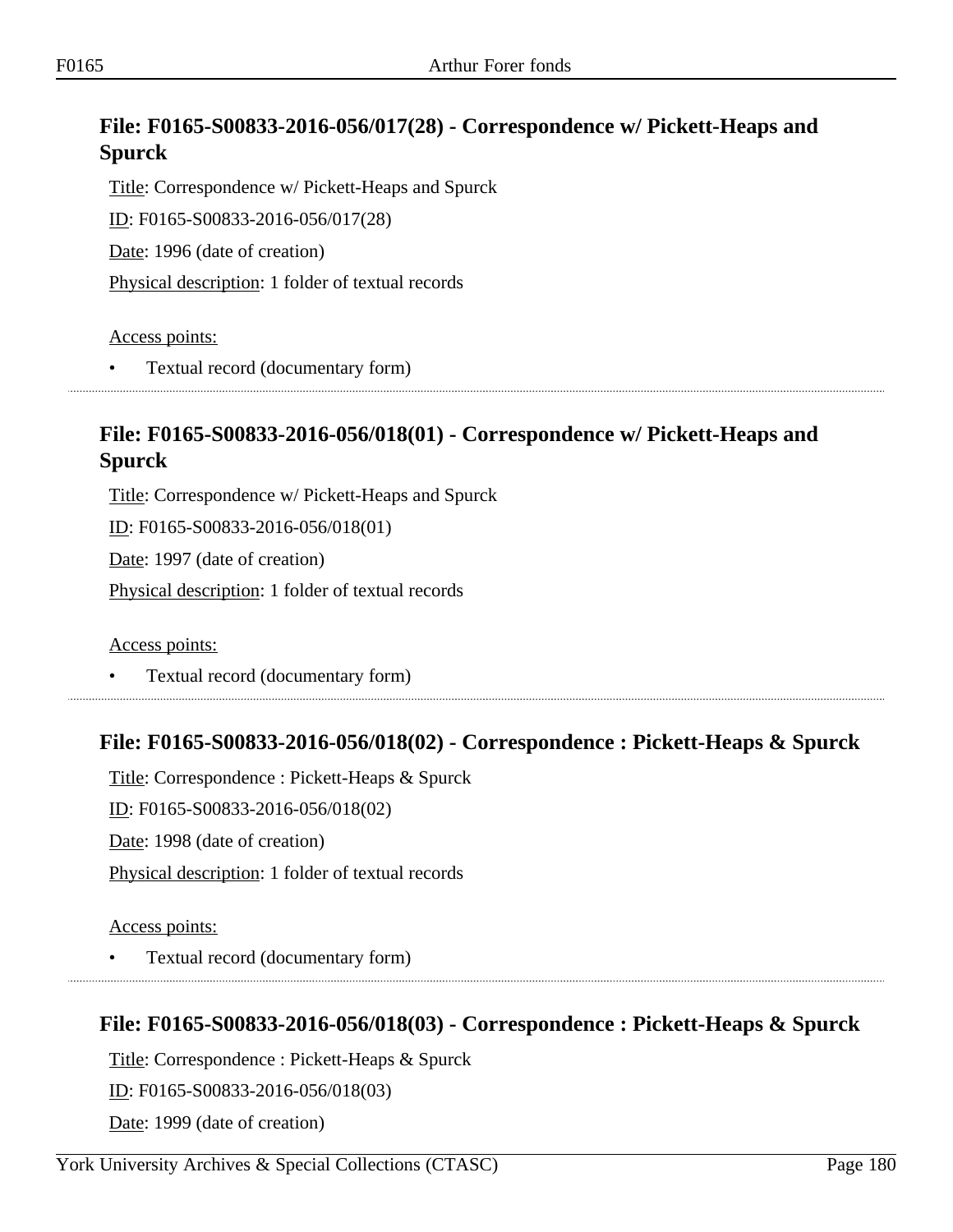Physical description: 1 folder of textual records

Access points:

• Textual record (documentary form)

## **File: F0165-S00833-2016-056/018(04) - Correspondence : Pickett-Heaps & Spurck**

Title: Correspondence : Pickett-Heaps & Spurck ID: F0165-S00833-2016-056/018(04) Date: 2000 (date of creation) Physical description: 1 folder of textual records

Access points:

• Textual record (documentary form)

## **File: F0165-S00833-2016-056/018(05) - Correspondence : Pickett-Heaps & Spurck**

Title: Correspondence : Pickett-Heaps & Spurck ID: F0165-S00833-2016-056/018(05) Date: 2001 (date of creation) Physical description: 1 folder of textual records

### Access points:

• Textual record (documentary form)

### **File: F0165-S00833-2016-056/018(06) - Correspondence : Pickett-Heaps & Spurck**

Title: Correspondence : Pickett-Heaps & Spurck

ID: F0165-S00833-2016-056/018(06)

Date: 2002-2003 (date of creation)

Physical description: 1 folder of textual records

Access points:

• Textual record (documentary form)

**File: F0165-S00833-2016-056/018(07) - Correspondence : Pickett-Heaps & Spurck**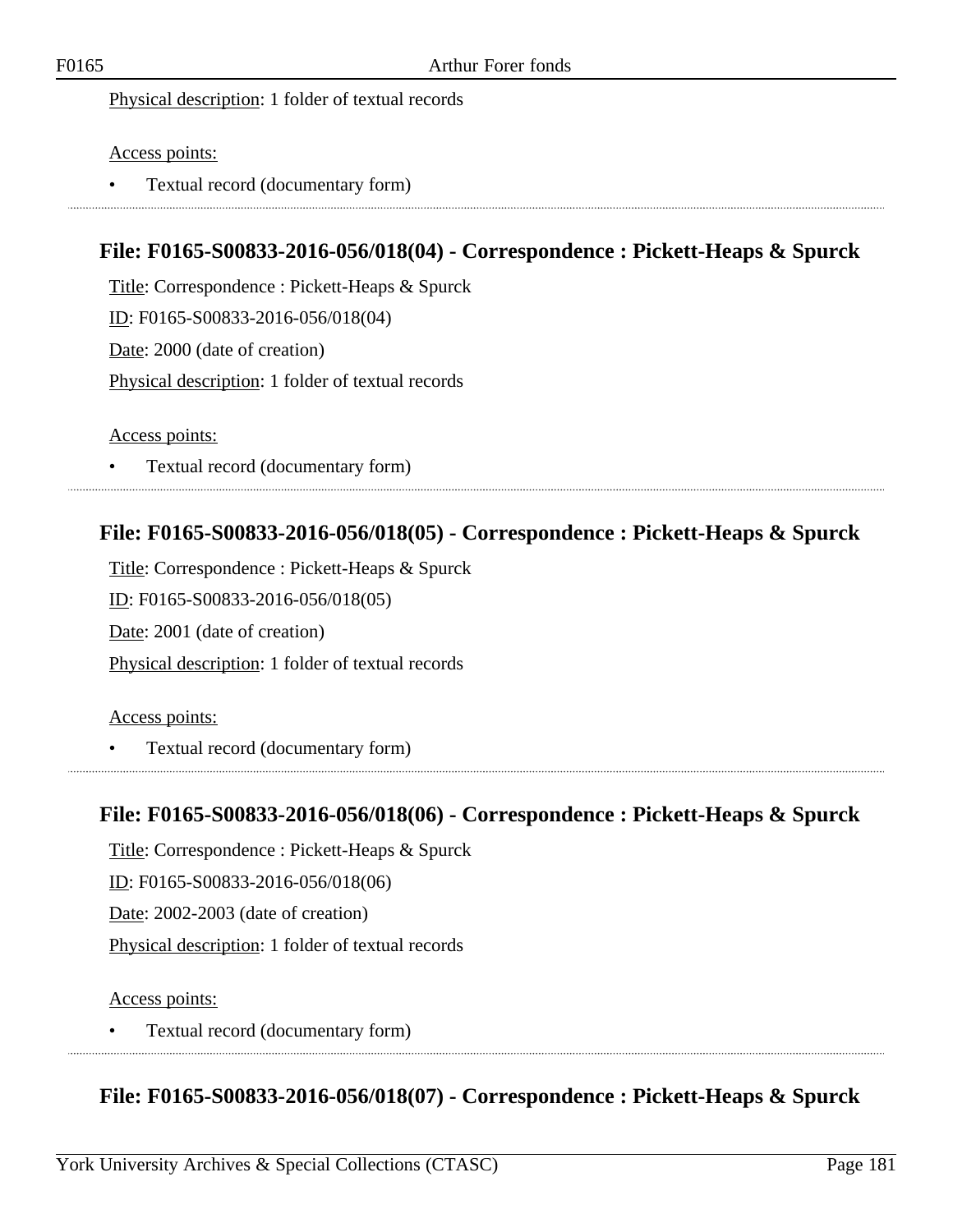Title: Correspondence : Pickett-Heaps & Spurck

ID: F0165-S00833-2016-056/018(07)

Date: 2004-2009, 2012 (date of creation)

Physical description: 1 folder of textual records

Access points:

• Textual record (documentary form)

### **File: F0165-S00833-2016-056/018(08) - 1992-1993 sabbatical in Oz**

Title: 1992-1993 sabbatical in Oz

ID: F0165-S00833-2016-056/018(08)

Date: 1990-1992 (date of creation)

Scope and content:

File consists of correspondence pertaining to the organization of Forer's sabbatical visit to the University of Melbourne for four months in 1993.

Physical description: 1 folder of textual records

Access points:

• Textual record (documentary form)

### **File: F0165-S00833-2016-056/019(01) - Dr. A. Forer : August 1972-Oct./76**

Title: Dr. A. Forer : August 1972-Oct./76

ID: F0165-S00833-2016-056/019(01)

Date: 1972-1976 (date of creation)

Scope and content:

File consists of copies of Forer's outgoing correspondence and memoranda pertaining to a variety of work- and research-related subjects, maintained by the Department of Biology secretary.

Physical description: 1 folder of textual records

Restrictions on access:

Access to this file is subject to a research agreement.

Access points: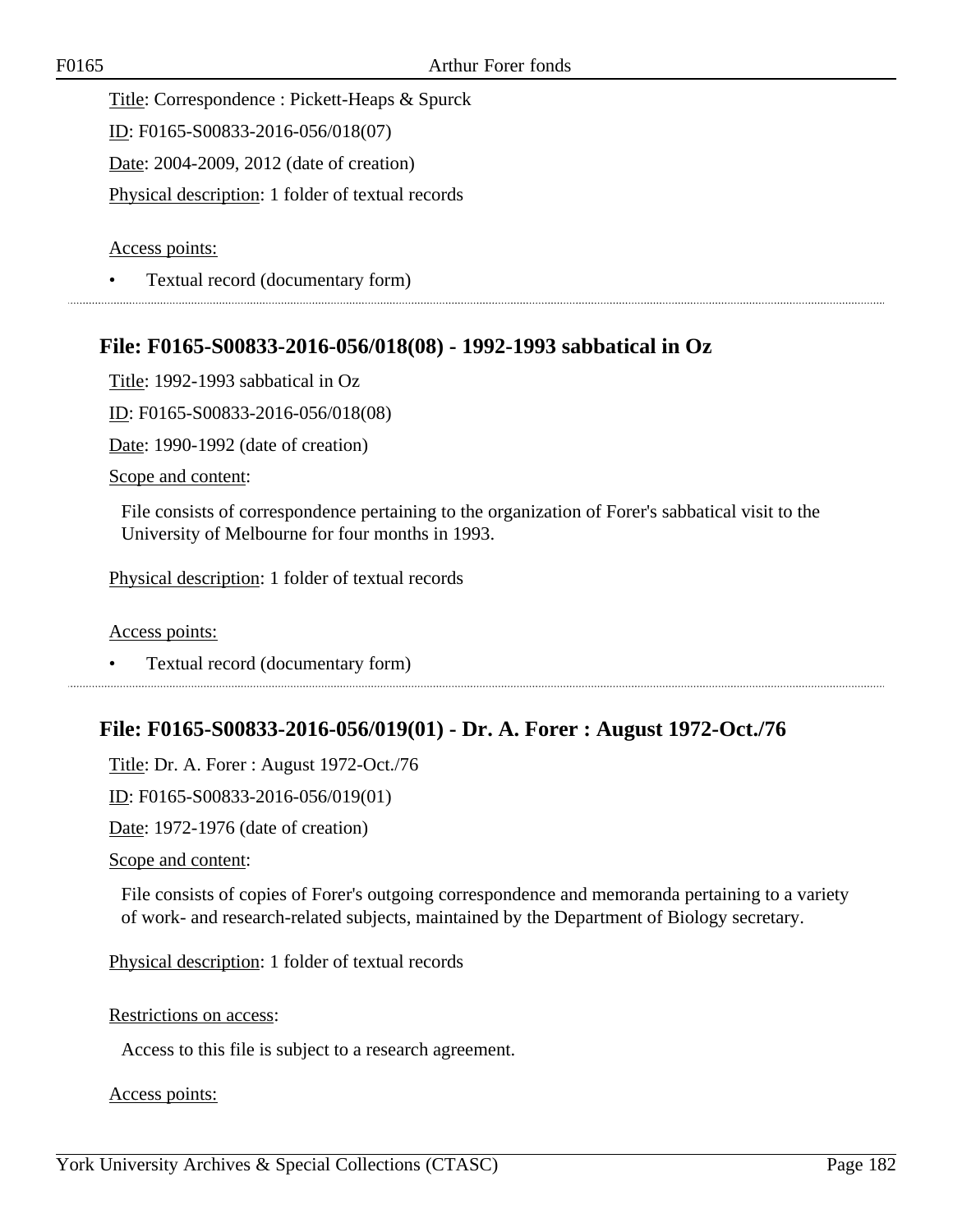### • Textual record (documentary form)

### **File: F0165-S00833-2016-056/019(02) - Dr. A. Forer : January 1983-**

Title: Dr. A. Forer : January 1983-

ID: F0165-S00833-2016-056/019(02)

Date: 1983 (date of creation)

#### Scope and content:

File consists of copies of Forer's outgoing correspondence and memoranda pertaining to a variety of work- and research-related subjects, maintained by the Department of Biology secretary.

Physical description: 1 folder of textual records

#### Restrictions on access:

Access to this file is subject to a research agreement.

#### Access points:

• Textual record (documentary form)

### **File: F0165-S00833-2016-056/019(03) - General correspondence 1984-85**

Title: General correspondence 1984-85

ID: F0165-S00833-2016-056/019(03)

Date: 1984-1985 (date of creation)

Scope and content:

File consists of copies of Forer's outgoing correspondence and memoranda pertaining to a variety of work- and research-related subjects, maintained by the Department of Biology secretary.

Physical description: 1 folder of textual records

### Restrictions on access:

Access to this file is subject to a research agreement.

Access points:

• Textual record (documentary form)

### **File: F0165-S00833-2016-056/019(04) - General correspondence 86-87**

Title: General correspondence 86-87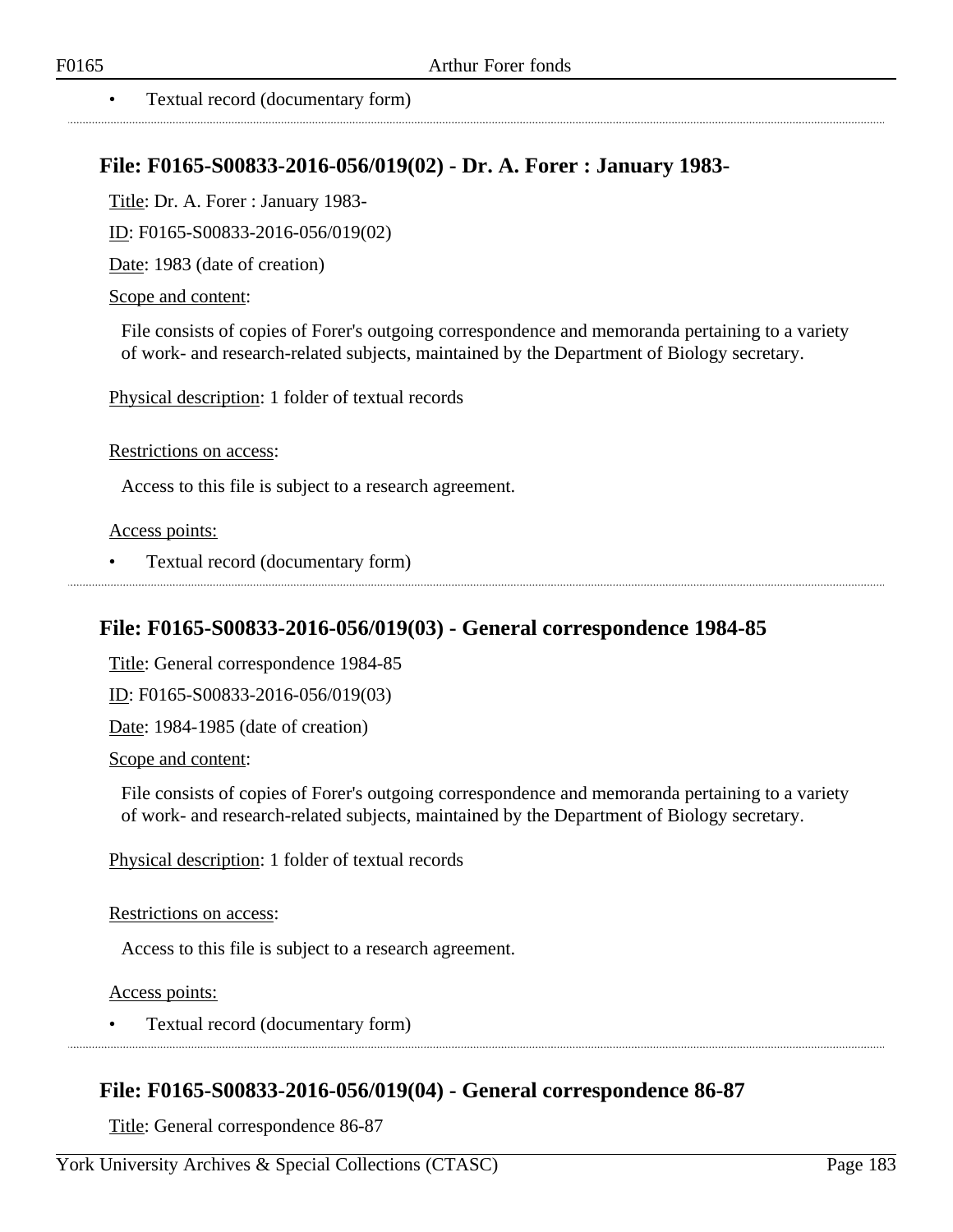ID: F0165-S00833-2016-056/019(04)

Date: 1986-1987 (date of creation)

Scope and content:

File consists of copies of Forer's outgoing correspondence and memoranda pertaining to a variety of work- and research-related subjects, maintained by the Department of Biology secretary.

Physical description: 1 folder of textual records

Restrictions on access:

Access to this file is subject to a research agreement.

Access points:

• Textual record (documentary form)

## **File: F0165-S00833-2016-056/020(01) - Dr. A. Forer : March '76-**

Title: Dr. A. Forer : March '76-

ID: F0165-S00833-2016-056/020(01)

Date: 1976 (date of creation)

Scope and content:

File consists of copies of Forer's outgoing correspondence and memoranda pertaining to a variety of work- and research-related subjects, maintained by the Department of Biology secretary.

Physical description: 1 folder of textual records

Access points:

• Textual record (documentary form)

### **File: F0165-S00833-2016-056/020(02) - Dr. A. Forer : October 1976-June 1980**

Title: Dr. A. Forer : October 1976-June 1980

ID: F0165-S00833-2016-056/020(02)

Date: 1976-1980 (date of creation)

Scope and content:

File consists of copies of Forer's outgoing correspondence and memoranda pertaining to a variety of work- and research-related subjects, maintained by the Department of Biology secretary. Also included are take-home examinations and answers for Biology 363.4.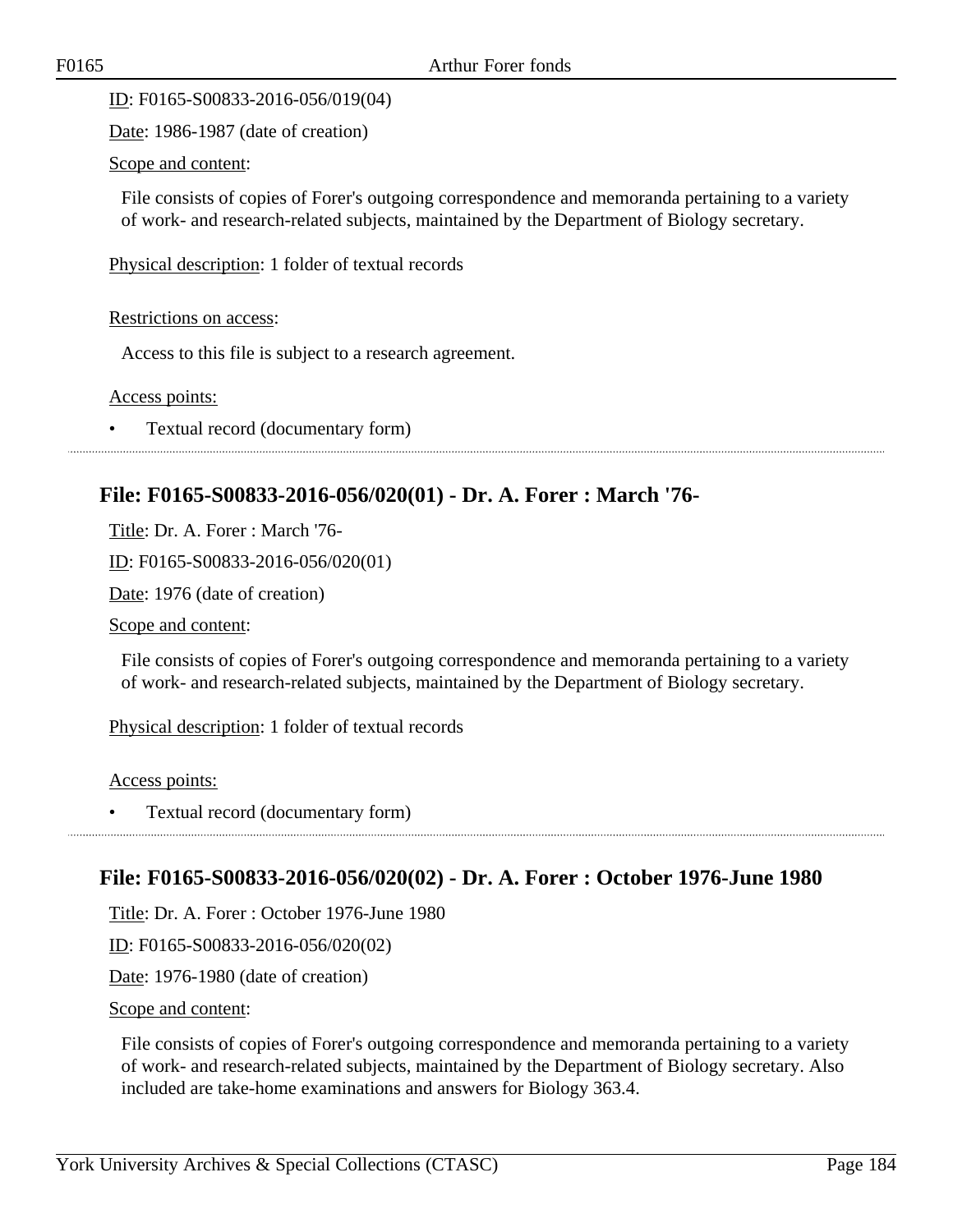Physical description: 1 folder of textual records

### Restrictions on access:

Access to this file is subject to a research agreement.

### Access points:

• Textual record (documentary form) 

## **File: F0165-S00833-2016-056/020(03) - Dr. A. Forer : June 1980-January 1983**

Title: Dr. A. Forer : June 1980-January 1983

ID: F0165-S00833-2016-056/020(03)

Date: 1980-1983 (date of creation)

Scope and content:

File consists of copies of Forer's outgoing correspondence and memoranda pertaining to a variety of work- and research-related subjects, maintained by the Department of Biology secretary.

Physical description: 1 folder of textual records

#### Restrictions on access:

Access to this file is subject to a research agreement.

#### Access points:

• Textual record (documentary form)

### **File: F0165-S00833-2016-056/020(04) - Correspondence : 1988-1989**

Title: Correspondence : 1988-1989

ID: F0165-S00833-2016-056/020(04)

Date: 1989-1990 (date of creation)

Scope and content:

File consists of copies of Forer's outgoing correspondence and memoranda pertaining to a variety of work- and research-related subjects, maintained by the Department of Biology secretary.

Physical description: 1 folder of textual records

#### Restrictions on access:

Access to this file is subject to a research agreement.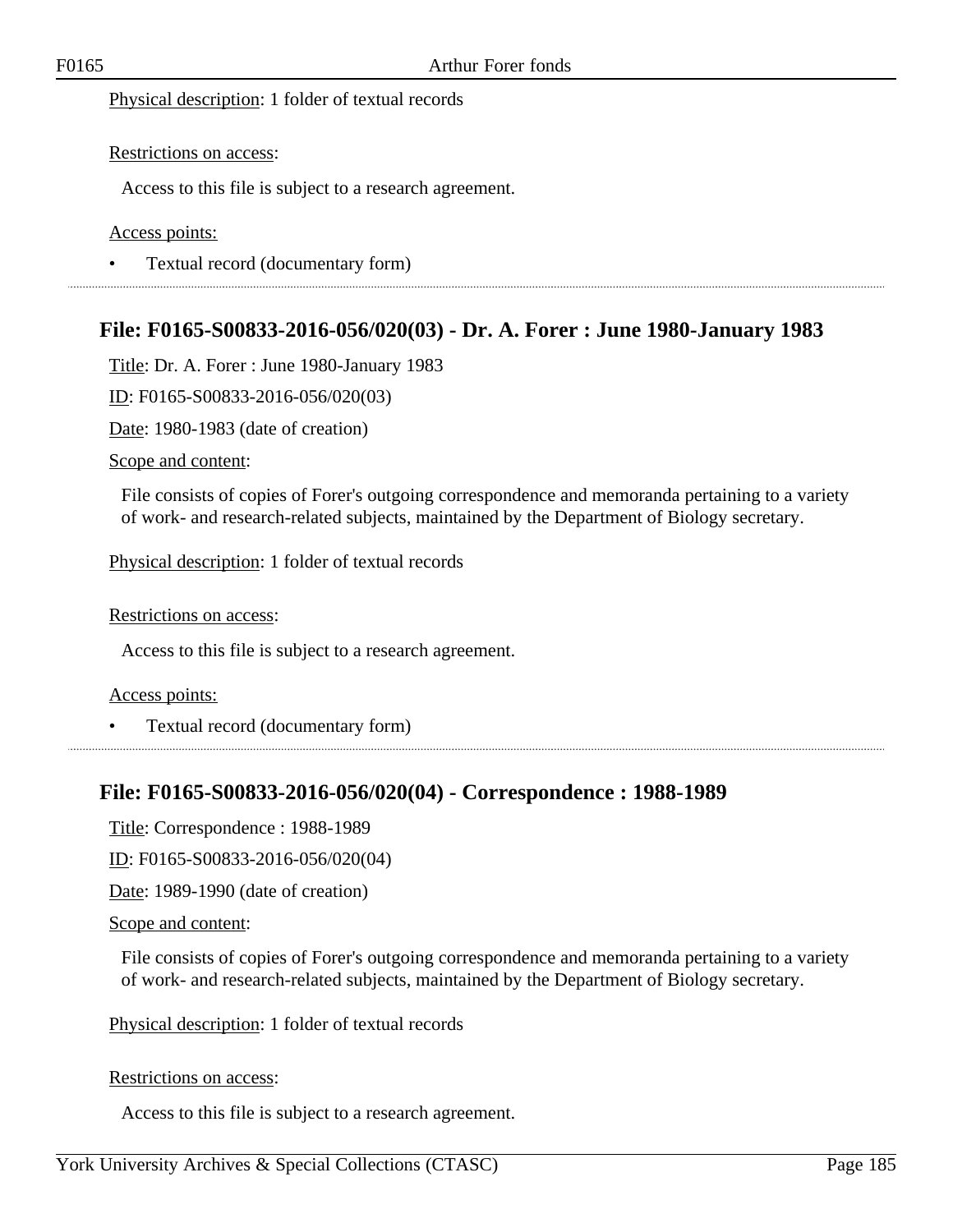#### Access points:

• Textual record (documentary form)

### **File: F0165-S00833-2016-056/020(05) - Dr. A. Forer : 1990-**

Title: Dr. A. Forer : 1990-

ID: F0165-S00833-2016-056/020(05)

Date: 1990-1998 (date of creation)

Scope and content:

File consists of copies of Forer's outgoing correspondence and memoranda pertaining to a variety of work- and research-related subjects, maintained by the Department of Biology secretary.

Physical description: 1 folder of textual records

#### Restrictions on access:

Access to this file is subject to a research agreement.

Access points:

• Textual record (documentary form)

## **File: F0165-S00833-2016-056/021(03) - Letters**

Title: Letters ID: F0165-S00833-2016-056/021(03)

Date: 1974-1975, 1991-1994 (date of creation)

Scope and content:

File consists of miscellaneous work-related correspondence including letters exchanged between Forer and Arne Lovlie, a letter from H. Sharat Chandra, letters exchanged with Jennifer Davis, and minutes of a meeting to discuss security in the Farquharson building at York University in 1992.

Physical description: 1 folder of textual records

Access points:

• Textual record (documentary form)

## **File: F0165-S00833-2016-056/021(04) - Janet Halliwell**

Title: Janet Halliwell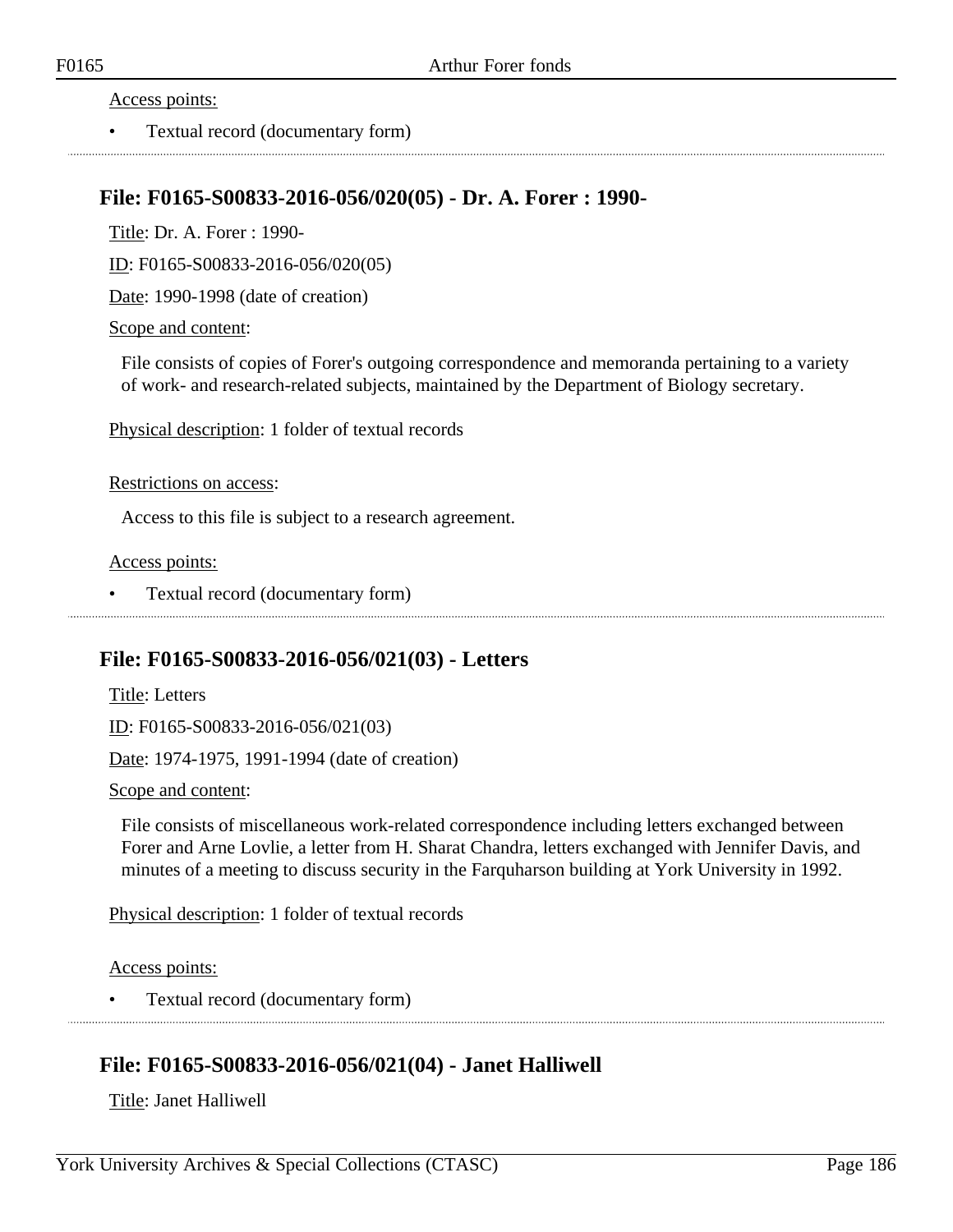ID: F0165-S00833-2016-056/021(04) Date: 1981 (date of creation) Physical description: 1 folder of textual records

Access points:

• Textual record (documentary form)

# **File: F0165-S00833-2016-056/021(05) - Judy Snyder**

Title: Judy Snyder ID: F0165-S00833-2016-056/021(05) Date: 1990-1991 (date of creation) Physical description: 1 folder of textual records

### Access points:

• Textual record (documentary form)

## **File: F0165-S00833-2016-056/021(06) - Brad Amos**

Title: Brad Amos ID: F0165-S00833-2016-056/021(06) Date: 1988, 1993, 2017 (date of creation) Physical description: 1 folder of textual records

### Access points:

• Textual record (documentary form)

## **Series: F0165-S00834 - Audiovisual material**

Title: Audiovisual material

ID: F0165-S00834

Date: 22 June 1974 (date of creation)

### Scope and content:

Series consists of five video reels featuring Forer's lectures on various aspects of cell division, produced by Glen-Warren Productions Limited and aired as five episodes of CTV's University of the Air television program in 1978.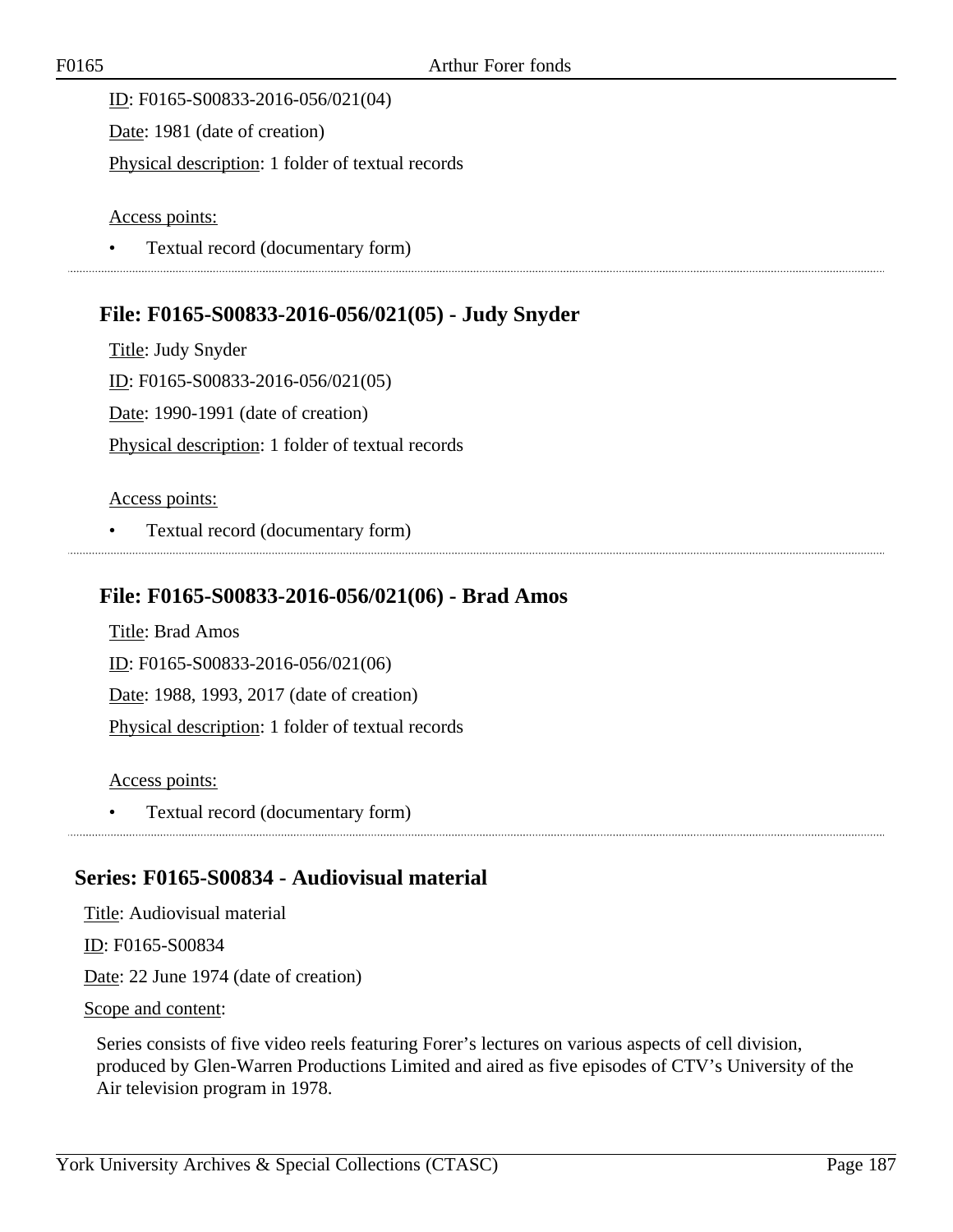Physical description: 5 video reels ; 50 mm

Restrictions on access:

No restrictions on access.

Access points:

• Moving images (documentary form) 

## **Item: F0165-S00834-2016-056/022(01) - University of the Air : textbook to real life : cell division : show 1**

Title: University of the Air : textbook to real life : cell division : show 1

ID: F0165-S00834-2016-056/022(01)

Date: 22 June 1974 (date of creation)

Scope and content:

Item is a video recording featuring Arthur Forer lecturing on cell division for this CTV program, which was recorded on 22 June 1974 with an air date of 20 May 1978.

Physical description: 1 video reel (28 min., 40 sec.) : master ; 50 mm

Accompanying material:

Accompanied by a cue sheet.

Access points:

• Moving images (documentary form) 

## **Item: F0165-S00834-2016-056/022(02) - University of the Air : textbook to real life : cell division : show 2 : irradiation of spindle fibres**

Title: University of the Air : textbook to real life : cell division : show 2 : irradiation of spindle fibres

ID: F0165-S00834-2016-056/022(02)

Date: 22 June 1974 (date of creation)

Scope and content:

Item is a video recording featuring Arthur Forer lecturing on cell division for this CTV program, which was recorded on 22 June 1974.

Physical description: 1 video reel (28 min., 40 sec.) : master ; 50 mm

Accompanying material:

York University Archives & Special Collections (CTASC) Page 188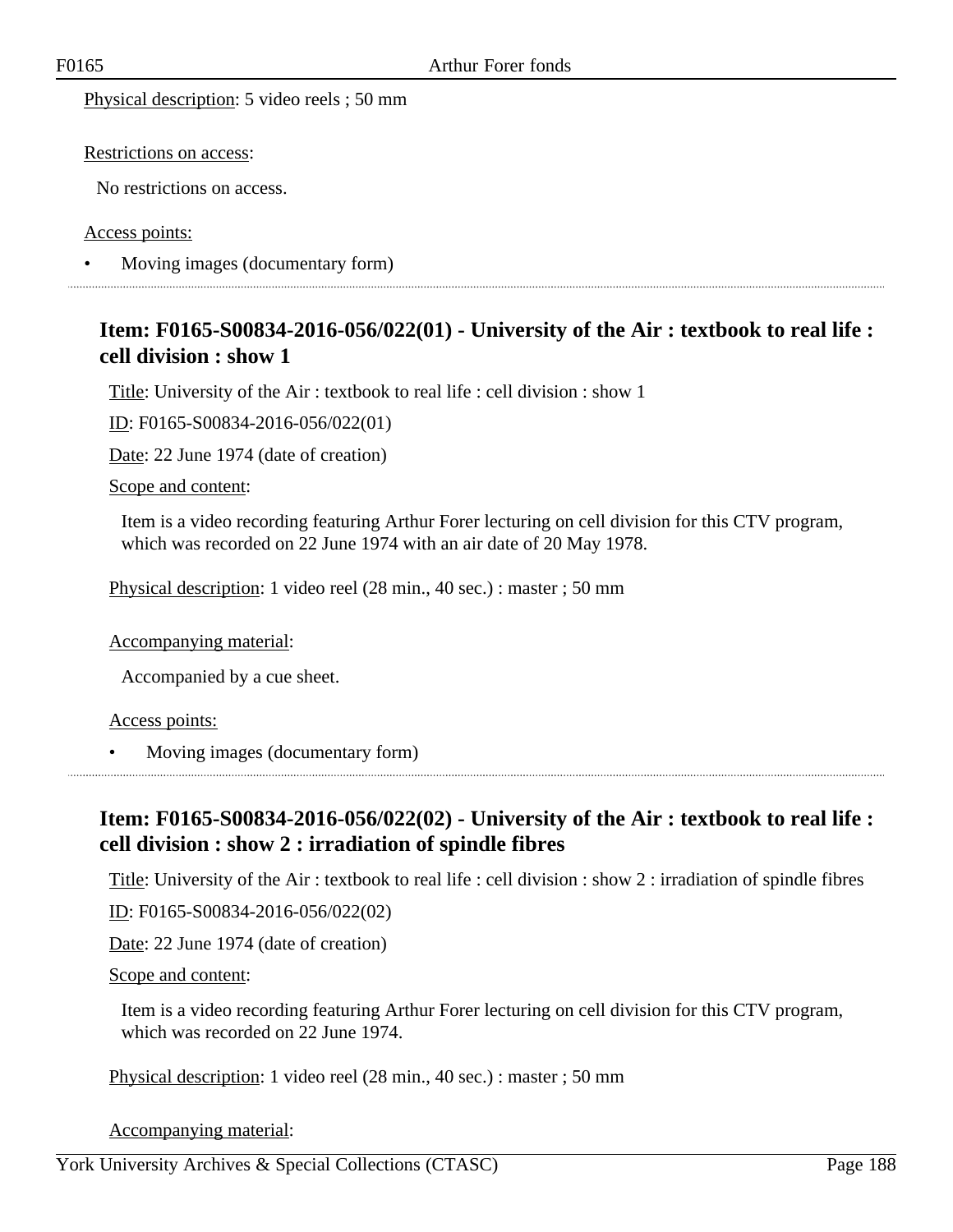Accompanied by a shipping order and production report.

Access points:

• Moving images (documentary form)

## **Item: F0165-S00834-2016-056/022(03) - University of the Air : textbook to real life : cell division : show 3 : isolation of the division apparatus**

Title: University of the Air : textbook to real life : cell division : show 3 : isolation of the division apparatus

ID: F0165-S00834-2016-056/022(03)

Date: 22 June 1974 (date of creation)

Scope and content:

Item is a video recording featuring Arthur Forer lecturing on cell division for this CTV program, which was recorded on 22 June 1974.

Physical description: 1 video reel (28 min., 40 sec.) : master ; 50 mm

Accompanying material:

Accompanied by a production report.

Access points:

• Moving images (documentary form)

# **Item: F0165-S00834-2016-056/022(04) - University of the Air : textbook to real life : cell division : show 4 : is the division apparatus a muscle**

Title: University of the Air : textbook to real life : cell division : show 4 : is the division apparatus a muscle

ID: F0165-S00834-2016-056/022(04)

Date: 22 June 1974 (date of creation)

Scope and content:

Item is a video recording featuring Arthur Forer lecturing on cell division for this CTV program, which was recorded on 22 June 1974.

Physical description: 1 video reel (28 min., 40 sec.) : master ; 50 mm

Accompanying material: